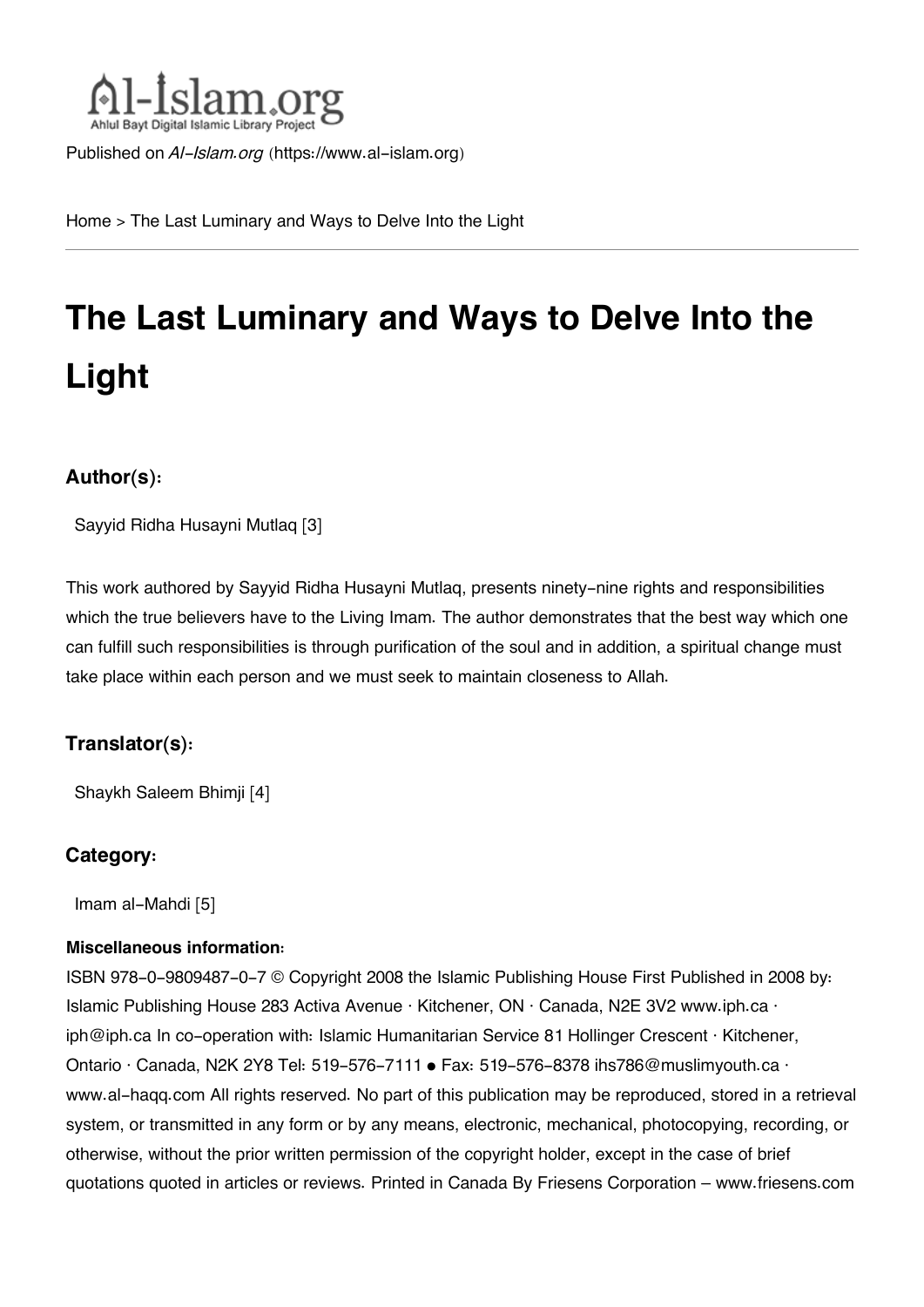#### **Featured Category:**

[Resources for Further Research](https://www.al-islam.org/feature/resources-further-research) [6]

#### **Person Tags:**

[Imam Mahdi](https://www.al-islam.org/person/imam-mahdi) [7]

### **Foreword by the Publisher**

In the Name of Allah, the Most Gracious, the Most Merciful

All praise belongs to Allah, the one who created us and then sent to us His Messengers, specifically His final Prophet, and made apparent for us the divinely appointed guardianship of His intimate friends, the A'immah of true guidance, for the perfection of the faith.

He then guided us towards the best of ethical traits and the keys for the acceptance of our actions and permitted us to seek the reward of our actions so that we may enter into the haven of peace that we may reside in the permanent gardens, where He will allow us to witness the Angel who will say to us,  $\mathbb{S}$ Salam [Peace] this is the word from your Lord, the Merciful. [9]

May the prayers and salutations be upon the final Messenger of Allah, Muhammad al-Mustafa and upon his pure and immaculate family members – those who came to explain to us the responsibilities which we must fulfill (towards Allah) through their righteous words, and who came to lead the servants toward the oceans of light using the flame which is like a  $\mathbb{E}$ Glowing lamp lit from the oil of the blessed olive tree.

Since the dawn of civilization, humanity has had to grapple with the forces of good versus evil. Societies sometimes live in periods of relative calmness and security, but just when everyone starts to get comfortable, oppression raises its ugly head, bringing peace to a standstill.

This has been the situation since the coming of the first human being on Earth, namely Prophet Adam, and will persist until as we continue to 'progress' in terms of science and technology, we see that humanity is 'digressing' in terms of morality, culture and its interaction with other nations.

Asides from the countless 'natural disasters' which have displaced and killed millions of people over the ages, the current century has seen wars on the increase, and it is the innocent men, women and children who are caught in this cross fire.

How can it be that humanity has evolved to such a level that they can penetrate the furthest points of the solar system, but we cannot live in harmony with our neighbors? Why is it that we can feed our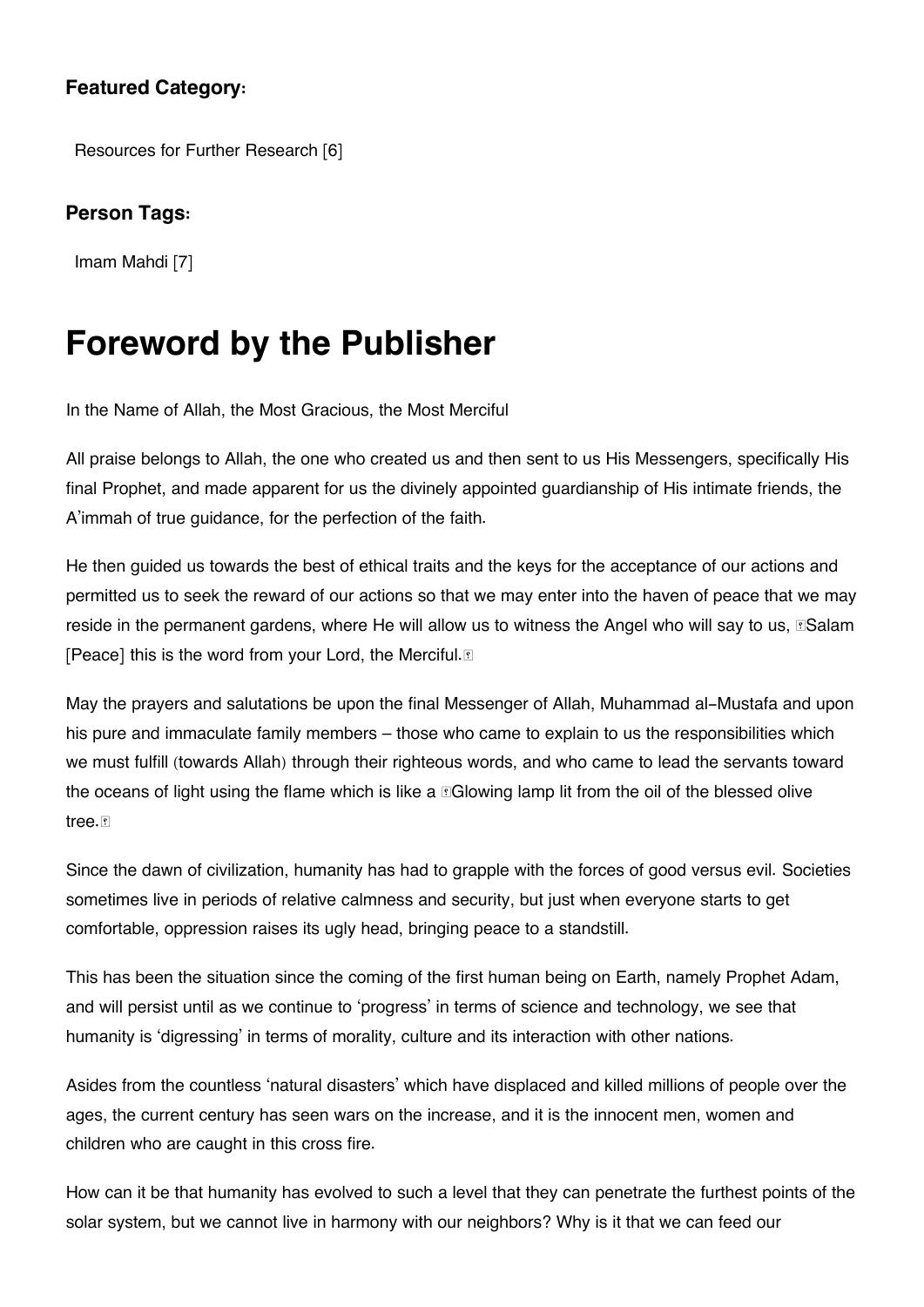insatiable appetite for the latest technological gadgets, but we cannot manage to nourish the hungry children dying of malnutrition?

How is it possible that we can spend billions of dollars on the design and production of the latest weapons of mass destruction, but we cannot afford to provide education and basic health care services to the most vulnerable of our society? Is there any hope for the underprivileged and deprived people of the world? Yes there is a beacon of hope.

The belief in an awaited reformer and savior of humanity is an embodiment and a symbol of an aspiration cherished by mankind, in spite of its divergent religious doctrines. The Mahdi (ajtf) as he is referred to in the Islamic beliefs is the crystallization of an inspiration through which all people, regardless of their religious affiliations, are waiting for.

They all look forward to a day when the Heavenly mission will materialize when the tiring march of humanity across history will culminate and the world will be able to live in peace and tranquility.

Religion, when it endorses this common consciousness and stresses that in the long run, this world will be filled with justice and equity after having been filled with injustice and oppression, gives it a factual value and converts it into a definite belief.

This belief is not merely a source of consolation rather it is a source of *virtue* and *strength*. It is a source of *virtue* because the belief in the Mahdi (ajtf) means the total elimination of injustice and oppression prevailing in the world and it is a source of inexhaustible *strength* because it provides hope which enables humanity to resist frustration, however hopeless and dismal the circumstances may be.

The belief in the appointed day of his advent proves that it is possible for the forces of justice to face and prevail over a world previously filled with injustice and oppression and reconstruct the world order.

After all, prevalence of injustice howsoever dominant and extensive it may have become is an abnormal state and must be eliminated. The prospect of its elimination after having reached its climax infuses a great hope in every persecuted individual and every oppressed nation, that it is possible to change the state of affairs of this world.

The concept of a Mahdi (ajtf) is more widespread than just within the Muslim community however its detailed features, as determined and explained by Islam, are more in line with mankind's aspirations and dreams.

The Islamic concept of the Mahdi (ajtf) is in greater conformity with the feelings and sentiments of the oppressed and the persecuted of all times, more so than in any other religion or tradition. It is Islam which has given a concrete shape to an abstract idea!

It is no longer necessary to look forward to an unknown savior, who *may* come into the world at a distant future, rather as the savior *is* already here we simply have to look forward to the day when the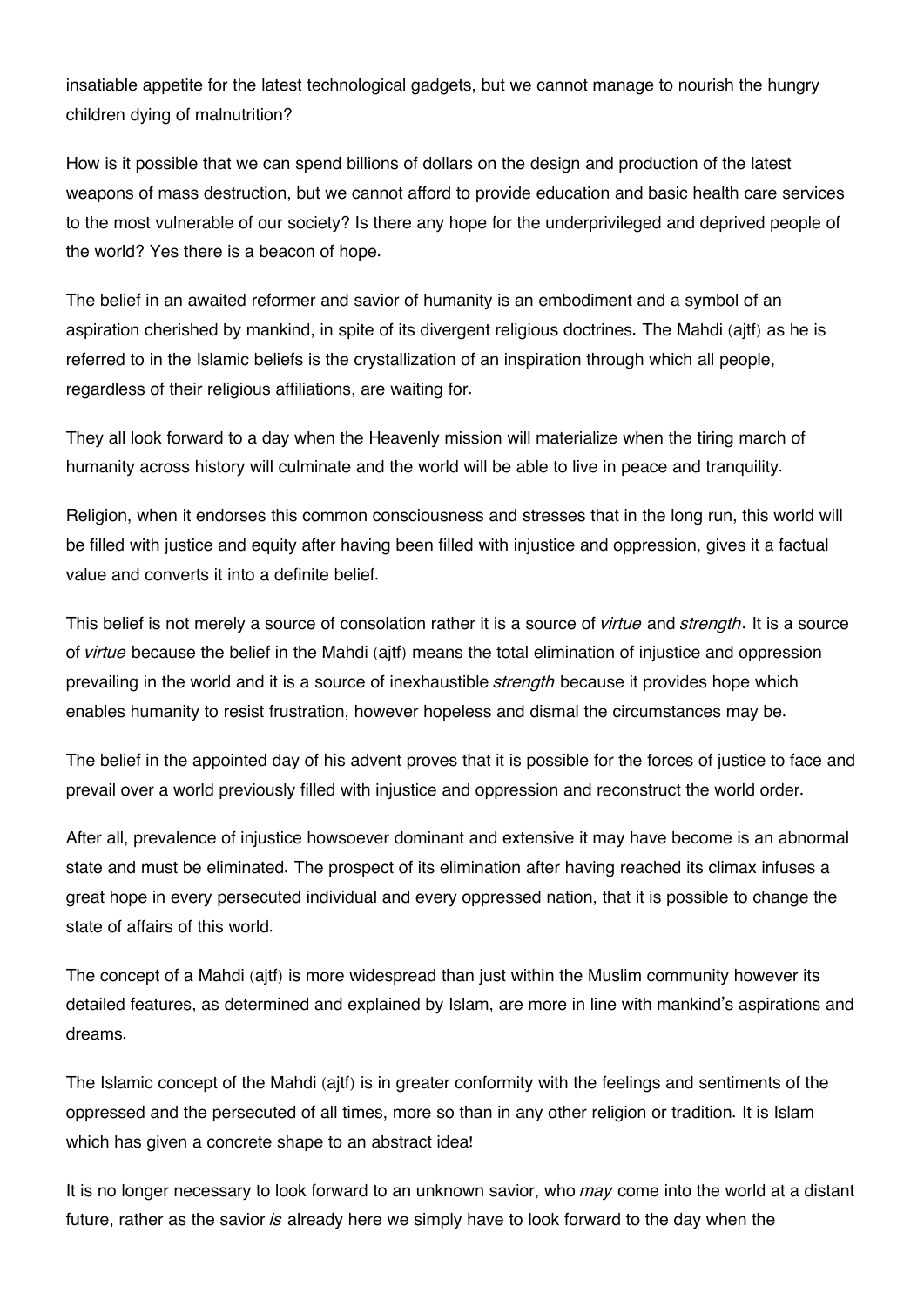circumstances are appropriate for him to reappear and begin his great mission.

The Mahdi (ajtf) is no longer an idea. He is no longer a prophecy. We do not need to wait for his birth. He *already* exists. We only have to *wait* for the inauguration of his role. He is a specific entity living among us in his real human form and he shares our hopes and our joys; and grieves at our sorrows and times of distress.

He witnesses all the acts of oppression and persecution which are perpetrated on the face of the earth, and somehow or another, he is affected by them. He too is anxiously waiting the moment when he will be able to extend his helping hand to *everyone* upon whom any wrong has been done, and that he will be able to eradicate injustice and oppression completely.

Although this *Awaited Savior* is living among us, waiting for the appointed moment of his advent, however, he has been ordained not to proclaim himself, nor disclose his identity.

The concept of the Mahdi (ajtf) as espoused by Islam shortens the gap between the oppressed and the expected savior. It connects the bridge between them, howsoever long the period of waiting may be.

The traditions *(ahadith)* urge the believers in the Mahdi (ajtf) to keep on waiting for him and to continue looking forward to solace. The idea is to establish a close spiritual and intuitive link between the believers on the one hand and with the Mahdi(ajtf) and all that he stands for, on the other hand.

It is not possible to establish such a link without believing that the Mahdi (ajtf) has already been born and that he is a living and contemporary personality.The late Professor Henry Corbin, philosopher and researcher on Islam, and a student of the late 'Allamah Sayyid Muhammad Husain Taba`taba'i has stated:

*"To my mind, the Shi'ite is the only sect which has preserved and perpetuated the link of Divine guidance between man and God through its belief in the Imamate. According to the Jews, the prophethood, a real link between man and God, came to an end with Moses. They do not believe in the Prophethood of Jesus and Muhammad. The Christians too, do not go beyond Jesus. The Sunnite sect has also stopped at the Prophet Muhammad and believes that the link between man and God has been severed with the end of the Prophethood."*

Thus, it is only the Twelve Shi'a, who believes that the link between man and God still exists through the Mahdi, and this belief will continue to exist forever!

However, being in a state of Intitlar or 'active expectation' for the awaited savior of humanity, the Shi'a differ greatly from other religious traditions and the various schools of thought within the Islamic world, Since it is them who have been ordered to and are actively working to lay the foundations which will herald the glorious advent of Imam al-Mahdi (ajtf).

The word, Intiďar comes from the 'Arabic root word **"نظر "**which literally means "to see" something.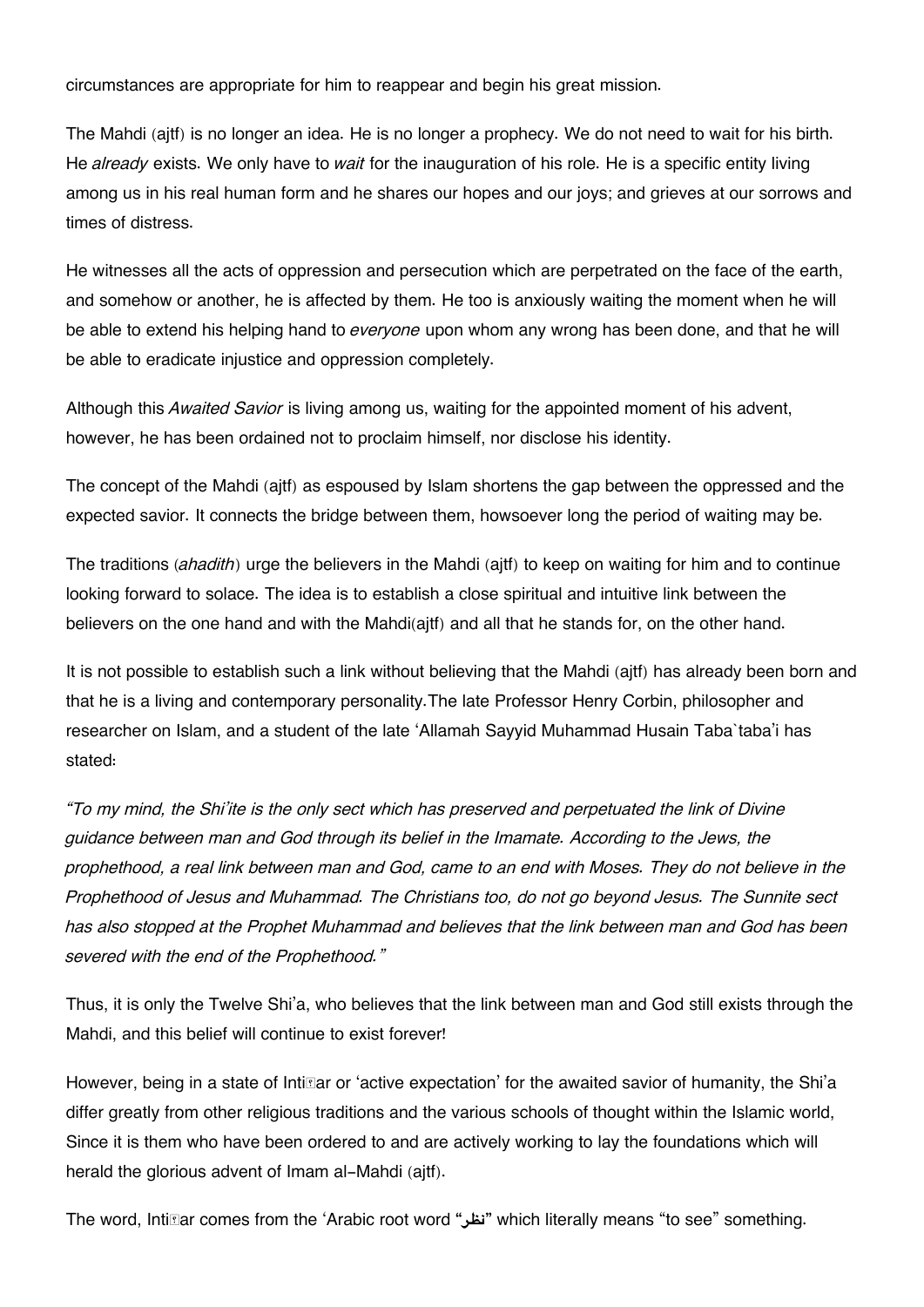However, when it is put into the fourth of the ten (most common) 'Arabic verbal forms, it becomes **"إنتظار"** which literally means "to wait or to anticipate (something)".

From the Islamic texts and the writings of the scholars, we understand that Inti $\mathbb{F}$ ar is an active state which a true believer must be in 24 hours a day. What is the proof of this?

One of the great Mara'ja (sources of emulation) of this current era and the foremost authority on issues of the 12th Imam, Ayatullah al-'Uzma al-Hajj ash-Shaykh Lutfullah Safi Gulpaygani (may Allah keep him under His projection) explains that term of actively waiting for the Mahdi (aitf) in his work, "Intitlers The Force Behind Resistance and Opposition [to Tyranny]."

#### In this work he states:

*"Intiďar is a state (which a person finds himself in) which is comprised of true faith and firm belief in the sources (of legislation) in the faith of Islam (The Qur`an and Sunnah of the Prophet and A`immah) and in the mastership and guardianship (Wilayah) of Imam al-Zaman (ajtf). It (Intiďar) is a spirit of zeal and keen desire for the advent, governance and living along side with the Ahlul Bayt (as).*

*It is the detestation of the current state which we are in times of imperfection, corruption, perversity and degeneration of our surroundings. This state of affairs (being separated from the Imam and the corruption around us) burns deep within the heart of a person and creates turbulence within the heart and affects one's entire presence including one's individual actions and struggles to better the entire society…"*

The late Henry Corbin stated the following in regards to the anticipation of the Imam:

*"In the meantime it is the duty of all the Muslims, especially the Shi'a, to strive steadfastly for the creation of the proper atmosphere and the right climate for the establishment of a world order based on justice, virtue and piety.*

*They should not only mould their individual lives according to the teachings and high ideals of Islam, but they should also bend their efforts to set up the Islamic order on the collective and communal level.*

*They should devote themselves to the service of the faith and be prepared to receive the Awaited Savior. That is what was meant by the Imams when they exhorted the Muslims to keep on waiting for the Mahdi (ajtf)."*

The founder and leader of the Islamic Republic of Iran, the late Ayatullah al-'Udhma al-Hajj Sayyid Ruhullah Khumayni (may his spirit be sanctified) stated the following in regards to awaiting the final Imam (ajtf):

*"What has value is that a person stands up in opposition to oppression. He stands up and puts an end to the face of despotism and does not permit inhuman acts of injustice to take place this is what has value*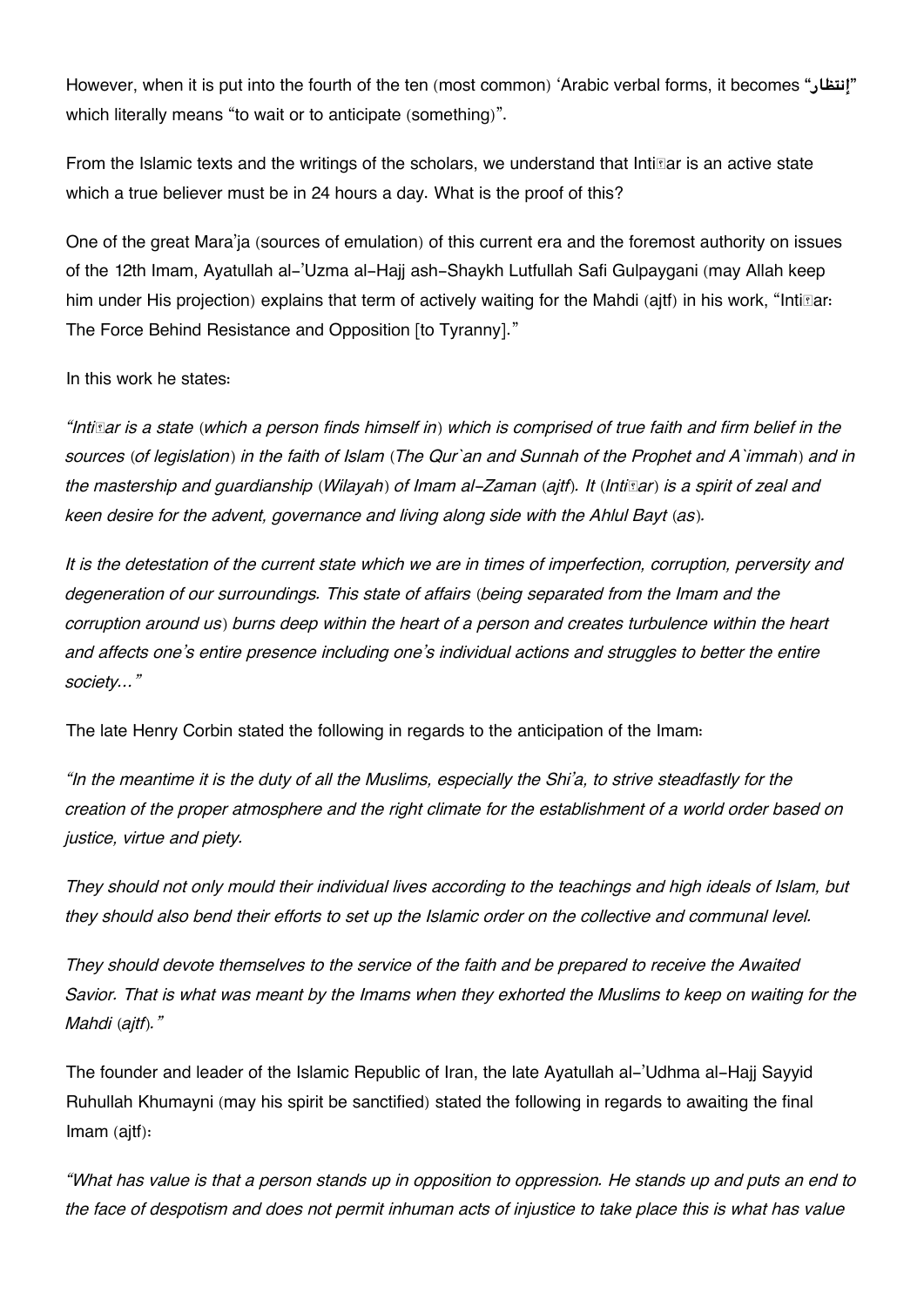#### *and worth!*

*We have a responsibility! It is not correct to believe that since we are awaiting the advent of Imam al-Zaman (ajtf), we just sit at home, take the prayer beads (tasbih) in our hands and merely repeats the prayer, 'may his return be a speedy one.' Rather, the swift return of the Imam must be made such by our own actions! We ourselves must lay the groundwork for the return of the awaited Imam!"*

Therefore, we see that we have a very important role in preparing ourselves and the society for the return of the Mahdi (ajtf).

He is alive and visits different places and takes an interest in world events. He often attends the assemblies of the faithful, but does not disclose his true identity. He will reappear on the appointed day, and will fight against the forces of evil, lead a global revolution and set up a new world order based on justice, righteousness and virtue.

Allah in the Noble Qur`an has clearly promised that a day will come when truth will prevail and the righteous will come to power:

وعدَ اله الَّذِين آمنُوا منْم وعملُوا الصالحاتِ لَـيستَخْلفَنَّهم ف الارضِ كما اسْتَخْلُفَ الَّذِينَ مِنْ قَبْلِهِمْ وَلَيَمَكِنْنَ لَهُمْ دِينَهُمُ الَّذِي ارتَضْنَى لَهُمْ... ۩

### *"Allah has promised those of you who believe and do good deeds that He will surely make them successors on the Earth as He made those who were before them and that He will surely establish their religion which He has chosen for them..." (Suratul Noor, 24: 55)*

It is clear from this and other verses that ultimately, the righteous will take the world administration in their hands and Islam will be victorious over all the other religions. However, as we are instructed, those awaiting the glorious advent and the eradication of all forms of evil need to actively engage in laying the groundwork for the return of Imam al-Mahdi (May Allah hasten his reappearance).

The book that you have in your hands details over 80 responsibilities, divided into 99 chapters which provide us with practical steps that need to be performed and implemented in order to put in place the foundations for the advent of the Imam of our time.

Some of the responsibilities mentioned in this work perhaps are things which we already perform on a regular basis, without being aware that they are our duties towards the Imam. By simply 'shifting' our intention and enacting them with the thought in mind that they are being done to heard the return of the Awaited Savior, we can do our part to ensure that his advent is hastened and that we have done whatever is in our power to assist him.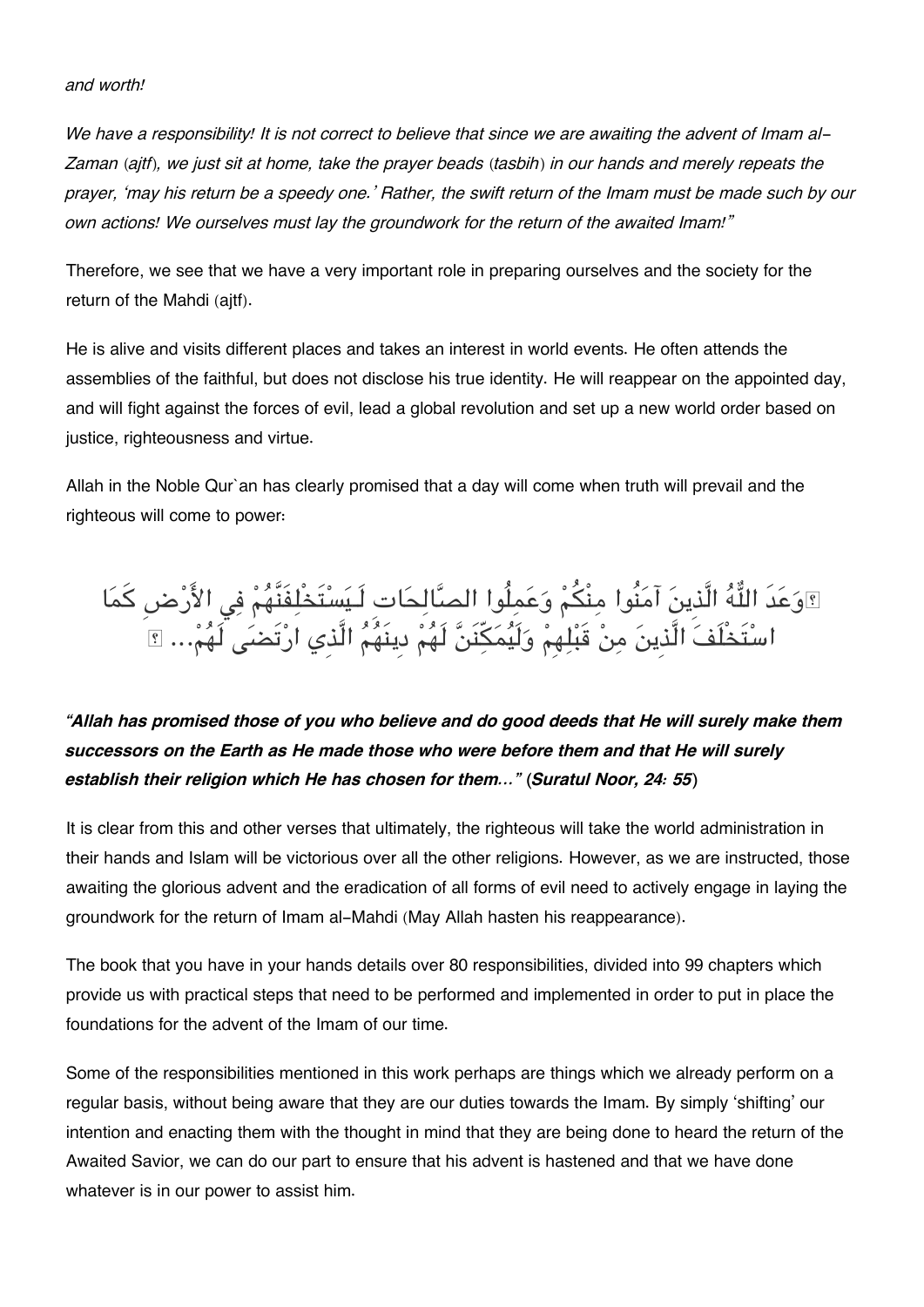We would like to thank everyone who played a role in helping this publication materialize, for without your continued support of this and our other publications, such works would not see the light of day.

Our sincerest appreciation is extended to the numerous private contributors, who have requested anonymity, who graciously donated financially to this project. In addition, we need to acknowledge the various non-profit charitable organizations who also contributed financially `to this work, specifically the following (in alphabetical order): *The Islamic Humanitarian Service* of Kitchener, Ontario, Canada and *The Mohsin and Fauzia Jaffer Foundation* of Oprington, Florida, USA – all of your rewards are with Allah alone.

Our special thanks are also extended to Shaykh Tahir-Ridha Jaffer for his meticulous proof reading of the 'Arabic text of this book and to Sister Arifa Hudda for a thorough review and editing of the English text not an easy task for either of them given their other responsibilities and commitments. Indeed, without the assistance of these two individuals, this publication would have further been delayed.

We pray to Allah that He grants all of the donors and anyone who had a role in the publication of this book the greatest blessings, and keeps them under His Mercy and Protection, and that He accepts this humble work from us, and Insha-Allah, enables us to be among the helpers and Shi'a of Imam al-Zaman (may Allah hasten his glorious advent).

Islamic Publishing House February 3rd, 2008 ce

Muharram 25th, 1429 ah Martyrdom anniversary of Imam 'Ali b. Husayn Zainul 'Abidin (peace be upon him)

### **Introduction by the Author**

All Praise belongs to Allah, the Lord of the Universe. May the prayers and salutations be upon our master and leader, the chief of all the Prophets and those who have been sent by Him, the beloved of the Lord of the Universe, the best of His creations and the best of humanity, Abul Qasim Muhammad  $(S)$ .

In addition, may prayers and salutations be upon his family, the righteous and pure Infalliables (as) especially the Remnants of Allah on His Earth, Imam al-Hujjah ibnil Hasan al-'Askari (ajtf). Finally, may the greetings and salutations be upon all of the great Maraja' [sources of emulation] of the faith and the shining lights of the Shari'ah the past and present especially the late Ayatullah Khumayni, may Allah be pleased with all of them.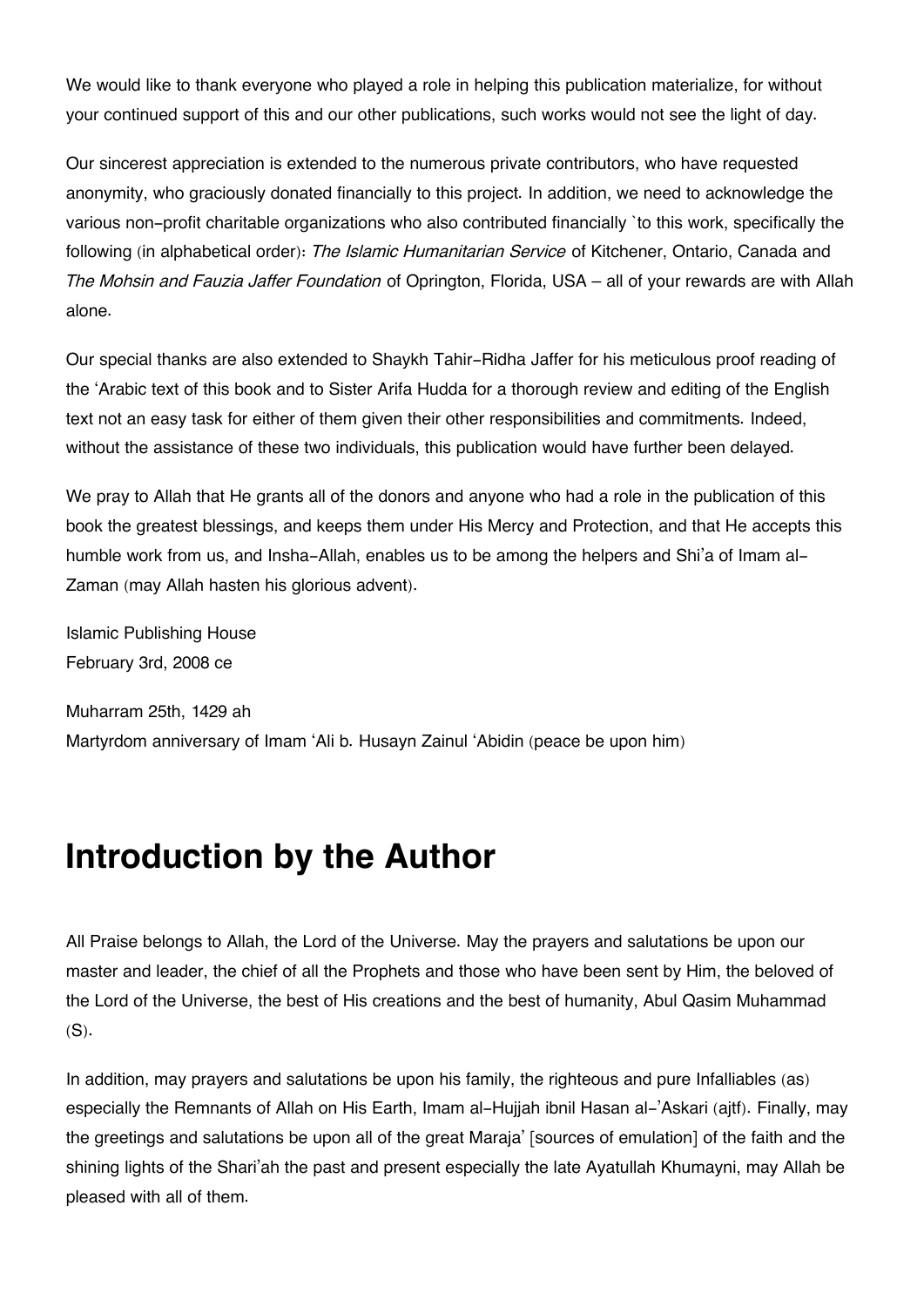The purpose of humanity's creation is for them to attain spiritual growth and advancement towards the pinnacles of greatness and closeness to Allah, the Most High. The only path which one can traverse to reach this station is The Straight Path (as-Siratul Mustaqim) and we cannot diverge from this course.

According to the accepted proofs[1](#page--1-0), The Straight Path is nothing other than the Imam whom we have been ordered to follow. Therefore, in every time period, the Imam and Divinely appointed proof of Allah, the Most High, is the true straight path and his is the only direction which leads towards happiness in both worlds.

In the time which we are living, which is full of tribulations and calamities, and during this state of uneasiness and anguish, the straight path which leads to Allah, the Most High, is none other than the 12th Imam who is in occultation *(ghaybah)* and whose advent is awaited by all.

He is the proof of Allah on this Earth, even though he is behind the curtains of occultation and his example is just like the sun which occasionally veils itself behind the clouds; however we still benefit from its rays.

In fact, the twelfth Imam (ajtf) has stated: "During my period of occultation, you will benefit from me just as you benefit from the sun when it goes behind the clouds and is veiled from your sight. Thus, I am the source of refuge and protection for the people of Earth."[2](#page--1-0)

During the current age, acquiring *ma'rifah* (a deep understanding and insight into the Imam, his characteristics and traits), bringing about true faith and love for him, and complete obedience to him is the straight path of Allah and is the only road towards salvation and happiness.

We must traverse this path and must not show any lapses rather, we must expend all of our energies in attaining piety and consciousness of Allah so that we may reach to the highest level of our goal. The purification of our soul and the attainment of the consciousness of Allah in our heart.

Taqwa of Allah is the only component which makes up the reality of the straight path, and is the true essence of the path. It is also the same reality and firm foundation which the Imam and proof of Allah of our time, al-Hujjat ibnil Hasan (as) has invited his Shi'a (followers) and those who are actively awaiting his noble advent to observe:

## فَـاتَّقُوا اللَّهَ جَلَّ جَلاَلُهُ وَ ظَاهِرُونَا عَلـى انْتِيَاشِكُمْ مِنْ فِـتْنَةِ قَدْ أَنَافَتْ عَلَيْكُمْ

"So be conscious of Allah, Majestic is His Glory, and help us to save you from a seditious matter that is about to overcome you."[3](#page--1-0)

He has also stated: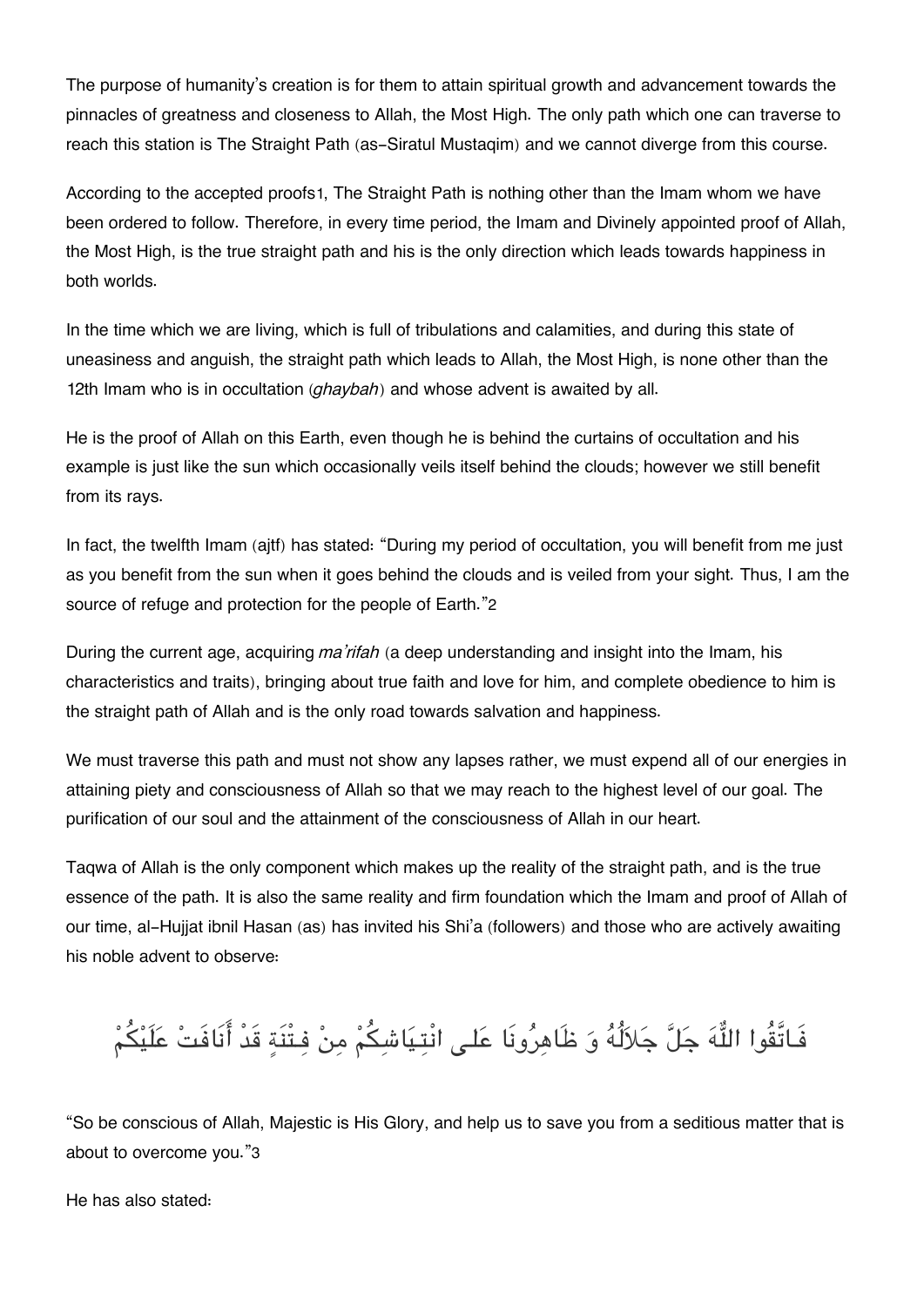## فَتَّقُوا اللَّهَ وَ سَلِّمُوا لَنَا وَ رُدُّوا الأَمْرَ إِلَيْنَا

"Be conscious of Allah and submit to us and refer all affairs to us."[4](#page--1-0)

In addition, he has told us:



"The end result, by virtue of the excellent arrangement of Allah, Glorious is He, shall be praiseworthy for them (our followers) because they avoided committing the sins which He forbade them to perform."[5](#page--1-0)

Those who have a claim over us are many the greatest of which is Allah after Him, His friend *(wali)* and representative on the Earth *(khalifah)* has a right over us and thus, the true definition of taqwa is to fulfill the rights of these individuals.

The rights which must be observed while on the path of truth and which belong to the representative of Allah, Imam Waliul 'Asr (ajtf) are many. Some are related to particular individuals, while others are related to the believers in general.

In this work, we have restricted ourselves to the second category the rights related to the believers in general and as the reader can appreciate, we can only cover some of them.

Our purpose in compiling this work was to make these responsibilities available to the lovers of the Imam (ajtf) and those who are seeking to follow the path of true guidance. It is hoped that the believers will be able to uphold these responsibilities which we have to Imam al-Hujjah (ajtf).

In addition, the believers will also be acquainted with responsibilities which the Imam (ajtf) himself has to fulfill towards his followers.

In the current era, the enemies of the faith have increased and have been able to use various weapons against the believers. Through their onslaught, they have launched wars against religion and those who follow Divine guidance, and without doubt, one of their aims is to misguide the young generation of Muslims.

Unfortunately, those who are unaware of their personal responsibilities have fallen into the trap of the enemies, and either knowingly or unknowingly, has assisted them and may actually be at the forefront of helping them.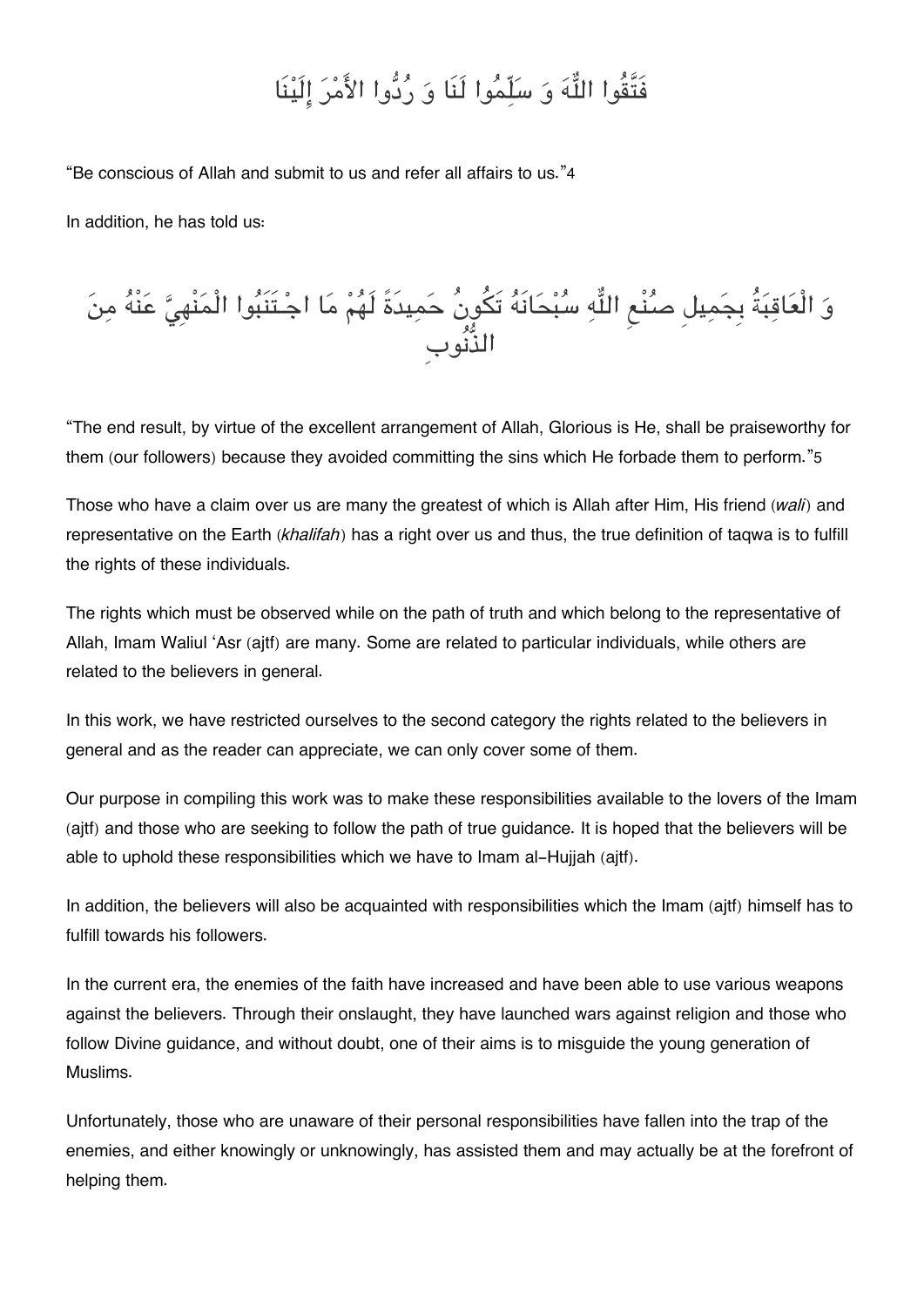The actions of the enemies of Islam, both in the past and present, have been enacted in order to remove the aura of spirituality which exists amongst the true believers and to delude the people from their primary goals of life.

In such a time, it is incumbent upon the scholars and researchers of the faith of Islam to elucidate upon the spiritual issues and pure teachings of the religion of Islam.

In order to further advance the spiritual teachings, one must pay attention to the discussions related to Imam al-Zaman (ajtf) as he is the spiritual sun of the universe and the primary reason for all spiritual movements. It is through the dissemination of these teachings that we will arrive to the best methods of explaining the spiritual issues, which will in turn, have a favourable impact upon the entire Islamic society.

Thus, we hope that this book will lead to a continuation of discussions in regards to Imam al-Hujjah (ajtf) especially those which focus on the practical actions which we must perform.

As mentioned previously, this work focuses on the rights and responsibilities which the true believers have to the Imam. As we know, the best way which one can fulfill such responsibilities is through purification of the soul and in addition, a spiritual change must take place within each person and we must seek to maintain closeness to Allah.

Therefore, with the permission of Allah, and through the blessings which we pray are showered upon us by Imam al-Mahdi (ajtf), may our souls be sacrificed for him, we hope to be able to reach our goal and encounter a favourable end while on this path.

We pray that we are able to grant contentment and happiness to the Imam (ajtf) and that we are given a grand status for our endeavours.

This book is an abridgment of various books which have been written on this topic and its contents has been extracted from works such as *Mikyalul Makarim*[6](#page--1-0) and *Spiritual Links with the Sacred Presence of the Mahdi*[7](#page--1-0) however the work in your hands has been presented with slight modifications from these two books.

We have elucidated upon close to eighty responsibilities, however when we look at all the responsibilities and their sub categories as presented in this book, the number reaches ninety-nine.

Where we have deemed necessary and in order to offer a deeper explanation, we have divided a duty into numerous discussions. Obviously, all of the branches of that particular responsibility are merely extensions of the primary responsibility.

As you shall see, responsibilities which are branches of the general responsibility are noted accordingly.

17th of Rabi' al-Awwal, 1420 ah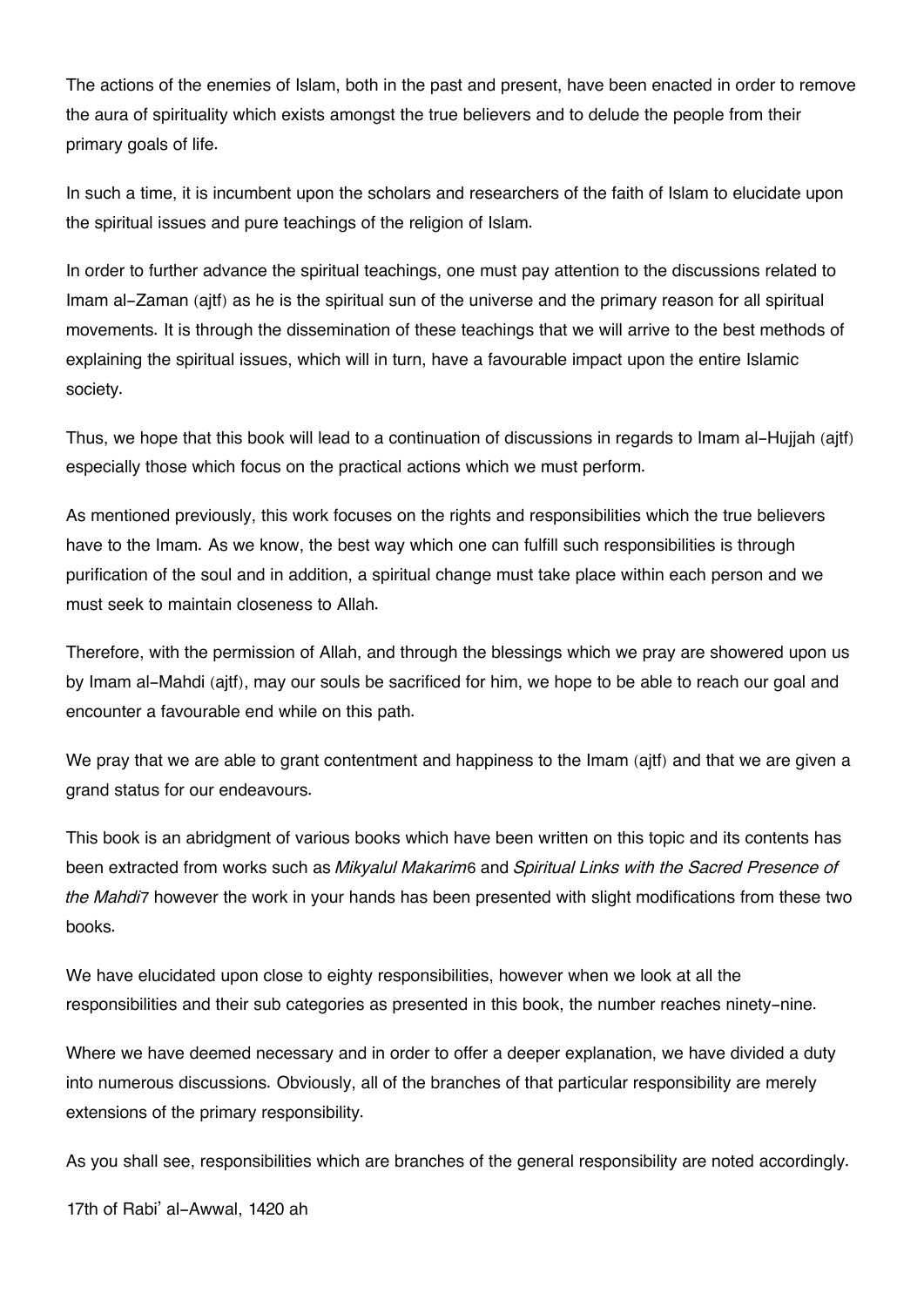Birth Anniversary of Prophet Muhammad b. 'Abdullah (S) and Imam Ja'far b. Muhammad as-Sadiq (as) Sayyid Muhammad Rida Husaini Mutlaq

[1.](#page--1-0) These proofs can be seen in the books of traditions such as Biharul Anwar, and Usulul Kafi in the discussions related to the Divinely appointed leadership (Imamah).

- [2.](#page--1-0) Kamal ad-Din wa Tamam an-Ni'mah, pg. 483 the letter given by the Imam in response to questions by Ishaq b. Ya'qub; al-Ihtijaj (al-Tabrisi), vol. 2, pg. 284
- [3.](#page--1-0) Biharul Anwar, vol. 53, pg. 175, sec. 31, no. 8 (the letter written by the Imam to Shaykh al-Mufid)
- [4.](#page--1-0) al-Ghaybah of Shaykh Tusi, pg. 285; Biharul Anwar, vol. 53, pg. 179, sec. 31, no. 9
- [5.](#page--1-0) al-Ihtijaj, pg. 498 (The letter written by the Imam to Shaykh al-Mufid); Biharul Anwar, vol. 53, pg. 177, sec. 31, no. 8
- [6.](#page--1-0) Written by the late Ayatullah Sayyid Muhammad Taqi Musawi ISfahani.
- [7.](#page--1-0) Written by the late Sadrul Islam Mirza 'Ali Akbar Hamdani.

## **Responsibility 1: Ma'rifat of the Imam (as) Part 1**

One of the most important responsibilities for a Shi'a is to acquire ma'rifah (a detailed and profound understanding) of the Imam of the time, and the testimony to this can be seen in both the logical and narrated proofs (ahadith).

It is clear from the traditions that we must know the characteristics and specific traits of the Imam (as) whom we are all obliged to follow. This must be done so that we do not mistake him for someone who claims his status. In addition, there are also numerous traditions which oblige us to have a ma'rifah of our Imam (as).

It has been related from Imam Ja'far b. Muhammad as-Sadiq (as) that the Prophet of Allah said:

### من مات و لَم يعرِف امام زَمانه مات ميـتَةً جاهلـيةً

"One who dies while he does not have ma'rifah of the Imam (as) of his time, dies the death of Jahiliyyah (the period of Ignorance before the time of the Prophet (saws))"[1](#page--1-0)

In another tradition, this one from the eleventh Imam, Hasan 'Ali al-'Askari (as), it is mentioned that:

انَ الأَرْضَ لاَ تَخْلُو مِنْ حَجَّةِ اللَّهِ عَلَى خَلْقِهِ وَ انْ مَنْ مَاتَ وَ لَمْ يَعْرِفْ إِمَامَ زَمانه مات ميـتَةً جاهليةً فَقَال: انَّ هذَا حق كما انَّ النَّار حق فَقيل: يا ابن رسولِ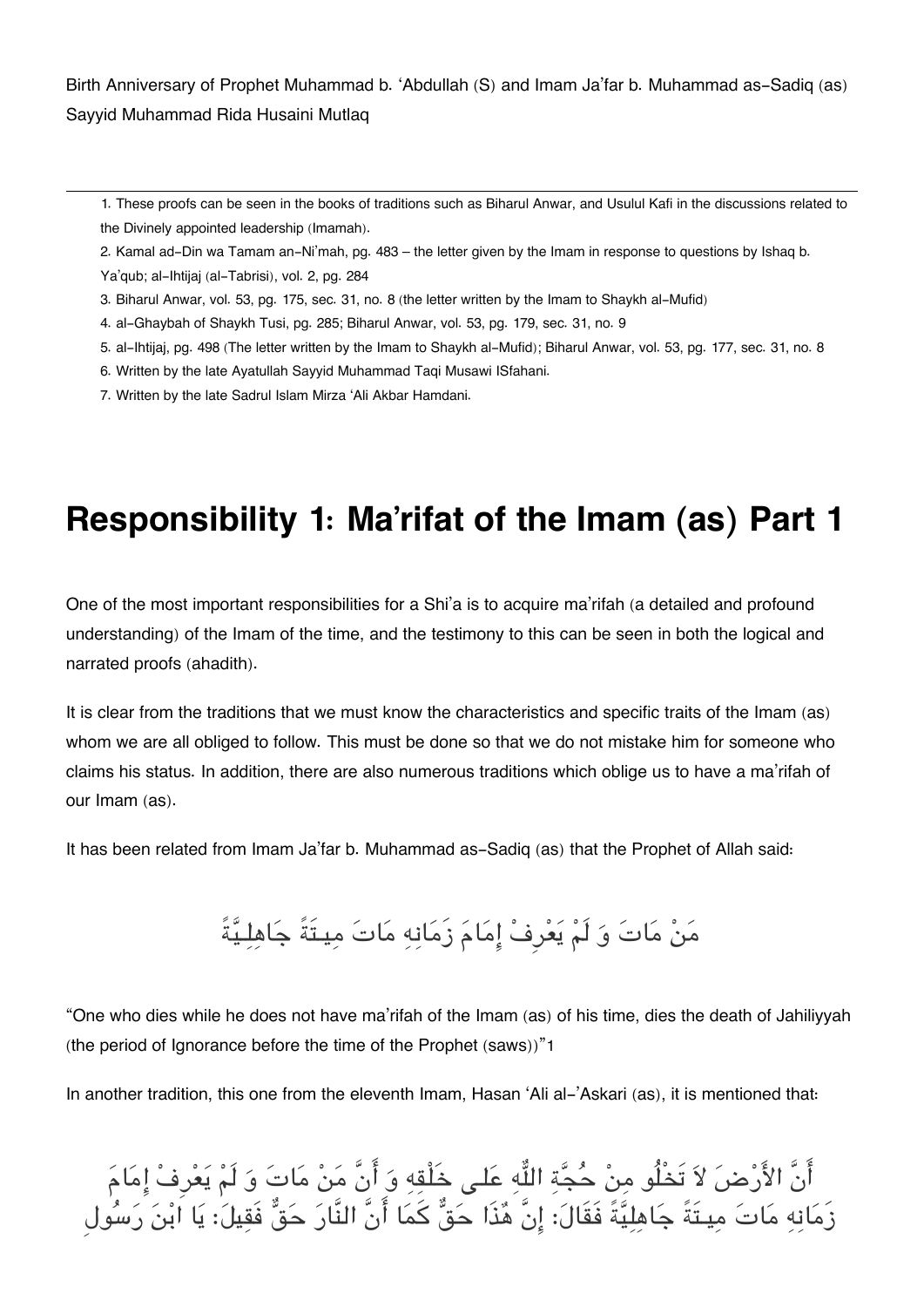## اله فَمن الْحجةُ و الامام بعدَكَ؟ فَقَال: ابـنـ محمدٌ هو الامام و الْحجةُ بعدِي فَمَنْ مَاتَ وَ لَمْ يَعْرِفْهُ مَاتَ مِيـتَةً جَاهِلِيَّةً

"Unquestionably, the Earth can never remain devoid of a hujjat (proof) of Allah over His creations. Indeed the person who dies without recognizing the Imam of his age has died the death of Jahiliyyah." The Imam (as) continued: "Surely this (the issue of an Imam existing for all ages) is true, just as the (existence of) hell fire is true."

It was said to the Imam: "O' son of the Messenger of Allah! Who is the hujjat and Imam after you?" The Imam replied: "My son, Muhammad is the Imam and hujjat after me. Whoever dies and has not recognized him (as his Imam) has died the death of Jahiliyyah."[2](#page--1-0)

Without doubt, the meaning of these traditions which state that it is obligatory to recognize the Imam of the time is that those who possess true faith must know the Imam in the way and to the extent that would lead to their happiness in this world and the next.

In addition, the recognition of the Imam must be such that there remains no room for misguidance or confusion in regards to this noble personality.

Thus, recognition can be divided into two types:

- 1. Ma'rifah of the personality of the Imam;
- 2. Ma'rifah of the Imam himself.

In order to acquire these two forms of ma'rifah, we must refer to the writings of the scholars of the faith.[3](#page--1-0)

We must realize that recognizing the character and personality of the Imam can only be achieved through understanding his qualities, attributes and special traits which are related to the status of Imamate.

If we are successful in becoming acquainted with the status of Imamate, its central role in Islam and its characteristics and qualities, then we will become acquainted with any Imam since all of the A`immah are created from one nur (Divine celestial light) and in the words of the leaders of true guidance themselves:

"The first of us is Muhammad, the middle of us is Muhammad and the last of us is Muhammad!"[4](#page--1-0) Thus, we must have ma'rifah of the merits and excellence of all of our A`immah (as) since they share these traits amongst themselves

On the other hand, we must also become acquainted with the merits of excellence which are specific to the Imam whom we wish to know more about so that our ma'rifah of him can become complete. This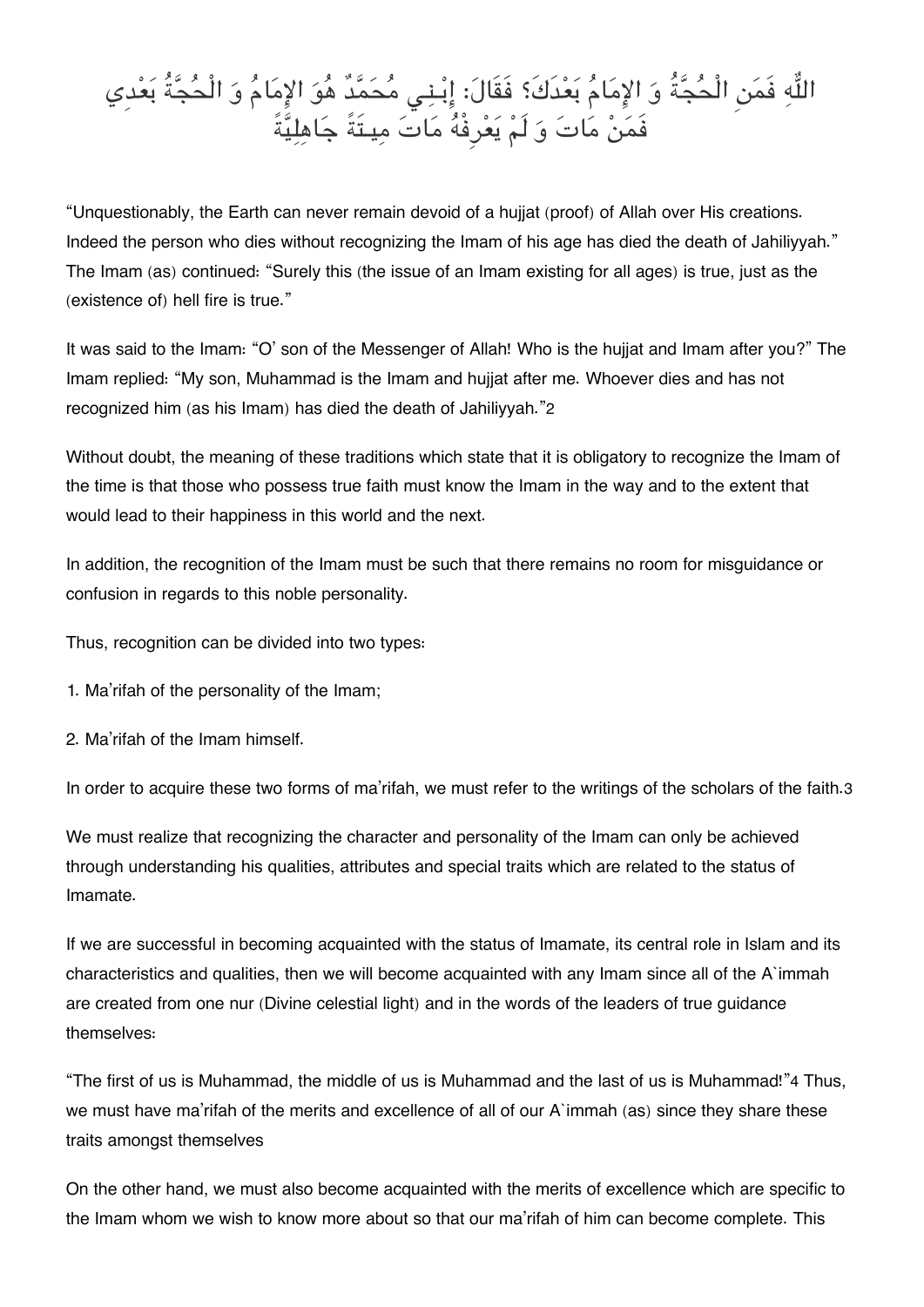form of ma'rifah can be acquired through knowledge of his name, title, titles of appellation, genealogy, characteristics, virtues, and other traits which relate to the specific time and place in which he lives.

The minimum and maximum limits of these two types of ma'rifah of the Imam can be understood by our intellect and in brief, we will mention the minimum limit as stated in the traditions.

Imam Ja'far b. Muhammad as-Sadiq (as) has said: "The minimum level of ma'rifah of the Imam is to know that he is on par with the Prophet except in the status of prophethood. The Imam is the inheritor of the Prophet, and obedience to the Imam is equivalent to obedience of Allah and the Messenger of Allah.

Thus, you must submit to the Imam in all issues, and all questions must be referred to him. You must act in accordance with his commands and must know that the Imam after the Messenger of Allah was 'Ali b. Abi Talib (as). After him it was Hasan (as), then Husain (as), then 'Ali b. al-Husain (as), then Muhammad b. 'Ali (as), then Ja'far b. Muhammad (as), then Musa b. Ja'far (as), then 'Ali b. Musa (as), then Muhammad b. 'Ali (as), then 'Ali b. Muhammad (as), then Hasan b. 'Ali (as) and then al-Hujjah b. al-Hasan (ajtf) – these are your leaders."[5](#page--1-0)

As was previously mentioned, in order to recognize the Imam, we must know his name, titles of appellation, the name of his father and other incidental facts. However, we must also know his qualities of excellence and special merits.

The Imam of our time (ajtf) shares the same first name as the Prophet Muhammad (S). His title is also the same as that of the Prophet of Allah (S) (Abul Qasim) and his title of appellation is al-Mahdi. He has a beautiful black mark on his right shoulder blade, a very handsome face with a nose that is slightly protruded and is of average height.

In addition, we also need to understand the specialties related to the time and place of the Imam and the events surrounding him including his actions and speech.

For example, we need to know that in order for the Imam to make his advent, five signs must be fulfilled. We know that when he makes his appearance, the Earth would be full of oppression and corruption. However, before his advent, a sound will be heard from the sky an image of a hand will be seen on the moon the staff of Musa will be seen with him and many other signs.

It should be noted that all of these signs are mentioned in the books of traditions[6](#page--1-0) and the appearance of these will herald his return. In addition, there are also other special signs related to him which we must know and understand. Therefore knowing these signs constitutes one of the ways in which we can recognize our living Imam.

[<sup>1.</sup>](#page--1-0) Biharul Anwar, vol. 53, pg. 175, sec. 31, no. 7; al-Ihtijaj, pg. 498

[<sup>2.</sup>](#page--1-0) Wasa`il ash-Shi'a, vol. 11, pg. 491, sec. 33, no. 23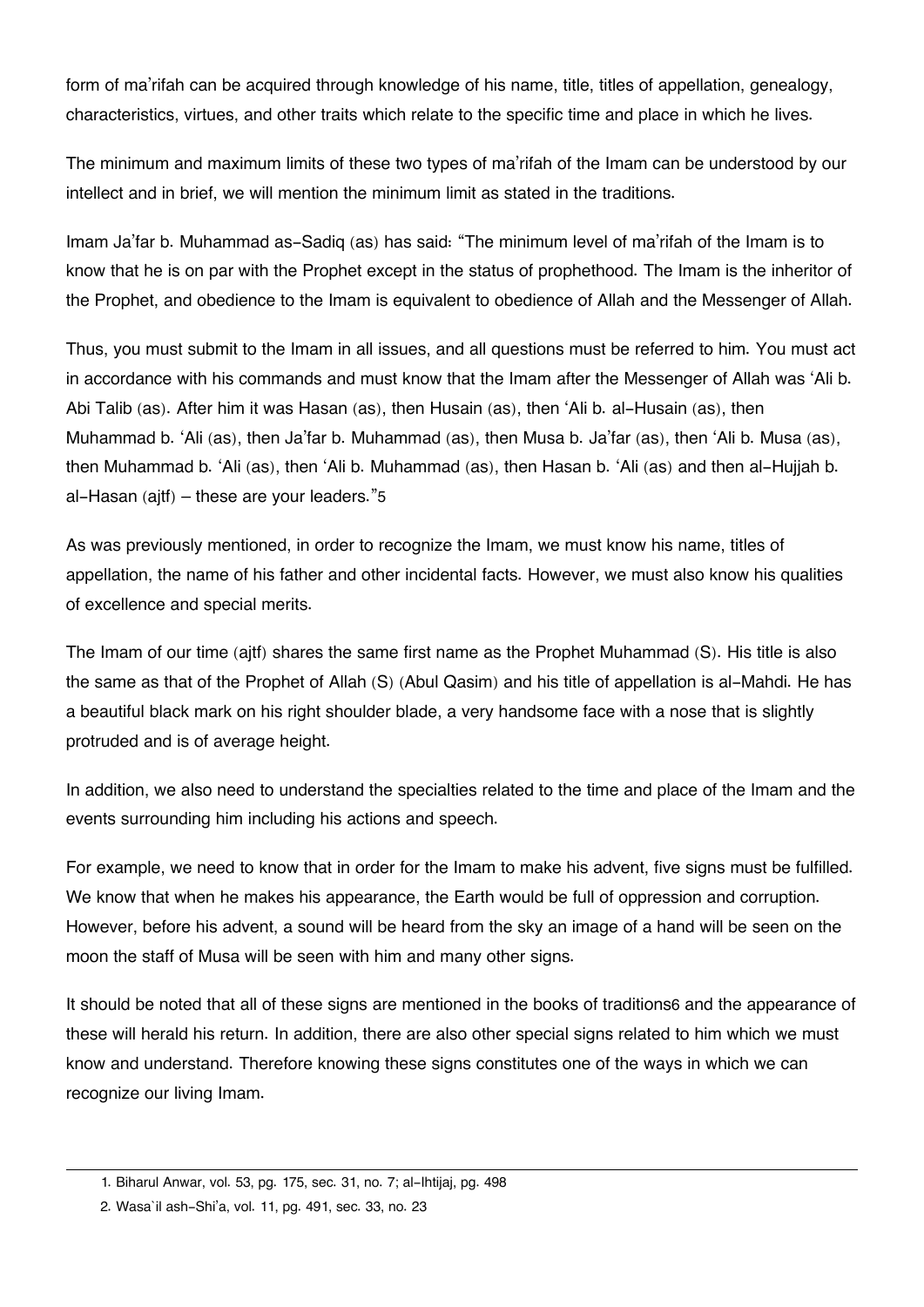[3.](#page--1-0) Books such as: al-Ghaybah, written by Shaykh Muhammad b. Ibrahim Nu'mani better known as Ibne Abi Zainab; al-Ghaybah of Shaykh Tusi; Najm al-Thaqib of Shaykh Tabrisi Nuri; Kamal ad-Din wa Tamam an-Ni'mah of Shaykh Saduq; A'yan ash-Shi'a (section on Imam al-Mahdi); Biharul Anwar (section on Imamah and the book of Imam al-Mahdi); Usul al-Kafi, vol. 1 and 2.

[4.](#page--1-0) al-Ghaybah of Nu'mani, pg. 85; Biharul Anwar, vol. 36, pg. 399, sec. 46, no. 9

[5.](#page--1-0) al-Burhan, vol. 2, pg. 35, no. 3

[6.](#page--1-0) Books such as al-Ghaybah of Shaykh Muhammad b. Ibrahim Nu'mani better known as Ibne Abi Zainab; al-Ghaybah of Shaykh Tusi; Najm al-Thaqib of Shaykh Tabrisi Nuri; Kamal ad-Din wa Tamam an-Ni'mah of Shaykh Saduq.

### **Responsibility 2: Ma'rifat of the Imam Part 2**

Another responsibility which the believers have is to ask Allah for a thorough ma'rifah of Imam al-Zaman (ajtf) and one must be sincere in praying for this.

Just as was previously stated, after attaining the ma'rifah of Allah and His Messenger (S), the next most important action for the believers is to have ma'rifah of Waliul 'Amr, Imam al-Zaman (ajtf).

Only Allah can grant this level of ma'rifah to his servants for this is something which is out of the power of human beings to acquire without the help of Allah. Thus, this ma'rifah cannot be achieved through a person's own struggles as this is a nur (Divine celestial light) which Allah places in the heart of those whom He wishes. Therefore, we must request the recognition of our Imam from the Almighty through supplications.

It has been narrated that Muhammad b. Hakim said to Abu 'Abdillah, Ja'far b. Muhammad as-Sadiq (as):

أَلْمَعْرِفَةُ مِنْ صُنْع مَنْ هِيَ؟ قَالَ مِنْ صُنْعِ اللَّهِ لَيْسَ لِلْعِبَادِ فِيهَا صُنْعٌ

"Who is responsible for granting this ma'rifah (of the Imam)?" He replied: "It is the doing of Allah and the servants have no role in it (on their own - without the intervention of Allah)."[1](#page--1-0)

In order to arrive at the recognition of the Imam, the following supplication is very effective:

اللّٰهم عرِفْـنـ نَفْسك...َ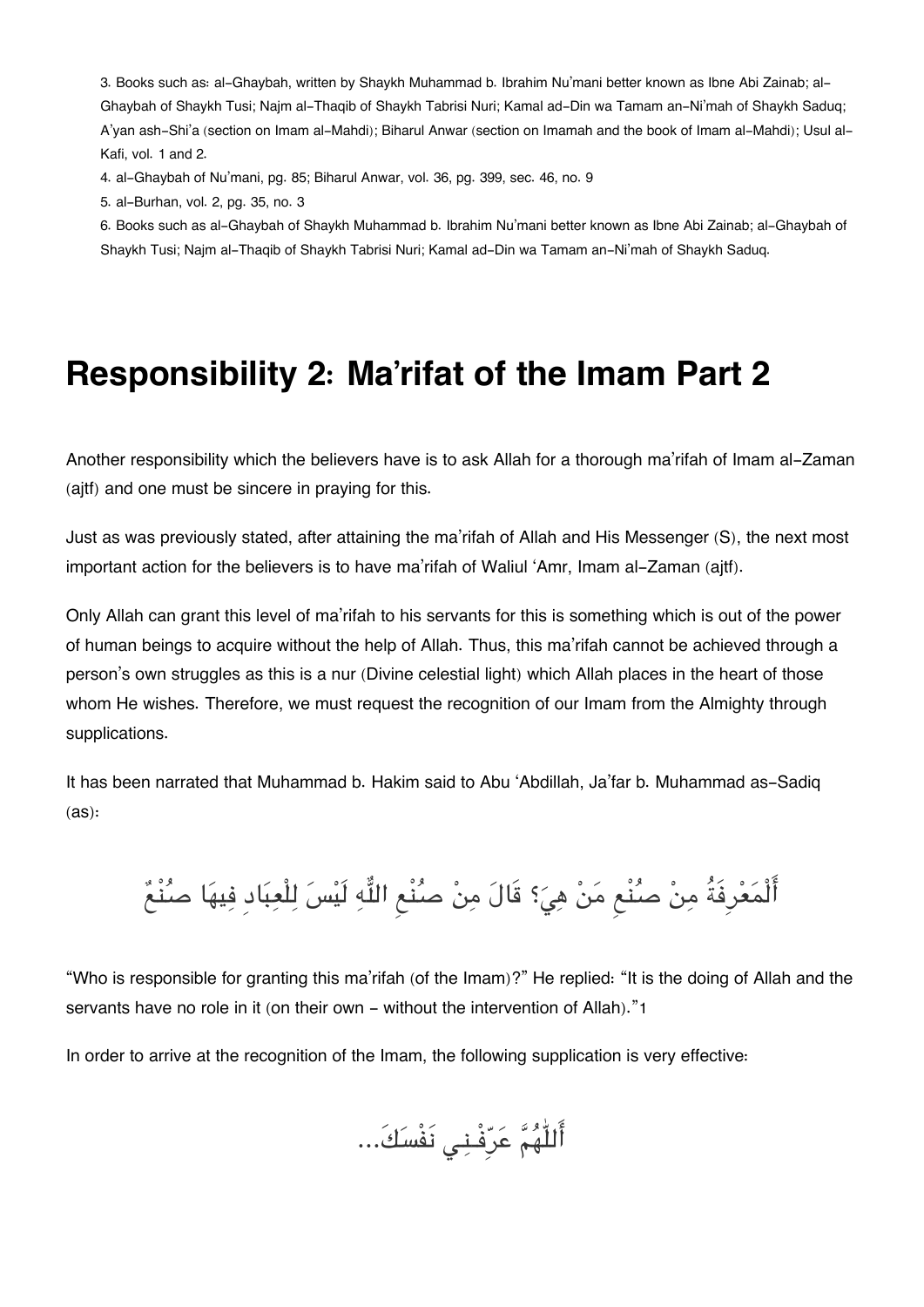[1.](#page--1-0) al-Kafi, vol. 1, pg. 163, sec. on the "Necessity of Having a Hujjah", no. 2

[2.](#page--1-0) The full text of this supplication will be mentioned in the next responsibility.

### **Responsibility 3: Ma'rifat of the Imam Part 3**

Reciting the supplications which the Ahlul Bayt (as) has advised us is another responsibility of the believers. The books of tradition have stated that the following supplication should be recited and this is clearly seen in the following tradition.

It has been narrated from Zurarah that he heard Imam Ja'far b. Muhammad as-Sadiq (as) say:

للْغُلاَم غَيْـبَةٌ قَبْلَ أَنْ يَقُومَ قَالَ: قُلْتُ: وَ لِـمَ؟ قَالَ: يَخَا قَالُ: يَا زُرَارَةُ وَ هُوَ الْـمُنْـتَظَرُ وَ هُوَ الَّذِي يُشَكُّ فِي وِلاَ مَنْ يَقُولُ حَمْلٌ وَ مِنْهُمْ مَنْ يَقُو يَّة أَنَّ اللَّهَ عَزَّ وَجَلَّ يُحب دُّ رَارَةُ إِذَا أَدْرَكْتَ ذُلِكَ الزَّمَانَ مْ تَعَرَّفْـنِي نَفْسَكَ لَمْ أَعْرِفْ نَبِيَّكَ. فَإِنَّكَ إِنْ لَـمْ تُعَرِّفْـنِي رَسُولَكَ لَمْ أَعْرِفْ حُجَّـتَكَ. أَلَلُّهُمَّ عَرِّفْـنـى حُجَّتَكَ فَا تُعَرِّفْني حُجَّتَكَ ضلَلْتُ عَنْ دِينِي.

"'Verily there is a period of occultation for my son before he makes his advent.' It was said to the Imam: 'And why is this?' The Imam replied: 'He will be frightened' and placed his hand on his abdomen and then said: 'O' Zurarah! He is the one who will be awaited, and he is the one whom the people will have doubt in with regards to his birth.

Some people will say: 'His father died without a child' others will say 'His mother was pregnant with him (when his father died)' others will say 'He was born two years before his father passed away' and he is awiated, for surely Allah, the Noble and Grand, loves to test the Shi'a and it is then that the impugners begin to doubt. O' Zurarah! If you witness that period (of confusion) then supplicate with this supplication: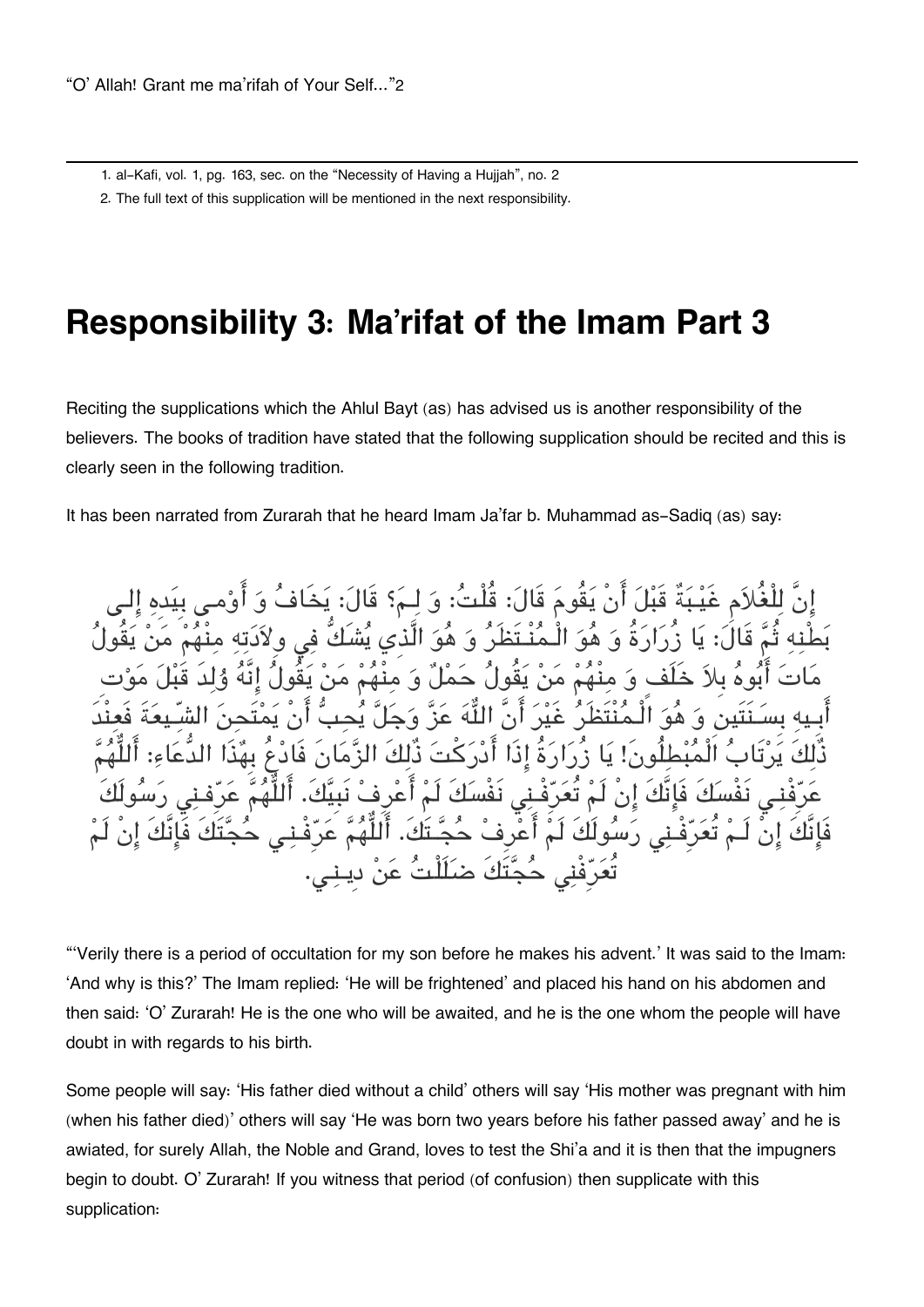اللّٰهُمَّ عَرَّفْنِـي نَفْسَكَ فَإِنَّكَ إِنْ لَمْ تَعَرَّفْـنِي نَفْسَكَ لَمْ اعْرِفْ نِبِيَكَ. اللّٰهُمَّ عَرَفْـنِي رَسُولَكَ فَإِنَّكَ إِنْ لَـمْ تَعَرَّفْـنِى رَسُولَكَ لَـمْ اعْرِفْ حَجَّـتَكَ. اللّٰهُمَّ عَرَّفْـنِي حَجَّتَك فَإِنَّكَ إِنْ لَمْ تَعَرِّفْنِي حَجَّتَكَ ضَلَلْتَ عَنْ دِينِي

"O' Allah! Grant me ma'rifah of Yourself for if I do not have the ma'rifah of You then I will never know Your Prophet. O' Allah! Grant me ma'rifah of Your Messenger for if I do not have the ma'rifah of Your Messenger than I will never know Your Representative. O' Allah! Grant me ma'rifah of Your Representative for if I do not have the ma'rifah of Your Representative, then surely I have gone astray from my religion.'"[1](#page--1-0)

[1.](#page--1-0) al-Kafi, vol. 1, pg. 337; al-Ghaybah of Nu'mani, pg. 166, no. 6

### **Responsibility 4: Ma'rifat of the Imam Part 4**

Another responsibility of the true believers is to be familiar with the signs of the reappearance of Imam al-Zaman (ajtf).

Just as was previously mentioned, it is important for us to recognize the signs of his return, as this is actually considered as a part of knowing the Imam. There are numerous signs which will herald his advent and they are divided into two categories:

- 1. Signs which are absolute and will definitely happen.
- 2. Signs which may or may not take place.

According to the narrations, it is obligatory to know and understand both types of signs. However, it is much more important to know the first type those that will definitely occur before his return.

According to the Islamic narrations, the signs that must occur before the Imam will return are five with a small discrepancy in some of them (due to there being various traditions in this regards). The differences in the signs will become obvious when we look at them directly from the traditions.

In brief, these signs are:

- 1. The arrival of Sufyani.
- 2. The arrival and uprising of Yamani.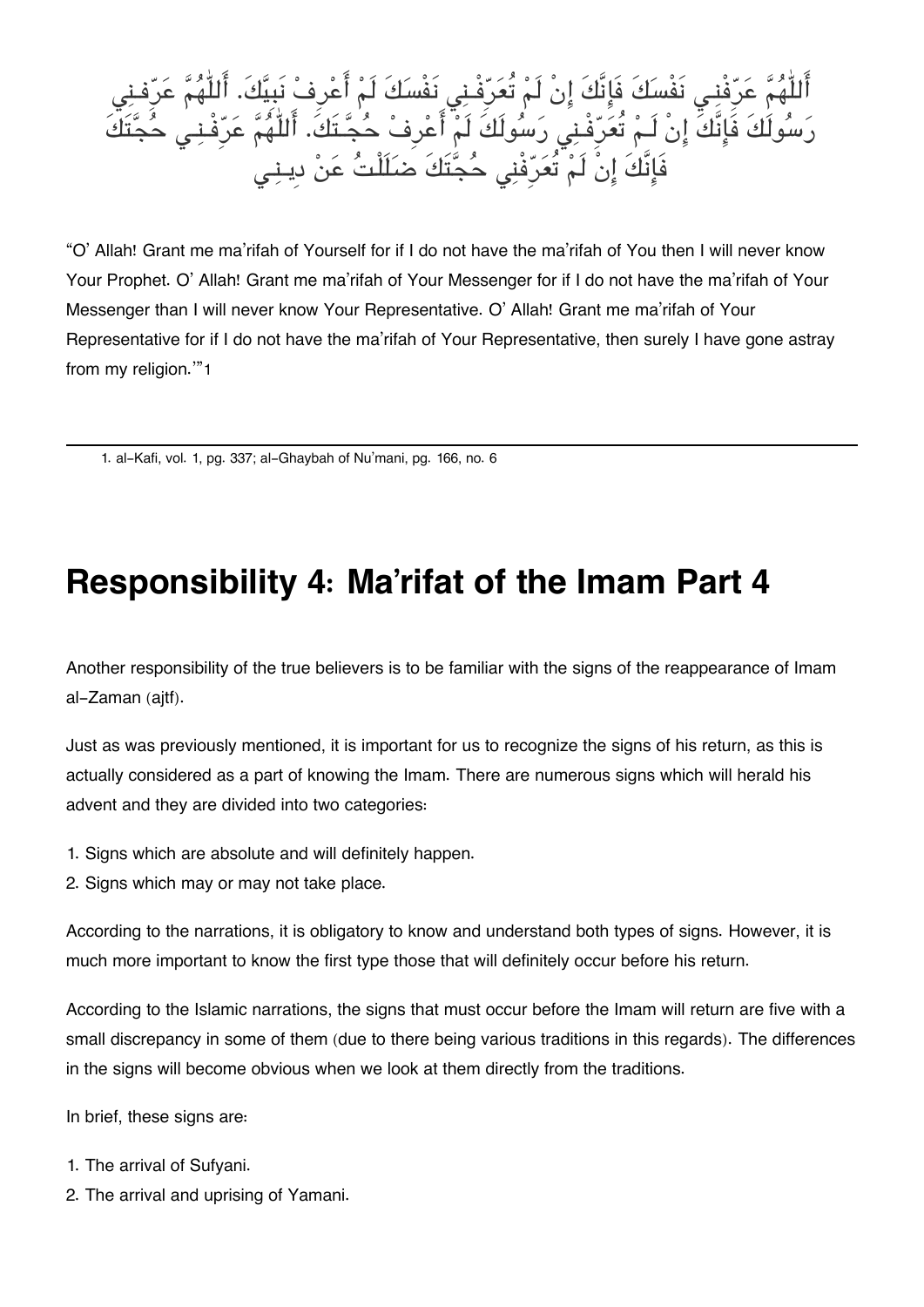- 3. A loud noise from the sky.
- 4. The killing of a pure soul (Nafs-e-Zakiyyah).
- 5. The sinking of Bayda`.

It has also been mentioned in the traditions that the image of a hand will be seen on the moon and this is also considered as one of the definite signs.

Imam Ja'far b. Muhammad as-Sadiq (as) has said:

## لِلْقَائِمِ ؟ خَمْسُ عَلاَمَات: ظُهُورُ السَّفْيَانِيِّ وَ الْيَمَانِيِّ وَ الصَّيْحَةُ مِنَ السَّمَاءِ وَ قَتْل النَّفْسِ الزكية و الْخَسف بِالْبيدَاء

"There are five (definite) signs for the return of al-Qaim (ajtf) the appearance of al-Sufyani (the appearance of) al-Yamani, a loud cry from the sky, the killing of a pure soul [an-Nafs al- Zakiyyah]; and the caving in (of the earth) at Bayda`."[1](#page--1-0)

It has been mentioned in the traditions that al-Sufyani is a reddish white coloured man with a black eye and that he will make his advent during the month of Rajab. We are told that he will take over a few countries of the world and that the advent of al-Mahdi (ajtf) will be in the same year.

After many victories, al-Sufyani will turn his attention towards 'Iraq and it is at this time that Imam al-Mahdi (ajtf) will make his advent from Makkah. At this point, a large contingent of forces will be sent to attack the Imam (by al-Sufyani), however when this army will reach the place known as Bayda` a location between Makkah and Madinah they will be swallowed into the Earth.

In addition, before the advent of the Imam (ajtf), many uprisings will take place such as the revolts of al-Hasani and al-Yamani and according to some traditions, the uprising of al-Yamani is also one of the definite signs.

The hearing of two cries one from the sky and the other from within the Earth is also one of the definite signs. During the first call, Jibra`il will call the name of Imam al-Qa`im (ajtf) and his father and will proclaim that the truth is with 'Ali ibn. Abi Talib (as) and his Shi'a (followers). Everyone will hear this call in their own language and even the women who are in their house behind locked doors will hear the call.

As well, before the advent of the Imam, a noble person will be killed during the Hajj rites in Makkah. In the traditions, this person has been referred to as the Pure Soul or an-Nafs al-Zakiyyah. Detailed information about this individual has been mentioned in the books concerning the occultation of Imam al-Zaman (ajtf).

The importance of knowing the signs which will take place before the advent of our Imam, especially the definite signs that must occur, can best be understood when we review the history of Islam.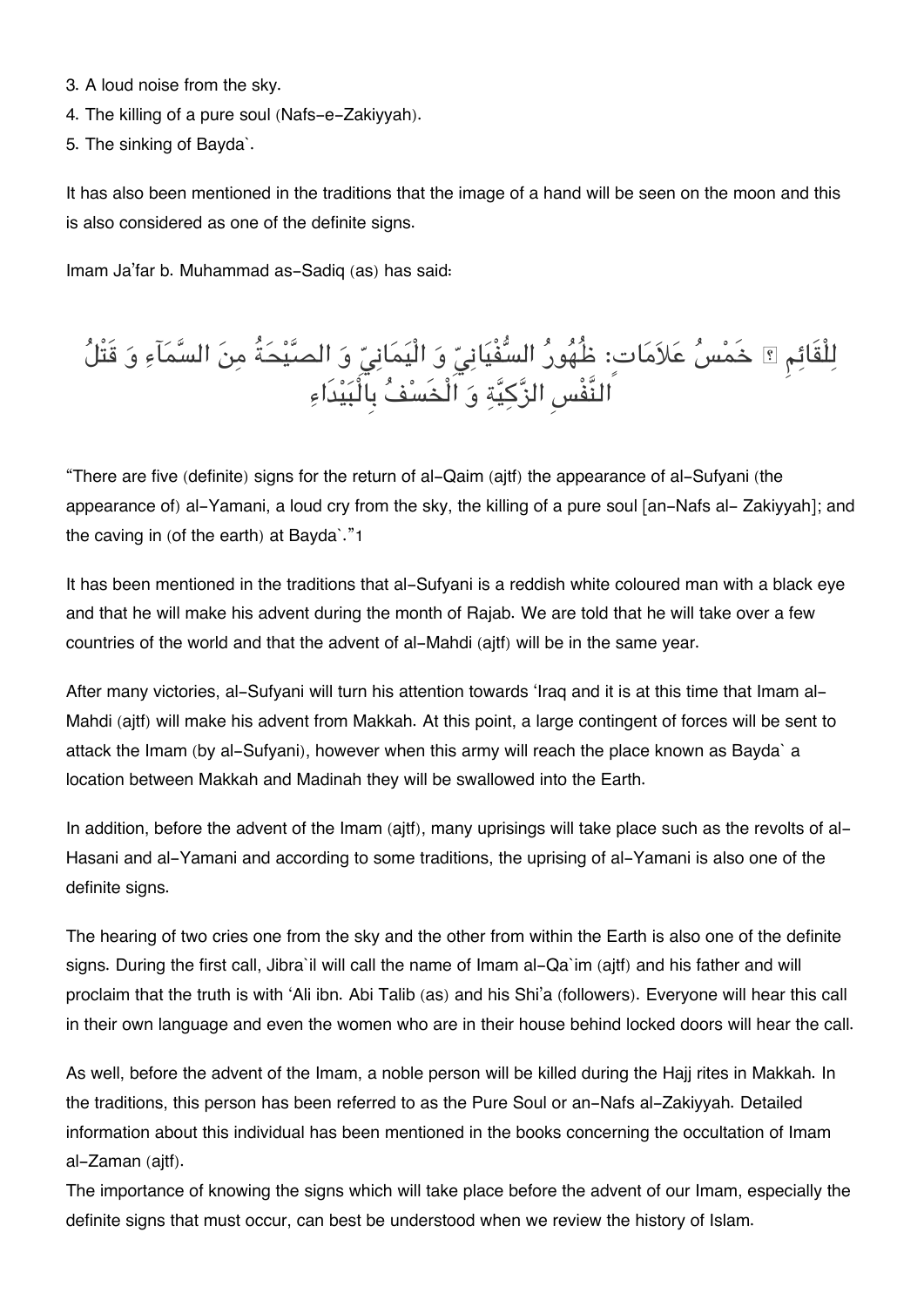We see that some other signs may have already taken place and thus, a number of people falsely claimed to be the Mahdi (ajtf) Without doubt, these people have fallen out of the fold of Islam and it is they who are misguided and are left alone in utter spiritual darkness.

The reason for them falling into this state is that they were not acquainted with the signs related to the advent and uprising of the Imam such that they could follow them. In addition, they lacked awareness of the specific signs which will herald in the advent of the Imam.

If they had knowledge of these signs, then they would not have been led astray and would have stayed firm on the Imamate and Wilayat of the Imam (as). They would not have been fooled nor would they have mistaken anyone else for the real Mahdi (ajtf).

Possessing a ma'rifah of the signs of the advent, especially the definite signs which must take place, helps us in differentiating between truth and falsehood, and by recognizing Imam al-Zaman (ajtf), we would actually look forward to and prepare the groundwork for his uprising. We would also not falter in our obedience to him or our delay in adhering to him.

It has been narrated by Zurarah that Imam Ja'far b. Muhammad as-Sadiq (as) has said:

يُنَادِي مُنَادٍ منَ السَّمَآءِ أَنَّ فُلاَناً هُوَ الأَميرُ وَ يُنَادِي مُنَادٍ أَنَّ عَليًّا وَ شيعَتَهُ الْفَائِزُونَ. قُلْتُ: فَمَنْ يُقَاتِلُ الْمَهْدِيَّ بَعْدَ هُذَا؟ فَقَالَ إِنَّ الشَّيْطَانَ يُنَادِي أَنَّ فُلاَناً وَ شِيعَتَهُ هُمُ الْفَائِزُونَ يَعْنِي رَجُلاً مِنْ بَنِي أُمَيَّةَ. قُلْتُ: فَمَنْ يَعْرِفُ الصَّا الْكَاذِبِ؟ قَالَ: يَعْرِفُهُ الَّذِينَ كَانُوا يَرْوُونَ حَدِيثاً وَ يَقُولُونَ إِنَّهُ يَكُونُ قَبْلَ و يعلَمونَ انَّهم هم الْمحقُّونَ الصادِقُونَ

"A caller will announce from the sky: 'Certainly so and so is the leader.' Then a caller will announce: 'Certainly 'Ali (as) and his followers are the victorious ones.'" I said to the Imam: "So then who will fight against the Mahdi (ajtf) after this (call)?' The Imam replied: "Unquestionably, Satan will also call out: 'Certainly, so and so and his followers will be the successful ones' meaning a man from the tribe of Bani Umayyah.'

I said to the Imam: 'So then how will a person be able to recognize the truthful one from the imposter?' The Imam replied: 'Those who narrate traditions will recognize (the difference) and they will say that it (the call from the sky) will come before (the advent), and they will understand this and will know that they (the ones who make the first call) are speaking the truth.'"[2](#page--1-0)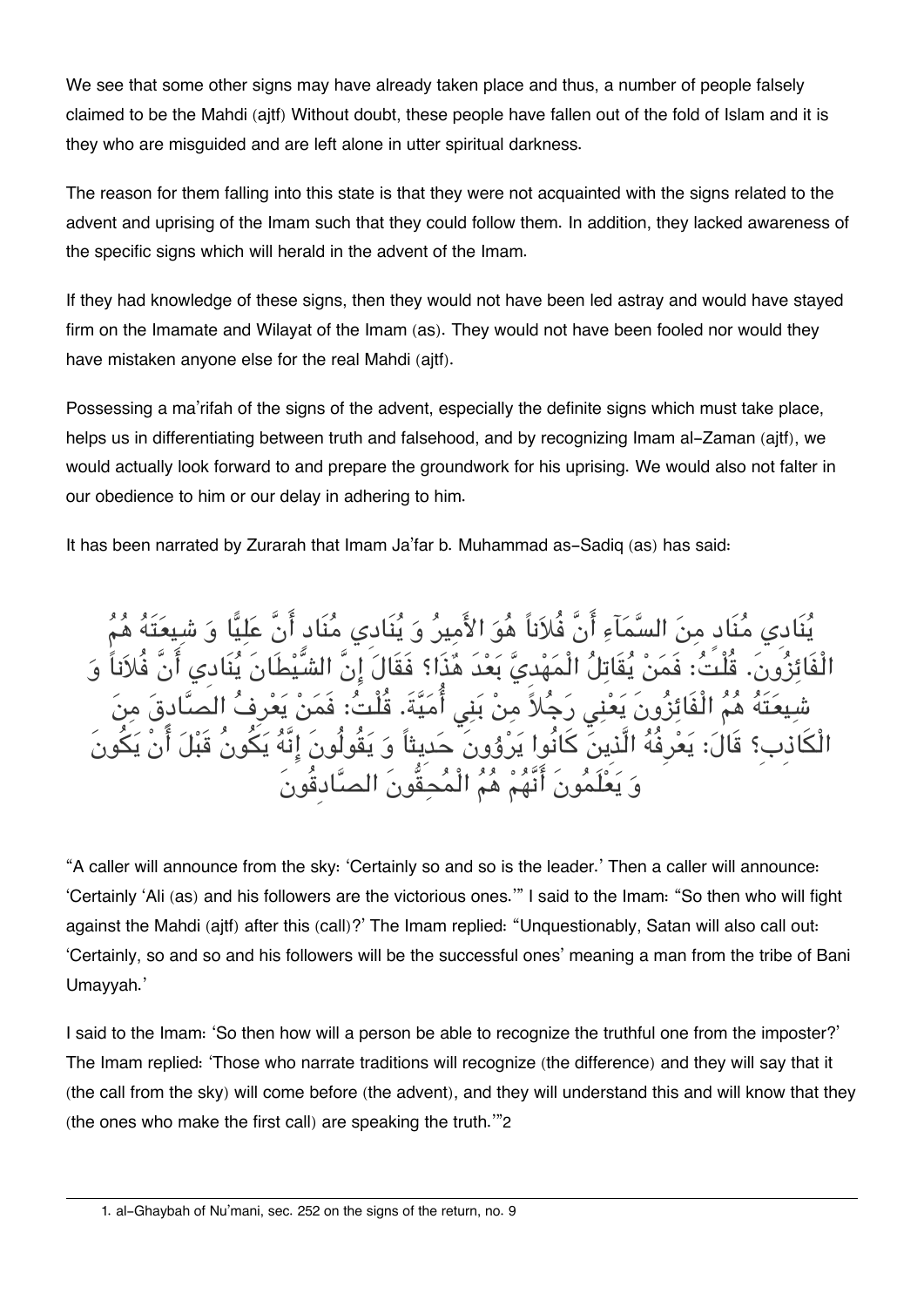# **Responsibility 5: Fulfilling the Rights of the Imam**

Another responsibility of the Shi'a, is to fulfill the rights which the Imam has over us.

Without doubt, the most important right which we owe to others starts with those which we owe to Allah, followed by the Messenger of Allah and then the rights which we must fulfill to our Imam. Obviously, the rights which our Imam demands from us must be carried out in the most perfect way.

In regards to this responsibility, there are numerous traditions which have been mentioned. Since it is not possible to narrate all of them, we suffice with one tradition from the Infallibles which states:

مَا كَانَ لِلَّهِ تَعَالـى مِنْ حَقٍّ فَهُوَ لَنَا

"Any right or privilege which belongs to Allah, the Most High, is also a privilege that belongs to us (the Ahlul Bayt)."[1](#page--1-0)

[1.](#page--1-0) Mikyal al-Makarim, vol. 2, pg. 282; in Biharul Anwar, vol. 27, pg. 314, sec. 9, no. 11 it is mentioned with a slight variation in the wording.

### **Responsibility 6: Inviting People to the Imam**

The next responsibility which rests upon the shoulders of the believers is to invite others to have a better knowledge of the Imam and to help them advance in their conviction. In addition, the believers must also be ready to guide one another to the highest pinnacles of ma'rifah of the Imam.

There are many proofs which stress the importance of this responsibility, such as 'Amr bil Ma'ruf (enjoining others to what is right) and the benefits which are given to guiding people to the path of truth.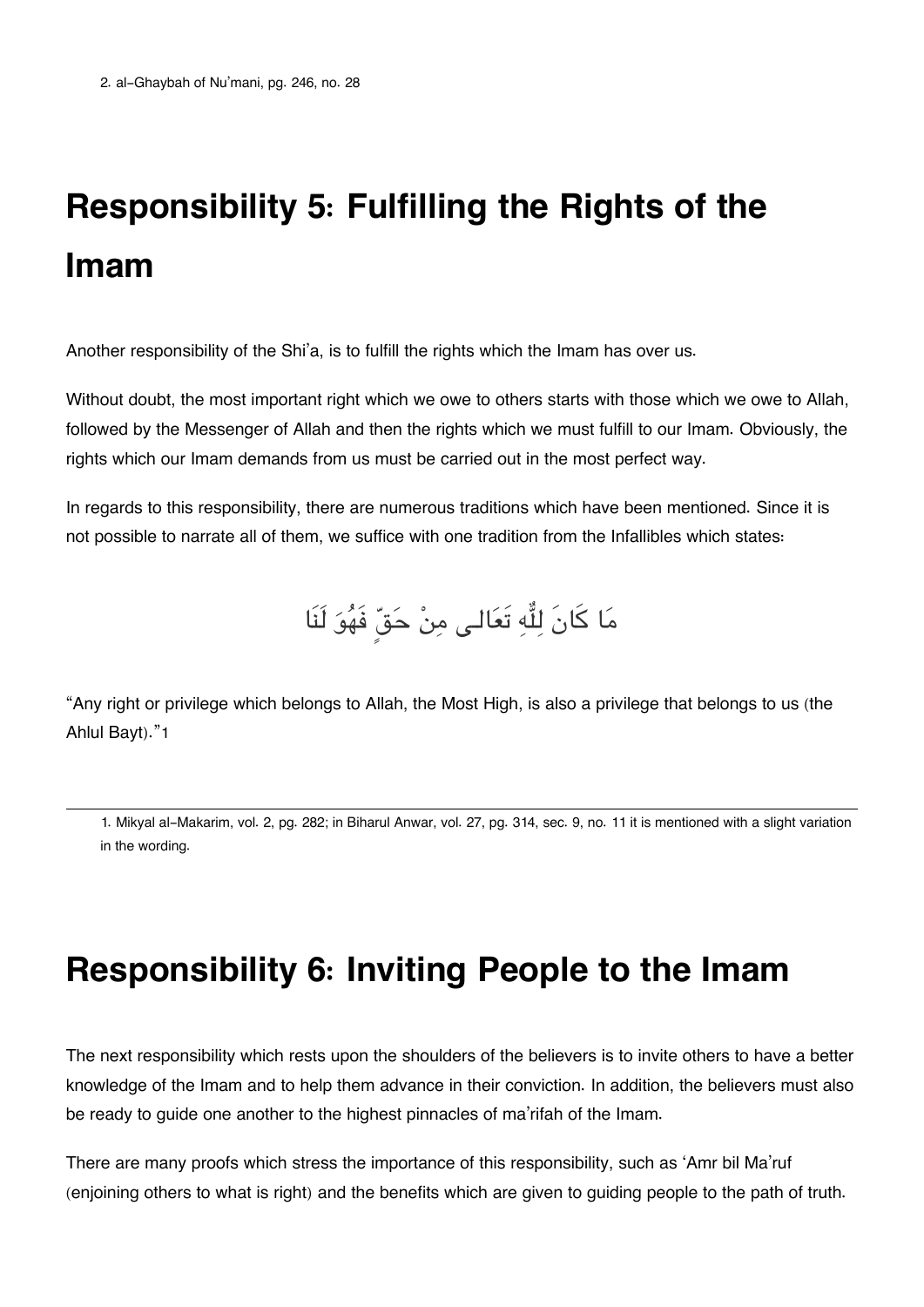We are told that each person must invite others to the path of the Imam in accordance with their level of awareness and understanding of the Imam. One must educate others on the characteristics of the Imam, his moral fiber and other issues related to him, and in actuality, this is a responsibility which we all share towards this noble personality and it is through this act that we bring ourselves closer to the Imam.

A person who is active in this sort of invitation must not only possess the theoretical knowledge of the Imam (and of Islam), rather he must also manifest this knowledge through his actions.

As we know, it is through both the theoretical knowledge and our practical actions that we are able to educate and guide the people towards the Imam so that they too may be able to take him as their own personal example and guide to follow in life.

Without a doubt, inviting others to the path of guidance through one's practical actions has a greater effect than merely possessing theoretical knowledge.

From another point of view, we see that a person who is engaged in inviting others to the way of the Imam must also employ good exhortation and advice, and through a combination of these methods, should guide others towards the Imam.

If needed, the path of warning (of the punishment of Allah) can also be used so that the hearts of the people are awakened to the truths around them and so that their spiritual souls are kept enlivened.

A person inviting to the Imam must also be able to make use of the reliable proofs (traditions) and with the various proofs and logical arguments available, should be able to convince others of the existence of the Imam and acquaint them with their true leader.

One of the Infallibles has said:

و انَّ الْعالم الَّذِي يعلّم النَّاس معالم دِيـنهِم و يدْعوهم الـ امامهِم افْضل من سبعين الْف عابِدٍ

"Surely the scholar who instructs the people in matters of their religion and invites them to their Imam is better than seventy thousand worshippers."[1](#page--1-0)

In another tradition, this one from Imam 'Ali b. Muhammad al-Hadi (as) it is stated that:

لَوْ لاَ مَنْ يَبْقى بَعْدَ غَيْبَةِ قَائِمِناَ مِنَ الْعُلَمَاءِ الدَّاعِينَ إِلَيْهِ وَ الدَّالِّينَ عَلَيْهِ وَ الذَّابِّـينَ عَنْ دِينِهِ بِحُجَجِ اللَّهِ وَ الْمُنْقِذِينَ لِصْعُفَاءِ عِبَادِ اللَّهِ مِنْ شِبَاكِ إِبْلِيسَ وَ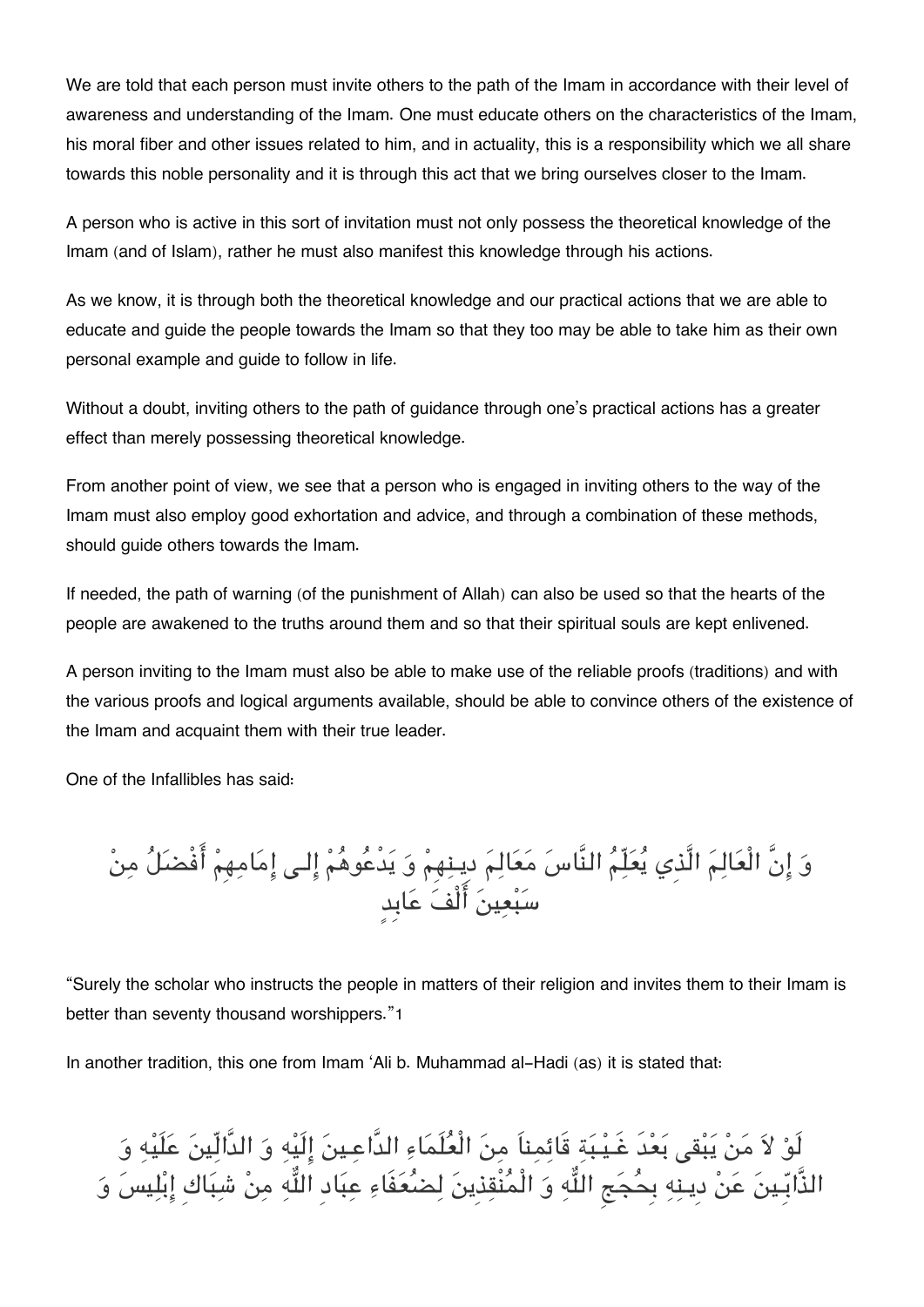مَرَدَتِهِ وَ مِنْ فِخَاخ النَّوَاصِبِ لَمَا بَقِيَ احَد إِلاَّ ارْتَدَّ عَنْ دِيـنِ اللَّهِ وَ لَكِنْهُمُ الَّذِينَ يَمْسِكُونَ ازِمَّةَ قُلُوبِ ضَعَفَاءِ الشّيعَةِ كمَا يَمْسِكُ صَاحِبَ السَّفِينَةِ سَكَانَهَا. اوْلَئِكَ هُمَ الأَفْضَلُونَ عِنْدَ اللَّهِ عَنَّ وَّ جَلَّ

"If after the occultation of your Qa`im (ajtf) there were not to remain a person from amongst the scholars who invite towards him (the Imam) guide others to him defend his religion by the proofs of Allah, rescue the downtrodden servants of Allah from the snares of Iblis and his hoards, and the traps of the enemies (of the Ahlul Bayt), then there would not remain a single person (on Earth) except that he would have left the religion of Allah.

However, these scholars take it upon themselves to be the protectors of the hearts of our downtrodden Shi'a just as the captain of a boat takes control of the lives and safety of those on his ship. Thus, these (scholars – the 'Ulama) are the best people in the sight of Allah, the Noble and Great."[2](#page--1-0)

## **Responsibility 7: Relating the Merits and Qualities of the Imam**

Another responsibility is to mention the merits and qualities of Imam al-Mahdi (ajtf). The narrations have encouraged the believers to do this for all of the Infallible A`immah (as) and specifically Imam al-'Asr (ajtf).

Without doubt, mentioning and reminding others of the merits and virtues of the Imam is the same as mentioning goodness in itself (as the Imams are the personification of everything good) and this is one of the best actions which a believer can perform and is a way to show enmity towards Satan.

Imam Musa b. Ja'far al-Kadhim (as) has said:

وَ إِنَّ الْمَوْمِنِينِ يَلْتَقِيَانِ فَيَذْكَرَانِ اللَّهَ ثُمَّ يَذْكَرَانِ فَضَلْنَا أَهْلَ الْبَيْتِ فَلاَ يَبْقـى عَلـّي وَجِّهِ إِبْلِيسَ مَضْغَةً لَحْمٍ إِلاَّ تَخَدَّدَ حَـتَّى إِنْ رُوحَهُ لَتَسْتَغِيثُ مِنْ شَدَّةٍ مَا يَجِدُ مِنَ

[<sup>1.</sup>](#page--1-0) Mikyal al-Makarim, vol. 2, pg. 274

[<sup>2.</sup>](#page--1-0) Biharul Anwar, vol. 2, pg. 6, sec. 8, no. 12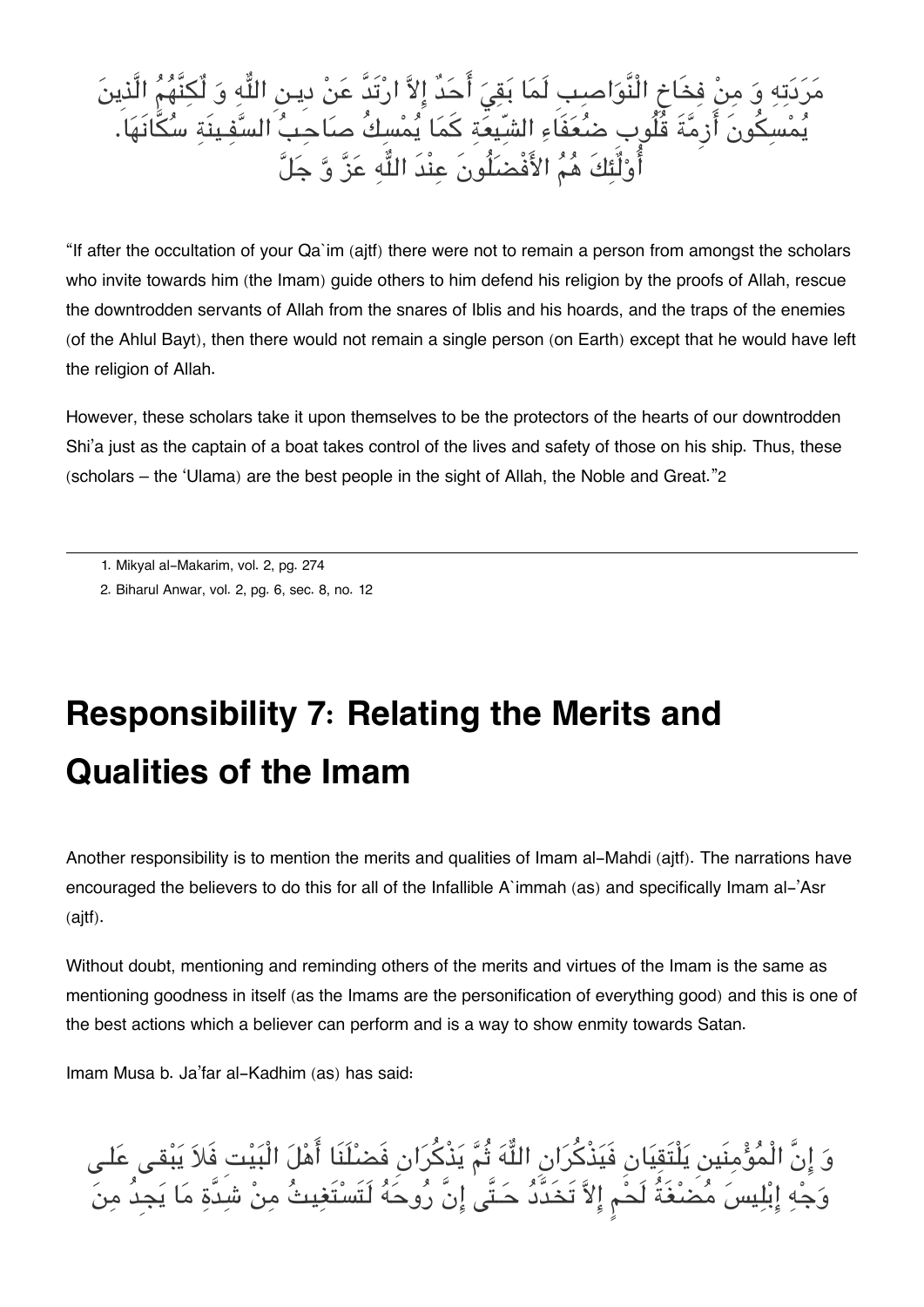"Indeed when two believers meet one another and remember Allah and then mention the greatness of us the Ahlul Bayt (as), no flesh remains on the face of Iblis (Satan) except that it gets wrinkled and his soul cries out due to the severity of the pain (he feels)."[1](#page--1-0)

In a tradition from Imam 'Ali b. Husain as-Sajjad (as), it is stated that:

و اما حق ذِي الْمعروفِ علَيكَ فَانْ تَشْره و تَذْكر معروفَه و تَنْشُر لَه الْمقَالَةَ الْحسنَةَ

"As for the right of the person who has done good to you over you, it is that you should thank him, remember his favor and spread (to others) good words about him."[2](#page--1-0)

# **Responsibility 8: Taking Part in Religious Gatherings**

The next responsibility is to take part in gatherings in which the merits of Imam al-Mahdi (ajtf) are mentioned or in which his noble ancestors are remembered. We must be present in such gatherings and through our presence, offer a spiritual gift to these great personalities and make such programs dynamic as this is one of the signs of true love for our Imam.

A companion narrated that Imam Muhammad b. 'Ali al-Baqir (as) said:

اتَخْلُونَ وَ تَتَحَدَّثُونَ وَ تَقُولُونَ مَا شَبِئَـتُمْ؟ فَقُلْتُ: ايِّ وَ اللَّهِ... فَقَالَ ؟: امَا وَ اللَّهِ لَوَدِدْتَ أَنِّي مَعَكُمْ فِي بَعْضِ تِلْكَ الْمَوَاطِنِ أَمَا وَ اللَّهِ إِنِّي لأَحِبَّ رِيْحَكُمْ وَ ارْوَاحَكُمْ وَ اَنْكُمْ عَلَى دِين اللَّهِ وَ دِين مَلاَئِكتِهِ فَاعِينُوا بِوَرَعٍ وَ اجْتِهَاد

[<sup>1.</sup>](#page--1-0) al-Kafi, vol. 2, pg. 188, no. 7

[<sup>2.</sup>](#page--1-0) Tuhaf al-'Uqul, pg. 265; Makarim al-Akhlaq, pg. 459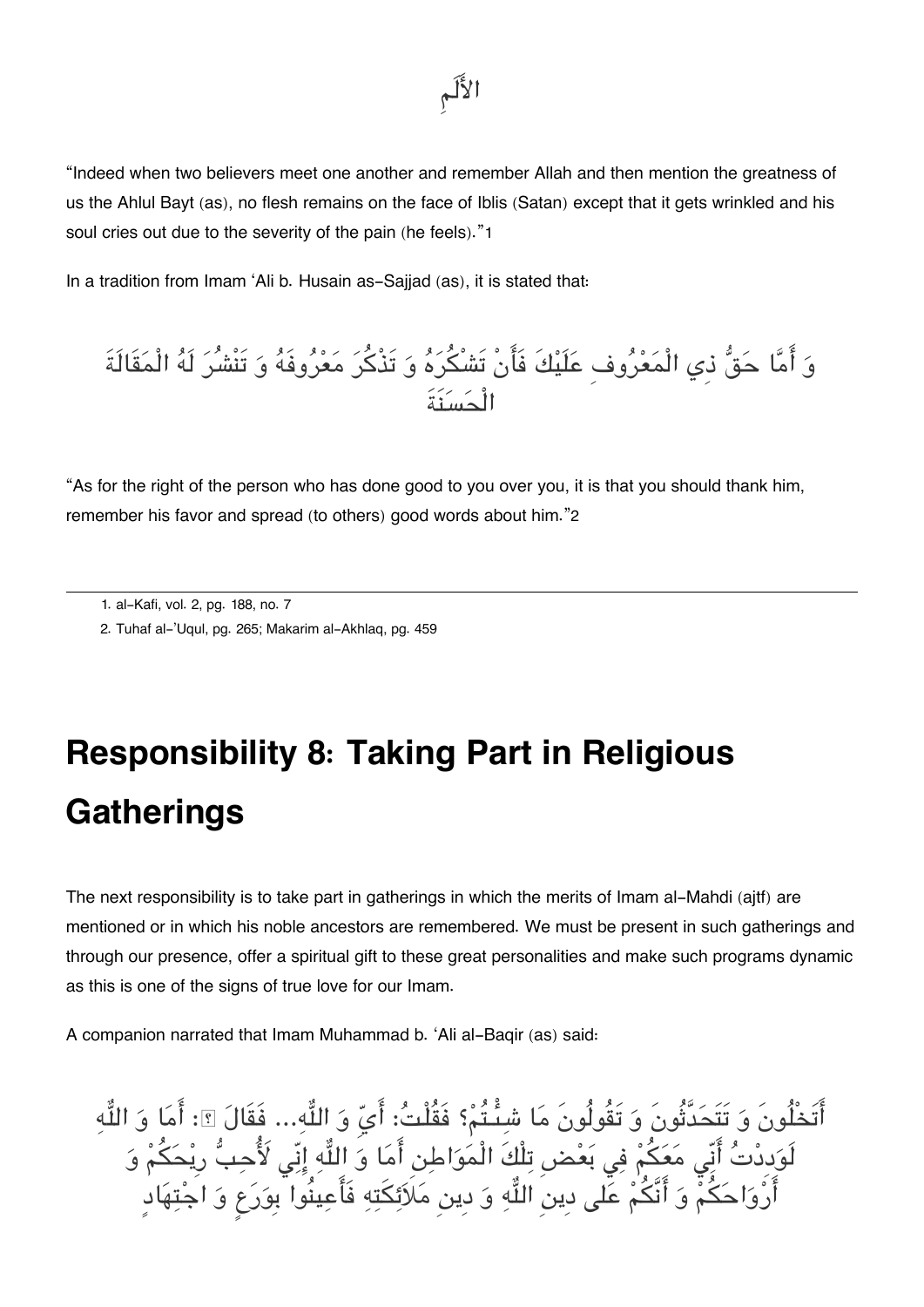"Do you seclude yourselves and speak to one another about whatever pleases you (in regards to the teachings of Allah)?" I replied: "Yes, by Allah." The Imam replied: "I swear by Allah that surely I would love to be with you in some of these gatherings.

Surely, by Allah I love the pleasant aroma that emanates from you (by holding such gatherings) and I love your souls! Surely you are all on the religion of Allah and the religion of His Angels so help (one another) to observe piety and struggle (in these regards)."[1](#page--1-0)

[1.](#page--1-0) al-Kafi, vol. 2, pg. 187, no. 5

# **Responsibility 9: Arranging Religious Gatherings**

Another responsibility of the believers is to arrange gatherings in which Imam al-Zaman (ajtf) is mentioned, as this is also a sign of one's love for the Imam. If a true believer is well versed in public speaking and is able to speak about the Imam and his qualities, then he must perform this act.

Imam Ja'far b. Muhammad as-Sadiq (as) said to Fudhail:

## تَجْلِسُونَ وَ تَحَدَّثُونَ؟ قَالَ: نَعَمْ جَعِلْتَ فِدَاكَ قَالَ: إِنْ تِلْكَ الْمَجَالِسَ احبِّهَا فَاحـيـوا امرنَا يا فُضيل فَرحم اله من احـيا امرنَا

"Do you gather and discuss (about us the Ahlul Bayt)?" Fudhail said: "Yes, may I be sacrificed for you!" The Imam said: "Verily I love such gatherings, so keep our teachings alive O' Fudhail! May the mercy of Allah be upon a person who keeps our teachings alive."[1](#page--1-0)

Indeed, establishing such gatherings is the true essence of helping the religion of Allah and the Hujjah of our time and will result in the spread of the religion of truth.

In fact, it is possible that at certain times, it may actually become obligatory to establish such programs. For example, if there is a possibility of danger coming to the religion and people are being led astray, then in order to save the faith and protect the souls of the people, it will become obligatory to hold such gatherings.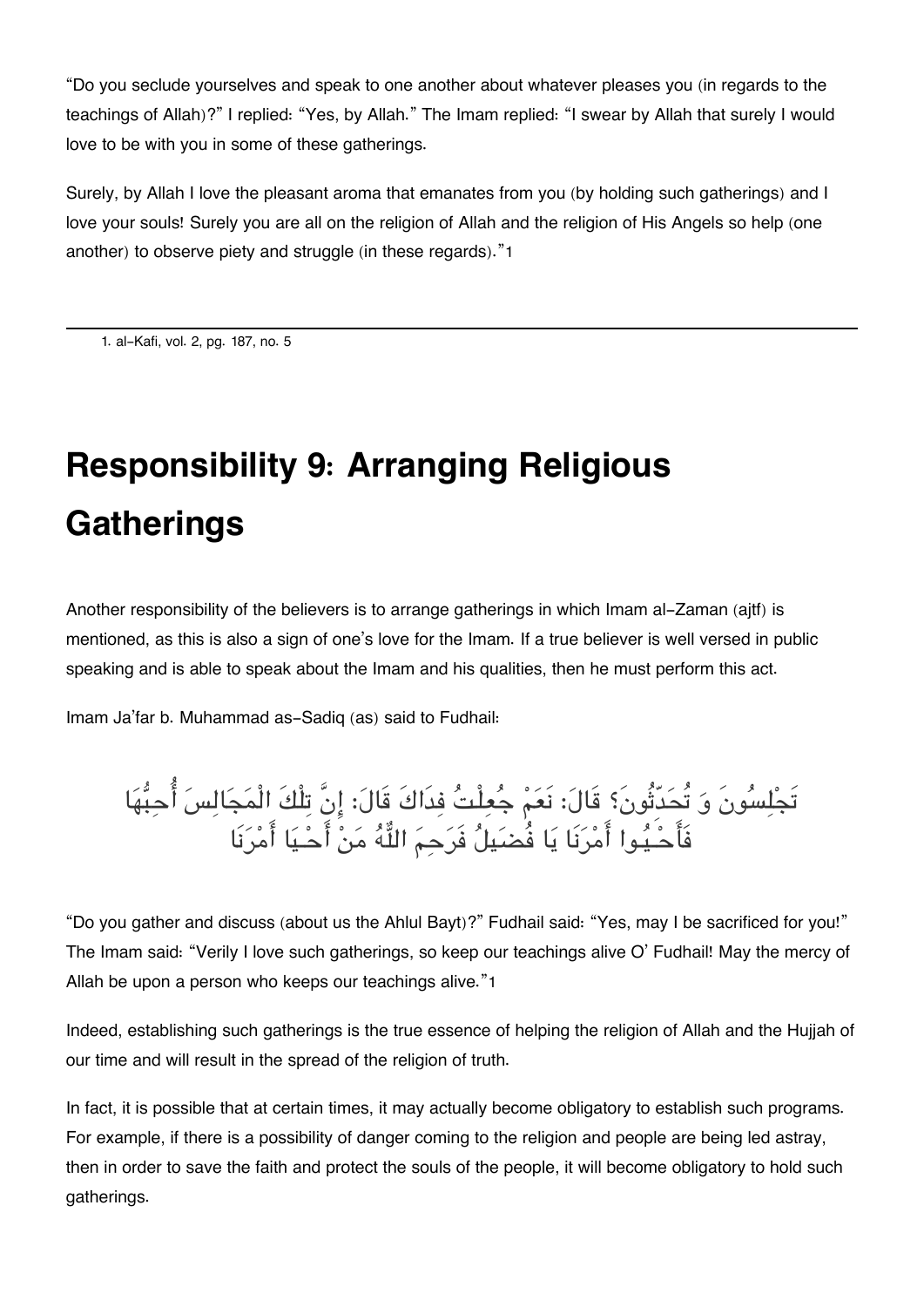# **Responsibility 10: Written Propagation of the Imam**

Another responsibility is to recite poetry, write books or other such things in which the merits and virtues of the Imam are mentioned. Such writings should also contain praise and admiration of the Imam and words of consolation, solace and lamentation for him (since he is in the major occultation).

Of course, this should be carried out according to one's ability and indeed, this is one way in which we can help the religion and our Imam. The pure A`immah (as) used to recommend their followers to extol the virtues of the Ahlul Bayt (as) through their words and deeds and there are many traditions in this regard.

For example, Imam 'Ali b. Musa al-Ridha (as) has said:

مَا قَالَ فِينَا مَوْمِنٌ شَعْراً يَمْدَحَنَا بِهِ إِلاَّ بَنِي اللَّهَ لَهَ مَدِينَةٍ فِي الْجَنَّةِ اوْسَعَ مِنَ الدُّنْـيَا سَبْعَ مَرَّاتٍ يَزُورُهُ فِيهَا كلَّ مَلَكٍ مَقَرَّبٍ وَ كلَّ نَبِيِّ مَرْسَلٍ

"There is not a single believer who recites a poem in our (the Ahlul Bayt's) praise except that Allah builds for him a city in Paradise whose expanse is more than the world seven times over and wherein all the closest Angels (to Allah) and every appointed Messenger will come to visit him."[1](#page--1-0)

[1.](#page--1-0) Wasa`il ash-Shi'a, vol. 10, pg. 467, sec. 105, no. 3

### **Responsibility 11: Absolute Obedience to the**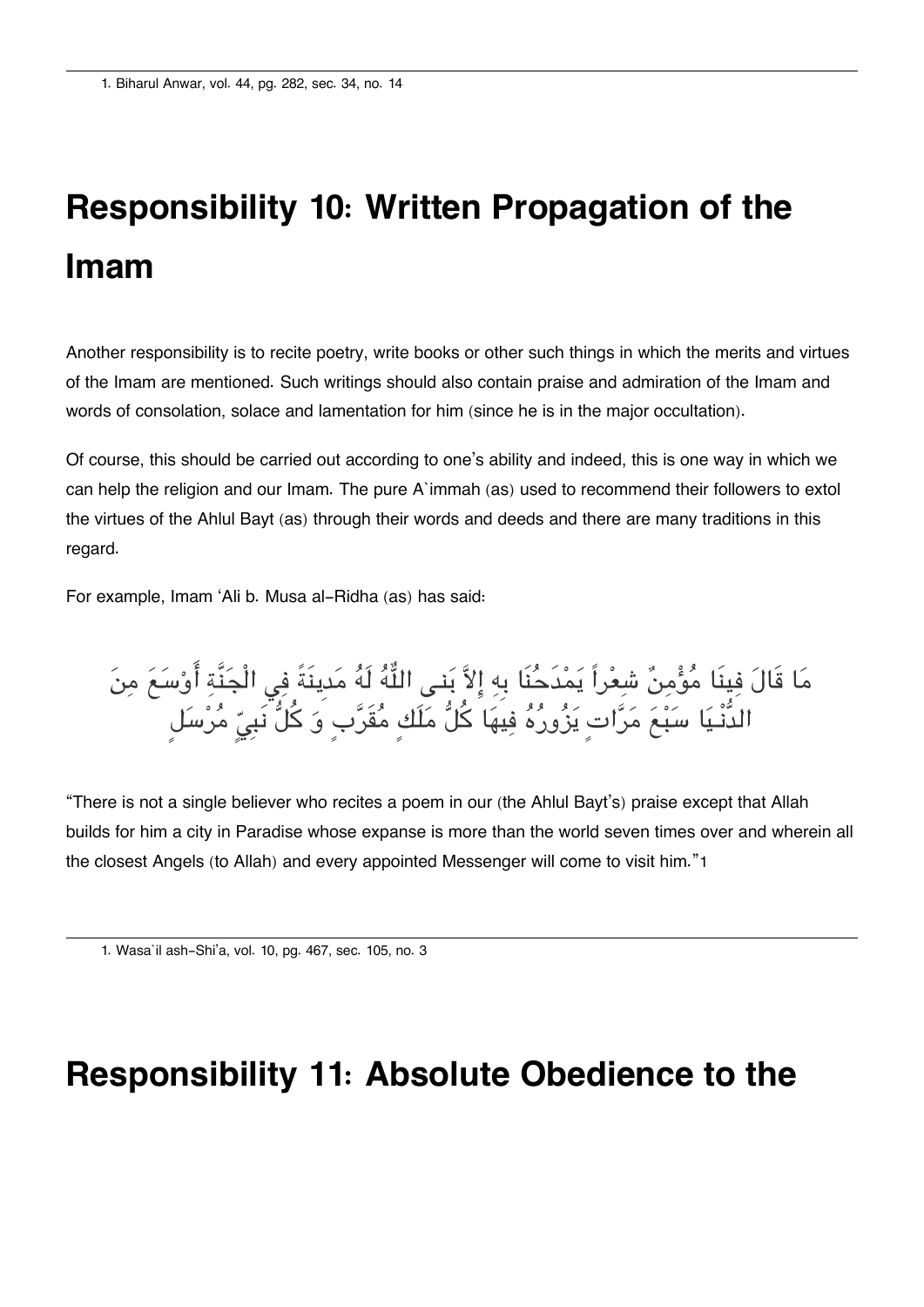### **Imam**

Another responsibility of the believers is to obey the Imam, during the time of his advent and also during his occultation. Obeying him means that we must adhere to the legislations sent by Allah.

During the period of the occultation, obeying the Imam can be achieved by following the commandments of his noble ancestors which are found in the books of narrations.

Imam 'Ali b. Husain as-Saijad (as) has said:

لاً كَرِمَ إِلاّ بِتَقْوَى وَ لاَ عَمَلَ إِلاّ بِالنِّيّةِ وَ لاَ عِبَادَةَ إِلاّ بِالتَّفْقُهِ الاَ وَ إِنْ ابْغَضَ النّاس إلـى اللَّهِ مَنْ يَقْتَدِي بِسَنَّةٍ إِمَامٍ وَ لاَ يَقْتَدِي بِاعْمَالِهِ

"There is no honour except by being Godwary, and there is no action except when accompanied by the (correct) intention, and there is no worship except with contemplation. Surely the most hated of people in the sight of Allah is one who follows the tradition of the Imam, however does not follow him in his actions."[1](#page--1-0)

In a second tradition from one of the Imams it has been stated:

كونُوا لَنَا زَيناً و لا تَونُوا علَينَا شَيناً

"Be a beautification for us (the Ahlul Bayt) and not a source of embarrassment to us."[2](#page--1-0)

In a final tradition for this responsibility, we quote the words of the sixth Imam, Ja'far b. Muhammad as-Sadiq (as) who said:

انَّا لا نَعدُّ الرجل مومناً حتَّـ يونَ لجميع امرِنَا متَّبِعاً مرِيداً الا و انَّ من التّباع امرِنَا و ارادته الْورعَ فَتَزيـنُوا بِه يرحمم اله و كبِدُوا اعدَاىـنَا بِه ينْعشْم اله

"Indeed we do not classify a person as a true believer until he follows all of our teachings. Certainly piety is attained by following our teachings so beautify yourselves with it, may Allah have mercy upon you, and hurt our enemies with it and Allah will enliven your spirits."[3](#page--1-0)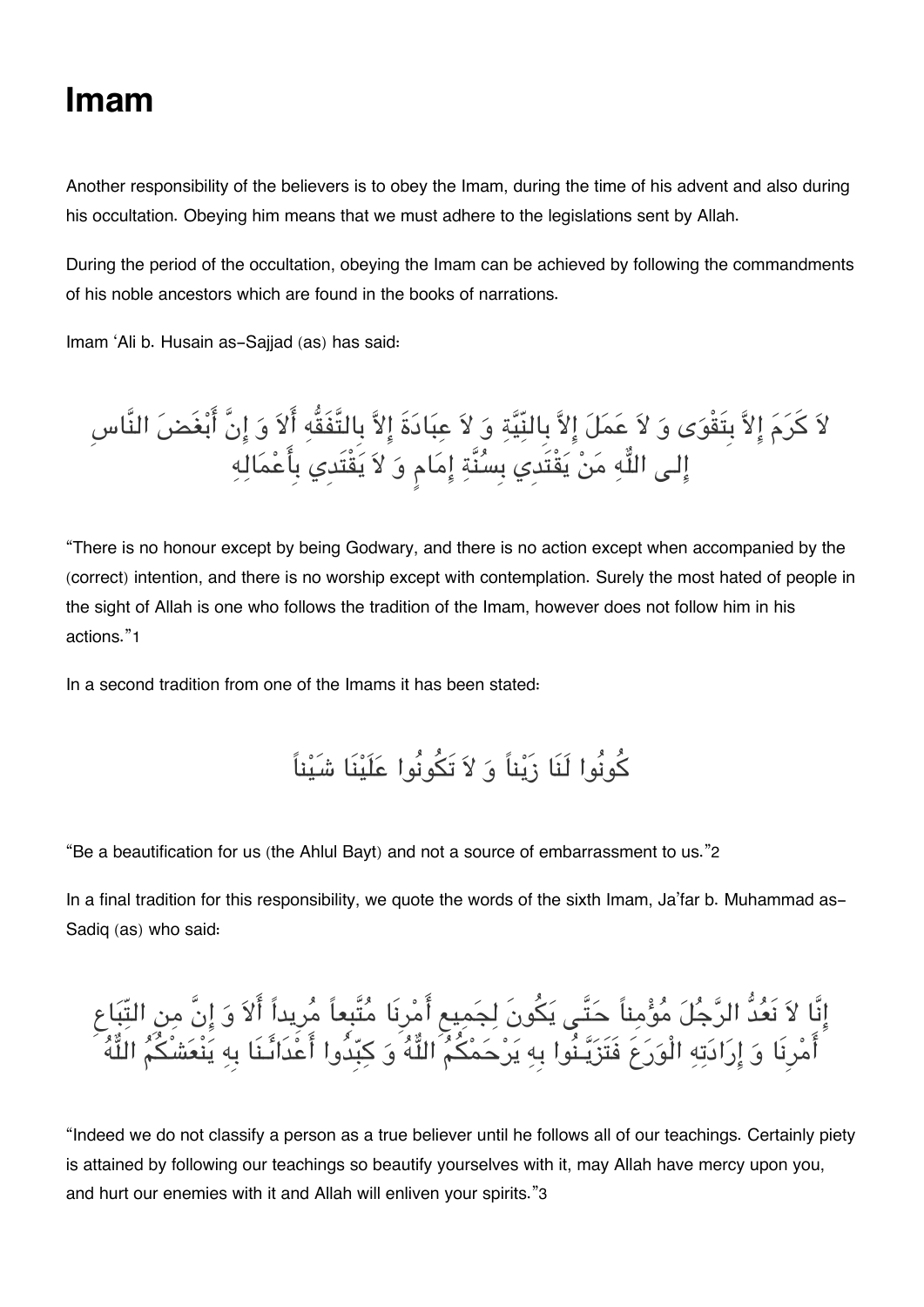[2.](#page--1-0) Biharul Anwar, vol. 68, pg. 151, sec. 19, no. 6

[3.](#page--1-0) al-Kafi, vol. 2, pg. 78, sec. al-Wara', no. 13

## **Responsibility 12: Giving the Imam Priority in our Lives**

Another responsibility of the believers is to place the wishes and desires of Imam al-Zaman (ajtf) above our own wishes and desires. A true believer must always give precedence to the Imam's requests over his own pleasure and happiness.

Before a believer carries out a task, one must first think to himself if that action is in accordance with the wishes of the Imam or not? If one feels that the Imam will be happy with it, then one should go ahead and follow through and that too only to earn the Imam's satisfaction and not for one's own pleasure or to satisfy his lower desires.

If an action one wishes to perform will not please the Imam, then one should not perform it. In essence, a believer should try to struggle against the lower self in order to earn the satisfaction of the Imam.

A person who acts in this manner will definitely earn the attention of the Imam and will be of those whom the Imam will love. In turn, the Imam will remember that person in a positive way and supplicate for him.

The following tradition narrated by Abi 'Abdillah, Imam Ja'far b. Muhammad as-Sadiq (as) sheds more light on this issue in which a person asked the Imam a question:

مَا اكـثَرَ مَا اسْمَعَ مِنْكَ يَا سَيّدي ذِكرَ سَلْمَانِ الْفَارْسِيِّ؟ فَقَالَ لاَ تَقَلْ سَلْمَان الْفَارْسِيُّ وَ لَكِنْ قُلْ سَلْمَانَ الْمَحَمَّدِي. أَتَدْرِي مَا كَثْرَةُ ذِكرِي لَهُ؟ قُلْتُ لاَ قَالَ لِتَلاَثِ خصَالٍ إِحْدَاهَا إِيْتَارُهُ هَوى أَمِيرِ الْمُؤْمِنِينَ عَلى هَوَى نَفْسِهِ وَ التَّانِيَةُ حُبُّهُ الْفُقَرَاءَ وَاخْتـيَارُهُ إِيَّاهُمْ عَلى أَهْل الثَّرْوَةِ وَ الْعُدَدِ وَالثَّالِثَةُ حُبُّهُ لِلْعِلْمِ وَ الْعُلَمَآءِ. إِنَّ سلْمانَ كانَ عـبداً صالحاً حنيفاً مسلماً و ما كانَ من الْمشْرِكِين

"Why do I hear you speak so much about Salman al-Farsi, O' my master?" The Imam replied: "Do not call him Salman al-Farsi, rather refer to him as Salman al-Muhammadi. Do you know why I speak so much about him?" The man replied to the Imam: "No I do not know." The Imam said: "Because of three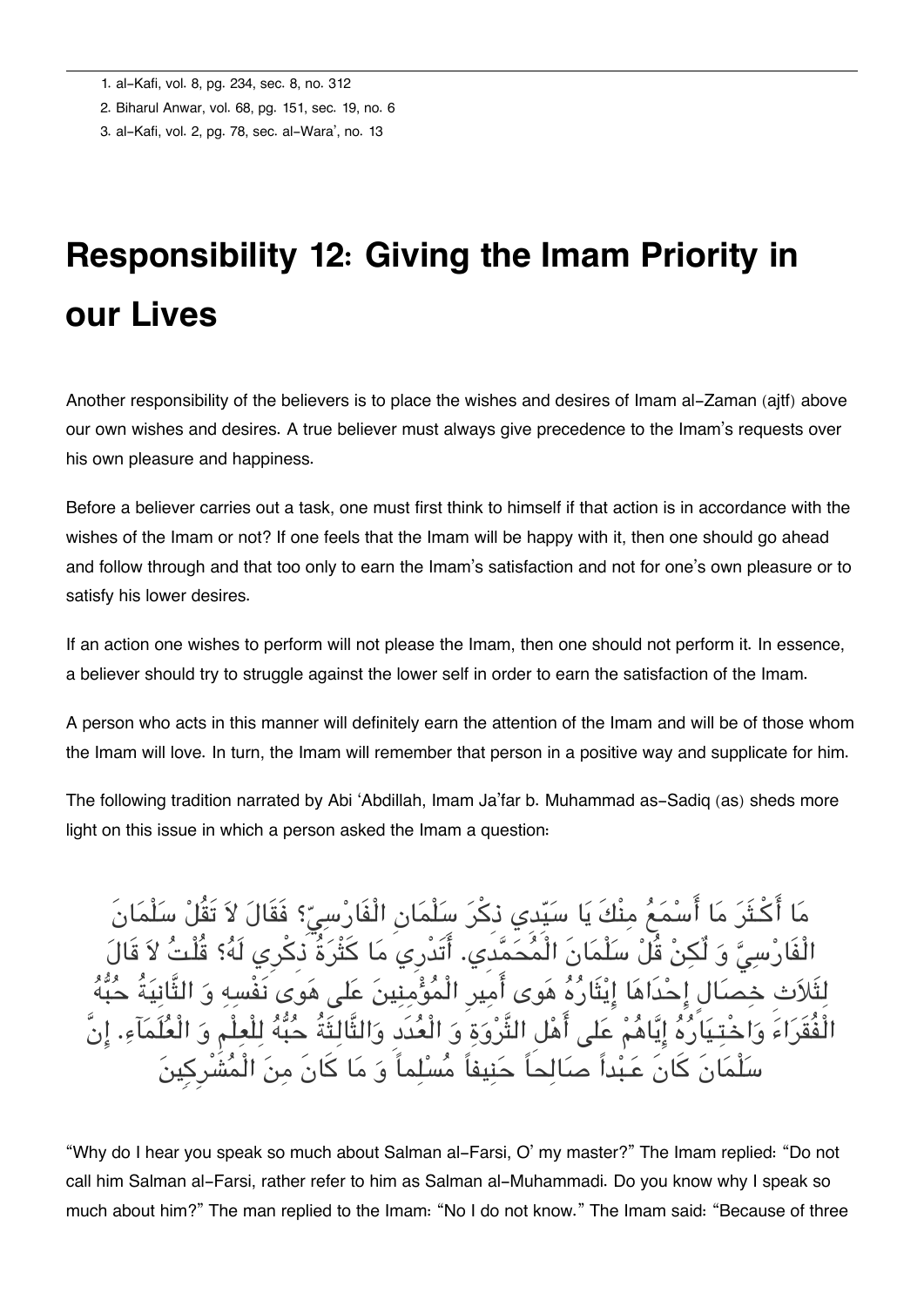traits which he possessed.

The first one is that he preferred the wishes and desires of the Commander of the Faithful, 'Ali. Abi Talib (as) over his own desires. The second reason is because he loved poor people and preferred them over those who had wealth and riches. The third reason is due to his love of knowledge and those who possess knowledge (the 'Ulama). Unquestionably Salman was a servant (of Allah), righteous, upright, submissive (to Allah) and he was not from among the polytheists."[1](#page--1-0)

[1.](#page--1-0) Biharul Anwar, vol. 22, pg. 327, sec. 10, no. 33

# **Responsibility 13: Knowing the Scholars of the Faith**

Another responsibility is to know the narrators of traditions, scholars of the religion and those who are well acquainted with the traditions of the Ahlul Bayt (as), especially those who (in addition to knowing these sciences), act according to what they know.

These are none other the people who make up the glorious chain of great Jurisprudents and respected scholars (who are worthy of being followed).

The second section of this responsibility is to obey the rulings of such scholars and this is one of the most important responsibilities of a servant of Allah during the occultation. Rather, even in the period of the Imam's advent, this will also be one of the most important duties.

During the occultation, it is obligatory to have faith in and testify to such scholars and it is also mandatory upon the people to perform taqlid (to follow) one of the Mujtahidin from amongst them.

It goes without saying that a detailed discussion regarding taqlid cannot be covered in this book. However in brief we can state that during the period of occultation, a true believer has one of three choices, He himself becomes a Mujtahid; he acts according to precaution (Ihtiyat) in the performance of all his actions or becomes a 'muqallid' which means that he follows a person who is at the highest level of litihad.

If one does not fit into the first two categories, then one must perform taqlid of a Marja' who fulfills all of the requirements to be followed[1](#page--1-0) in all areas of the Furu' ad-Din (the practical Islamic regulations).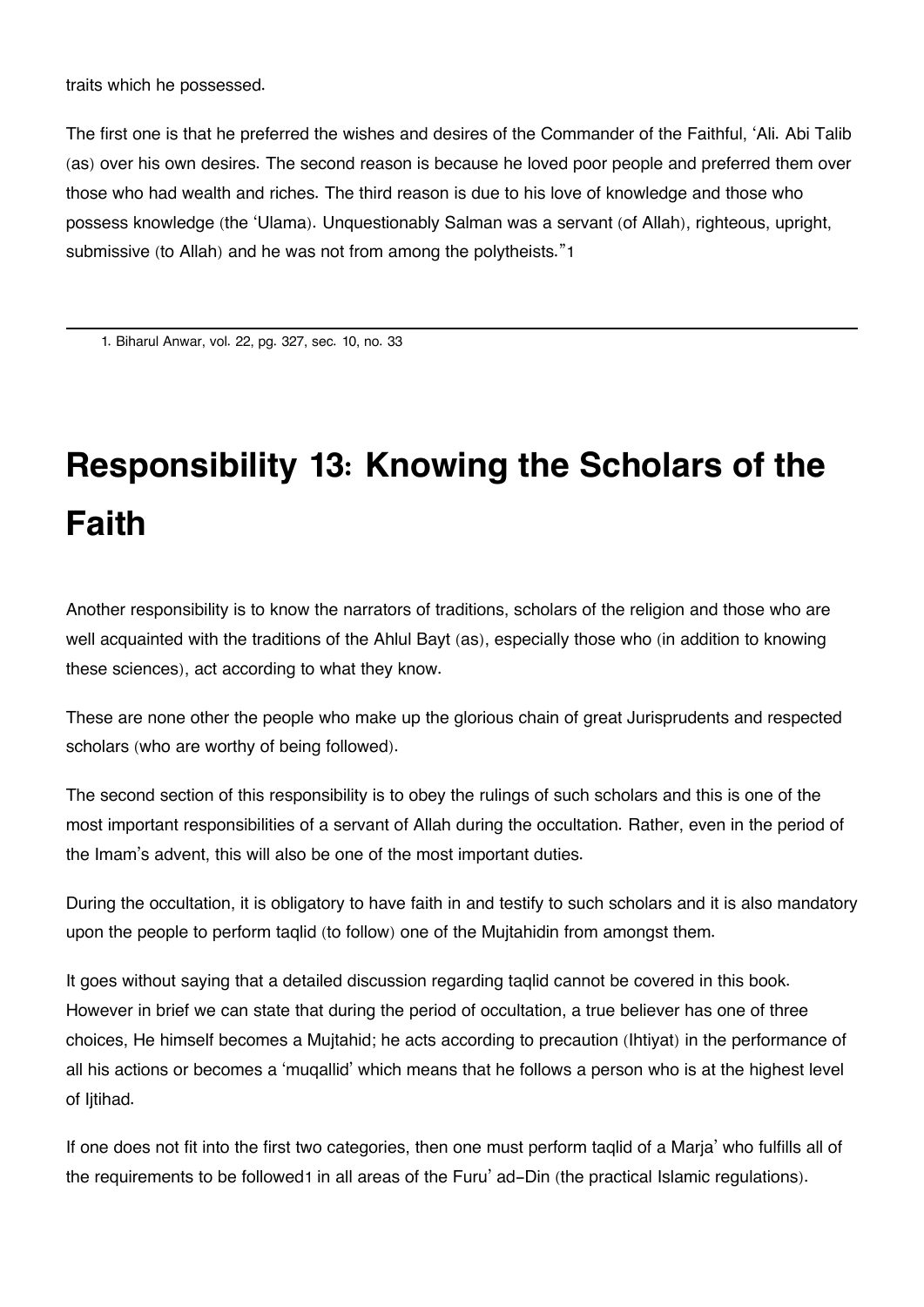Just as the narrators of traditions and the scholars of the religion have been ordered to guide the people in their religious injunctions and issues related to the next life, so too the people have been commanded to take guidance from such scholars of the faith.

Through relying upon our intelligence and the Islamic proofs, we can deduce that not only is it permissible to refer to the people of knowledge when an issue comes up, rather it is the only way to achieve success and reach our goals!

The Qur`an clearly tells us:

## فَاسىلُوا اهل الذِّكرِ انْ كنْــتُم لا تَعلَمونَ

### *"Ask the people of the remembrance (those who have knowledge on a particular issue) if you do not know." (16:43)*

In regards to issues of the next life and this transient world and how to achieve success in both, the only path of salvation lies in referring to the people of knowledge and those who are permitted to express their opinion the scholars of the faith who act according to their knowledge.

At the head of all responsibilities which we have, it is this one which makes the duty of a true believer clear in regards to the representative (of Allah).

It is through following this commandment that a person's actions, in relation to the life of this transient world and the next, are given a stable footing; it is under the shadow of obeying the commandments of the Marja' through the act of taqlid that obedience to the Imam is realized it is also through this act that happiness in this transient life and the next world are guaranteed.

In reality, following the commandments of the Imam can never materialize except under the shadow of obedience to a Marja' who fulfills all of the requirements to be followed[2](#page--1-0) and this status can be referred to as Wilayatul Faqih or the Guardianship of the Jurisprudent.

The only way that one can obey Imam al-Mahdi (ajtf) is by obedience to his general representative, as it is this person who is at the forefront of the narrators of the tradition, scholars and callers towards the faith.

The principle of Wilayatul Faqih is the foremost foundation of Islam and the person who wishes to possess true faith during the period of occultation must believe in and accept this.

Even if the term Wali al-Faqih is thought of as being coined in our current era, we see that it simply means to follow the Marja' who fulfills all of the requirements (of being followed) as it is he who is responsible for leading the Islamic society.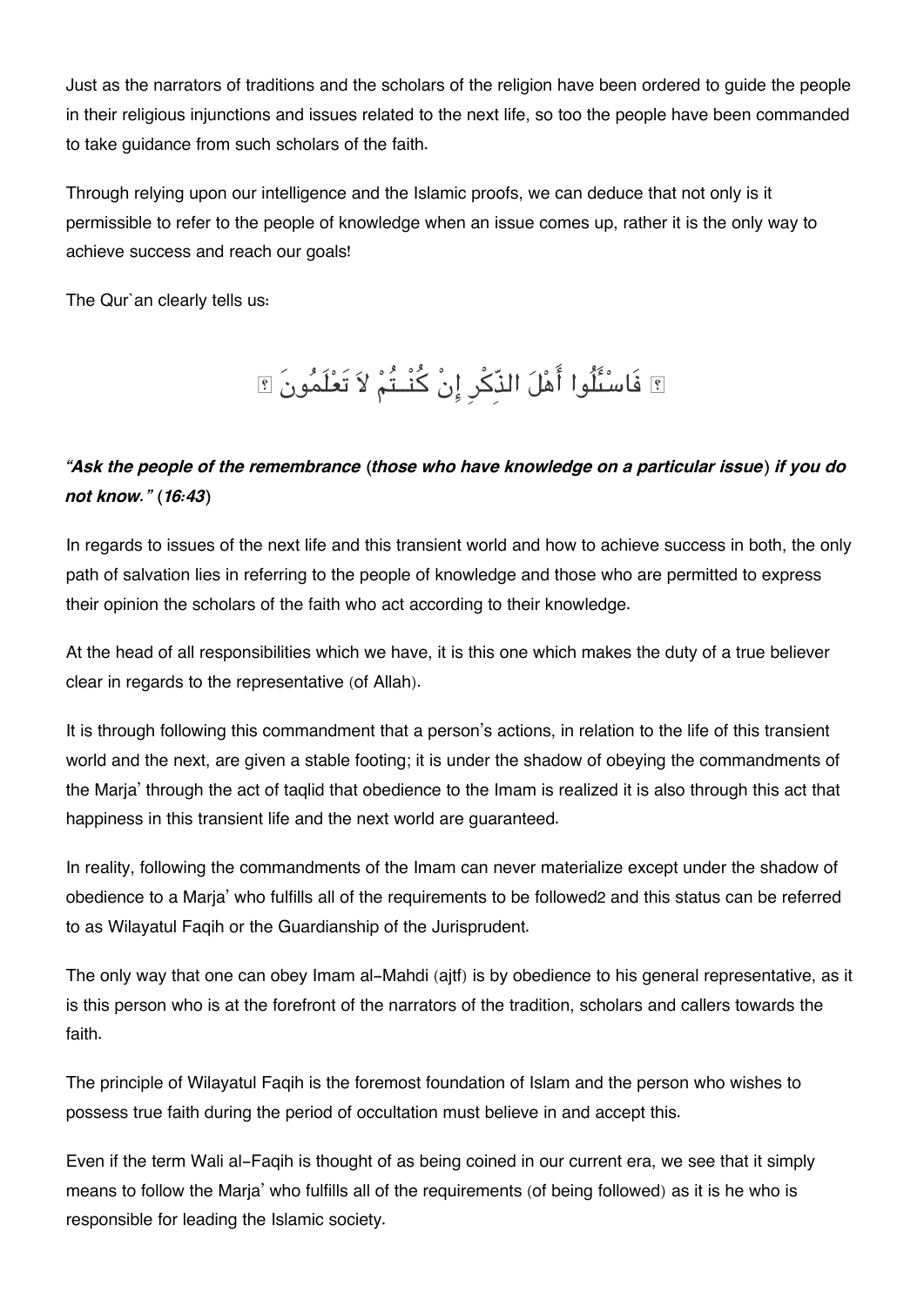He is the one who is permitted to lead the Muslim community as they have accepted his leadership and authority (Wilayah). Therefore, once he is entrusted with this authority, his obedience is at the pinnacle of all obligatory acts.

Without doubt, it is obligatory to obey all of those who narrate the traditions and are considered as true scholars of the faith, however if from amongst these, there are Mara'ja who fulfill the requirements, and amongst this select group there is an individual who is recognized as the Wali al-Faqih, then he is the first one who must be followed since he possesses the guardianship over the entire Muslim nation.

As we know, following Imam al-Hujjah (ajtf) can only be done under the shadow of following the orders of the Wali al-Faqih who has taken on the responsibility of guardianship of the entire community. Therefore, to disobey his orders is tantamount to disobeying the commandments of Imam al-Hujjah (ajtf).

قَالَ اللَّهَ تَعَالَـى لِعِيسَى ۩ عَظِمِ الْعَلَمَاءَ وَ اعْرِفْ فَضَلْـهُمْ فَإِنِّي فَضَّلْـتَهُمْ عَلَـى جَمِيعِ خَلْقِي إِلاّ النَّبِيِّينَ وَ الْمَرْسَلِينَ كَفَضْلُ الشَّمْسِ عَلَى الْكَوَاكِبِ وَ كَفَضْلُ الآخرَةِ عَلَـى الدُّنْـيَا وَ كَفَضَـْلِــى عَلَى كَلَّ شَـىْءٍ

Allah, the Most High, said to 'Isa: "Hold the scholars in great esteem and recognize their greatness since surely I have granted them greatness above all My creations, with the exception of those who have been sent as Prophets and Messengers just like the sun enjoys greatness over the other stars, and the next life enjoys greatness over the transient world, and like My greatness over all other things."[3](#page--1-0)

In a letter which Imam al-Hujjah (ajtf) wrote to Ishaq b. Ya'qub, he stated:

وَ أَمَّا الْحَوَادِثَ الْوَاقِعَةُ فَارْجِعُوا فِيهَا إِلَى رَوَاةِ حَدِيتِنَا فَإِنَّهُمْ حَجَّتِي عَلَيْكُمْ وَ انَا حَجّةُ اللّهِ (عَلَيْهِمْ)

"As for (guidance in) the events which transpire, refer to those who narrate our traditions, since they are my proof over all of you and I am the proof of Allah (over them)."[4](#page--1-0)

In a tradition from Imam Hasan b. 'Ali al-'Askari, he said:

فَاما من كانَ من الْفُقَهاء صائـناً لنَفْسه حافظاً لدِيـنه مخَالفاً علـ هواه مطيعاً لِأَمْرِ مَوْلاَهُ فَلِلْعَوَامِّ أَنْ يُقَلِّدُوهُ وَ ذُّلِكَ لاَ يَكُونُ إِلاَّ بَعْضَ فُقَهَاءِ الشّيطعَةِ لاَ كُلُّهُمْ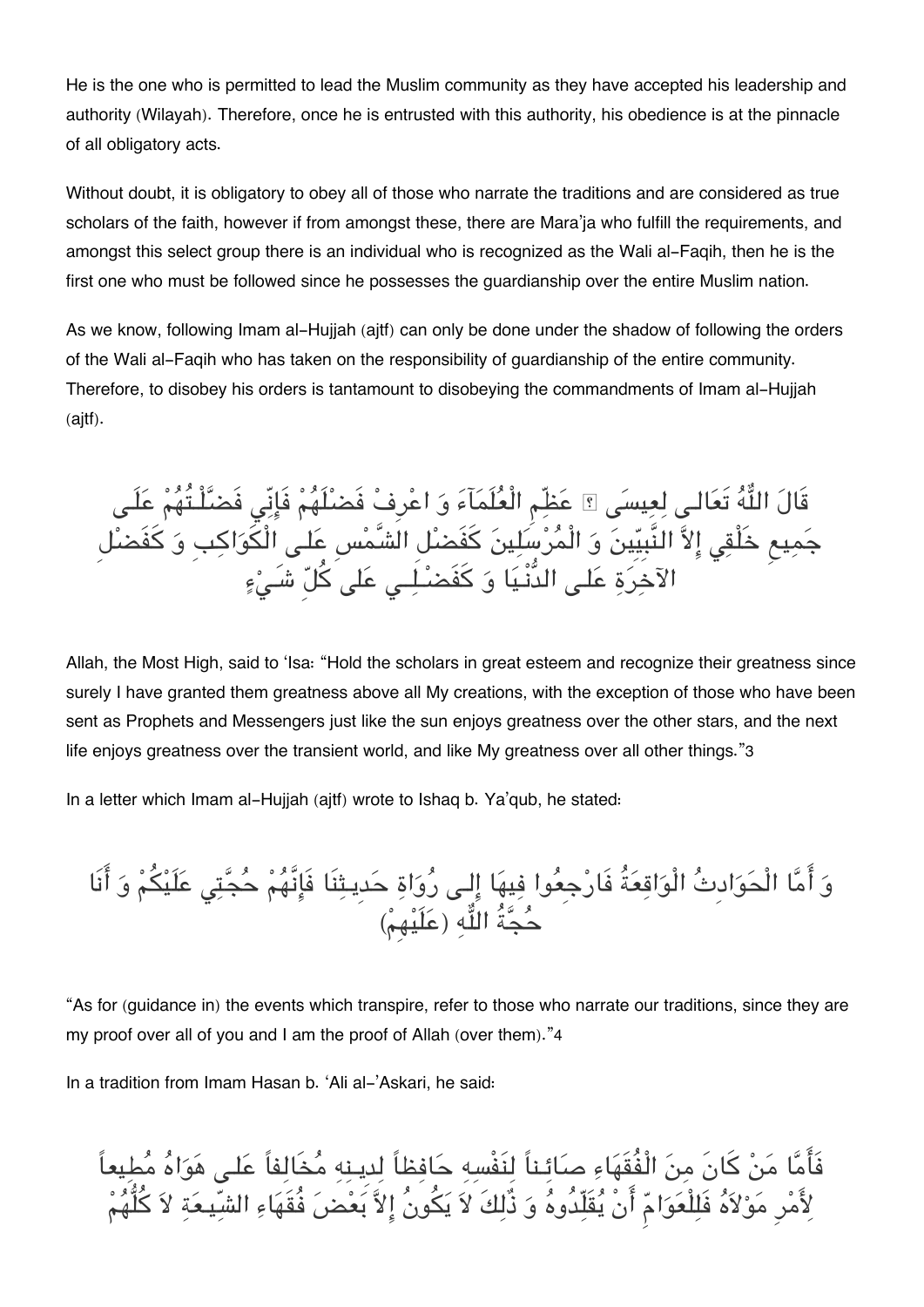"As for the one who is from amongst the Fuqaha (scholars) and who protects his soul safe guards his faith goes against the passions of his lowly desires obeys the commands of his master (Allah) it is required that the common people should follow him. However these characteristics are present only in some of the Fuqaha of the Shi'a not all of them."[5](#page--1-0)

[1.](#page--1-0) Refer to the Tawdhiul Masa'il of any Marja' Taqlid, section on Taqlid, issue 1

[2.](#page--1-0) A Mujtahid who fulfills all of the requirements [Jami'ul Shara'it] in order to be followed must possess the following qualities: male, mature (Baligh), Shi'a Ithna-Asheri, of legitimate birth, alive and Just ('Adil), one who protects his own soul (from sins), one who protects and safeguards his religion, one who goes against the desires of his lower soul and follows the commands of Allah, the Most High. (Risalah Tawdhiul Masa'il, section on Taqlid, issue 2)

- [3.](#page--1-0) Biharul Anwar, vol. 2, pg. 25, sec. 8, no. 91; Muniyat al-Murid, pg. 121, sec. on the Greatness of Knowledge
- [4.](#page--1-0) Wasa`il ash-Shi'a, vol. 18, pg. 101, section 11, no. 9; Biharul Anwar, vol. 2, pg. 90, sec. 14, no. 13

[5.](#page--1-0) Wasa`il ash-Shi'a, vol. 27, pg. 131, sec. 10, no. 33401; Biharul Anwar, vol. 2, pg. 88, sec. 14, no. 12; al-Ihtijaj (Tabrisi), vol. 2, pg. 283

## **Responsibility 14: Imitating Those Spiritually Close to Allah**

Another responsibility is to imitate the close, intimate friends of Allah. The Awliyah and The Divine Gnostics. This means that it is obligatory to spiritually travel towards Allah and to follow those who have reached the station of union and annihilation in Allah.

One must strive to become like those who have decorated themselves with the Divine virtuous traits and etiquette have reached lofty stations of ma'rifah of Allah and arrived to the pinnacles of their spiritual migration to the Almighty. While on this path, the believer must cut himself off from all other individuals in his life other than those who are on this path.

Amongst the scholars of the religion and those who narrate the traditions of the pure and infallible Ahlul Bayt (as) and those who practice what they know with true sincerity, there is a group who through their hard work, have attained the status of the sincere individuals (al-MukhliSun).

It is this group of people who possess complete ma'rifah of Allah, and through spiritual union with Him, have completely annihilated themselves in His Sacred Essence.

It is incumbent upon the true believers to go in search of these people so that through them, the believers are guided. It is through following their direction that one can benefit from the springs of goodness which they possess and through which one may be able to reach the highest goals.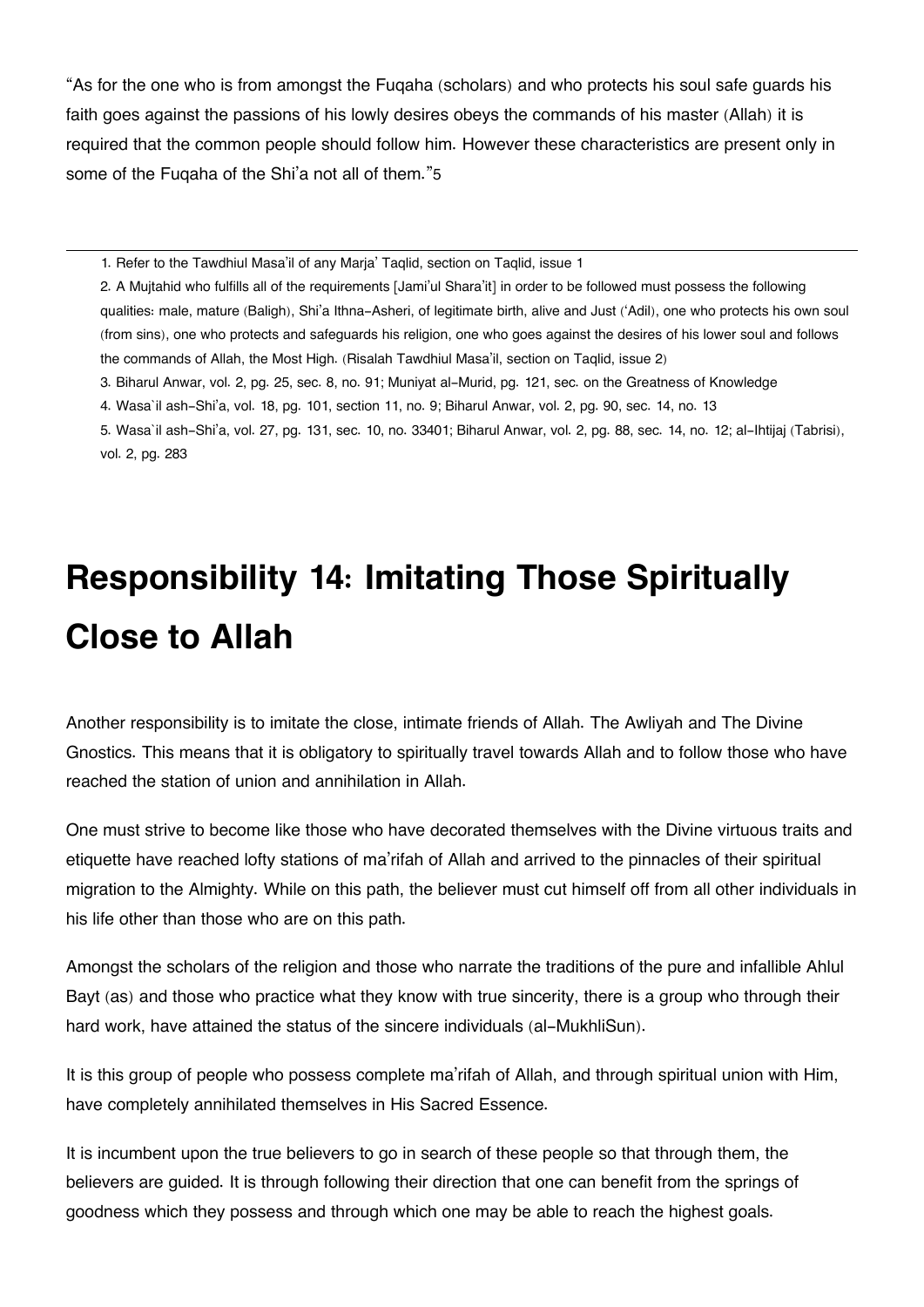According to the intellect and the traditions, it is obligatory to follow these scholars as they are at the spiritual forefront over all others. These scholars must be sought after throughout the entire Earth and one must be able to identify them and know who they are. Once this is accomplished, one must then strengthen his aspirations and become a disciple of such people.

Through both the inner being and the outer self, one must have full trust in them and not deviate from their path even in the slightest. It is under the shadow of their guidance that a true believer will be able to reach his goal – the lofty levels of spiritual closeness to Allah  $\mathbb E$  and purification of the soul.

Through this, one will become a true manifestation of the collection of verses of the Qur`an which start with:

## قَدْ افْلَح الْمومنُون...َ

#### *"Surely successful are the true believers..."*[1](#page--1-0)

In every era, there are certain individuals who make up the pure tree (Shajaratul Tayyibah) and for the one who is searching for the truth, finding such individuals is:

ايسر من كل يسيرٍ

#### *"Easier than all other easy tasks."*

Those who wish to follow this responsibility must seek to be amongst those whom Imam Ja'far b. Muhammad as-Sadiq (as) has spoken in regards to when he said: "I swear by the One who holds my life in His hands.

Verily on the land and its surroundings, there are true believers for whom the entire transient world does not even measure in the worth of the wing of a fly.If the entire material world and all that is within it and upon it was to be turned into gold and was to be put around their neck and was then to fall off of their neck, they would not even feel that something was on their neck nor would they realize that something had fallen off!"

After explaining some of the characteristics of the close, intimate friends of Allah, then Imam went on to say: "Ahh!

How I long to sit and speak with these people and how much grief I have for that which they have however by sitting with them, my grief would go away! I am looking for these people and when I find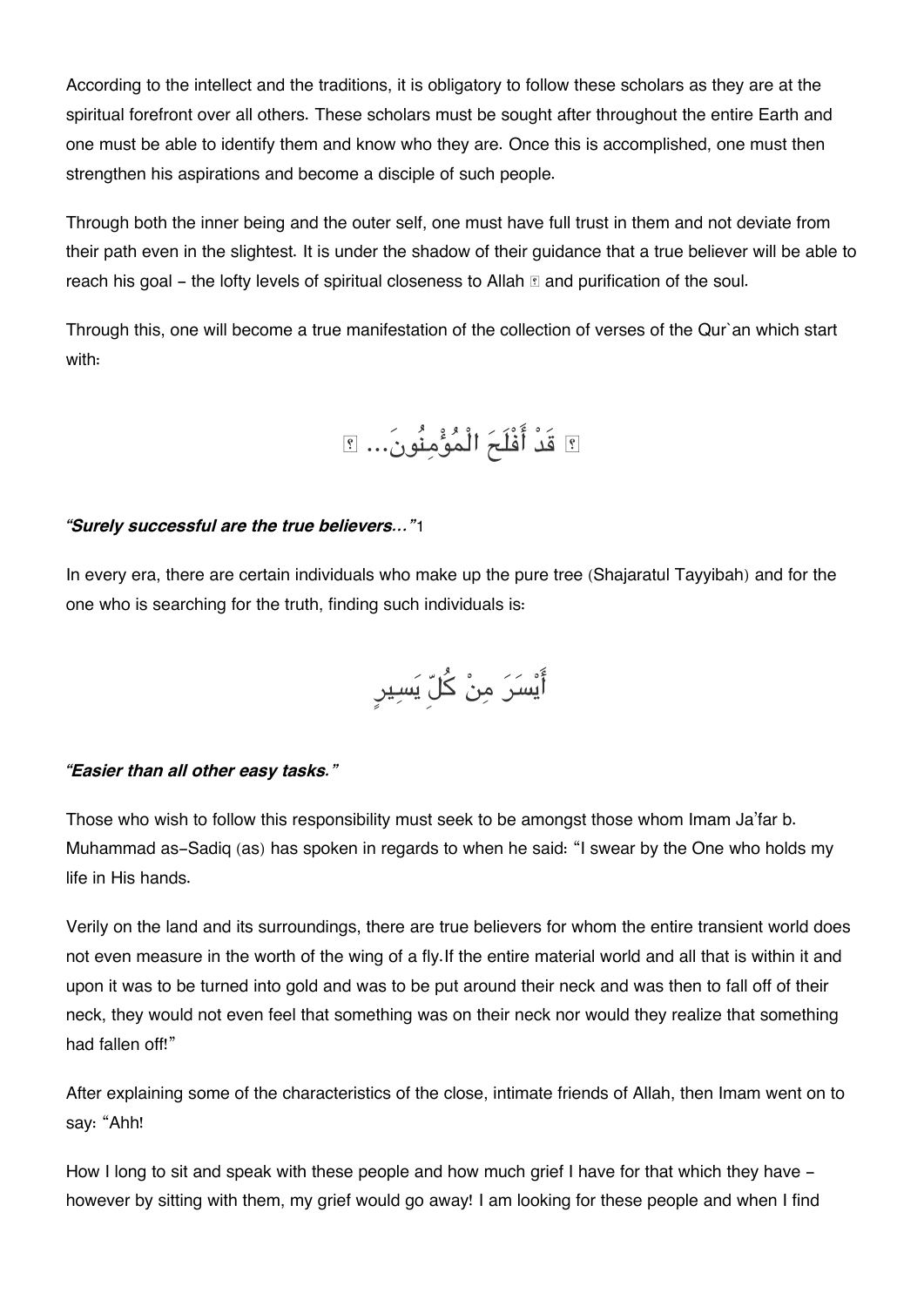them and benefit from their Divinely granted Light, then I too shall be guided. Through them, we will all be successful in this life and in the next.

Such people are more scarce than red sulphur. Their ornament is their prolonged silence, keeping of secrets, establishing the Salat, Zakat, Hajj and Fasting, being in solace, helping their brothers in faith when they have the ability and even when they are in difficulty.

These are their ornaments and things that they love to do. Glad tidings upon these people and what a good return (from Allah) they will have! These are the people who shall be the inheritors of the Firadus wherein they shall abide for eternity."[2](#page--1-0)

The Noble Prophet  $\mathbb E$  had stated: "O' Usamah! This group of people shall have knowledge of all corners of the Earth. Anytime the Mihrab (place of worship) will not find them within them, they will lament!

Thus, take these people as your treasure and worth it is possible that through them you shall be saved from the difficulties of this transient world and the fears and uncertainties of the Day of Resurrection! Ensure that you follow the path they are on because if you leave their path, then your feet shall definitely tremble and you will slip into the hell-fire."[3](#page--1-0)

In a tradition from Imam Ja'far b. Muhammad as-Sadiq (as) , we read:

حُبُّ اللّهِ إِذَا أَضَاءَ عَلى سرّ عَبْد أَخْلاَهُ عَنْ كُلّ شَاغِل وَكُلّ ذكْرٍ سوَى اللّهِ عِنْدَ ظُلْمَةٍ وَالْمُحِبُّ أَخْلَصُ النَّاس سَرًّا لِلَّهِ وَأَصْدَقَهُمْ قَوْلاً وَأَوْفَاهُمْ عَهْداً وَأَزْكَاهُمْ عَــمَلاً وَأَصـُفَاهُمْ ذكْراً وَأَعْـبَدُهُمْ نَفْساً، تَتَبَاهَى الْمَلاَئِكَةُ عِنْدَ مُنَاجَاتِهِ وَتَفْتَخِرُ بِرُؤْيَتِهِ وَ بِهِ يَعْمُرُ اللَّهُ تَعَالـى بِلاَدَهُ وَبِكَرَامَتِهِ يُكْرِمُ عِبَادَهُ يُعْطِيهِمْ إِذَا سَأَلُوا بِحَقّهِ ويدْفَع عنْهم الْبلايا بِرحمته فَلَو علم الْخَلْق ما محلُّه عنْدَ اله ومنْزِلَتُه لَدَيه ما تَقَرَّبُوا إلى اللَّهِ إلاَّ بِتُرَابِ قَدَمَيهِ

"When the love of Allah illuminates the inner self of a servant, it distracts him from all preoccupations and all thoughts other than Allah. One who loves (Allah) will become the most sincere of all people to Him in secret the most truthful in words; the most faithful in his promise, the purest in deeds, the most earnest in rememberance (of Allah) and the most obedient in worship.

The Angels will be delighted when he whispers (to his Lord) and will feel proud when they see him. It is because of him that Allah makes His lands prosper; and in favour of his honour will Allah honour His servants.

He gives them when they beseech Him in his name, and He wards off misfortunes on account of His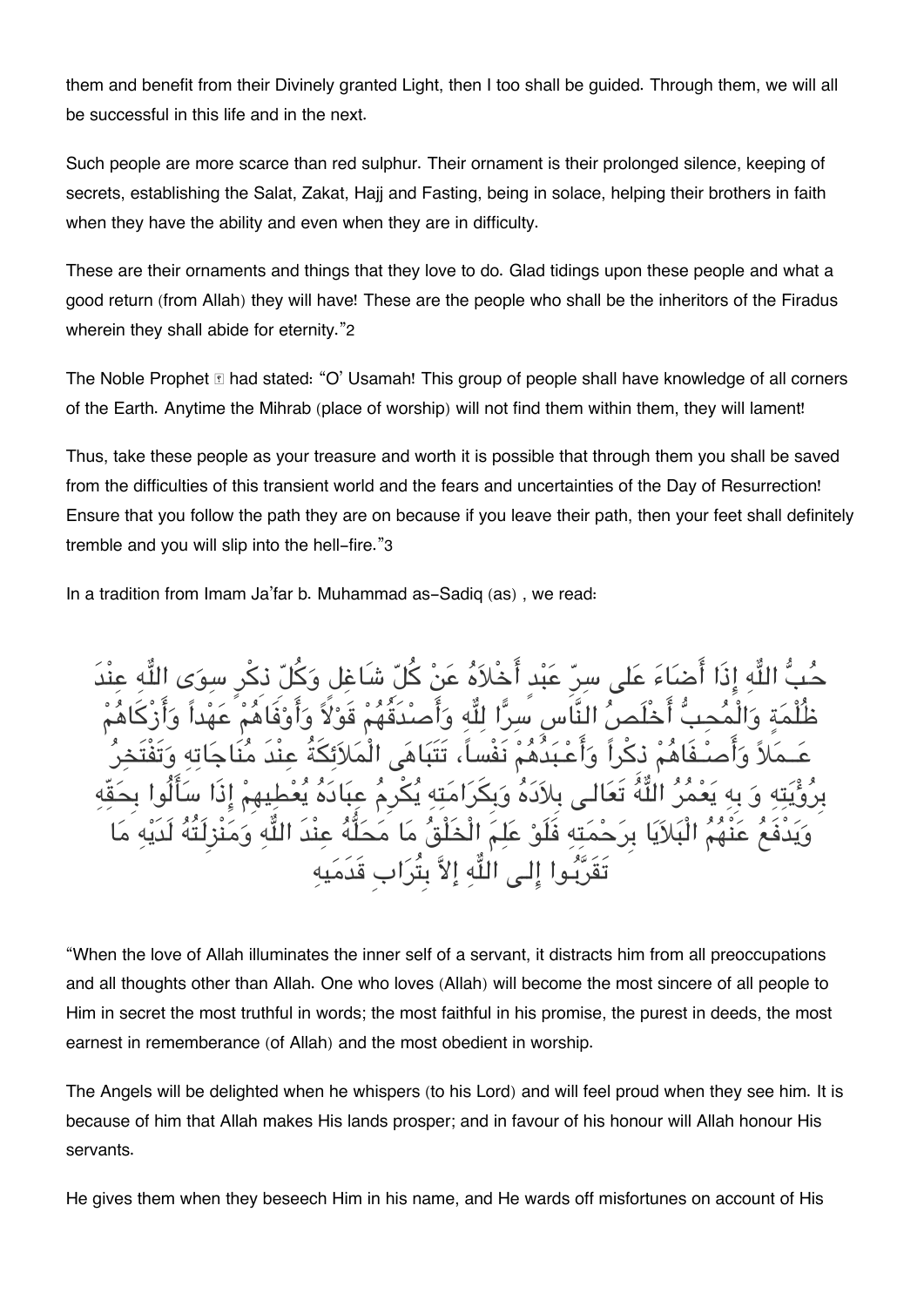mercy (for him). Had the creation known the actual status and standing of such a loving servant with Almighty Allah, they would not have sought nearness to Allah except by the dust of his feet!"[4](#page--1-0)

- [1.](#page--1-0) Suratul Mu'minun (23), verse 1; Suratul A'la (87), verse 14; Suratul Shams (91), verse 9
- [2.](#page--1-0) Biharul Anwar, vol. 67, pg. 351, sec. 14, no. 54
- [3.](#page--1-0) The Spiritual Link with the Sacred Essence of al-Mahdi, pg. 264; al-TahSin (Ibne Fahd al-Hilli), sec. 3, pg. 22
- [4.](#page--1-0) Biharul Anwar, vol. 70, sec. on the Love of Allah, pg. 23, no. 23

### **Responsibility 15: Rejecting the Imposters**

Renunciation of those who claim to be the specific representatives of Imam al-Mahdi (ajtf) during the major occultation is another responsibility of the true believers. The Imamiyah Shi'a firmly believes that with the death of the four specific representatives of the Imam during the period of the minor occultation, namely his last one, Shaykh 'Ali. Muhammad Samari al-Ra*II*, the specific representation of Imam al-Zaman (ajtf) came to an end.

During the era of the major occultation, there is absolutely no specific representative of the Imam. However, a general representation[1](#page--1-0) of the Imam is possible and permissible and the proofs confirm the existence of general representatives of the Imam and tell us that the scholars who act according to their knowledge and fulfill the conditions[2](#page--1-0) which have been mentioned in the sayings of the Ahlul Bayt (as) are the general deputies and representatives of the Imam.

In a tradition narrated by Muhammad al-Hasan b. Ahmad we read that:

كَم في السنَّنَة الَّتـي تَوُفِّـيَ فيهَا الل فحضرته قِبل وَفَاته بِايَام، فَاخِرَجَ الـ النَّاس بِسْمِ اللَّهِ الرَّحْمَٰنِ الرَّحِيمِ. يَا عَلِيَّ بْنَ مَحَمَّدِ السّـمَرِيّ اعْظَمَ اللَّهُ اجْرَ إِخْوَانِك فِيكَ فَإِنَّكَ مَيِّتٌ مَا بَيْـنَكَ وَ بَيْنَ سِتَّةٍ أَيَّام، فَاجْمِعْ أَمْرَكَ وَ لاَ تُوصِ إِلَـى أَحَد فَيقُوم مقَامكَ بعدَ وفَاتكَ فَقَدْ وقَعتِ الْغَيبةُ الثَّانيةُ فَلا ظُهور الا بعدَ اذْنِ اله عز و حَدُ طُولِ الأُمَدِ وَ قَسْوَةِ الْقُلُوبِ وَ امْتلاَ مَنْ يَدَّعى الْمُشَاهَدَةَ أَلاَ فَمَنِ ادَّعى الْمُشَاهَدَةَ قَبْلَ خَرَوج يَّيْحَة فَهُوَ كَذَّابٌ مُفْتَرٍ وَ لاَ حَوْلَ وَ لاَ قُوَّةَ إلاَّ بِاللَّهِ الْعَلِيِّ الْعَظِيمِ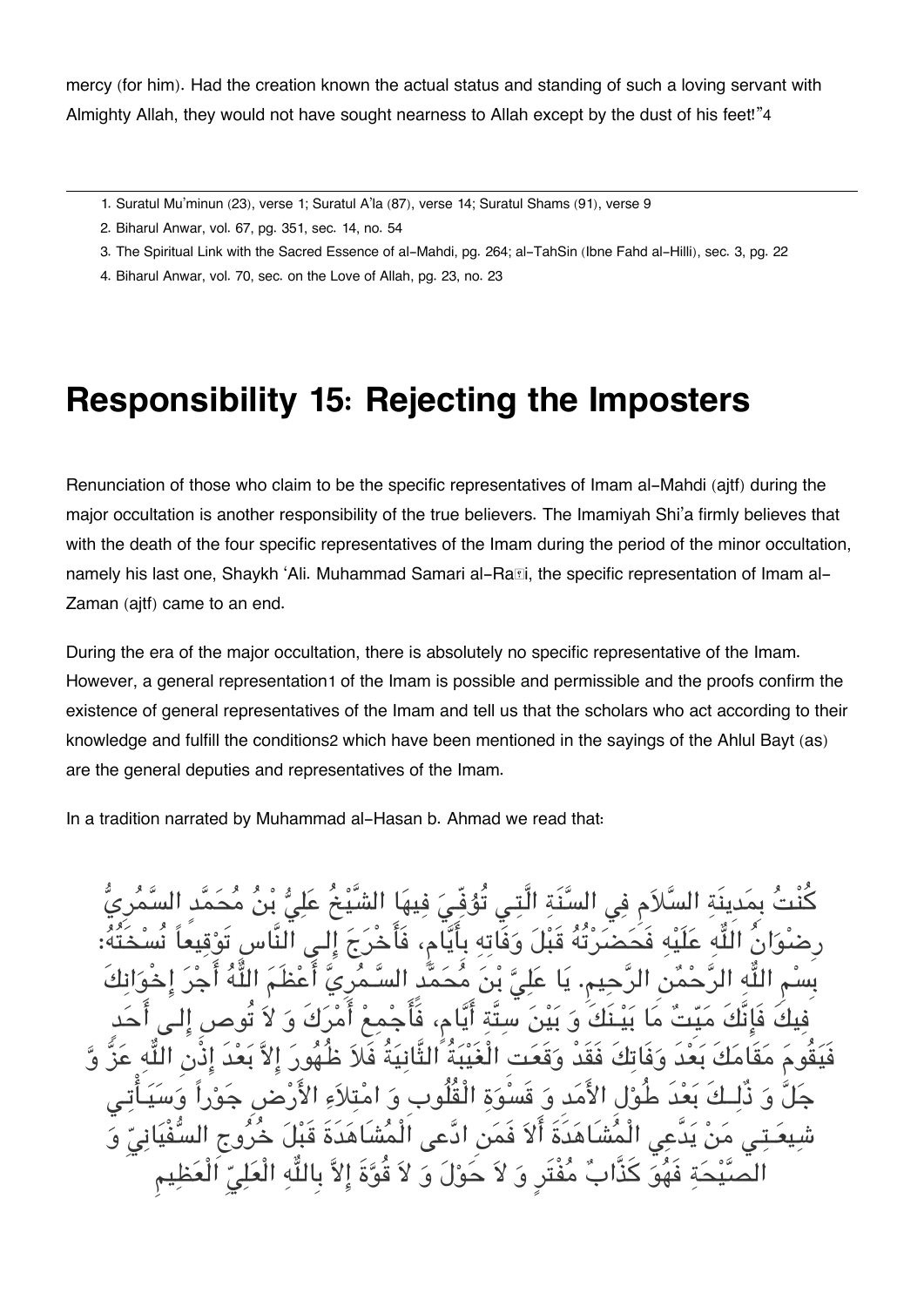"I was in the city of Peace (Baghdad) in the year in which Shaykh 'Ali b. Muhammad al-Samuri, may Allah's grace be upon him, passed away and was with him a few days before he left this world. At that time, he brought out a piece of paper with some writing on it that stated: "In the Name of Allah, the Most Gracious, the Most Merciful.

O' 'Ali b. Muhammad al-Samuri! May Allah grant your brothers a grand reward concerning you since you are going to die soon and between you and death, only six days remain. Thus, gather your affair and do not appoint anyone to be in your place (as my representative) after your death for the time of the second occultation is here and there will be no advent until after the permission of Allah, the Noble and Majestic.

This will be after a long period (has passed) after the hearts have become hardened and the Earth has become full of corruption. And there will come some from my Shi'a who will claim to have seen me. Certainly the person who claims to have seen me before the appearance of al-Sufyani and the Call is a liar and a fabricator. And there is no power or strength, save with Allah, the Most High, the Majestic.'"[3](#page--1-0)

Confirming the specific representation of the Imam can be possible through the following three ways:

- 1. A direct and explicit text from Imam al-Zaman (ajtf) himself.
- 2. A clear text from one of the direct representatives of the Imam (ajtf)

3. A person who claims to be the representative of the Imam (ajtf) shows supernatural actions which would prove the relationship between him, Allah and the Imam.

During the minor occultation, the four specific representatives of the Imam were either explicitly appointed directly by the Imam or through a written text from the preceding representative based on the Imam's directive and each one was able to perform supernatural actions to prove their status.

Therefore, as long as the specific representation is not proven through the definite proofs, we cannot accept his claim! In actuality, it is forbidden (haram) to make this claim and to accept the claim from one who makes it!

During the period of the major occultation, it is hard to arrive at the three conditions mentioned rather, it is impossible as there is no explicit text from the Imam himself or one of the directly appointed representatives, nor can we find a single person who could produce such supernatural and paranormal acts that would be able to confirm his appointment as a specific representative of the Imam!

Indeed, it is possible that a person or a group of people may claim to be specific representatives of Imam al-Zaman (ajtf), however we must test them to see if they possess any of the three points mentioned above.

Through testing them and closely monitoring their speech, actions, behavior and their claims of specific representation, their lies and trickery will clearly be seen as from the beginning of the major occultation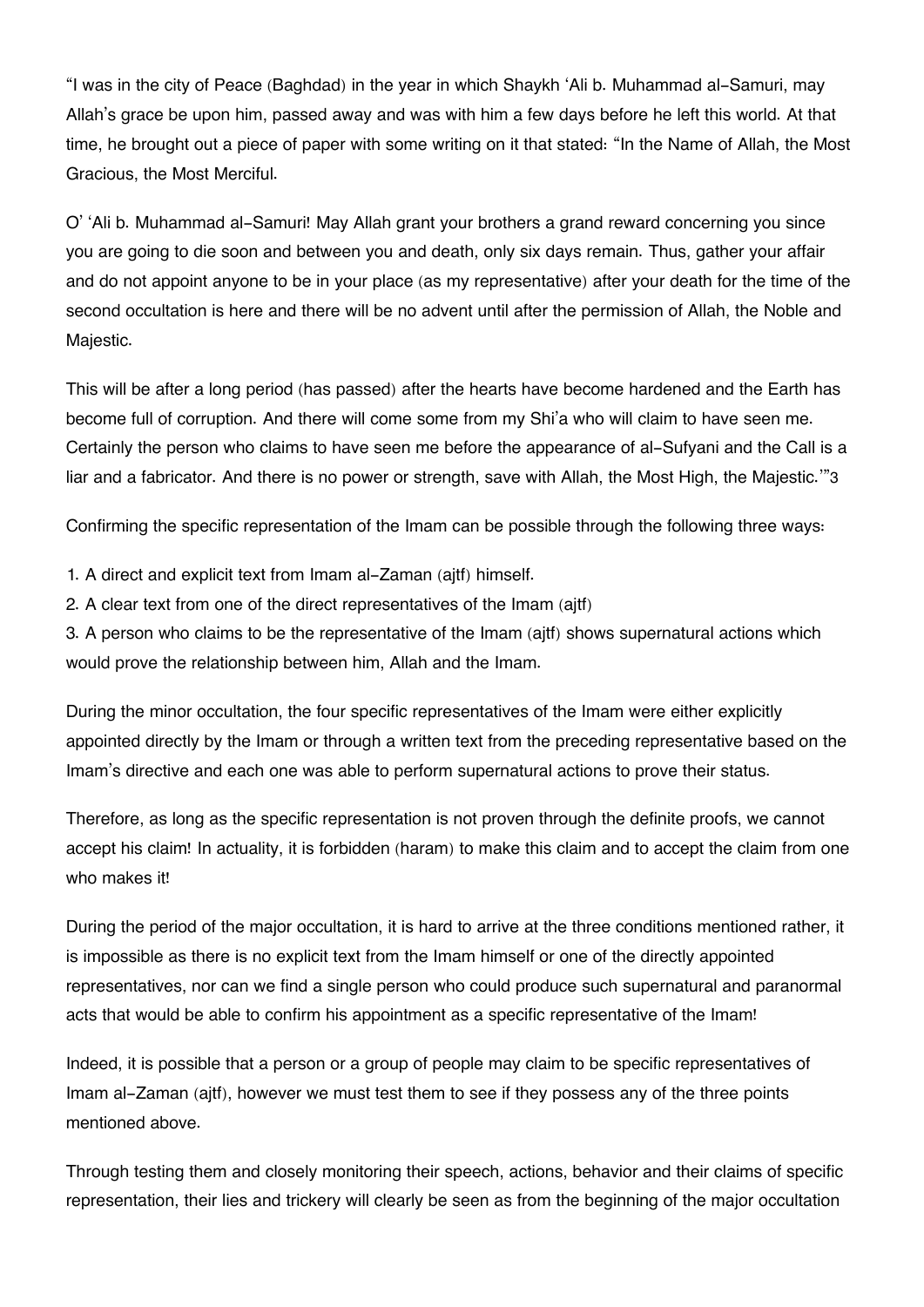until today, not only have we not heard, but also we have not seen any of these signs in any person.

A person who claims this status must be one who acts upon the Shari'ah and the religion of Allah. In addition, there must not be even the smallest slips in his character or in the performance of the religious duties. He must perform all of the obligatory (wajib) acts and refrain from all of the prohibited (haram) acts.

Of course, all reprehensible (makruh) acts must be avoided and the recommended (mustahab) acts must be carried out. In addition to this, the supernatural acts would have to be shown as this defines his relationship with Imam al-Hujjah (ajtf) and his being a specific representative of the Imam.

In the tradition quoted above, the Imam noted: "Whoever claims to have seen me (during the occultation) is a liar and has leveled a false accusation against me" and this statement clearly proves that there are currently no specific representatives of the Imam!

Thus, if a person claims to have a certain status granted to him by the Imam or claims to have met the Imam just like the (four) specific representatives of the Imam had done (during the minor occultation), then he must be called a liar and must be introduced as one who has placed a false accusation against the Imam.

[1.](#page--1-0) The proofs which speak about the general representation are many and can be found in the books which are related to the issue of the Wilayatul Faqih. There are traditions in regards to this topic which are found in the thirteenth responsibility in this book, from Imam Hasan al-'Askari  $\mathbb E$  and one from the 12th Imam  $\mathbb E$  himself.

[2.](#page--1-0) Refer to the Tawdhiul Masa'il manual under the section of Taqlid, Issue 1

[3.](#page--1-0) Kamal ad-Din wa Tamam an-Ni'mah, vol. 2, pg. 516, sec. 45, no. 44

# **Responsibility 16: Praying To Allah for the Noble Traits**

Another responsibility is to pray to Allah for the attainment of the necessary traits which a believer must possess. A true believer must ask Allah for that which is good for this world and the next. He must also ask Allah to grant him the virtuous ethical traits such as patience, truthfulness in speech, intelligence, aptitude, wisdom and insight.

If having patience is one of the necessary traits of the believers during the occultation of the Imam, then its corresponding responsibility is that a believer asks Allah for this trait to be instilled within him. As well,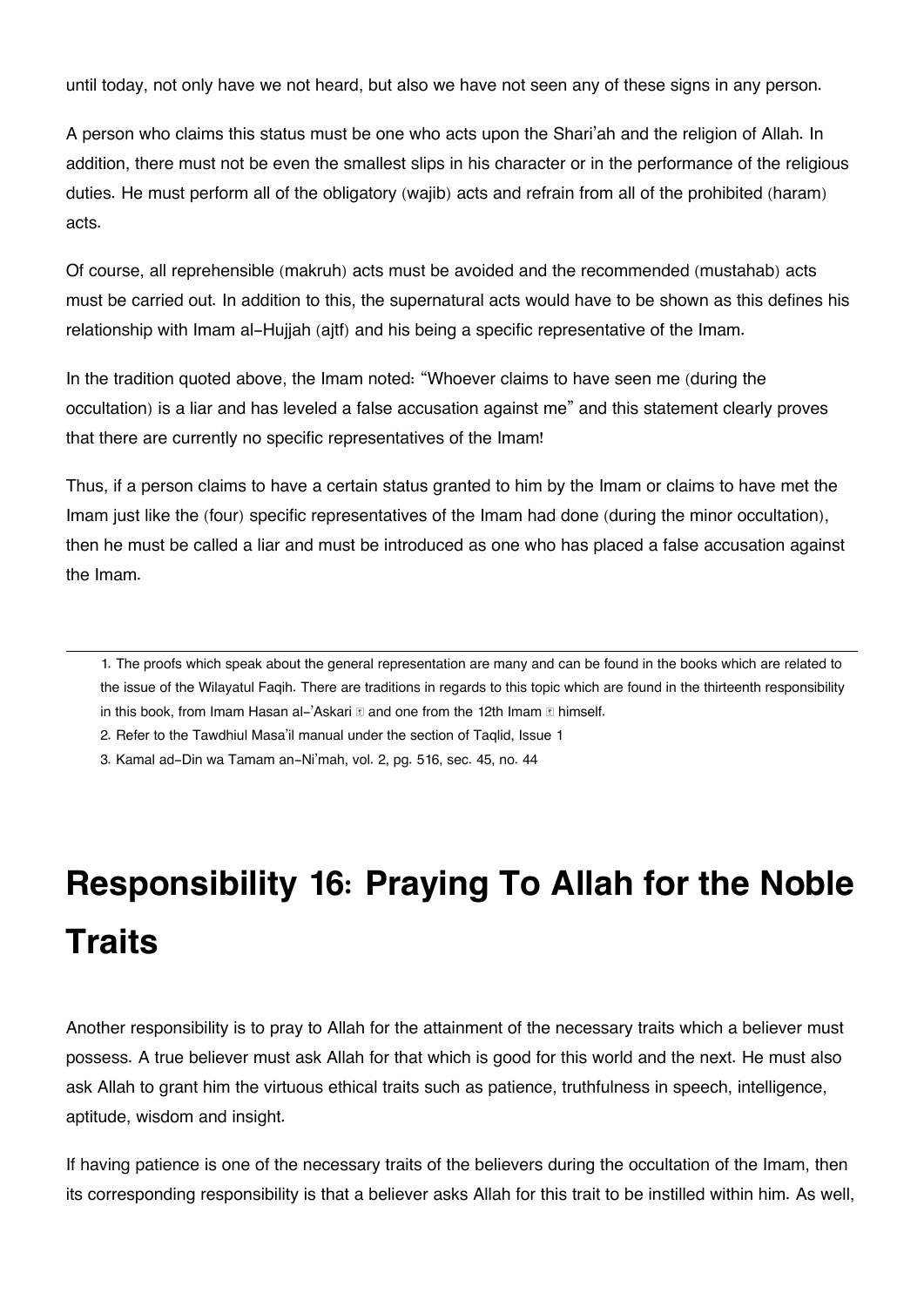if fulfilling the rights of the Imam is considered as one of the duties of a believer, then another responsibility is that one must pray for the ability to fulfill the rights of the Imam.

Thus in summary, one must supplicate to Allah  $\mathbb E$  to be able to fulfill every important task.

The Messenger of Allah has said:

سَلُوا اللَّهَ عَنَّ وَجَلَّ مَا بَدالَكُمْ مِنْ حَوَائِجِكُمْ حَـتَّى شَسْعَ الْنَعْلُ فَإِنَّهَ إِنْ لَمْ يَـيَسِّرْهَ لَم يتَيسر

"Ask Allah, the Majestic and Glorious, for the necessities that you require, even for as much as your shoelace, because if He does not make it easily available for you then it will not be attainable."[1](#page--1-0)

[1.](#page--1-0) Biharul Anwar, vol. 93, pg. 295, sec. 16, no. 23

# **Responsibility 17: Acquiring the Noble Ethical Traits Part 1**

The next responsibility is to acquire the noble ethical traits (Makarimul Akhlaq) and a believer must struggle to attain these virtuous qualities.

The noble ethical traits and worthwhile qualities that a Shi'a of Imam al-Zaman (ajtf) must possess are many some of which include: silence, knowledge, forbearance, fellowship with the people, never going to extremes in the faith or in life, and other things.

Jabir b. 'Abdullah al-AnSari said to Imam Muhammad b. 'Ali al-Baqir (as):

يَاابْنَ رَسُولِ اللَّهِ مَا أَفْضَلُ مَا يَسْتَعْمِلُهُ الْمُؤْمِنُ فِي ذُلِكَ الزَّمانِ؟ قَالَ حِفْظُ اللّسانِ و لُزوم الْبيتِ

"O' son of the Messenger of Allah! What is the best action for a true believer during that time (the period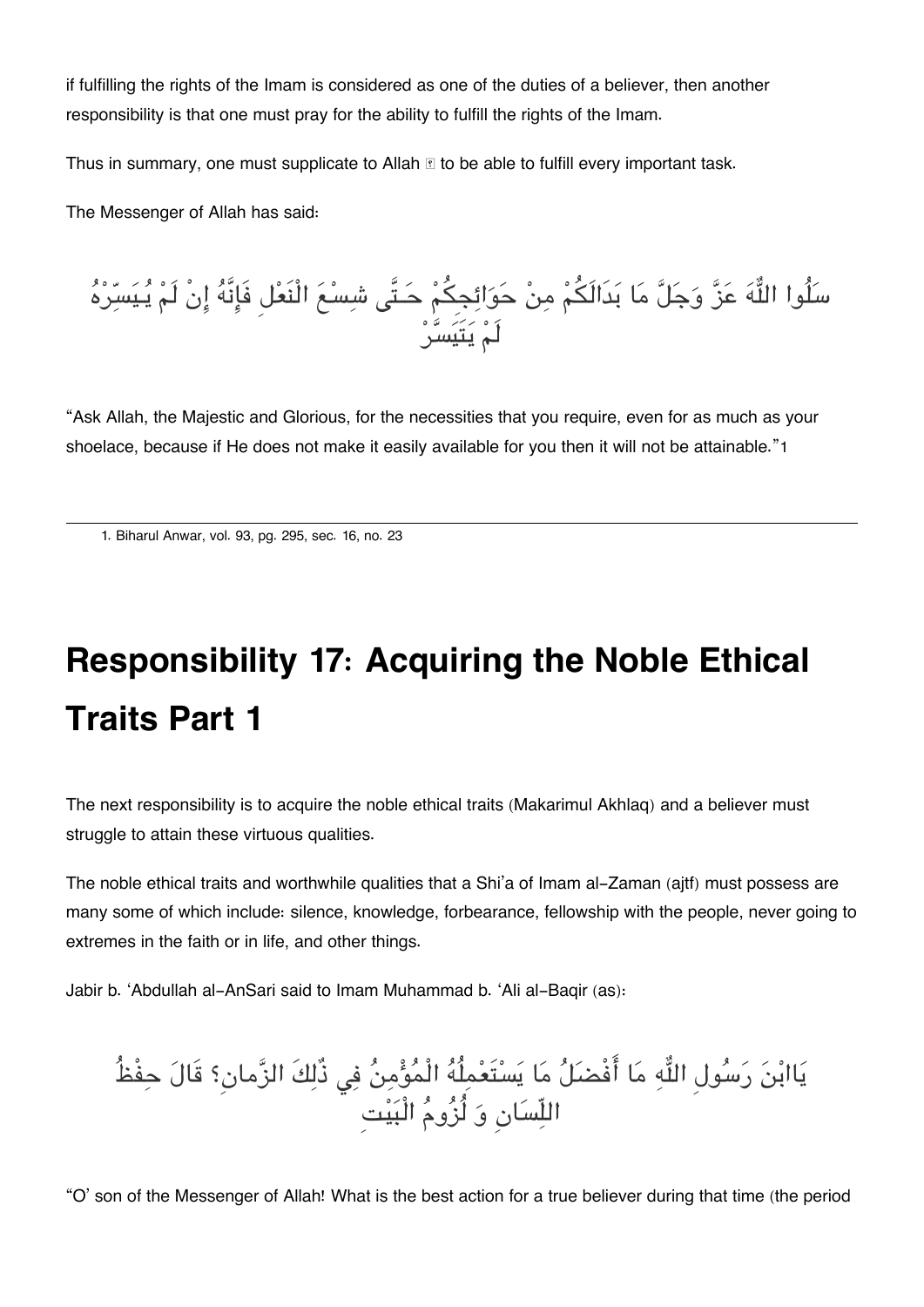of occultation)?" The Imam replied: "Protecting one's tongue (watching what he says) and staying at home (protecting one's self from corruption)."[1](#page--1-0)

The meaning of protecting the tongue is to keep quiet and may refer to using dissimulation (taqiyyah) when necessary; staying at home means that one keeps away from corruption, refrains from sins and acts with caution with the transient world and the over-indulgence of pleasures contained within it.

The narrator of the following tradition asked Imam Ja'far b. Muhammad as-Sadiq (as) for guidance in regards to the best actions during the period of occultation, to which the Imam replied:

إِقْرَأْ عَلى مَنْ تَرى أَنَّـهُ يُطِيعُنِي مِنْهُمْ وَ يَأْخُذُ بِقَوْلِي أَلسَّلاَمَ وَ أُوصبِيكُمْ بِتَقْوى اللُّهِ عَزَّ وَجَلَّ وَ الْوَرَعِ فِي دِينِكُمْ وَ الإِجْتِهَادِ لِلَّهِ وَ صبِدقِ الْحَدِيثِ وَ أَدَاءِ الأَمَانَةِ وَ طُولِ السجودِ و حسن الْجِوارِ فَبِهذَا جــآء محمدٌ ادوا الامانَةَ الـ من اىتَمنَم علَيها برا او فَاجِراً فَانَّ رسول اله كانَ يامر بِادآء الْخَيط و الْمخيط

"Convey my salutations to the Shi'a whom you know to be obedient to me and who acts upon my words.

I also advise you to maintain consciousness of Allah, the Glorious and Noble, piety in relation to your religion struggle in the way of Allah, truthfulness in speech and giving back a trust (when you have been entrusted with something), prolonging the prostrations and to be a good neighbour since these (are all things) that Muhammad (blessings of Allah be upon him and his family) brought.

Give back the trust that someone has given to you to keep whether he be a good person or an open sinner, because certainly the Messenger of Allah (blessings of Allah be upon him and his family) used to command the return of the trust even if it be (something as small as) a thread and needle."[2](#page--1-0)

Imam Ja'far b. Muhammad as-Sadiq (as) also said:

إنَّا لَنُحبُّ مَنْ كَانَ عَاقلاً فَهْماً فَقيهاً حَليماً مُدَارِياً صبُوراً صدُوقاً وَفيَّا إنَّ اللُّهَ عَزّ وَجَلّ خَصّ الأنبِيَاءَ بِمَكارِمِ الأَخْلاَقِ فَمَنْ كانَتْ فِيهِ فَلْيَحْمَدِ اللّهَ عَلَى ذَلِكَ وَ مَنْ لَمْ تَكُنْ فِيهِ فَلْيَتَضَرَّعِ إِلَـى اللَّهِ عَزَّ وَ جَلَّ وَلْيَسْأَلَهُ إِيَّاهَا. قَالَ قُلْتُ: جَعِلْتُ فِدَاكَ وَ مَا هُنَّ؟ قَالَ ؟ِ: هُنَّ الْوَرَعُ وَ الْقَنَاعَةُ وَ الصَّبْرُ وَ الشُّكْرُ وَ الْحِلْمُ وَ الْحَيَآءُ و السخَاء و الشَّجاعةُ و الْغيرةُ و الْبِر و صدْق الْحدِيثِ و اداء الامانَة

"Surely we love that person who is intelligent, has understanding; deep knowledge of the religion,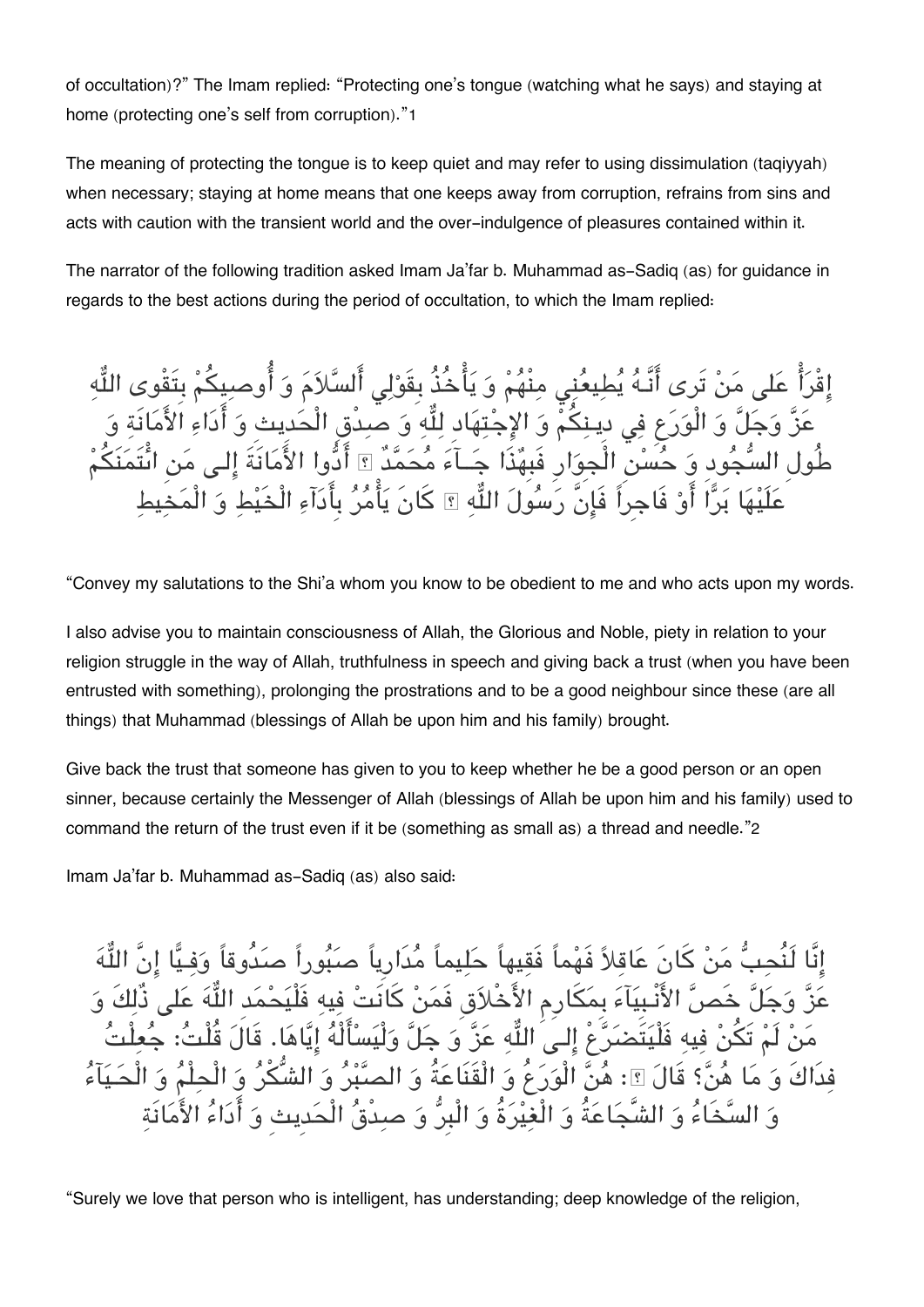forbearing, compassionate, patient truthful and trustworthy. Surely Allah, the Glorious and Noble, graced the messengers with the noblest of ethics so whoever has these traits in himself should praise Allah for this and whoever does not possess them should beseech Allah, the Glorious and Noble, and plead for them from him."

The companion continued: "I said to the Imam, may I be sacrificed for you, what are they?" The Imam replied: "They are to keep away (from sin), to be satisfied (with what one has), patience, thankfulness, forbearance, chastity, benevolence, courage, dignity, righteousness, truthfulness in one's speech and returning the entrusted."[3](#page--1-0)

# **Responsibility 18: Acquiring the Noble Ethical Traits Part 2**

Another responsibility is to ask Allah for the noble traits (Makarimul Akhlaq) so that a believer can resemble and manifest the traits of the Imam, thus earning his love.

In regards to this responsibility, it is highly recommended to recite the prayer known as "Makarimul Akhlaq"[1](#page--1-0) which has been mentioned in various books of supplications, as this Du'a is very beneficial in attaining this rank. This supplication starts as follows:

اللّٰهُمّْ صَلِّ عَلَىٰ مَحَمَّد وَالِهِ وَ بَلِّغْ بِإِيـمَانِي اكمَلَ الإِيـْمَانِ وَاجْعَلْ يَقِيـنِي افْضَلَ الْيقين...

"O' Allah! Send your blessings upon Muhammad and the family of Muhammad and elevate my faith to a perfect faith and make my certitude the best of certitudes..."

Reciting these sorts of supplications is important for developing the noble ethical traits and reaching this state is only possible with the assistance of Allah for it is out of the reach of humanity to attain on their own.

[<sup>1.</sup>](#page--1-0) Kamal ad-Din wa Tamam an-Ni'mah, vol. 2, pg. 330

[<sup>2.</sup>](#page--1-0) al-Kafi, vol. 2, pg. 636, no. 5; Wasa`il ash-Shi'a, vol. 12, pg. 6, sec. 1, no. 10496

[<sup>3.</sup>](#page--1-0) al-Kafi, vol. 2, pg. 56, sec. on Makarimul Akhlaq, no. 3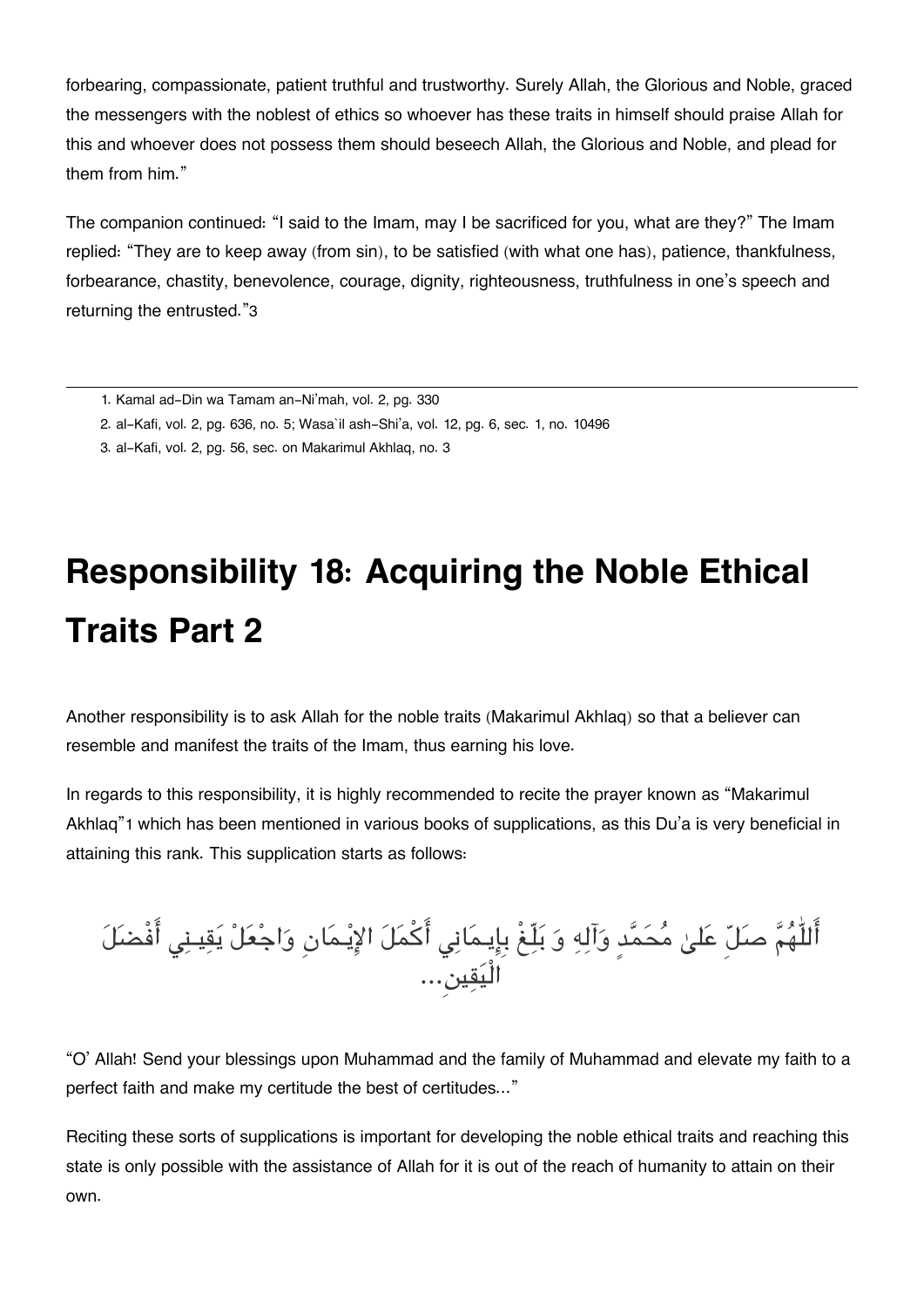A believer can only struggle and choose the path meaning that it is up to him to choose the path towards the noble traits and then struggle to reach one's goal.

However, the true point of achieving these traits, for example, arriving to the stage of possessing the noble ethical traits, in dependent upon both the intention and struggles of a person and the desire of Allah  $\mathbb E$  to grant the believer such a status.

[1.](#page--1-0) Supplication number 20 in as-Sahifah as-Sajjadiyah al-Kamilah; also found at the end of Mafatih al-Jinan.

# **Responsibility 19: Fulfilling the Rights of the Believers**

Another responsibility is to fulfill the rights of fellow believers and this is actually regarded as fulfilling the rights of the Imam!

The rights which our fellow believers have upon us are numerous however one of these is to satisfy their needs and to act with goodness and honesty towards them.

Imam Musa b. Ja'far al-Kadhim (as) has said:

وَ مَنْ قَضى حَاجَةً لِأَحَدِ مِنْ أَوْلِيَائِنَا فَكَأَنَّمَا قَضَاهَا لِجَمِيعِنَا

"A person who fulfills the need of one of our friends is like the one who has fulfilled the need for all of us (the Ahlul Bayt)."[1](#page--1-0)

Once, a person asked Imam Ja'far. Muhammad as-Sadiq (as) about the rights of another believer to which he replied:

$$
\overset{\circ}{\mathrm{min}}\ \overset{\circ}{\mathrm{min}}
$$

"These are seventy rights."[2](#page--1-0)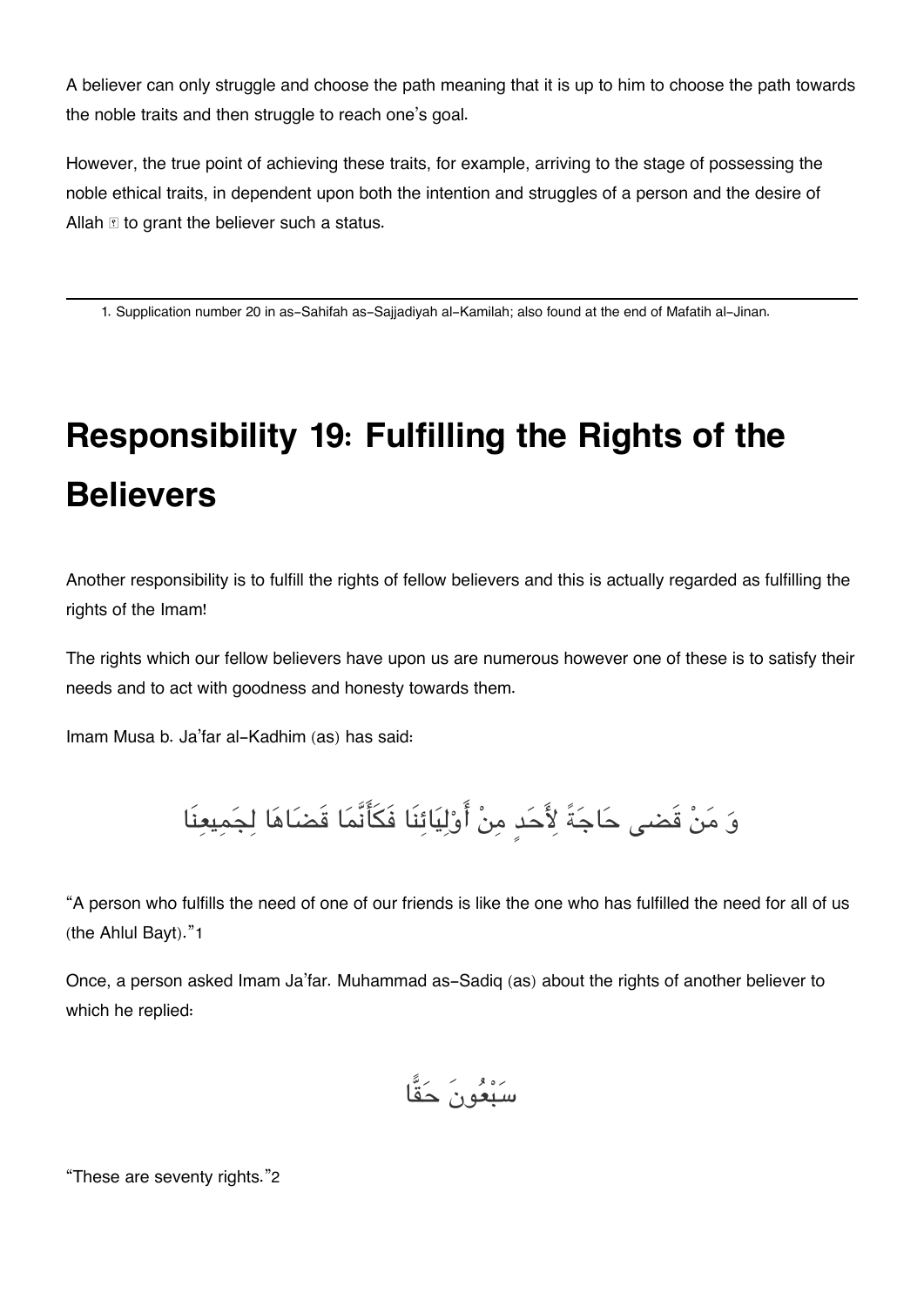In addition, Abul Hasan has said:

مَنْ أَتَاهُ أَخُوهُ الْمُؤْمِنُ فِي حَاجَةٍ فَإِنَّمَا هِيَ رَحْمَةٌ مِنَ اللَّهِ تَعَالـى سَاقَهَا إِلَيْهِ فَإِنْ قَبِلَ ذَلِكَ فَقَدْ وَصَلَّهَ بِوَلاَيَـتِنَا وَ هُوَ مَوْصَولَ بِوَلاَيَةِ اللَّهِ وَ إِن رَدّهَ عَنْ حَاجَتِهِ وَ هُوَ يَقْدِرُ عَلَى قَضَائِهَا سَلَّطَ اللَّهُ عَلَيْهِ شُجَاعاً مِنْ نَارٍ يَنْهَشُهُ فِي قَبْـرِهِ إِلَـي يَوْمِ الْقِيَامَةِ مغْفُوراً لَه او معذَّباً فَانْ عذَره الطَّالب كانَ اسوا حالا

"When a person is approached by his believing brother in need of assistance, this is actually a mercy from Allah, the High, which He sent to that person.

Therefore, if a person accepts this (and helps his brother) then it will bring him to our custodianship and the custodianship of Allah.

However, if he rejects his brother's request (for help) while he is able to help him, then Allah will make a large serpent of fire come that will frighten him in his grave until the Day of Judgment, either a means of forgiveness for him (if he had done other good deeds in the world) or a punishment. And if the seeker forgives him then he will be in a worse state."[3](#page--1-0)

From these and other traditions, we can deduce that fulfilling the rights of the believers is one of the best ways to get closer to Allah  $\mathbb E$  and Imam al-Zaman (aitf)

[1.](#page--1-0) Mikyal al-Makarim, vol. 2, pg. 420; Biharul Anwar, vol. 100, pg. 121, sec. 2, no. 26

[2.](#page--1-0) al-Kafi, vol. 2, pg. 184, sec. 'The rights of a believer over his brother,' no. 14

[3.](#page--1-0) al-Kafi, vol. 2, pg. 196, sec. 'Fulfilling the needs of a Believer,' no. 13

## **Responsibility 20: Enmity for the Enemies of the Imam Part 1**

Another responsibility is to hate the enemies of the Imam. One of the definitions of an enemy of the Imam is a person who is an enemy of Allah and this concept has been referred to as Tabarrah in the Furu' ad-Din (Principles of Religion) and is one of the signs of true faith.

A true lover of Allah will be able to show the truthfulness of his love through the hatred of the enemies of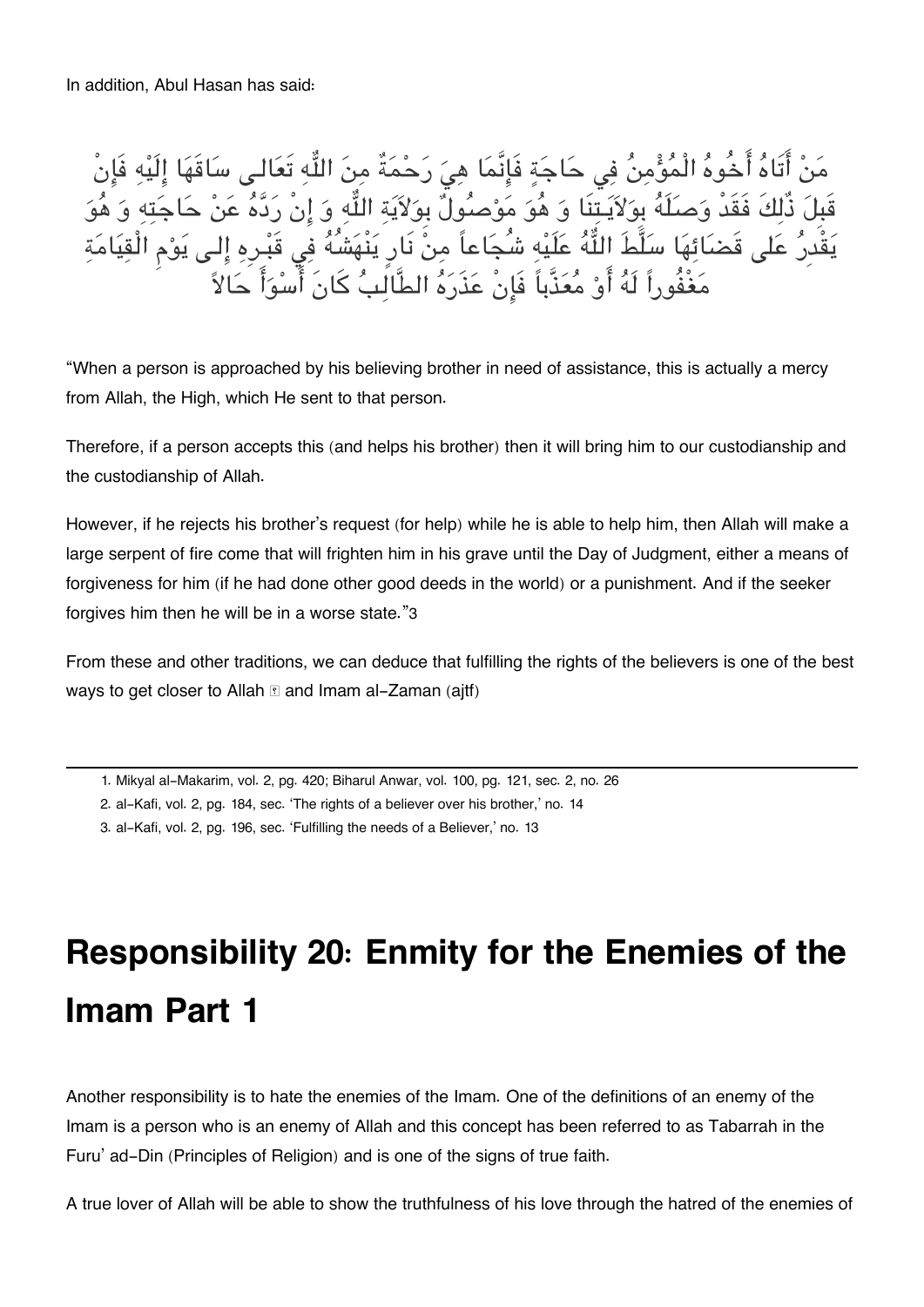the one whom he truly loves.

The enemies of the Imam are various and come from all walks of life and thus, we cannot elucidate upon all of them. However in summary we can state that his main enemies are: the disbelievers, hypocrites, agnostics, and those who are working against the faith (of Islam). Of course, these people are his enemies as long as they persist in their incorrect beliefs and actions and do not accept him.

In addition, those who openly (and knowingly) commit sins and carry on in this way without returning to the straight path are also his enemies.

Just as the enemies of Imam al-Zaman (ajtf) are in different stages and levels in their hatred towards him, so too the hatred that we must show to them must also be at different stages and levels.

The minimum level of hatred for them is the spiritual aversion in the heart. After this, a physical aversion and separation from them - in addition to the aversion of the heart such as not speaking with them, business transactions, partnership or working together and being in their company, etc Must also be enacted.

However, along with the hatred which we show and our means of interaction, the conditions of enjoining the good and forbidding from the bad ('Amr bin Ma'ruf and Nahi 'anil Munkar) must also be carefully observed.

One of the enemies of Imam al-Zaman (ajtf) is Satan (May he be removed from the mercy of Allah) and a true believer must take him as an enemy! Without doubt, the best form of enmity that one can show towards Satan and his helpers is to work against his orders. In other words, one must obey Allah and the religion that He sent and must also obey Allah's representative and travel the path of self-purification.

The other enemies of the Imam include those with extremely negative ethical traits and people who intentionally try to mislead the masses. These influences may take on the form of cultural invasions and include those who write books to mislead the people, centers of corruption, wrong ideas and systems of economics (such as taking interest), and other effects of disbelief, transgression and rebellion which a true believer must protect himself from.

In describing the Shi'a, Imam Ja'far. Muhammad as-Sadiq (as) has stated:

لاَ يُحِبُّ لَنَا مُبْغِضاً وَ لاَ يُبْغِضُ لَنَا مُحِبًّا

"They (our Shi'a) are those who will not love the people who have enmity towards us (the Ahlul Bayt) and will not hate those who love us (the Ahlul Bayt)."[1](#page--1-0)

Imam Muhammad. 'Ali al-Baqir (as) has said: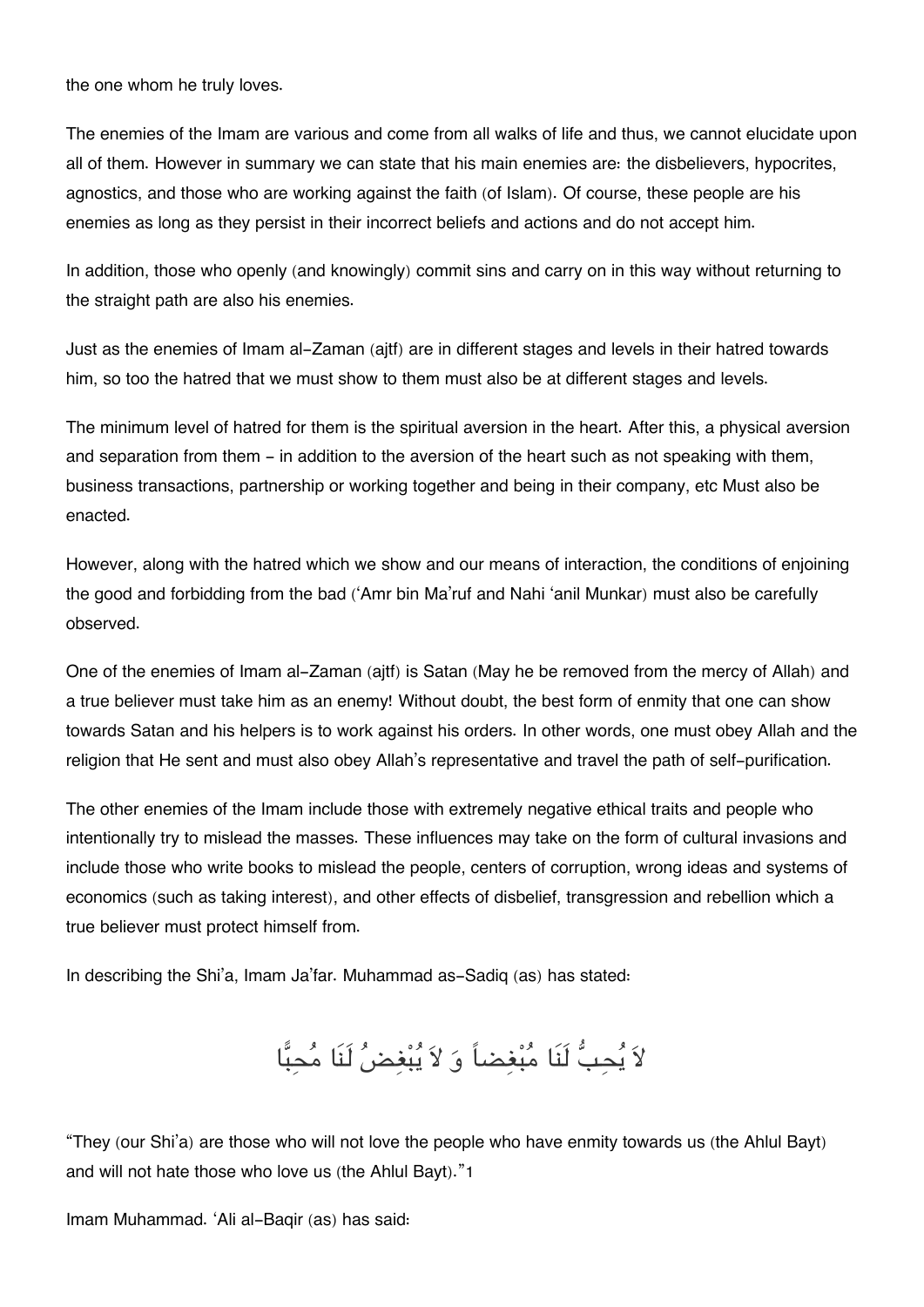#### و ابغض مبغض آلِ محمدٍ و انْ كانَ صواماً قَواما

"Have enmity for those who have enmity for the family of Muhammad even if they fast and stand (for Salat) a lot."[2](#page--1-0)

Imam Ja'far. Muhammad as-Sadiq (as) has said:

و اله ما جعل اله حدٍ خـيرةً ف اتّـباع غَيرِنَا و انَّ من وافَقَنَا خَالَف عدُونَا و من وافَق عدُونَا ف قَولٍ او عمل فَلَيس منَّا و لا نَحن منْهم

"I swear by Allah that Allah has not permitted anyone to follow anybody other than us (the Ahlul Bayt) and whoever follows us (the Ahlul Bayt) has gone against our enemies; and whoever agrees with our enemies in their words or deeds is not from us and we are not from them."[3](#page--1-0)

- [1.](#page--1-0) Biharul Anwar, vol. 68, pg. 165, sec. 19, no. 16; Biharul Anwar, vol. 68, pg. 179, sec. 19, no. 37
- [2.](#page--1-0) Wasa`il ash-Shi'a, vol. 11, pg. 444, sec. 17, no. 19
- [3.](#page--1-0) Wasa`il ash-Shi'a, vol. 18, pg. 85, sec. 9, no. 33

# **Responsibility 21: Enmity for the Enemies of the Imam Part 2**

Another responsibility is to ask Allah to remove His mercy from the enemies of the Imam, as this is one of the best ways to show our hatred for his enemies.

A true believer must keep these enemies in mind, ask Allah to remove His specific mercy from them, and pray to Allah  $\mathbb E$  to increase His chastisement over them. This act is actually considered as a good deed and in addition, it has a positive effect on the spirit of a person and will assist in strengthening his soul against the opposing enemies!

The greatest historical enemies of Imam al-Mahdi (ajtf) include the Bani Umayyah and Bani 'Abbas and the believer must remember to curse these people every day and night with his heart and tongue.

The simplest level of 'cursing' them is to detest them through one's actions. In this regards, Imam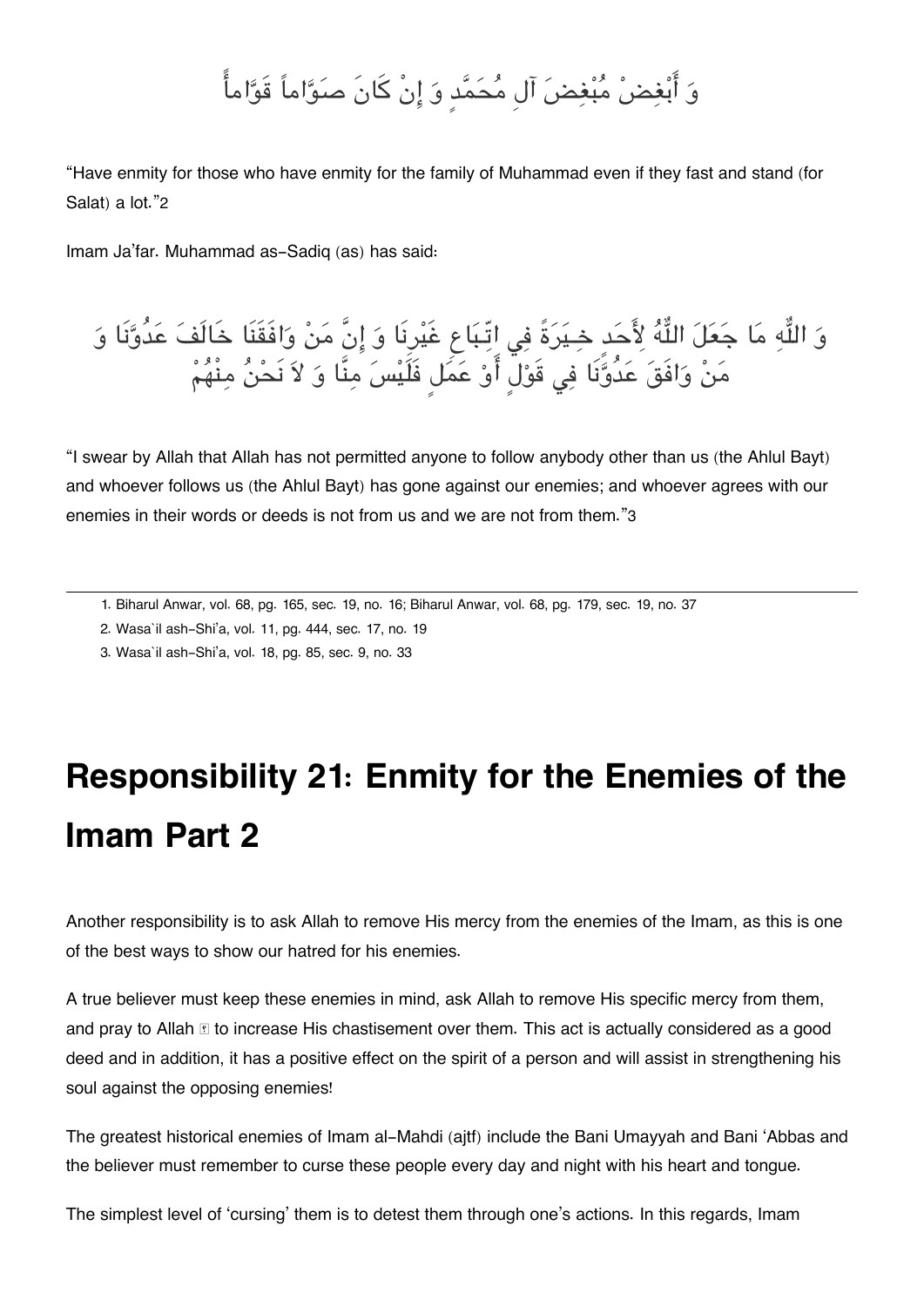Muhammad b. 'Ali al-Baqir (as) has said:

إِذَا انْحَرَفْتَ عَنْ صَلاَةٍ مَكْتُوْبَةٍ فَلاَ تَنْحَرِفْ إِلاَّ بِانْصِرَاف لَعْنِ بَنِي أُمَيَّةَ

"When you have departed from your obligatory Salat then do not leave (your prayer area) until you have cursed the Bani Umayyah."[1](#page--1-0)

The Messenger of Allah has said:

مَنْ ضَعَفَ عَنْ نُصرَتِنَا أَهْلَ الْبَيْتِ فَلَعَنَ فِي خَلَوَاتِهِ أَعْدَائُنَا بَلَّغَ اللَّهَ صَوْتَهُ جَمِيعَ الأَمْلاَكِ مِنَ الْثَرى إِلَــى الْعَرْشِ فَكَلَّمَا لَعَنَ هَذَا الرَّجَلَ اعْدَانَنَا لَعْنَا سَاعَدُوهَ فَلْعَنُوا مَنْ يَلْعَنَهُ ثُمَّ ثَنَوْهُ فَقَالُوا: اللّهُمَّ صَلِّ عَلَى عَبْدِكَ هَذَا الَّذِي قَدْ بَذَلَ مَا فِي وُسْعِهِ وَ لَوْ قَدَرَ عَلَى أَكْثَرَ مِنْهُ لَفَعَلَ. فَإِذَا النِّدَاءَ مِنْ قِبَلِ اللَّهِ تَعَالَـى: قَدْ أَجَبْتُ دُعَاءَكُمْ وَ سَمِعْتُ نِدَاءَكُمْ وَ صَلَّيْتُ عَلـى رُوْحِهِ فِي الأَرْوَاحِ وَ جَعَلْتُهُ عِنْدِي مِنَ الْمصطَفَين الاخْـيارِ

"If one is too weak to support us the Ahlul Bayt (in open) and thus curses our enemies in secret, Almighty Allah makes his voice reach all the creatures from the earth up to the Divine Throne ('Arsh).

Hence, whenever one curses our enemies, they support him by cursing the one whom he is cursing then they laud him saying: "O Allah! (Please) send blessings on this servant of yours who is doing the best he can and who would certainly do more if he could."

Almighty Allah answers: "I have responded to your prayers and have listened to your requests therefore, I send blessings upon the soul of this servant and I include him with the 'Company of the Elect, the Virtuous.'"[2](#page--1-0)

[<sup>1.</sup>](#page--1-0) Wasa`il ash-Shi'a, vol. 4, pg. 1038, sec. 19, no. 2; Biharul Anwar, vol. 86, pg. 58, sec. 38, no. 64

[<sup>2.</sup>](#page--1-0) Tafsir of the Qur'an by Imam Hasan b. 'Ali al-'Askari, pg. 47, no. 21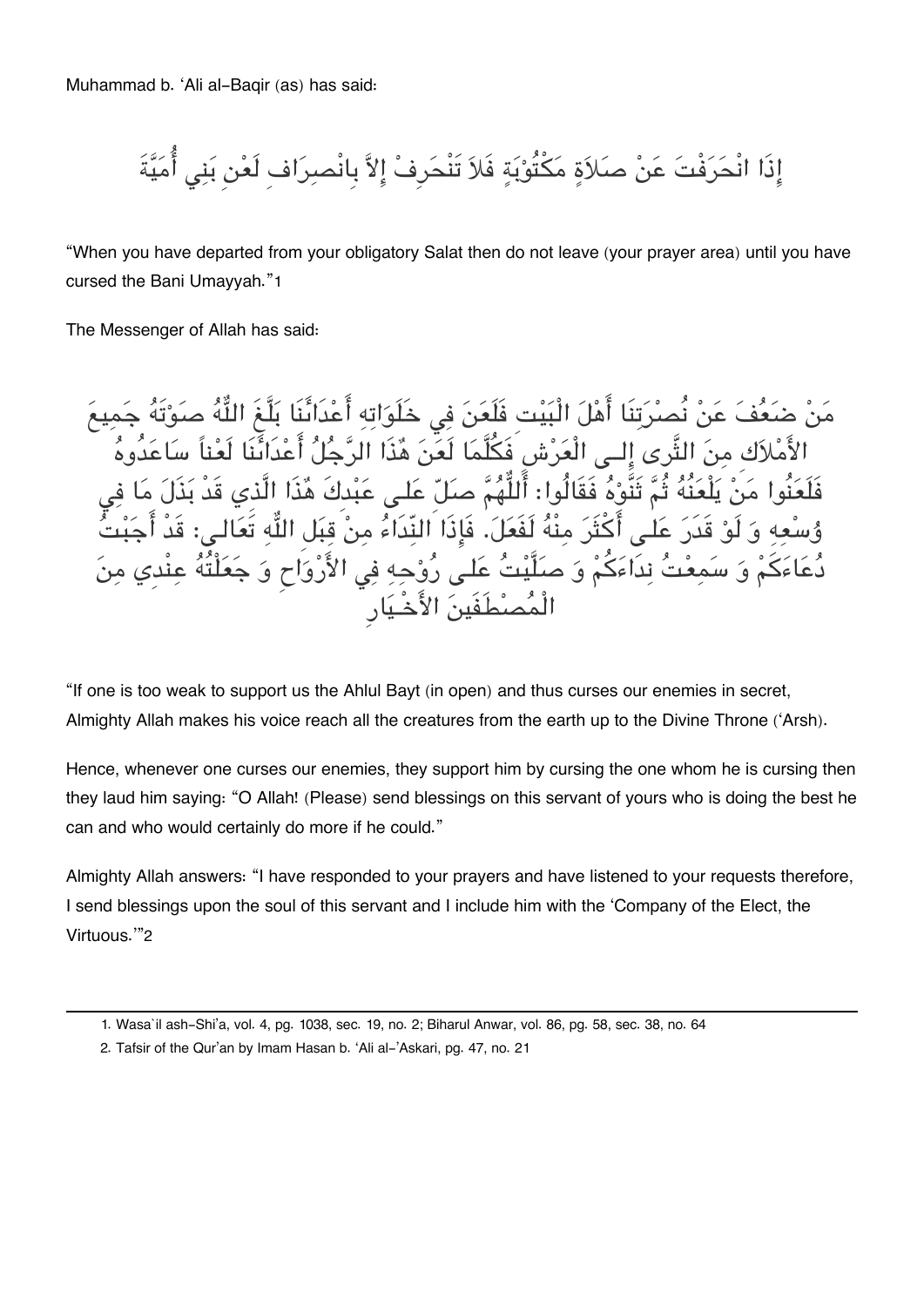# **Responsibility 22: Keeping a Distance from People of Ill-Reputation**

Another responsibility of a true believer is to keep away from people who are not worthy of associating with those who are not on the path of the Imam or do not follow his way of life. People who have distanced themselves from the righteous and noble individuals and do not remember the Imam. This is definitely one of the important responsibilities for one who loves and is seeking closeness to the Imam.

It is possible for a person to be considered as a Muslim and even a Shi'a and it is possible that he performs the Salat, Sawm, pays his Zakat and other charities and Islamically legislated "taxes" and fulfills all other obligations, but is still considered as one who is not worthy of associating with.

In essence, these people spend most of their time preoccupied with the material world and follow their lower desires and passions. They pay very little attention to spiritual issues, the spiritual journey towards the final abode or treading on the path towards Allah. They have fled the difficult paths (of this life), have run away from the slope that leads towards the next life and have given preference to a life of ease, comfort, relaxation and negligence (of the faith).

If they approach the Salat and fasting and other Islamic acts, then they do so because they are seeking a good outcome in the next life and because of their fear of the hell fire. Thus, the only reason for them to perform these acts is in order to get a lofty place in Paradise!

When a person looks at their acts of worship, one sees that they are performed in a particular manner such that it does not intrude with the goals of the transient world!

How many times has it been seen that their acts of worship are simply performed because they wish to look good amongst the people (that others see them perform these acts) and to gain something for this world from another person. Therefore, such people actually seek to acquire even more of the transient world by misleading the people (through the acts of worship!)

Even in the face of many solid proofs, they refuse to submit to true guidance and refuse to turn away from the path they are on (of seeking the material world). Such individuals are drowning themselves in unattainable desires and wishes.

These types of people, whose number is not small, and whom we can safely say make up a large percentage of the followers of the path of truth(The Shi'a) If they are not classified as enemies of the Imam, it can safely be said are not true friends of the Imam either! Thus, the true followers of the Imam must keep their distance from such people.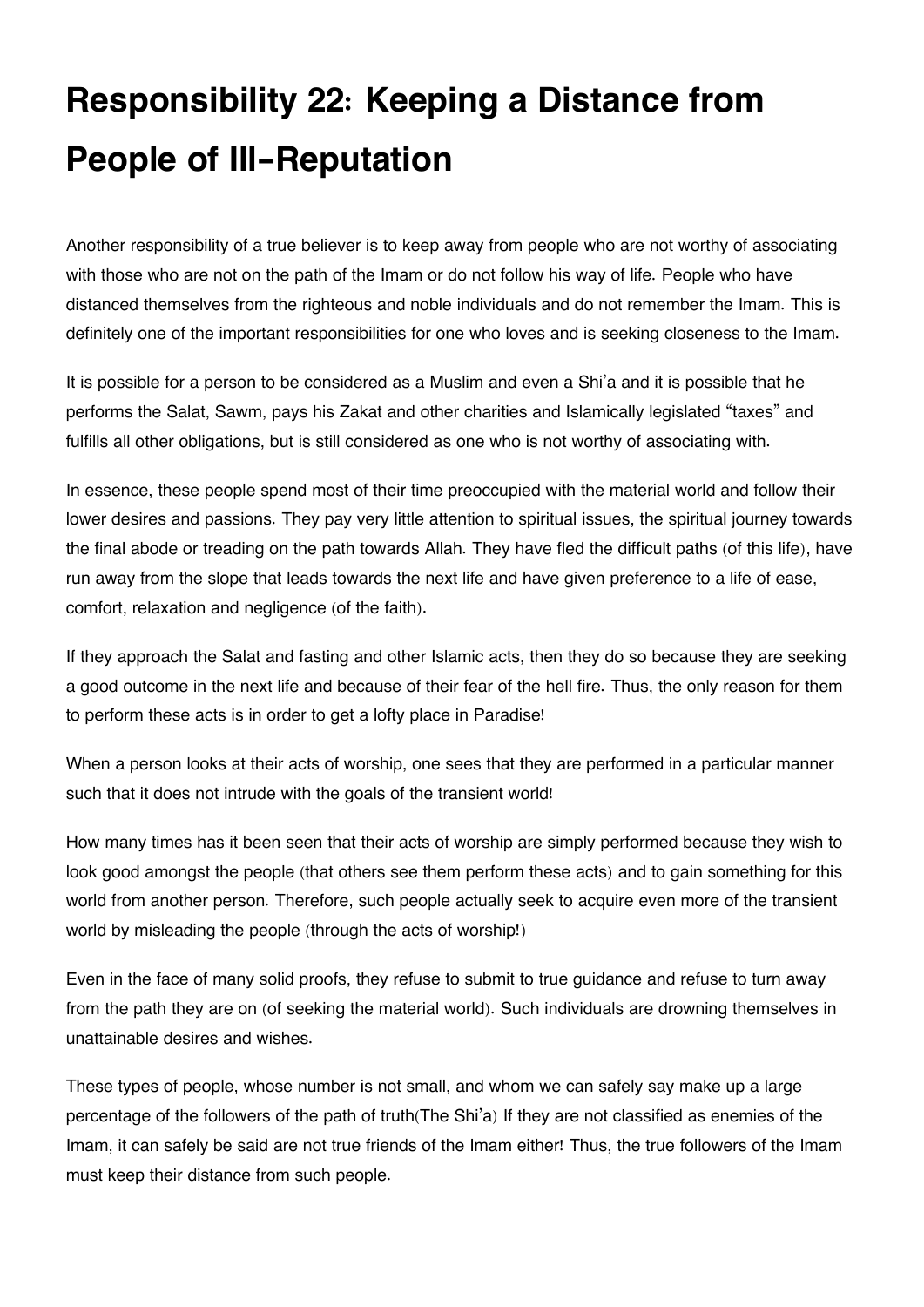In addition, one should also keep away from them when it comes to business dealings and working with them in other issues of life - except in the case of necessity.

Of course, there is no problem in guiding them and taking them by the hand to enlighten them with the hope that this will have an effect on them and that some change may take place. Rather, this is actually obligatory (wajib) upon the true believer! However, in other than this situation, one must keep their distance from them.

One who associates with them, speaks with them and remembers them, will definitely forget the Imam even though they apparently may be righteous people.

If being with a certain individual or speaking with him makes one forget the love of the Imam, then it is not worth associating with that person - even if he or she is not an enemy of the Imam and is a part of the nation of the Imam! In essence, any person who makes a true believer negligent of his responsibilities to the Imam is not worth associating with!

In addition, if a person does not help his brother or sister in their spiritual growth and achieving closeness to the Imam, then it is not advisable to associate with that person - even if they does not prevent one from these things.

The only people who are worthy of keeping company with are those who help one another on the path towards the Imam; those who have the same spiritual course in life; and those who have the same desires and goals and are actively awaiting the Imam.

Of course, that which has been expressed in this responsibility does not go against the reciprocal rights that one must fulfill in relation to brothers in the faith. For example, if one does not associate with a person who is not worthy of associating with, this does not mean that he has broken off family ties (which is a sin in Islam).

# **Responsibility 23: Being Ready & Equipped to Assist the Imam**

Another responsibility of the believers is to prepare and keep their weapons of warfare ready. In addition, according to some traditions, one should keep a horse to help the Imam upon his advent.

During the period of waiting for the advent of the Imam, these and other ways which will be explained in detail must be followed if one wishes to establish a relationship with the Imam.[1](#page--1-0)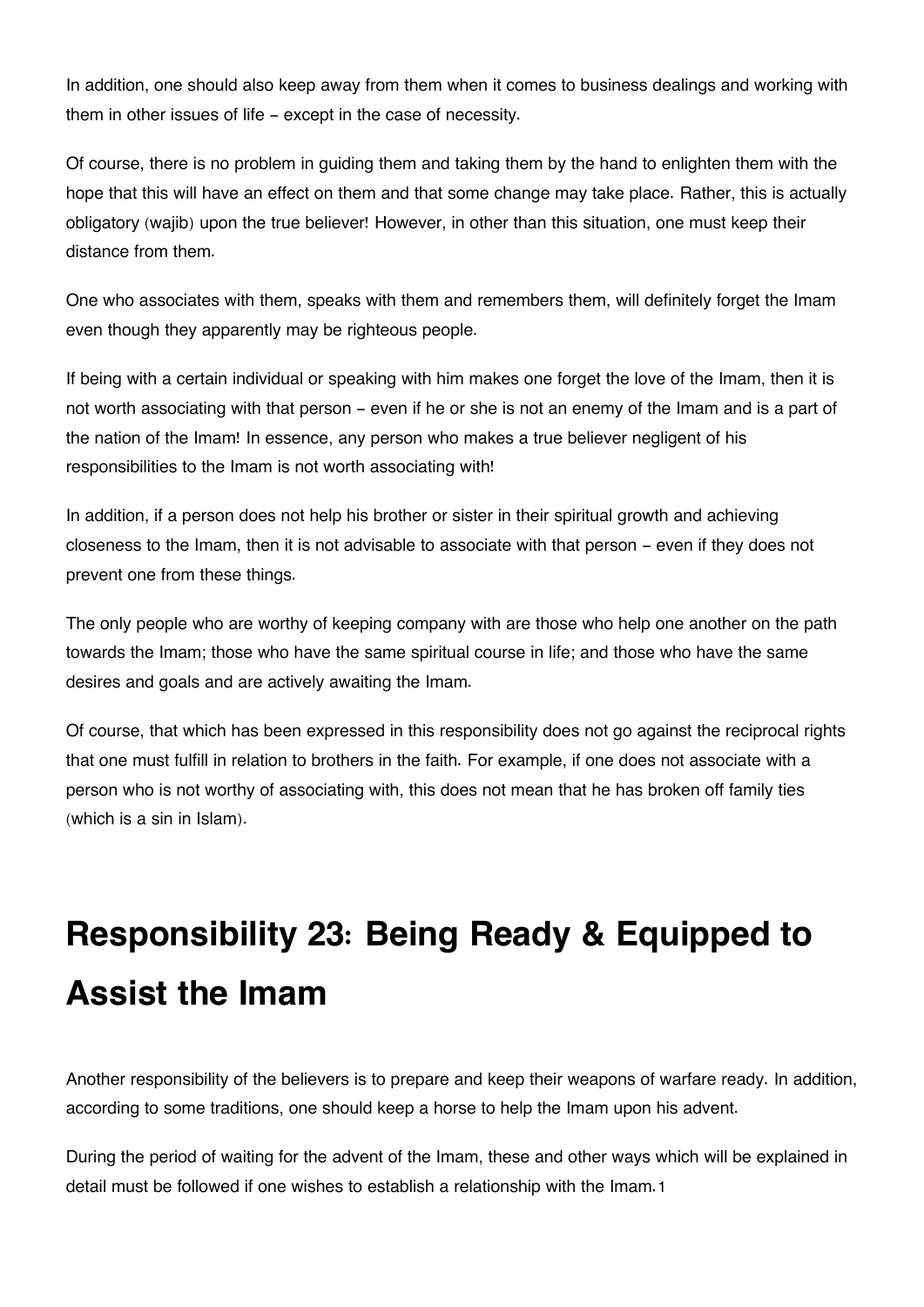Imam Ja'far b. Muhammad as-Sadiq (as) has said:

ليعدَّنَّ احدُكم لخُروج الْقَائم و لَو سهماً فانَّ اله تَعالـ اذَا علم ذٌلكَ من نيته رجوت لأَنْ ينْس ف عمرِه

"Each one of you must prepare for the advent of al-Qa`im (peace be upon him) even if it be (by as much as) an arrow because when Allah, the High, knows that a person has this intention, then He will grant such a person a longer life."[2](#page--1-0)

Imam Muhammad. 'Ali al-Baqir (as) has said:

كم الرِباطُ عنْدَكم؟ قَالَ الراوِي: قُلْت اربعونَ قَال : لٌن رِباطُنَا رِباطُ الدَّهرِ ومن ارتَبطَ فيـنَا دابةً كانَ لَه وزْنُها ووزْنُ وزْنها ما كانَت عنْدَه ومن ارتَبطَ فيـنَا سلاحاً كانَ لَه وزْنُه ما كانَ عنْدَه

"How many days do you calculate a ribat (stationing of an army) to be?" The narrator answered: "Forty days." The Imam (peace be upon him) said: "Yet, the ribat for our sake is as long as one's lifetime.[3](#page--1-0)

One who stations a riding animal for our sake shall be rewarded according to its weight as well as the weight of it as long as it will be kept by him; and one who keeps a weapon prepared for our sake shall be rewarded according to its weight as well as the weight of it as long as it is kept by him."[4](#page--1-0)

The meaning of 'weapons' in this tradition are the very weapons of war whatever type they may be such as bow and arrow, spear, mace, lance, dagger, sword or gun.

However according to some traditions, the meaning of weapon is specifically limited to the sword and this can be deduced from the (various) proofs and the traditions since we know that in some countries, it is not permissible to possess weapons such as guns.

The meaning of the Imam when he spoke about the relationship '.for one's entire lifetime' (as was seen in the second tradition quoted above) will be discussed in the next responsibility.

[<sup>1.</sup>](#page--1-0) A deeper explanation of this point will appear in the next responsibility.

[<sup>2.</sup>](#page--1-0) al-Ghaybah of al-Nu'mani, pg. 320, sec. 'That which has been mentioned about the Shi'a'.

[<sup>3.</sup>](#page--1-0) Commenting on this narration, Shaykh Kulayni says: "This means that the Shi'a are required to dedicate all their efforts to the obedience of the Imam and to the expectation of the advent as they must prepare themselves for such.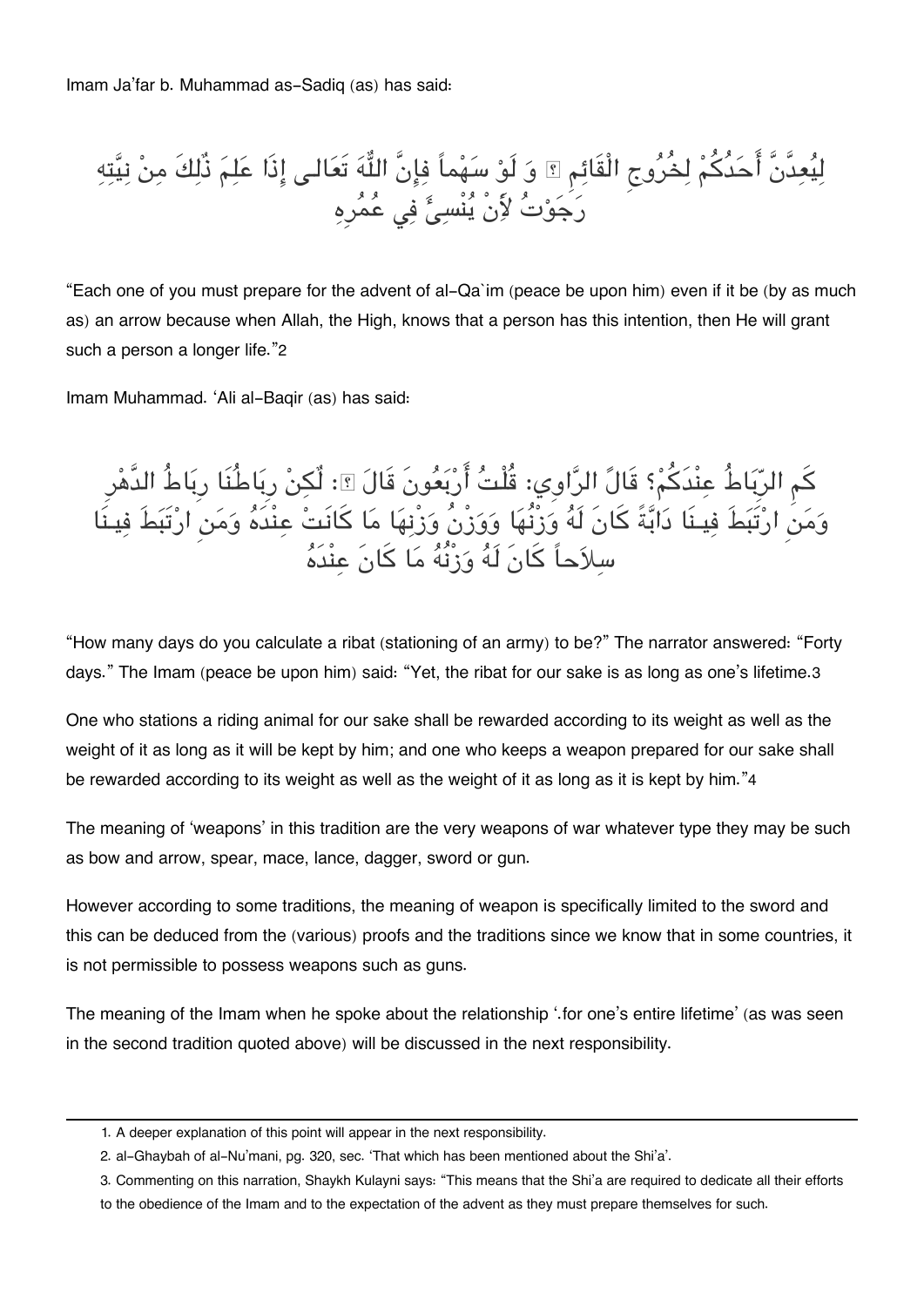# **Responsibility 24: Achieving Closeness to the Imam**

Seeking closeness to Imam al-'Asr (aitf) is another responsibility of the believers. This closeness can be divided into three categories, however before discussing them, it should be stated that one meaning of closeness is to maintain the boundaries which exist between ourselves and the enemies of the Imam.

Another more general interpretation is the general boundary of life and this means that we must look after and be aware of everything happening in the world around us (to the best of our ability).

As for the meaning of closeness which has been mentioned in the book of Allah and the Sunnah, it is related to the following three things:

1. Looking after and keeping one's weapons ready be it a horse or anything else in anticipation of the advent of Imam al-Zaman (ajtf) with the hope that one will be able to help him and make use of those things in the service of the Imam during his advent. This type of closeness was mentioned in the previous responsibility and is one of the recommended acts in Islam.

2. Those things which the scholars have mentioned in their writings in the 'Book of Jihad'. In these writings, the scholars have stated that a true believer must protect and defend his country when there is a possibility that the enemies will launch an attack. One must also keep his stead and weapon ready so as to protect the Islamic lands from the enemies attack and in the event of an attack, must rise up to defend Islam!

The minimum amount of time a believer must spend in protecting the Islamic territory is three days while the maximum is forty days. However, if he guards the territory for more than forty days, then he will be given the reward of a Mujahid (one who is struggling) in the way of Allah!

This type of closeness with the Imam at the time of his advent or during the occultation is a recommended act.

The Messenger of Allah (S) has said:

رِبَاطُ الْخَيْل لَيْلَةً فِي سَبِيل اللَّهِ خَيْرٌ مِنْ صبِيَام شَهْرٍ وَ قِيَامِهِ فَإِنْ مَاتَ جَرى عَلَيْهِ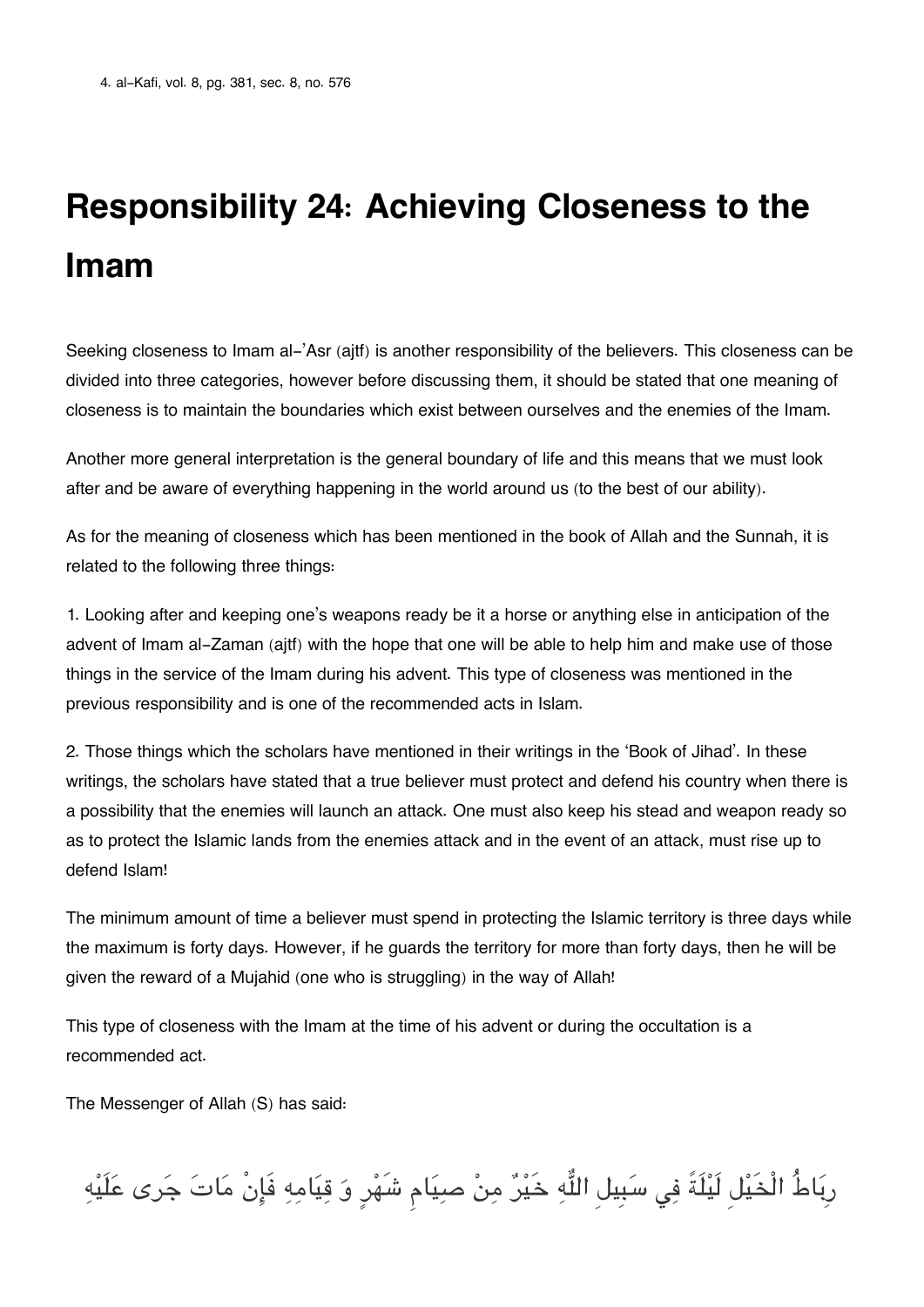### عملُه الَّذِي كانَ يعمل و اجرِي علَيه رِزْقُه و امن الْفَتَّانَ

"To be prepared (for war) one night in the way of Allah is better than fasting an entire month and spending all its night in worship. If a person is to die (in this state), then the (reward) for the action he performed will continue, his sustenance will continue to be given to him and he will be saved from the Angel of Examination (in the grave)."[1](#page--1-0)

The Messenger of Allah (S) also said:

كُلُّ مَيِّتٍ نَخْتِمُ عَلـى عَمَلِهِ إِلاَّ الْمُرَابِطَ فِي سَبِيلِ اللَّهِ فَإِنَّهُ يَنْمُو لَهُ عَمَلُهُ إِلـى يَوْم الْقِيَامَةِ وَ يُؤْمِنُ مِنْ فَتَّانِ الْقَبْرِ

"The actions of every deceased person are sealed except one who is garrisoned in the way of Allah this person's good deeds will continue to grow until the Day of Judgment and he will have protection from the Angels of the Grave."[2](#page--1-0)

3. A true believer must maintain his affiliation and closeness to Imam al-Zaman (ajtf) by making a pact with the infallible leaders of the religion and forging a covenant reaffirming his belief in these individuals.

Through this, one will be able to develop close times with his Imam. In addition, one must consider the acts of helping, assisting and following the Imam as being incumbent upon him. This sort of affiliation is Waiib al-'Ayni meaning that it is obligatory upon every true believer.

This relationship with the Imam is different than the second meaning of the affiliation which must be shown since at the level we are currently discussing, a person is not permitted to have someone else step in and perform this task for him. Thus, this form of pact with the Imam is very important and is one of the pillars of true faith and without it, Allah shall not accept the actions of any person.

Imam Ja'far b. Muhammad as-Sadiq (as) has said:

إصْبِرُوا عَلـى الْمَصَائِبِ وَ صَابِرُوا عَلـى الْفَرَائِضِ وَ رَابِطُوا عَلـى الأَئِمَّةِ

"Have patience in the face of difficulties, observe patience in relation to the performance of obligatory acts, and establish an affinity with the A`immah."[3](#page--1-0)

In regards to the verse of the Qur`an in which Allah  $\mathbb E$  has said: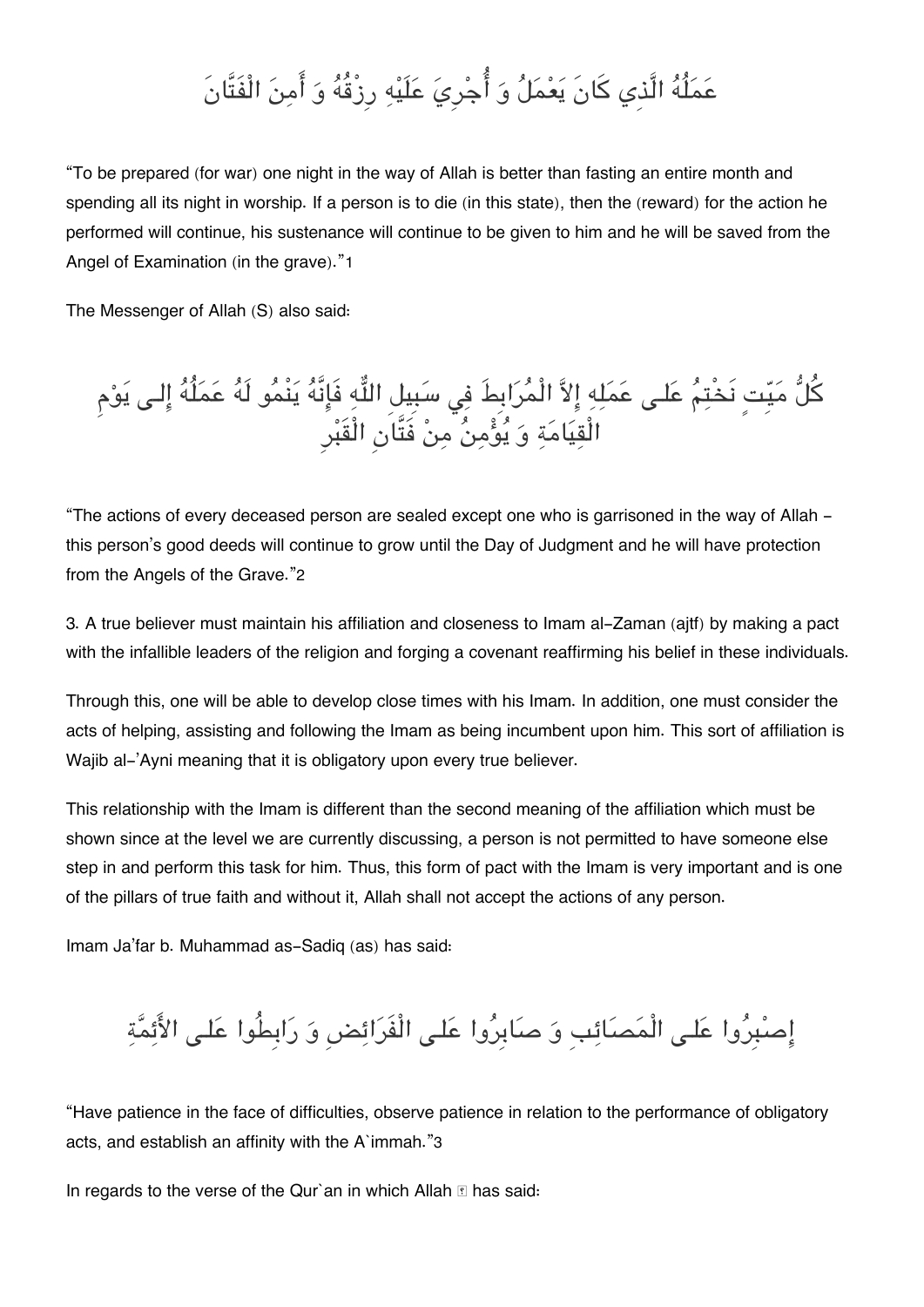#### " $\mathbb{I}O'$  you who have firm faith! Observe patience, have endurance and establish a relation $\mathbb{I}4$  $\mathbb{I}4$ ,

Imam Muhammad b. 'Ali al-Baqir (as) has said:

اصـبِروا علـ ادآء الْفَرائضِ و صابِروا عدُوكم و رابِطُوا امامم الْمنْـتَظَر

"Observe patience in relation to performing the obligatory acts, have endurance in facing your enemies and establish closeness with your Imam, al-Muntadhar (the Awaited One)."[5](#page--1-0)

In relation to the verse that states:

يا ايها الَّذِين آمنُوا اصبِروا وصابِروا ورابِطُوا

"IO' you that have faith! Observe patience, stand firm and close [your] ranks. II

Imam Ja'far. Muhammad as-Sadiq (as) said that 'establish a relation' means:

الْمقَام مع امامم

"Standing firm (and resolved) with your Imam."[6](#page--1-0)

- [1.](#page--1-0) Jawahir al-Kalam, vol. 21, pg. 40; Tahrir al-Ahkam, vol. 1, pg. 134
- [2.](#page--1-0) Jawahir al-Kalam, vol. 21, pg. 40; Majma' al-Faidah wal Burhan, vol. 8, pg. 449
- [3.](#page--1-0) Biharul Anwar, vol. 24, pg. 220, sec. 57, no. 20
- [4.](#page--1-0) Surah Ale Imran (3), Verse 200
- [5.](#page--1-0) al-Ghaybah of Nu'mani, pg. 199, no. 13
- [6.](#page--1-0) Biharul Anwar, vol. 24, pg. 217, sec. 57, no. 11

#### **Responsibility 25: Getting Spiritually Closer to**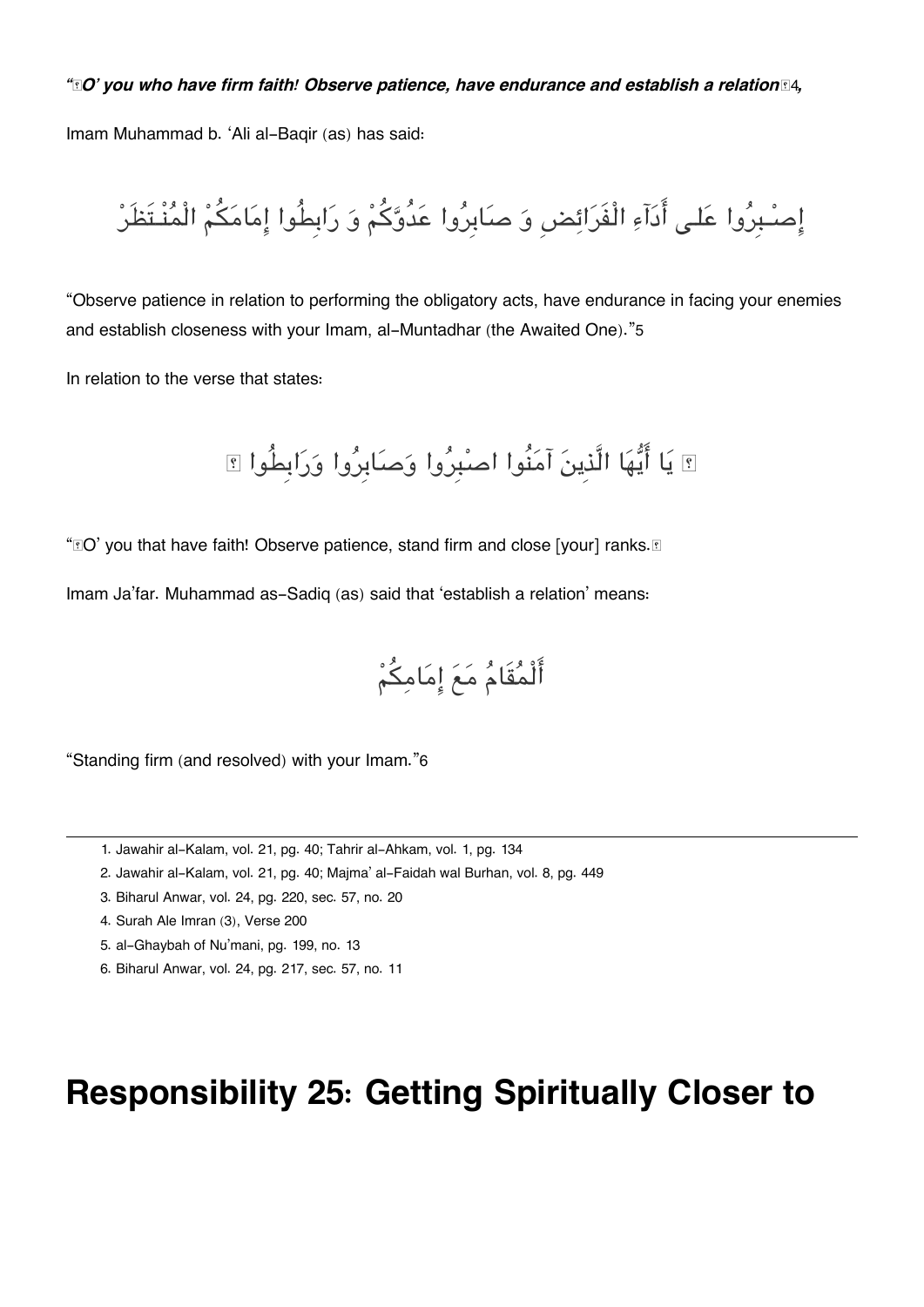#### **the Imam Part 1**

Another responsibility of the believers during the period of occultation of the Imam is that they should consider the door to Imam al-Zaman (ajtf) open at all times. However, it should be noted that the applicability of this issue, its meaning, and realization cannot be realized by just anyone.

A true believer must accept the fact that the path towards the Imam is open and thus, he must speak to him and ask his wishes since the Imam can see and hear us and without doubt, he will reply to the requests of the believers.

A companion of the Imam once said: "I wrote to Abul Hasan that there is a person who would like to convey something directly to his Imam and to Allah, the Great." The Imam replied:

انْ كانَت لَكَ حاجةٌ فَحرِكْ شَفَـتَيكَ فَانَّ الْجواب ياتيكَ

"If you have a need, then move your lips (and mention it) and the reply will surely come to you."[1](#page--1-0) It is mentioned in the traditions that Imam 'Ali. Muhammad once said to a man:

#### اذَا اردت انْ تَسال مسالَةً فَاكـتُبها و ضع الْتَاب تَحت مصلاكَ و دعه ساعةً ثُم اخْرِجه وانْظُر فيه

"If you want to ask a question (to your Imam), then write it down and place the writing under your prayer mat and leave it there for an hour. Then take it out and look at the paper."[2](#page--1-0)

The companion stated: "I did just as I was told and received the answer that I was looking for. The signature of the Imam was even on the paper!"

[<sup>1.</sup>](#page--1-0) Biharul Anwar, vol. 50, pg. 155, sec. 3, no. 41

[<sup>2.</sup>](#page--1-0) al-Kharaij, pg. 419, Biharul Anwar, vol. 50, pg. 155, sec. 3, no. 41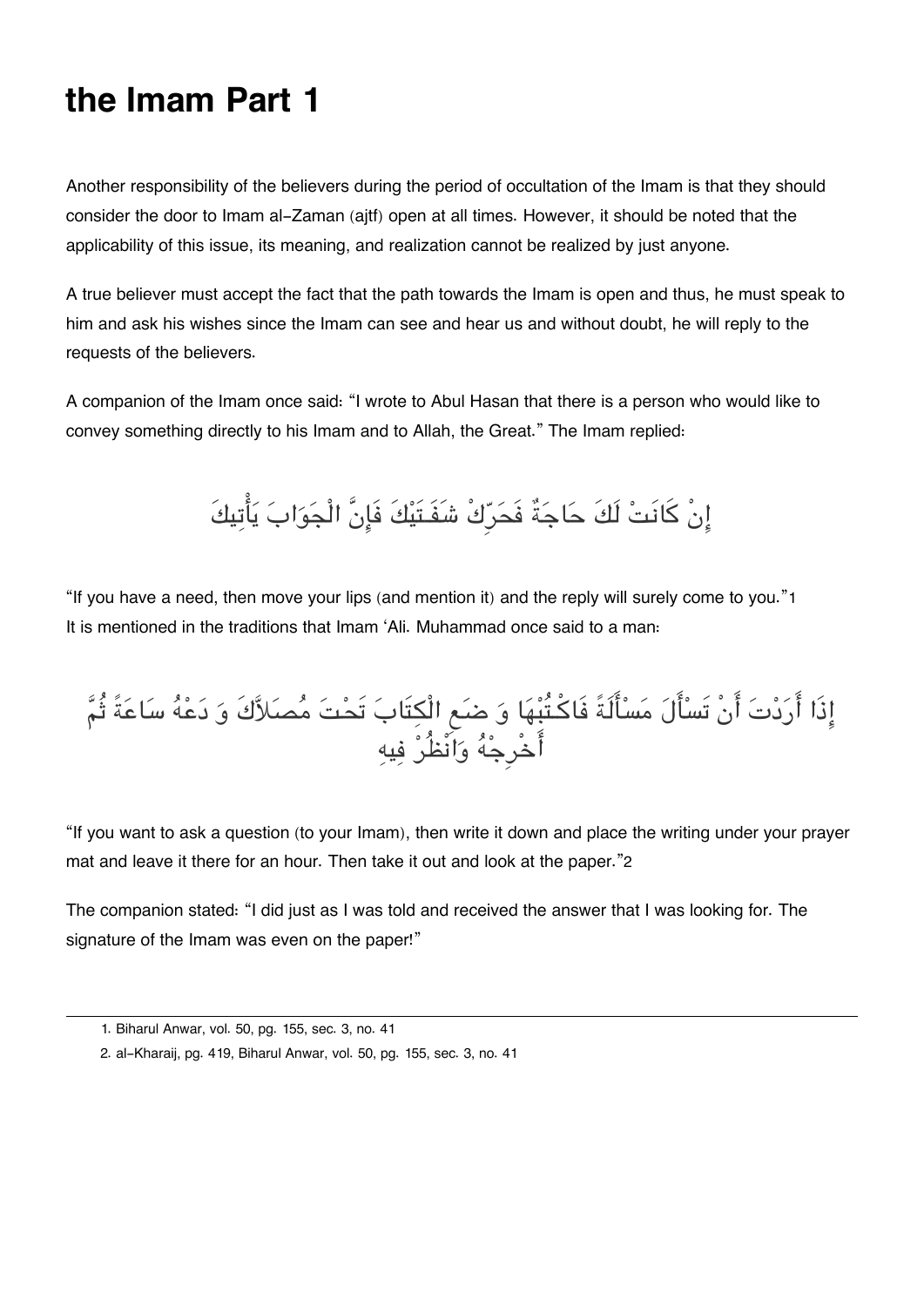# **Responsibility 26: Getting Spiritually Closer to the Imam Part 2**

During times of difficulty, misfortunes, sickness and other such things even in the times of confusion and spiritual difficulties which can wreak havoc on the belief system and faith of a person one should hold tight to Imam al-Zaman (ajtf) and seek help and support from him. During such a time, one must cry out for help to the Imam.

Allah has said in the Qur`an:

اً وَ لِلَّهِ الأَسْمَاءُ الْحُسْنِي فَادْعُوهُ بِهَا اِ

#### *"And to Allah belong the most beautiful names so call upon Him by them."*[1](#page--1-0)

In relation to this verse, it has been narrated from Imam Ja'far b. Muhammad as-Sadiq  $\mathbb B$  that:

نَحنُ وَ اللَّه الأَسْمَاءُ الْحُسْني

"We (the Ahlul Bayt) are, by Allah, the most beautiful names (of Allah)."[2](#page--1-0) In addition, Imam 'Ali b. Musa al-Rida (as) has said:

إِذَا نَزَلَتْ بِكُمْ شِدَّةٌ فَاسْتَعِينُوا بِنَا عَلـى اللَّهِ عَزَّ وَجَلَّ وَ هُوَ قُوْلُهُ عَزَّ وَجَلَّ:  $\boxed{\hspace{0.5cm}$  وَ لِلَّهِ الأَسْمَاءُ الْحُـسْنِيِّ فَادْعُوهُ بِهَا ؟

"When difficulties come upon you, then seek assistance through us (the Ahlul Bayt) as intermediaries with Allah, the Noble and Grand, and this is the meaning of His words, the Noble and Grand,  $\mathbb{E}$ And to Allah belong the most beautiful names so call upon Him by them. $\mathbb{S}^3$  $\mathbb{S}^3$ 3

Indeed, the believers must refer to their Imam and seek assistance from him because if they do not do so, then they will remain in troubles and will not be protected from disgrace and humiliation.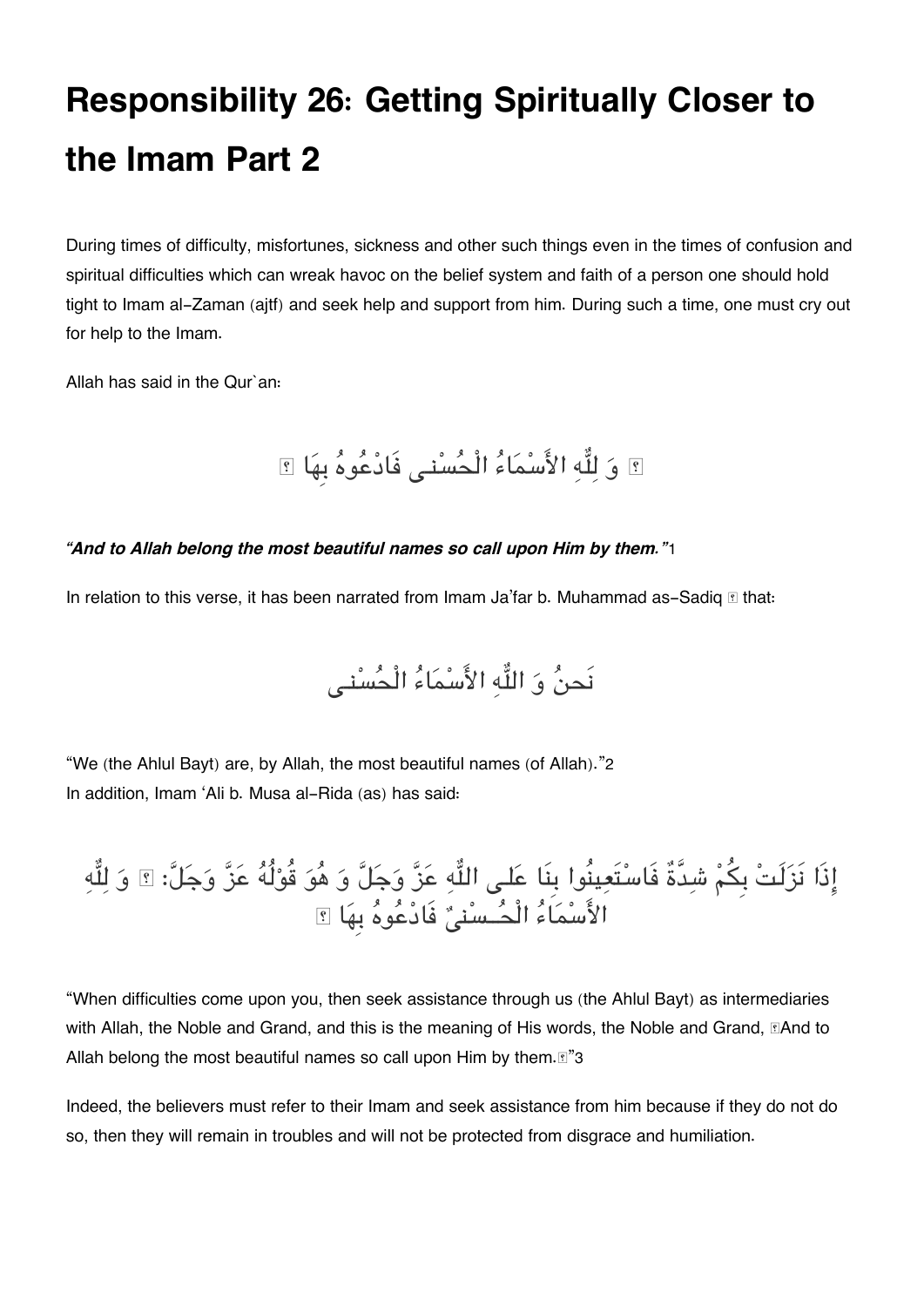[2.](#page--1-0) al-Burhan, vol. 2, pg. 52 under the commentary of Suratul A'raf (6), Verse 180

[3.](#page--1-0) Biharul Anwar, vol. 94, pg. 5, sec. 28, no. 7

## **Responsibility 27: Getting Spiritually Closer to the Imam Part 3**

A true believer must perform the supplications, Salat and other acts of worship which the A`immah of guidance have instructed us to perform as a form of Tawassul (seeking assistance) from the Imam in order to fulfill our needs and remove any difficulties that we have.

In this responsibility, we mention some of these prayers and supplications which are various ways and means that we can request our needs from our Imam.

**One Salat:** On either a Wednesday or Thursday night, one should go under the open sky with one's head uncovered and perform a two Rak'at Salat. After the Salat, the following should be said 55 times:

$$
\stackrel{a}{\longrightarrow} \stackrel{a}{\longrightarrow}
$$

"O' Hujjatul Qa`im."[1](#page--1-0)

**One Du'a:** This Du'a was taught by our twelfth Imam to a man who had been sent to prison. After reciting this short supplication, he was freed:

وَيَدِحَ الْـخَفَاءُ وَانْكَشَفَ الْغطَاءُ وَانْقَطَعَ الرَّجَاءُ وَضِبَاقَتِ الأَر مُسْتَعَانُ وَالَيْكَ الْـمُشْـتَكْي وَعَلَيْكَ الْـ عَلَىٰ مُحَمَّدٍ وَأَل مُحَمَّدٍ أَو طَاعتَهم وعرفْـتَنَا بِذٰلكَ منْزِلَــتَهم فَفَرِج عنَّا بِحقّهِم فَرجاً عاجِلا قَرِيـباً كلَمح الْبَصَرِ أَوْ هُوَ أَقْرَبَ. يَا مَحَمَّدُ يَا عَلِيُّ يَا عَلِيُّ يَا مَحَمَّدٌ إِكْفِيَانِي فَإِنَّكَمَا كَافِيَانِ وانْصران فَانَّما نَاصران.ِ يا مولانَا يا صاحب الزمان،ِ الْغَوث الْغَوث الْغَوث، أَدْرِكْنِي أَدْرِكْنِي، أَلسَّاعَةَ أَلسَّاعَةَ أَلسَّاعَةَ، أَلْعَجَلَ أَلْعَجَلَ أَلْعَجَل. يَا حمِينَ بِحَقّ مُحَمَّد وَآلِهِ الطَّاهِرِينَ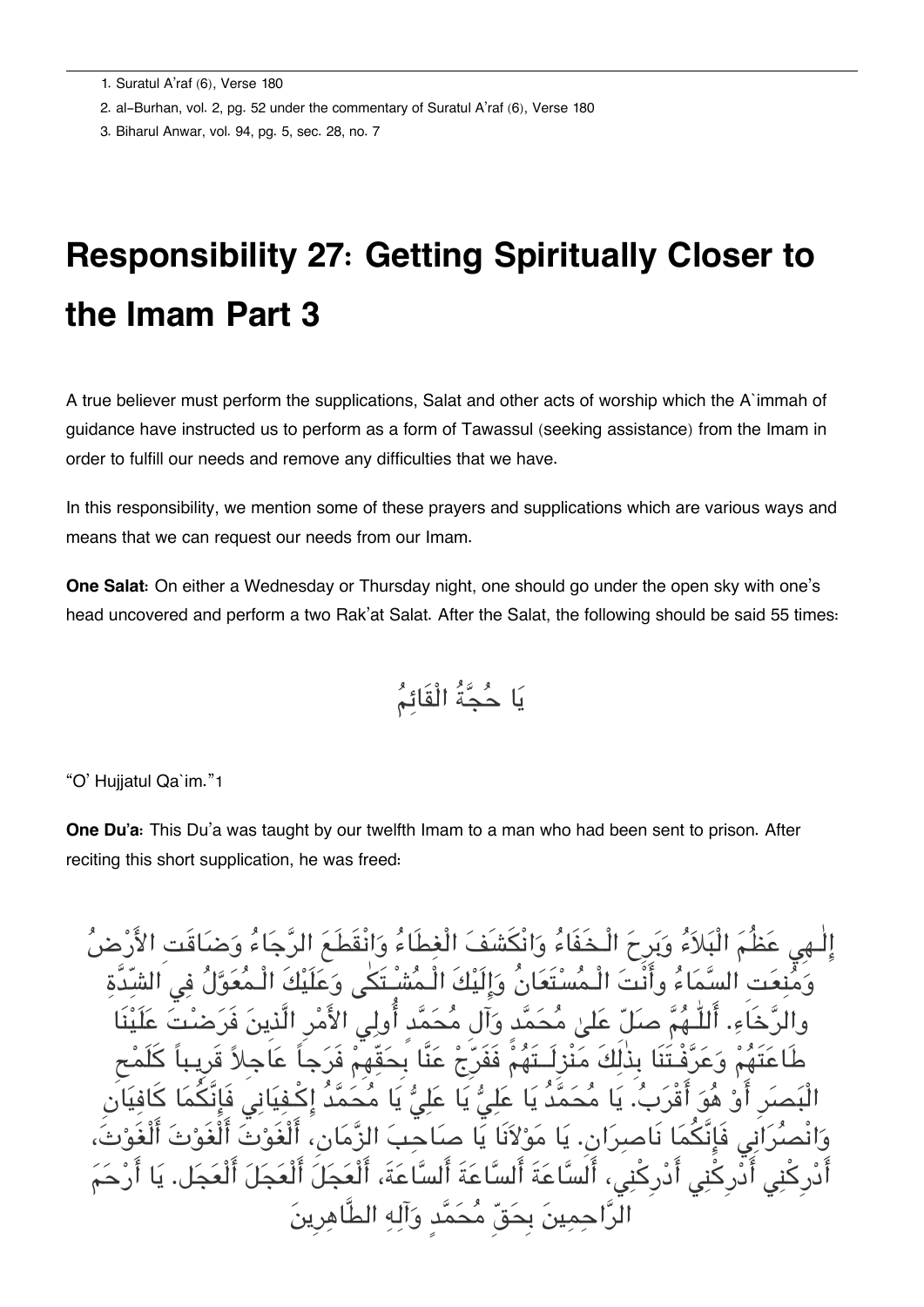"O' Allah, terrible is the calamity; and its evil consequences are visible the covering has been removed (all) hopes have been cut off; the (plentiful) Earth has shrunk (with very little room to spare); the heavenly blessings have been withheld.

You alone can help, we refer our grief and sorrow to you, we have full faith in you, in the times of distress, as well as in good fortune.

O' Allah send Your blessings on Muhammad and the family of Muhammad, whom we must obey as per Your command, through which we become aware of their rank and status, and let there be joy after sorrow for us, for their sake, right away, in the twinkling of an eye or even more rapidly than that.

O' Muhammad, O' 'Ali, O' 'Ali, O Muhammad, Give me enough, because both of you provide sufficiently (by the permission of Allah). Help me, because both of you help and protect (by the permission of Allah). O' our master, O' the Imam of our Time! Help me, help me, help me! Assist me! Assist me! Assist me!

At once, in this hour. Be quick, be quick, be quick. O' the Most Merciful of those who show mercy, for the sake of Muhammad and his pure family."[2](#page--1-0)

**One written request:** It is mentioned in the traditions that if a person has a legitimate desire, then he should write the following on a piece of paper and place it inside the grave of one of the A`immah.

If this is not possible, then he may seal it with pure mud and place it in a deep well, river or any other body of flowing water and it will reach to Imam Sahib al-Zaman (ajtf). The Imam himself has guaranteed that he will answer the requests of the person:

مَوْلاَي صلَوَاتُ اللَّه عَلَيْكَ مُسْتَغِيثاً وَشَكَوْتُ مَا نَزَلَ بِكَ مِنْ أَمْرٍ قَدْ دَهِمَنِي وَأَشْغَلَ قَلْبِي وَأَطَالَ فكْرِي للَّه عنْدى (اسْلَمَنى عند تَخَيل وُرَودِه تَرَائِي إِقْبَالِهِ إِلَيَّ الْحَمِيمَ وَعَجَزَتْ عَنْ دِفَاعِهِ حِيلَتِي وَخَانَنِي فِي تَحَمّلِهِ صَبْرِي وَقَوَّتِي، فَلَجَاتَ فِيهِ إِلَيْكَ وَتَوَكَلْتَ فِي الْمُسْئَلَةِ لِلَّهِ جَلَّ ثَنَاوَهُ عَلَيْهِ وَعَلَيْكَ فِي دِفَاعِهِ عَنِي عِلْماً بِمَكَانِكَ مِنَ اللّهِ رَبّ الْعَالَمِينَ وَلِيّ التَّدْبِيرِ وَمَالِكِ الأَمُورِ وَاثِقاً بِكَ فِي الْمَسَارَعِةِ فِي الشَّفَاعَةِ إِلَيْهِ جَلَّ ثَنَائَهُ فِي أَمْرِي مَتَيَقِّناً لِإِجَابَتِهِ تَبَارَكَ وَتَعَالَى إِيَّاكَ بِإِعْطَائِي سَوَلِي وَانْتَ يَا مَوْلاَيَ جَدِيرٌ بِتَحْقِيق ظَنِّي وَتَصدُدِيق امَلِي فِيكَ فِي أَمْرِ كَذَا وَكذَا... (فِي) مِمَّا لاَ طَاقَةَ لِي بِحَمْلِهِ وَلاَ صَبْرَ لِي عَلَيْهِ وَإِنْ كنتَ فه بقبيح افعالى وَتفريطي فِي الْوَ مَوْلايَ صلَواتَ اللَّه عَلَيكَ عند اللَّهفِ وَقِدِمِ الْمَسَالَةَ لِلَّهِ ع ولِ التَّلَفِ وَشَماتَة الأعداء فَبِكَ بِسطِ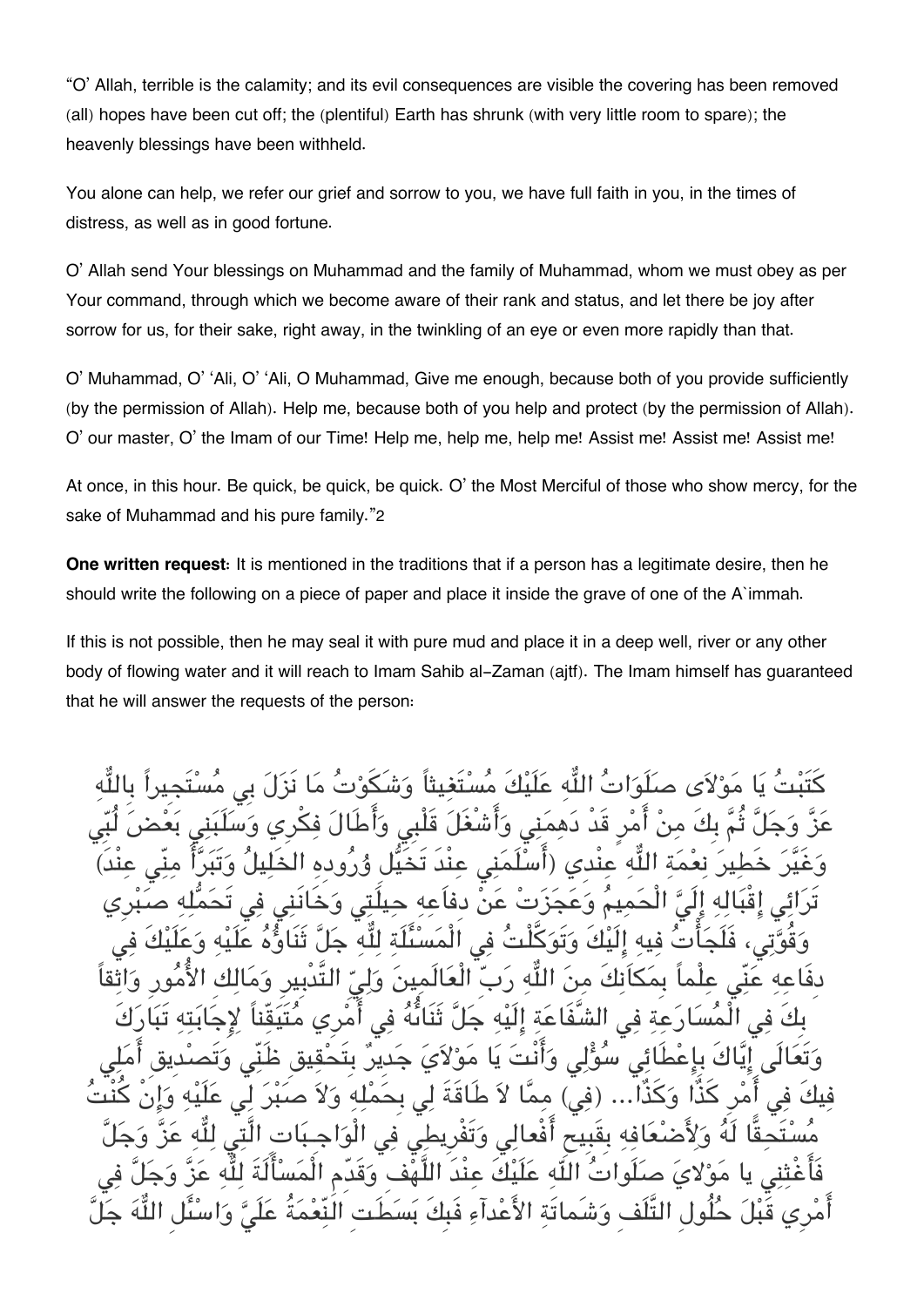

"I am writing to you, O my master, may Allah's blessings be upon you, seeking your aid. And I am complaining about what has befallen me, seeking protection from Almighty Allah and then from you against the trouble that has inflicted me; busied my heart; occupied my mind; deprived me of my prudence; and changed the great favors of Almighty Allah upon me.

It has disappointed me after I had thought of it as my friend; and disavowed me after it had pretended itself as my close comrade. Thus, all my means have failed to defend me against it; and my endurance and power have been too short to bear it.

I therefore resort to you against it and I depend upon Allah, the greatly Praised, and upon you, on account of my confession of your (unique) standing with Allah, the Lord of the Worlds, the Source of perfect management, and the Prevailer over all affairs, in protecting me against it and I am sure that you will expedite interceding for me before Allah, the greatly Praised, regarding my affair.

I am certain that He, the Blessed and Elevated, will respond to me by answering my appeal. Verily, you, my master, are worth causing my expectation to come true and making my hope achievable concerning **so-and-so**..."

*In the place of the last words in bold, the person would proceed to write his needs and then continue by writing:*

"...which I cannot stand to bear although I have deserved not only that problem but also many times as many as it due to my misdeed and negligence of my duties towards Almighty Allah. O my master!

May Allah's blessings be upon you, (please) aid me as I am anxious, and provide my request before Almighty Allah before I am injured and my enemies gloat over my grief. It is through you that the bounties have been spread over me.

Please ask Almighty Allah to grant me a great assistance and a near victory through which my hopes may be attained, the commencements and ends of my deeds may be made good, and all my apprehensions secured under all circumstances. Verily, He, the greatly Praised does whatever He wills; and He is Sufficient for me! Most Excellent is He in whom we trust first and last."

The person should then stand near the river or body of water and by taking the name of the one four specific representatives of the Imam (it is best to take the name of Hasan b. Ruh) call upon him and say: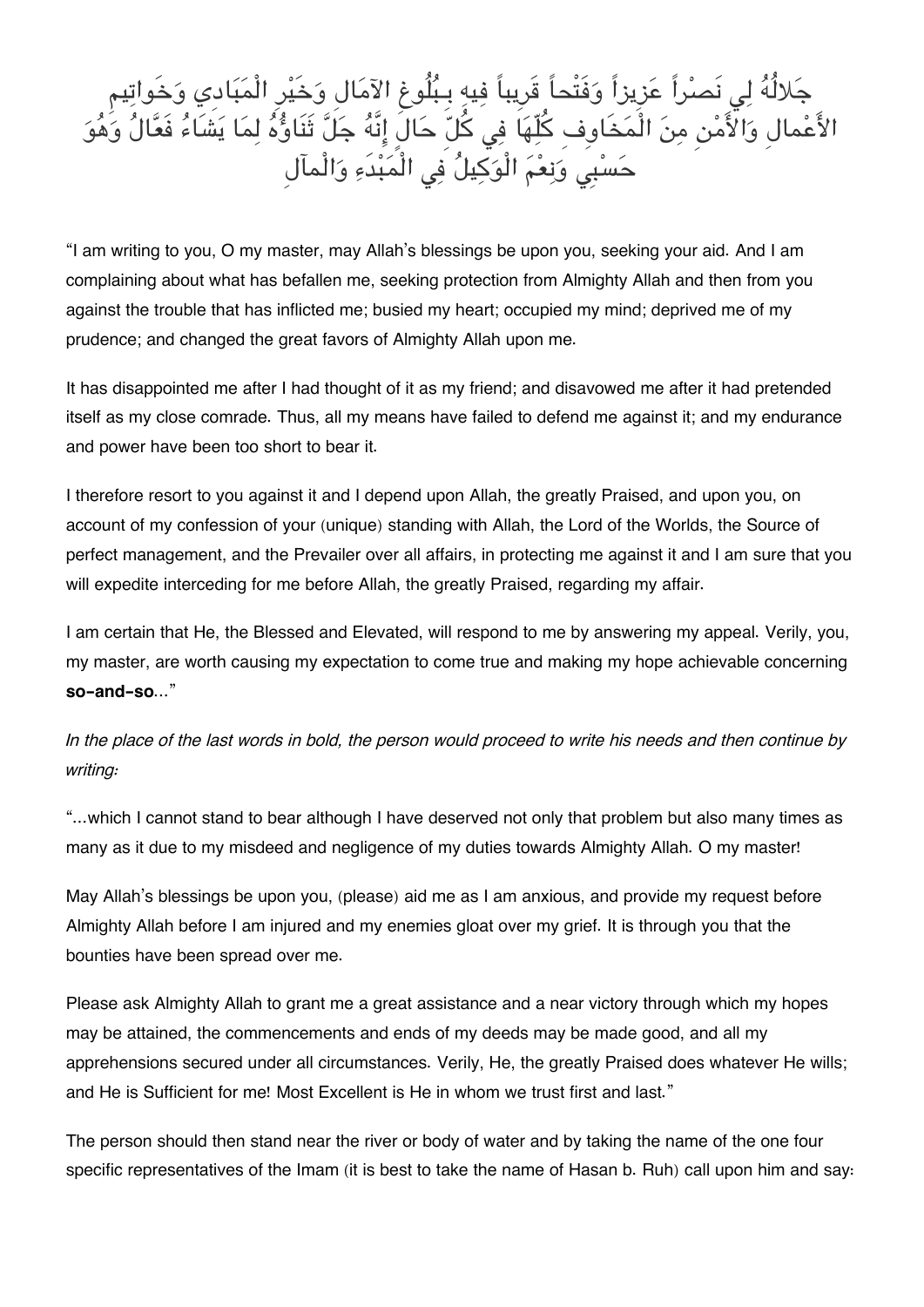يَا فُلاَنَ بْنَ فُلاَنٍ (حَسَنَ ابْنَ رُوح): سَلاَمٌ عَلَيْكَ. أَشْهَدُ أَنَّ وَفَاتَكَ فِي سَبِيل اللهِ وَ أَنْتَ حَيٌّ عِنْدَ اللهِ مَرْزُوقٌ وَ قَدْ خَاطَبْـتُكَ فِي حَيَاتِكَ الَّتِي عِنْدَ اللهِ ۚ جَلَّ وَ عَزَّ وَ هٰذهِ رُقْعَـتِی وَ حَاجَتِی إِلـیٰ مَوْلاَنَا فَسَلّمْهَا إِلَيْهِ فَأَنَّتَ الثّقَةُ الأَمينُ

"O' so and so (Hasan b. Ruh): Peace be upon you! I bear witness that surely your death was in the way of Allah and that indeed you are alive in the presence of Allah being sustained (by Him) and thus I address you in your life which you have in the presence of Allah, the Noble and Grand, and this writing of mine has my needs that are to be given to our master so then submit this to him since you are the trustworthy and reliable."

The person should then throw the paper into the flowing water so that his desires will be fulfilled, Insha-Allah.[3](#page--1-0) [This is common known as the Areezah.]

**One ziyarat:** Among the best rites of visitation that can be recited for the Imam to have our legitimate desires fulfilled (by the permission of Allah  $\mathbb E$ ) is the Ziyarat of Aale Yasin[4](#page--1-0) which has been recorded and preserved in many books of supplication and it is as follows:

بِسْمِ اللهِ الرَّحْمٰنِ الرَّحِيمِ

In the Name of Allah, the Most Gracious, the Most Merciful

سلام عل آلِ يـسۤ السلام علَيكَ يا داع اله وربانـِ آياته. السلام علَيكَ يا باب اله وديانَ دِيـنه. السلام علَيكَ يا خَليفَةَ اله ونَاصر حقّه. السلام علَيكَ يا حجةَ اله ودليل ارادته.

"Peace be upon (the) progeny of Yasin. Peace be upon you, O the caller of Allah and place of manifestation of His signs. Peace be upon you, O the door of Allah and the devout one of His religion. Peace be upon you, O the vicegerent of Allah and the helper of His truth. Peace be upon you, O the proof of Allah and the symbol of His ordinance.

أَلسَّلاَمُ عَلَيْكَ يَا تَالِيَ كِتَابِ اللهِ وَتَرْجُـمَانَهُ. أَلسَّلاَمُ عَلَيْكَ فِي آنَاءِ لَيْلِكَ وَأَطْرَافِ نَـهَارِكَ. السّلاَمَ عَلَيْكَ يَا بَقِيّةَ اللهِ فِي أَرْضِهِ. السّلاَمَ عَلَيْكَ يَا مِيثَاقَ اللهِ الَّذِي اخَذَه ووكدَه.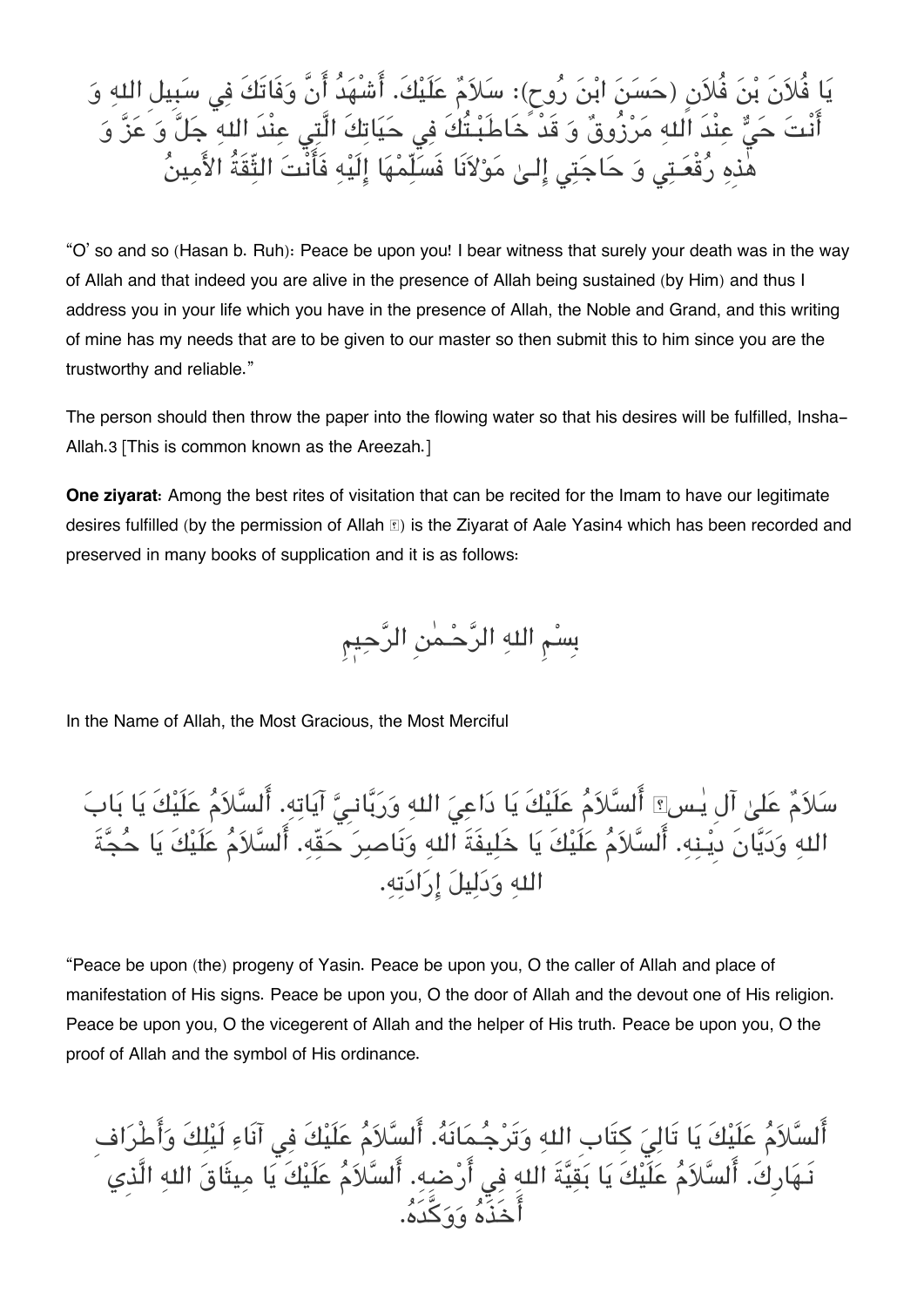Peace be upon you, O the reciter of Allah's book and its interpreter. Peace be upon you in your night and in your day. Peace be upon you, O the vestige of Allah on His earth. Peace be upon you, O the covenant of Allah, which He took and affirmed.

أَلسَّلاَمُ عَلَيْكَ يَا وَعْدَ اللهِ الَّذِي ضَمِنَهُ.أَلسَّلاَمُ عَلَيْكَ أَيُّهَا الْعَلَمُ الْـمَنْصُوبُ وَالْعِلْمُ الْـمَصـْـبُوبُ وَالْغَوْتُ وَالرَّحْمَةُ الْوَاسِعَةُ وَعْداً غَيْرَ مَكْذُوبٍ

Peace be upon you, O the promise of Allah which He guaranteed. Peace by upon you, O the raised flag and the one who is molded with knowledge, the help, the far-reaching mercy and the promise which is not a lie.

السلام علَيكَ حين تَقُوم، السلام علَيكَ حين تَقْعد،ُ السلام علَيكَ حين تَقْرا وَتَـبَيّنَ، السّلاَمَ عَلَيْكَ حِينَ تَصلِّي وَتَـقَنّتَ، السّلاَمَ عَلَيْكَ حِينَ تَركَعَ وَتَسْجَدَ، السلام علَيكَ حين تُـهلّل وتُبِر، السلام علَيكَ حين تَحمدُ وتَستَغْفر، السلام علَيكَ حينَ تُصبُحُ وَتُـمْسِي

Peace be upon you while you are standing. Peace be upon you while you are sitting. Peace be upon you when you are reading and explaining (the Qur'an). Peace be upon you when you are praying and supplicating.

Peace be upon you when you are bowing (in Ruku') and prostrating (in Sajdah). Peace be upon you when you are announcing the Tahlil (saying: 'There is no god but Allah') and Takbir (saying: 'Allah is greater [than can be described].') Peace be upon you when you are praising (Allah) and seeking forgiveness. Peace be upon you when you enter the morning and the evening.

أَلسَّلاَمُ عَلَيْكَ فِي اللَّيْل اِذَا يَغْشىٰ وَالنَّهَارِ إِذَا تَجَلَّى، أَلسَّلاَمُ عَلَيْكَ أَيُّهَا الإمَامُ الْـمَأْمُونُ، أَلسَّلاَمُ عَلَيْكَ أَيُّهَا الْـمُقَدَّمُ الْـمَأْمُولُ، أَلسَّلاَمُ عَلَيْكَ بِجَوامِع السَّلاَم

Peace be upon you in the night when it envelops and the day when it becomes manifest. Peace be upon you, O the protected leader. Peace be upon you, O the one whose coming is hoped for. Peace be upon you by the collections of the salutations.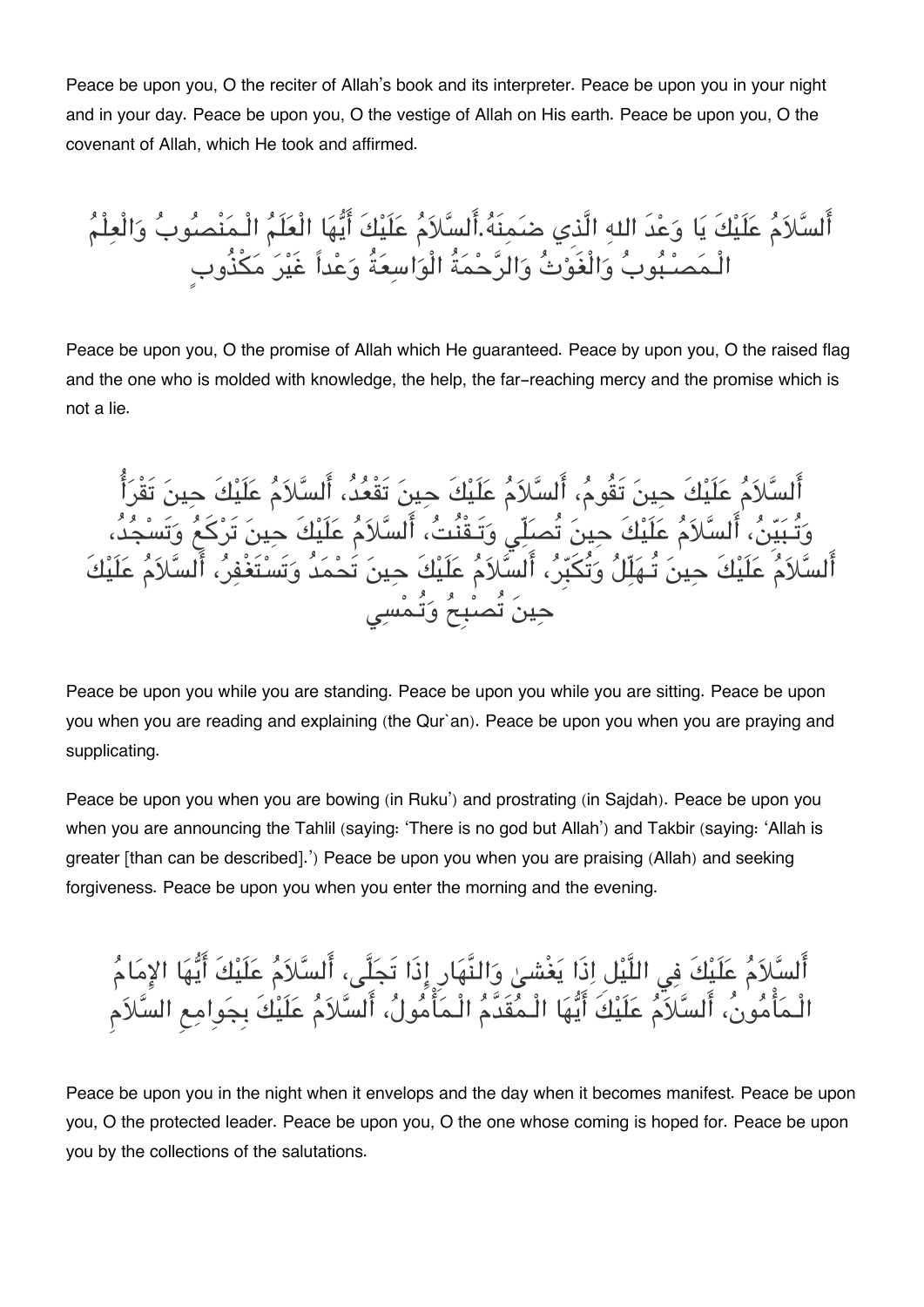#### أَشْهِدُكَ يَا مَوْلاَى أَنِّـي أَشْهَدُ أَنْ لاَ اِلٰهَ اِلاَّ اللهُ وَحْدَهُ لاَ شَرِيكَ لَـهُ وَأَنَّ مُحَمَّداً عَبْدُهُ وَرَسُوْلُهُ لاَ حَبِيبَ اِلاَّ هُوَ وَأَهْلُهُ

I call you as a witness, O my Master, that certainly I testify that there is no god except Allah, He is alone, there is no partner with Him. And (I testify) that indeed Muhammad is His servant and His Apostle; there is no beloved except him and his progeny.

وَأَشْهِدُكَ يَا مَوْلاَيَ أَنَّ عَلِيّاً أَمِيرَ الْـمُؤْمِنِينَ حُجَّتُهُ، وَالْـحَسَنَ حُجَّتُهُ، وَالْ حَجَّتَهُ، وَعَلِيُّ بنِ الْـحَسَيْنِ حَجَّتَهُ، وَمَحَمَّد بْنَ عَلِيِّ حَجَّتَهُ، وَجَعْفَرَ بْنَ مَحَمَّد حَجَّتَهُ، وَمؤسَىٰ بْنَ جَعْفَرٍ حَجَّتَهُ، وَعَلِيٌّ بْنَ مؤسىٰ حَجَّتَهُ، وَمَحَمَّدُ بْنَ عَلِيِّ حَجَّتَهُ، وَعَلِيُّ بْنَ مَحَمَّد حَجَّتَهُ، وَالْـحَسَنَ بْنَ عَلِيِّ حَجَّتَهُ، وَاشْهَدُ انَّكَ حَجَّةَ اللهِ

And I call you as a witness, O my Master, that certainly 'Ali, the Commander of the Believers is His proof and Hasan is His proof and Husain is His proof and 'Ali, son of Husain is His proof and Muhammad, son of 'Ali is His proof and Ja'far, son of Muhammad is His proof and Musa, son of Ja'far is His proof and 'Ali, son of Musa is His proof and Muhammad, son of 'Ali is His proof and 'Ali, son of Muhammad is His proof and Hasan, son of 'Ali is His proof and I testify that indeed you are the proof of Allah.

انْتُم الاول والآخر وانَّ رجعتَم حق لا ريب فيها يوم لا ينْفَع نَفْساً ايـمانُـها لَم تَن آمنَت من قَبل او كسبت ف ايـمانـها خَيراً

You (all) are the first and the last. And surely your return is a truth, there is no doubt in it, (on) the day when (the) belief of none will benefit him who previously did not believe or acquired goodness through his belief.

وانَّ الْـموت حق وانَّ نَاكراً ونَيراً حق واشْهدُ انَّ النَّشْر حق والْبعث حق وانَّ الصراطَ حق والْـمرصاد حق والْـميزانَ حق والْحشْر حق والْحساب حق والْجـنَّةَ والنَّار حق والْوعدَ والْوعيدَ بِهِما حق

And indeed death is (an inescapable) truth; and indeed (the questioning of) Nakir and Nakir is a truth; and I testify that indeed the dispersion (in Qiyamat) is a truth; and the resurrection is a truth; and indeed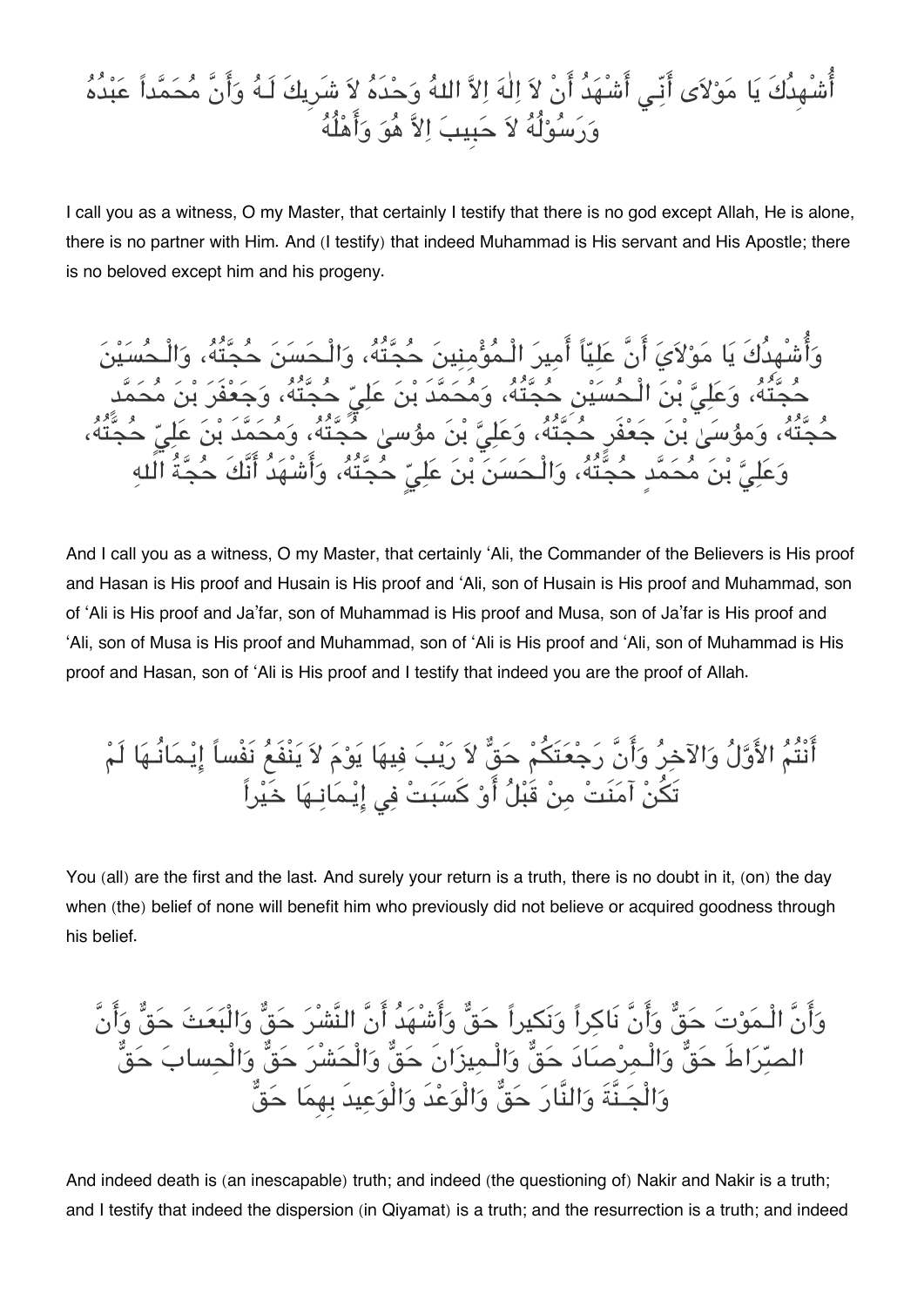the (narrow) path (over hell) is a truth; and the place of observation is a truth; and the (measuring) scales is a truth; and the gathering (of all human beings) is a truth; and the accounting (of deeds) is a truth; and Paradise and Hell is a truth; and the promise and the threat are both a truth.

يا مَوْلايَ شَقِيَ مَنْ خَالَــفَكُمْ وَسَعِدَ مَنْ أَطَاعَكُمْ فَاشْهَدْ عَلىٰ مَا أَشْهَدْتُكَ عَلَيْهِ وَأَنَا وَلِيٌّ لَكَ بَرِيـيٍّ مِنْ عَدَوَكَ فَالْحَقّ مَا رَضـِـيتُمُوهُ وَالْبَاطِلَ مَا سَخِطْـتُمُوهُ وَالْـمَعْرُوفَ مَا امَرْتُمْ بِهِ وَالْـمَنْكَرُ مَا نَـهَـيْتُمْ عَنْهُ

O my master, one who opposes you (all) is wretched and the one who obeys you (all) is successful. Then testify whatever I made you a witness upon. And I am a friend of yours, distanced from your enemy. So the truth is whatever you are pleased with, and falsehood is whatever you are angry with, and goodness is whatever you have ordered, and evil is whatever you have prohibited.

فَنَفْسِي مُؤْمِنَةٌ بِاللهِ وَحْدَهُ لاَ شَرِيكَ لَهُ وَبِرَسُولِهِ وَبِأَمِيرِ الْـمُؤْمِنِينَ وَبِكُمْ يَا مَوْلاَيَ أَوَّلكُمْ وَآخرِكُمْ وَنُصرْتِي مُعَدَّةٌ لَكُمْ وَمَوَدَّتِي خَالِصَةٌ لَـكُمْ آمِينَ آمِينَ

So I am a believer in Allah, the One, He has no partner, and (I am a believer) in His Messenger and in the Commander of the Faithful and in you O my master, the first among you and the last among you. And my help is ready for you and my love is purely for you. Ameen! Ameen! (Accept! Accept! [whatever I have asked for])"

The following du'a should then be recited to complete this Ziyarat:

اْللّٰهُمَّ إِنّى أَسْأَلُكَ أَنْ تُصلِّيَ عَلىٰ مُحَمَّد نَبِيّ رَحْمَتِكَ وَكَلِمَةٍ نُورِكَ وَأَنْ تَـمْلاً قَلْـبِي نُورَ الْيَقِينِ وَصَدْرِي نُورَ الإِيمَانِ وَفِكَّرِيٍّ نُورَ النِّيَّاتِ وَعَزْمِيَ نُورَ الْعِلْمِ وَقُوَّتِي نُورَ الْعَمَلِ وَلِسَانِي نُورَ الصِّدْقِ وَدِينِي نُورَ الْبَصَائِرِ مِنْ عِنْدِكَ، وَبَصَرِي نُورَ الضِّـيَآءِ وَسَمْعِي نُورَ الْحِكْمَةِ وَمَوَدَّتِي نُورَ الْـمُوَالاَةِ لِـمُحَمَّد وَآلِهِ عَلَيْهِمُ أَلْسَّلاَمُ حَتّٰى أَلْقَاكَ وَقَدْ وَفَيْتُ بِعَهْدِكَ وَمِيثَاقِكَ فَتُغَشِيَّنِي رَحْمَتَكَ يَا وَلِيُّ يَا حَمِيدُ

"O Allah, surely I ask you to send blessings upon Muhammad - the Prophet of Your mercy and the aphorism of your light. And fill my heart with the light of certainty; and my chest with light of faith; and my thinking with the light of intentions and my determination with the light of knowledge and my strength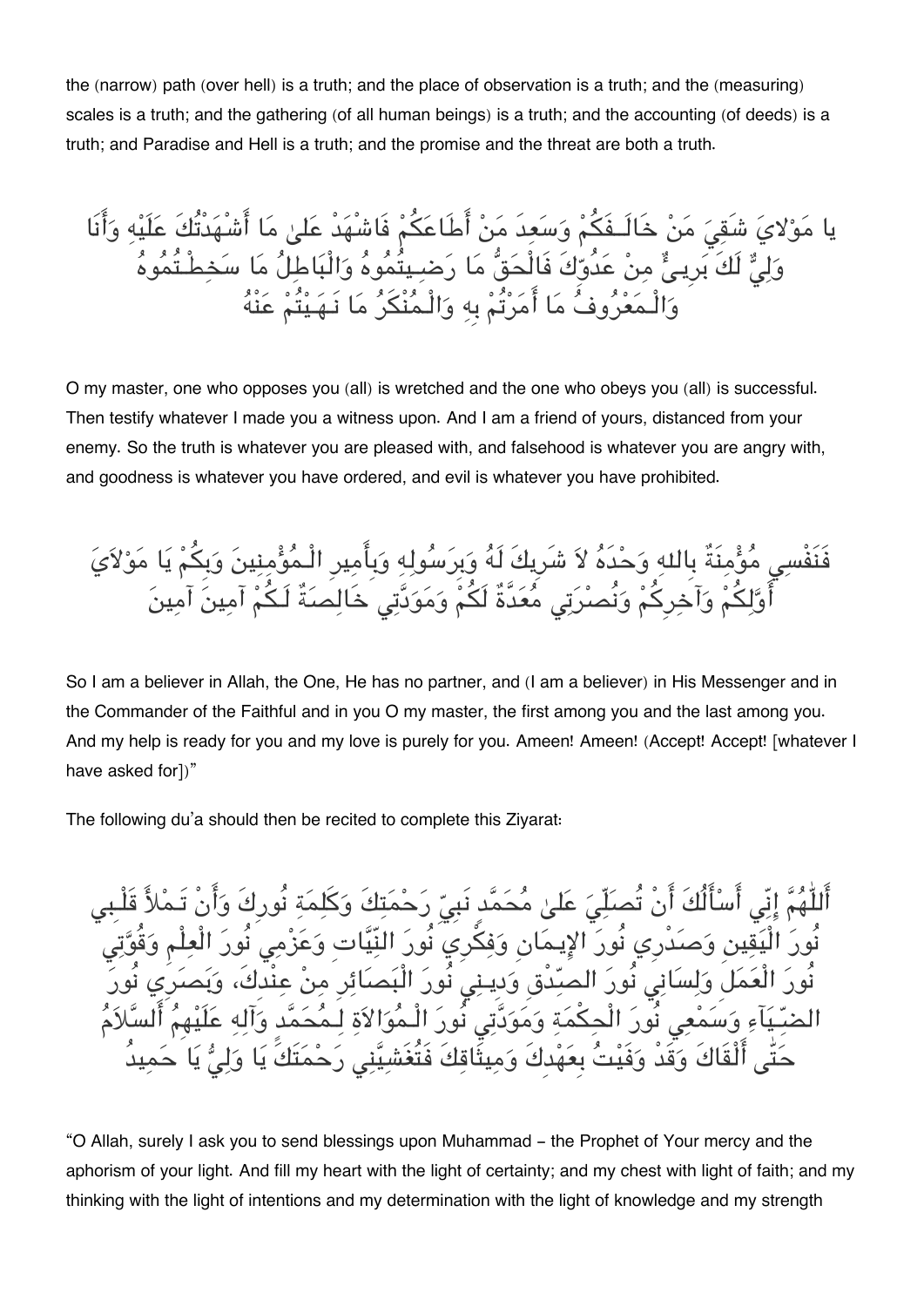with the light of action and my tongue with the light of truthfulness.

And my religion with the light of understanding from You and my vision with the light of illumination and my hearing with the light of wisdom and my love with the light of friendship for Muhammad and his progeny, peace be upon (all of), them until I meet You having certainly fulfilled (my duty to) Your promise and Your covenant. So you cover me with your mercy, O Master! O Praiseworthy.

هُمَّ صلّٰ عَلٰى مُحَمَّد حُجَّتِكَ فِي أَرْضِكَ وَخَلِيفَتِكَ فِي بِلاَدِكَ وَالدَّاعِي كَ وَالْقَائِم بِقِسْطِكَ وَالسَّائِرِ بِأَمْرِكَ، وَلِـيِّ الْـمُؤْمِنِينَ وَبَوَارِ الْـكَافِرِينَ وَ مَةِ وَمُنِيرِ الْحَقِّ وَالنَّاطِقِ بِالْحِكْمَةِ وَالصَّدِّقِ وَكَلِمَتِكَ التَّآمَّةِ فِي الْخَآئِفِ وَالْوَلِيِّ النَّاصِحِ، سَـفِينَةِ النَّجَاةِ وَعَلَمِ الْـ تَقَمَّصَ وَارْتَدىٰ وَمُجَلِّى الْعَمَىٰ الَّذِي يَـمْلَاءُ الأَرْضَ عَدْلاً كَمَا مُلِئَتْ ظُلْماً وَجَوْراً، إِنَّكَ عَلىٰ كُلّ شَيْءٍ قَديرٌ

O Allah send your blessings upon Muhammad, your proof on your earth, your vicegerent over your lands the caller towards your way, the establisher of your justice, the one who follows Your command. The master of the believers and the (cause of) ruin of the disbelievers, the enlighten of the darkness, the illuminator of the truth the speaker with wisdom and truth.

Your complete word on Your earth, the anxious anticipator and the counseling master, the ship of salvation, the flag of guidance, the light of the sight of mankind, best of he who was attired and was clothed and the illuminator of the blind, the one who will fill the earth with justice and equity, just as it was filled with injustice and oppression. Surely you are Powerful over all things.

أَللّٰهُمَّ صلّٰ عَلىٰ وَليِّكَ وَابْنِ أَوْلِيَائِكَ الَّذِينَ فَرَضِتَ طَاعَتَهُمْ، وَ وَأَذْهَبْتَ عَنْهُمُ الرّجْسَ وَطَهَّرْتَـهُمْ تَطْهِيراً. أَللَّـهُمَّ انْصُرْهُ وَانْـتَصبِرْ بِهِ لِدِ وَانْصِرْ بِه أَوْلِيَائِكَ وَ أَوْلِياَنَّهُ وَشِيعَتَهُ وَأَنْصِارَهُ وَاجْعَلْنَا مِنْهُمْ

O' Allah send your blessings upon your close friend and son of your close friends those whom you have ordered (us) to obey, you made (the observation of) their rights compulsory, you removed from them all uncleanliness and purified them a thorough purification. O' Allah help him and come to the aid of your religion through him and help your close friends (those who are) his friends and his followers and his helpers, and place us among them.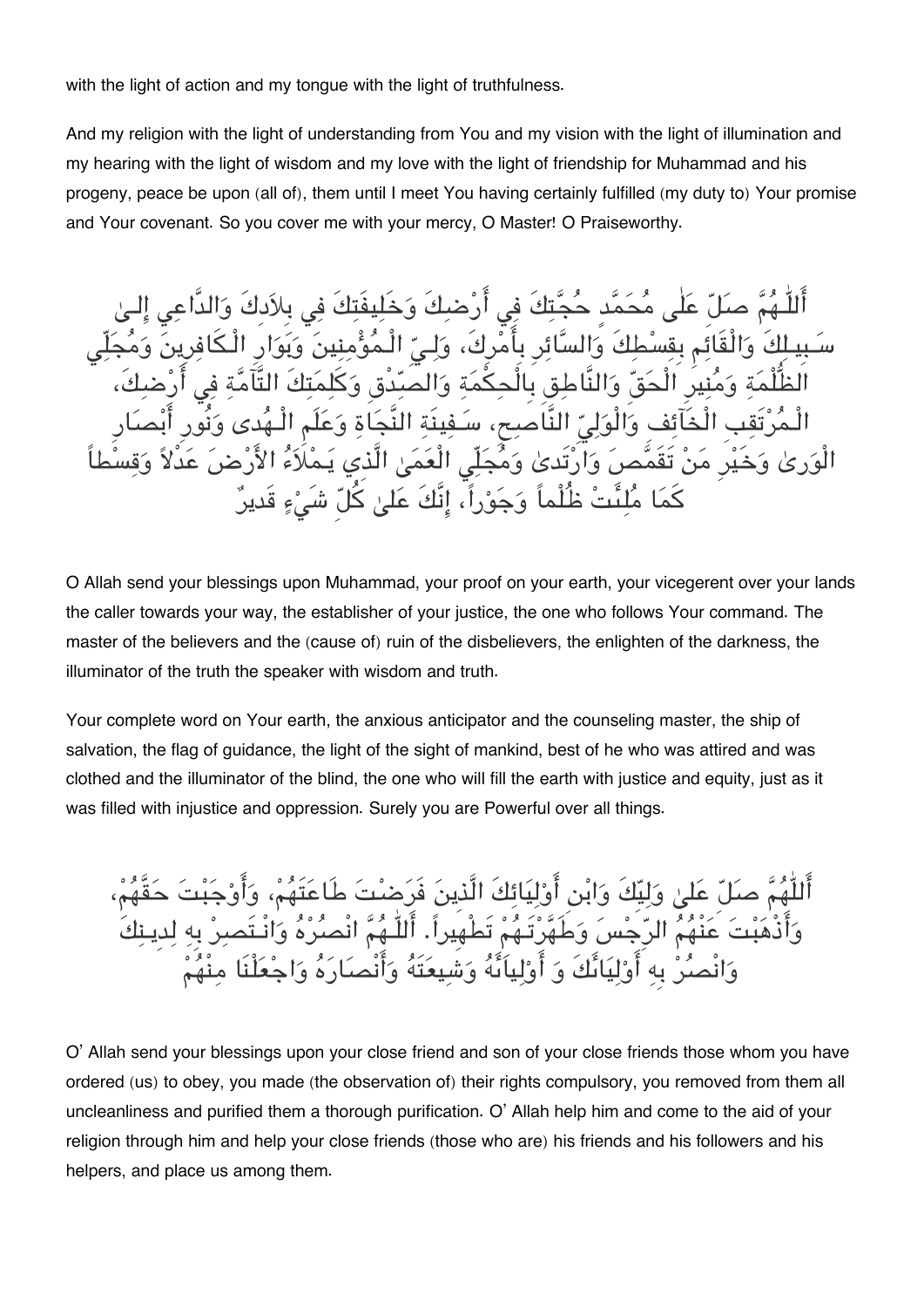أَللَّـهُمَّ أَعِذْهُ مِنْ شَرّ كُلّ بَاغٍ وَطَاغٍ وَمِنْ شَرّ جَمِيعٍ خَلْقِكَ، وَاحْفَظْهُ وَمنْ خَلْفه وَعَنْ يَـميـنه وَعَنْ شـمَاله وَاحْرُسْهُ وَامْنَعْهُ منْ أَنْ يُوصلَ إِلَيْه بِسُو حْفَظْ فيه رَسُولَكَ وَآلَ رَسُولكَ وَأَظْهِرْ بِه الْعَدْلَ وَأَيّدْهُ بِالنَّصرِ وَانْصُرْ نَا وَاخْذُلْ خَاذِليهِ وَاقْصِمْ قَاصمِيهِ وَاقْصَمْ بِهِ جَبَابِرَةَ الْكُفْرِ وَاقْـتُلْ والْـمنَافقين وجميع الْـملْحدِين حيث كانُوا من مشَارِقِ الارضِ ومغَارِبِها برِها وَبَحْرِهَا، وَامْلَأْ بِهِ الأَرْضِ عَدْلاً وَأَطْهِرْ بِهِ دِينَ نَـبِيِّكَ صلَّى اللهُ عَلَيْهِ وَآله

O Allah! Protect him from the evil of every tyrant and despot and from the evil of all your creatures and grant him protection from his front, his back, his right and his left and protect him and prevent from him the reaching of any evil.

Protect Your Apostle and the progeny of Your Apostle through him and make justice manifest through him; support him by victory; aid his helpers and abandon his deserters; crush his enemies and break up the forces of disbelief through him.

Through him, kill the disbelievers and the hypocrites and all the infidels wherever they be, in the east of the earth and its west, its land and its sea. Fill the earth with justice through him and manifest the religion of Your Prophet, blessings be upon him and his progeny (through him).

وَاجْعَلْنِي اللَّهُمَّ مِنْ أَنْصَارِهِ وَأَعْوَانِهِ وَأَتْبَاعِهِ وَشِيعَتِهِ، وَأَرِنِي فِي آلِ مُحَمَّدٍ عَلَيْهِ السَّلاَمُ مَّا يَأْمُلُونَ وَفِى عَدُوِّهِمْ مَا يَحْذَرُونَ، إِلٰهَ الْحَقّ آمِينَ يَا ذَا الْجَلاَلِ وَالإِكْرَام يا ارحم الراحمين

And place me, O Allah, among his helpers and his aides and his followers and his partisans. And show me in the progeny of Muhammad peace be upon them, whatever they are hoping for and in their enemies whatever they (the enemies) are afraid of. O Lord of the truth, Ameen (Accept). O the Possessor of Splendor and Honor! O the Most Merciful of all the Merciful."

**One dhikr:** When a person has a legitimate need that must be fulfilled, he should stand facing the Qiblah with his head uncovered, and say the following 570 times:

$$
\stackrel{1}{\longrightarrow} \stackrel{1}{\longrightarrow}
$$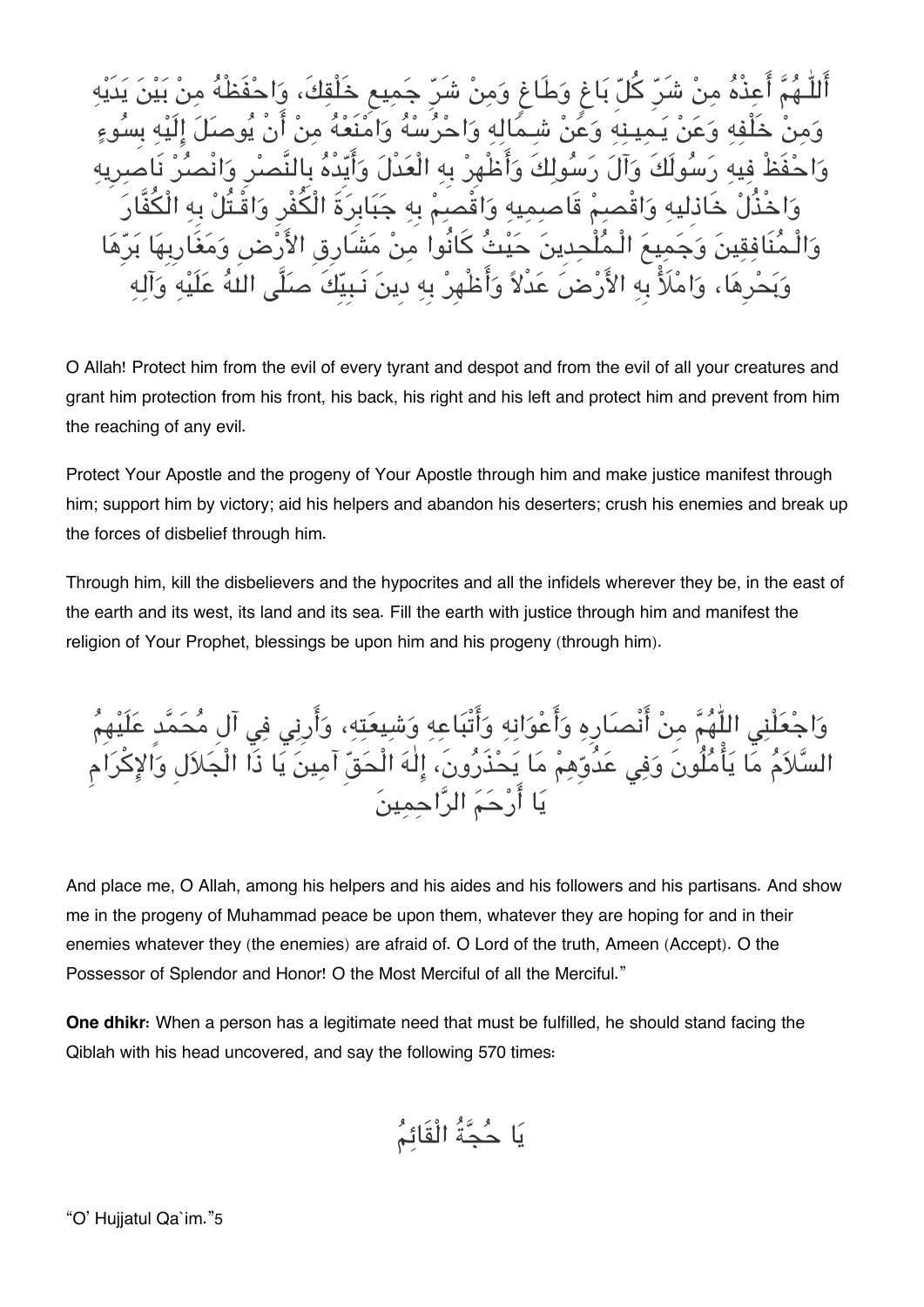**One form of tawassul:** We are able to seek an intermediary to Allah through the 12th Imam (ajtf) by reciting this supplication:

اللّهم صل عل محمدٍ و اهل بيته و اسالُكَ اللّٰهم بِحق محمدٍ و ابنَته و ابنَيها الْـحسن و الْـحسين الا اعنْـتَن بِهِم عل طَاعتكَ و رِضوانكَ و بلَّغْـتَن بِهِم افْضل ما بلَّغْتَه احداً من اوليائهِم ف ذٰلكَ

"O' Allah! Send your blessings upon Muhammad (S) and his household (as) and I beseech you, O Allah, in the name of Muhammad (S), his daughter (sa), and her two sons, al-Hasan and al-Husayn (as), that by their right you help me to obey you and attain your pleasure and that you grant me the best of all that which you have ever granted to any of their close friends.

وَ أَسٰأَلُكَ بِحَقّ وَلِيّكَ أَمْيِرِ الُمُوُّمِنيَنَ عَلِيّ بُن أَبِي طَالِبِ إِلَاّ اَنْتَقَمْتَ لِي بِهِ مِمَّنُ
$$
\frac{1}{2} \int_{-\infty}^{\infty} \frac{1}{2} \left| \frac{\hat{u}^2}{2} \right|
$$

And I beseech you in the name of Your close servant, the Commander of the Faithful, 'Ali b. Abi Talib, that by his right, You take revenge on him who has wronged me, and by his right, You stand against anyone who intends to injure me as long as You will to keep me alive.

و اسالُكَ بِحق وليِكَ عل بن الْـحسين الا كفَيتَن بِه و نَجيتَن من جورِ السلاطين و نَفْثِ الشَّياطين

And I beseech you in the name of Your close servant, 'Ali b. al-Husayn, that by his right, You protect and save me from the persecution of the rulers, and the evil inspirations of the devils.

و اسالُكَ اللّٰهم بِحق وليِيكَ محمدٍ بن عل و جعفَرِ بن محمدٍ الا اعـنْتَن بِهِما عل امرِ آخرت بِطَاعتكَ

And I beseech you in the name of your two close servants, Muhammad b. 'Ali and Ja'far b. Muhammad, that by their right, you help me manage the affairs of my next life by means of obedience to you.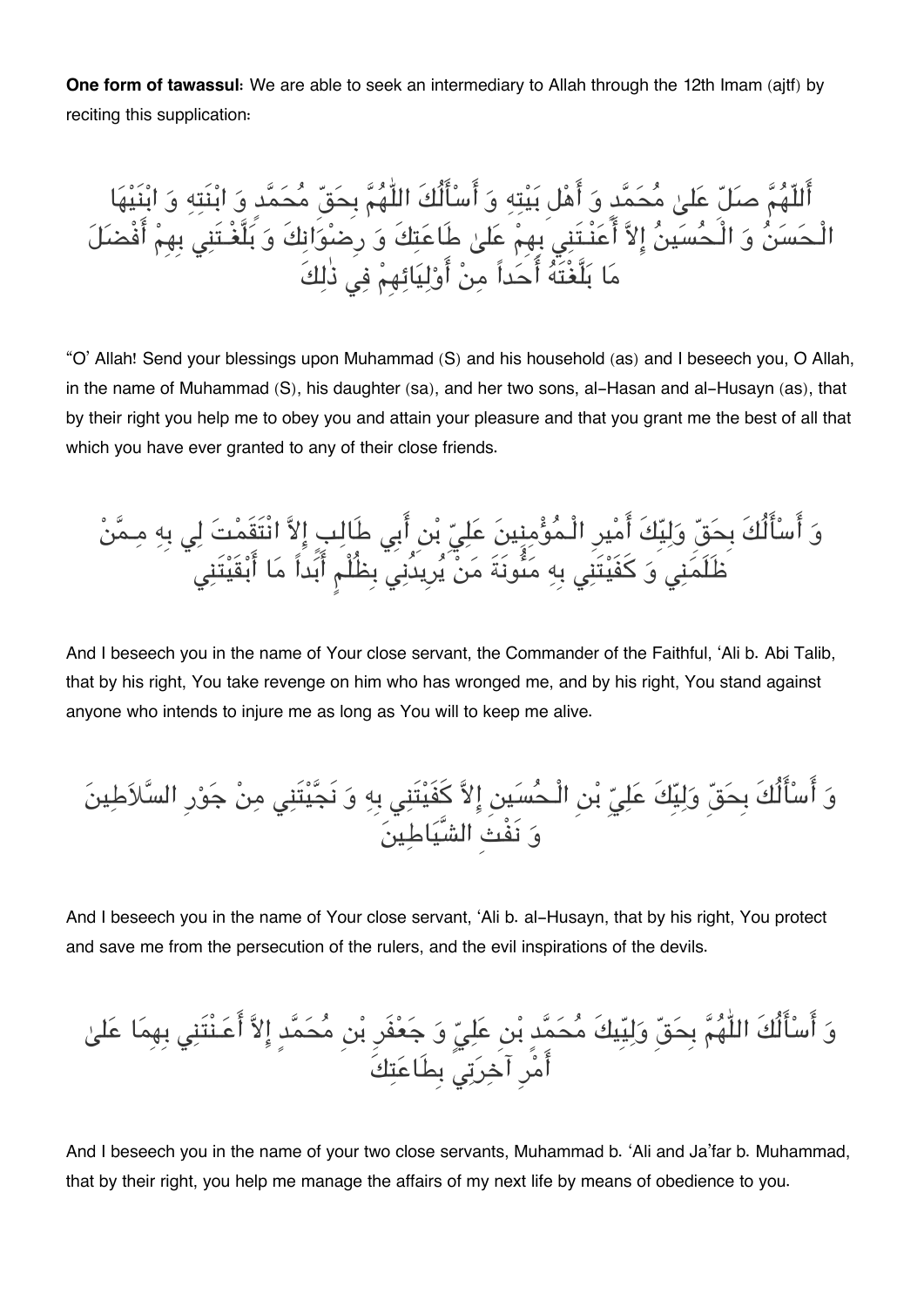وَ اسْأَلَكَ اللَّهُمُّ بِحَقٍّ وَلِيِّكَ الْعَبْدِ الْصَّالِـحِ مَوسىٰ بْنِ جَعْفَرِ الْـكَاظِمِ بِغَيْظِهِ إِلاّ عَافَيْتَنِي بِهِ مِـمَّا اخَافُهُ وَ احْذَرُهُ عَلَىٰ بَصَرِي وَ جِـمِيعِ سَائِرِ جَسَدِي وَ جَوَارِحِ بَدَنِى مَا ظَّهَرَ مِنْهَا وَ مَا بَطَنَ مِنْ جَمِيعِ الأَسْقَامِ وَ الأَمْرَاضِ وَ الأَعْلَالِ وَ الأَوْجَاع بِقُدْرَتِكَ يَا أَرْحَمَ الرَّاحِمِينَ

And I beseech You, O Allah, in the name of Your close righteous servant, Musa b. Ja'far, who suppressed his anger (al-Kadhim), that by his right, You safeguard me against all that which I fear and and am careful about regarding my sight and the rest of my entire body, and all my organs the external and the internal from all illnesses, diseases, ailments, and pains, out of Your power, O the most Merciful of all those who show mercy.

وَ أَسْأَلُكَ اللّٰهُمَّ بِحَقِّ وَلِيِّكَ عَلِيِّ بْنِ مُوسىٰ الرِّضَا إِلاَّ أَنْجَيْـتَنِي بِهِ وَ سَلَّمْـتَنِي مـِمَّا أَخَافُهُ وَ أَحْذَرُهُ فِي جَمِيع أَسْفَارِي فِي الْبَرَارِي و الْقِفَارِ وَ الأَوْدِيَةِ وَ الْغِيَاضِ وَ الْبِحارِ

And I beseech You, O Allah, in the name of Your close servant, 'Ali b. Musa al-RiIa, that through him, You rescue me and guard me against all that I fear and am careful about in all my journeys through the lands, deserts, valleys, jungles, and seas.

وَ أَسْأَلُكَ اللّٰهُمَّ بِحَقّ وَلِيِّكَ أَبِي جَعْفَرِ الْجَوَادِ إِلاَّ جُدْتَ عَلَيَّ بِهِ مِنْ فَضْلِكَ وَ تَفَضَّلْتَ عَلَىَّ بِهِ مِنْ وُسْعِكَ مَا آَسْتَغْنِيَ بِهِ عَمَّا فِي أَيْدِي خَلْقِكَ وَ خَاصَّةً يَا رَبِّ لِئًامَهُمْ وَ بَارِكْ لِي فِيهِ وَ فِيمَا لَكَ عِنْدِيَ مِنْ نِعَمِكَ وَ فَضَلِكَ وَ رِزْقِكَ إِلٰـهِى انْقَطَعَ الرَّجَاءُ إِلاَّ مِنْكَ وَ خَابَتِ الآمَالُ إِلاَّ فِيكَ يَا ذَا الْجَلاَلِ وَ الإِكْرَامِ

And I beseech you, O Allah, in the name of your close servant, Abu Ja'far al-Jawad, that by his right, you generously confer upon me your favours and bestow upon me with your expansive grace so that I will no more need what is possessed by Your creatures and in particular the cruel among them.

Bless all that which you confer upon me as well as your favours, grace, and sustenance that I possess. O my God! All my hopes have failed except that which I put in you, and all the expectations have been disappointed, except those which I expect from You; O the Lord of Majesty and Honour.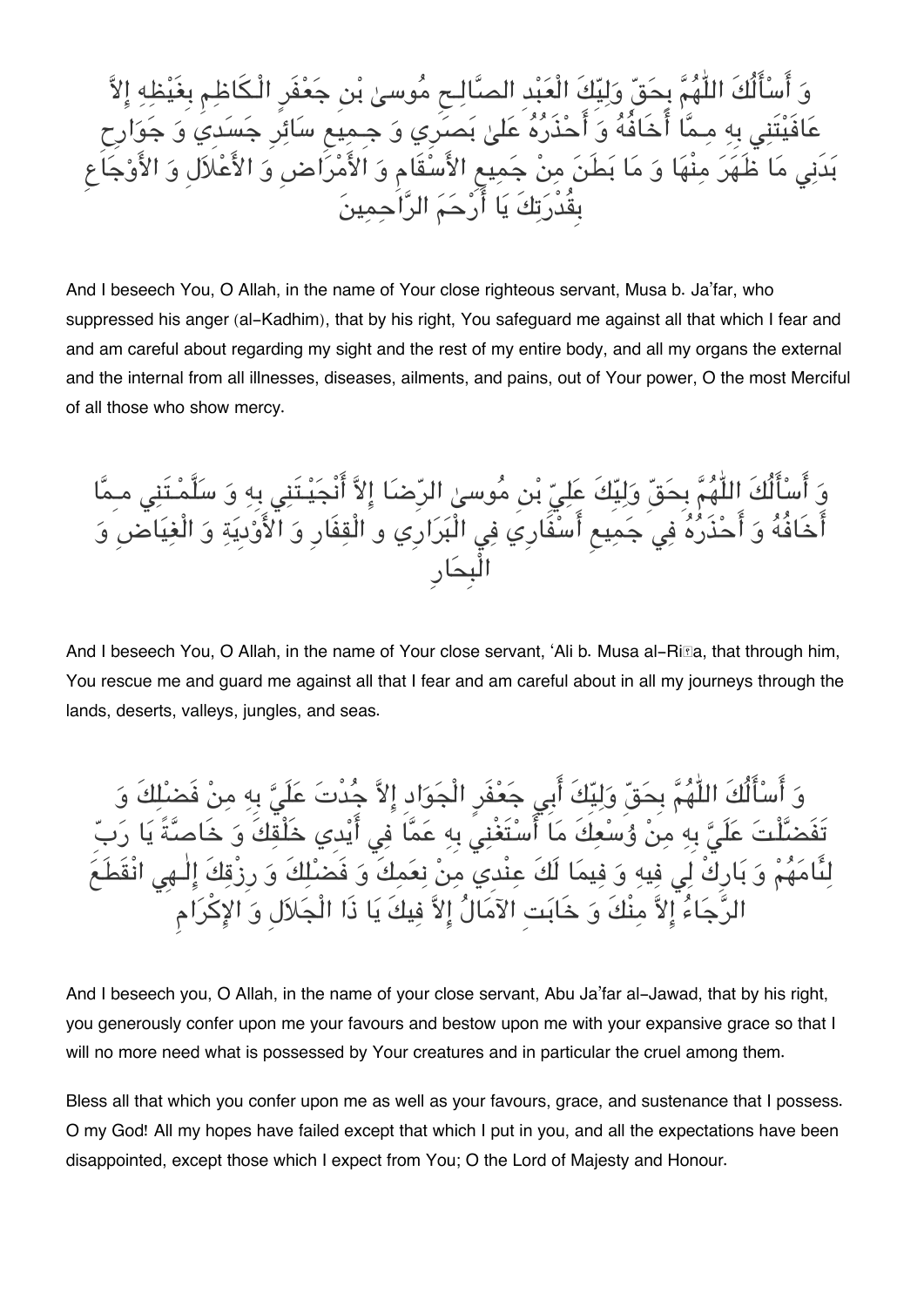اسالُكَ بِحق من حقُّه علَيكَ واجِب انْ تُصلّ عل محمدٍ و اهل بيته و انْ تَبسطَ علَ ما حظَرتَه من رِزْقكَ و انْ تُسهِل ذٰلكَ و تُيسره ف خَيرٍ منْكَ و عافية و انَا ف خَفْضِ عيشٍ و دعة يا ارحم الراحمين

I beseech You in the name of him whose right You have made incumbent upon you, that You bless Muhammad and his Household, and grant me the sustenance which You have kept from me, and make it easy for me (to acquire) in goodness and wellbeing while I enjoy good living and comfort; O the most Merciful of all those who show mercy.

و اسالُـكَ اللّٰهم بِحق وليِكَ عل بن محمدٍ الا اعنْتَن بِه عل قَضاء نَوافل و بِرِ اخْوان و كمالِ طَاعتكَ

And I beseech You, O Allah, in the name of Your close servant, 'Ali b. Muhammad, that through him, You help me perform my supererogatory actions, act righteously with my brethren-in-faith, and obey You perfectly.

و اسالُكَ اللّٰهم بِحق وليِكَ الْحسن بن عل الْـهادِي الامين الْرِيـم النَّاصح الثّقَة الْعالم الا اعنْتَن بِه عل امرِ آخرت

And I beseech You, O Allah, in the name of your close servant, Hasan b. 'Ali al-Hadi, the trustworthy, the generous, the sincere counselor, the trust-worthy scholar; that through him, you help me in the affairs (which are beneficial) for my next life.

و اسالُكَ اللّٰهم بِحق وليِكَ و حجتكَ عل عبادِكَ و بقيتكَ ف ارضكَ الْـمنْتَقم لَكَ من اعدَائكَ و اعدَاء رسولكَ بقية آبائه الطَّاهرِين و وارِثِ اسلافه الصالـحين صاحبِ الزمانِ صلَّ اله علَيه و عل آبائه الْرام الْـمتَقَدِّمين الاخْيارِ الا تَدَاركتَن بِه و نَـجيتَن من كل كربٍ و هم و حفظْت علَ قَدِيـم احسانكَ الَ و حدِيثَه و ادررت علَ جميل عوائدِكَ عنْدِي

And I beseech You, O Allah, by Your close servant, and Your proof over Your servants, and Your representative in Your lands, (the one) who will take revenge on Your enemies and the enemies of Your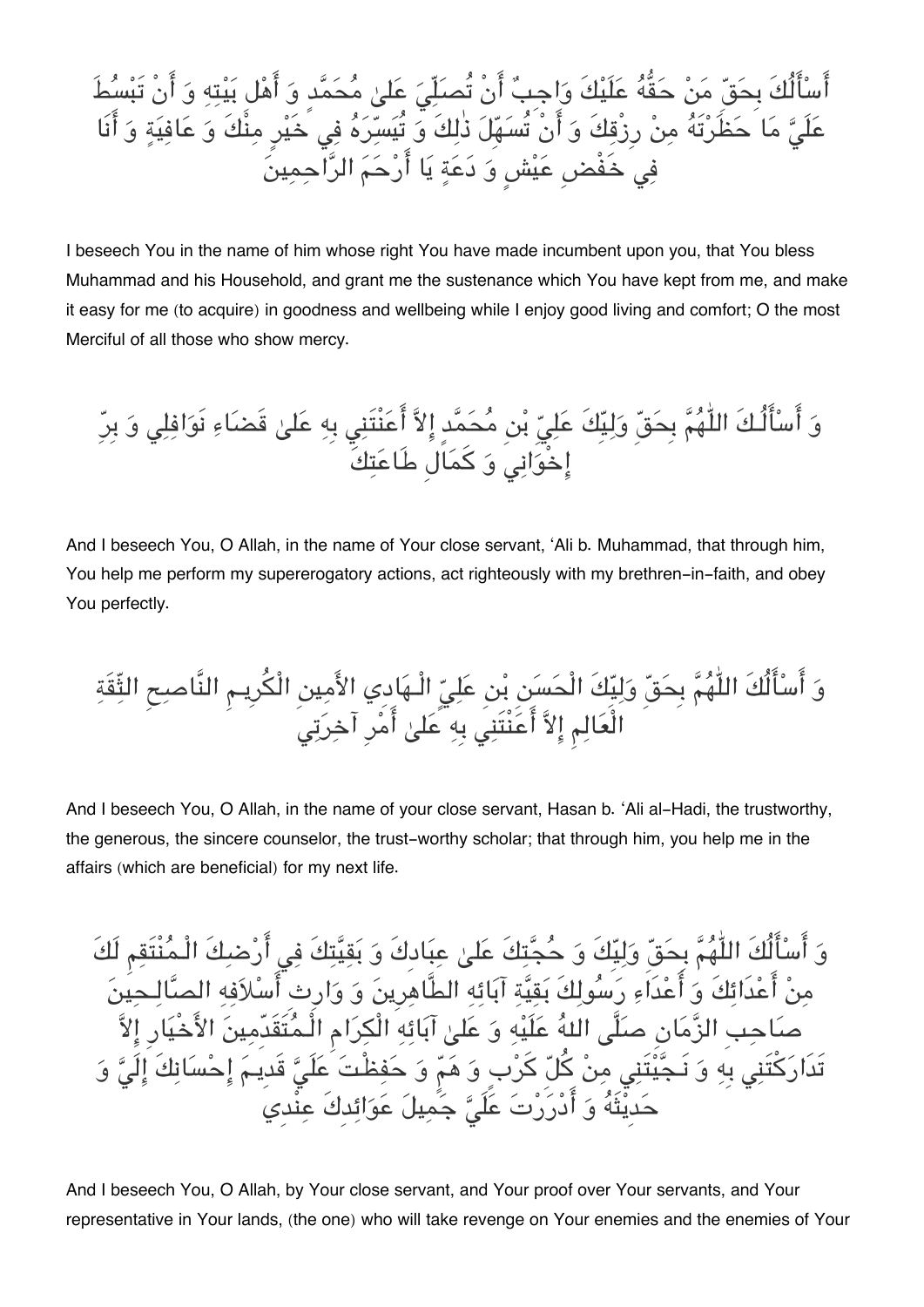Messenger; the perfection of his Immaculate fathers, the inheritor of his Infallible predecessors, the Patron of the Age, may Allah's blessings be upon him and upon his fathers, the virtuous, the preferred ones, and the honourable ones that You make me his follower and deliver me from all misfortunes and griefs, and protect Your favours upon me, old and new, and shower upon me with Your excellent boons.

يَا رَبّ أَعِنِّى بِهِ وَ نَجّنِى مِنَ الْـمَخَافَةِ وَ مِنْ كُلّ شَدَّةٍ وَ عَظِيمَةٍ وَ هَوْل وَ نَازِلَةٍ وَ غُمٌ وَ دَيْنٍ وَ مَرَضٍ وَ سَقَمٍ وَ آفَةٍ وَ ظُلْمٍ وَ جَوْرٍ وَ فِتَنَةٍ فِي دَيْنِي وَ دَنَـيَايَ وَ اخرَتِي بِـمَنَكَ وَ رَافَتِكَ وَ رَحْمَتِكَ وَ كرَمِكَ وَ تَفَضّلُكَ وَ تَعَطَّفِكَ يَا كَافِيَ مَوسىٰ فِرْعَونَ وَ يَا كَافِيَ مَحَمَّدٍ صلَوَاتَ اللهِ عَلَيْهِ وَ آلِهِ مَا اهْمَهُ

O Lord! help me through him and save me from the fear (that I have) and from all hardships, calamities, horrors, disasters, griefs, debts, illnesses, diseases, epidemics, persecutions, prejudices, and seditious matters concerning my religion, worldly affairs, and affairs of my next life out of Your grace, compassion, mercy, magnanimity, favour and sympathy.

O He Who saved (Prophet) Musa from the Pharaoh! O He Who relieved Muhammad, Allah's blessings be upon him and his Household, all that which grieved him.

وَ يَا كَافِيَ عَلِيٍّ مَا أَهَمَّهُ يَوْمَ صِفِّينَ وَ يَا كَافِيَ عَلِيّ بْنِ الْـحُسَينِ يَوْمَ الْـحَرَّةِ وَ يَا كافِيَ جَعَفَرِ بْنِ مَحْمَّدٍ ابَا الدَّوَانِيق صَلِّ عَلَىٰ مَحَمَّدٍ وَ آلِهِ وَ اكفِنِي مَا اهْمَنِي فِي دارِ الدُّنْـيا و كل هولٍ دونَ الْـجنَّة بِرحمتكَ يا ارحم الراحمين يا قَاض الْحوائج يَا وَهَّابَ الرَغَائِبِ يَا مُعْطِيَ الْـجَزِيلِ يَا فَكَّاكَ الْعُنَاةِ

O' He who rescued 'Ali from that which grieved him on the day of Siffin, O' He Who rescued 'Ali b. al-Husayn on the day of (the Battle of) al-Harrah, O' He Who saved Ja'far b. Muhammad against Abu al-Dawaniq (i.e. Abu-Ja'far al-ManSur, the 'Abbasid ruler).

Send blessings upon Muhammad and his Household and relieve me against all that which has grieved me in this worldly abode and against all horrors aside from Paradise out of Your mercy, O' the most Merciful of all those who show mercy. O' He Who grants all needs! O' He Who fulfills all the desires! O' He Who provides abundantly! O' He who delivers from anguish.

أَللّٰهُمَّ إِنَّكَ تَعْلَمُ أَنِّى أَعْلَمُ أَنَّكَ قَادِرٌ عَلىٰ قَضَاءِ حَوَائِجِي فَصلّ عَلىٰ مُحَمَّدٍ وَ آلِهِ وَ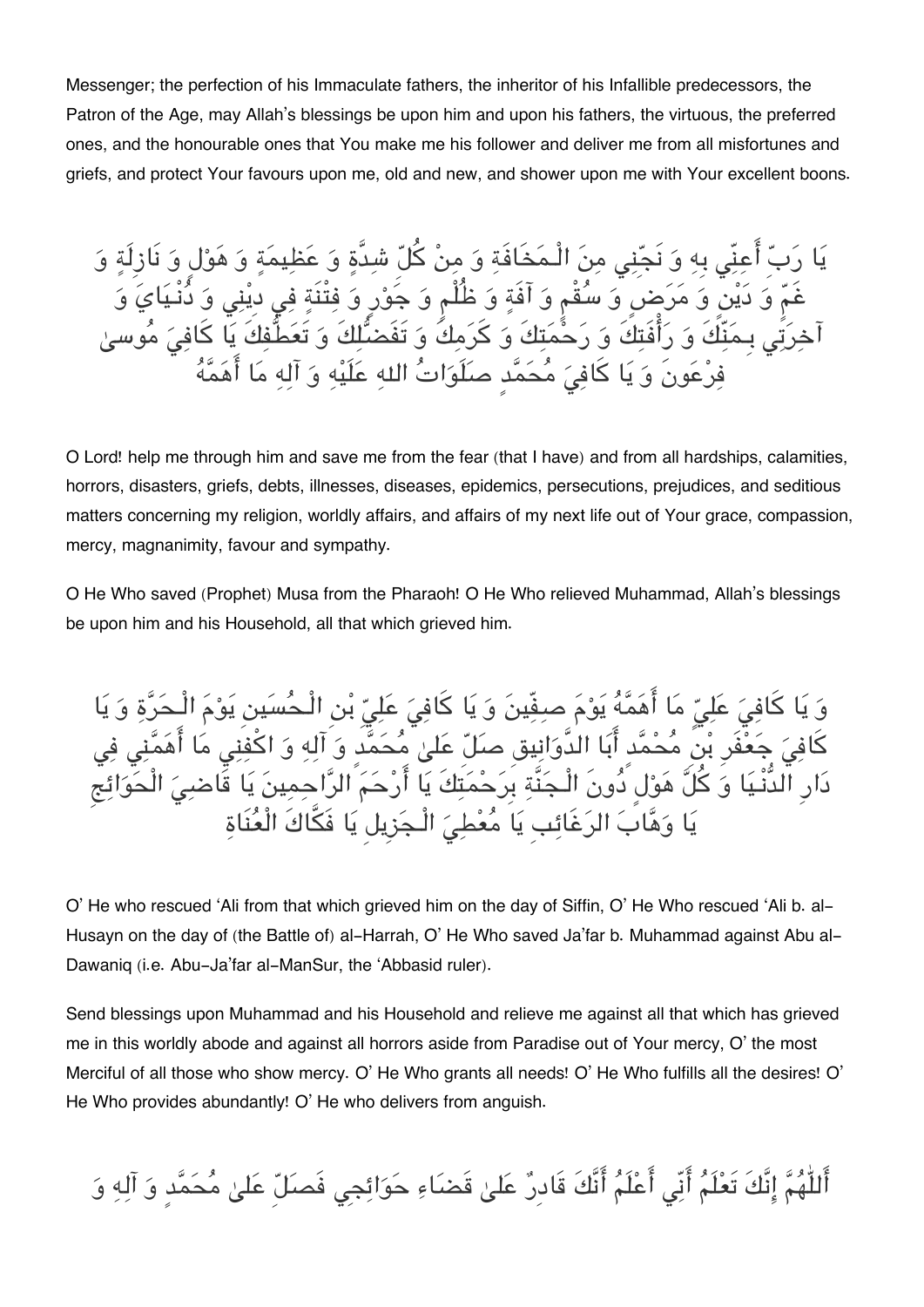بِّ فَرَجَ وَلِيِّكْ وَ ابْنِ بَنْتِ نَبِيِّكَ وَ اقْضِ يَا اللهُ حَوَائِجَ ّ، بـمُحَمَّد وَ أَهْل بَيْتِهِ حَوَائِجَ الدَّنْـيَا وَ الآخِرَةِ صَغِيرَهَا مِنْكَ وَ عَافِيَةٍ وَ تَـمِّمْ نِعَمْتَكَ عَلَىؓ وَ هَنِّئْنِى بِهِمْ كَرَامَتَا عَلَىَّ بِعَفْوكَ وَ كُنْ لِي بِحَقِّ مُحَمَّد<sup>ٍ</sup> وَ أَهْل بَيْ كَالئاً وَ رَاعياً وَ سَاتراً وَ رَازِقاً مَا شَاءَ اللهُ كَانَ يْءٌ طَلَبَهُ فِي الأَرْضِ وَ لاَ في السَّمَاءِ هُوَ كَا انْ شَاء اله

O' Allah! You indeed know that I admit that You have the power to grant all my needs, therefore, bless Muhammad and his Household and hasten, O' Lord, the advent of Your close servant, the son of Your Prophet's daughter, and grant, O' Allah, the needs of Muhammad's household, and grant, O' Lord, in the name of Muhammad and his household, all my needs in this world as well as in the Next World.

Be they big or small, with easiness and wellbeing from You; and perfect Your graces for me, and make me enjoy Your honor, and dress me with Your (bounty of) wellbeing, and confer upon me with Your pardon, and, in the name of Muhammad and his Household, be my Guardian, Custodian, Supporter, Savior, Overseer, Protector and Sustainer, in all of my affairs. Only that which Allah wills shall occur; while that which He does not will shall not occur. Nothing is difficult for Allah to do in the Earth or in the Heavens. This shall be; this shall be, Allah willing."[6](#page--1-0)

It may be possible that some of the lovers of the Imam may have other ways which they use to seek help and assistance from the Imam to fulfill their needs and requests.

For example, it is possible that a person has a need which he wants fulfilled and he conveys this to the Imam either in his dreams or even while awake in a state of Mukashifa (an awaken state in which one experiences the presence of the Divine or His appointed agents) with the answer coming directly from the Imam.

In addition, it is possible that a person verbally declares his desires and an answer comes from the Imam.

Also, it is possible that a person may write his requests to the Imam and keep it under his prayer rug and one will see his answer written on that paper.

In this regards, Imam 'Ali b. Muhammad (as) has said:

إِذَا أَرَدْتَ أَنْ تَسْأَلَ مَسْأَلَةٍ فَاكْتُبْهَا وَ ضَعِ الْكِتَابَ تَحْتَ مُصَلاَّكَ وَ دَعْهُ سَاعَةً ثُمَّ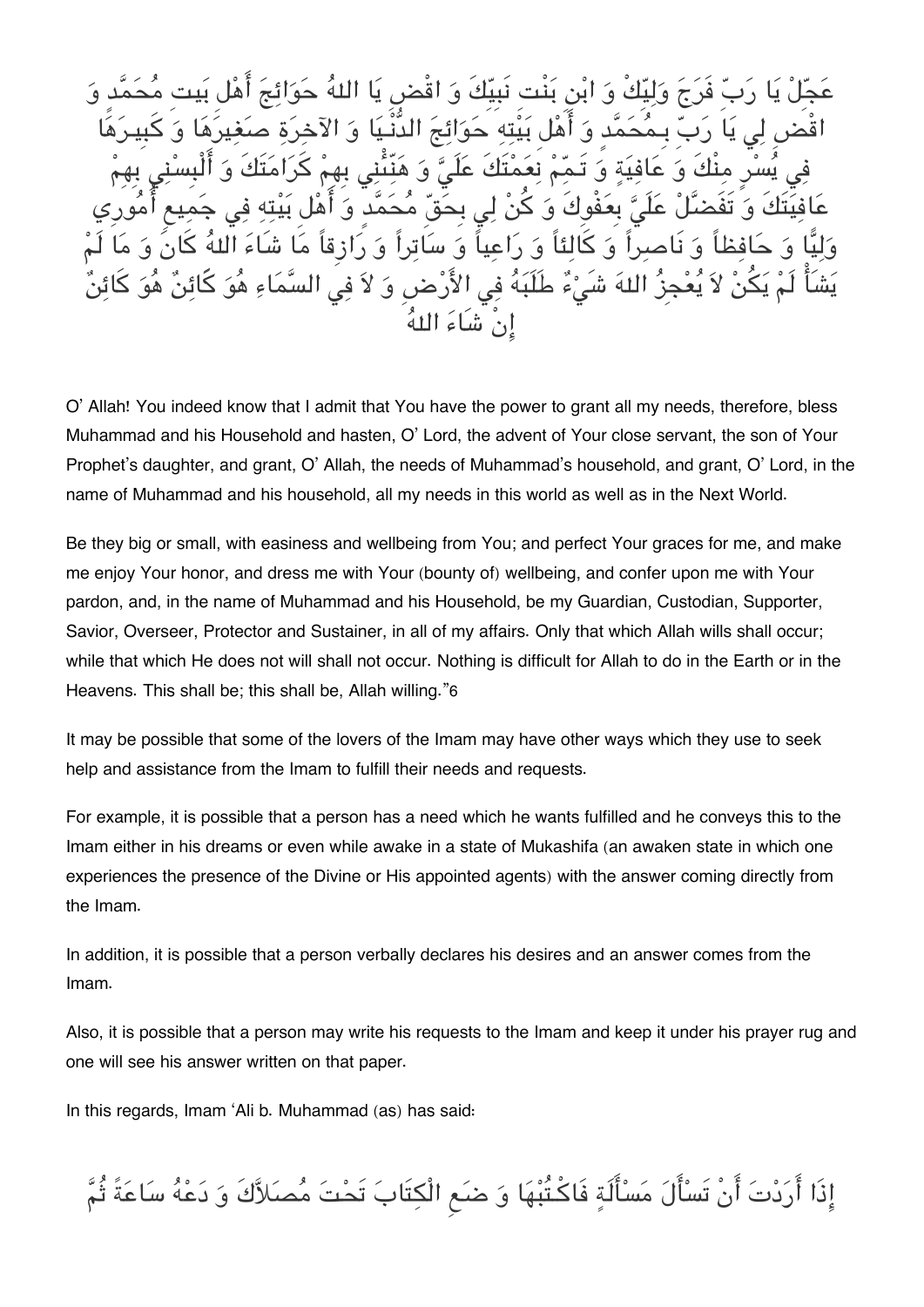#### أَخْرِجْهُ وَ انْظُرْ فِيهِ. قَالَ الرَّاوِي: فَفَعَلْتُ فَوَجَدْتُ جَوَابَ مَا سَأَلْتُ عَنْهُ مُوَقَّعاً فيه

"When you wish to ask for something, then write it down (on paper) and place this writing underneath your prayer mat. Wait for an hour and then take the paper out and look at it." The narrator said: "I did just this and I found the answer to what I has asked for with the signature of the Imam on it (the paper)."[7](#page--1-0)

- [1.](#page--1-0) Spiritual Bond with the Sacred al-Mahdi, pg. 252
- [2.](#page--1-0) MiSbah of al-Kaf'ami, pg. 176; Mafatih al-Jinan after Du'a at-Tawassul
- [3.](#page--1-0) Biharul Anwar, vol. 102, pg. 234, sec. 10, no. 2; al-Balad al-Amin, pg. 157; MiSbah al-Kaf'ami, pg. 404
- [4.](#page--1-0) Biharul Anwar, vol. 53, pg. 171, sec. 31, no. 5
- [5.](#page--1-0) Spiritual Bond with the Sacred Mahdi, pg. 252
- [6.](#page--1-0) Biharul Anwar, vol. 102, pg. 252, sec. 10, no. 10
- [7.](#page--1-0) al-Kharaij, pg. 419; Biharul Anwar, vol. 50, pg. 155, sec. 3, no. 41

## **Responsibility 28: Praying for the Protection of the Imam Part 1**

Another responsibility which a true believer has is to pray for the protection of Imam al-'Asr (ajtf) from all types of trials and tribulations which can appear from the Earth or Heavens, and from evil of the devils among mankind and the Jinn.

The lover of the Imam must supplicate, whenever he is able to, for the Imam. As we are told, the best time to pray to Allah  $\mathbb S$  is when the supplications are most readily accepted and these specific times will be mentioned in the next responsibility.

One of the best supplications which can be read for his protection is the following short Du'a (which we will mention in detail in the next responsibility):

اللّٰـهم كن لوليِكَ الْـحجة بن الْحسن...

"O' Allah, be for your deputy (Wali), al-Hujjat b. al-Hasan..."[1](#page--1-0)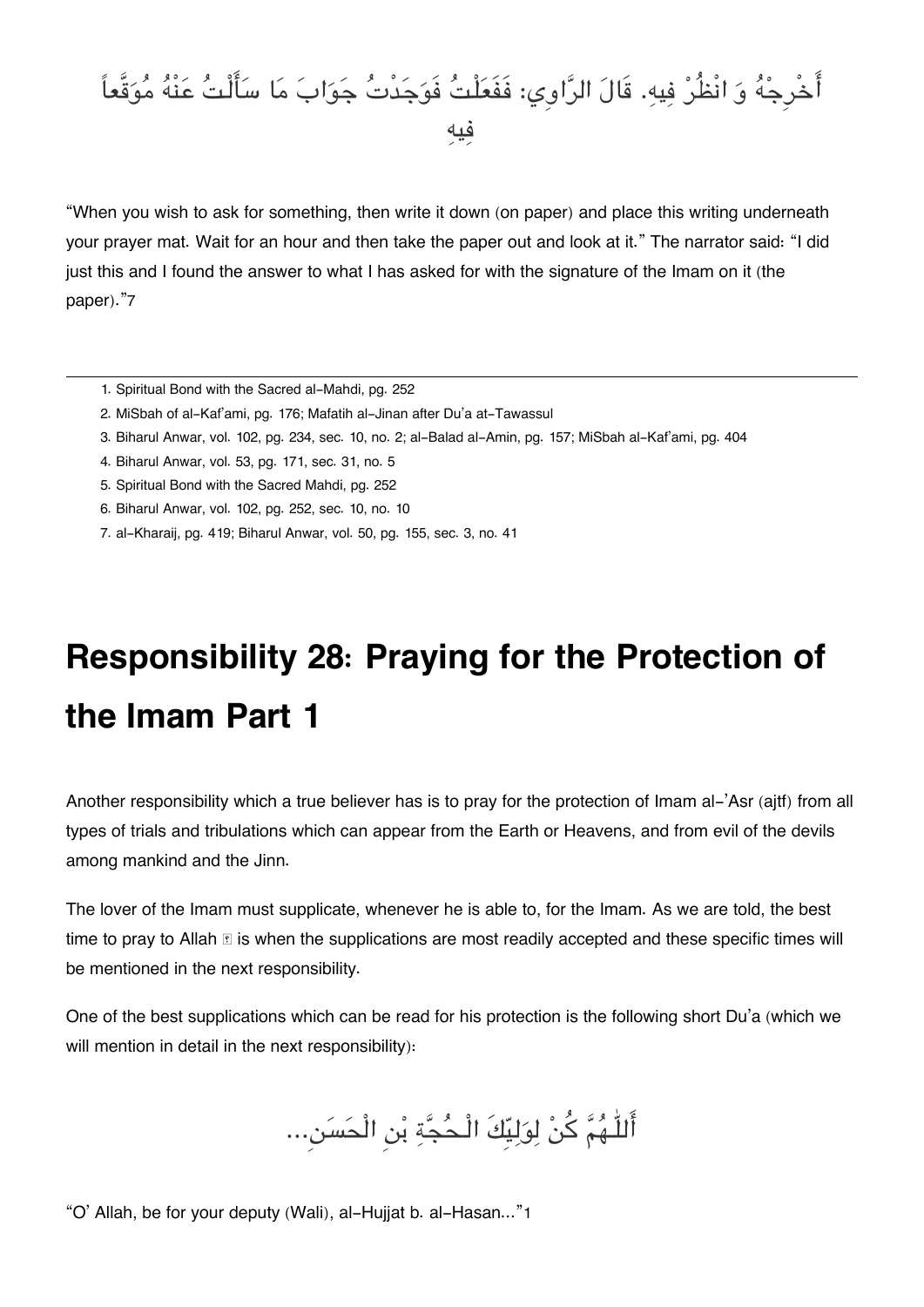## **Responsibility 29: Praying for Protection of the Imam Part 2**

Another responsibility of a believer is to supplicate to Allah for the Imam and the best supplication for his protection is the famous one which has been taught to us by the infalliable A`immah (as):

اللّٰهُمّ كنْ لِوَلِيِّكَ الْحَجّةِ بْنِ الْحَسَنِ، صلَوَاتُكَ عَلَيْهِ وَعَلَىٰ آبَائِهِ، فِي هٰذِهِ السّاعَةِ وَ فِي كلِّ سَاعَةٍ، وَلـيَّا وَحَافِظاً وَقَائِداً وَنَاصِرِاً وَدَليلاً وَعَيْناً حَتّٰى تَسْكِنَهُ ارْضَكَ طَوعاً وتُـمتّعه فيها طَوِيلا

"O' Allah, be for Your deputy, al-Hujjah b. al-Hasan, may Your Blessings be upon him and his forefathers, now and at all times, the Master, Protector, Guide, Helper, Proof and Guard until he resides peacefully on Your earth and let him enjoy (the blessings of this life) for a long time."[1](#page--1-0)

[1.](#page--1-0) MiSbah al-Mutahajjid, pg. 630; al-Balad al-Amin, pg. 203

# **Responsibility 30: Giving Charity on Behalf of the Imam**

Another responsibility is to give Sadaqah (charity) for the safety and protection of the Imam. The amount and type of Sadaqah given is not important, rather what is vital is the sincere intention that it is given with, and that what is given is within one's ability (a person does not go through untold hardships to offer this charity such as giving too much).

The giving of Sadaqah for the safety of the Imam can be done on a daily, weekly or monthly basis whatever is easy for the believer and at the time of giving the Sadaqah, one should remember and pray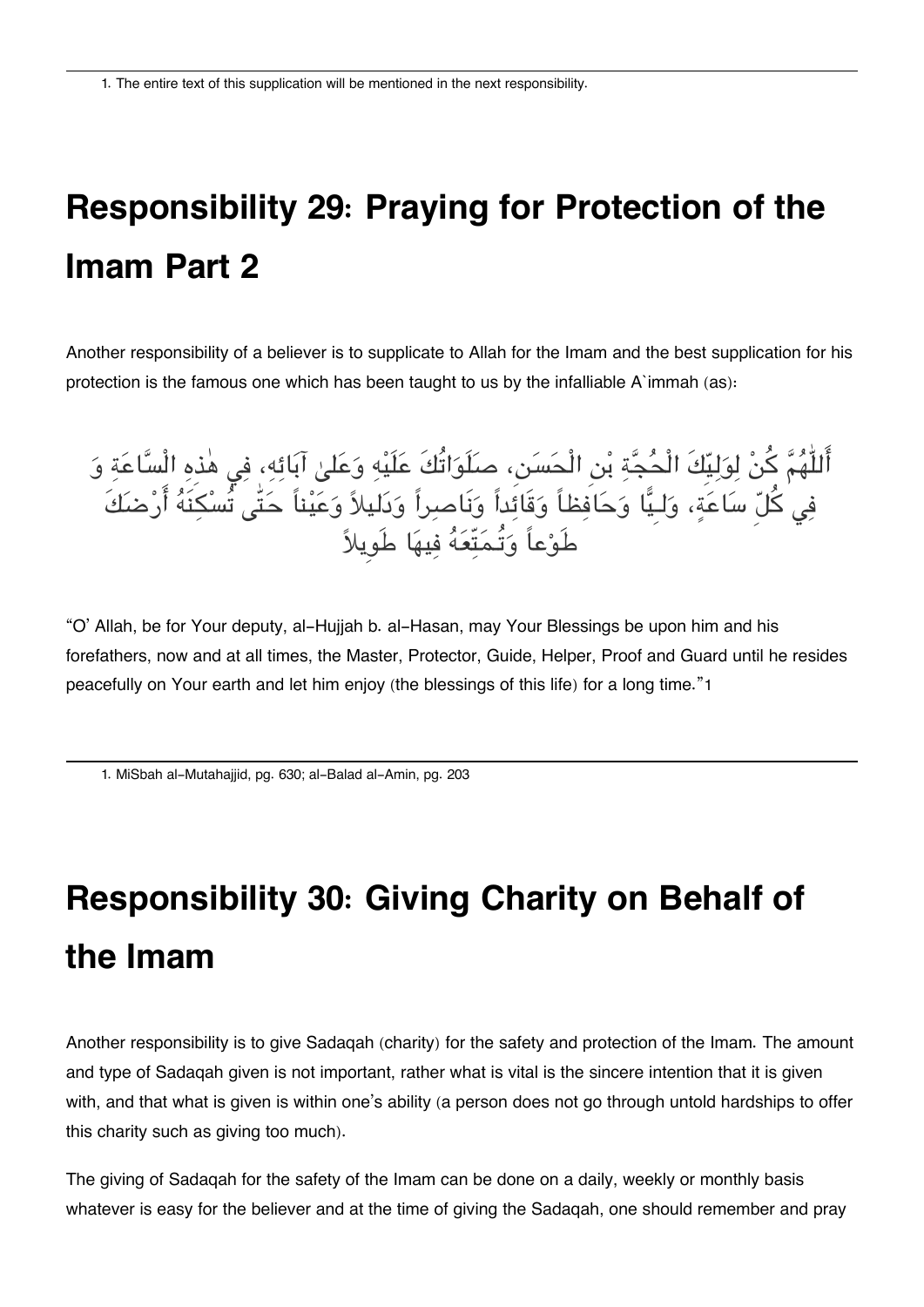for the safety of Imam al-Hujjah (ajtf).

A person giving the Sadaqah can and should pray for the safety of his friends and family members his father, mother, children, and others such as his teacher and other people as well. Therefore, within the intention, one can specify that he is giving Sadaqah with the hopes that it will be accepted as a protection for all of these people not just the Imam.

## **Responsibility 31: Vigilance in Mentioning the Imam**

We should not take the 'proper name' of Imam al-Zaman (ajtf) when we mention him and should observe taqiyyah (dissimulation) as much as possible. The proper name of the Imam is his first name which is the same as the Prophet of Islam (د م ح م). Since we are not permitted to refer to him by his proper name, we should refer to him through his titles and names of appellation.

Without a doubt, it is forbidden (haram) to mention the name of the Imam in gatherings in which the enemies of the religion are present and any place where there is a fear of the enemies. If there is fear that danger may come to a person, then it becomes forbidden to mention the title of the Imam and the names or titles of the other A`immah as well.

However, the prohibition of not mentioning the name of the Imam in other instances, for example in gatherings in which there is no fear or danger of the enemies of Islam, and where it is not necessary to observe taqiyyah. This is a matter of debate amongst our scholars. However that which we deduce from the traditions which speak about this issue is that it is prohibited to mention his proper name (in any gathering).

The Messenger of Allah (S) has said:

هُوَ الَّذِي لاَ يُسَمِّيهِ بِاسْمِهِ ظَاهِراً قَبْلَ قِيَامِهِ إِلاَّ كَافِرٌ بِهِ

"He is the one whom no one calls by his (proper) name openly before his advent, except the one who disbelieves in him."[1](#page--1-0)

The Messenger of Allah has also said: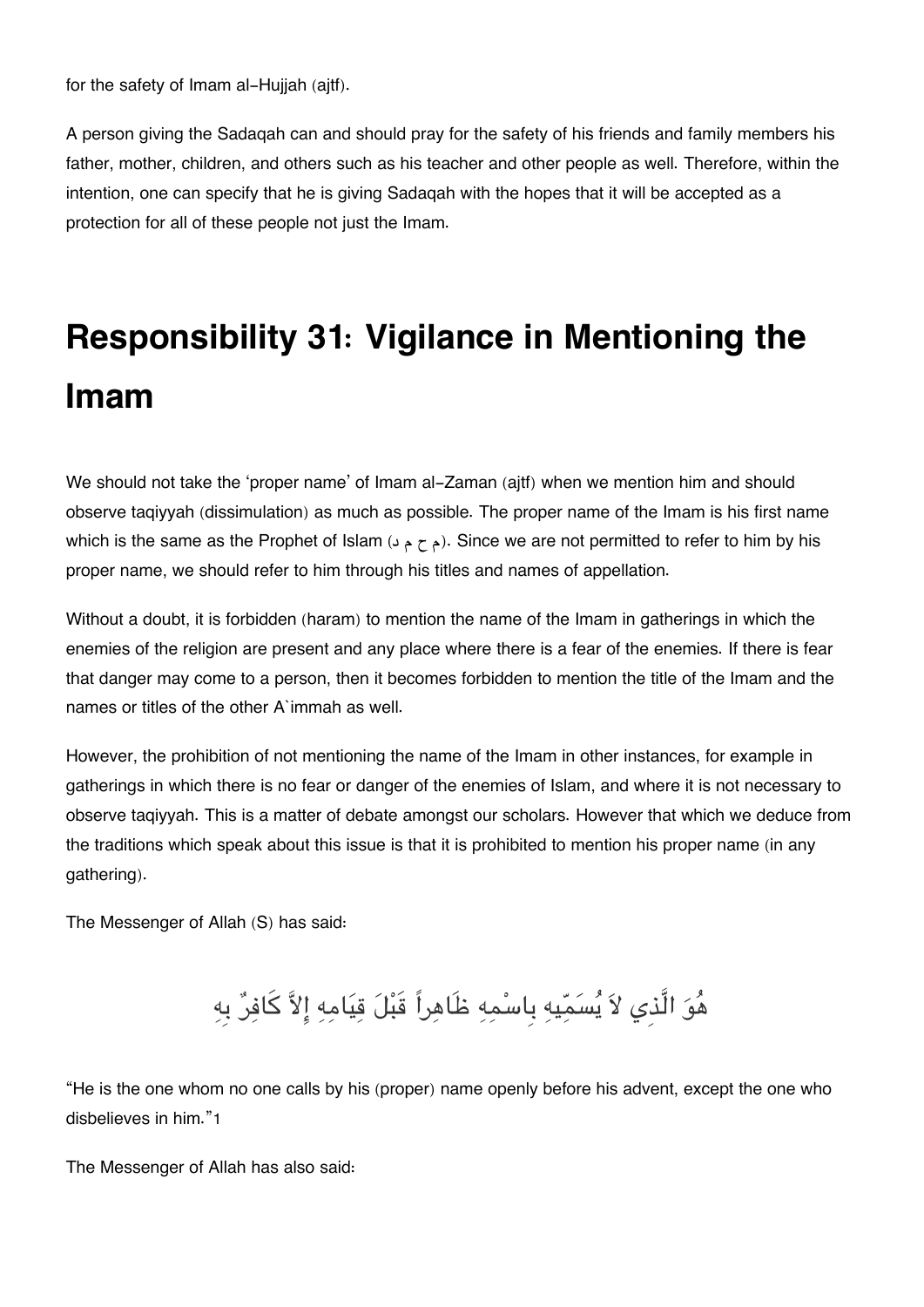### فَلاَ يَحِلُّ لِأَحَد أَنْ يُسَمِّيهِ أَوْ يُكَنِّيهِ بِاسْمِهِ وَ كُنْيَتِهِ قَبْلَ خُرُوجِهِ صلَوَاتُ اللَّهِ عَلَيْهِ

"It is not permitted for anyone to call him by his name or his title before his advent, may the blessings of Allah be upon him."[2](#page--1-0)

There are many reliable traditions found in the well-known books of hadith on this issue which reach to the level of mustafi has rather, they reach to the level of being mutawatir-e-ma'nawi[4](#page--1-0) and tell us that it is impermissible to mention the name and title of Imam al-Mahdi (ajtf) before his advent.[5](#page--1-0)

It is permissible to mention the name of the Imam in supplications and the whispered prayers (Munajat) which are recited in private, however one should keep away from this in large gatherings and according to ihtiyat[6](#page--1-0) it is still better not to do this.

The same holds true for mentioning the name of the Imam in secret and in one's heart such that only the person himself can hear what he is saying this too is permitted, however it is better to observe precaution in these regards as well.

In addition, it also goes against precaution to mention the proper name of the Imam in writings and books. Thus, from the time of the late Shaykh Kulayni **II** until now, we see that our great scholars have not mentioned the name of Imam al-Zaman (ajtf) in their books or writings and the methodology of our scholars is constant and none of them have gone against this custom.

Mentioning the proper name of the Imam (ajtf) through the use of the individual letters of his name (م ح م د) as a way of indicating him is permissible and just as it was previously stated, his name is the same as the name of the Messenger of Allah and his title is the same as that of the Prophet of Allah (S).

This same ruling (about mentioning him) applies in regards to remembering him by his name and title in closed gatherings and programs those gatherings in which the Shi'a, especially those particular Shi'a such as the 'Ulama and the pious people are present as long as there is no fear or danger and there is no need to be in a state of taqiyyah.[8](#page--1-0)

So, what is the reason for it to be prohibited to mention the name and title of the Imam? Numerous reasons can be cited why it is forbidden to mention his name, however we must concede that the true reason for this prohibition has been hidden from us (by Allah, the Prophet and the A`immah).

Another name of Imam al-Mahdi (ajtf) which is also one of the names of the Prophet is Ahmad. So the question arises that is it also forbidden to mention the Imam by this name? In brief we can state that it is not forbidden to call the Imam with this name, however, according to precaution, it is better to refrain from this as well.

From some of the traditions, we can deduce that it is also prohibited to mention the specific title which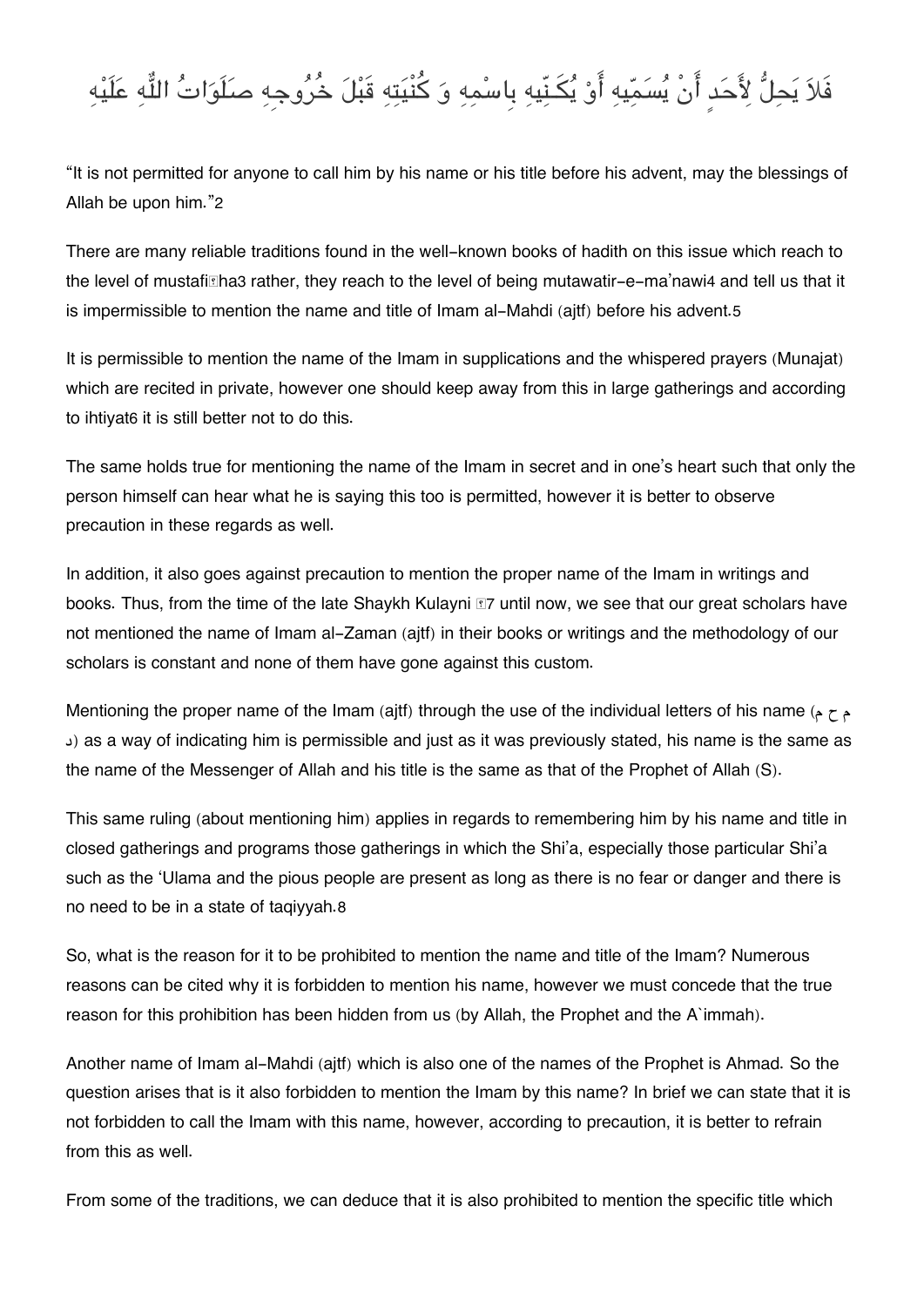the Imam is known by, as it shares the same ruling as mentioning his proper name.

Some people state that it is forbidden to mention his name and titles and we must not call him by such things is this true? In answer to this we state that the strongest opinion[9](#page--1-0) is that it is not forbidden to mention the titles of Imam al-Mahdi (ajtf). However, according to precaution it is not permitted and this is how we should tread in these regards (by observing this precaution).

فِي حَدِيثِ الْخِضْرِ: وَ أَشْهَدُ عَلَى رَجُلٌ مِنْ وُلْدِ الْحَسَيْنِ لاَ يَكْنَى وَ لاَ يَسَمَّى حَتَّى يظْهر امره

In the tradition of al-Khidhr it has been mentioned: "And I bear witness to that man who will come from the children of al-Husain (as) whose title will not be expressly mentioned nor will his name be called until his advent."[10](#page--1-0)

[1.](#page--1-0) Mikyal al-Makarim, vol. 2, pg. 111; Mustadrak al-Wasa'il, vol. 12, page 285, sec. 31, no. 14106

[2.](#page--1-0) Mikyal al-Makarim, vol. 2, pg. 117; Mustadrak al-Wasa'il, vol. 12, page 280, sec. 31, no. 14095

[3.](#page--1-0) Any tradition that has not reached the level of being classified as being Tawatur is called Khabar-e-Wahid. However, if the number of narrators of the tradition is greater than three, then that tradition is referred to as a mustafidh tradition which is one of the best types of "khabar-e-wahid" tradition.

[4.](#page--1-0) A Mutawatir tradition is of two types: The literal/verbal and the figurative/abstract. The literal/verbal mutawatir tradition is one in which the words of the various traditions are exactly the same with no difference in them while the figurative/abstract mutawatir tradition is one in which the words and phrases are not exactly the same, however their content is similar and thus, all of the hadith on that one topic have the same content and substance with different wordings.

[5.](#page--1-0) Please refer to books such as Kamal ad-Din wa Tamam an-Ni'mah, vol. 2; Mustadrak al-Wasa'il, vol. 2; al-Kafi, vol. 2 [6.](#page--1-0) Ihtiyat is in the meaning of a recommended precaution here.

[7.](#page--1-0) His exact birth date is not known, however he passed away in the year 328 or 329 and had seen the special representatives of Imam al-Zaman **II** and his book al-Kafi is also one of the Kutub al-Ar'bah or Four Major books of Shi'a tradition and is the most important of all of them.

[8.](#page--1-0) It is our opinion that in this era, the name of the Imam  $\Box$  can be mentioned without any fear and when we look at the history and see the fear and fright of the past which does not exist today and thus, it is not necessary to refrain from calling the Imam  $\mathbb E$  by his name.

[9.](#page--1-0) That which the Mujtahid feels is the most correct way and which is also in the meaning of Ihtiyat Mustahab.

[10.](#page--1-0) Kamal ad-Din wa Tamam an-Ni'mah, vol. 1, pg. 315; al-Ihtijaj, pg. 267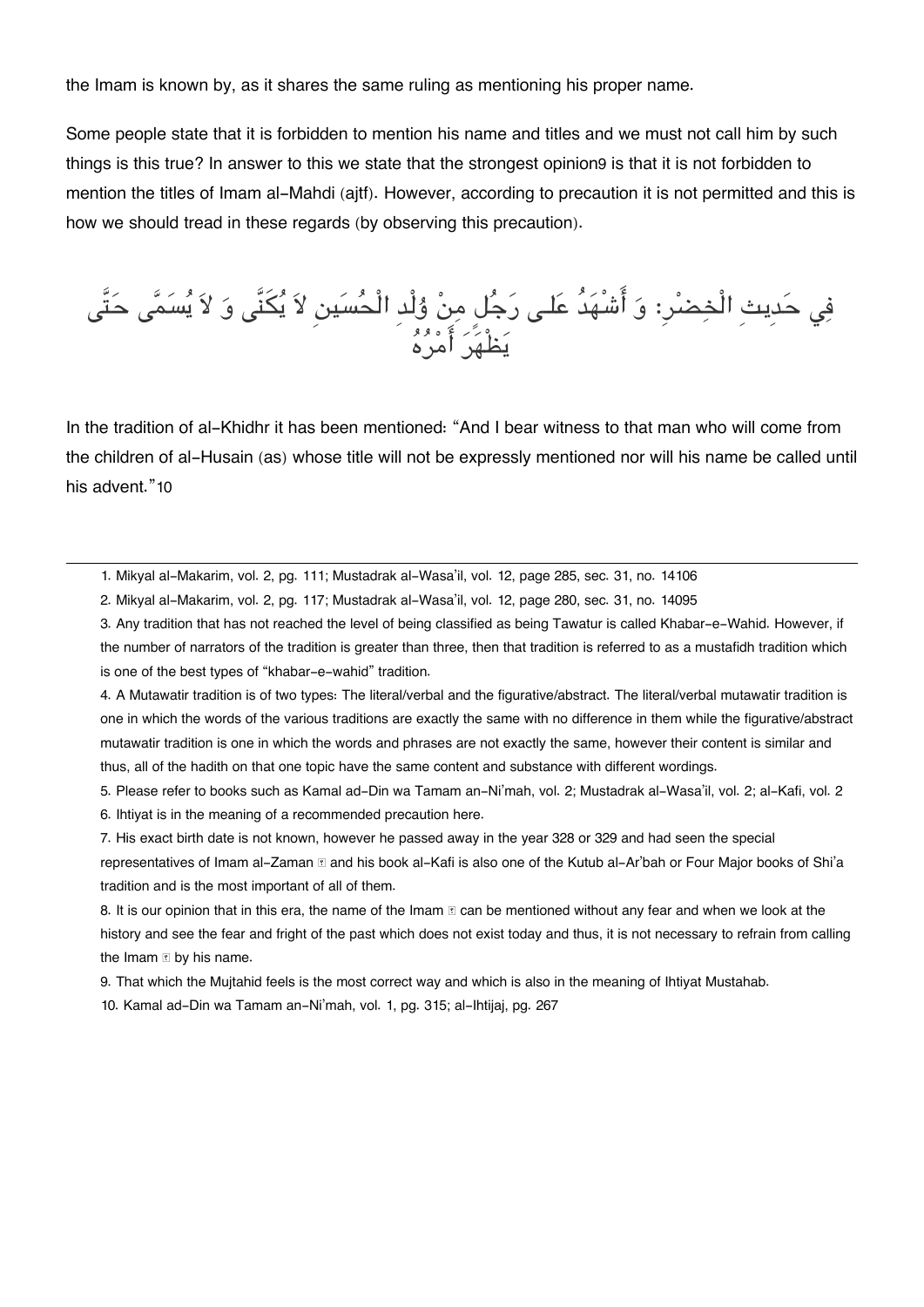# **Responsibility 32: Observing Proper Manners Part 1**

Another responsibility of the true believer is to observe the proper etiquette and to refrain from anything which would be considered as bad manners in the presence of Imam al-Zaman (aitf).

Taking part in gatherings in which Imam al-'Asr (ajtf) is spoken about in a bad way or in which people openly question and deny his existence, or where he is made fun of, are examples of things which would be classified as bad manners in relation to the Imam.

In addition, we must also stay away from programs which do not have the remembrance of Allah and Imam al-'ASr (ajtf) as this too is a sign of not observing manners and etiquette in relation to the Imam.

Imam Ja'far b. Muhammad as-Sadiq(as) has said:



"He who has true belief in Allah and the Last Day will not attend gatherings in which the Imam is being disparaged or in which the defects of a believer are being spoken about."[1](#page--1-0)

Actions such as not observing the responsibilities which one has to fulfill in regards to Imam al-Zaman (ajtf) displaying our own shortcomings in relation to these rights, seeking help (tawassul) from other than the Imam or his pure family in times of difficulties, trying to find faults and defects in the rulings of the religion and that which the Prophet of Islam brought, or insulting the laws of Allah are all things which are equivalent to insulting the Imam.

In addition, actions such as having hatred for the friends and lovers of Imam al-Zaman (ajtf), or loving the enemies of the Imam and enemies of the religion are also practical examples of showing disrespect and not observing the correct etiquette in relation to the Imam.

Therefore, these and many other things which are considered as showing disrespect to the Imam must be kept away from and without doubt, those with intellect and understanding can clearly under this responsibility.

[<sup>1.</sup>](#page--1-0) al-Kafi, vol. 2, Pagre 377, no. 9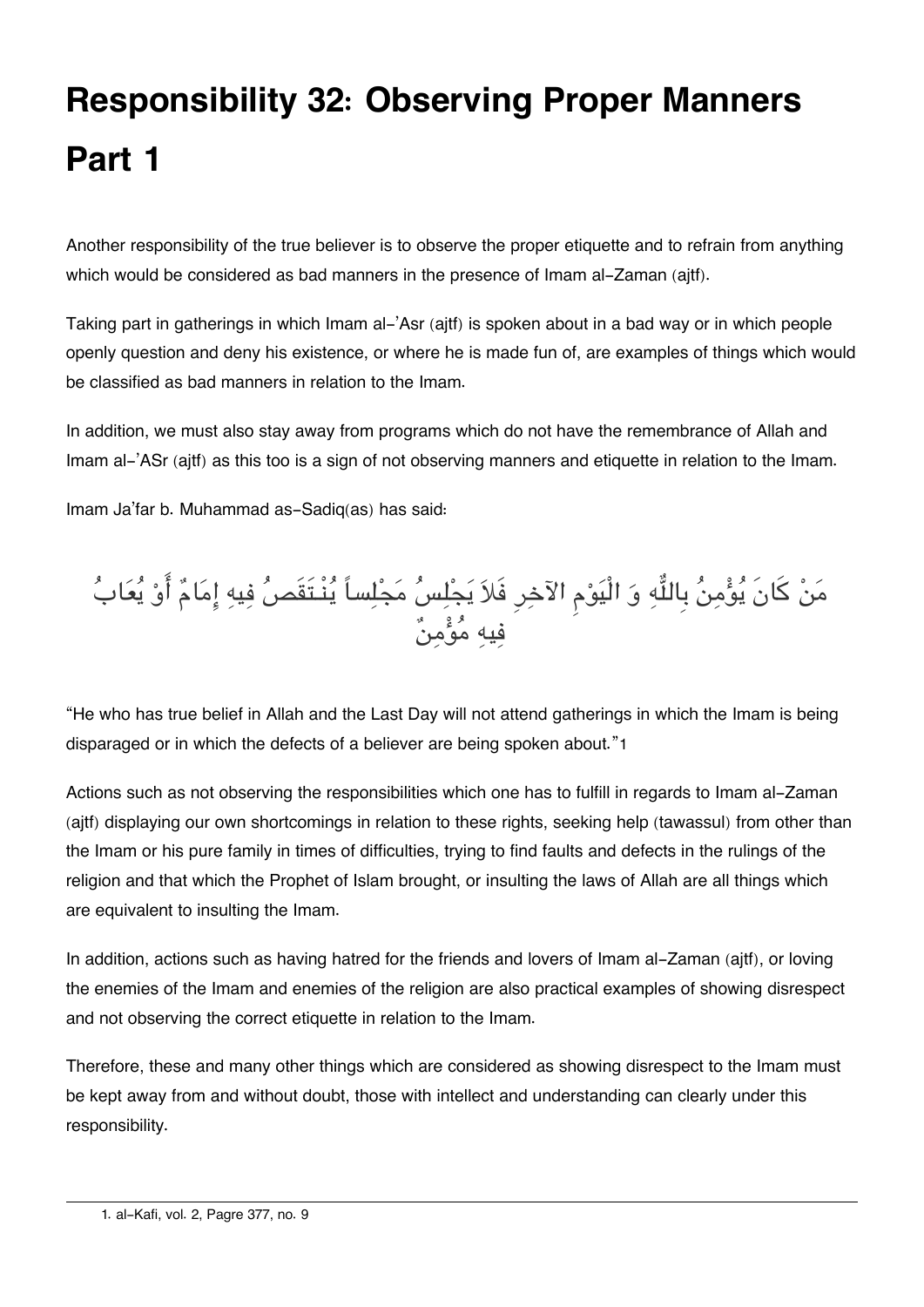# **Responsibility 33: Observing Proper Manners Part 2**

Another responsibility is to observe the proper etiquette when the Imam's name is mentioned.

A true believer should only call upon the Imam by his titles such as: al-Hujjah, al-Qa`im, al-Mahdi, Sahib al-Amr, Sahib az-Zaman, Aba Salih and others.

In addition, when one wants to say or write the blessed name of the Imam, one must also display the utmost of respect.

For example, if we use the word 'Ha $\mathbb{F}$ rat' or 'Mawla' or things such as this before his name, then we must also add the various forms of greeting, salutations and prayers after mentioning him, such as: "هيَلع "عَلَيْه الصَّلاَةُ وَ السَّلاَمُ" (peace be upon him): "سَلاَمُ اللّه عَلَيْه" (may Allah's peace be upon him)" السَّلاَمُ (prayers and peace be upon him): "أَرْوَاحُنَا لَهُ الْفِدَاهُ") (may our souls be sacrificed for him) or "أَ فَرَجَهُ الشَّرِيفَ) " (may Allah, the Most High, hasten his noble return) after his blessed name.

The Messenger of Allah (S) has said:

من صلَّـ علَ ف كتَابٍ لَم تَزلِ الْملائةُ تَستَغْفر لَه ما دام اسمـ ف ذٌلكَ الْتَابِ

"Whoever sends blessings on me in writing, the Angels will continue to ask forgiveness for him for as long as my name is in that book (or writing)."[1](#page--1-0)

Therefore based on this tradition, we must remember to show honor and respect to the Prophet, the Imam of our time and the other A`immah and this cannot be achieved by merely writing ([2](#page--1-0)(ص in the place of ((صَلَّـى اللَّهُ عَلَيْهِ وَ آلِهِ وَ سَلَّـمَ) in the place of (مَلَيْه السَّلاَمُ) or (ع) in the place of ((عَلَيْه السَّلاَمُ) or (عَلَيْه وَ آلِهِ وَ سَلَّمَ) in the place of ( يفِالشَّر هجرَف (and other things such as these.

Many times, we see scholars write long dissertations and do not even try in the least to keep their words to a minimum or we see speakers who deliver long lectures and never suffice with short talks, however when it comes to showing respect to the A`immah of true guidance, they never follow the code of honor in relation to them or if they do, they resort to using the abbreviated forms of respect.

Therefore, instead of writing out (صَلَّى اللَّهُ عَلَيْهِ وَ آلِهِ وَسَلَّمَ) they will write (ص (or even worse, they will cut the salutation off and write (عَلَيْهِ السَّلاَمُ !In place of the prayer, (مَلَلَي اللَّهُ السَّلاَمُ and in place of (عَلَيْهِ السَّلاَمُ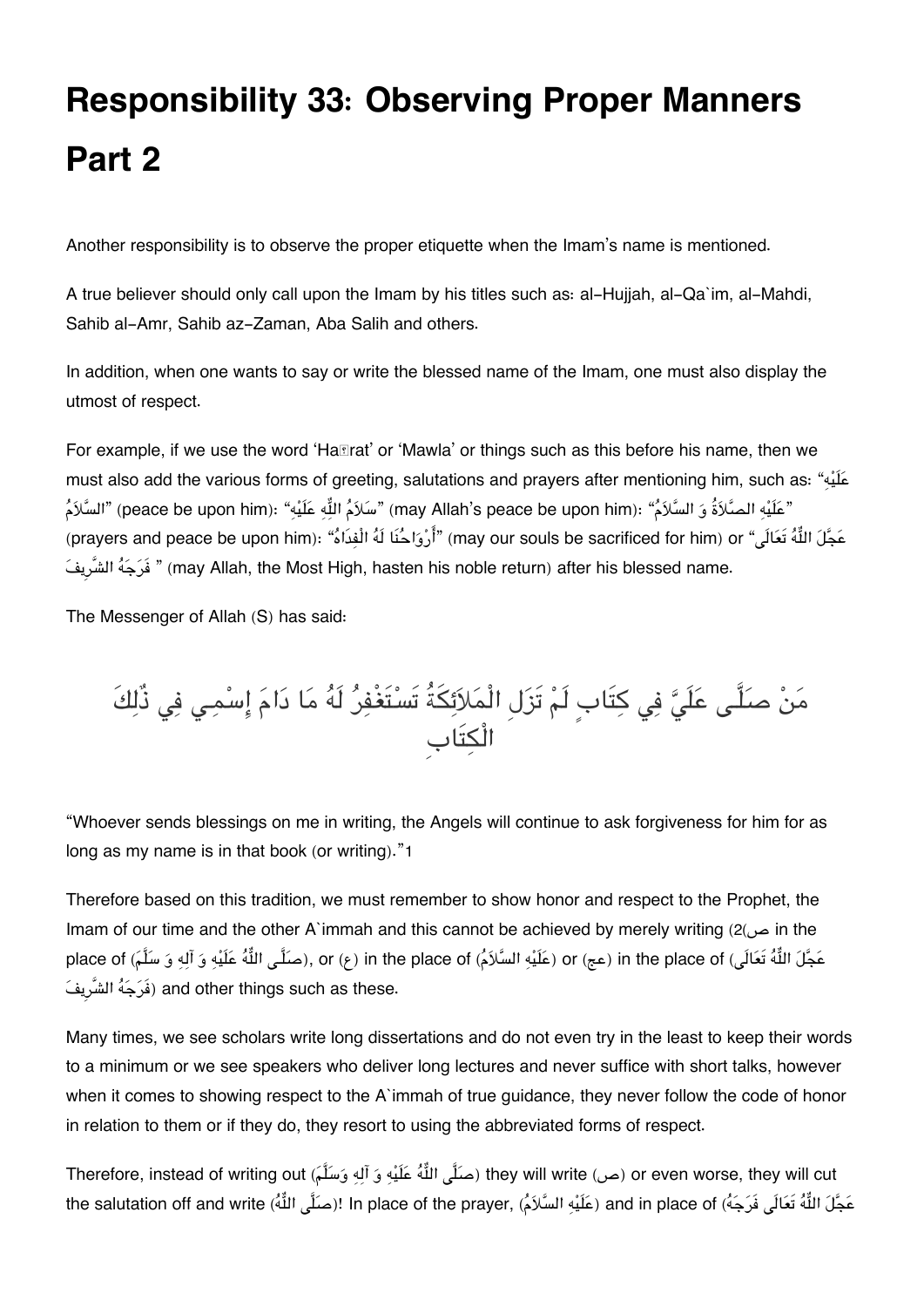الشَّريفَ) they will use the symbols (عج) and (عج)! Sometimes, in place of the prayer (الشَّريف (or the prayer (رَحْمَةُ اللَّه عَلَيْه) they will shorten them and write them as (رض) and (ر).

We should keep in mind that not only is the use of such shortened expressions in relation to these noble personalities rude and impolite, but it is also one of the greatest forms of disrespect towards them!

Another point of etiquette in showing respect to the Imam is that we should not touch his name or any of his titles without Wudhu' (spiritual purity).

What we have just mentioned in relation to showing respect and honor to the Imam is just the tip of the iceberg and there are many other forms which can be manifest and indeed these are clear for the one who has true insight and understanding (of the Imam).

It goes without saying that what we have stated in this responsibility in regards to the last Imam also holds true for the rest of the Infallibles.

[1.](#page--1-0) Biharul Anwar, vol. 94, pg. 71, sec. 29, no. 65; Munyat al-Murid, pg. 347 (The section of Writing and Keeping Books) [2.](#page--1-0) In most English publications, this is written as (S), (s), (SAW), (saws), (pbuh&hf) and other such ways. (Tr.)

# **Responsibility 34: Observing Proper Manners Part 3**

Another responsibility of the believers is that when they hear or see the name of Imam al-Zaman or any of his titles, they should immediately show the appropriate form of respect. In addition, as a sign of acknowledging his status, they should stand up when they hear his blessed title, al-Qa`im.

One day, a person was in a gathering with Imam Ja'far b. Muhammad as-Sadiq (as) when another person took the name of Imam al-Zaman (ajtf) and out of respect to the 12th Imam, the 6th Imam stood up![1](#page--1-0)

Once, a companion named Di'bil, who lived in the later part of the Islamic history, recited a poem which he had composed in which he mentioned Imam al-Hujjah (ajtf) to the 8th Imam, 'Ali b. Musa al-Rida (as). When he mentioned the 12th Imam, Imam al-Rida (as) stood up and placed his right hand on his head as a form of respect to the final Imam and prayed for his speedy arrival![2](#page--1-0)

The philosophy behind standing up when one hears the blessed name or title of the Imam, especially al-Qa`im (ajtf) is that we are showing our readiness to rise to help and assist the Imam.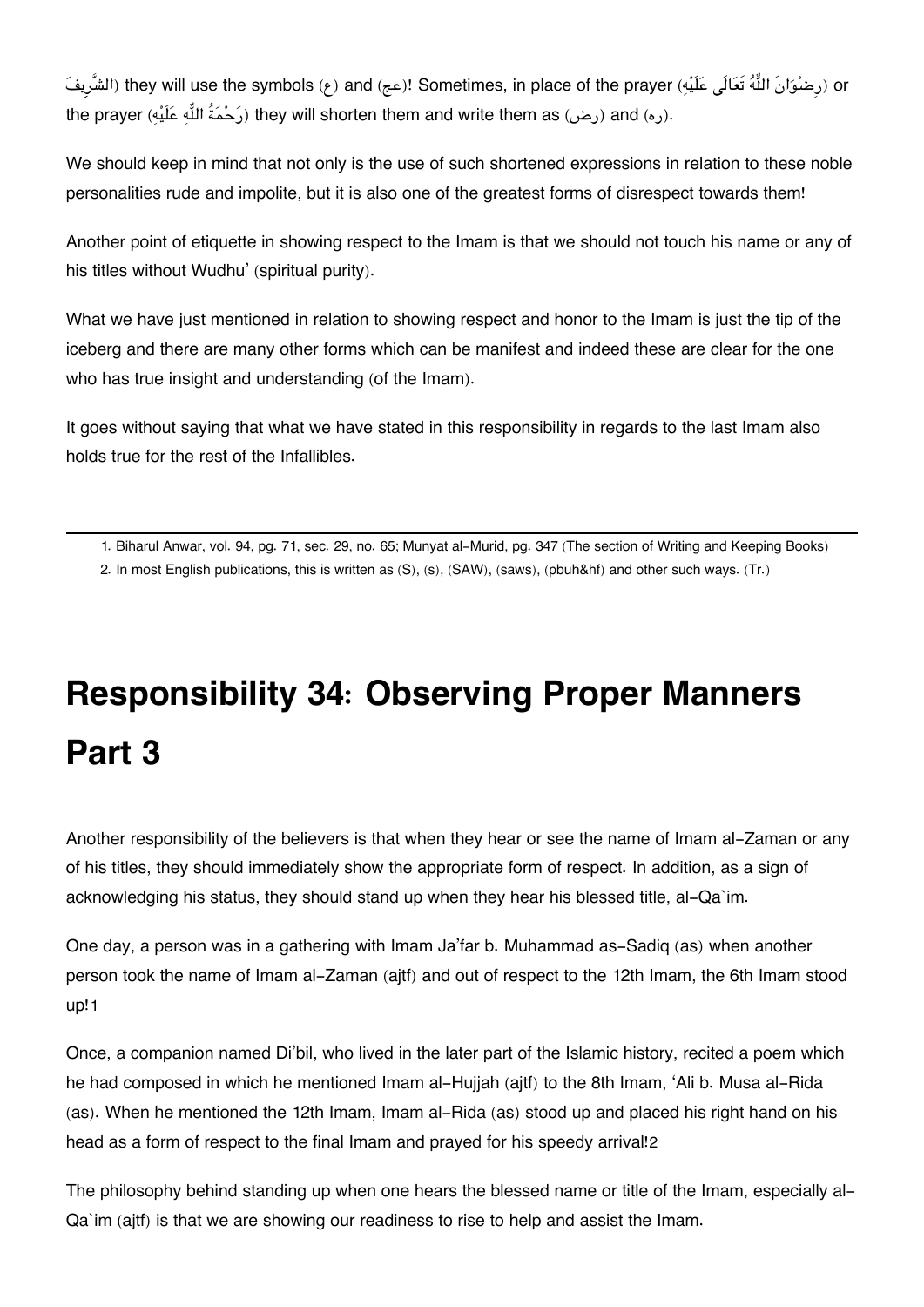Indeed, whenever and wherever the name of the Imam is taken, he immediately makes himself present in that gathering and looks with attention towards the people (who have taken his name) and therefore, it is recommended to show respect to the Imam by standing up whenever his name is mentioned.

[1.](#page--1-0) Spiritual Relation with the Noble Personality of the Mahdi, pg. 240, Muntakhab al-Athar, pg. 506, al-Zaimun NaSib, vol. 1, pg. 371

[2.](#page--1-0) Ibid.

# **Responsibility 35: Showing Humility & Humbleness Part 1**

Another responsibility of the followers of the Imam is that we must have humility and humbleness and show concern in our hearts (for the Imam) when we mention him.

قَالَ اللَّهَ تَعَالَـى: ۩ الـُم يَأْنِ لِلَّذِينَ آمَنُوا انْ تَحْشَـعُ قُلُوبُهُمْ لِذِكرِ اللَّهِ وَ مَا نَزَلَ مِنَ الْحق

Allah, the Most High has said (in the Noble Qur`an):

#### *"Has not the time come that those who have true faith begin to show humility in their hearts when Allah and that which He has revealed of the Truth is mentioned?"*[1](#page--1-0)

Imam Muhammad b. 'Ali al-Baqir (as) has said that: "Remembering us (the Ahlul Bayt) and mentioning us is the same as remembering or mentioning Allah."[2](#page--1-0)

Therefore, the hearts of the true believers must have humbleness which can only come about through remembering the name of the Imam, just as Imam Ja'far b. Muhammad as-Sadiq(as) stated in his supplication for Friday:

اللّٰهم انّـ اتَقَرب الَيكَ بِقَلْبٍ خَاضع و الـ وليِكَ بِبدَنٍ خَاشع و الـ الائمة الراشدِين بِفُوادٍ متَواضع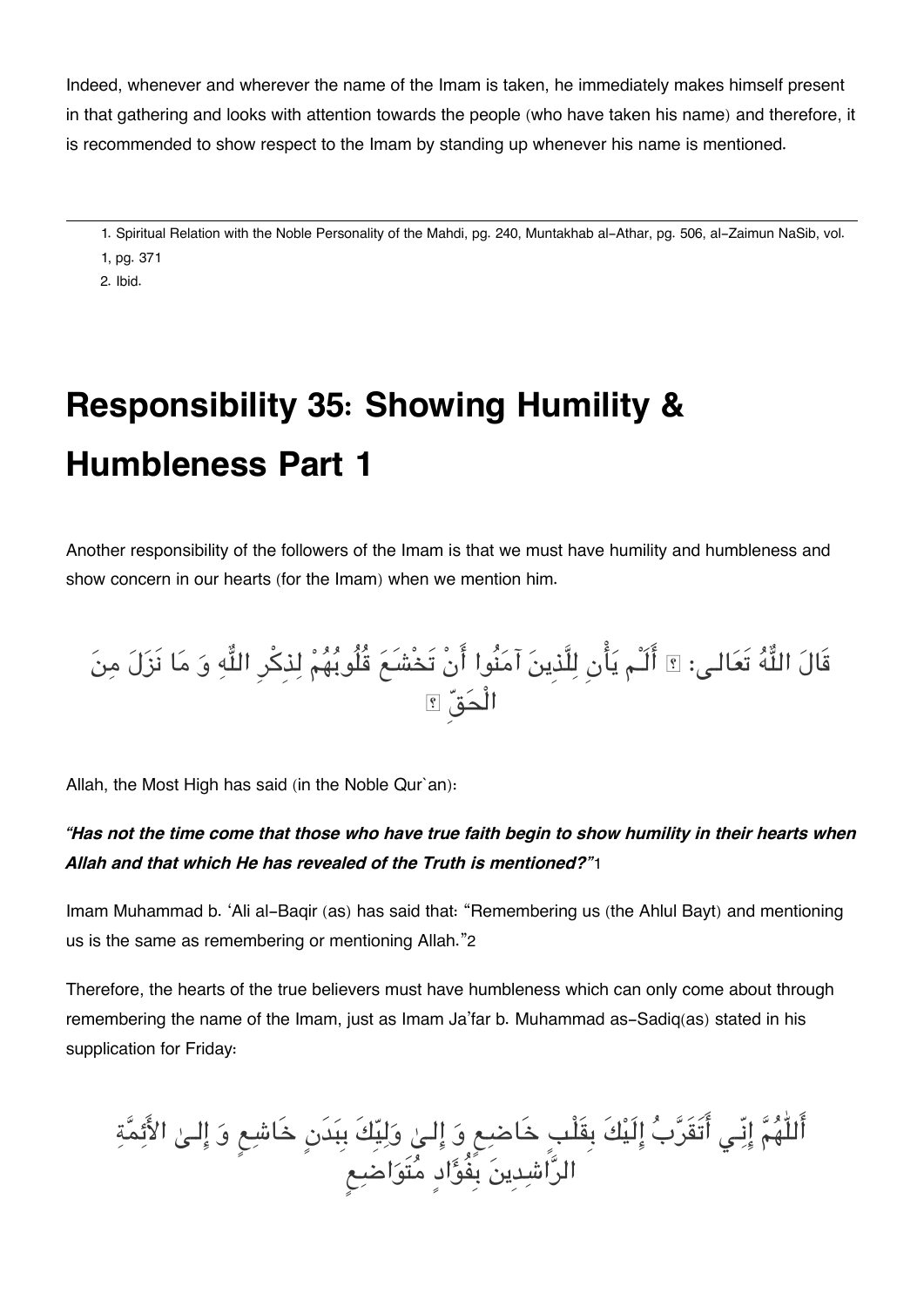"O' Allah! Indeed I seek nearness to you with a submissive heart, and (I seek nearness) to your representative with a body that is humble and (I seek nearness) to the rightly guided A`immah by a heart filled with humility."[3](#page--1-0)

- [1.](#page--1-0) Suratul Hadid (57), Verse 16
- [2.](#page--1-0) al-Kafi, vol. 2, pg. 396, no. 2
- [3.](#page--1-0) Jamal al-Usbu', Pag 230, Biharul Anwar, vol. 89, pg. 332, sec. 4, no. 5

# **Responsibility 36: Showing Humility & Humbleness Part 2**

A true believer's entire presence must show humility to the 12th Imam. By this we mean that every part of our body must be in the service of and ready to carry out the commands of the Imam.

We must know that in the presence of the Imam, we are weak and insignificant and that it is the Imam who possesses greatness and magnimity. In addition, we must follow the Imam by our actions and our heart.

Imam Ja'far b. Muhammad as-Sadiq (as) has said the following in his supplication for the day of Friday:

اللّٰهم انّـ اتَقَرب الَيكَ بِقَلْبٍ خَاضع و الـ وليِكَ بِبدَنٍ خَاشع و الـ الائمة الراشدِين بِفُوادٍ متَواضع

"O' Allah! Indeed I seek nearness to you with a submissive heart, and (I seek nearness) to your representative with a body that is humble; and (I seek nearness) to the rightly guided A`immah by a heart filled with humility."[1](#page--1-0)

[1.](#page--1-0) Ibid.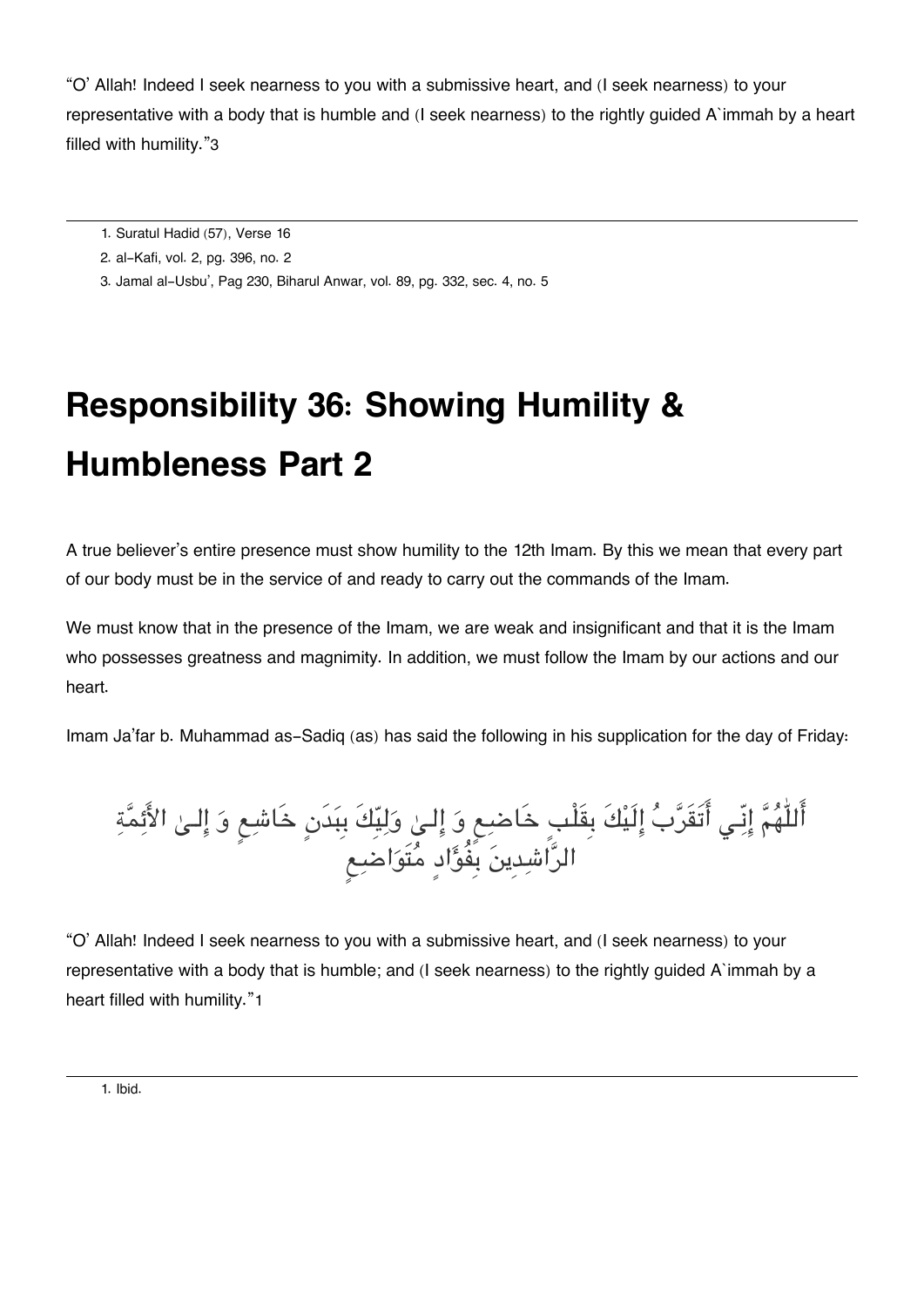### **Responsibility 37: Love for the Imam Part 1**

Another responsibility that the believers have is to love the Imam since he is one of the infallible members of the Ahlul Bayt (as) of the Prophet Muhammad (S).

The consecutively narrated traditions tell us that loving the Ahlul Bayt (as), and specifically Imam al-Zaman (ajtf), is one of the responsibilities of the true believers.

As we know, it is obligatory upon every believer to love the family of the Prophet which is actually the reward he asked for bringing us the message of Islam. In addition, this act is also regarded as a part of having true faith and is one of the conditions for our actions to be accepted in the presence of Allah.

All of the permitted, pure blessings of Allah and the various pleasures which the believers have been granted are due to the presence of the Imam and the blessings he brings with him and it stands to reason that a person must love the one who is the reason for all of the blessings which he has been granted. Indeed, the Islamic traditions tell us that the presence of the twelfth Imam is the reason that we are blessed.

Thus, our intelligence commands us to love him and in principle, human nature commands people to this truth we must love the one who has given us blessings and bounties and has done good to us.

In addition, there are numerous traditions that speak directly about the need to have love for our living Imam.

قَالَ اللَّهُ تَعَالـى: يَا مُحَمَّدُ أَحِبَّهُ فَإِنّى أُحِبُّه وَ أُحِبُّ مَنْ يُحِبُّهُ

Allah has said in a Sacred Tradition (Hadith al-Qudsi): "O' Muhammad! Have love for him (al-Mahdi) since surely I love him and I love anyone who loves him."[1](#page--1-0)

The Messenger of Allah (S) has said:

و من احب انْ يلْقَـ اله و قَدْ كمل ايمانُه و حسن اسلامه فَلْيتَول الْحجةَ صاحب الزمانِ الْمنْتَظَر

"A person who would like to meet Allah in a state of perfect faith and in the best form of submission should love al-Hujjah Sahib al-Zaman al-Muntadhar (ajtf)."[2](#page--1-0)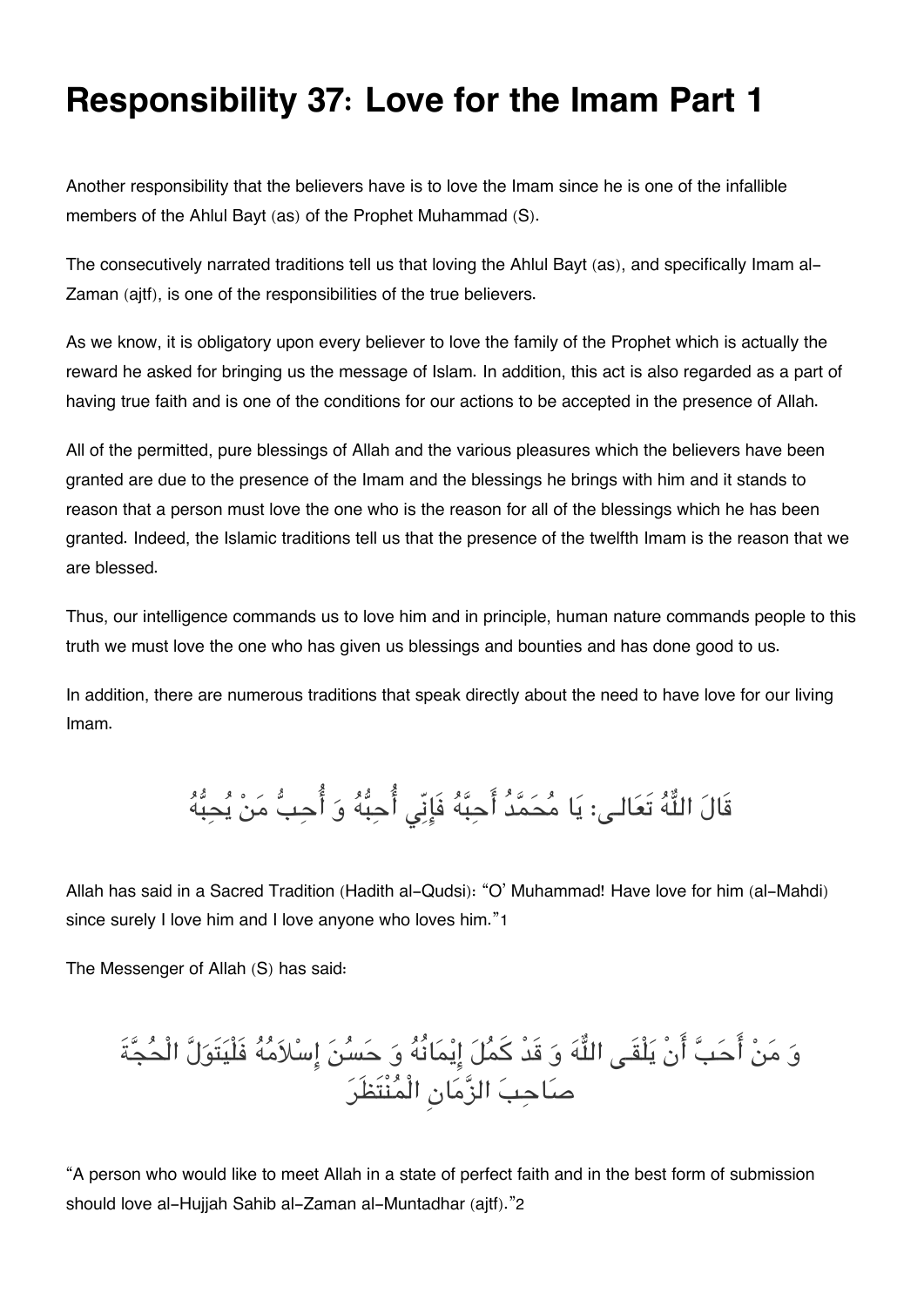[1.](#page--1-0) Biharul Anwar, vol. 36, pg. 223, sec. 40, no. 21

[2.](#page--1-0) Biharul Anwar, vol. 36, pg. 296, sec. 41, no. 125

#### **Responsibility 38: Love For the Imam Part 2**

In addition to having love for the Imam, a true believer must also encourage others to love him in essence, they must pull others towards the Imam and towards love for him!

Imam Ja'far b. Muhammad as-Sadiq (as) has said:

رَحِمَ اللَّهُ عَبْداً حَبَّبَنَا إِلى النَّاسِ وَ لَمْ يُبَغِّضنْنَا إِلَيْهِمْ

"May Allah have mercy upon a servant who endears us to the people and does not make them have hatred towards us (the Ahlul Bayt)." [1](#page--1-0)

In another tradition, Imam Ja'far b. Muhammad as-Sadiq has said:

رَحِمَ اللَّهُ عَبْداً إِجْتَرَّ مَوَدَّةَ النَّاسِ إِلَيْنَا فَحَدَّثَهُمْ بِمَا يَعْرِفُونَ وَ تَرَكَ مَا يُنْكِرُونَ

"May Allah have mercy upon that servant who encourages the people to love us (the Ahlul Bayt) through speaking to them whatever (positive) they know (about us), while refraining from mentioning that which they do not find acceptable (about us)."[2](#page--1-0)

#### **Responsibility 39: A Desire to Meet the Imam**

[<sup>1.</sup>](#page--1-0) al-Kafi, vol. 8, pg. 229, sec. 8, no. 293

[<sup>2.</sup>](#page--1-0) al-Amali (Shaykh Saduq), pg. 99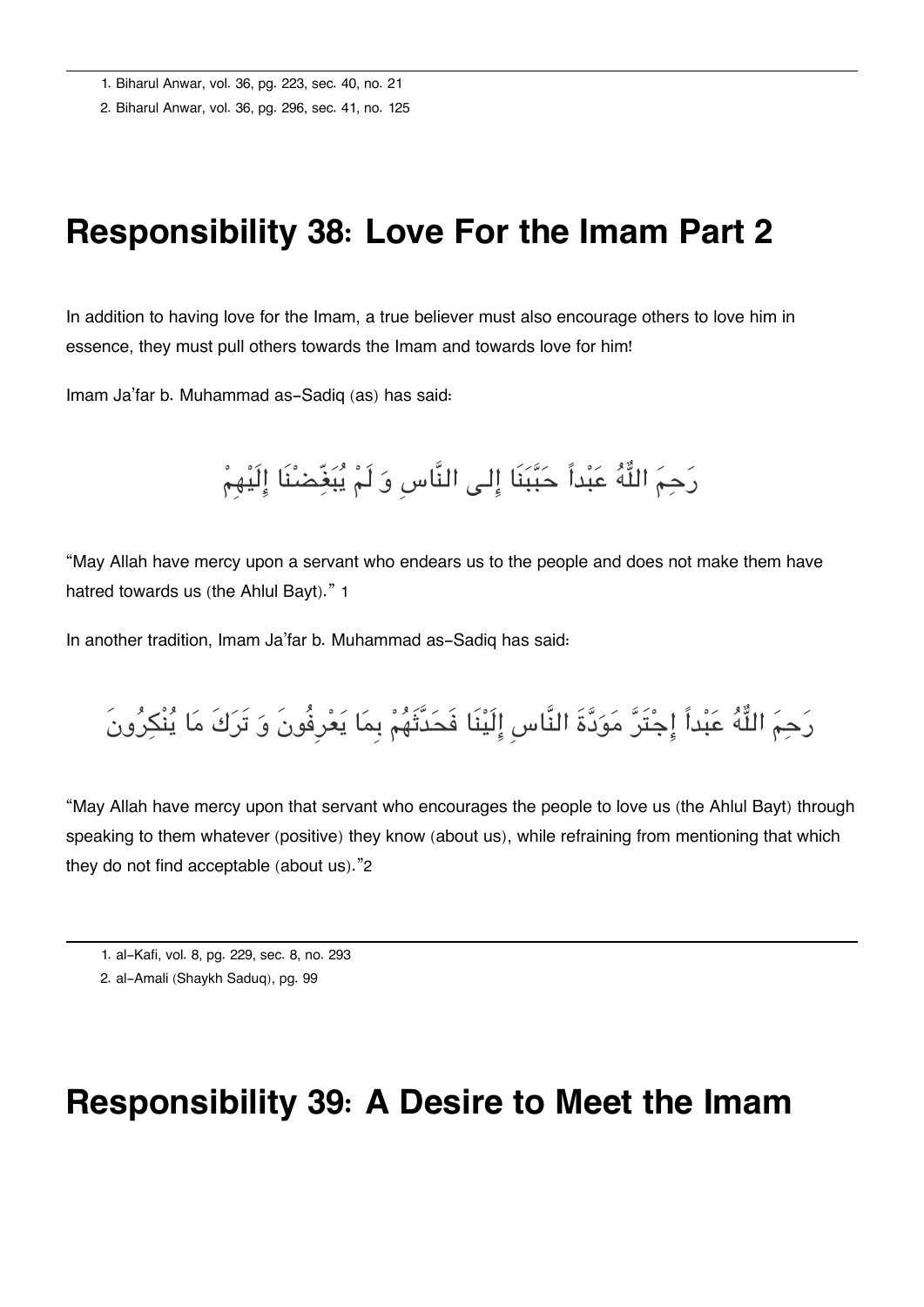### **Part 1**

Expressing one's desire to meet the Imam is another responsibility of the believers.

In the supplications which are specifically related to Imam al-Zaman (ajtf) such as Du'a al-Nudbah[1](#page--1-0), there are passages (which as we know are the exact words of Imam Ja'far b. Muhammad as-Sadiq) in which this responsibility has been clearly mentioned:

عَزِيزٌ عَلَىَّ أَنْ أَرَى الْـخَلْقَ وَ لاَ تُرىٰ وَ لاَ أَسْمَعُ لَكَ حَسِيساً وَ لاَ نَـجْوىٰ

"How difficult it is for me that I am able to see all the creation, however you cannot be seen, and I do not hear any sound or whisper from you!"

The Commander of the Faithful, 'Ali b. Abi Talib (as) has said:

هَاه! وَ أَوْمـى بِيَدِهِ إِلـى صَدْرِهِ شَوْقاً إِلـى رُؤْيَتِهِ

"Aah! (O' how I wish I could see him!)" And then he struck his hand on his chest as a sign of longing to see the Imam (al-Mahdi).[2](#page--1-0)

[1.](#page--1-0) This supplication has been narrated in the reliable books of supplication such as Mafatih al-Jinan, Mikyal al-Makarim, vol. 2, pg. 93-100; the hand written copy of Mizar al-Kabir of Ibne al-Mashadi, pg. 822; Mizar (the old Version) by Qutb Rawandi; the hand written copy of Mizar of Sayyid ibne Tawus which is known by the name of MiSbahul Zair, pg. 334; Biharul Anwar, vol. 102

[2.](#page--1-0) Mikyal al-Makarim, vol. 1, pg. 115; Biharul Anwar, vol. 51, pg. 115, sec. 2, no. 14

## **Responsibility 40: A Desire to Meet the Imam Part 2**

Another responsibility of a believer is to ask Allah for the ability to meet Imam al-Mahdi (ajtf). We must pray to Allah that the Imam permits us to see him, but of course we should ask to see him while we are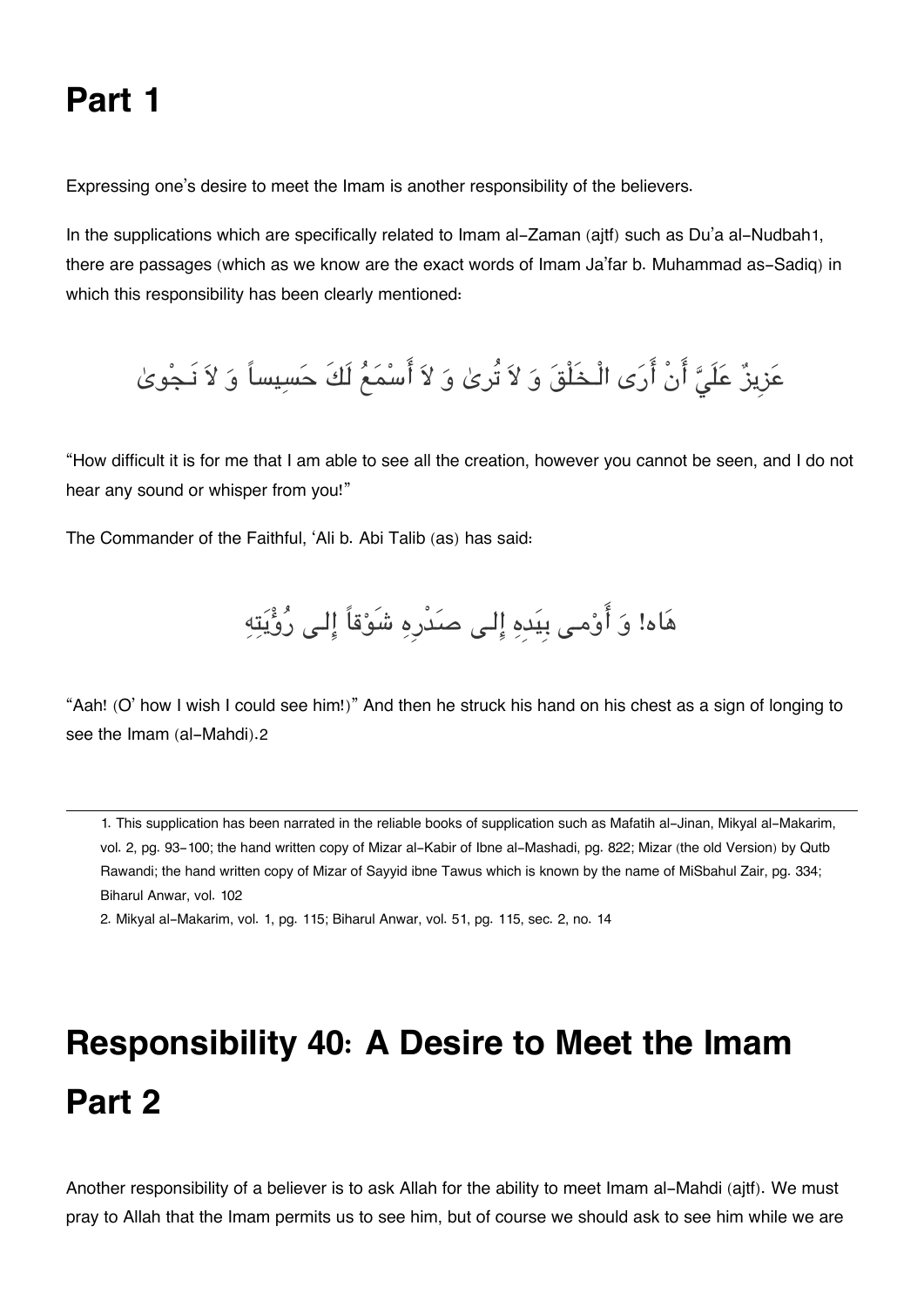in a state of true faith and performing good deeds.

Therefore, we should be blessed to meet him having full faith in Islam so that we do not cause any spiritual harm to the Imam and such that we are not among those whose his anger is taken out upon.

This type of meeting with Imam al-Mahdi (ajtf) is possible both during his advent and during his occultation. Therefore, it is possible for the believers to see and meet him during his occultation, just as it is possible to see and meet him during his advent. Thus, just because he is currently hidden from the eyes of the people, we must not deny the fact that it is possible to see him.

To see the Imam during his advent or during the period of occultation while awake or asleep is something that everyone aspires towards and this must be the wish of all true believers. They must sincerely ask Allah for this honor and the best way to achieve this is to supplicate to Allah to be granted the opportunity to meet the Imam upon his advent.

In the Du'a of 'Ahd (The Supplication of the Pact to the Imam)[1](#page--1-0) which has been narrated by Imam Ja'far b. Muhammad as-Sadiq (as), we pray the following:

اللّٰهم ارِن الطَّلْعةَ الرشيدَةَ و الْغُرةَ الْـحميدَةَ واكحل نَاظرِي بِنَظْرة منّ الَيه...

"O'Allah! Show me the appearance of the one who is rightly guided and the finest of those deserving praise; and beautify my sight with the ability to look upon him..."[2](#page--1-0)

Later on in this same supplication we appeal to Allah  $\mathbb E$  and say:

أَللّٰهُمَّ إِنِّي أَسْئَلُكَ أَنْ تُرِيَنِي وَلِيَّ أَمْرِكَ ظَاهِراً نَافِذَ الأَمْرِ...

"O Allah I ask that you show me the authority of your affairs manifestly as he carries out your orders..."[3](#page--1-0) Imam Ja'far b. Muhammad as-Sadiq (as) has said:

اذَا تَـمنَّـ احدُكم الْقَائم فَلْيتَمنَّه ف عافية فَانَّ اله بعث محمداً رحمةً و يبعث الْقَائم نَقمةً

"Anytime one of you has the desire (to see) al-Qa`im (ajtf), then you should desire that (you see him while) you are in a good (spiritual) state since surely Allah had sent Muhammad (S) as a mercy but will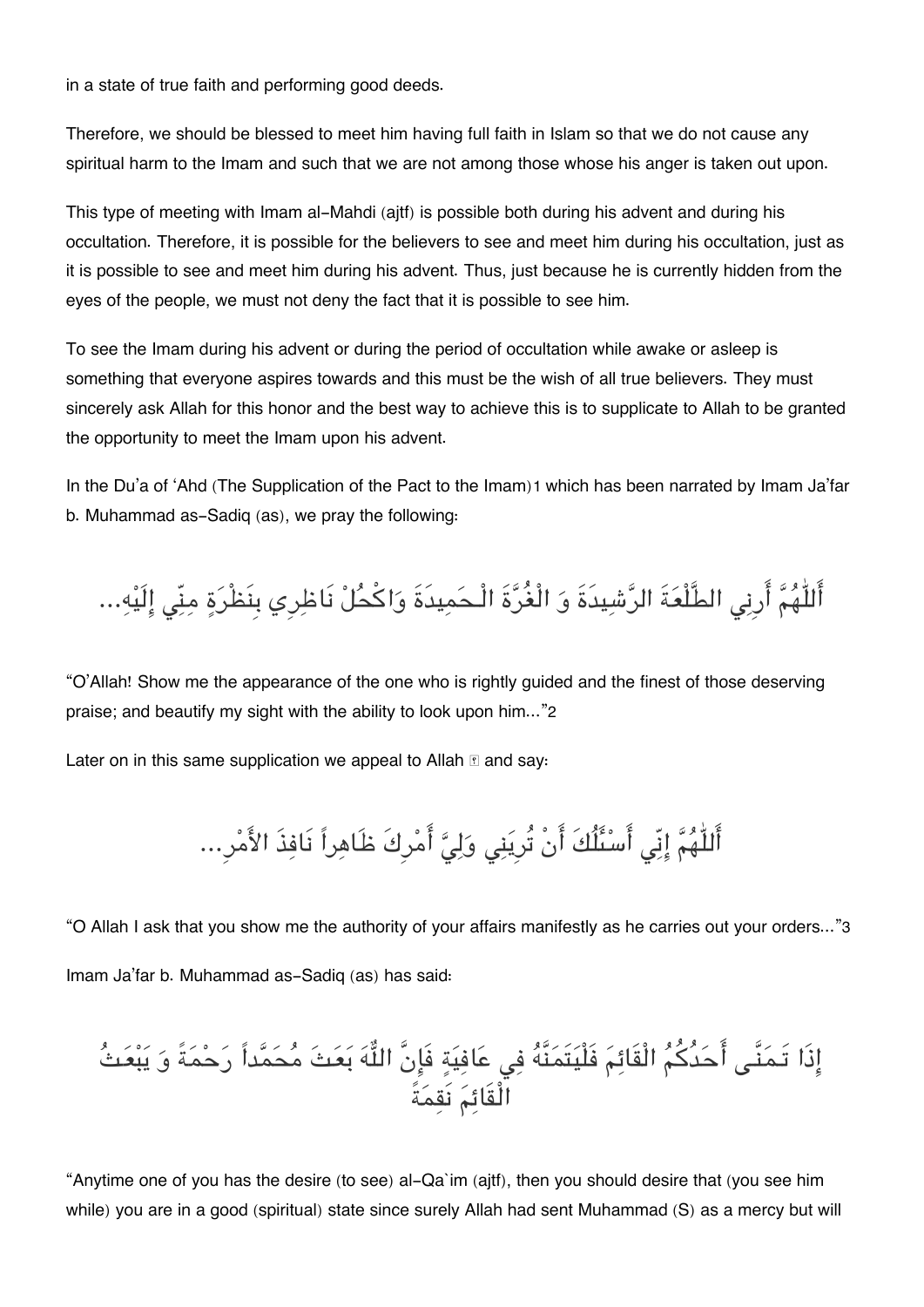send al-Qa`im (ajtf) as an avenger."[4](#page--1-0)

In addition, it has been mentioned in Du'a al-Nudbah[5](#page--1-0):

```
و ارِه سيِدَّه يا شَدِيدَ الْقُوىٰ...
```
"And allow him (Imam al-Mahdi) to see his Master, O' the Almighty..."[6](#page--1-0) In another supplication[7](#page--1-0), it has been mentioned:

```
واجعلْنَا ممن تَقَر عينُه بِرويِتَه
```
"And make us of those whose eyes are delighted by seeing."[8](#page--1-0)

Imam Ja'far b. Muhammad as-Sadiq (as) has said:

من قَرا سورةَ بنـ اسرائيل ف كل لَيلَة جمعة لَم يمت حـتَّ يدْرِكَ الْقَائم فَيونَ من اصحابِه

"A person who recites Surah Bani Isra`il (17) every Thursday night will not die until he sees al-Qa`im (ajtf) and becomes one of his companions."[9](#page--1-0)

Imam Ja'far b. Muhammad as-Sadiq (as) has also said:

مَنٌ قَرَأً بَعْدَ كُُلِّ فَرِيضَةَ هُذَا اللُّعَاءَ فَاٍِنَّهُ يَرى الإِمَاءَ مِ ح م د بُنِ الُحَسَنِ عَلَيْهِ وَ
$$
i = \frac{1}{2} \left( \frac{3}{2} + \frac{3}{2} \right)
$$

"A person who recites the following supplication after every obligatory Salat will definitely see Imam (ح م دم د) Ibn al-Hasan, may peace be upon him and upon his forefathers, (either) while he is awake or in his dreams."[10](#page--1-0)

Then the Imam recited the following supplication: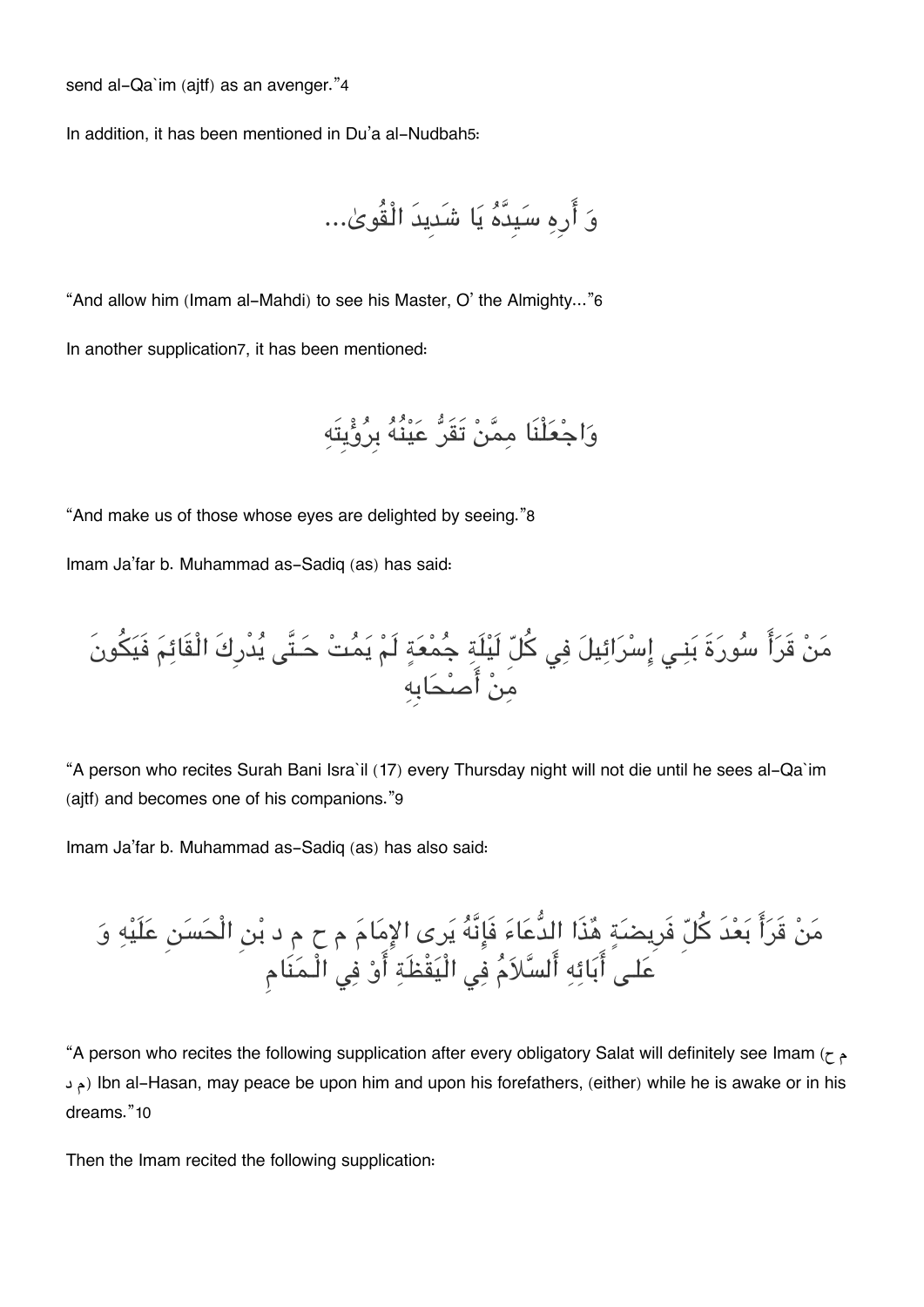### بِسم اله الرحمن الرحيم. اللّٰهم بلّغْ مولانَا صاحب الزمانِ اينَما كانَ و حيثُما كان...

"In the Name of Allah, the Most Gracious, the Most Merciful. O' Allah! Convey to our Master, Sahib al-Zaman (ajtf), wherever he is and everywhere he is..."

```
1. Biharul Anwar, vol. 102, pg. 1111, sec. 7, no. 2; MiSbah of al-Kaf'ami, pg. 550
```

```
2. Biharul Anwar, vol. 102, pg. 90
```
[3.](#page--1-0) Ibid.

[4.](#page--1-0) al-Kafi, vol. 8, pg. 233, no. 306

[5.](#page--1-0) This supplication has been narrated in the reliable books of supplication such as Mafatih al-Jinan, Mikyal al-Makarim, vol. 2, pg. 93-100; the hand written copy of Mizar al-Kabir of Ibne al-Mashadi, pg. 822; Mizar (the old Version) by Qutb Rawandi; the hand written copy of Mizar of Sayyid ibne Tawus which is known by the name of MiSbahul Zair, pg. 334; Biharul Anwar, vol. 102

[6.](#page--1-0) Biharul Anwar, vol. 102, pg. 90

[7.](#page--1-0) Biharul Anwar, vol. 89, pg. 310, sec. 3, no. 14

[8.](#page--1-0) Biharul Anwar, vol. 102, pg. 90

[9.](#page--1-0) Biharul Anwar, vol. 86, pg. 61, sec. 38, no. 69

[10.](#page--1-0) Ibid.

# **Responsibility 41: Visiting the Places the Imam Visits**

Another responsibility of the believers is to go to those places where this is a possibility that the Imam visits such as Masjid al-Sahlah (in 'Iraq), Masjid Jamkaran (in Iran) and other places, especially at the specific times which have been mentioned that he may be there[1](#page--1-0) the gatherings in which the greatness and traits of the Imam and the other infallible A`immah are mentioned.

Programs to commemorate the marriage of the Sadat and the 'Ulama and especially those gatherings in which the Sadat scholars who also possess the qualities of abstaining from sins and who adhere to piety are present, gatherings in which the troubles that befell the Ahlul Bayt are mentioned programs in which the teachings of Allah and in which the infallible A`immah are remembered.

Especially the days which are relevant to them such as 'Ashura, 'Eid al-Fitr, Thursday night and other days accompanying the dead bodies of the scholars and those who love the Imam especially the true Shi'a to their burial site are all programs and gatherings which a true believer should be present in.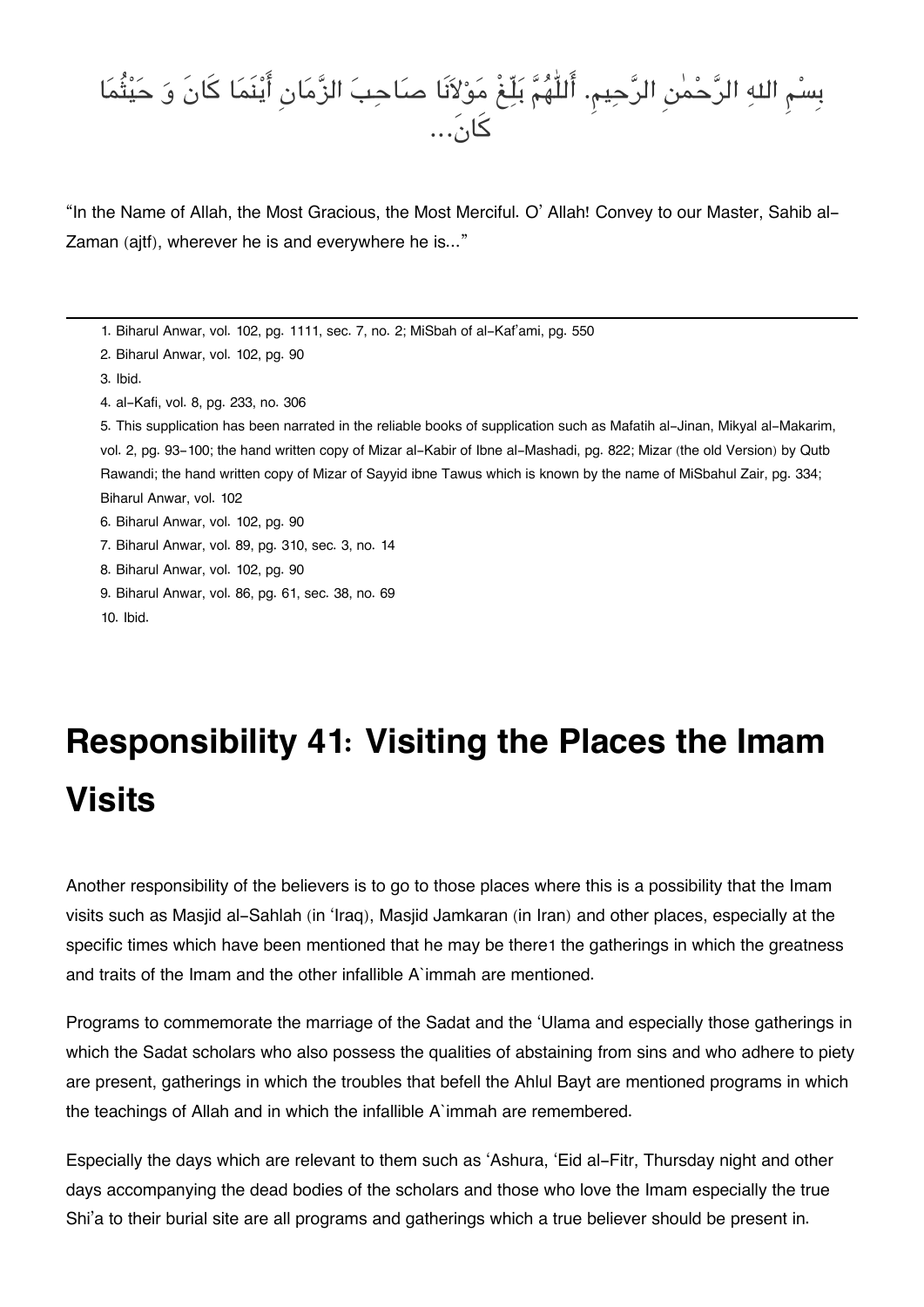In addition, the joyous occasions which take place during the year such as 'Eid al-Ghadir, 'Eid al-Qurban, the Nights of Qadr in the Month of Rama**Ihan and others, are also times in which Imam al-**Hujjah (ajtf) is present and thus, we should also be sure to take part in programs which are held around these great days.

[1.](#page--1-0) For example according to the traditions it is stated that Imam Wali al-'ASr attends the Hajj every year and on the day of 'Arafat, he is present on the Plains of 'Arafat.

# **Responsibility 42: Grief and Sorrow Due to Separation Part 1**

Another responsibility of a true believer is that one must feel grief and sorrow due to one's separation from the Imam and not being able to see him. This state of grief should be a continuous feeling for a believer and should not be limited to merely a few days during the year.

If a true believer is only able to be in spiritual contact with the Imam for certain hours or parts of the day, then at least in those time periods, one must express grief at being separated from the Imam and the delay in his advent.

There is a section in Du'a al-Nudbah which explains the sorrow one feels at being separated from his Imam:

هَلْ مِنْ مُعِين فَأُطِيلَ مَعَهُ العَوِيلَ وَ الْبُكَاءَ؟

"Is there any assistant that will be alongside me in prolonging my grief and tears (at being separated from you, O' Imam?)"[1](#page--1-0)

[<sup>1.</sup>](#page--1-0) Biharul Anwar, vol. 102, pg. 90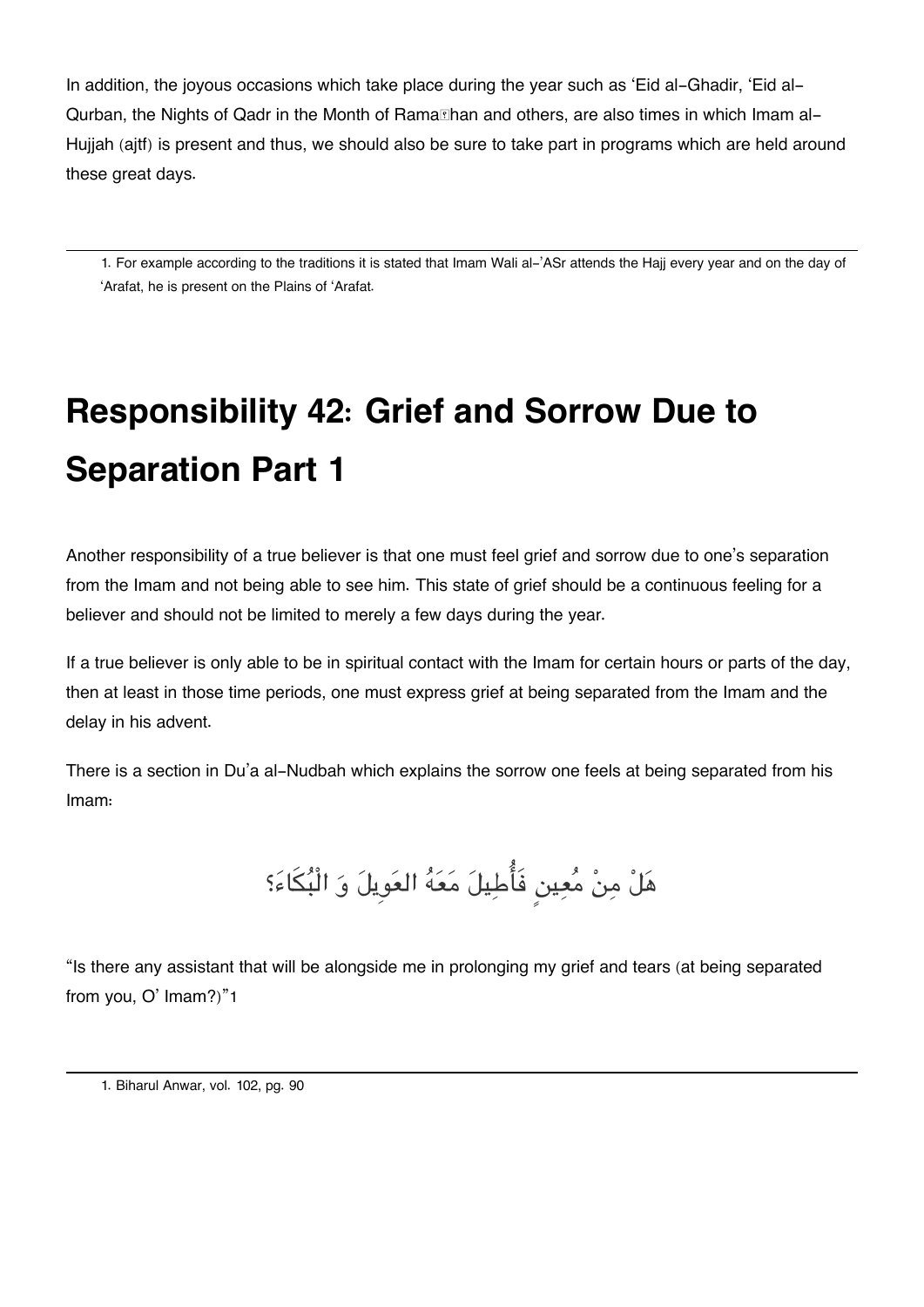## **Responsibility 43: Grief and Sorrow Due to Separation Part 2**

Another responsibility of the believers is to shed tears due to being separated from the Imam and because of the trials and tribulations which he has had to endure. If it is not possible for a person to cry, then he should try and force himself to cry or at least 'pretend' to cry which is known as 'tabaka' in 'Arabic.

In a tradition from Imam Ja'far b. Muhammad as-Sadiq (as) it is mentioned that:

مَنْ ذَكَرَنَا أَوْ ذُكِرْنَا عِنْدَهُ فَخَرَجَ مِنْ عَيْنِهِ دَمْعٌ مِتْلُ جَنَاحٍ بَعُوضَةٍ غَفَرَ اللَّهُ لَهُ ذُنُوبه و لَو كانَت مثْل زَبدِ الْبحر

"Anyone who remembers us or when we are remembered in his presence, a tear-drop the size of the wing of a gnat comes out from his eye, Allah will forgive his sins even if they are the amount of the foam on the waters of the sea."[1](#page--1-0)

In another tradition from Imam Ja'far b. Muhammad as-Sadiq (as) he has stated:

إِيَّاكُمْ وَالتَّنْوِيَةَ أَمَا وَاللَّهِ لَيَغِيبَنَّ إِمَامُكُمْ سِنِيناً مِنْ دَهْرِكُمْ وَلِيُمَحِّصَنَّ حَتَّى يُقَالَ مَاتَ أَوْ هَلَكَ بِأَيِّ وَادٍ سَلَكَ وَلَتَدْمَعَنَّ عَلَيْهِ عَيُونُ الْمُؤْمِنِينَ

"Take care not to refer to him (by name))! By Allah (I swear that) your Imam will disappear for many years during which time, you shall be (intensely) tested until it will be said: "He died" or "He has perished" or "Which valley has he taken as his place of recluse?" Verily, the eyes of the believers shall shed tears for him."[2](#page--1-0)

Sudair Sairafi has narrated that:

دخَلْت انَا و الْمفَضل بن عمر و ابو بصيرٍ و ابانُ بن تَغْلب عل مولانَا ابِ عبدِ اللَّهِ جَعَّفَرِ بْنِ مَحَمَّد فَرَايْنَاهُ جَالِساً عَلَى التَّرَابِ وَ عَلَيْهِ مِسْحٌ خَيْبَرِيّ مَطَوَّقٌ بِلاَ جَيْبٍ مُقَصَّرُ الْكُمَّيُّن وَ هُوَ يَبْكِي بُكَاءَ الْوَالِهِ الثَّكْلى ذَاتَ الْكَبِدِ الْحَرَّى قَدْ نَالَ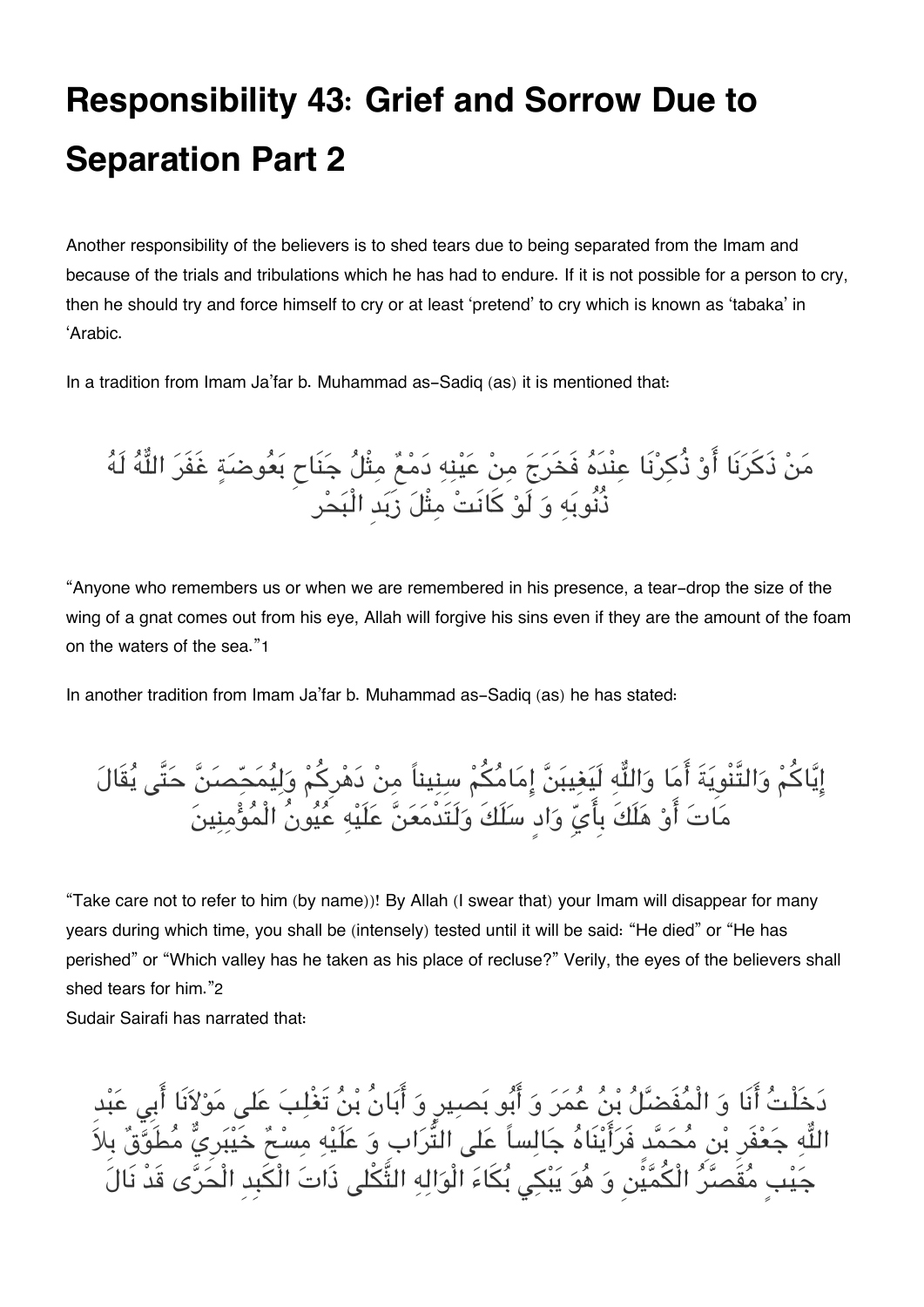الْحُزْنُ مِنْ وَجْنَتَيْهِ وَ شَاعَ التَّغَيُّرُ فِي عَارِضيَّهِ وَ أَبْلى الدُّمُوعُ مَحْجِرَيْهِ وَ هُوَ يَقُولُ: سَيّدِي غَيْبَتُكَ نَفَتْ رُقَادِي وَ ضَيَّقَتْ عَلَىَّ مِهَادِي وَ أَسَرَتْ مِنِّي رَاحَةَ فُوَّادِي! سَيِّدِي غَيْبَتُكَ أَوْصلَلتْ مُصابى بِفَجَائِعِ الْأَبَدِ وَ فَقْدُ الْوَاحِدِ بَعْدَ الْوَاحِدِ يُفْنِي الْجَمْعَ وَ الْعَدَدَ فَمَا أُحِسُّ بِدَمْعَةٍ تَرْقَىَ مِنْ عَيْنِي وَ أَنِينِ يَفْتُرُ مِنْ صَدْرِي عَنْ رِ<br>دَوَارِجِ الرَّزَايَا وَ سَوَالِفَ الْبَلَايَا إِلاَّ مُثِّلَ لِعَيْنِي عَنْ عَوَائِرِ أَعْظَمِهَا وَ أَفْظَعِهَا وَ تَرَاقِى أَشَدِّهَا وَ أَنْكَرِهَا وَ نَوَائِبَ مَخْلُوطَةٍ بِغَضَبِكَ وَ نَوَازِلَ مَعْجُونَةٍ بِسَخَطِكَ! قَالَ سدِير: فَاستَطَارت عقُولُنَا ولَهاً و تَصدَّعت قُلُوبنَا جزعاً عن ذٌلكَ الْخَطْبِ الْهائل و الْحادِثِ الْغَائل و ظَنَنَّا انَّه سمةٌ لمروهة قَارِعة او حلَّت بِه من الدَّهرِ بائقَةٌ فَقُلْنَا: لاَ أَبْكَى اللَّهُ يَا ابْنَ خَيْرِ الْوَرَى عَيْنَيْكَ مِنْ أَيِّ حَادِثَةٍ تَسْتَنْزِفُ دَمْعَتَكَ وَ تَستَمطر عبرتَكَ و ايةُ حالَة حتَمت علَيكَ هذَا الْماتَم؟ قَال فَزفَر الصادِق زَفْرةً انْتَفَخَ مِنْهَا جَوْفُهُ وَ اشْتَدَّ مِنْهَا خَوْفُهُ وَ قَالَ:وَيْكُمْ إِنِّي نَظَرْتُ فِي كِتَابِ الْجَفْرِ صَبِيحَةَ هُذَا الْيَوْم وَ هُوَ الْكِتَابُ الْمُشْتَمِلُ عَلى عِلْمِ الْمَنَايَا وَ الْبَلَايَا وَ الَرَّزَايَا وَ عِلْم مَا كَانَ وَ مَا يَكُونُ إِلَى يَوْمِ الْقِيَامَةِ الَّذِي خَصِّ اللَّهُ تَقَدَّسَ اسْمَهُ بِهِ مَحَمَّداً وَ الأَئِمَّةَ مِنْ بَعْدِهِ عَلَيْهِ وَ عَلَيْهِمُ السَّلاَمَ وَ تَامَلْتَ فِيهِ مَوْلِدِ قَائِمِنَا وَ غِيبَتَهُ وَ إِبْطَاءَهُ وَ طُولَ عُمُرهِ وَ بَلْوَى الْمُؤْمِنِينَ بِهِ مِنْ بَعْدِهِ فِي ذُلِكَ الزَّمَانِ وَ تَوَلُّدَ الشُّكُوكِ فِي قُلُوبِهِمْ مِنْ طُولِ غَيْبَتِهِ وَ ارْتِدَادَ أَكْثَرِهِمْ عَنْ دِينِهِمْ وَ خَلْعَهُمْ رِبْقَةَ الإِسْلاَم مِنْ أَعْنَاقِهِمُ الَّتِى قَالَ اللَّهُ تَقَدَّسَ ذِكْرُهُ ۩وَ كُلَّ إِنْسَانٍ أَلْزَمْناهُ طَائِرَهُ فِى عُنُقهِ؟ يَعْنِي الْوَلاَيَةَ فَأَخَذَتْنِي الرِّقَّةُ وَ اسْتَوْلَتْ عَلَيَّ الأَحْزَانُ. فَقُلْنَا يَا ابْنَ رَسُولِ اللَّهِ كَرِّمْنَا وَ شَرِّفْنَا بِإِشْرَاكِكَ إِيَّانَا فِي بَعْضِ مَا أَنْتَ تَعْلَمُهُ مِنْ عِلْم؟ قَالَ إِنَّ اللَّهَ تَبَارَكَ وَ تَعَالَى أَدَارَ فِى الْقَائِمُ مِنَّا ثَلَاثَةً أَدَارَهَا فِى ثَلاَثَةٍ مِنَ الرُّسُلُّ قَدَّرَ مَوْلِدَهُ تَقْدِيرَ مَوْلِدِ مُوسى وَ قَدَّرَ غَيْبَتَهُ تَقْدِيرَ غَيْبَةِ عِيسى ۚ وَ قَدَّرَ إِبْطَاءَهُ تَقْدِيرَ إِبْطَاءِ نُوح وَ جَعَلَ مِنْ بَعْدِ ذَٰلِكَ عُمْرَ الْعَبْدِ الصَّالِحِ أَعْنِي الْخِضْرَ دَلِيلاً عَلى عُمْرِهِ. فَقُلْتُ: ۚ اكْشِفْ لَنَا يَا ابْنَ رَسُولِ اللَّهِ عَنْ وُجُوهِ ۖ هُّذِهِ الْمَعَانِي. قَالَ: أَمَّا مَوْلِدُ مُوسى فَإِنَّ فِرْعَوْنَ لَمَّا وَقَفَ عَلى أَنَّ زَوَالَ مُلْكِهِ عَلى يَدِهِ أَمَرَ بِإِحْضَارِ الْكَهَنَةِ فَدَلُّوهُ عَلى نَسَبِهِ وَ أَنَّهُ يَكُونُ مِنْ بَنِي إِسْرَائِيلَ وَ لَمْ يَزَلْ يَأْمُرُ أَصَـٰحَابَهُ بِشَقّ بُطُونِ الْحَوَامِل مِنْ نِسَاءِ بَنِي إِسْرَائِيلَ حَتَّى قَتَلَ فِي طَلَبِهِ نَيِّفاً وَ عِشْرِينَ أَلْفَ مَوْلُودٍ وَ تَعَذَّرَ عَلَيْهِ الْوُصِنُولَ إِلَـى قَتْل مُوسى لِحِفْظِ اللَّهِ تَبَارَكَ وَ تَعَالـَى إِيَّاهُ كَذَلِكَ بَنُو امَيَّةً وَ بَنُو الْعَبَّاسِ لَمَّا وَقَفُوا عَلَى أَنْ زَوَالَ مَلْكِهِمْ وَ الْأَمَرَاءِ وَ الْجَبَابِرَةِ مِنْهُمْ عَلَى يَدِ الْقَائِم مِنَّا نَاصَبُونَا الْعَدَاوَةَ وَ وَضَعُوا سُيُوفَهُُمْ فِي قَتْلِ آلِ بَيْتِ رَسُولِ اللَّهِ وَ إِبَادَةِ نَسْلِهِ طَمَعاً مِنْهُمْ فِي الْوُصِلُولِ إِلـى قَتْلِ الْقَائِمِ وَ يَأْبَىَ اللَّهُ أَنْ يَكْشِفَ أَمْرَهُ لِوَاحِدٍ مِنَ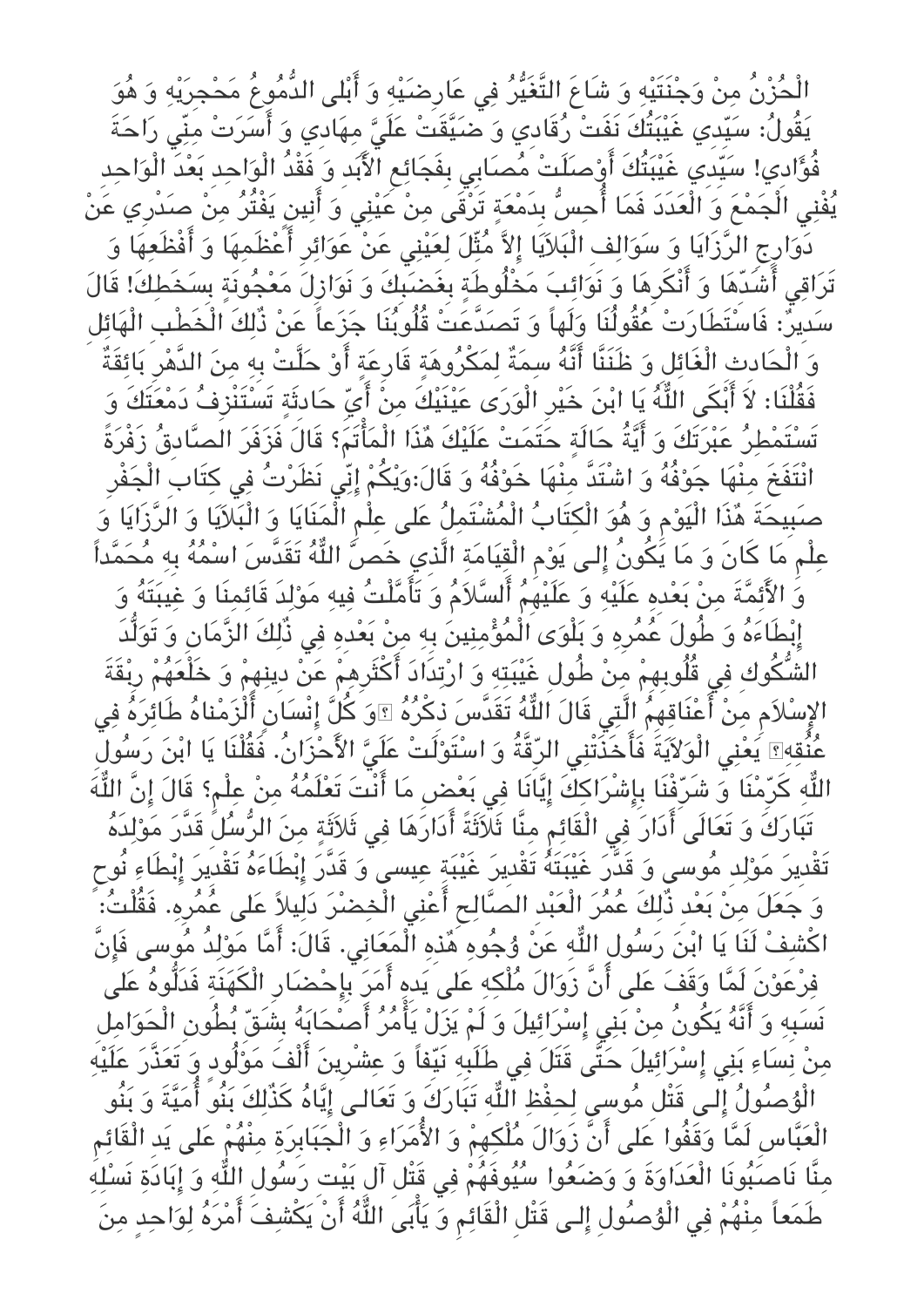الظَّلَمَةِ إِلـى أَنْ يُتِمَّ نُورَهُ... وَ لَوْ كَرِهَ الْمُشْرِكُونَ وَ أَمَّا غَيْبَةُ عِيسى فَإِنَّ الْيَهُودَ وَ النَّصَارى اتَّفَقَتُٰ عَلى أَنَّهُ قُتِلَ وَ كَذَّبَهُمُ اللَّهُ عَزَّ وَ جَلَّ بِقَوْلِهِ وَ مَا قَتَلُوهُ وَ مَا صَلَبُوهُ وَ لِّكِنْ شُبِّهَ لَهُمْ كَذَّلِكَ غَيْبَةُ الْقَائِمِ فَإِنَّ الأُمَّةَ تُنْكِرُهَا لِطُولِهَا فَمِنْ قَائِلِ بِغَيْرِ هُدًى بِأَنَّهُ لَمْ يُولَدْ وَ قَائِلَ يَقُولُ إِنَّهُ وُلِدَّٰ وَ مَاتَ وَ قَائِل يَكْفُرُ بِقَوْلِهِ إِنَّ حَادِيَ عشَرنَا كانَ عقيماً و قَائل يمرق بِقَوله انَّه يتَعدَّى الـ ثَالث عشَر فَصاعداً و قَائل يَعْصِي اللَّهَ عَزَّ وَ جَلَّ بِقَوْلِهِ إِنَّ رُوحَ الْقَائِمِ يَنْطِقُ فِي هَيْكَلِ غَيْرِهِ وَ أَمَّا إِبْطَاءُ نُوحٍ فَإِنَّهُ لَمَّا اسْتَنْزَلَ الْعُقُوبَةَ عَلى قَوْمِهِ مِنَ السَّمَاءِ بَعَتْ اللَّهُ عَزَّ وَ جَلَّ جَبْرَئِيلَ الرُّوحَ الأَمِينَ بِسَبْعَةِ نَوَيَاتٍ فَقَالَ يَا نَبِيَّ اللُّهِ إِنَّ اللُّهَ تَبَارَكَ وَ تَعَالـى يَقُولُ لَكَ إِنَّ هُؤُلاَءِ خَلاَئِقِي َ عِبَادِي وَ لَّسْتُ أُبِيدُهُمْ بِصَاعِقَةٍ مِنْ صَوَاعِقِي إِلاَّ بَعْدَ تَأْكِيدِ الدَّعْوَةِ وَ إِلْزَامِ الْحُجَّةِ فَعَاوِدْ اجْتِهَادَكَ فِي الْدَّعْوَةِ لِقَوْمِكَ فَإِنِّي مُتِّيبُكَ عَلَيْهِ وَ اغْرِسْ هُذَا النَّوَىَ فَإِنَّ لَكَ فِي نَبَاتِهَا وَ بُلُوغِهَا وَ إِدْرَاكِهَا إِذَا أَثْمَرَت الْفَرَجَ وَ الْخَلاَصَ فَبَشّرْ بِذُّلِكَ مَنْ تَبِعَكَ مِنَ الْمُؤْمِنِينَ فَلَمَّا نَبَتَت الأَشْجَارُ وَ تَأَزَّرَتْ وَ تَسَوَّقَتْ وَ تَغَصنَّنَتْ وَ أَثْمَرَتْ وَ زَهَا الثَّمَرُ عَلَيْهَا بَعْدَ زَمَن طَوِيل اسْتَنْجَزَ مِنَ اللَّهِ سُبْحَانَهُ وَ تَعَالـى الْعِدَةَ فَأَمَرَهُ اللَّهُ تَبَارَكَ وَ تَعَالـى أَنْ يَغْرِّسَ مِنْ نَوَى تِلْكَ الأَشْجَارِ وَ يُعَاوِدَ الصَّبْرَ وَ الإِجْتِهَادَ وَ يُؤَكِّدَ الْحُجَّةَ عَلـى قَوْمِهِ فَأَحْبَرَ بِذُّلِكَ الطَّوَائِفَ الَّتِىَ آمَنَتْ بِهِ فَارْتَدَّ مِنْهُُمْ ثَلَاثُ مِائَةِ رَجُل وَ قَالُوا لَوْ كَانَ مَا يَدَّعِيهِ نُوحٌ حَقّاً لَمَا وَقَعَ فِي وَعْدِ رَبِّهِ جُلْفُ ثُمَّ إِنَّ اللَّهَ تَبَارَكً وَ تَعَالـى لَمْ يَزَلْ يَأْمُرُهُ عِنْدَ كُلّ مَرَّةٍ أَنْ يَغْرِسَهَا تَارَةً بَعْدَ أُخْرَى إِلَى أَنْ غَرَسَهَا سَبْعَ مَرَّاتٍ فَمَا زَالَتْ تِلْكَ الطَّوَائِفُ مِنَ الْمُؤْمِنِينَ تَرْتَدُّ مِنْهُمْ طَائِفَةٌ إِلـى أَنْ عَادَ إِلـى نَيِّفٍ وَ سَبْعِينَ رَجُلاً فَأَوْحَى اللَّهُ عَزَّ وَ جَلَّ عِنْدَ ذُّلِكَ إِلَيْهِ وَ قَالَ يَا نُوحُ الآنَ أَسْفَرَ الْصُبُّجُ عَنِ اللَّيْلِ لِعَيْنِكَ حِينَ صَرَّحَ الْحَقُّ عَنْ محضه و صفَا الاَمر للايمانِ من الْدَرِ بِارتدَادِ كل من كانَت طينَتُه خَبِيثَةً فَلَو أَنِّى أَهْلَكْتُ الْكُفَّارَ وَ أَبْقَيْتُ مَنْ قَدِ ارْتَدَّ مِنَ الطَّوَائِفَ الَّتِي كَانَتْ آمَنَتْ بِكَ لَمَا .<br>كُنْتُ صدَقْتُ وَعْدِيَ السَّابِقَ لِلْمُؤْمِنِينَ الَّذِينَ أَخْلَصُوا التَّوْحِيدَ مِنْ قَوْمِكَ وَ اعْتَصَمُوا بِحَبْل نُبُوَّتِكَ بِأَنْ أَسْتَخْلِفَهُمْ فِي الْأَرْضِ وَ أُمَكِّنَ لَهُمْ دِينَهُمْ وَ أُبَدِّلَ خَوْفَهُمْ بِالأَمْنَ لِكََىْ تَخْلُصَ الْعِبَادَةُ لِي بِذَهَابِ الشَّكِّ مِنْ قُلُوبِهِمْ وَ كَيْفَ يَكُونُ الإِسْتِخْلَافُ وَ التَّمْكِينُ وَ بَدَلُ الْخَوْفِ بِالأَمْنِ مِنِّي لَهُمْ مَعَ مَا كُنْتُ أَعْلَمُ مِنْ ضَعُفَ يَقِينِ الَّذِينَ اَرْتَدُّوا وَ خُبُّتِ طِينَتَهِمْ وَ سُوءٍ سَرَائِرِهِمُ الَّتِي كَانَتْ نَتَائِجَ النِّفَاقِ وَ سُنُوحَ الضَّلَاةِ فَلَوْ أَنَّهُمْ تَسَنَّمُوا مِنِّي مِنَ الْمُلْكِ اَلَّذِي أَوتِيَ الْمُؤْمِنِينَ وَقْتُ الإِسْتِخْلاَفِ إِذَا أَهْلَكْتُ أَعْدَاءَهُمْ لَنَشَقُوا رَوَائِحَ صبِفَاتِهِ وَ لاَسْتَحْكَمَتْ سَرَائِرُ نِفَاقِهِمْ وَ تَأَبَّدَ حِبَالُ ضَلاَلَةِ قُلُوبِهِمْ وَ كَاشَفُوا إِخْوَانَهُمْ بِالْعَدَاوَةِ وَ حَارَبُوهُمْ عَلَى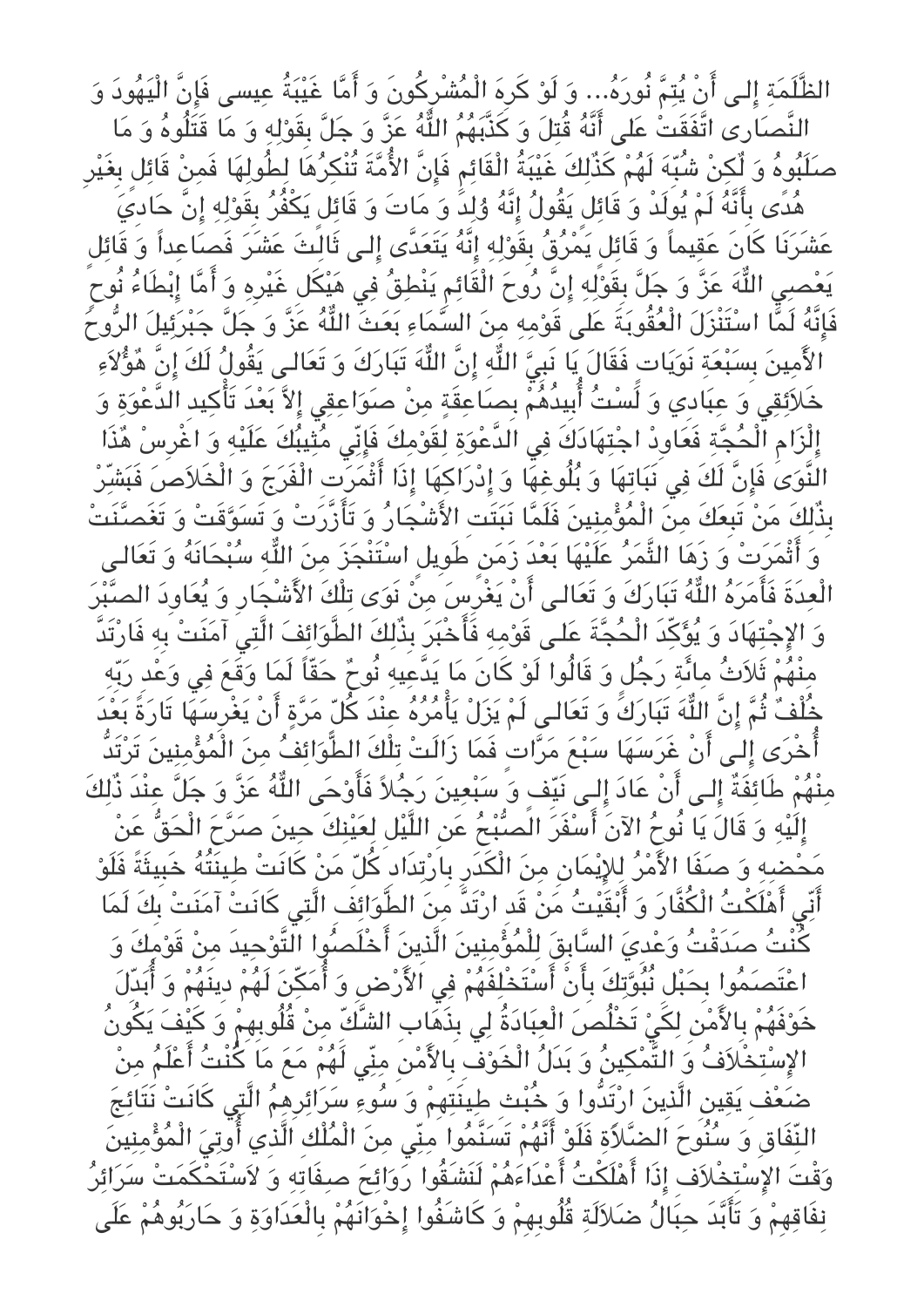سَة وَ التَّفَرَّدِ بِالأَمْرِ وَ النَّهْى وَ كَيْفَ يَكُونُ التَّمْكينُ الْأَمْرِ فِي الْمُوَْمِنِينَ مَعَ إِثَارَةِ الْفِتنِ وَ إِيقَاعِ الْحَرُوبِ كَلاًّ فَاصنَعِ الْفُلْكَ بِاعْيَنِنا وَ وحيِنا. قَال الصادِق و كذٌلكَ الْقَائم تَمتَدُّ ايام غَيبته ليصرِح الْحق عن محضه و يصفُو الاِيـمانُ من الْدَرِ بِارتدَادِ كل من كانَت طينَتُه خَبِيثَةً من الشّيعة الَّذِين يَخْشَى عَلَيْهِمَ النِّفَاقَ إِذَا احَسُّوا بِالإِسْتِخْلاَفِ وَ التّمَكِينِ وَ الأَمْنِ الْمَنْتَشْرِ فِي عَهْد الْقَائِمِ. قَالَ الْمَفَضّلُ: فَقُلْتُ يَا ابْنَ رَسُولِ اللَّهِ إِنَّ النَّوَاصِبُ تَزْعُمُ أَنْ هُذِهِ الآيَة نَزَلَتْ فِي ابِي بَكَرٍ وَ عَمَرَ وَ عَتْمَانٍ وَ عَلِيٌّ؟ قَالَ لاَ يَهْدِ اللَّهَ قُلُوبَ النَّاصبِبَةِ مَتي كانِ الدِّينُ الَّذِي ارتَضَاهُ اللَّهَ وَ رَسُولُهُ مَتَمَكِناً بِانْتِشَارِ الأَمْنِ فِي الأَمَّةِ وَ ذَهَاب الْخَوْفِ مِنْ قُلُوبِهَا وَ ارْتِفَاعِ الشَّكِّ مِنْ صُدُورِهَا فِي عَهْدِ أَحَدٍ مِنْ هُوَّلاَءِ وَ فِي عَهْدِ عَلِيِّ مَعَ ارْتِدَادِ الْمَسْلِمِينَ وَ الْفِتنِ الَّتِي كَانَتْ تَثُورُ فِي ايَّامِهِمْ وَ الْحَرُوب الَّتِي كانتْ تنشَبُ بَيْنَ الْكَفَّارِ وَ بَيْنَهُمْ. ثُمَّ تَلاَ الصَّادِقَ حَتَّى إِذَا اسْتَيَاسَ الرِّسَلَ وَ ظَنُّوا انَّهم قَدْ كذِبوا جاءهم نَصرنا. و اما الْعبدُ الصالح الْخَضر فَانَّ اله تَباركَ و تَعَالَى مَا طَوَّلَ عَمَرَهُ لِنَبُوَّةٍ قَدَّرَهَا لَهُ وَ لاَ لِكِتَابٍ يَنْزِلُهُ عَلَيْهِ وَ لاَ لِشَرِيعَةٍ يَنْسَخُ بِهَا شَرِيعَةَ مَنْ كَانٍ قَبْلُهَا مِنَ الأَنبِيَاءِ وَ لاَ لِإِمَامَةٍ يَلْزِمَ عِبَادَهَ الإِقْتِدَاءَ بِهَا وَ لاَ لِطَاعَةٍ يَفْرِضُهَا لَهَ بَلَى إِنْ اللَّهَ تَبَارَكَ وَ تَعَالَى لَمَّا كَانَ فِي سَابِقِ عِلْمِهِ أَنْ يَقَدِّرَ مِنْ عَمَر الْقَائِمِ فِي أَيَّامِ غَيْبَتِهِ مَا يَقَدِّرُ وَ عَلِّمَ مَا يَكُونُ مِنْ إِنكارِ عِبَادِهِ بِمِقْدَارِ ذَلِكَ الْعَمَرِ فِي الطُّولِ طَوَّلَ عَمَرَ الْعَبْدِ الصّالِحِ مِنْ غَيْرِ سُبَبِ اوْجَبَ ذَلِكَ إِلاَّ لِعِلَّةِ الإِسْتِدْلاَل بِهِ عَلَى عَمَرِ الْقَائِمِ وَ لِيَقْطَعَ بِذَلِكَ حَجَّةَ الْمَعَانِدِينَ لِنَلاّ يَكُونَ لِلنَّاسِ عَلَى اللّهِ حجةٌ

Sudair al-Sairafi says: "I along with al-Mufa**rral b. 'Umar, Abu BaSir, Aban b. Taghlib** entered upon our master Abu 'Abdillah Ja'far b. Muhammad (as). We saw him sitting on bare earth with a Khaibari woolen cloak that was ringed at the neck, did not have any pockets and had short sleeves.

He was crying like a deeply afflicted and bereaved mother of a child from the depths of a heart that was full of mourning. Grief had appeared in the sides of his face, the change had spread on to both of his cheeks, and tears were rolling on the sides of his visage, as he was saying: 'My master, your occultation has taken away my night's sleep it has narrowed my bed for me, and has snatched away the solace from my heart.

My master, your occultation has turned my tragedies into the atrocities of eternity. The loss of one after the other perishes a crowd and a multitude.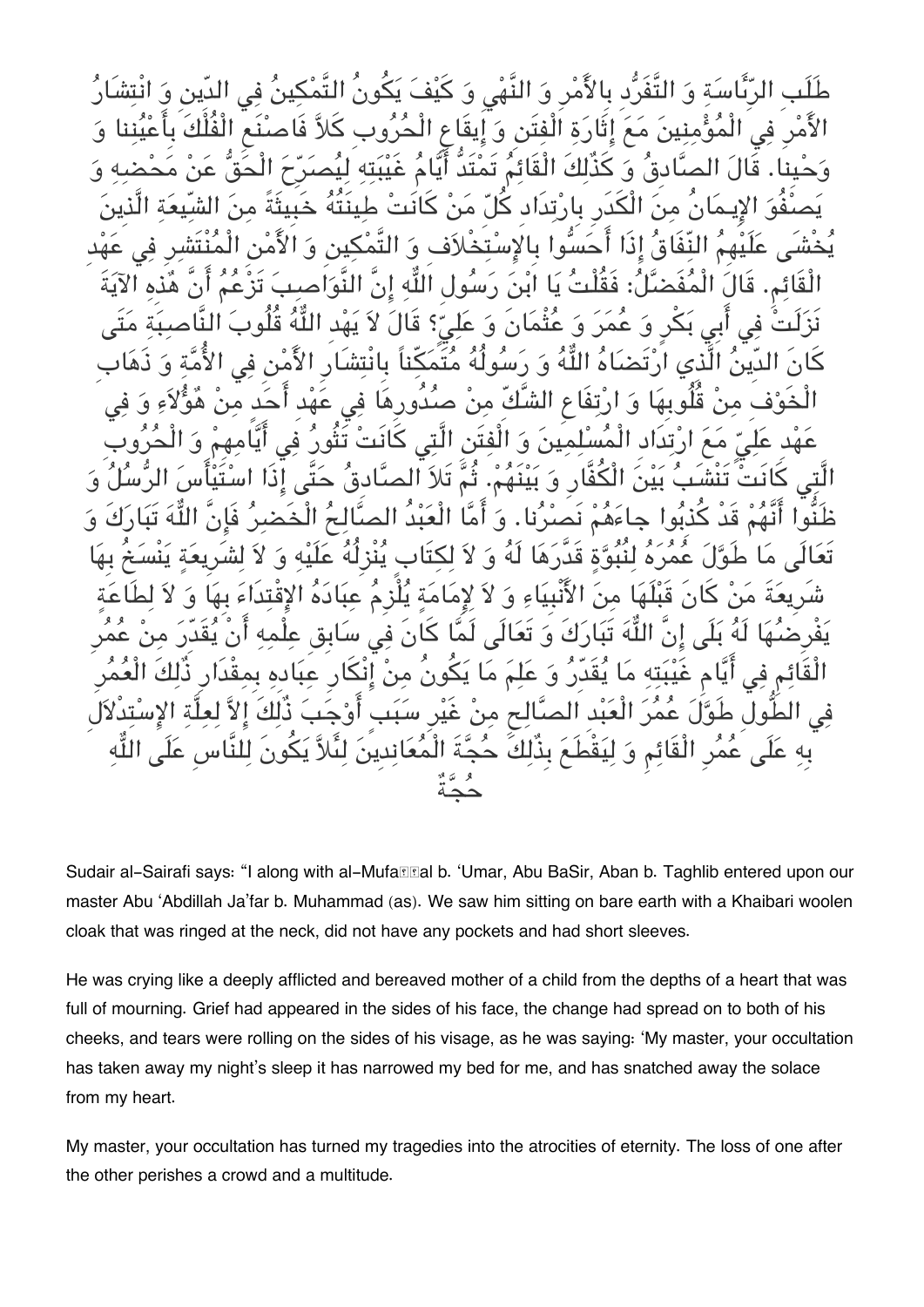No more I feel the tear that drops from my eye, and the moan that faintly leaves my chest from the places of tragedies and past calamities except that it exemplifies before my eye the greatest and cruelest of catastrophes, the most dismal and disdainful mishaps, mixed with your wrath, and calamities coupled with your anger.'"

Sudair says: "Our hearts and minds were overwhelmed by that terrifying scene and mortifying view. We thought that it is the sign of a dreadful shattering or times have brought him a calamity.

We said: 'May Allah, O' son of the best of the creation, never bring tears into your eyes. For what incidents are your eyes pouring and your tears raining and what situation has led you to this mourning?'

Sudair says, as-Sadiq (as) took a deep sigh that his chest expanded and his fright enhanced, and he said: 'O' you, I looked at the Book of al-Jafr this morning, and that is the book that encompasses the knowledge of deaths, trials and tribulations and the knowledge of all that has been and all that will be until the Day of Judgment, which Allah, glory to His name, has exclusively imparted to Muhammad and the Imams after him, peace be unto him and them.

I viewed therein the birth of our Qa`im a(ajtf) and his disappearance and its protraction and the length of his lifespan and the trials of the believers through him after him in that period and the generation of doubts in their hearts from the length of his disappearance and the apostasy of most of them from their religion and their removing the cord of Islam from their necks.

About which Allah, glory to His name, has said: "We have fastened to everyman's neck his fateful record' which is the wilayah. So emotions overpowered me and grieves overwhelmed me.'

We said: "O' son of the Messenger of Allah, dignify us and bestow honor upon us by sharing some of what you know from the knowledge.'

He said: "Allah, the Exalted, has consigned three qualities in the Qa`im (ajtf) of ours, which He had consigned to three of the apostles. He foreordained his birth like the birth of Moses, his disappearance like the disappearance of Jesus and his protraction like the protraction of Noah. Moreover, He made the lifespan of His virtuous servant al-Khidhr a proof of his lifespan.'

I said: "remove the curtains for us, O' son of the Messenger of Allah from the faces of these concepts.'

He said: "As for the birth of Moses: When the Pharaoh discerned that the demise of his kingdom is in his hands, he ordered the soothsayers be called, who foretold him about his lineage and that he will be from the Children of Israel. Pharaoh did not cease to have his men rip open the abdomens of the pregnant women of the Children of Israel, until he killed in the pursuit of Moses twenty and some odd thousand babies.

He was unable to murder Moses, for Allah, the Exalted, protected him. Likewise, when the Umayyad and the 'Abbasids discovered that the demise of their kingdom and that of their kings and tyrants will be at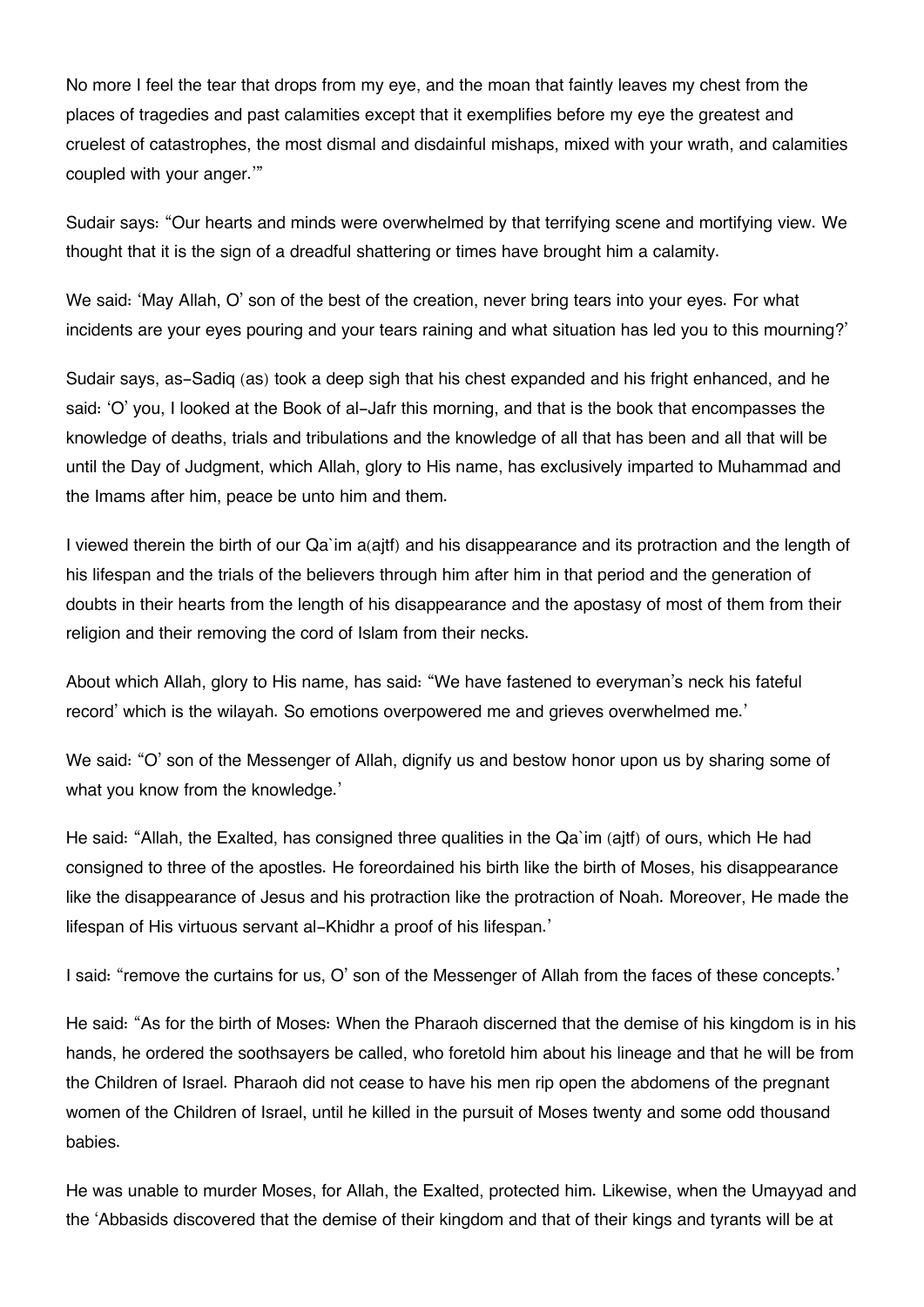the hands of the Qa`im (ajtf) from us.

They showed enmity towards us and took their swords out for the murder of the House of the Messenger of Allah (as) and to cut off his progeny in order to make certain they have killed the Qa`im (ajtf). However, Allah dislikes not revealing His Command for one of the oppressors until His light is full, even if the pagans may dislike this.

As for the disappearance of Jesus: The Jews and the Christians formed unanimity that he has been killed whereas Allah belied them in His verse:

#### *"They did not kill, nor crucify him, but rather, it was made dubious for them.'*

Likewise is the disappearance of the Qa`im (ajtf) since one congregation denies it for its length ranging from one misguided person who says: "He was never born', to another who says: "He was born and he died', to another who rejects faith by saying that our eleventh was barren, to another who deviates by saying: "This will increase to thirteen an upwards', and another who sins against God, the Exalted, by saying: "The spirit of the Qa`im speaks through the body of someone else.'

As for the protraction of Noah: When he prayed for the descent of punishment against his people from the heavens, Allah, the Exalted, sent Gabriel, the Trusted Spirit, with seven kernels, and said: "O' Apostle of Allah, Allah, the Exalted, says to you: "They are my creation and my servants.

I will not perish them with a lightening from my thunderbolts until the call has been stressed upon and the proof has become binding.

Retain your hard labor in making the call to your people, for I will reward you for that. Plant these kernels, because your relief and liberation will be at its plantation, outgrowth, and fruition when it reaches fruition. Give this glad tiding to your believing followers.'

When the trees grew and thrived and their trunks and branches developed and spread out and their fruits grew big, he asked Allah, the Exalted, for the fulfillment of the promise. Allah, the Exalted, ordered him to plant the seeds of those trees and retain patience and hard work and make the call to his people.

He informed the nations that believed in him; three hundred men of them turned away from him and said: "If what Noah is claiming were true, the promise of his Lord would not have been violated.' Then Allah, the Exalted, continued to order him every time to plant the seeds until they had been planted seven times.

Nations of believers continued to lose congregations until they were left only seventy and some odd men. At that time, did Allah, the Exalted, sent a message to him and said: "O' Noah, now the dawn on your eyes has broken the night as the truth has manifested with clarity and the order of belief has become pure from impurity by the apostasy of everyone who had a wicked disposition.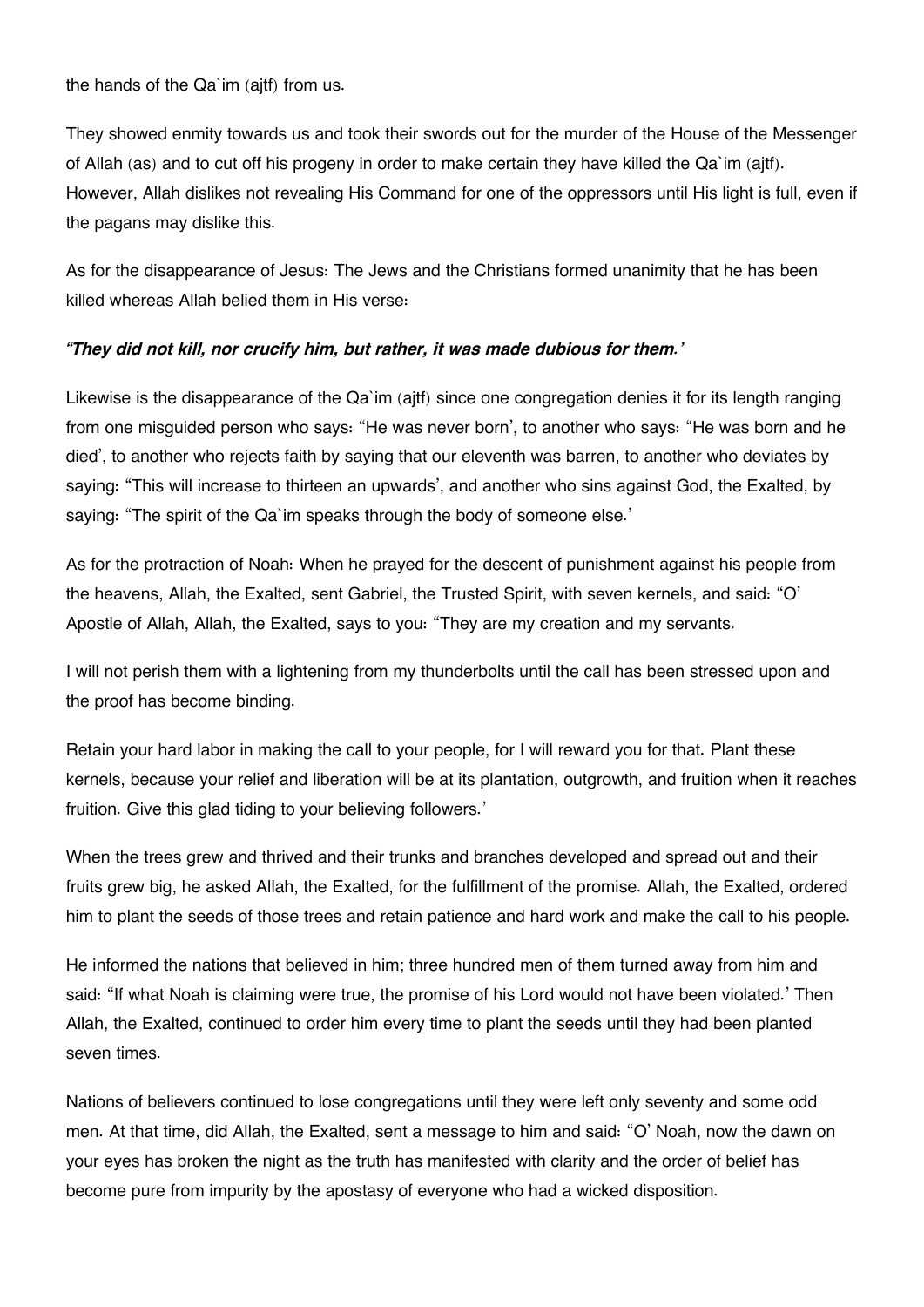If I had destroyed the disbelievers and kept those who have apostatized from amongst the believers in you, I had not fulfilled my early promise to the believers from your people who were sincere in their belief in Me and had adhered to the rope of your Prophet hood that I would make them heirs in earth and empower for them their religion and replace their fear with security, so that worship be pure for me by the departure of doubts from their hearts.

How could I provide heirship and empowerment and replacement of fear with security while I know the weakness of certainty of the people who apostatized and their wicked dispositions and their evil insides, which were the outcomes of hypocrisy and the initiation of misguidance?

If they had procured from Me the kingdom that will be given to the believers at the time of heir ship when I will have killed their enemies, they would have sniffed the smells of its attractions, and it would have strengthened the inner secrets of their hypocrisy, and eternalized the strings of misguidance in their hearts, and they would have faced their brothers with enmity and would have battled them in pursuit of chiefdom and the distinction of commanding and forbidding.

And how can the religion's empowerment and the Command's spread amongst the believers coexist with rise of mischief and occurrence of wars? Never. Build the ark under our eves and as We reveal."

AS-Sadiq (as) said: "Likewise is the Qa`im (ajtf). The days of his occultation will be lengthy so truth may become clear and belief may become pure from impurity by the apostasy of everyone from the Shi'a with a wicked disposition, who are feared they are hypocrites when they expect heir ship and empowerment and a vast security in the reign of the Qa`im (ajtf).'

al-Mufa**T** al says, I asked: "O' son of the Messenger of Allah, the nawasib believe this verse has been revealed about Abu Bakr, 'Umar, 'Uthman and 'Ali (as)!'

He said: "May Allah not guide the hearts of the nawasib. When was the religion which Allah and His Messenger pleased with empowered through spread of security in the Ummah and departure of fear from their hearts and doubts from breasts during the reign of anyone of them? In the reign of 'Ali (as) especially with the apostasy of Muslims and mischief which were occurring in their days and the wars that were breaking out between the disbelievers and between themselves.'

Then as-Sadiq (as) recited this verse:

#### *"Until, when the apostles despaired and deemed they were counted liars, our succor came to him"*

As for the virtuous servant of Allah, al-Khidr: Allah, the Exalted, did not lengthen his lifespan for the sake of an apostleship ordained to him, nor for a book sent to him, nor for a code of law replacing the previous codes from other messengers before him, nor for an Imamate obliging His servants to follow him, nor any obedience mandated with respect to him.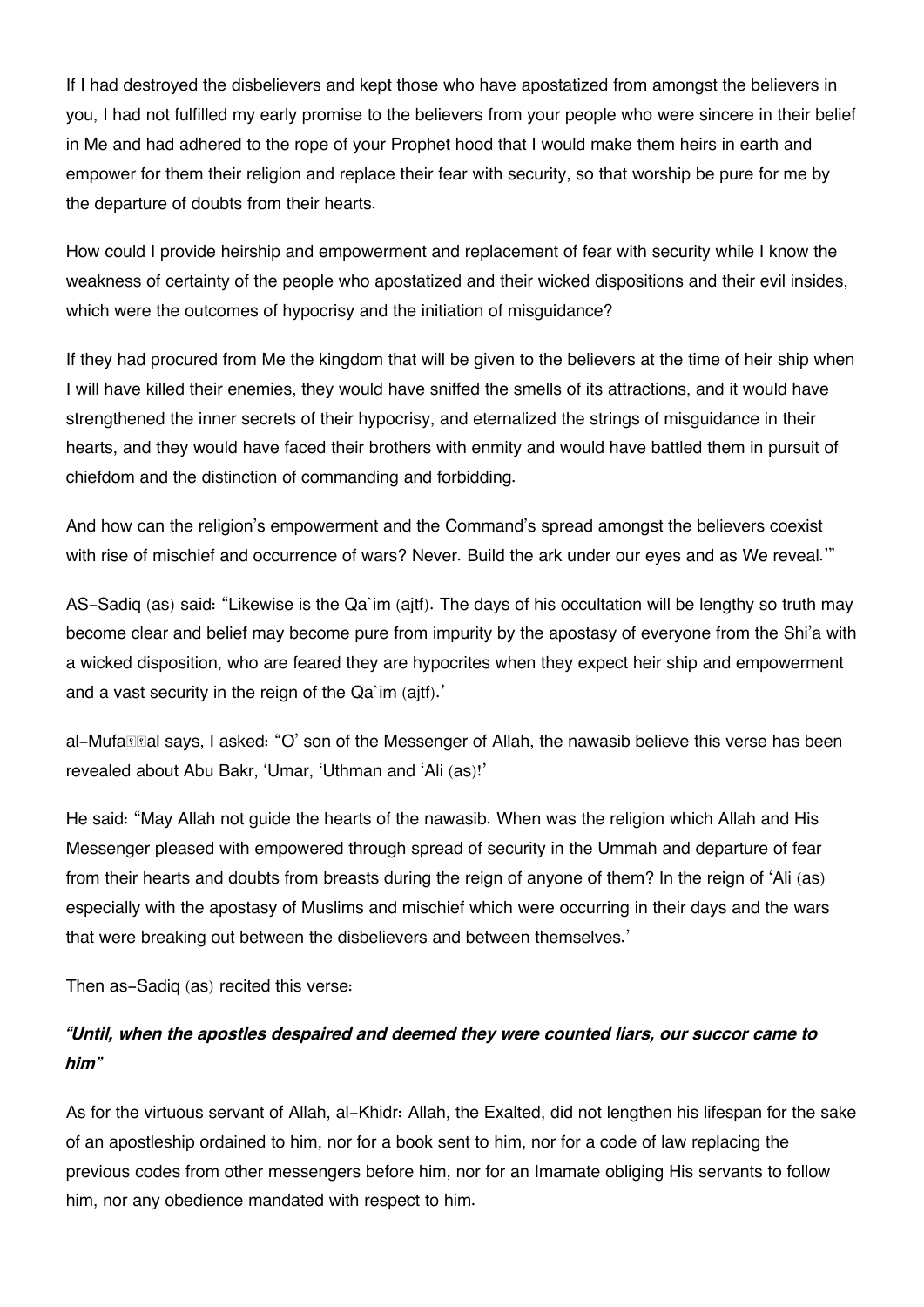Instead, since Allah, the Exalted, knew how lengthy He would make the life of the Qa`im (ajtf) in the days of his disappearance and He knew the rejection of His servants with respect to the length of that life, He lengthened the lifespan of the Virtuous Servant for no other reason but to argue on its basis for the lifespan of the Qa`im (ajtf) and so that the argument of the adversaries may cease and people may not have any proofs against Allah."[3](#page--1-0) and [4](#page--1-0)

[1.](#page--1-0) Biharul Anwar, vol. 44, pg. 278, sec. 34, no. 3

[2.](#page--1-0) al-Ghaybah of al-Nu'mani, pg. 152; Kamal ad-Din wa Tamam an-Ni'mah, vol. 2, pg. 347, sec. 23, no. 35

[3.](#page--1-0) Kamal ad-Din wa Tamam an-Ni'mah, vol. 2, pg. 352, sec. 33, no. 50; Biharul Anwar, vol. 51, pg. 219, no. 9

[4.](#page--1-0) The translation of this tradition has been taken from the English translation of Biharul Anwar, vol. 51, published by Ansariyan Publications and translated by Hasan Allahyari.

# **Responsibility 44: Making Others Cry for the Imam**

The believers should make others cry due to the separation with the Imam or because of the difficulties which the Imam and his pure fore-fathers had to endure of course, this should be done in accordance with ones' ability.

It must be noted that this responsibility must only be carried out through the means permitted by the faith. By this we mean that one must enact this responsibility through recalling the authentic traditions which recount the trials and tribulations which the Ahlul Bayt (as) went through.

Thus, a believer must not make others cry by lying or changing the history of what the Infallibles went through as it is not permitted to make up historical narrations simply to make people cry as this is not what Allah  $\mathbb E$  and the pure and infallible family of the Prophet want from us.

Imam Ja'far b. Muhammad as-Sadiq (as) has said:

## وَ مَنْ بَكـِي أَوْ أَبْكَـى وَاحداً فَلَهُ الْجَنَّةُ وَ مَنْ تَبَاكَـى فَلَهُ الْجَنَّةُ

"A person who cries or makes one other person cry will be granted Paradise and even a person who pretends to cry (if he cannot cry) will also be granted Paradise."[1](#page--1-0)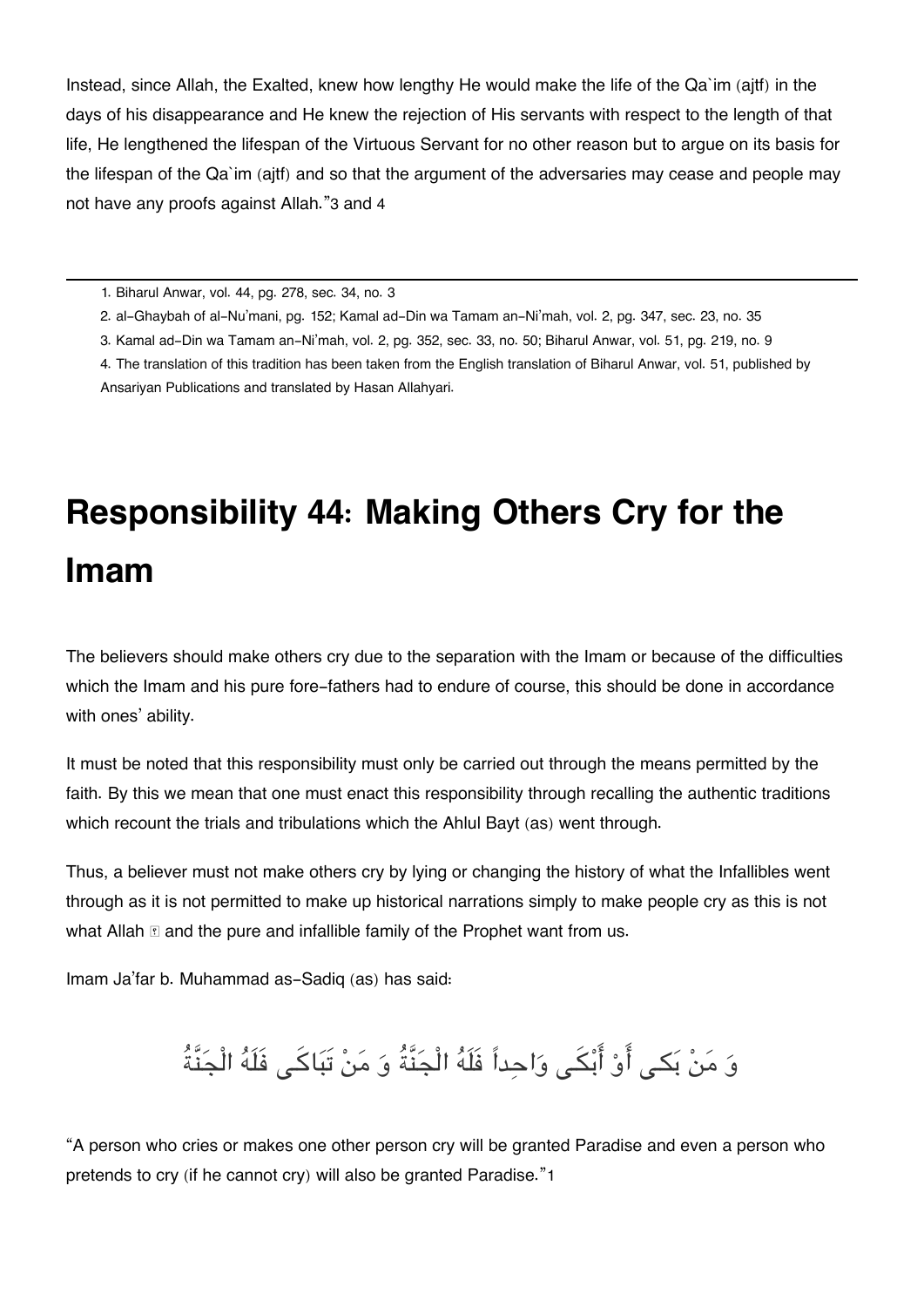### **Responsibility 45: Supplicating for the Imam**

Another responsibility of the believers is to recite Du'a al-Nudbah[1](#page--1-0) which has been taught to us by Imam Ja'far b. Muhammad as-Sadiq (as). This supplication can be recited at any time, however we are told that it is highly recommended to be recited on the four days of 'Eid, namely: the day of Jumu'ah (Friday); 'Eid al-Fitr; 'Eid al-Qurban and 'Eid al-Ghadir.

According to the opinion of some of our 'Ulama[2](#page--1-0), it should also be recited on Thursday night which is another very blessed time. After reciting this supplication, one should also perform a two Rak'at Salat of Ziyarat to the Imam.

[2.](#page--1-0) Muhaddith Nuri (related from the book Mizar Qadim)

## **Responsibility 46: Remembering the Imam Frequently Part 1**

Another responsibility is to remember Imam al-'Asr (ajtf) at all times and places as much as possible, especially during the times of the year related to the Imam such as every Friday; the 15th of Sha'ban, the Nights of Qadr (in the Month of Rama*Inan)* and after each of the daily prayers.

We must always be in a state of remembering the Imam and must always keep him in our hearts. If it is possible to remember him with the tongue (openly and verbally), then this must be done, otherwise if it is only possible to remember him in the heart (silently), then one must act in this way, and if it is only possible to remember him in the mind, then this is how he must be remembered. The point is that we should never be negligent of him.

When the heart of a true believer is taken over by the remembrance of Imam al-Mahdi (ajtf), then his entire presence goes into a state of his remembrance and this is the best state we can find ourselves in.

[<sup>1.</sup>](#page--1-0) Biharul Anwar, vol. 102, pg. 111, sec. 7, no. 2; MiSbah of al-Kaf'ami, pg. 550.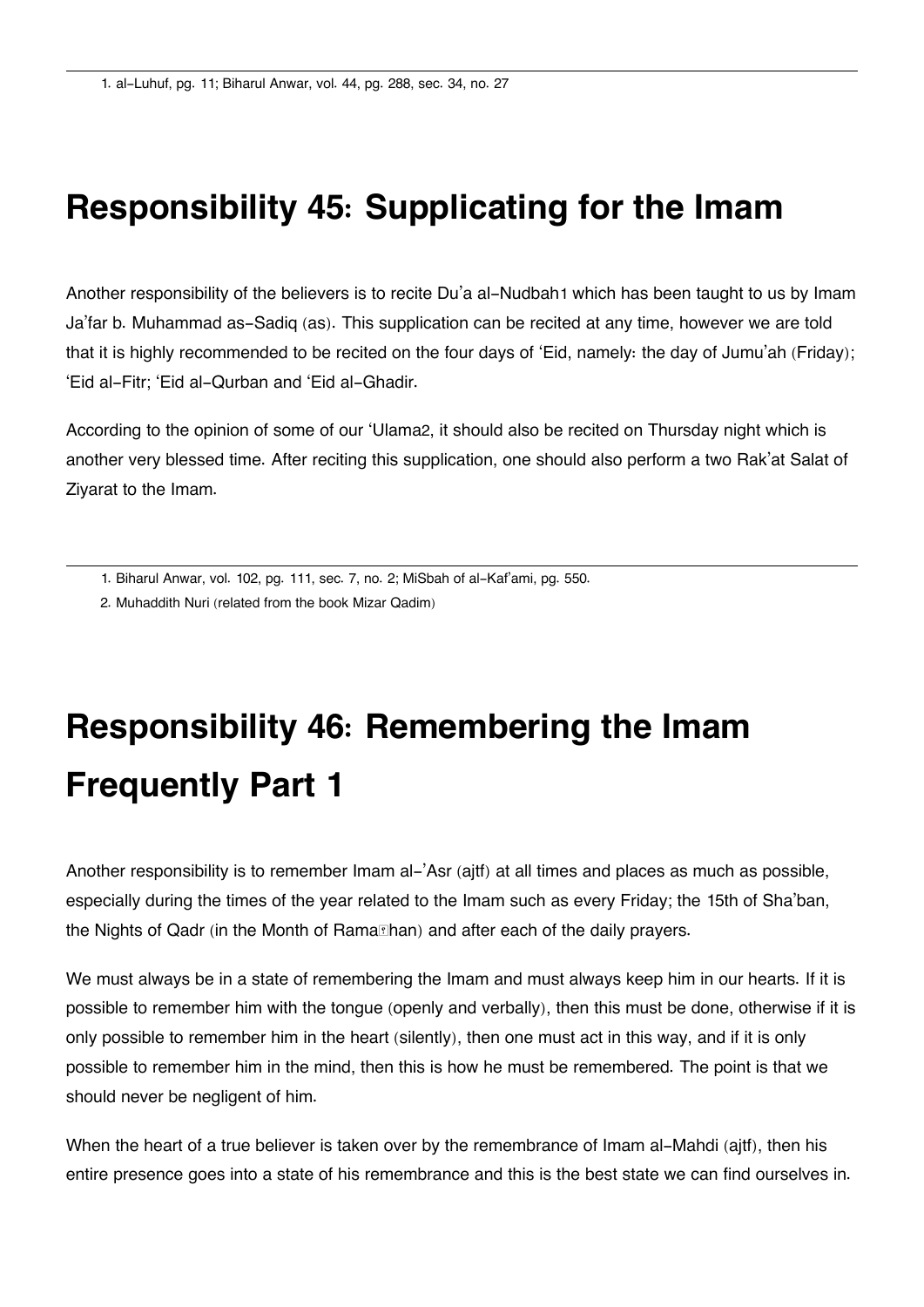In order for a believer to be able to always remember the Imam, one need to be vigilant[1](#page--1-0) and constantly protect his heart and keep away from everything other than the Imam.

The greater in frequency of the verbal remembrance of the Imam, and the purer the intention, the more of an effect this will have on a person. This will also make the remembrance of the Imam stronger in our heart.

In certain instances, the remembrance of the Imam can actually be obligatory as those who have a deep spiritual insight into this issue will attest to the remembrance of the Imam in any time and in all forms is equivalent to remembering and mentioning Allah, and in a tradition from Imam Muhammad b. 'Ali al-Baqir (as) we read:

إِنَّ ذِكْرَنَا مِنْ ذِكْرِ اللُّهِ

"Surely our remembrance is from the remembrance of Allah."[2](#page--1-0)

Here, we refer to some of the specific times and places which we have been highly recommended to remember Imam al-Mahdi (ajtf):

The night and day of the 15th of Sha'ban. The nights of Qadr (in the Month of Rama**Than)** The night and day of 'Ashura (the 10th of Muharram) The night and day of Jumu'ah (Friday) The Day of Nuruz (first day of spring) The afternoon of Monday and Thursday since it is these two days when all of our actions (good and bad) are presented to the Imam Before going to sleep The last one-third of the night when even the Imam is busy in Salatul Tahajjud (Salatul Lail) Whenever one is reciting Du'a Anytime when a person is crying and asking Allah  $\mathbb E$  for his needs [3](#page--1-0) The initial rising of the sun (Fajr time) After Salatul Fajr The beginning of the afternoon (Zuhr) After Salatul Zuhr After Salatul 'Asr At sunset The Day of 'Arafah (9th of Dhul Hijjah)

1. The Days of 'Eid such as 'Eidul Ghadir, 'Eidul Fitr and 'Eidul Qurban, the birth anniversaries of the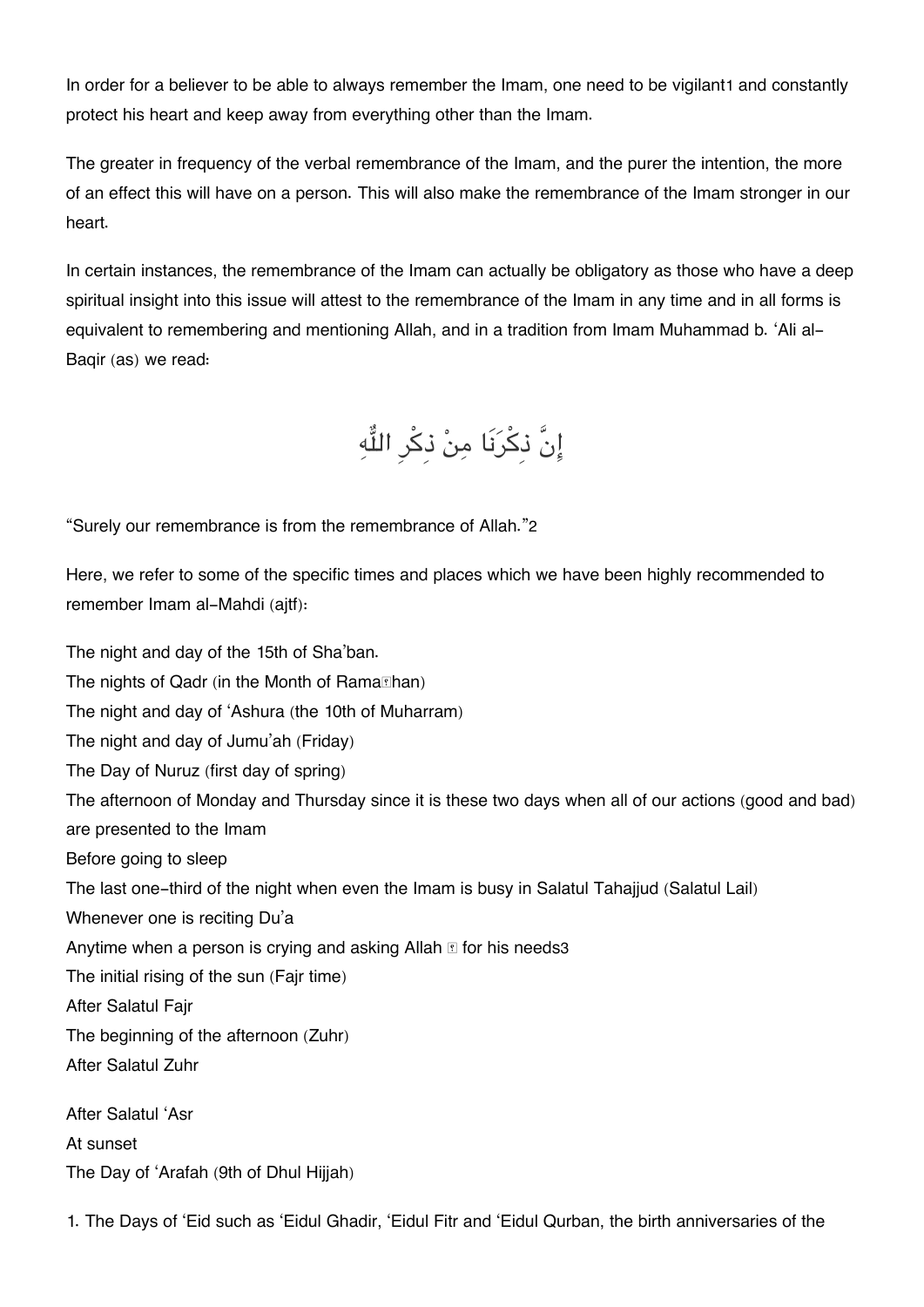Infallibles  $\mathbb E$  and their death anniversaries.

2 .As for the places which are specifically related to the Imam and should be shown veneration, they include:

Masjid al-Haram Masjid as-Sahlah Masjid al-Kufah Masjid Jamkaran The cellar in Samarrah where his occultation began Masjid Zaid Masiid Sa'Sa'ah The Plains of 'Arafat[4](#page--1-0)

The burial sites of all of the Infallibles (pubth), especially Karbala.

The gatherings and programs in which Allah is remembered and in which the greatness, traits and trials and tribulations of the Ahlul Bayt (as) are recalled.

Indeed, one of the responsibilities of the true followers is to remember Imam al-Zaman (ajtf) in these times and places by visiting them and holding them in great esteem and by observing the etiquette and performing the acts which are related to each of these areas.

If we truly wish to remember the Imam in these places then we must see what his wish and desire is for us to perform. Through this, we will be able to perform the deeds which will earn his pleasure and happiness.

Remembering the Imam performing his visitation; sending greetings and prayers to him praying for him and calling upon Allah for him dedicating the reward of righteous acts such as the Salat and also the performance of certain other acts by means of proxy for him within the acts of worship and servitude to Allah, are some of the ways in which this responsibility towards the Imam can be carried out.

[4.](#page--1-0) Masjidul Haram is in Makkah and includes the Ka'bah, Maqam of Ibrahim, and the well of Zamzam; Masjid as-Sahlah is one of the largest Masajid and is located in Kufah; Masjid al-Kufah is the most sacred masjid in the city of Kufah and is also one of the oldest Masajid after Masjidul Haram and was built by Prophet Adam E; Masjid Zaid b. Sawhan and the Masjid of Sa'Sa'ah b. SawSan are also two important Masajid in Kufah; Masjid Jamkaran is one of the Masajid of the Shi'a in Iran

[<sup>1.</sup>](#page--1-0) Refer to responsibility Fifty-Six for more information on this issue.

[<sup>2.</sup>](#page--1-0) al-Kafi, vol. 2, pg. 496, no. 2

[<sup>3.</sup>](#page--1-0) From some of the narrations we can deduce that the Imam does not sleep and spends his whole night in the worship and obedience of Allah  $\mathbb E$  just as his noble fore-fathers before him used to do and it may be for this reason that when the traditions speak about the colour of his complexion as being a light yellow/brown colour, it is due to the fact that the Imam spends this entire night in worship and prayer to Allah ...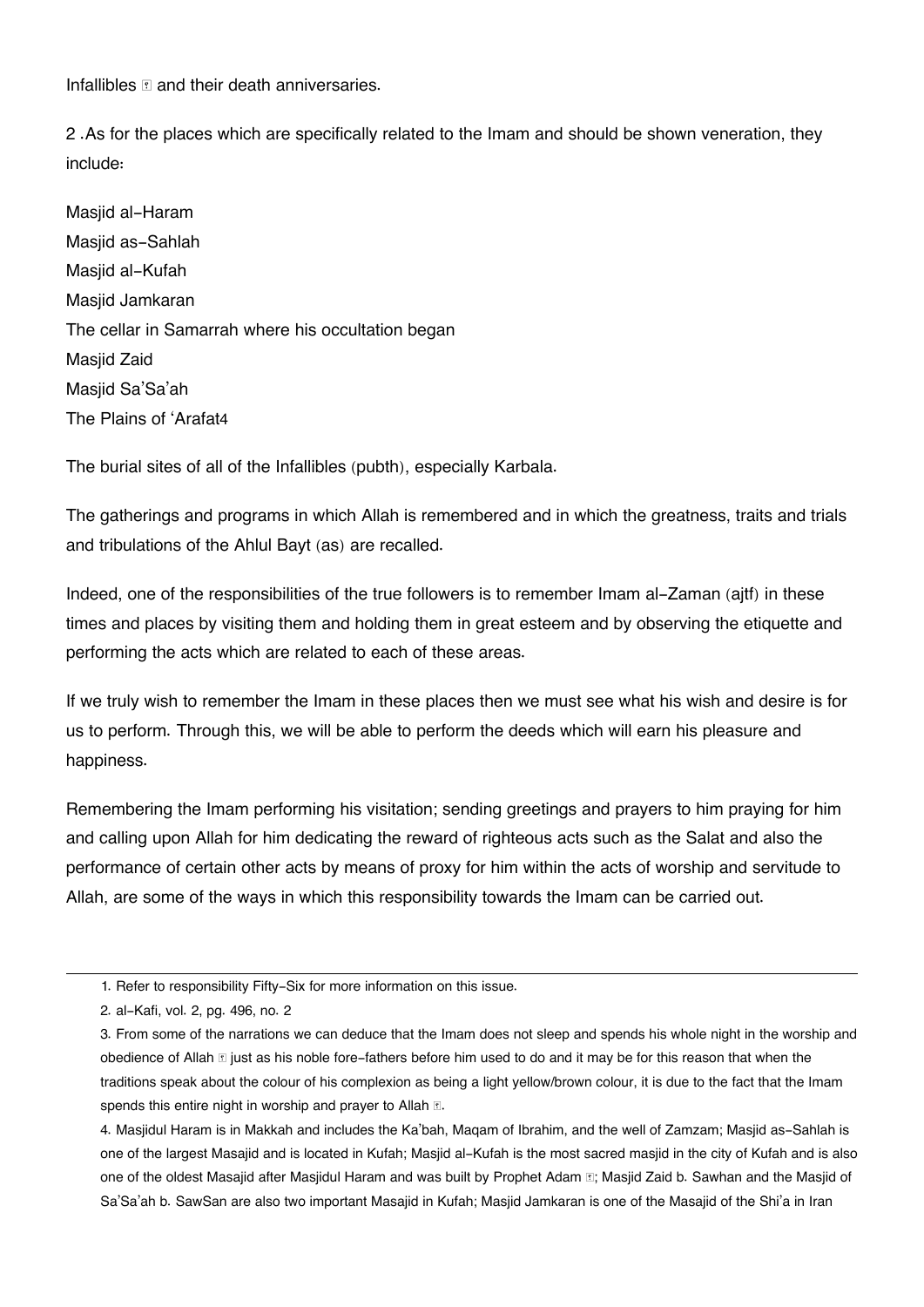which is approximately eight kilometres south-east of the city of Qum; the Plains of 'Arafat are approximately twenty-one kilometres from the city of Makkah just around the mountain known as the Mountain of Rahmah (Jabal al-Rahmah) and is one of the spots in which those performing the Hajj visit during the days of the pilgrimage and is one of the pillars of the hajj rites.

## **Responsibility 47: Remembering the Imam Frequently Part 2**

A true believer must always remember the Imam in all acts of worship whether obligatory or recommended even in the Salat. One must be aware that we are performing the Salat in the presence of Imam al-Zaman (ajtf) and we must realize that the Imam is watching us.

When a true believer says:

اهدِنَا صراطَ الْـمستَقيم. صراطَ الَّذِين انْعمت علَيهِم...

#### *"Keep us on the straight path, the path of those whom You have blessed"* [1](#page--1-0)

One must remember that the Imam is the Siratul Mustaqim (the Straight Path) and Allah completed and perfected His bounties and favours upon him and his forefathers.

When one recites the Tashahhud and says:

أَللّٰهُمَّ صلّلّ عَلىٰ مُحَمَّدٍ وَّ آلِ مُحَمَّدٍ

"O'Allah! Send your prayers upon Muhammad and the family of Muhammad" then at this time too, one must remember the Imam since he is the most perfect manifestation of the family of Muhammad!

When a believer recites the Salam in the Salat and says:

أَلسَّلاَمُ عَلَيْنَا وَ عَلى عِبَادِ اللَّهِ الصَّالِحِينَ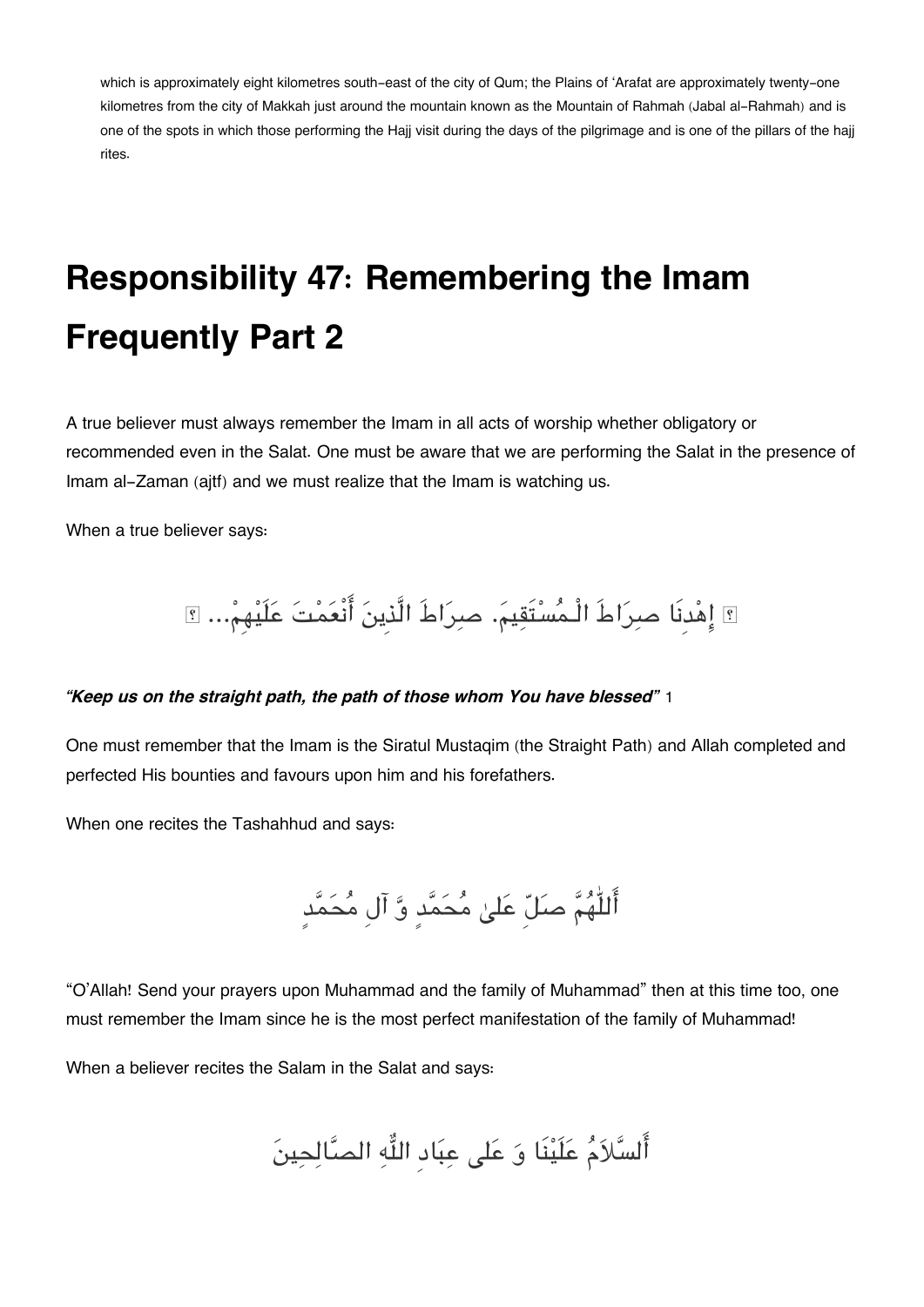"Peace be upon us and upon the righteous servants of Allah" or one says:

السلام علَيم و رحمةُ اله و بركاتُه

"Peace be upon all of you and may the mercy and blessings of Allah be upon you as well" then one must also remember the Imam and the righteous servants of Allah and realize that this line is actually being spoken to Imam al-Mahdi (ajtf).

Even during the Ruku', Sujud, Qunut one must remember the Imam in short, one must always be thinking about him.

This great personality must always be in our minds and the focus of our intentions, and when we send prayers upon him and his noble family we must say:

أَللّٰهُمَّ صَلّٰ عَلىٰ مُحَمَّدٍ وَّ آلِ مُحَمَّدٍ

"O'Allah! Send your prayers upon Muhammad and the family of Muhammad."

[1.](#page--1-0) Suratul Fatiha (1), Verses 6 and 7

## **Responsibility 48: Thanking Allah through Supplication**

Another responsibility is to supplicate to Allah and thank Him for placing us amongst the lovers, friends, and true Shi'a of the Imam both in this world and the next.

As we know, the only way true success can be achieved in either of the two worlds is through friendship and love for the Imam and to be recognized as his Shi'a.

In this regards, there are many supplications which can be recited, including Du'a al-'Ahd (The Supplication of the Pact)[1](#page--1-0) which is as follows: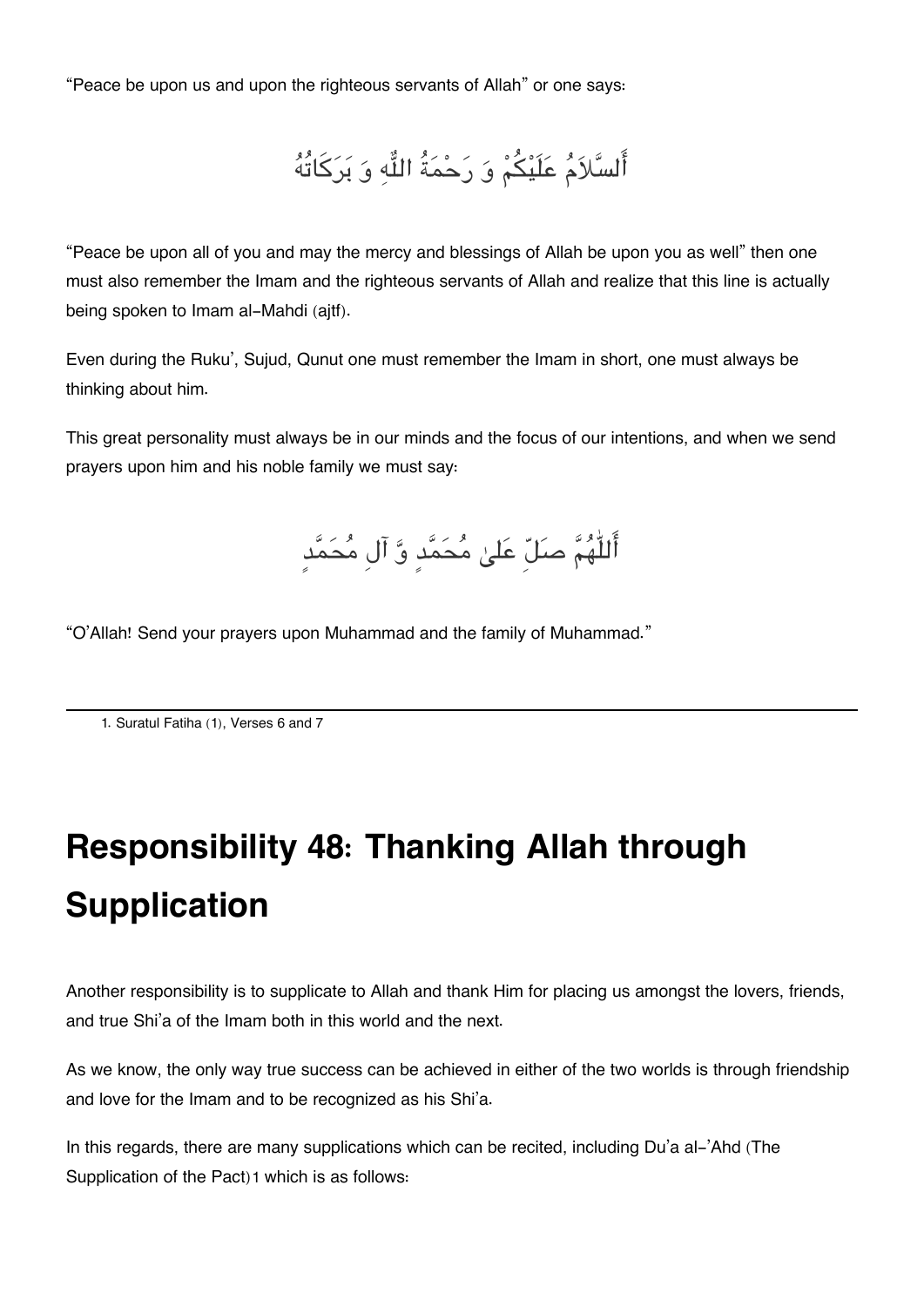بِسم اله الرحمن الرحيم

In the Name of Allah, the Most Gracious, the Most Merciful

اللّٰهُمّ رَبِّ النُّورِ الْعَظِيمِ وَ رَبِّ الْكَرْسِيِّ الرِّفِيعِ وَ رَبِّ الْبَحْرِ الْـمَسْجَوِرِ وَ مَنْزِلَ التَّوراة و الانْجِيل و الزبورِ و رب الظّل و الْـحرورِ ۇ مـنْزِل الْقُرآنِ العظيم و رب الْـملآئة الْـمقَربِين و الانْـبِيآء و الْـمرسلين

"O'Allah! Lord of the Great Light, Lord of the Exalted Throne, Lord of the tempestuous sea, the Revealer of the Taurat, the Injil and the Zabur; Lord of the shade and the heat; the Revealer of the great Qur`an, Lord of the Honoured Angels, the Prophets and the Messengers.

أَللّٰهُمَّ إِنِّي أَسْئَلُكَ بِوَجْهِكَ الْكَرِيـم وَ بِنُورِ وَجْهِكَ الْـمُنِيرِ وَ مُلْكِكَ الْقَدِيـمِ يَا حَيُّ يَا قَيُّومُ أَسْئَلُكَ بِاسْمِكَ الَّذِي أَشْرُقَتْ بِهِ السَّمْوَاتُ وَ الأَرْضُونَ وَ بِاسْمِكَ الَّذِي يَصلُحُ بِهِ الأَوَّلُونَ وَ الآخِرُونَ يَا حَيًّا قَبْلَ كُلّ حَيّ وَ يَا حَـيًّا بَعْدَ كُلَّ حَيّ وَ يَا حَـيًّا حينَ لاَ حَيَّ يَا مُحْيِيَ الْمَوْتَى وَ مُـمِيتَ الأَّحْيَآءِ يَا حَيُّ لاَ إِلٰهَ إِلاَّ أَنْتَ

O' Allah I ask you by your benevolent countenance and by the illumination of your brilliance and your eternal kingdom. O' the Ever-Living, O' the Self Subsisting! I ask you through your Name by which the heavens and the earth are illuminated, and through your Name by which the predecessors and the successors are reformed.

O' the Ever-Living before any living thing existed, and the Ever-Living even after all life will cease. O' Ever-Living even when there was no life at all, O' One Who gives life to the dead and brings death to the living, O' Ever-Living, there is none worthy of worship except you.

أَللّٰهُمَّ بَلِّغْ مَوْلاَنَا الإمَامَ الْـهَاديَ الْـمَهْديَّ الْقَائِمَ بِأَمْرِكَ صلَلَوَاتُ اللهِ عَلَيْهِ وَ عَلَيْ أَبآئِهِ الطَّاهِرِينَ عَنْ جَمِيعِ الْـمُؤْمِنِينَ وَ الْـمُؤْمِنَاتِ فِي مَشَارِقِ الأَرْضِ وَ مَغَارِبِهَا سَهْلِهَا وَ جَبَلِهَا وَ بَرِّهَا وَ بَحْرِهَا وَ عَنِّي وَ عَنْ وَالِدَيَّ مِنَ الْصَلَّوَاتِ زِنَةَ عَرْشَ اله و مدَاد كلماته و ما احصاه علْمه و احاطَ بِه كتَابه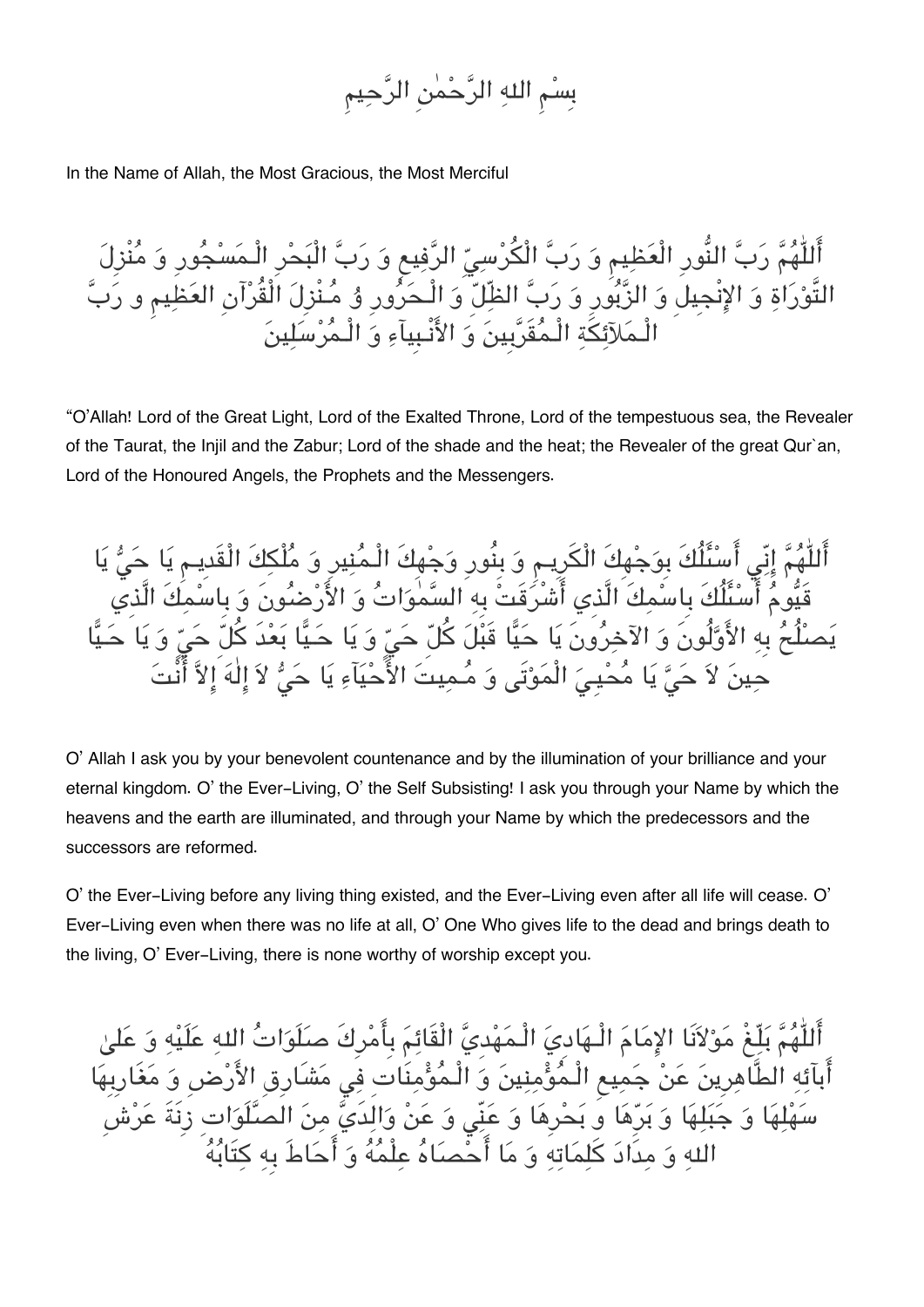O' Allah, convey to our Master, the Imam, the guide, the guided, the establisher of Your authority, may Your blessings be on him and his pure forefathers, from all the believing men and women, in the east and the west of the world, in the plains and on the mountains, on the lands and in the sea, and from me and my parents, the blessings that are equal in weight to the Throne of Allah, the ink of His words and such as only encompassed by His knowledge and covered by His book.

اللّٰهم انّ اجدِّد لَه ف صـبِيحة يوم هذَا و ما عشْت من ايام عهداً و عقْداً و بيعةً لَه ف عـنُق لا احول عنْها و لا ازُول ابداً

O' Allah, I renew on the dawn of this day and all the remaining days of my life, my pledge, covenant and allegiance to him, which I shall neither contravene, nor neglect ever.

أَللّٰهُمَّ اجْعَلْنِي مِنْ أَنْصَارِهِ وَ أَعْوَانِهِ وَ الذَّابِّينَ عَنْهُ وَ الْـمُسَارِعِينَ إِلَيْهِ فِي قَضَاءِ حَوَائِجِهِ وَ الْـمَمْتِثِلِينَ لِأَوَامِرِهِ وَ الْـمَحَامِينَ عَنْهَ وَ السَّابِقِينَ إِلَـىٰ إِرَادَتِهِ وَ الْـمستَشْهدِين بين يدَيه

O' Allah include me among his helpers, supporters, protectors, those fulfilling his commands, his defenders, the fore-runners to carry out his wishes and those to be martyred in his presence.

اللّٰهم انْ حال بـين و بينَه الْـموت الَّذِي جعلْتَه عل عبادِكَ حتْماً مقْضيا فَاخْرِجن من قَبرِي موتَزِراً كفَن، شَاهراً سيف، مجرِداً قَنَات، ملَبِياً دعوةَ الدَّاع ف الْـحاضرِ و الْبادِي

O' Allah should death come between me and his reappearance the death which You have made inevitable on your servants then bring me out from my grave covered in my shroud, my sword unsheathed, my spear poised, responding to the call of the caller in the cities and the deserts.

اللّٰهُمّ اربِي الطَّلْعَةَ الرّشيدةِ وَ الْغُرَّةِ الْـحَمِيدَةِ وَاكْحَلْ نَاظِرِي بِنَظْرَةٍ مِنِّي إِلَيْهِ وَ عَجِلْ فَرَجَهَ وَ سَهَلْ مَخْرَجَهُ وَ اوْسِعْ مَنْهَجَهَ وَاسْلُكْ بِي مَحَجَّتَهُ وَ انْفِذْ امْرَهَ واشْدُد ازْره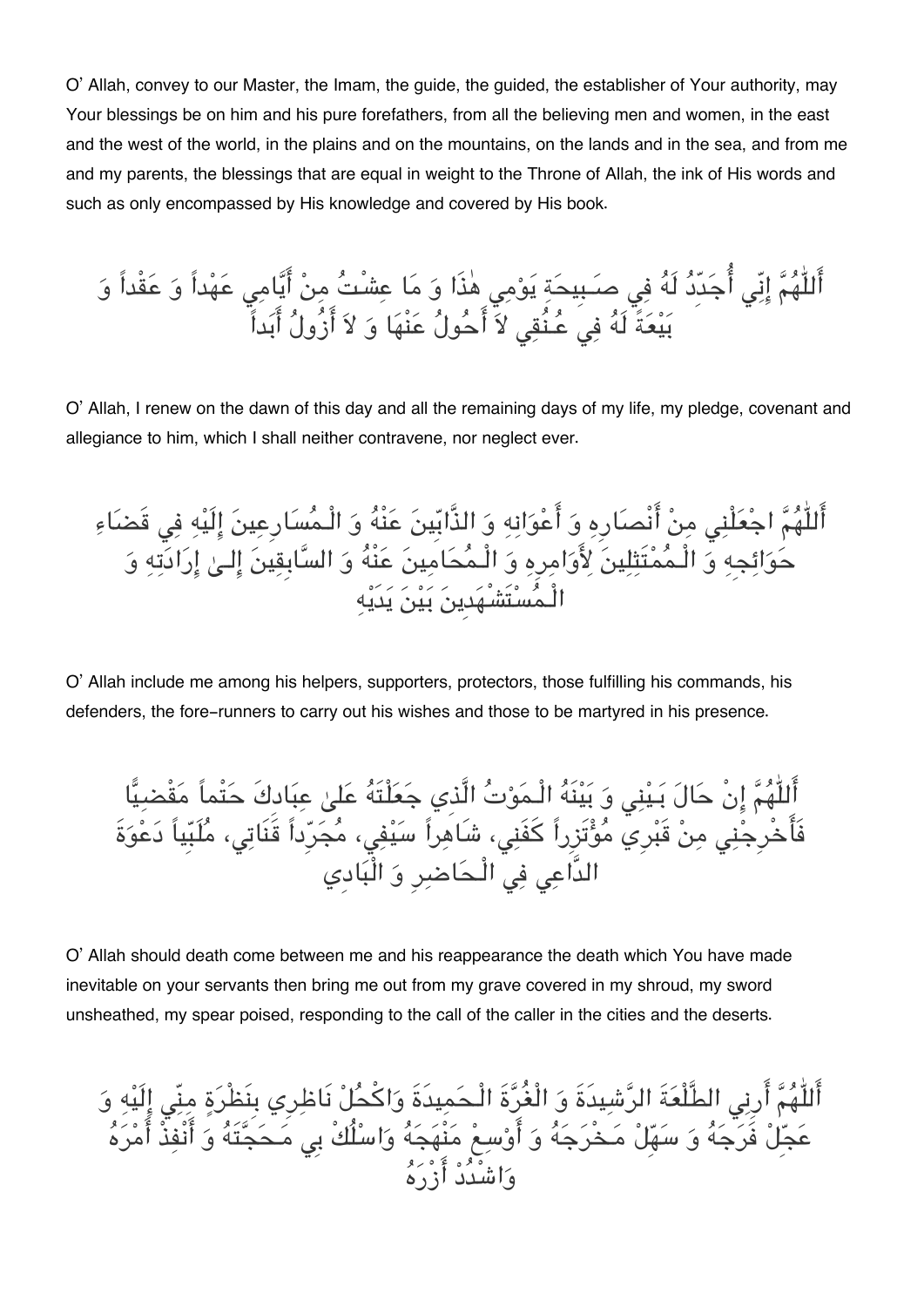O' Allah grace me with a sight of the appearance of one rightly guided and the finest of the praiseworthy, and cool my eyes with a glance towards him, and hasten his return; ease his re-appearance; widen his course; lead me onto his path; cause his orders to be executed, and strengthen his back.

وَاعْمُرِ اللّٰهُمَّ بِهِ بِلاَدَكَ وَ أَحْيِ بِهِ عِبَادَكَ فَإِنَّكَ قُلْتَ وَ قَوْلُكَ الْحَقُّ ۩ظَهَرَ الْفَسَادُ ف الْبرِ و الْبحرِ بِـما كسبت ايدِي النَّاسِ

*O' Allah populate your cities through him and revive your servants by him, for indeed you have said and your words are true: "Corruption has appeared in land and sea on account of what the hands of the people have wrought."* (Al-Qur`an 30:41)

فَاظْهِرِ اللّٰهَمَّ لَنَا وَلِيِّكَ وَابْنَ بِنْتِ نَبِيِّكَ الْـمَسَمَىٰ بِاسْمِ رَسُولِكَ حَتّٰى لاَ يَظْفَرَ بِشَىْءٍ مِنَ الْبَاطِلِ إِلاَّ مَزَّقَهُ وَ يَحِقُّ الْـحَقّ وَ يَحَقِّقَهُ

O' Allah make appear for us your friend and the son of the daughter of your Prophet who bears the name of Your Messenger, until nothing false remains but that he destroys all of it and manifests the truth fully and implements it.

واجعلْه اللّٰهم مفْزعاً لـمظْلُوم عبادِكَ و نَاصراً لـمن لا يجِدُ لَه نَاصراً غَيركَ و مجدِّداً لـما عطّل من احام كتَابِكَ و مشَيِداً لـِما ورد من اعلام دِيـنكَ و سنَن نبيِّكَ صلَّى اللهَ عَلَيْهِ وَ آلِهِ

O' Allah! Make him a refuge for your oppressed servants; a helper for him who has no other helper besides you, a reviver of the commandments of your book which have been neglected; the strengthener of the teachings of your religion, and the traditions of Your Prophet. May Allah's blessing be upon him and his progeny.

واجعلْه اللّٰهم مـمن حصنْـتَه من باسِ الْـمعتَدِين

O' Allah place him among those whom you have protected from the evil of the transgressors.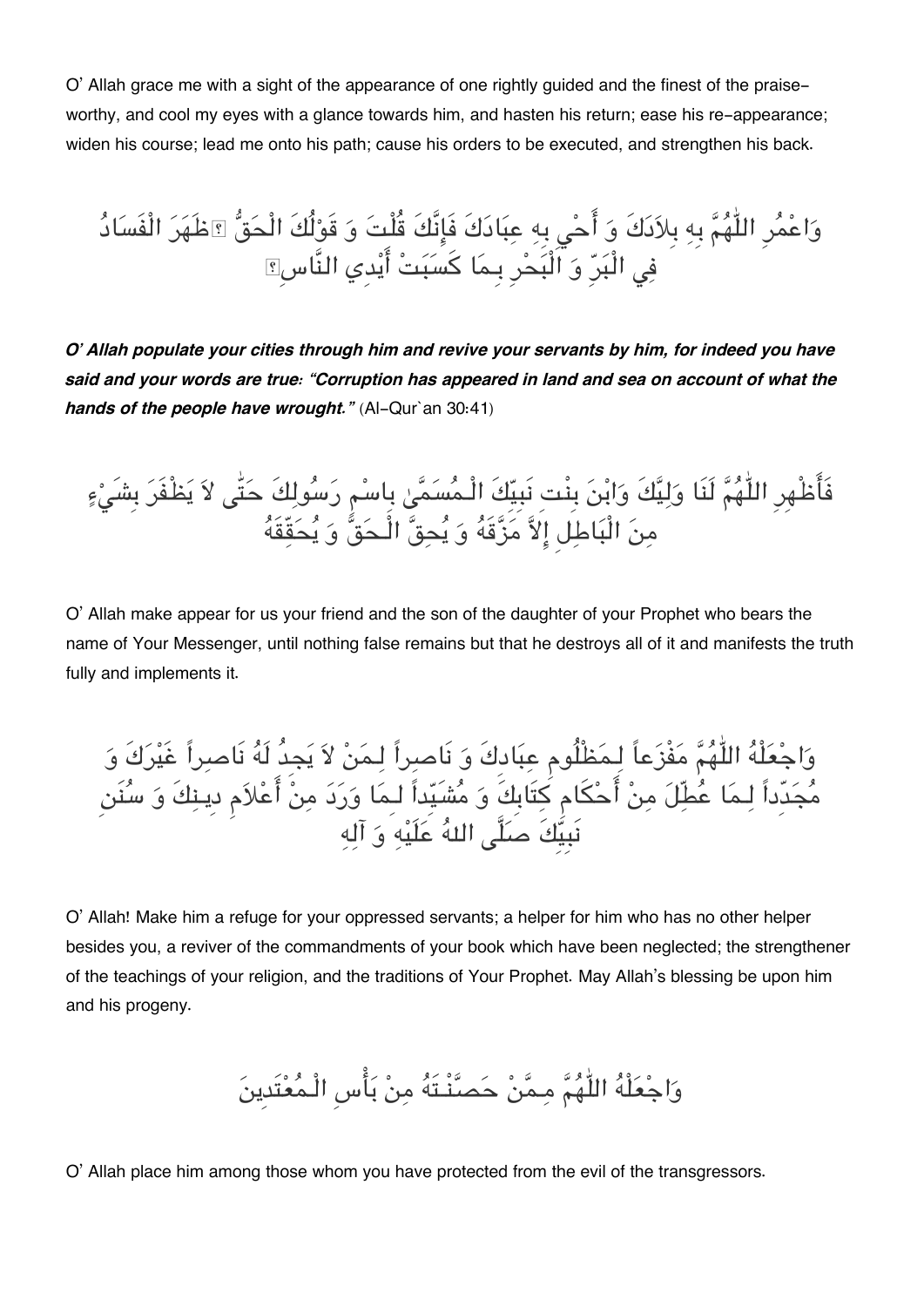أَللّٰهُمَّ وَ سُرَّ نَبِيَّكَ مُحَمَّداً صلَّى اللهُ عَلَيْهِ وَ آلِهِ بِرُؤْيَتِهِ وَ مَنْ تَبِعَهُ عَلىٰ دَعْوَتِهِ وَارْحَم اسْتِكَانَتَناَ بَعْدَهُ

O' Allah please Your Prophet Muhammad, may the blessings of Allah be upon him and his progeny, and those who accept the invitation of the Imam and have mercy on our state of abasement after his appearance.

أَللّٰهُمَّ اكْشِفْ هٰذِهِ الغُمَّةَ عَنْ هٰذِهِ الأُمَّةِ بِحُضْلُورِهِ وَ عَجِّلْ لَنَا ظُهُورَهُ إِنَّـهُمْ يَرَوْنَهُ بَعِيداً وَ نَرَاهُ قَرِيباً بِرَحْمَتِكَ يَا أَرْحَمَ الرَّاحمينَ

O' Allah remove this grief from this Ummah by his presence and hasten his reappearance for "verily they (the hypocrites) regard it to be distant and we see it very near" (al-Qur`an 70:6-7) by Your mercy, O' the Most Merciful."

One should then strike one's right hand on the right thigh three times, and each time recites the following:

أَلْعَجَلَ أَلْعَجَلَ يَا مَوْلاَيَ يَا صَاحِبَ الزَّمَانِ

"Hasten, Hasten, O' my Master O' Master of the time."

It has been narrated that after Prophet Ibrahim saw the celestial lights of the fourteen Infallibles, he said to Allah:

الٌـهِ و سيِدِي ارى عدَّةَ انْوارٍ حولَهم لا يحص عدَّتَهم الا انْت. قَال يا ابراهيم هُوَّلاَءِ شيعَتُهُمْ وَ مَحبَّوهُمْ. قَالَ إِلَـهِي وَ بِـمَا يَعْرَفُونَ شيعَتُهُمْ وَ مَحبَّوهُمْ؟ قَالَ بِصلاة الاحدى و الْخَمسين و الْجهرِ بِبِسم اله الرحمن الرحيم و الْقُنُوتِ قَبل الرُّكُوع وَ سَجْدَةِ الشُّكْرِ وَ الْتَّخَتُّم بِالْيَمِينَ. قُالَ إِبْرَاهِيمُ: أَلَلُّهُمَّ اجْعُلْنِي مِنْ شَيعَتِهِمْ وَ مُحبَّيهِمْ. قَالَ قَدْ جَعَلْتُكَ فَأَنْـزَلَ اللَّهُ فِيهِ: ؟وَ إِنَّ مِــنْ شِيعَتِهِ لَإِبْرَاهِيمَ إِذْ جَــاءَ رَبَّهُ بِقَلْبٍ سَلِيمٍ؟

"O' my Lord and my Master! I see lights encircling around these (fourteen celestial lights) of which none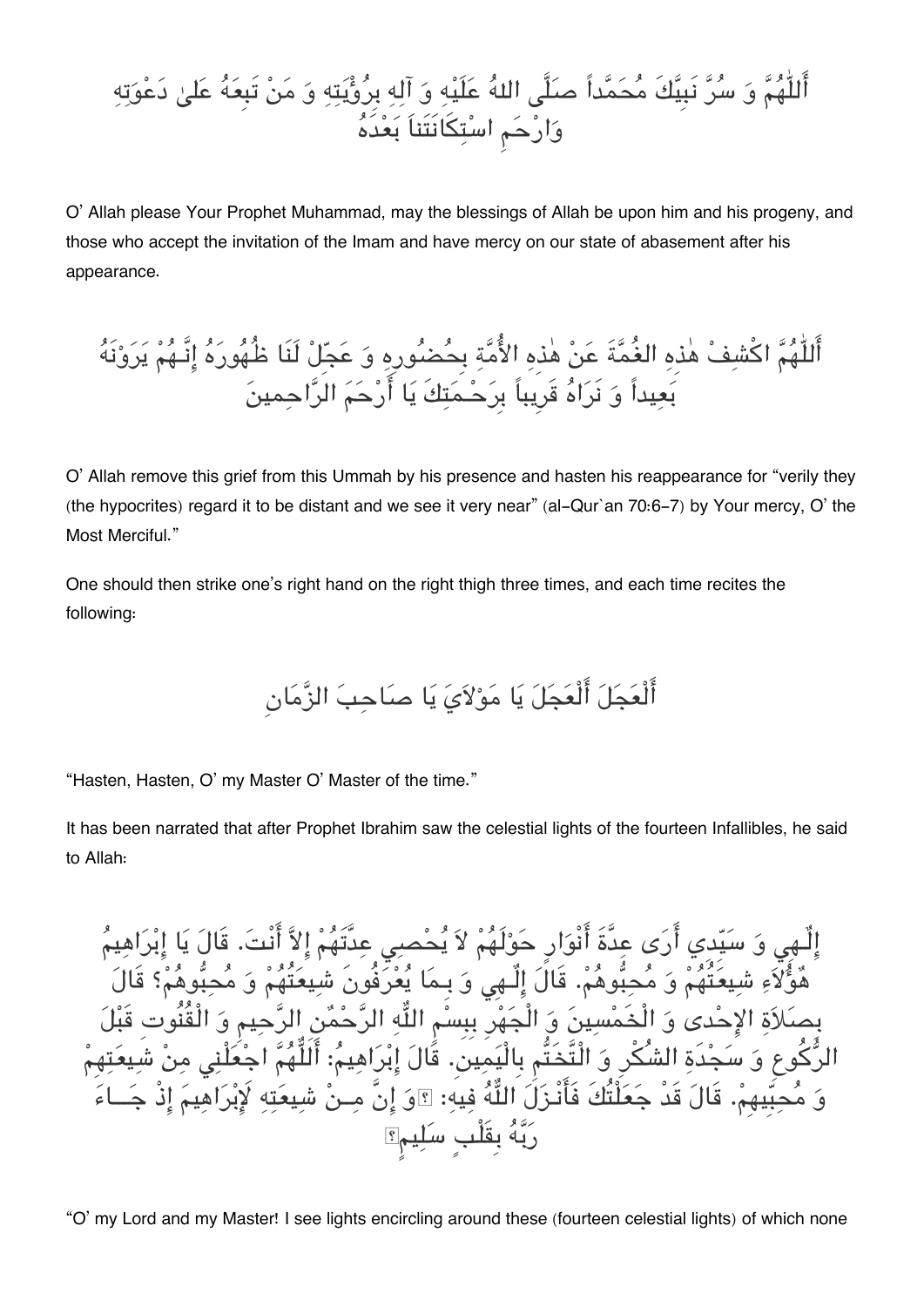know the number except You!" Allah replied: "O' Ibrahim! These are their Shi'a and their lovers (of the Ahlul Bayt)." Ibrahim said: "O' my Lord! How are their Shi'a and lovers known?"

Allah replied: "Through their fifty-one Rak'at of Salat their pronouncing the phrase In the Name of Allah, the Most Compassionate, the Most Merciful<sup>®</sup> out loud (in their Salat); their performance of the Qunut before going into the Ruku', the prostration of thanks and wearing a ring on their right hand."

Ibrahim then said: "O' Allah! Please place me among their Shi'a and their lovers (too)." Allah replied to him: "I have placed you among them." At this point, Allah revealed the following, [And surely from amongst their Shi'a was Ibrahim when he went into the presence of his Lord with a pure and submissive heart (Qalb-e-Saleem).][2](#page--1-0)

[2.](#page--1-0) Biharul Anwar, vol. 36, pg. 213, sec. 40, no. 15

### **Responsibility 49: Assisting the Imam Part 1**

Another responsibility is to help the Imam as in essence, this is equivalent to assisting Allah. The meaning of assisting Imam al-'Asr (ajtf) is that a true believer must accept and follow whatever the Imam himself has put into place and must struggle to bring the wishes of the Imam into being.

Helping the Imam takes on various forms according to the time, place, situation and events that one is surrounded in. However it must be noted that helping the Imam during the period of occultation is different than helping him during his advent.

Helping him during the occultation means that a true believer should spiritually purify himself and observes awareness of Allah (taqwa). He must not abandon dissimulation (taqiyyah) when it is required, and must supplicate on behalf of the Imam and his Shi'a.

During the occultation, a believer must also mention the greatness and qualities of the Imam, and convey the importance of helping the Imam to his friends and Shi'a. One must also write and spread whatever knowledge one has to help keep the religion alive. It goes without saying that these are all to be done according to one's ability.

As for helping the Imam during his advent, it includes things such as struggling (jihad) on the side of the Imam; bearing difficulties with patience, and giving up one's life and property for the sake of the Imam.

[<sup>1.</sup>](#page--1-0) This supplication is mentioned in Biharul Anwar, vol. 102, pg. 110, sec. 7. It can also be seen in Mafatih al-Jinan after Du'a al-Nudbah and we have also included it in this responsibility.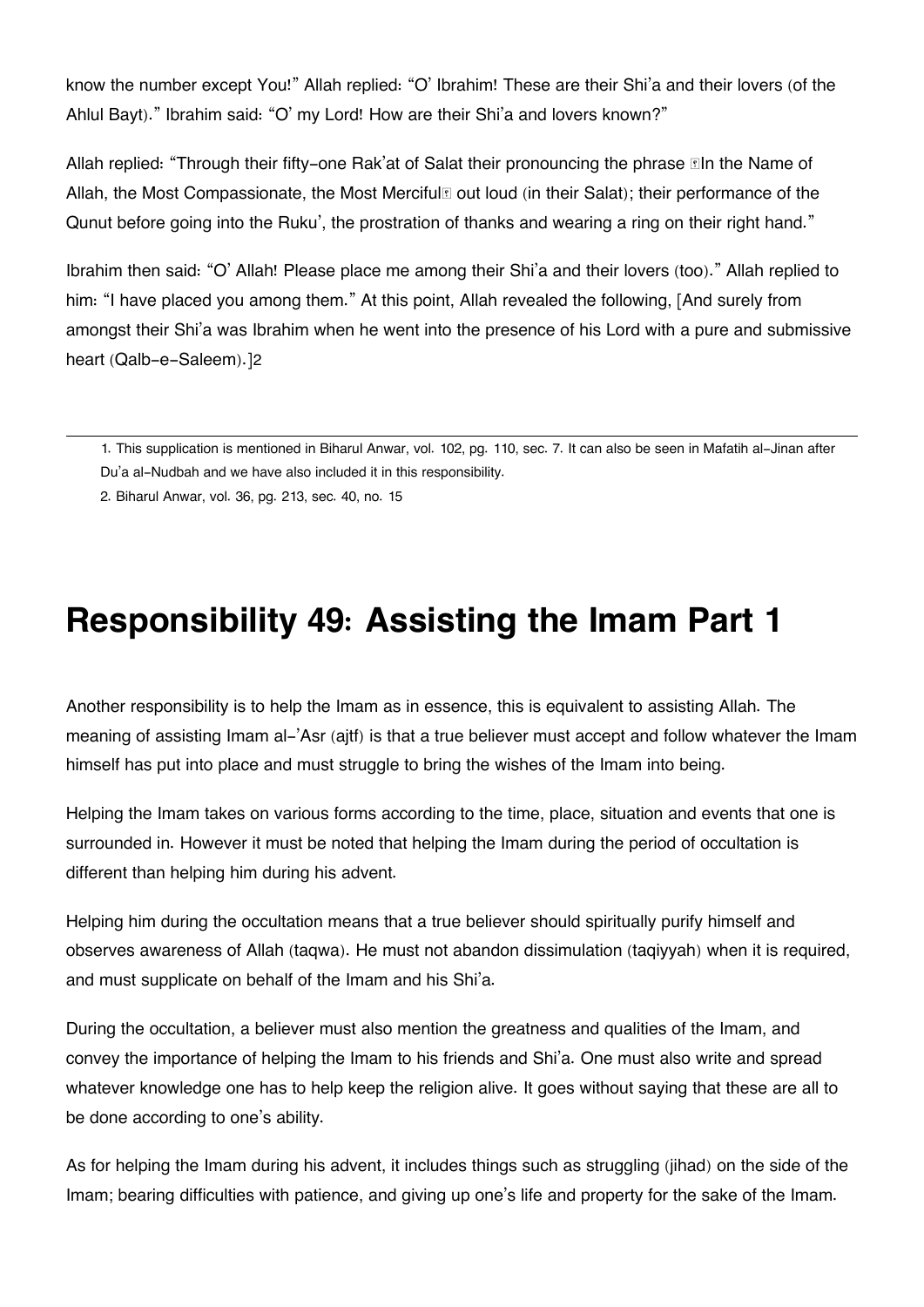#### **Responsibility 50: Assisting the Imam Part 2**

In order to help Imam al-Zaman (ajtf) during his advent, we must have a strong spiritual heart and be firm in our beliefs entering absolutely no doubts or confusion in regards to him (and things related to him). In this regards, Imam Ja'far b. Muhammad as-Sadiq (as) has said:

إِنَّ لَكُمْ ثَوَابَ مَنِ اسْتُشْهِدَ مَعَهُ بِنِيَّاتِكُمْ وَ إِنْ مُتُّمْ عَلى فَرْشِكُمْ

"Indeed for you is a promised reward equivalent to becoming a martyr with him (the Imam) which results from your intention - even if you die on your beds."[1](#page--1-0)

In another tradition from Imam Ja'far b. Muhammad as-Sadiq (as) it is stated:



"I do not think of myself as being out of the ranks of the martyrs of al-Tufuf (Karbala), nor do I count myself as having a lesser reward than them because it is from my intention to help if I had witnessed that day. This is also the case with our Shi'a they too are martyrs even if they die on their beds."[2](#page--1-0)

- [1.](#page--1-0) Mikyal al-Makarim, vol. 2, pg. 229
- [2.](#page--1-0) Mikyal al-Makarim, vol. 2, pg. 228

#### **Responsibility 51: Assisting the Imam Part 3**

Following the previous two responsibilities, another obligation upon the believers is for them to gather together and agree to help Imam al-Zaman (ajtf).

Indeed, there is a great spiritual effect in gathering together and agreeing (to help the Imam), which is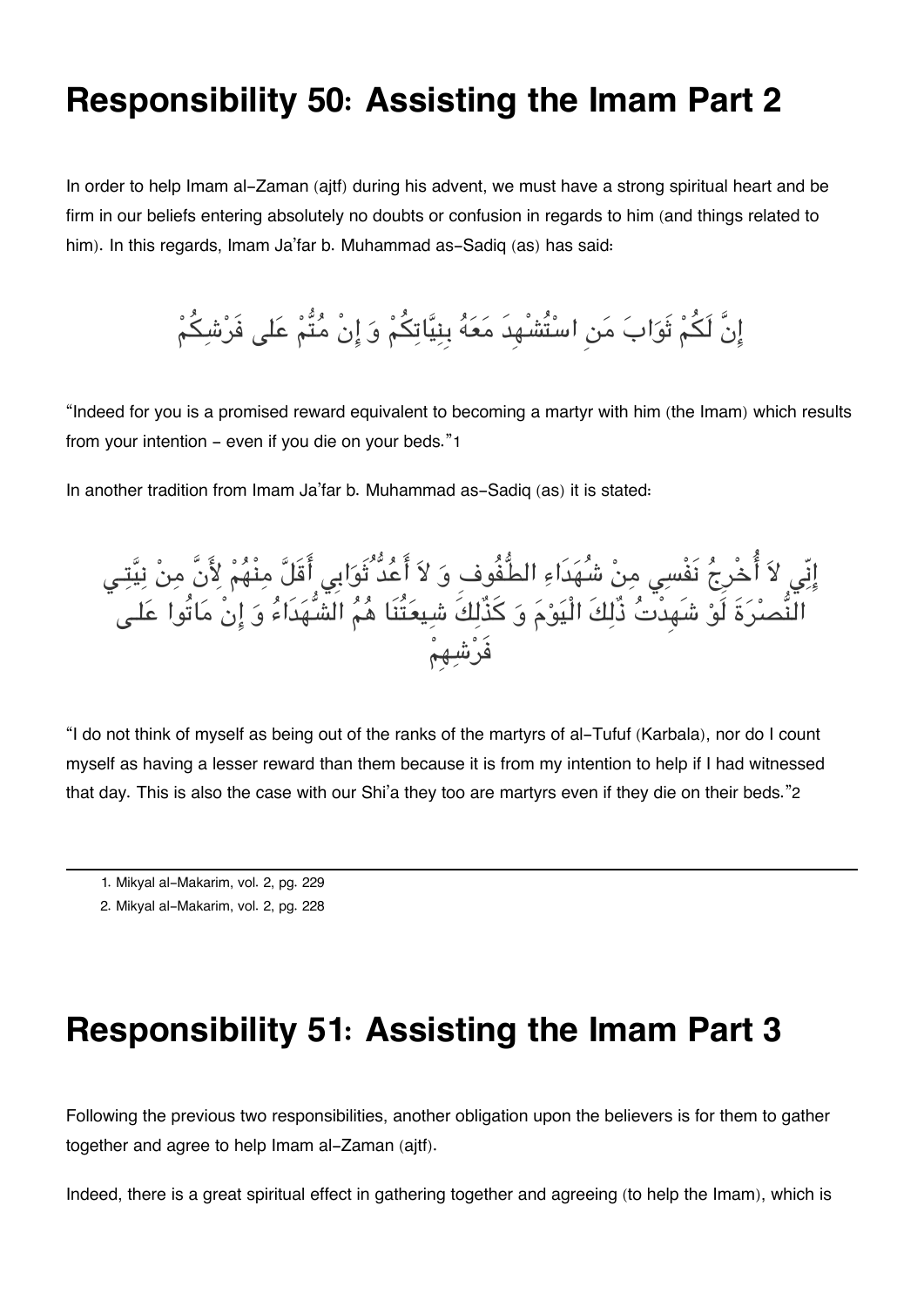not present when one does this act on his own in private.

In a verse of the Qur`an, we read that:

```
 تَعاونُوا عل الْبِرِ و التَّقْوى
```
#### *"Help one another towards good deeds and God consciousness."*[1](#page--1-0)

This verse proves that it is obligatory to gather together and help each other.

In a tradition from the Commander of the Faithful, 'Ali b. Abi Talib (as) it has been mentioned that:

ايها النَّاس !لَو لَـم تَتَخَاذَلُوا عن نَصرِ الْحق و لَم تَهِنُوا عن تَوهين الْباطل لَم يطْمع فيم من لَيس مثْلَم و لَم يقْو من قَوِي علَيم

"O'people! Had you not failed to support the right and undermine the wrong, he who is not from you would not have overcome you and he who is now ruling over you would not have had the opportunity to do so."[2](#page--1-0)

In addition, it has been stated by Imam al-Mahdi (ajtf) in one of the letters he wrote that:

و لَو انَّ اشْياعنَا وفَّقَهم اله لطَاعته علـ اجتماع من الْقُلُوبِ ف الوفَاء بِالْعهدِ علَيهِم لَما تَاخَّر عنْهم الْيمن بِلقَائنَا

"And if our followers, May Allah make them successful in obeying Him, were united with their hearts in fulfilling the promise that is upon them, there would be no delay for them from the good fortune of meeting us."[3](#page--1-0)

[<sup>1.</sup>](#page--1-0) Suratul Ma'idah (5), Verse 2

[<sup>2.</sup>](#page--1-0) Nahj al-Balagha, sermon 165, pg. 542

[<sup>3.</sup>](#page--1-0) Bihar al-Anwar, vol. 53, pg. 177, sec. 31, no. 8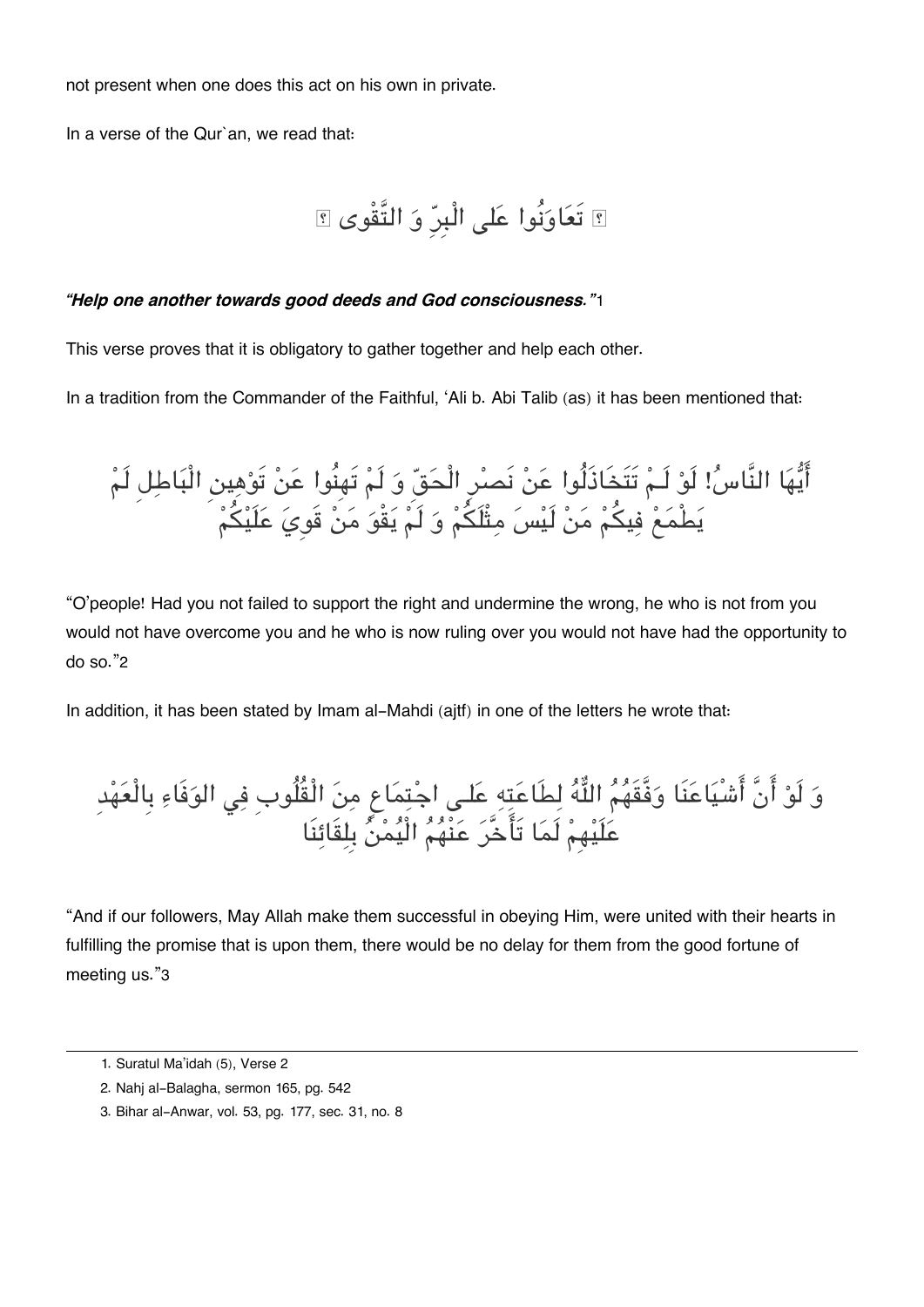### **Responsibility 52: Assisting the Imam Part 4**

The true believers must supplicate to Allah that when Imam al-Mahdi (ajtf) makes his advent, He places them among his companions, helpers and those who are his attendants. In addition, this supplication will also petition Allah for the opportunity to witness the Imam's return!

There are various supplications which have been narrated in the books of prayers in regards to this responsibility, such as Du'a al-Nur[1](#page--1-0), Du'a al-'Ahd[2](#page--1-0) and others all of which are from the Ahlul Bayt (as).

In Du'a al-'Ahd, we read the following:

وَاجْعَلْنِي مِنْ انْصَارِهِ وَ اَشْيَاعِهِ وَ الذَّابِّـينَ عَنْهُ وَاجْعَلْنِـي مِنَ الْـمَسْتَشْهَدِينَ بَيْنَ يدَيه

"And place me among his helpers and followers and defenders and among those who (are blessed to) seek martyrdom in his presence."

Therefore, the believers must pray to Allah that during the occultation, they are given the opportunity to be with the companions and helpers of this great personality.

Just as we yearn to be blessed with this rank during his return, even during his occultation, we should have the same wish.

### **Responsibility 53: Assisting the Imam Part 5**

Another responsibility is to recite Du'a al-Nur[1](#page--1-0). This supplication has been narrated from the A`immah of the Ahlul Bayt (as) and is a prayer which is found in many of the reliable books of supplication.

It has been narrated that Imam Ja'far b. Muhammad as-Sadiq (as) said: "Any person who makes a promise with Allah with this du'a for forty mornings will be among the helpers of our Qa`im (ajtf).

[<sup>1.</sup>](#page--1-0) Bihar al-Anwar, vol. 102, pg. 111, sec. 7, no. 2; MiSbah of al-Kaf'ami, pg. 550

[<sup>2.</sup>](#page--1-0) Refer to the footnote in the forty-eighth responsibility.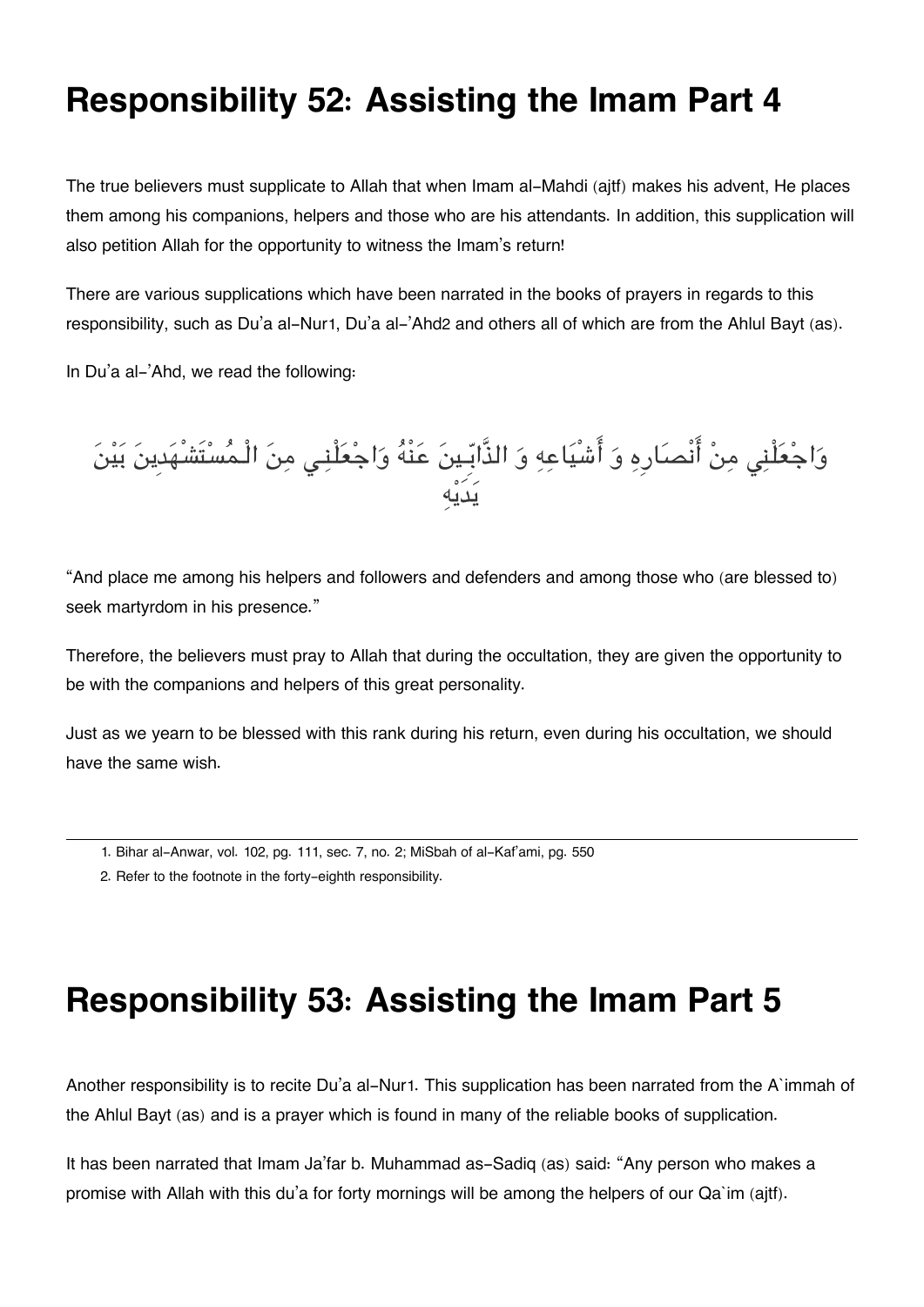If that person is to die before the return of the Imam, then Allah the High will bring him forth from his grave (to help the Imam). For every letter of this pact, one thousand good deeds will be written in the person's book of records and one thousand sins will be erased."[2](#page--1-0)

This supplication has been mentioned in responsibility forty-eight.

[1.](#page--1-0) Bihar al-Anwar, vol. 102, pg. 111, sec. 7, no. 2; MiSbah of al-Kaf'ami, pg. 550 [2.](#page--1-0) Ibid.

## **Responsibility 54: Pledge of Allegiance to the Imam**

Another responsibility which the true believers must fulfill is to renew their pledge of allegiance to Imam al-Zaman (ajtf).

According to the narrations, it is best that this act is done after every obligatory Salat or at least once a day and if this is not possible, then at least once a week.

The meaning of pledging allegiance to the Imam is that the person obligates himself to help the Imam. While fulfilling this promise, one must not show any remorse or regret if one needs to help the Imam with his life or wealth.

One of the first times this sort of pledge was taken was during the speech of Ghadir when the Prophet commanded the entire nation to make a pledge of allegiance to all the infallible A`immah.

This pledge of allegiance is actually one of the necessary acts of true faith and in essence, a true believer will never have faith until he realizes and comprehends this pledge of allegiance and stays firm on it after making it.

The following conditions must be observed in this pledge of allegiance:

1. A person making the allegiance must have the intention in his heart to obey the Imam and must promise that he will help him. In addition, a person must not show remorse if he has to give up his life or wealth to maintain this pact.

2. The pledge of allegiance, intention to help the Imam and initiating this firm covenant must be done verbally.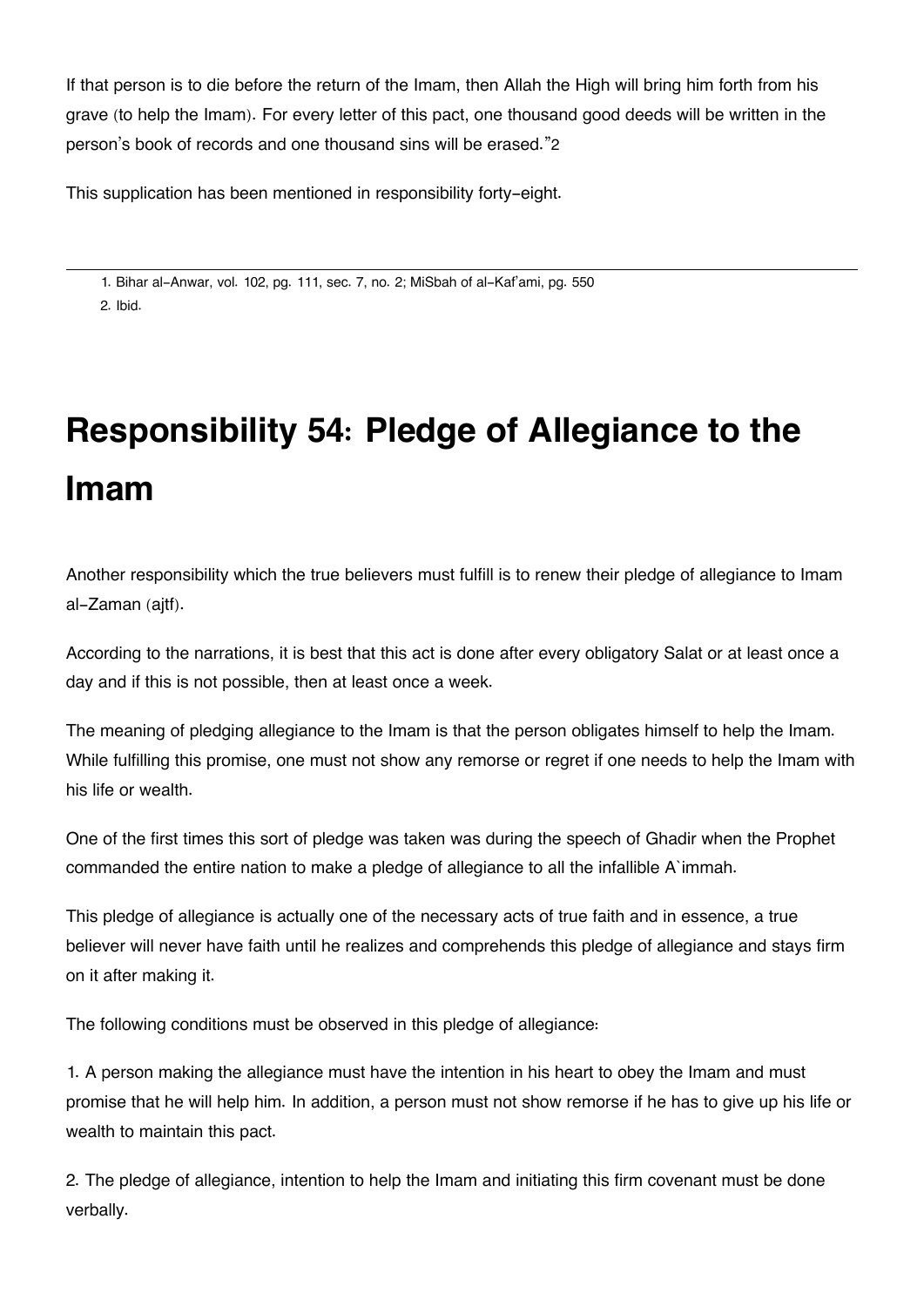Of course, when the advent of the Imam takes place and when his government is established, the pledge of allegiance for these two issues will be done physically with the Imam by a shaking of hands.

It should be noted that the realization of this pledge of allegiance in which a person will place his hand in the hand of the person whom he is pledging to is obligatory and this can only take place when the person whom the allegiance is being made to is one of the Infallibles or one of their directly appointed representatives. Thus, it is not permissible to make this kind of pledge to anyone else!

Obviously, during the period of occultation, the fulfillment of this form of allegiance in which a person places his hand in the hand of Imam al-Zaman (ajtf) or his specific representative is not possible since according to the traditions, the Imam is hidden from the view of the people and thus, this form of the responsibility is limited to the time when he makes his advent.

During the period of the occultation, no one has been designated by the Imam to accept the pledge of allegiance, thus this form of allegiance cannot be performed with any person and it is actually forbidden even if the person to whom the pledge is being made is a scholar.

In addition, even if the scholar was a Faqihi Jami' al-Shara`it (Wali al-'Amr al-Muslimin), still it is not permissible to make such a pledge of allegiance to him.

Therefore, there is no proof of the permissibility of this form of pledge of allegiance during the time of the occultation. Rather, the traditions have actually forbidden this and we all know that in issues of the religion, such as this pact of allegiance, are all contingent upon what the religious commandments specify and the permissibility of these particular acts rest on the legislation of the Islamic laws.

Imam Ja'far b. Muhammad as-Sadiq (as) has said:

يَا مَفَضَّلُ! كلَّ بَيْعَةٍ قَبْلَ ظُهُورِ الْقَائِمِ فَبَيْعَتُهُ كَفَرٌ وَ نِفَاقٌ وَ خَدِيعَةٌ لَعَنَ اللّه الْـمبايِع لَها و الْـمبايع لَه

"O'Mufa **Tal!** Every pledge of allegiance that takes place before the advent of al-Qa`im (ajtf) is disbelief, hypocrisy and deception. May the curse of Allah be upon a person who makes such a pledge of allegiance and the one who accepts this pledge of allegiance?"[1](#page--1-0)

Without doubt, the meaning of bay'ah in this tradition is the hand to hand bay'ah and not all forms of pledging allegiance since in other traditions, some forms of the bay'ah have not been completely forbidden. Therefore, during the period of the occultation, the bay'ah (pledging loyalty) which is done without giving one's hand is not a problem and is actually one of the signs of true faith and has been emphasized.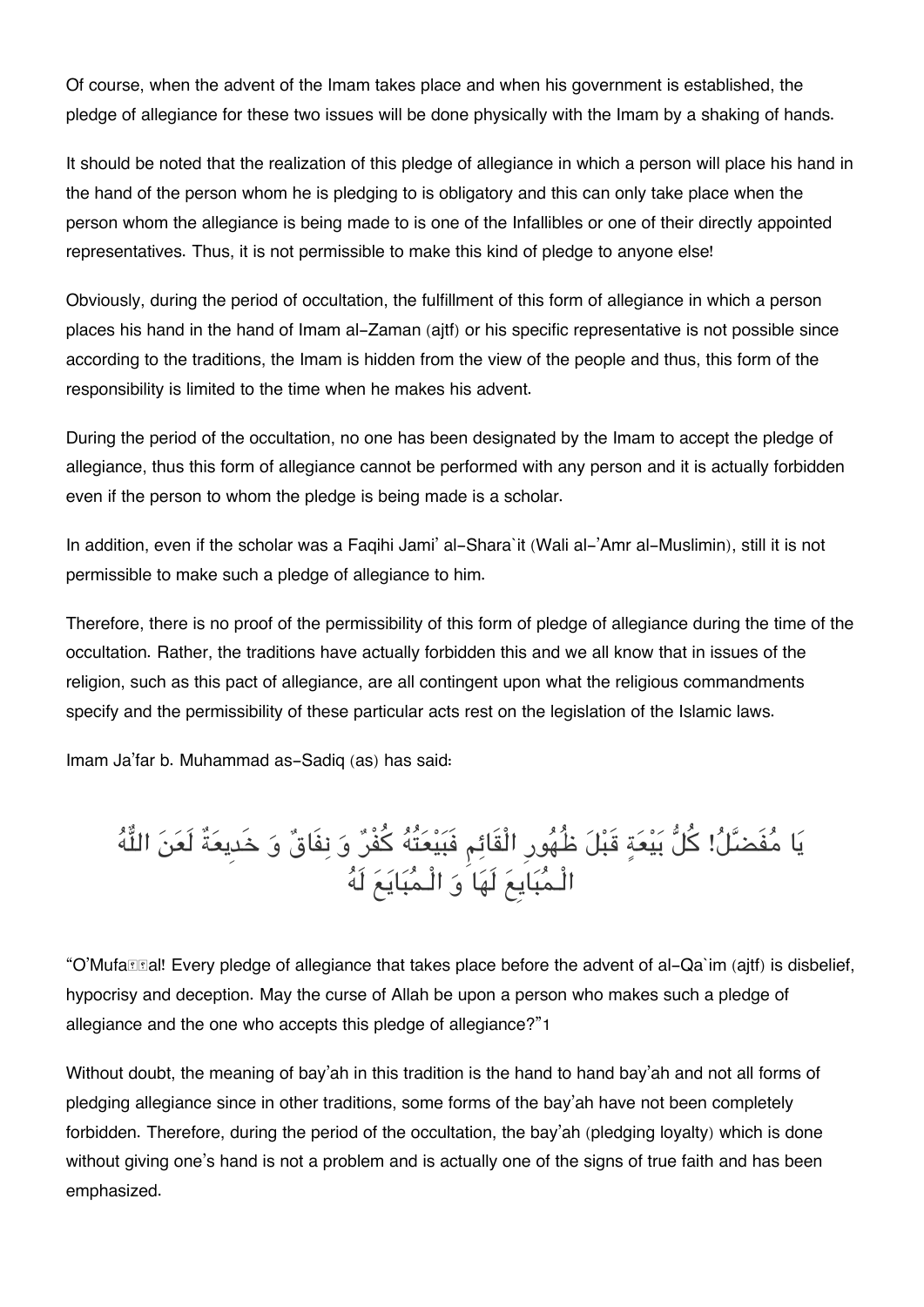According to the traditions, during the period of the occulation of Imam al-Zaman (ajtf), we are permitted to pledge our allegiance to the general representatives of the Imam. Thus, we can pledge ourselves to a scholar who fulfills the conditions of being followed especially the Wali al-Faqih who is the guardian of the Muslim community.

This bay'ah is done with the thought in mind that paying allegiance to him is due to the fact that he is a scholar who fulfills all of the conditions of being followed, is the Wali al-Faqih and that the pledge of allegiance to him is actually a pledge to Imam al-Zaman (ajtf), and the pledge of allegiance to the Imam is actually the pledge of allegiance to Allah.

There are many ways in which we can make the bay'ah to Imam al-Zaman (ajtf) as have been narrated by the infallible A`immah, one them is Du'a al-'Ahd.[2](#page--1-0)

The scholars[3](#page--1-0) have stated that these supplications are recommended to be recited every day after Salatul Fajr. Rather, it should be recited after every obligatory Salat, if possible. In addition, due to there being some proof in the traditions, it is recommended that this pledge of allegiance should be repeated every Jumu'ah (Friday).

It has also been recommended rather it is essential that Du'a of 'Ahd which has been narrated from Imam Muhammad b. 'Ali al-Baqir (as) should be recited at least once during a person's lifetime.

Imam Muhammad b. 'Ali al-Baqir (as) has said: "Whosoever among our friends and followers reads this supplication once in their life, it will be written on the parchment of worship of Allah (that he recited this prayer) and his name will be mentioned in the book of al-Qa`im (may Allah hasten his glorious advent).

Then, when al-Qa`im (ajtf) makes his advent, the name of the person who read this supplication and his father's name will be announced. In addition, the parchment which contains the names of the worshippers of Allah will be given to him and it will be said that: 'Take this writing which contains the transcript of the promise which you made to us in the world."

Imam Muhammad b. 'Ali al-Baqir (as) then said: "This is the truth which Allah, the Noble and Grand stated when he said the following:

الا من اتَّخَذَ عنْدَ الرحمن عهداً

#### *"...except the one who has taken a covenant with the Most Merciful."*[4](#page--1-0)

As well, while in a state of ritual purity, the following supplication should be recited: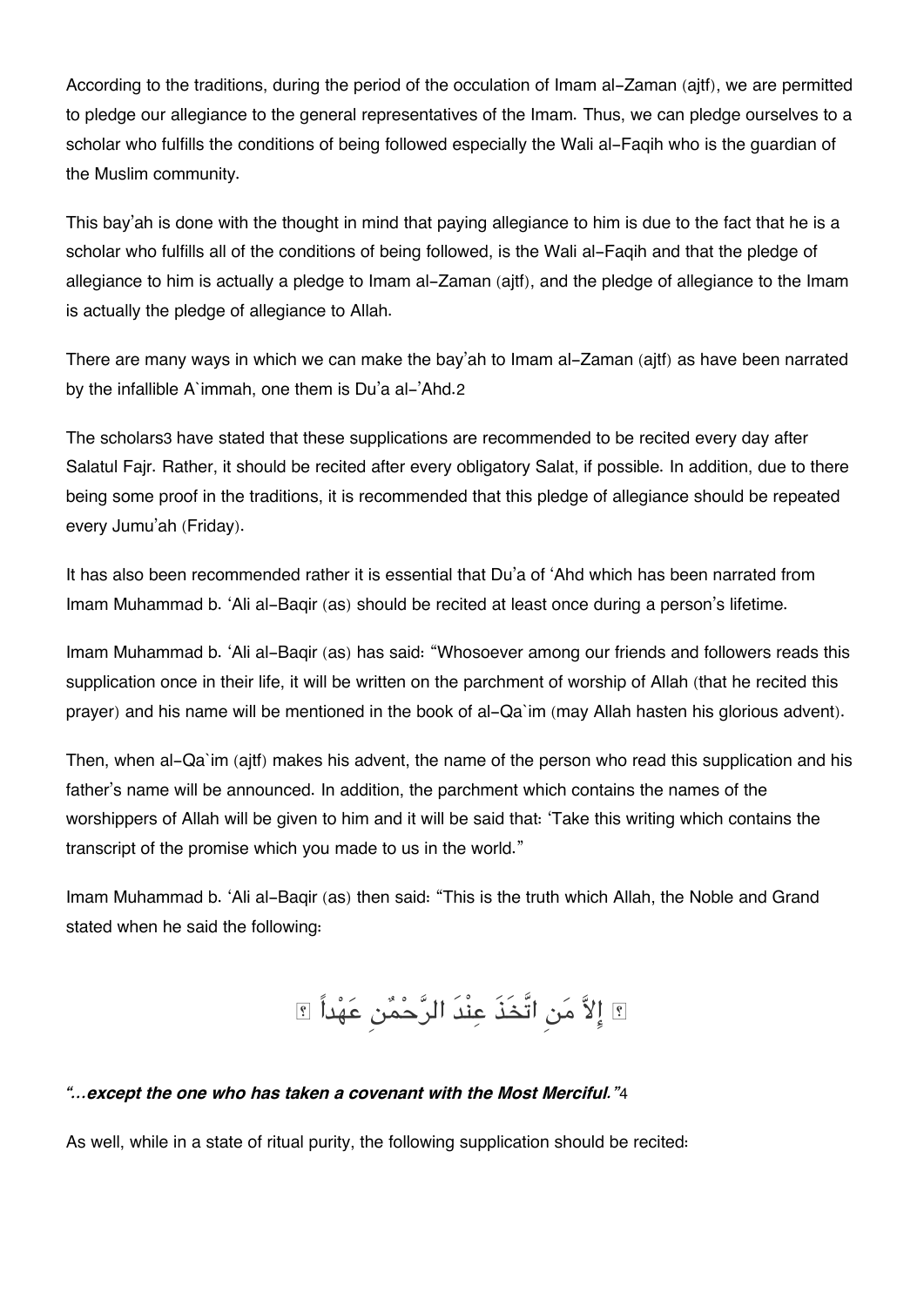## بِسْمِ اللهِ الرَّحْمٰنِ الرَّحِ

#### *In the Name of Allah, the Most Gracious, the Most Merciful*

ُللّٰهُمَّ يَا إِلٰهَ الآلـهَة يَا وَاحدُ يَا أَحَدُ يَا آخِرَ الآخِرِينَ يَا قَاهِرَ الْقَاهِرِينَ يَا عَلِيُّ يَا مْ أَنْتَ الْعَلِيُّ الأَعْلى عَلَوْتَ فَوْقَ كُلّ عُلُوِّ. هٰذَا يَا سَيِّدِي عَهْدِي وَ أَنْتَ مُنْ وعدِي

"O' Allah: O' the God of all gods! O' the One! O' the One and Only! O' the Last of the last! O' the most Omnipotent one over the powerful ones! O' the High! O'the All great. You are verily the High, the Most High. You have been High over all zeniths. This is, O' master, my pledge; and you shall certainly fulfill your promise to me.

فَصلّ يَا مَوْلاَيَ وَعْدى وَ أَنْـجِزْ وَعْدِي آمَنْتُ بِكَ وَ أَسْأَلُكَ بِـحجَابِكَ الْعَرَبِيِّ وَ بِـحِجَابِكَ الْعَجَمِىّ وَ بِـحِجَابِكَ الْعِبْرَانِيّ وَ بِـحِجَابِكَ الْسُرْيَانِيّ وَ بِـحِجَابِكَ الرُّومِيّ ابِكَ الْـهِنْدِيِّ وَ أَثْبَت مَعْرِفَتِكَ بِالْعِنَايَةِ الأُوْلِـيٰ فَإِنَّكَ أَنْتَ اللهُ لاَ تُرَىٰ وَ أَنْتَ بِالْـمنْظَرِ الاعل

So, O' my Master, (please do) admit my pledge and fulfill your promise to me. I believe in you and I pray to you in the Name of Your 'Arab Veil, Your non-'Arab Veil, Your Hebrew Veil, Your Syriac Veil, Your Roman Veil, and Your Indian Veil. And I admit my recognition of You on account of the earlier care (of You over me), for You are verily Allah Who cannot be seen while You are in the most elevated view.

تَقَرّبُ إِلَيْكَ بِرَسُولِكَ الْـمُنْذِرِ وَ بِعَلِيّ أَمِيرِ الْـمُؤْمِنِينَ صلَوَاتُ الله عَلَيْه الْ لْـحَسَن السَّيِّد وَ بِالْـحُسَين الشَّهِيدِ سِبْطَى نَبِيِّكَ وَ بِفَاطِمَةَ الْبَتُولِ وَ بِعَلِيِّ بْن بن زَيْن الْعَابِدِينَ ذِي التَّفِّنَاتِ وَ مُحَمَّد بْن عَلِيِّ الْبَاقِرِ عَنْ عِلْمِكَ مُحَمَّد الصَّادقِ الَّذِي صَدَقَ بِـمِيثَاقِكَ وَ بِـمِيعَادِكَ وَ بِـمُوسىٰ بْر الْـحَصـُورِ الْقَائِمِ بِعَهْدِكَ وَ بِعَلِيّ بْنِ مُوسىٰ الرِّضَا الرَّاضي بِـحُكْمكَ وَ بِـَـم عَلمِ" الْـحَبْرِ الْفَاضلِ الْـمُرْتَضىٰ فِي الْـمُؤْمِنِينَ وَ بِعَلِيّ بْنِ مُحَمَّدِ الأَمِينِ هَاديِ الْـمُسْتَرْشِدِينَ وَ بِالْـحَسَنِ بْنِ عَلِيِّ الطَّاهِرِ الزَّكِيِّ خِزَانَةِ الْوَصبِيِّينَ وَ أَتَقَ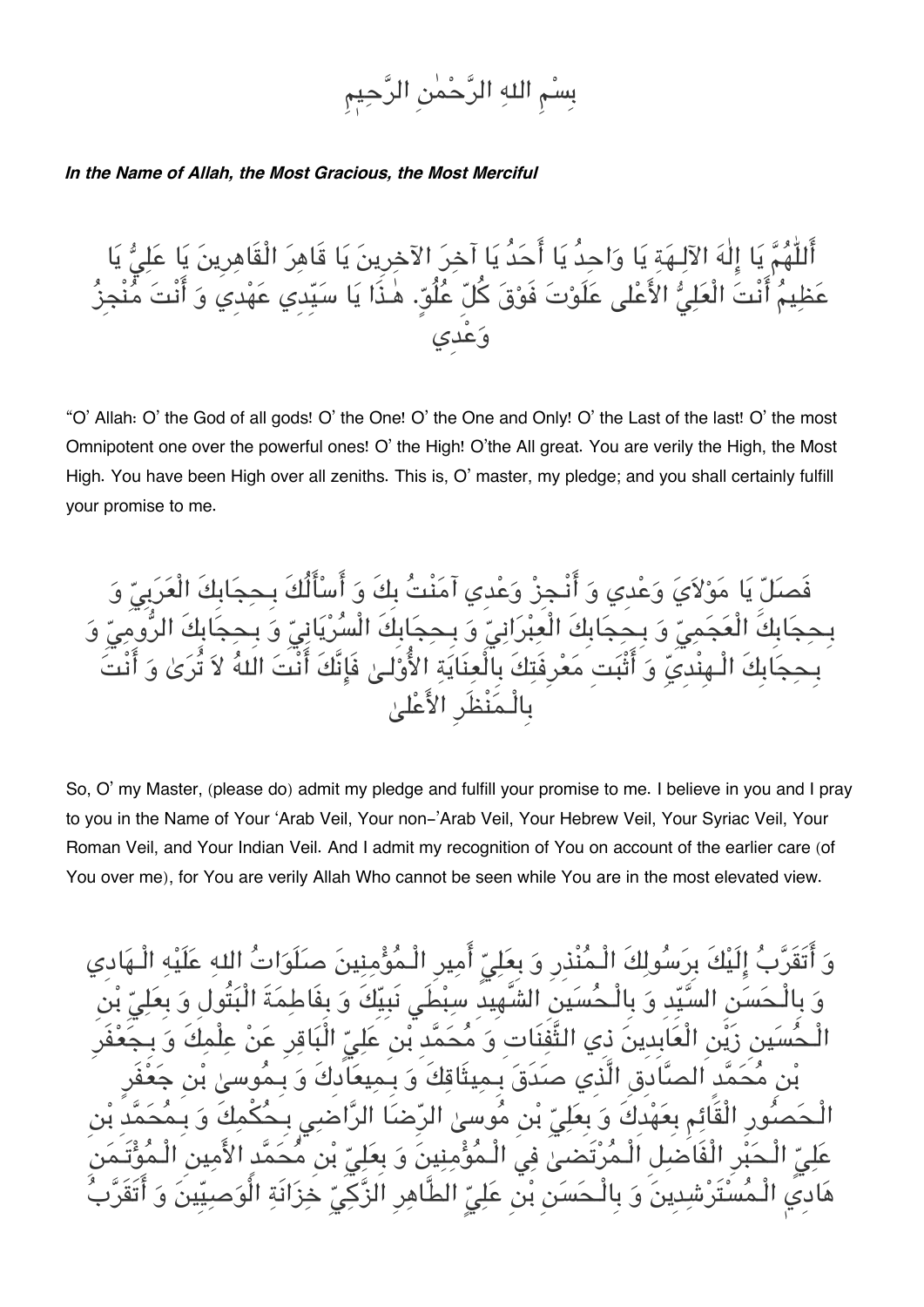### إِلَيْكَ بِالإِمَامِ الْقَائِمِ الْعَدْلِ الْـمُنْتَظَرِ الْـمَهْدِيِّ إِمَامِنَا وَ ابْنِ إِمَامِنَا صلَوَاتُ اللهِ علَيهِم اجمعين

And I seek nearness to You through Your Messenger, the warner; and through 'Ali, the Commander of the Faithful, the guide, Allah's blessings be upon him and through al-Hasan, the master, and al-Husayn, the martyr, the two grandsons of Your Prophet, and through Fatimah, the immaculate and through 'Ali b. al-Husayn the Adornment of the Worshippers and the one with a callus on his forehead (due to incessant worshipping) and through Muhammad b. 'Ali, who split (the profundities of) Your knowledge.

And through Ja'far b. Muhammad, the truthful who fulfilled his covenant and promise to you and through Musa b. Ja'far, the chaste one who undertook his oath to You and through 'Ali b. Musa, the one who was pleased with Your judgement and through Muhammad b. 'Ali, the well-versed and the virtuous who is accepted by the believers and through 'Ali b. Muhammad, the honest, the trusted, and the guide of those who seek true guidance.

And through al-Hasan b. 'Ali, the pure, the infallible, and the treasure of the successors. And I seek nearness to You through the Imam (of the age), the director of justice, the awaited, the well-guided, our leader and the son of our leader may Allah's blessings be upon all of them.

يَا مَنْ جَلّ فَعَظُمَ وَ هُوَ أَهْلُ ذٰلِكَ فَعَفَىٰ وَ رَحِمَ، يَا مَنْ قَدَرَ فَلَم ضَعْفِي وَ مَا قَصَرَ عَنْهُ عَمَلِي منْ تَوْحيدِكَ وَ كَنْه مَعْرِفَتِكَ ضَاءِ وَ بِالْوَحْدَانيَّة الْكُبْرِيْ الَّتِي قَصْرُ عَنْهَا مَنْ أَدْبَرَ وَ تَوَلَّـىٰ وَ آمَنْ وَ بِكَلْمَاتِكَ التَّامَة الْعُلْيَا الَّتِي خَلَقْتَ مِنْهَا دَا تَ بِالسَّابِقِينَ وَ الصيَّدِيقِينَ أَصِيْ دَّ صَالحاً وَ آخَرَ سَيِّئَاً آلاً تُوَلِّيَنِي غَيْرَهَ الرَّضَا بِفَصلْ الْقَضَاءِ آمَنْتُ بِسرِّهمْ وَ عَلاَنيَتهِمْ وَ ، عَلَيْهَا إذَا شئَّتَ يَا مَنْ أَتْـحَفَنِى بِالإِقْرَارِ بِالْوَحْدَانِيَّةِ وَ حَبَانِي الرَّبُوبِيَّة وَ خَلَّصَنِي مِنَ الشَّكِّ وَ الْعَمَىٰ رَضِيْتُ بِكَ رَبَّا وَ بِالأَصْفِيَاءِ حُجَجًا جُوبِينَ أَنْبِيَاءَ وَ بِالرَّسُلِ أَدِلاَّءَ وَ بِالْـمُتَّقِينَ أَمَرَآءَ وَ سَامِعاً لَكَ

O' He who is Most Elevated and Most Magnificent, and He is deserving of this and has thus pardoned and treated mercifully! O' He Who ordains decrees with compassion: I complain before you about my weakness and about the inadequacy of my actions as regards to my confession of Your Oneness and the essence of my recognition of you.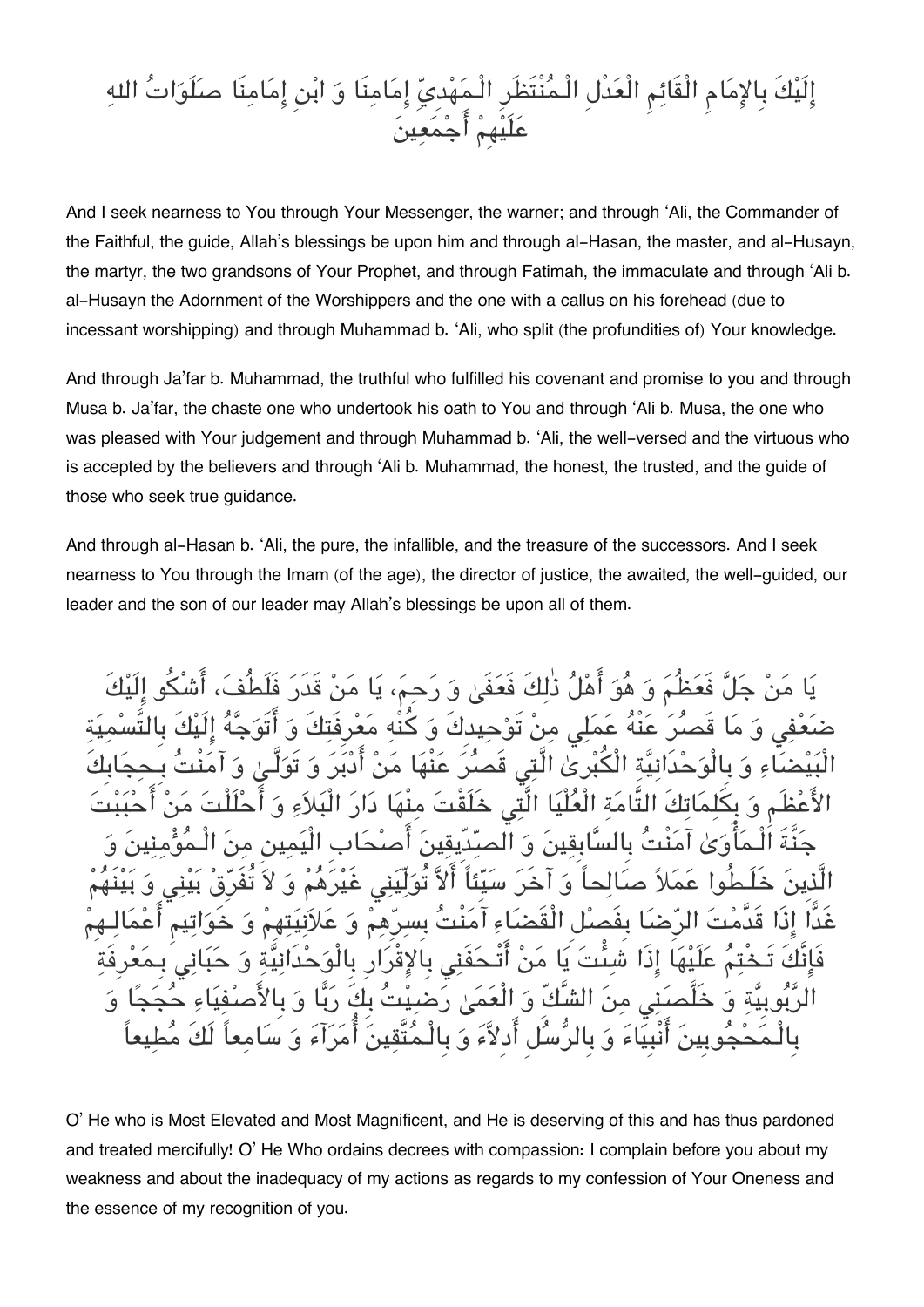And I turn my face towards you, (praying to You) by the white nomination and the great monotheism that have not been realized by those who fled and turned away from You. And I believe in your greatest veil and Your perfect, exalted words from which You have created the abode of trial and through which You shall allow him whom You wish to enter the abode of Paradise.

I believe in the "foremost" and the truthful, the companions of the right hand, among the believers and those who have mixed a righteous act with another evil one (for which they sought forgiveness): (I pray to You by all of these) that You do not allow me to follow anyone other than these ones (i.e. the Imams) and that You do not exclude me from their group tomorrow when You will stipulate (Your) pleasure as the criterion of Your judgement.

I believe in their secret and public teachings, and the sealing of their deeds, for you decide the sealing of anyone's deeds if you will. O' You Who have honoured me by the confession of Your Oneness, bestowed upon me with the recognition of Your Lordship, and deprived me of doubt and blindheartedness: I admit You as my Lord, and admit the Pure Ones as the intermediaries to You, and admit the Veiled Ones as Prophets, and admit the Messengers as guides (to You), and admit the Pious Ones as leaders, and pledge myself as always listening to and obeying You."

[3.](#page--1-0) Sayyid ibne Tawus, in his book Misbah al-Zair and 'Allamah Majlisi in Bihar al-Anwar, vol. 102, pg. 110 have covered this.

[4.](#page--1-0) Surat Mariam (19), Verse 87

### **Responsibility 55: The Wilayah of the Imam**

The true believers must supplicate that Allah bestows the wilayah (mastership) of Imam al-Zaman (ajtf) upon them and that they are granted the ability to gain true faith, love and obedience to the Imam and that these characters are increased within them. One must be serious and earnest in this supplication and must take this as something important.

The happiness of the true believer is contained within the wilayah, faith, love and obedience to the Imam and the more the wilayah is made stronger and increases in the heart, so too the status and rank of a true believer in the presence of Allah will also increase, and thus, closeness to Allah will also increase.

Since the way to achieve this wilayah is only possible through the power of Allah  $\mathbb E$  and is out of the realm of a person to acquire on his own, the only way to achieve this is to request it from Allah. The

[<sup>1.</sup>](#page--1-0) Bihar al-Anwar, vol. 53, pg. 8, sec. 28, no. 1

[<sup>2.</sup>](#page--1-0) Refer to responsibility Forty-Eight.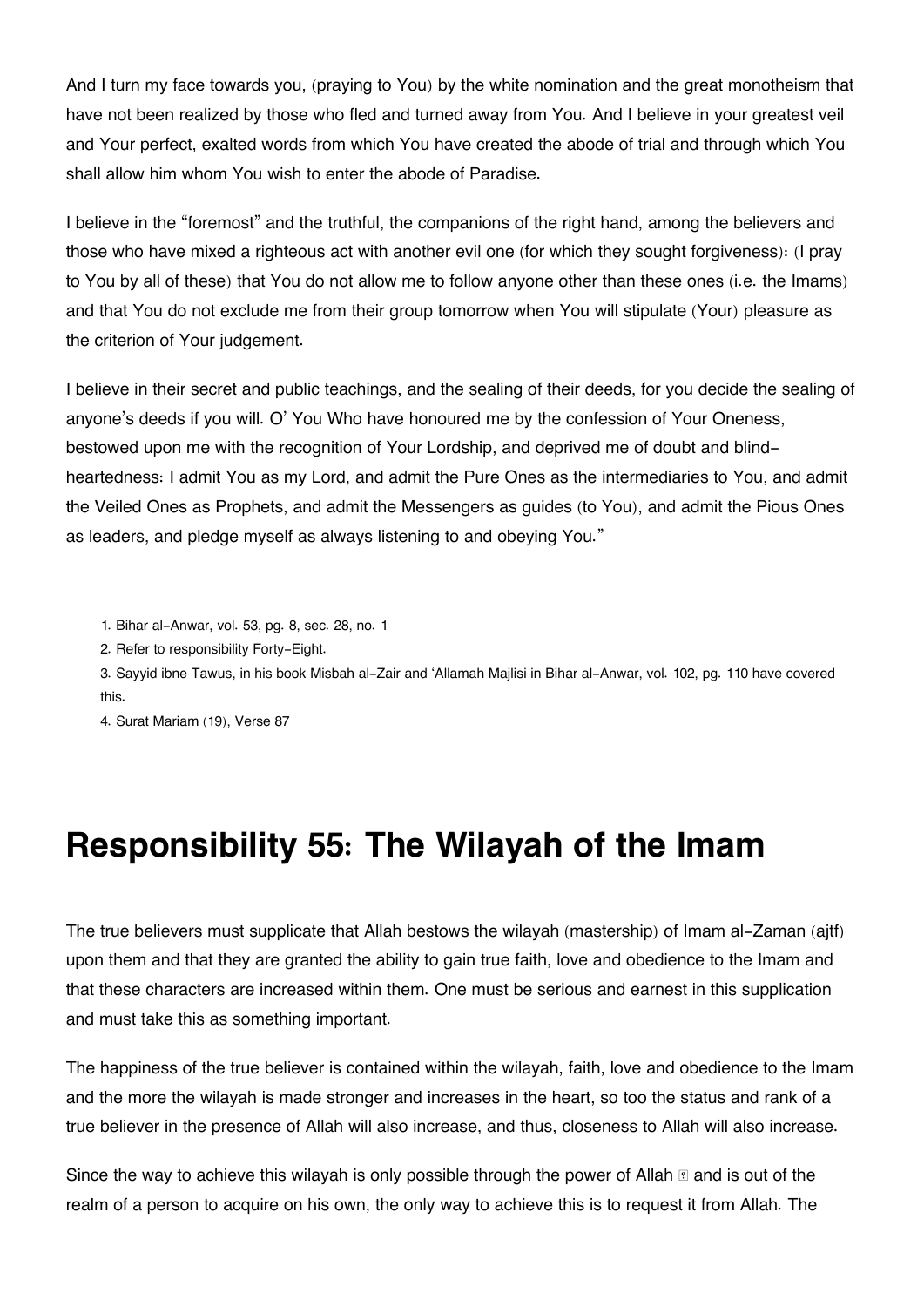attainment of the wilayah and faith (in the Imam) and other things such as these even things such as knowledge and sustenance are all issues which are related to the essence of Allah and are out of the power of people to acquire without the help of Allah.

# **Responsibility 56: Protecting Ones' Spiritual Rank Part 1**

The true believer needs to be vigilant in regards to the spiritual stations, ranks and closeness to the Imam. One must ensure that nothing is done to damage this spiritual rank that one is not distanced from the Imam through one's action, nor loses the attention and friendship of the Imam.

A believer must be vigilant so that in fulfilling one's responsibilities which are the right of the Imam over him, there is no negligence and that he performs them in the best possible way.

A believer must also be attentive since he is constantly in the presence of Imam al-Zaman (ajtf) and must keep away from anything which would lead the Imam to becoming upset.

In addition, one must ensure that in whatever state he is in, whatever movements he takes, and even his silence are all performed in accordance with and for the intention of earning the love of the Imam.

A Muslim must not fall into negligence for even one instant in regards to earning the pleasure of the Imam which is equal to pleasing Allah. According to the traditions from the Ahlul Bayt (as), the actions of the Shi'a are constantly being presented to Imam al-Zaman (ajtf) with extra emphasis given on the days of Monday, Thursday and Friday when a report of our actions is given to him.

Thus, it is imperative that a true Shi'a remains attentive and vigilant and does not do anything which would result in being embarrassed in the presence of the Imam or would result in the Imam being put into an uncomfortable situation when he sees our deeds.

It has been narrated from one of the infallible A`immah (as) that: "The actions of the Ummah are presented to the Prophet every Tuesday and Thursday and thus, he is constantly informed about them. In addition, the A`immah are also presented with the actions and they also have knowledge of this."[1](#page--1-0)

Imam Ja'far b. Muhammad as-Sadiq (as) has said: "The actions (of the Ummah) are presented to the Messenger of Allah and the A`immah on Thursday."[2](#page--1-0)

The meaning of showing vigilance is that in all of our actions, dealings, movements and all of our words, a true believer must be observant of his Imam. He must know that the Imam is with him and that he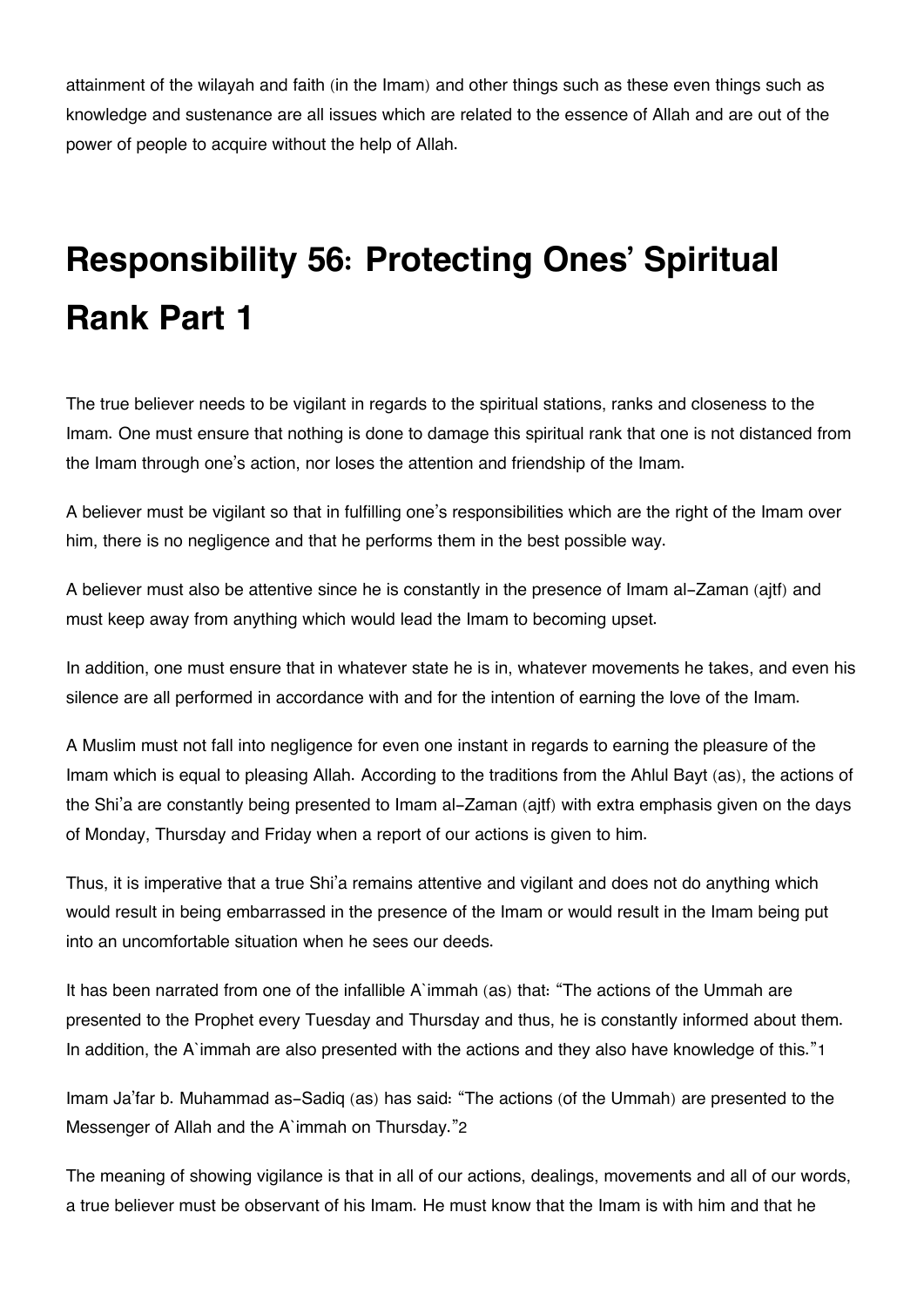should not, even momentarily, (spiritually) separate himself, or fall into negligence.

Imam al-Mahdi (ajtf) has stated:

فَإِنَّا نُحِيطُ عِلْماً بِأَنْبَائِكُمْ، وَ لاَ يَعْزُبُ عَنَّا شَىْءٌ مِنْ أَخْـبَارِكُمْ

"Surely we have complete knowledge of your situation and there is nothing which is hidden from us concerning you."[3](#page--1-0)

In another tradition, Imam al-Mahdi (ajtf) has stated:

إِنَّا غَـيْرُ مُهْمِلِينَ لِـمُرَاعَاتِكُمْ وَ لاَ نَاسِينَ لِذكْرِكُمْ

"Verily, we are not inattentive in taking care of you nor are we heedless in remembering you."[4](#page--1-0)

A true believer must know where the pleasure of Allah lies and must know that Imam al-Zaman (ajtf) himself is also seeking the pleasure of Allah. One must also realize that this pleasure can only be attained by following the Imam in all affairs, with complete obedience to the religion of Allah and by purification of the soul.

It is clear that this observance and vigilance will slowly enable a person to reach a desirable end and permit one to attain the higher levels of proximity to Allah, as the most important thing in life is to attain proximity to Allah.

[1.](#page--1-0) Najm al-Thaqib, sec. 11, pg. 825; Majma' al-Bayan, vol. 5, pg. 69; In addition, verse 105 of Suratul Tawbah (9) also mentions this point where Allah **s** says:

وَ قُلْ 9عْمَلُوا فَسَيَرِي 9للَّهُ عَمَلَكُمْ وَ رَسُولُهُ وَ 9لْـمُؤْمِنُونَ

ESay: then do what you want (but know that) Allah sees your actions and so does His Messenger and the true believers. If

Without doubt and according to the traditions which have come to us, the meaning of the true believers as mentioned in this verse are the Infallible A'immah [2] and without doubt, the complete and definite interpretation of the word "المؤمنون" are the Infallible A'immah **1**.

[2.](#page--1-0) Najm al-Thaqib, pg. 825, sec. 11; BaSair al-Darajat, pg. 426, no. 16

[3.](#page--1-0) al-Ihtijaj, pg. 497; Biharul Anwar, vol. 53, pg. 174, sec. 31, no. 7

[4.](#page--1-0) al-Kharaij, pg. 902; Biharul Anwar, vol. 53, pg. 174, sec. 31, no. 7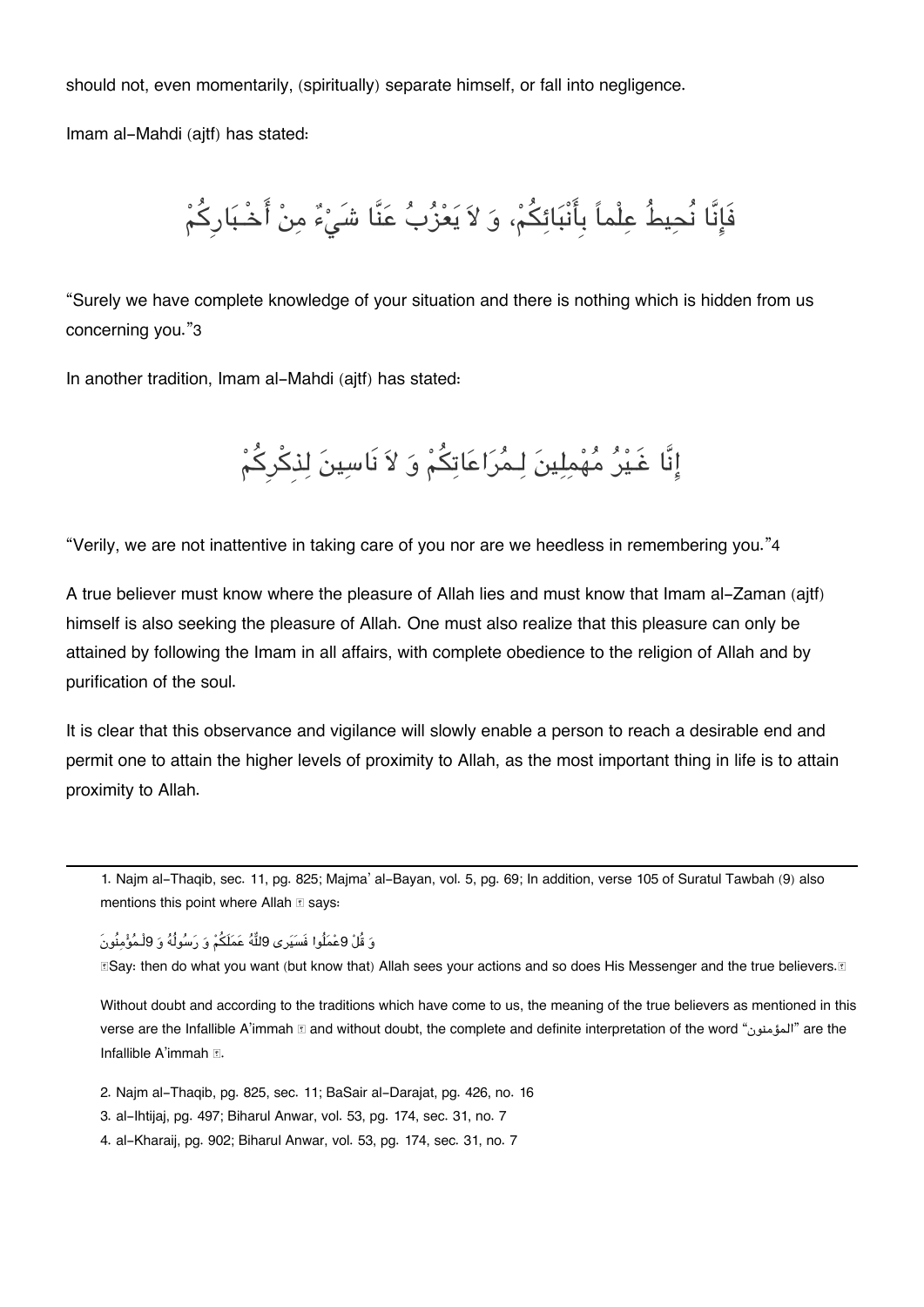# **Responsibility 57: Protecting Ones' Spiritual Rank Part 2**

The true believers must supplicate to Allah that He makes them firm and resolute on the wilayah of the Imam and that they can move spiritually closer to the Imam. They must also make du'a that the blessing and approval of the Imam (over his true followers) is not removed from a person and that one does not lose this great spiritual rank once he has attained it!

For example, if a person is blessed to be among the companions, helpers and Shi'a of the Imam (either during the period of the occultation or during his advent), then this blessing which has been bestowed upon him should be protected and there should be no change in his status (of closeness to the Imam) nor should he do anything to have someone else put in his place. In actuality, this is the same thing which we recite in the following du'a:

### وَ لاَ تَسْتَبْدِلْ بِنَا غَيْرَنَا فَإِنَّ اسْتِبْدَالَكَ بِنَا غَيْرَنَا عَلَيْكَ يَسِيرٌ وَ هُوَ عَلَيْنَا كَبِيرٌ

"And do not place someone else in our place since surely Your replacement of us with others is something easy for You to perform, however this is something grave (and difficult) for us (to bear)."[1](#page--1-0)

[1.](#page--1-0) MiSbah al-Mutahajjid, pg. 409; Bihar al-Anwar, vol. 95, pg. 330, sec. 115, no. 4; Mafatih al-Jinan, sec. 3, Part 10 after Du'a al-Nudbah and Du'a al-'Ahd.

# **Responsibility 58: Protecting the Imam, His Religion and Sunnah**

Protecting the Imam and safeguarding the religion which he shall perfect (in its global implementation) and preserving the sunnah (tradition) of the Messenger of Allah is another responsibility which the true believers must enact.

This protection can be carried out very easily through propagating and disseminating knowledge of the faith among the people and obviously, a person who is an 'Alim (religious trained scholar) and is aware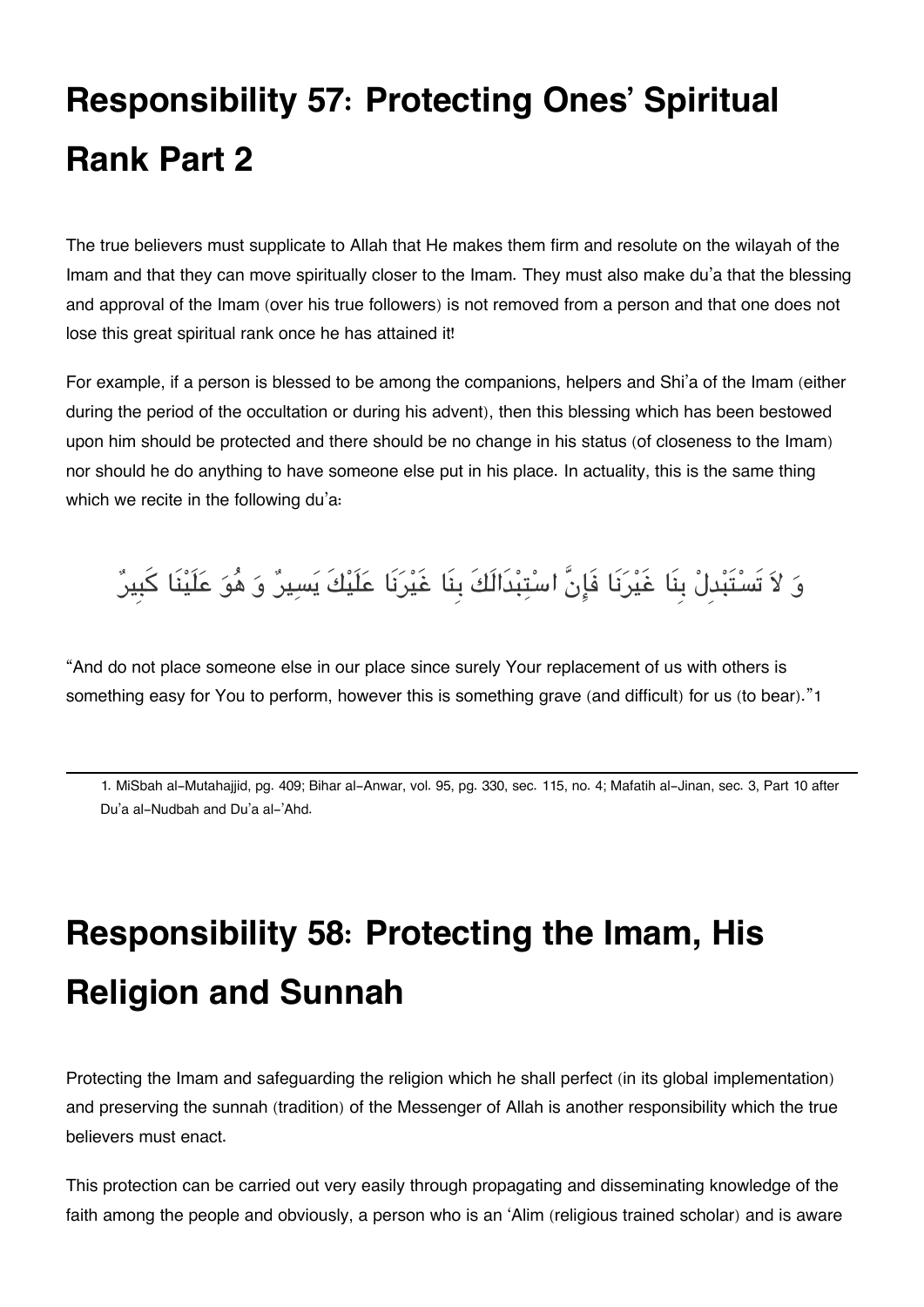of the truths must fulfill his responsibility and spread his knowledge.

Thus, the command of defending the religion and the truths is the scholars' responsibility and is something which they must carry out in the best possible way – obviously, according to their ability.

The Messenger of Allah (S) said:

إِذَا ظَهَرَتِ الْبِدَعُ فِي أُمَّتِي فَلْيُظْهِرِ الْعَالِمُ عِلْمَهُ فَمَنْ لَمْ يَفْعَلْ فَعَلَيْهِ لَعْنَةُ اللَّهِ

"When innovations come up in my nation, it is obligatory upon the scholar to make his knowledge known to the people (to guide them). If he does not do this, then the curse of Allah is upon him."[1](#page--1-0)

[1.](#page--1-0) al-Kafi, vol. 1, pg. 45, sec. on Innovations, no. 2

#### **Responsibility 59: Serving the Imam**

Serving the Imam to the best of one's ability is another responsibility of a true believer and even the Angels and the Prophets take pride in assisting the Imam! In addition, we are told that one of the Prophets who holds a very high status namely Prophet Khing comes to the assistance of the Imam when a need arises.

Imam Ja'far b. Muhammad as-Sadiq (as) has said:

و لَو ادركتُه لَخَدَمتُه ايام حيات

"If I would have met him (al-Mahdi), I would serve him for my entire life."[1](#page--1-0)

Helping other believers is a highly recommended act in Islam which carries a great reward. In addition, it is one of the distinct characteristics of the true believers and leaders of the faith, that they can be easily recognized through their assisting the creations of Allah.

Therefore, providing assistance to the Imam who is the true leader of our time and for all the faithful, is the best form of worship and obedience (to Allah)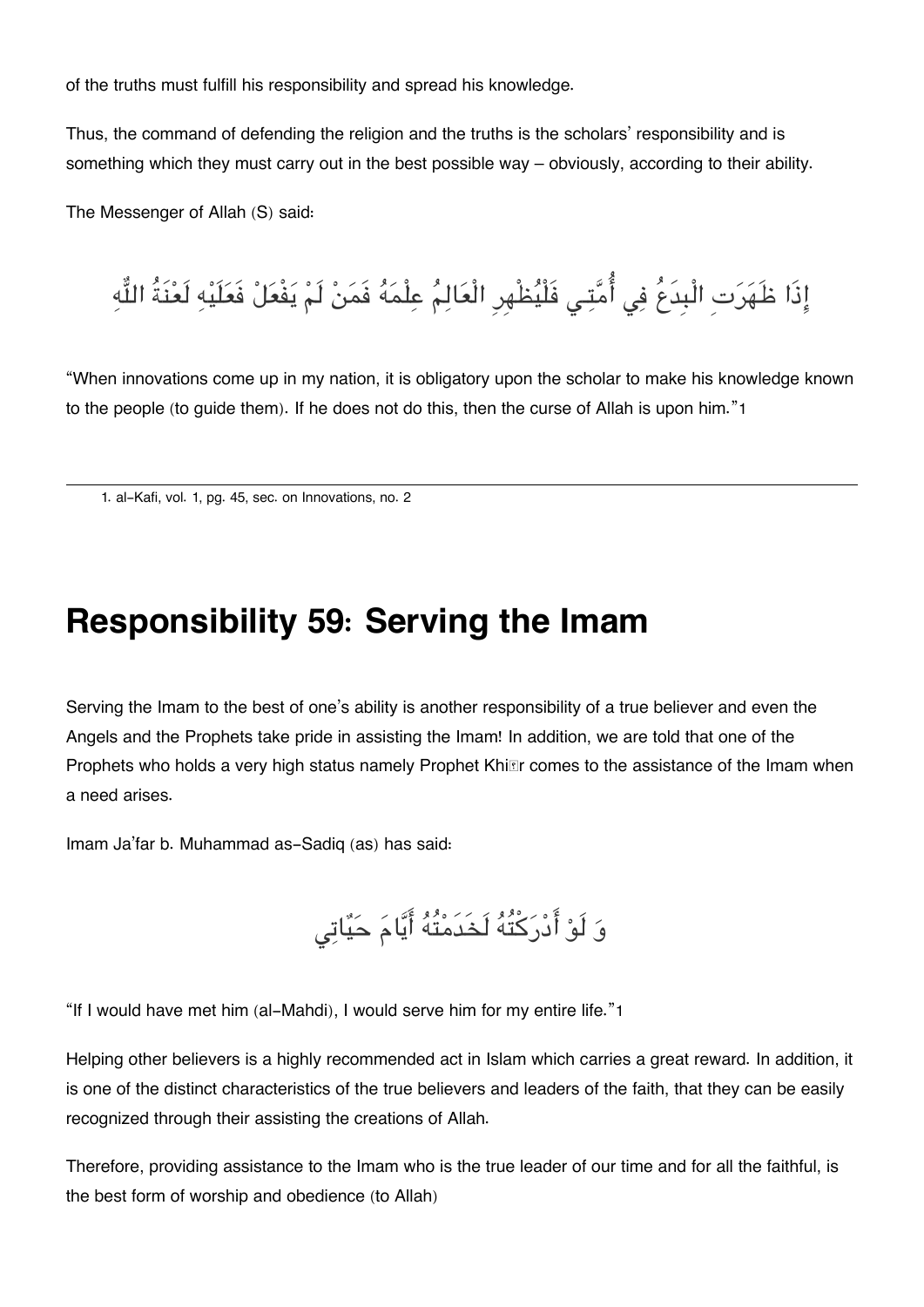يَا مَعْشَرَ الْحَوَارِيَـينَ لِي إِلَيْكُمْ حَاجَة اقْضُنُوهَا لِـي. قَالُوا قَضْبِيَتْ حَاجَتَكَ يَا رَوْحَ اللَّهِ. فَقَامَ فَقَبَلَ اقْدَامَهُمْ (أَوْ فِي بَعْضِ النَّسْخِ فَغَسَلَ اقْدَامَهُمْ) فَقَالُوا: كَنَّا نَحْنَ اَحَقَّ بِهَٰذَا يَا رَوْحَ اللَّهِ! فَقَالَ: إِنْ احَقَّ النَّاسِ بِالْخِدْمَةِ الْعَالِمَ إِنْمَا تَوَاضَعْتَ هَكَذَا لِكَيْمَا تَتَوَاضَعُوا بَعْدِي فِي النَّاسِ كَتَوَاضَعِي لَكَمْ

"O' assembly of disciples! I have a desire which I wish you to fulfill for me." They said: "Consider it done O' Spirit of Allah!" So he ('Isa) stood up and kissed their feet [in some narrations it is mentioned that he washed their feet]. The companions said: "We were more worthy to do this for you, O' Spirit of Allah!"

He said: "Indeed the person who has the most right to serve the people is the scholar. I have displayed this humility (to you) so that after me, you too will show this form of humbleness to the people just as I have done for you."[2](#page--1-0)

Indeed, Imam al-Mahdi (ajtf) is the most worthy of people who is deserving of our assistance and there are many proofs for this.

Thus, assisting Imam al-Hujjah (ajtf) can be accomplished through helping his friends, followers and the Shi'a of the Imam fulfilling their needs, alleviating the difficulties and solving issues which may come up their lives all of these are ways in which one can assist the Imam.

In addition, establishing gatherings for the remembrance of the Imam or to write and spread the teachings in relation to him strengthening the theological seminaries, etc if these are done with the intention that one wishes to assist the Imam, then they are counted and recognized (by Allah) as being things done to help the Imam.

Therefore, we see that there are many ways in which one can assist the Imam, however they must be performed with the intention that they are being doing with the purpose of assisting him.

It must be mentioned that there is a difference between 'serving' and 'helping'. The word 'serving' is much more specific in its meaning than 'helping', and thus, every form of 'helping' does not necessarily mean that one is 'serving' someone.

'Serving' another person can be accomplished through overseeing and also directly acting and performing a task, however 'helping' and assisting does not require overseeing nor the direct performance of a task.

Thus, assisting someone can be done without anyone overseeing the task and can also be done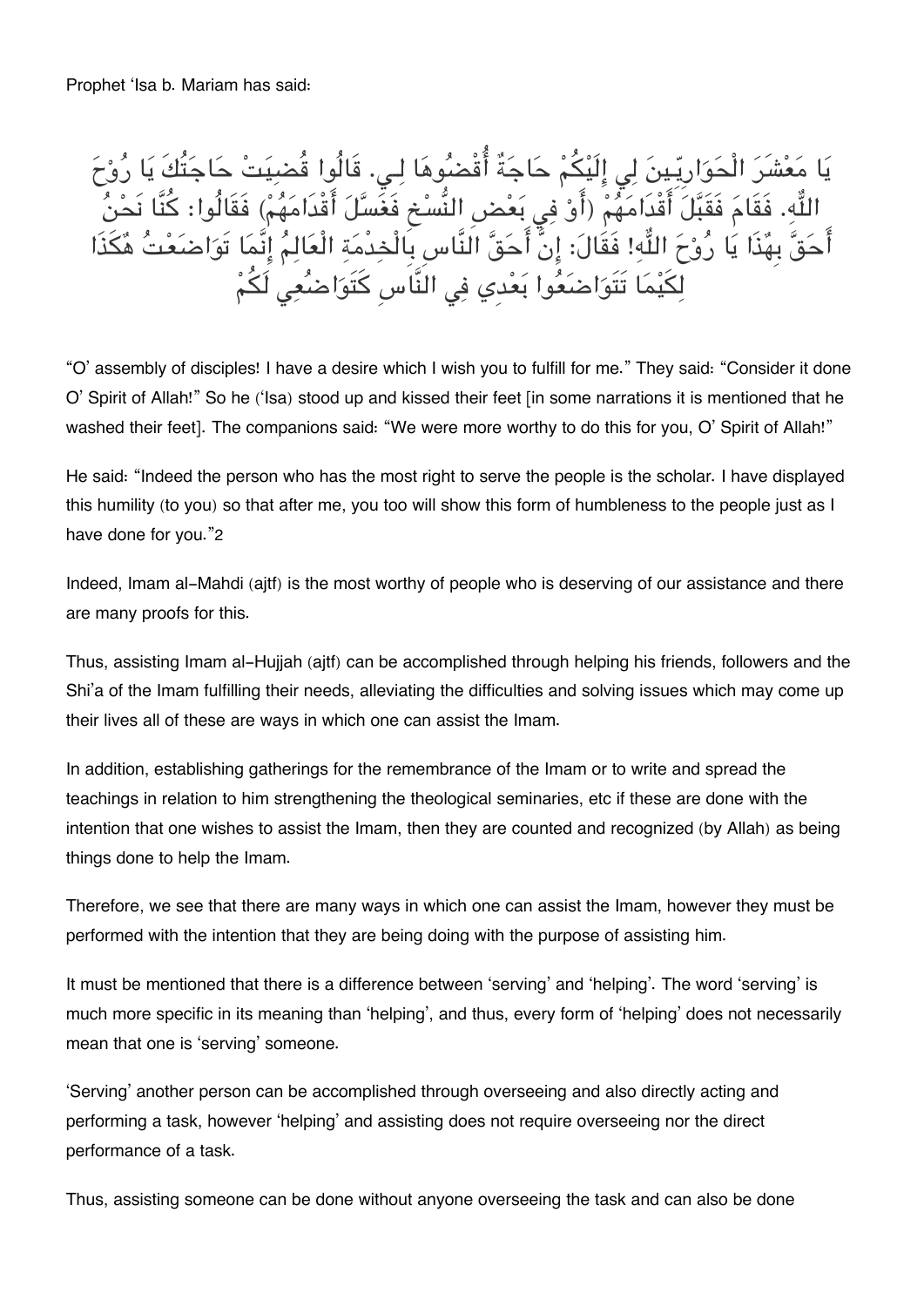indirectly and through the help and assistance of other people.

In other words, in regards to serving, the one who is serving another person must himself be overseen and perform the actions himself. However the act of helping can even be done by hiring someone else to do the job.

Another difference is that with serving, a person who is performing this task is humbling and lowering himself and expressing his insignificance to the one whom he is serving however this is not the case in regards to helping someone else.

It is also important to mention that if the act of assisting is done with the intention of serving a person and there is some form of overseeing in this issue, then it would be counted as serving (that person) as well. F

[2.](#page--1-0) al-Kafi, vol. 1, pg. 37, sec. 'The Characteristics of the 'Ulama,' no. 6

### **Responsibility 60: Awaiting the Advent**

Another responsibility is to await the advent of Imam al-Mahdi (ajtf) every day and night rather we must await his return every single hour of our life. In essence, the true believer must always be in a state of anticipation of the return of the Imam.

Imam Ja'far b. Muhammad as-Sadiq (as) has said:

طُوبـي لِشِيعَةِ قَائِمِنا الْمَنتظِرِينَ لِظُهُورِهِ فِي غَيْبَتِهِ وَ الْمَطِيعِينَ لَهَ فِي ظُهُورِهِ اوْلَئِكَ اوْلِيَاءَ اللَّهِ الَّذِينَ ۩لاَ خَوْفٌ عَلَيْهِمْ وَ لاَ هَمَ يَحْزَنُونَ۩

"Glad tidings (of Paradise) to the Shi'a of our Qa`im (ajtf) those who are awaiting his advent during his occultation and those who are obedient to him during his advent. Surely these are the close, intimate friends of Allah for whom [There shall be no grief, nor shall they have any sorrow.]"[1](#page--1-0)

Imam 'Ali b. Husain as-Sajjad (as) has said:

[<sup>1.</sup>](#page--1-0) Bihar al-Anwar, vol. 51, pg. 148, sec. 6, no. 22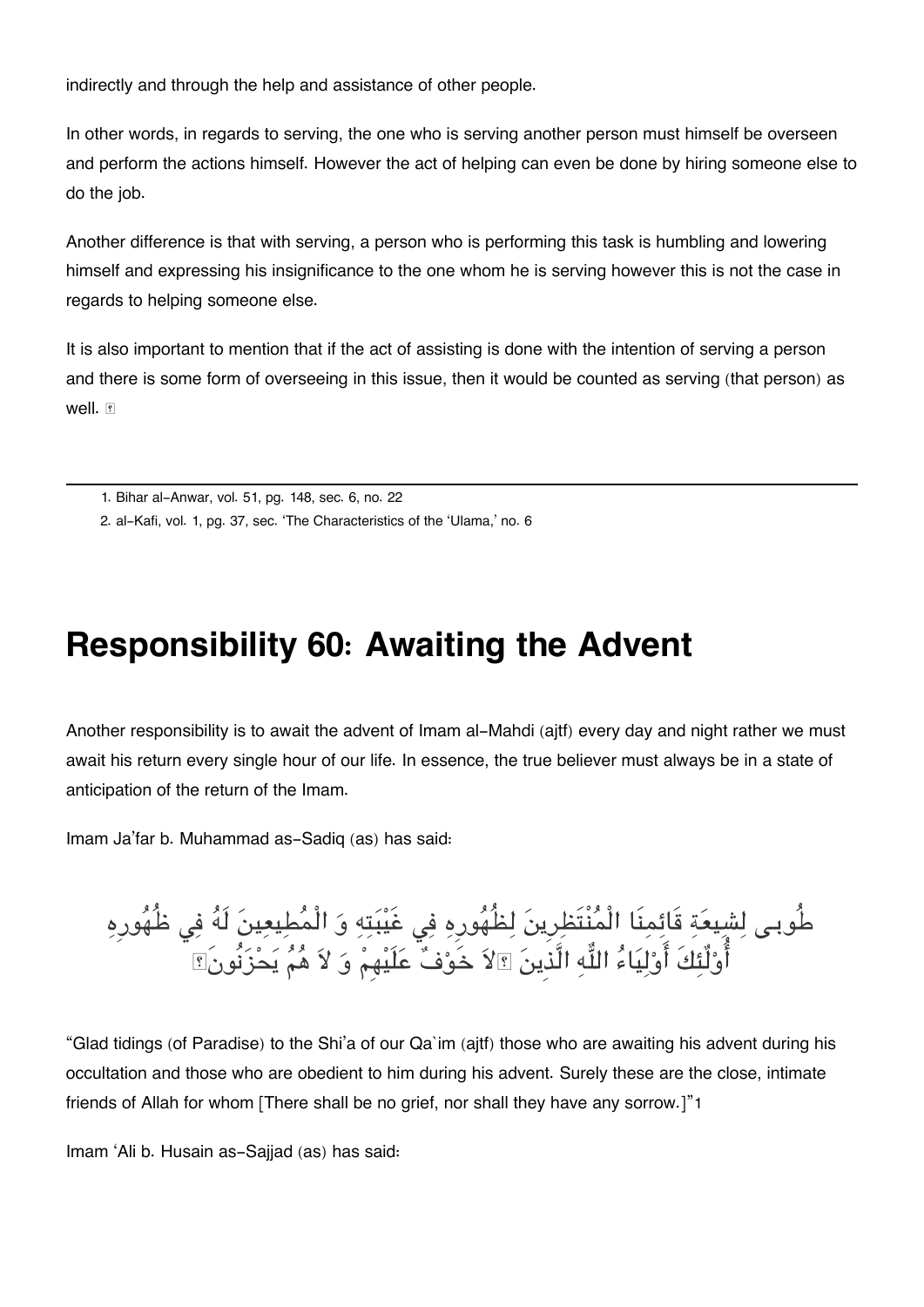### انَّ اهل زَمانِ غَيبته و الْقَائلين بِامامته و الْمنْتَظرِين لظُهورِه افْضل من اهل كل زَمانٍ

"Surely the people who are living during the period of his occultation and who believe in his (Divinely appointed) leadership and are awaiting his advent are the best people of all times."[2](#page--1-0)

Imam Muhammad b. 'Ali al-Taqi (as) has said:

فَينْتَظر خُروجه الْمخْلصونَ و ينْره الْمرتَابونَ

"The sincere ones will await his advent, while the doubters shall deny it."[3](#page--1-0)

Imam Ja'far b. Muhammad as-Sadiq (as) has said:

فَعنْدَها فَلْيتَوقَّعوا الْفَرج صباحاً و مساء

"During the occultation, they will await his (Imam al-Mahdi's) advent every morning and evening."[4](#page--1-0)

In numerous traditions it has been mentioned that to await the advent of Imam al-'Asr (ajtf) is actually a part of the religion of Allah and all people must observe this.

In addition, it has been mentioned that even the Muslims who lived during the lives of the other infalliable A`immah (as) awaited and expected the advent of Imam al-Mahdi (ajtf) as this was also obligatory upon them. Thus, this is something which is not only limited to the period of his occultation!

The period of waiting for the Imam's advent will not earn us a Divine reward (thawab) unless it coupled with the intention of seeking nearness to Allah and conforming to His commandments, just as the performance of prayers, fasting and Hajj all necessitate a Divine reward from Allah when performed with the intention of seeking nearness to Him.

Of course the intention of seeking nearness to Allah has limits and can be realized in different forms and be achieved in various ways the best form being that a believer performs these acts simply to follow the commandments of Allah and in His obedience.

It goes without saying that He is the most worthy of being worshipped and obeyed and therefore our worshipping of Him should not be done for the love which one has for Him, nor for Paradise, nor to earn His pleasure and definitely not due to the fear of the fire of Hell and the punishment and chastisement!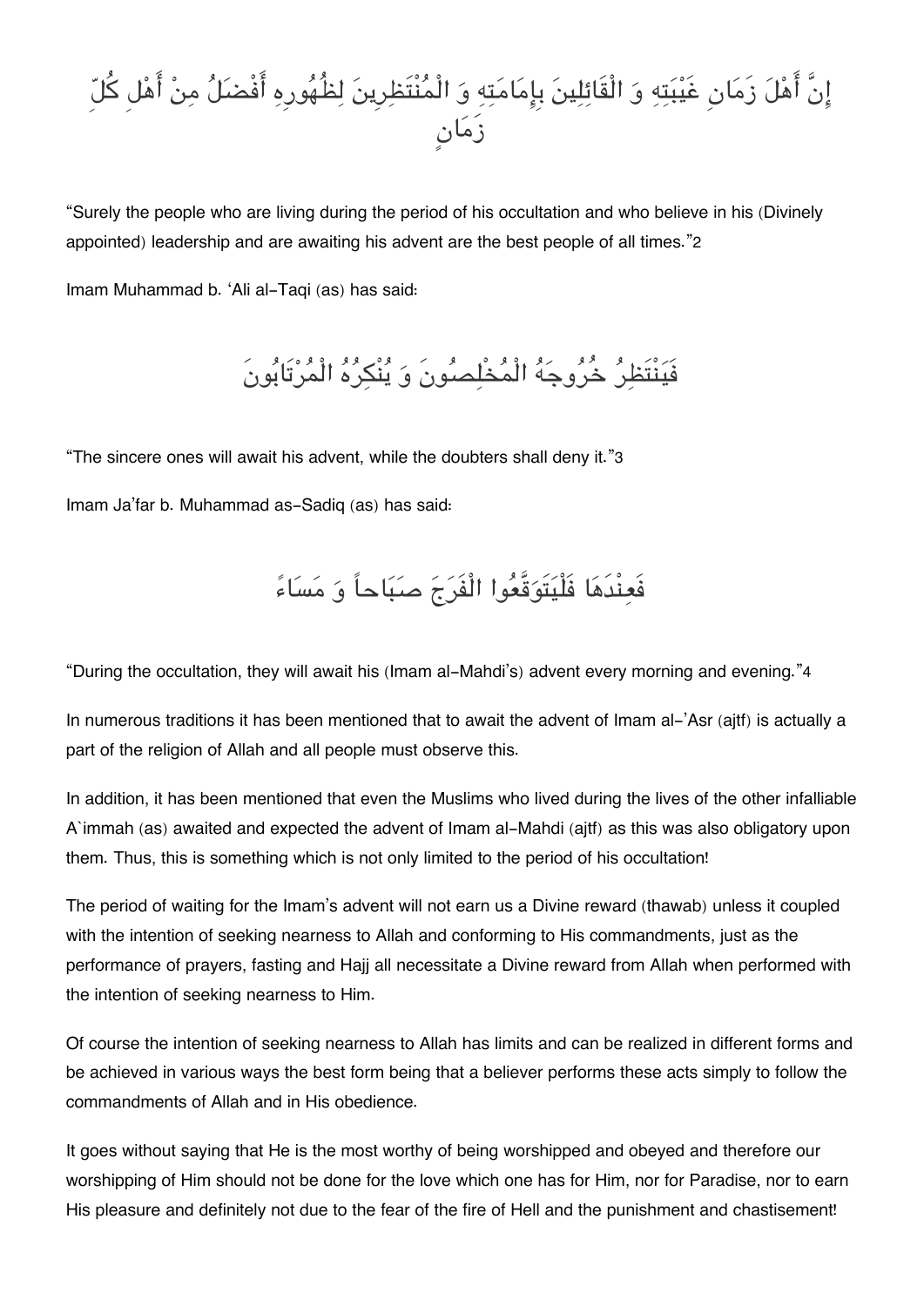All of these are simply forms of seeking nearness to Him and therefore, it is best that a true believer stays away from these sorts of intentions (in his acts).

If what we have just stated is correct, then what would be the state of a person if his intention for the advent of the Imam is his own material gains and pleasures in this world??

We must also realize that awaiting the advent is not limited to a particular time or place or only in certain circumstances. Rather, a true believer must always be in a state of anticipation and awaiting the Imam.

One must never go into a state of hopelessness or despair since this is forbidden and most definitely, a person who falls into a state of despair will never be able to patiently wait for the advent of the Imam.

Having even 'partial despair' in his advent is not correct, and this too is forbidden! By a 'partial despair' we mean that one must not lose hope in the return of Imam al-Hujjah (ajtf), the minor or major occultation, or other things related to him based on his own feelings and way of thinking.

For example it should not be said that: "The Imam will not make his advent for another fifty years" or that "He will not make his advent today since it is a Saturday" or that "It is such and such time of the day or night and thus, he will not make his return since the traditions tell us something different."

It is clear that no matter what level of despair we fall into, the spiritual state of anticipation for the advent of the Imam will be taken away from us in that same amount. In addition, we would have neglected the performance of an obligatory act legislated by Allah.

Imam Ja'far b. Muhammad as-Sadiq (as) has said:

و تَوقَّع امر صاحبِكَ لَيلَكَ و نَهاركَ فَانَّ اله كل يوم هو ف شَان،ٍ لا يشْغَلُه شَانٌ عن شَانٍ

"Anticipate the advent of your patron (i.e. the Imam) in your day and night, for Almighty Allah has a decision every moment and no affair may distract Him from another."[5](#page--1-0)

It has been mentioned in the traditions that we must not specify a specific time or occasion as to when the advent of the Imam will take shape. Rather, the advent of the Imam can take place at any time.

The period of advent of the Imam is one of those events which are subject to alteration, and can either be hastened or delayed and is related to its own causes and conditions which must be realized (before it can be manifest). Due to this, we are not able to specify a specific time as to when it will occur.

As well, it has also been mentioned that his advent will occur unexpectedly, when people are in state of complete hopelessness.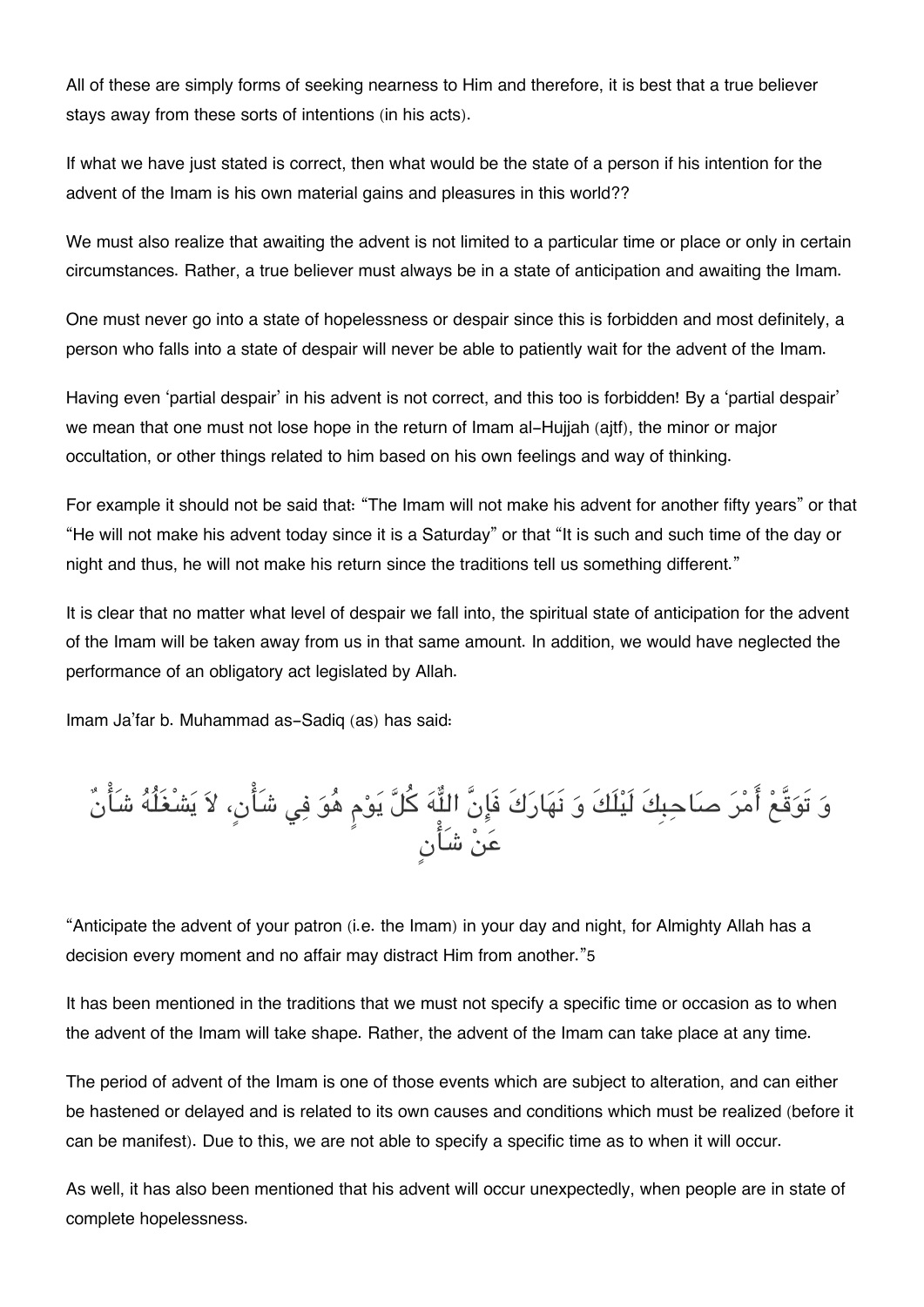It has been narrated from Imam 'Ali b. Muhammad al-Hadi (as) that:

فَتَوقَّعوا الْفَرج من تَحتِ اقْدَامم

"Anticipate the advent from (the land) under your feet (meaning at any place and time)."[6](#page--1-0)

[1.](#page--1-0) Kamal ad-Din wa Tamam an-Ni'mah, pg. 357, no. 54; Biharul Anwar, vol. 52, pg. 149; sec. 22, no. 76

- [2.](#page--1-0) Kamal ad-Din wa Tamam an-Ni'mah, pg. 320, no. 2
- [3.](#page--1-0) Kamal ad-Din wa Tamam an-Ni'mah, pg. 378, sec. 36, no. 3
- [4.](#page--1-0) Biharul Anwar, vol. 52, pg. 94, sec. 20, no. 9; Kamal ad-Din wa Tamam an-Ni'mah, pg. 339, no. 17
- [5.](#page--1-0) al-Iqbal, pg. 201
- [6.](#page--1-0) al-Kafi, vol. 1, pg. 341, sec. 'The Occcultation,' no. 24

## **Responsibility 61: Making Supplication for an Early Advent**

Thee believers should supplicate for an early return of Imam al-Zaman (ajtf) and this should be carried out every day and night rather if possible, it should be done every hour of the day!

There are numerous supplications which have been related from the Infallibles (as) and have been preserved in the books of prayers and supplications in regards to praying for an early advent, however in this work, we relate the prayer[1](#page--1-0) given to us from Imam 'Ali b. Musa al-Ri $\mathbb{E}$ a (as):

بِسم اله الرحمن الرحيم

*In the Name of Allah, the Most Gracious, the Most Merciful*

اللَّـهُمَّ ادْفَعْ عَنْ وَلِيَكَ وَخَلِيفَتِكَ وَحَجِّتِكَ عَلَىٰ خَلْقِكَ وَلِسَانِكَ الْـمَعَبِّرِ عَنْكَ النَّاطق بِحِكمَتِكَ، وَعَـيْنِكَ النَّاظِرَةِ بِإِذْنِكَ، وَشَاهِدِكَ عَلَىٰ عِبَادِكَ، الْـجَحْجَاحِ الْـمَجَاهِدِ الْعائذِ بِكَ الْعابِدِ عنْدَك،َ واعذْه من شَرِ جميع ما خَلَقْت وبرات وانْشَات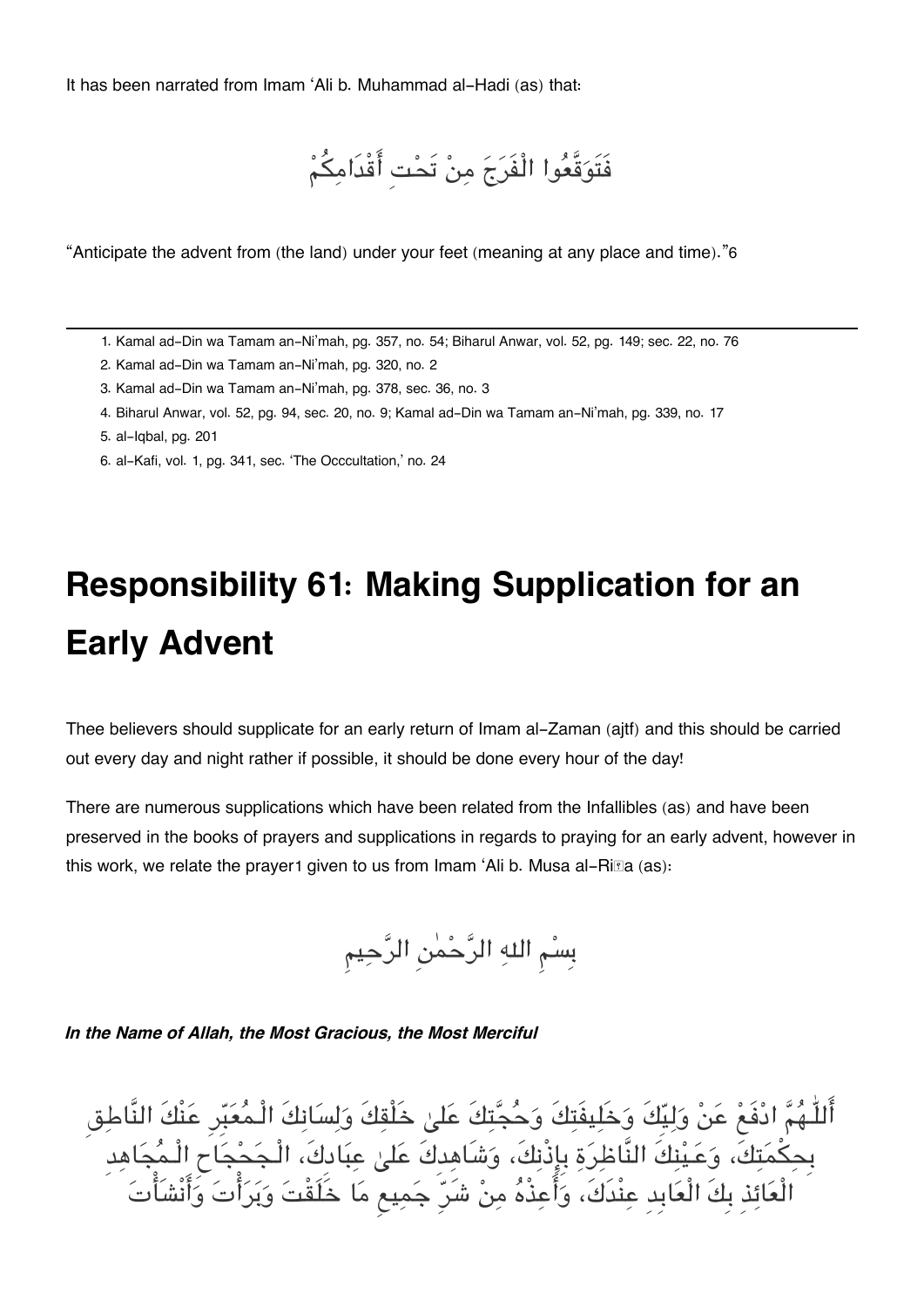

"O Allah! Defend Your close servant, Your representative and Your proof over your creation, Your mouthpiece who speaks on Your behalf, the speaker with Your wisdom, Your eye that sees with Your permission, Your witness on Your servants, the master and the striver (for the sake of Allah) the seeker of Your protection, Your sincere worshipper. Keep him safe from the evil of all that which you have created and made, and that which You fashioned and formed.

وَاحْفَظْهُ مِنْ بَيْنِ يَدَيْهِ وَمِنْ خَلْفِهِ وَعَنْ يَمِينِهِ وَعَنْ شِمَالِهِ وَمِنْ فَوْقِهِ وَمِنْ تَحْتِهِ بِحفْظِكَ الَّذِي لاَ يَضيهمُ مَنْ حَفِظْتَهُ بِهِ، وَاحْفَظْ فِيهِ رَسُولَكَ وَآبَاءَهُ أَئِمَّتَكَ وَدَعَائِمَ َدِينِكَ، وَاجْعَلْهُ فِي وَدِيعَتِكَ الَّتِي لاَ تَضيععُ وَفِي جِوَارِكَ الَّذِي لاَ يُخْفَنُ وَفِي مَنْعِكَ وعزِكَ الَّذِي لا يقْهر

And protect him from his front and from behind, from his right and his left, from above him and from beneath; with your protection that preserves the one whom you protect! And keep your messenger and his (i.e. Imam al-Mahdi) forefathers, the pillars of your religion, safe through him. Include him in your deposit that never diminishes, and with your proximity that is never covered, and with your protection and power that are never defeated!

وَآمنْهُ بِأَمَانكَ الْوَثِيقِ الَّذِي لاَ يُخْذَلُ مَنْ آمَنْتَهُ بِهِ، وَاجْعَلْهُ فِي كَنَفِكَ الَّذِي لاَ يُرَامُ مَنْ كَانَ فِيهِ، وَانْصِرُهُ بِنَصرِكَ الْعَزِيزِ وَأَيِّدْهُ بِجُنْدِكَ الْـغَالِبِ وَقَوِّهِ بِقُوَّتِكَ وَأَرْدِفْهُ بِـملائتك،َ ووالِ من والاه وعادِ من عاداه، والْبِسه دِرعكَ الْـحصينَةَ وحفَّه بِالْـمَلاَئكَة حَفًّا

Secure him by your impenetrable security in which one who takes asylum is not forsaken, put him under Your guardianship in which one who is put under is not left (unsecured) aid him with Your might help assist him with Your undefeatable army strengthen him with Your strength and put Your Angels at his disposal, support the one who supports him and oppose the one who opposes him, dress him with Your fortified armor, and make the Angels surround him.

اللّٰـهُمّ اشْعَبْ بِهِ الصّدْعِ وَارْتُقْ بِهِ الْفَتْقَ وَأَمِتْ بِهِ الْـجَوْرَ وَأَطْهِرْ بِهِ الْعَدْلَ وَزَيِّنْ بِطُولِ بقَائه الارض، وايِدْه بِالنَّصر وانْصره بِالرعبِ وقَوِ نَاصرِيه واخْذُل خَاذِليه،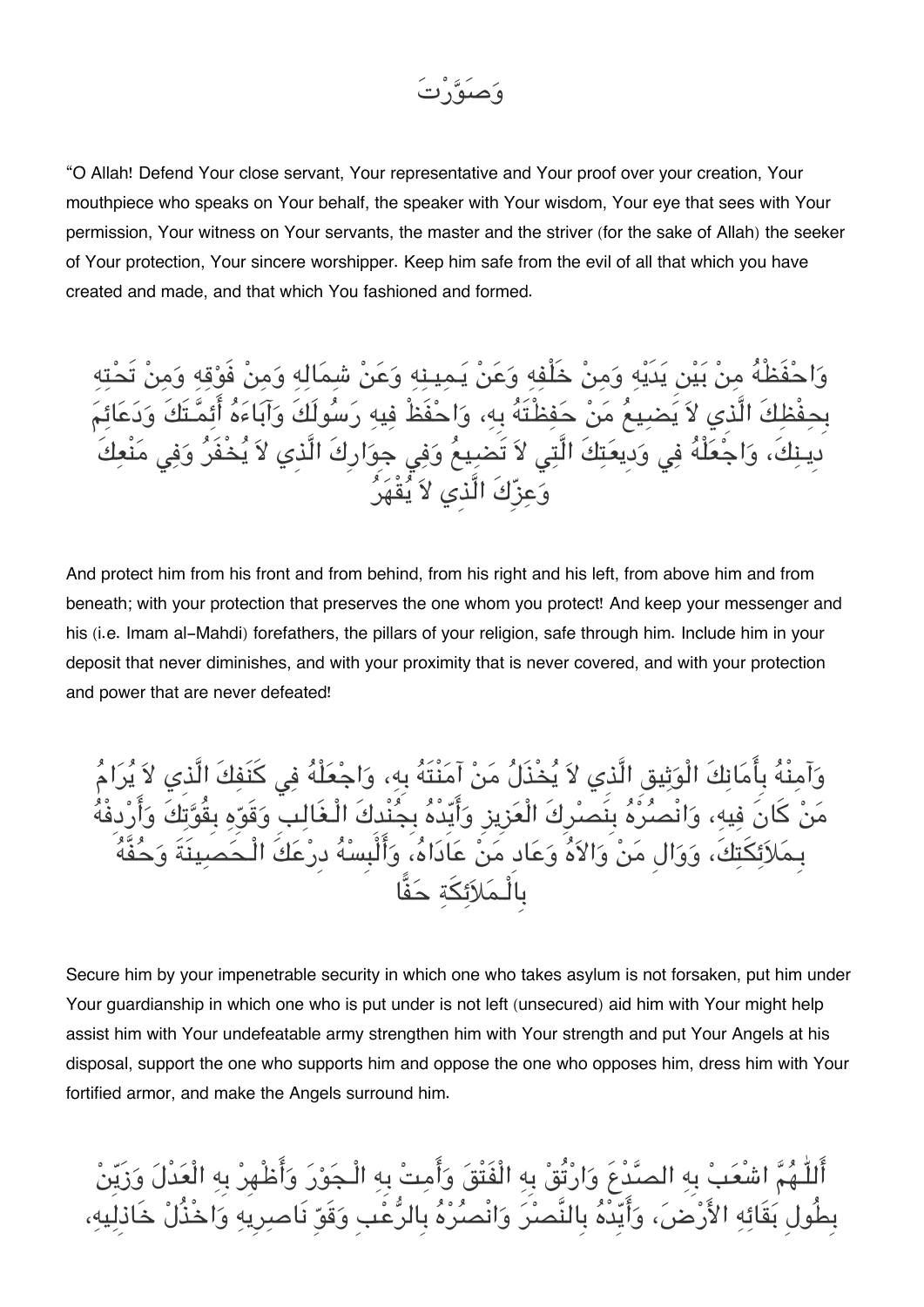مدَبَ لَهُ، وَدَمَّرْ مَنْ غَشَّهُ، وَاقْـتُلْ بِه جَبَابِرَةَ الْكُفْرِ وَعَمَدَهُ صبِمْ بِهِ رُؤُوسَ الضَّلاَلَةِ وَشَارِعَةَ الْبِدَعِ وَمُـمِيتَةَ السُّنَّة وَمُقَوِّيَةَ الْبَاطل، وَذَ ِينَ، وَأَبِرْ بِهِ الْـكَافرِينَ وَجَميعَ الْـمُلْحدِينَ فِي مَشَارِقِ الْأَرْضِ نُرِهَا وَسَهْلِهَا وَجَبَلِهَا، حَتَّى لاَ تَدَعَ مِنْهُمْ دَيَّاراً وَلاَ تَبْقىٰ

O Allah! Through him, patch up the differences bring order out of confusion, eradicate oppression, manifest justice, and adorn the Earth by a lengthy life for him. Support him with (Divine) assistance, aid him by putting terror in his enemies' hearts; strengthen his supporters, thwart his enemies, destroy those who declare war on him, annihilate those who double-cross him and through him, kill the chiefs, pillars and supports of infidelity.

Through him, crush the heads of deviation, the innovators of heresies, the eradicators of the sunnah and the supporters of misguidance. Through him, humiliate the haughty tyrants, and terminate the infidels and all the atheists (wherever they are) in the east or the west of the world, on the lands or in the oceans, in the plains or on the mountains, until You do not leave a single one of them and no trace of them is left.

ب مِنْهُمْ عِبَادَكَ، وَا سَلِينَ، وَدَارِ سَ حُكْمِ النَّبِيِّينَ، وَجَدِّدْ بِهِ مَا امْـتَحِـرْ مِنْ دِيـنكَ وَبُدِّ تعيد دِينكَ بِه وَعَلَىٰ بَدَيْه جَدِيداً غَ وَلاً بِدِعَةَ مَعَهُ وَحَتّٰى تُنِيرَ بِعَدلِهِ ظُلَّمَ الْـجَوْرِ وَتُطْفِئُ بِهِ نِيـرَانِ الْـكْفْرِ وَتُوضحَ بِهِ معاقدَ الْـحق ومـجهول الْعدْل،ِ فَانَّه عبدُكَ الَّذِي استَخْلَصـتَه لنَفْسكَ واصطَفَيـتَه علّه من الذُّنوبِ وَيَرَاتَهُ من الْعَـيَوبِ، وَط وسلَّمتَه من الدَّنَسِ

O Allah! Purify your lands from them (the disbelievers) and heal your servants' hearts from them, honor the faithful believers through him (the Imam), and through him, revive the norms of the messengers and the ways of the prophets.

Through him, renew the signs of Your religion that were erased and Your judgments which were distorted, until You rekindle Your religion through him and by his hands, as well-defined, pure and sound as it was, free from distortions and heresies, and until You illumine the darkness of injustice (by means of his justice).

Extinguish the fires of disbelief though him, and elucidate the positions of truth and the misunderstood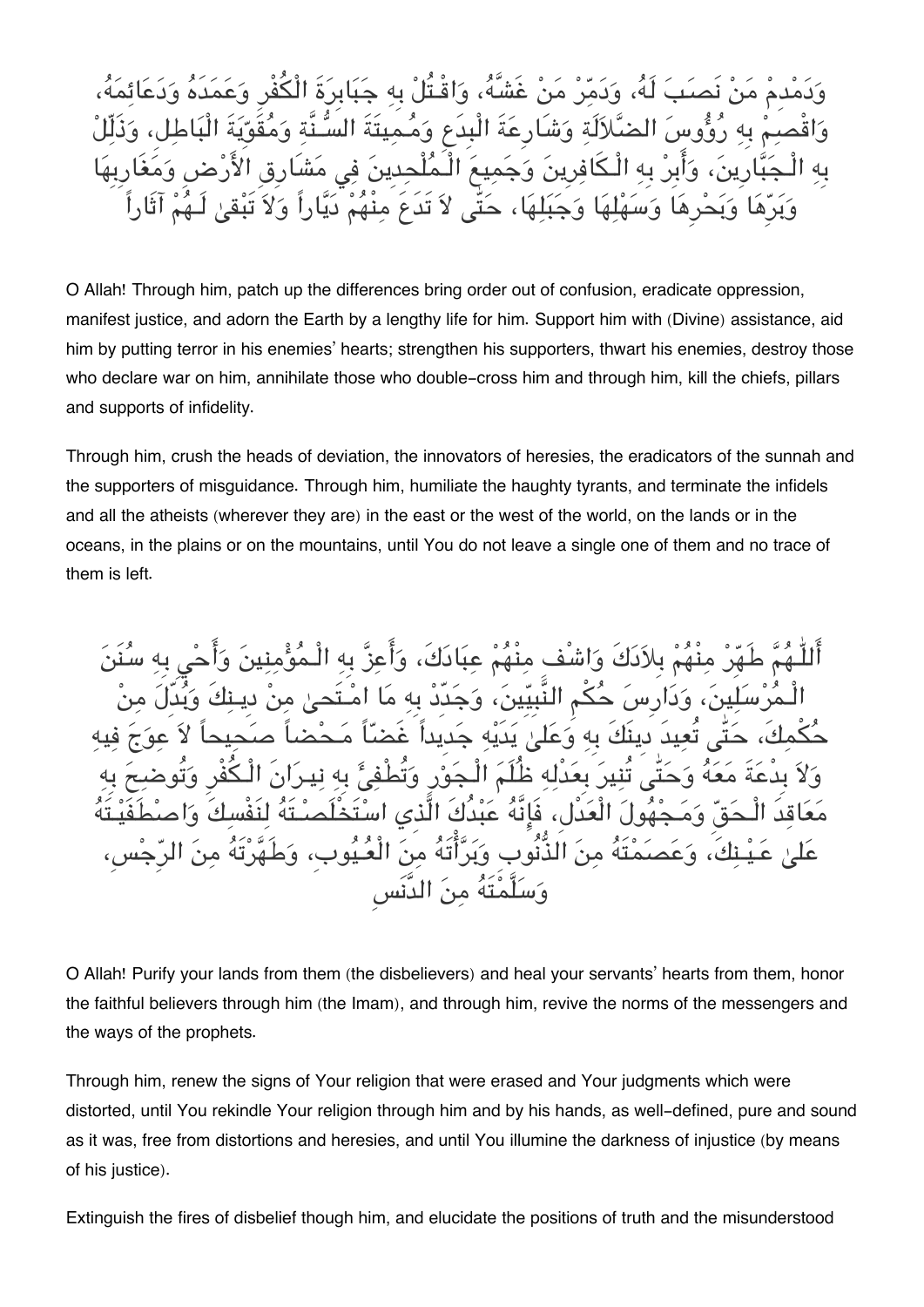issues of justice, for he is Your servant whom You have chosen for Yourself, and whom You have selected, and whom You have protected against sins, and from whom You have removed all defects, and whom You have purified from filth saved from all impurity.

ُهَدُ لَهُ يَوْمَ الْقيَامَة وَيَوْمَ حُلُولِ الطَّامَّة أَنَّهُ لَمْ يُذْنبُ ذَنْباً وَلاَ أَتٰى حُوباً نْ مَعْصيَةً وَلَمْ يُضيّمْ لَكَ طَاعَةً وَلَمْ يَهْتكُ لَكَ حُرْمَةً وَلَمْ يُبَدِّلْ و يُغَيِّر لَكَ شَرِيعَةً، وَأَنَّهُ الْـهَادِي الْـمَهْـدِيُّ الطَّاهرُ التَّقيُّ النَّقيُّ الرَّح أَعْطِهِ فِي نَـفْسهِ وَأَهْله وَوَلَده وَذُرِيَّته وَأُمَّته وَجَميع رَع لّه، وَتَسُرُّ بِه نَفْسَهُ وَتَجْمَعُ لَهُ مُلْكَ الْـمُمْلَكَاتِ كُلّهَا قَرِيـبِهَا وَبَعِيدِهَا وَعَزِ لِهَا، حَتّٰى تُجْرِيَ حُكْمَهُ عَلىٰ كُلّ حُكْم، وَتَغْلِبَ بِحَقّهِ كُلَّ بَاطِل

O Allah! We shall testify for him on the Day of Resurrection and on the day when the catastrophe will take place that he: did not commit a single sin (that he did not) practice any unlawful thing nor perform any act of disobedience, nor miss any act of obedience (to Allah), nor violate any sanctified thing; nor distort any precept, nor did he change any law.

(We testify that) he is the guide and the rightly guided, the pure and the pious, the immaculate, the approved and the righteous. O Allah! Grant him for his own self, his family, his children, his offspring, his nation and all of his subjects all that which makes him delighted and all that which pleases him, put all kingdoms under the sphere of his authority, the near and the remote, the powerful and the weak, until You cause his rule to prevail on every (false) rule, and his right will overcome all the wrong.

اللّهُمِّ اسْلُكْ بِنَا عَلىٰ يَدَيْهِ مِنْهَاجَ الْـهُدى وَالْـمَحَجَّةَ الْعُظْمىٰ وَالطَّرِيقَةَ ا الِّيْهَا الْقَالِي وَيَلْحَقُ بِهَا التَّالِي، وَقَوِّنَا عَلىٰ طَاعَتِهِ وَثَبِّتْنَا عَلَىٰ مُّتْ نَنْ عَلَيْنَا بِـمُتَابَعَتِهِ وَاجْعَلْنَا فِي حِزْبِهِ الْقَوَّامِينَ بِأَمْرِهِ الصَّابِرِينَ مَعَهُ الطَّالبِينَ رِضَاكَ بِـمُنَاصَحَتِهِ، حَتّٰى تَحْشُرَنَا يَوْمَ الْقِيَامَةِ فِي أَنْصَارِهِ وَأَعْوَانِهِ وَمُقَوِّيَةٍ سلْطَانه

O Allah! Lead us, through him, to the course of guidance; the greatest path; the middle path to which those who had gone too far will return to (repentant) and those who had fallen back will catch up with. Strengthen us in carrying out the acts of obedience to him and make us stand firm in following him.

Grant us the favor of adherence to him and include us with his faction as those who act upon his commands with steadfastness and are seeking his pleasure by exhorting (each other) towards him until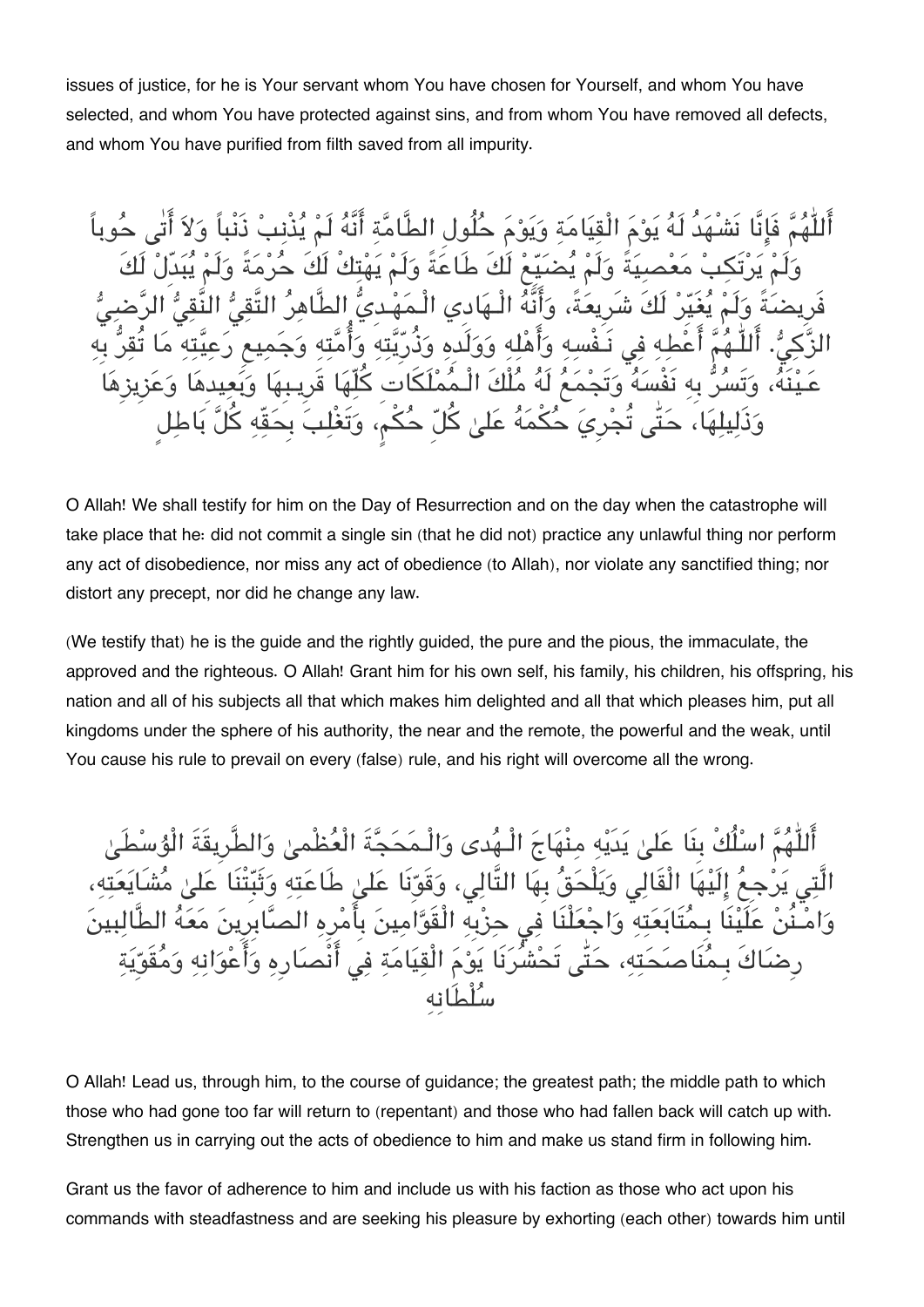you gather us on the Resurrection Day among his supporters and helpers and those who consolidate his authority.

أَللّٰـٰهُمَّ وَاجْعَلْ ذٰلكَ لَــنَا خَالصـاً منْ كُلِّ شَكٍّ وَشُبْهَةٍ وَر بِهِ غَيْرَكَ وَلاَ نَطْلُبَ بِهِ الاَّ وَجْهَكَ وَحَتَّى تُحلَّنَا مَحَلَّهُ وَتَجْعَلَنَا في الْـ وَأَعِذْنَا مِنَ السَّامَةِ وَالْكَسَلِ وَالْفَتْرَة، وَاجْعَلْنَا مـمَّنْ تَنْـتَصرُ بِه لَّدِينِكَ وَّتُـ يِّكَ، وَلاَ تَسْتَبْدِلْ بِنَا غَيْرَنَا فَإِنَّ اسْـتبْدَالَكَ بِنَا غَيْرَنَاَ عَلَيْ كبِير

O Allah! Make us do all these things without any doubt, confusion, ostentation or seeking reputation so that we do not rely upon him except for You and we do not seek from him anything other than Your proximity and put us up in his vicinity and place us with him in Paradise and protect us against weariness, laziness and lethargy.

Include us with those whom You make helpers of Your religion and whom You make the aider of Your close servant and do not replace us with others, for it is easy for You to put others in our places, but this would be extremely difficult upon us (to bear).

وْلاَة عَهْدِه وَالأَئمّة منْ بَعْدِه، وَبَلْغَهُمْ آمَالَـ عَهُمْ مَا أَسْنَدْتَ الَيْهِمْ منْ أَمْرِكَ لَـهُمْ، وَ أَعْوَاناً وَعَلَىٰ دِينكَ أَنْصاراً، فَانّـَهُمْ مَعَادِنُ كَا يدكَ وَدَعَائمُ دِيـنكَ وَوُلاَةُ أَمْرِكَ وَخَالصَـتُكَ منْ عبَ أَوْلِيَائِكَ، وَصَفْوَةُ أَوْلاَدِ نَبِـيِّكَ وَ السَّ ورحمةُ اله وبركاتُه

O Allah! Send blessings upon his (the Noble Prophet's) representatives and on the leaders after him fulfill their wishes; increase their ages, give value to their support; make perfect for them that, which helps them in carrying out your will, strengthen their foundations.

Make us their helpers and the supporters of Your religion for they are the sources of Your Words the treasures of Your knowledge, the supports of (the belief in) Your Oneness, the pillars of Your religion, the ones in authority of Your command, the closest of Your servants, the well-chosen ones among Your creatures; the selected descendants of Your Prophet peace and Allah's mercy and blessings be upon him and them."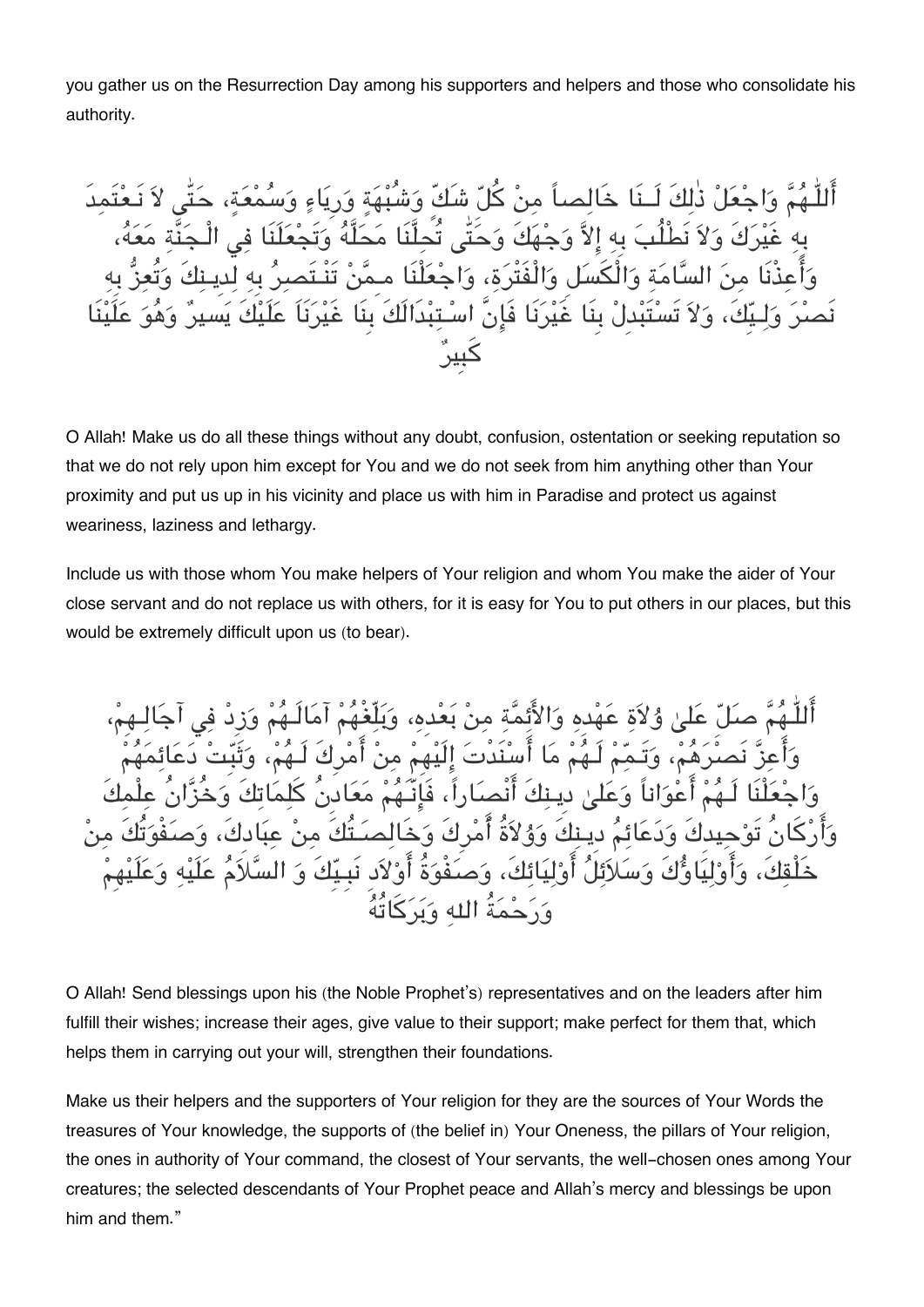As is seen in the traditions from the Ahlul Bayt (as), we have been told that making haste in any action goes against the principle of patience and submission to the will of Allah. However, supplicating and asking Allah to hasten the advent of the Imam is not from the negative, despised and prohibited forms of haste.

Supplicating for the speedy advent of the Imam is the epitome of certainty, true faith and complete submission to the will of Allah **and complying with 'predestination'**.

In reality, these supplications are a manifestation of the truth that the advent of Imam al-Mahdi (aitf) and the gathering of all of the causes needed for him to make his advent are only in the hands of Allah and that his advent and dawn can only be made possible through His permission. Therefore in reality, these prayers show our belief and conviction in the existence and life of the Imam and that he will make his advent.

The recitation of these prayers is a manifestation of the pure certainty and true faith in the Imam, his uprising and revolt, and is nothing other than exercising patience and submission in the presence of the wishes of Allah.

[1.](#page--1-0) MiSbah al-Mujtahajjid, pg. 409; Biharul Anwar, vol. 95, pg. 330, sec. 115, no. 4; Mafatih al-Jinan, sec. Three, Part Ten after Du'a al-Nudbah, Du'a al-'Ahd and Du'a al-Nur.

### **Responsibility 62: Preparing for the Advent**

Another responsibility is to prepare for the advent of the Imam and we must perform those actions which should be carried out during the period of awaiting the Imam.

It is clear that if a person is awaiting something to come about or waiting for a friend to arrive, one will prepare himself accordingly. Thus, one who is awaiting Imam al-Mahdi (ajtf) must prepare himself to meet the Imam and be ready to accept the Imam and follow his commands and this cannot be accomplished except through purification of the soul, guiding others and following the appropriate people (the scholars of the faith).

During this period, one must also strive to attain the praiseworthy ethical traits which cannot be achieved except through piety, reaching the level of wara' (a stage even higher than taqwa in which even the mubah acts are not performed) and in striving to follow all of the commandments of Allah.[1](#page--1-0)

Imam Ja'far b. Muhammad as-Sadiq (as) has said: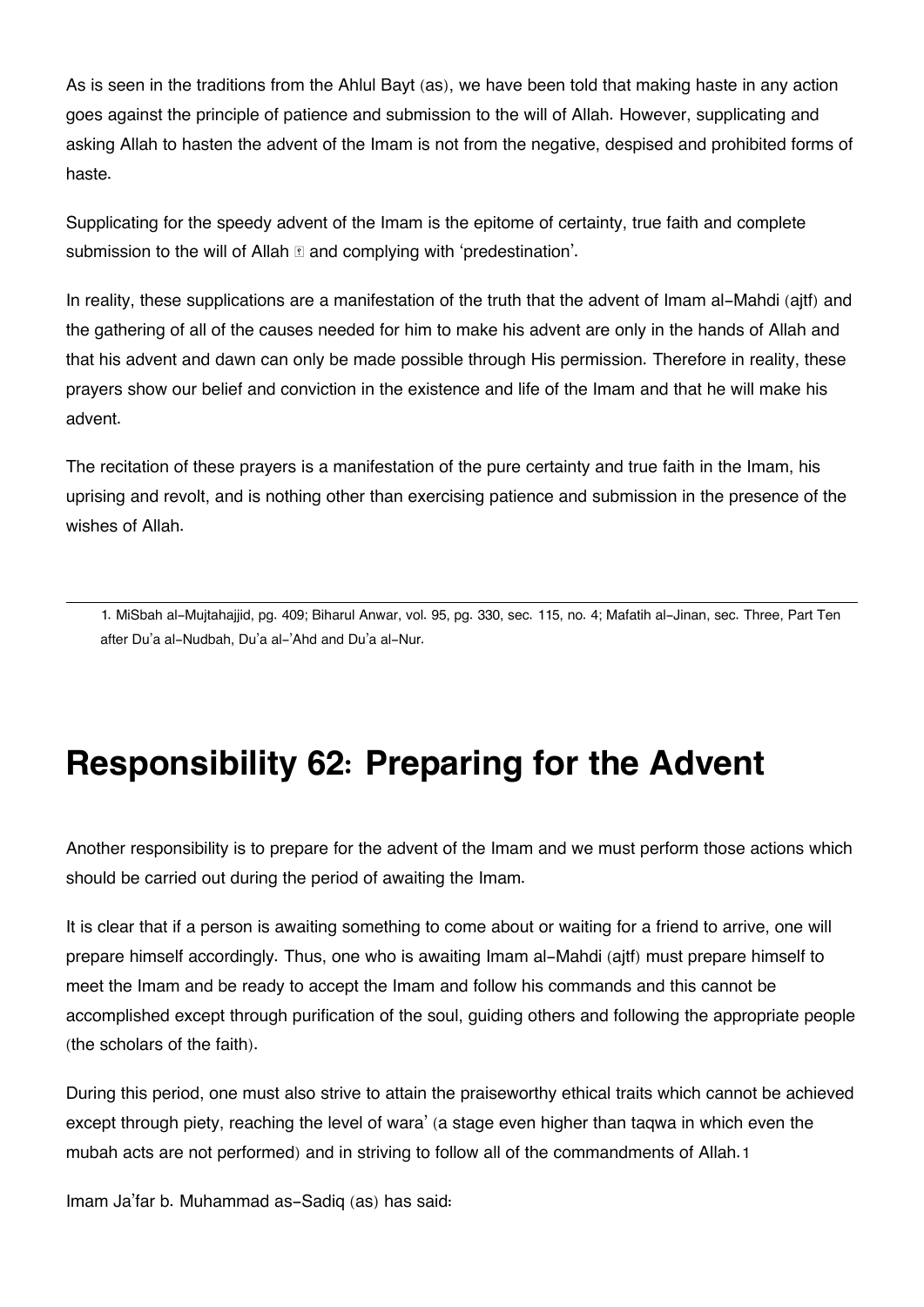### مَنْ سَرَّهُ انْ يَكُون مِنْ اصْحَابِ الْقَائِمِ فْلْيَنْتَظِرْ وَ لْيَعْمَلْ بِالْوَرَعِ وَ مَحَاسِنَ الأَخْلاَقِ وَ هُوَ مَنْتَظِرَ

"A person who would like to be among the companions of al-Qa`im (ajtf) should be in a state of waiting and perform all of his actions with piety and with the most beautiful etiquette and only then, will one be counted as being in a state of waiting."[2](#page--1-0)

[1.](#page--1-0) Of course there are people who, in regards to this issue, do not possess the correct understanding and belief and thus have been misguided from the truth and have not considered that this preparation and purification of the soul and seeking guidance and enlightenment from others as being something necessary and some have actually outright denied this requirement!

[2.](#page--1-0) al-Ghaybah of Nu'mani, pg. 200, no. 16

# **Responsibility 63: Not Making Haste in the Advent of the Imam**

The next responsibility is to submit entirely to Allah and not make haste in regards to the return of the Imam. A true believer must not be in a state of hurriedness or say: "Why has the Imam not made his advent yet? I have had enough of the occultation! I don't have the ability to bear this any longer!" One must be extremely patient and content with the wish of Allah and must not complain about the apparent delay of the Imam.

However, this does not mean that a believer should not supplicate for the speedy advent of the Imam, nor does it mean that one should not seek to lay the groundwork for the advent of the Imam! Rather, these things are recommended to be performed during his occultation.

One of the companions said to Imam Ja'far b. Muhammad as-Sadiq (as):

جَعَلَنِي اللَّهُ فِدَاكَ، مَتَـى هُذَا الأَمْرُ الَّذِي تَنْتَظِرُونَهُ؟ فَقَدْ طَالَ عَلَيْنَا. فَقَالَ؟: كَذِبَ الْمتَمنُّونَ و هلَكَ الْمستَعجِلُونَ و نَجا الْمسلمونَ و الَينَا يصيرونَ

"May Allah sacrifice me for your sake, when will this definite command (the advent of al-Mahdi) which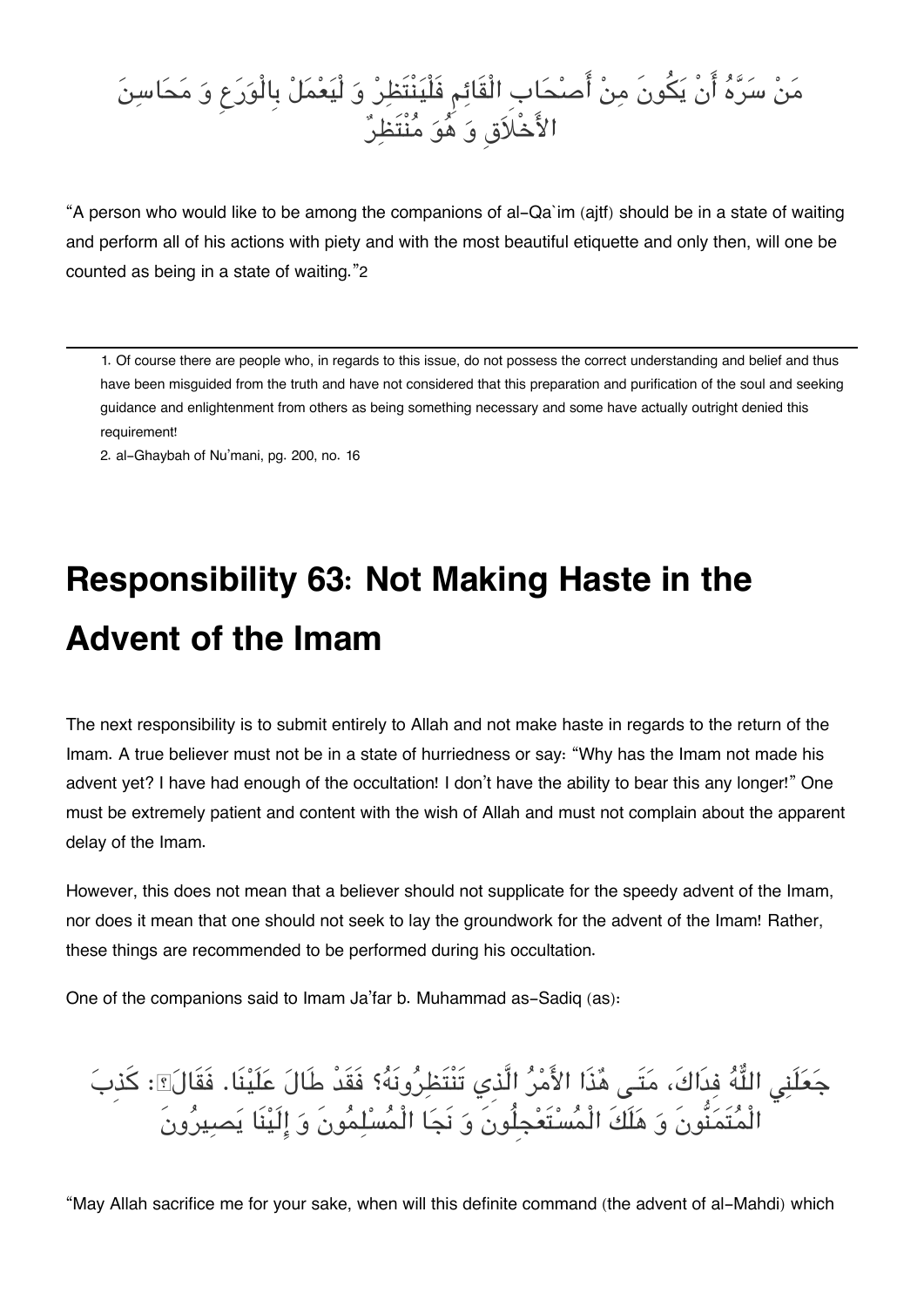you are waiting for (come about)? For it has taken very long.' The Imam (as) replied: 'Those who desire his advent (to appear soon) are liars, and those who want his advent to occur soon are the ones who shall be destroyed, and surely the Muslims are those who will be saved and will wind up with us.'"[1](#page--1-0)

Without a doubt, being in haste and showing impatience has many harmful effects. It is possible that a person who is in a hurry may run after those (false) people who claim the status of Mahdawiyyah (claim to be the Imam), in which case they will take the wrong person as being al-Mahdi (ajtf) and will actually end up misguiding themselves and others.

In addition, it is possible that a person who makes haste in this affair would also become despondent or may even completely deny the advent of the Imam as ever taking place. He may also entertain doubts and uncertainty in regards to the words of the infallible A`immah (as) and the promises which they have given us in regards to the return of the Imam.

Such a person may end up denying the return of the Imam, rejecting it entirely or may fall prey to denying Allah, the decree and decision of Allah and His justice. Through all of this, one will cease activity in the state of anticipation and recitation of supplications for the Imam or one may give up performing the responsibilities which one must fulfill towards the Imam. Such a person may also go towards those actions which the faith of Islam is not pleased with!

Thus, the physical and mental state, words and deeds of a true believer must be exactly that which Imam al-Hujjah (ajtf) himself has stated:

وَ انْتَ الْعَالِمَ غَيْرَ مَعَلَّم بِالْوَقْتِ الَّذِي فِيهِ صَلاَحَ أَمِّرٍ وَلِيِّكَ فِي الإِذْنِ لَهَ بِإِظْهَار امَّرِهِ وَ كَشْفِ سِرَّهِ فَصُبِّرْنِي عَلَـى ذَلِكَ حَـتـى لاَ احبِّ تَعجِيلَ مَا اخْرَتَ وَ لاَ تَاخـير ما عجلْت

"And You O' Allah are the All-Knowing, without the aid of a teacher, about the time which is best for your close servant to get the permission to make his advent and to reveal his secret! So grant me patience in this issue so that I do not wish to make haste in what you have decided to delay and that I do not wish there to be delay in what you have decided to hasten..."[2](#page--1-0)

[2.](#page--1-0) Kamal ad-Din wa Tamam an-Ni'mah, pg. 512

[<sup>1.</sup>](#page--1-0) al-Ghaybah of Nu'mani, pg. 197, sec. 'That which the Shi'a have been Commanded to Follow,' no. 8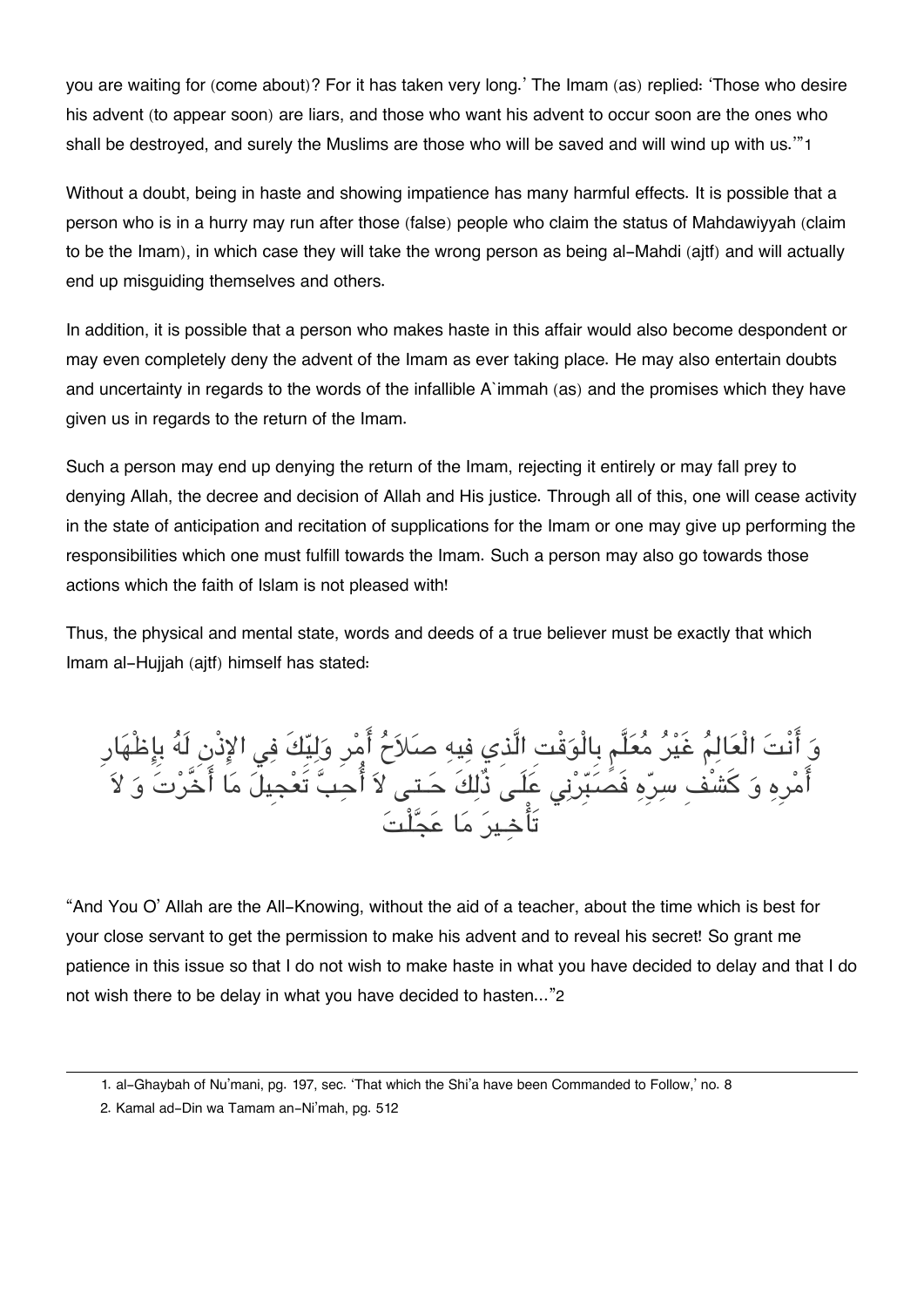# **Responsibility 64: Safeguarding One's Faith Part 1**

Another responsibility for those living during the period of occultation of the Imam is to supplicate for the protection of one's faith and to show humility while in the presence of Allah.

We must seek assistance in the protection of our religion from the devils which are from among the Jinn and mankind, the disbelievers and hypocrites, the enemies of the Ahlul Bayt (as) and from the doubts and uncertainties which may strike us and affect our faith.

In this regards, reciting the supplication which is mentioned in the next responsibility is sufficient to protect ourselves.

# **Responsibility 65: Safeguarding One's Faith Part 2**

Another responsibility of the people of true faith is to recite the following supplication which has been mentioned in the tradition quoted below.

This supplication has been narrated from Imam Ja'far b. Muhammad as-Sadiq (as):

سَتَصبِيبَكُمْ شَبْهَةٌ فَتَبْقُونَ بِلاَ عَلَمٍ يَرِى وَ لاَ إِمَامٍ هَدى وَ لاَ يَنجُو مِنْهَا إِلاَّ مَنْ دَعَا دعاء الْغَرِيق. قَال الراوِي: كيف دعاء الْغَرِيق؟ قَال يقُول: يا اله يا رحمن يا رَحِيمٌ يَا مُقَلِّبَ الْقُلُوبِ ثَبَّتْ قَلْبِي عَلَـى ديْنِكَ

"'You shall be plagued with doubt (during this period) when you will remain without any visible flag (of leadership), and no (apparent) Imam to guide you and there is none who will be saved from this state, except for the person who recites the Du'a of al-Ghariq.'" The narrator asked the Imam: "What is the supplication of al-Ghariq?' The Imam (peace be upon him) replied: "Say:

يَا اللهُ يَا رَحْمٰنُ يَا رَحِيمُ يَا مُقَلِّبَ الْقُلُوبِ ثَبِّتْ قَلْبِي عَلَـىٰ دِيْنِكَ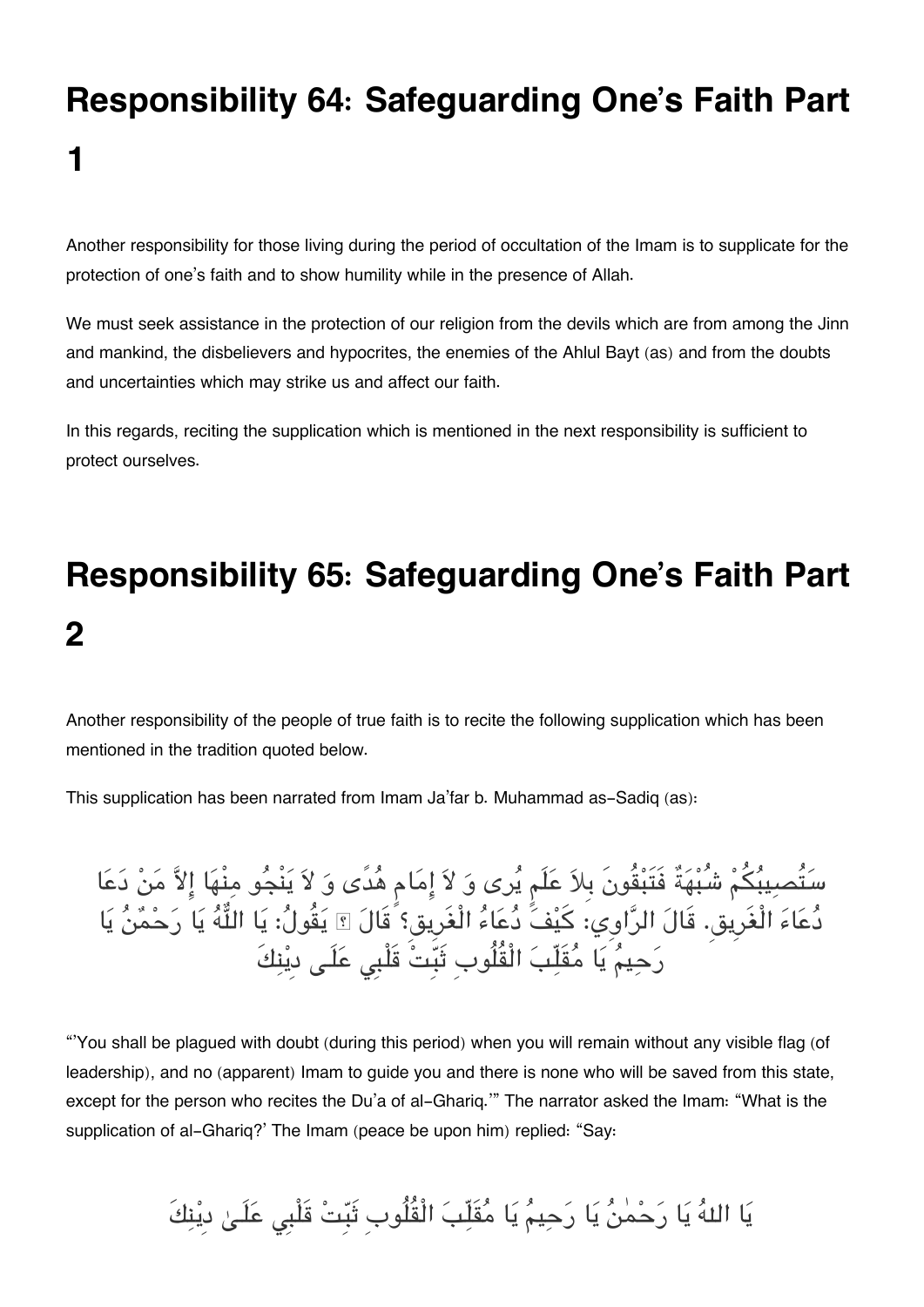O' Allah, O' the Merciful, O' the Compassionate, O' the Reformer of the Hearts! Make my heart firm on your faith.'"[1](#page--1-0)

[1.](#page--1-0) Kamal ad-Din wa Tamam an-Ni'mah, pg. 351, no. 49

### **Responsibility 66: Praying for the Imam's Victory**

Another responsibility is to supplicate for the victory of the Imam over the disbelievers, hypocrites, those who do not accept him and all of his adversaries. In summary, this supplication should be targeted against all enemies of the religion of Allah.

One of the best supplications to use in these regards is Du'a al-Nudbah[1](#page--1-0), however there are many other ones mentioned in the books of supplication.

In Du'a al-Nudbah, we come across many lines which convey the victory of the Imam:

أَللّٰهُمَّ وَ أَقِمْ بِهِ الْـحَقَّ وَ أَدْحِضْ بِهِ الْبَاطِلَ...

"O' Allah! Through him (the Imam), establish truth and destroy all falsehood."

In addition, we read:

و اذْلل بِه اعدَاىك...َ

"Through him (the Imam), humiliate all of your enemies."

[<sup>1.</sup>](#page--1-0) Refer to footnote on responsibility Thirty-Nine for more information.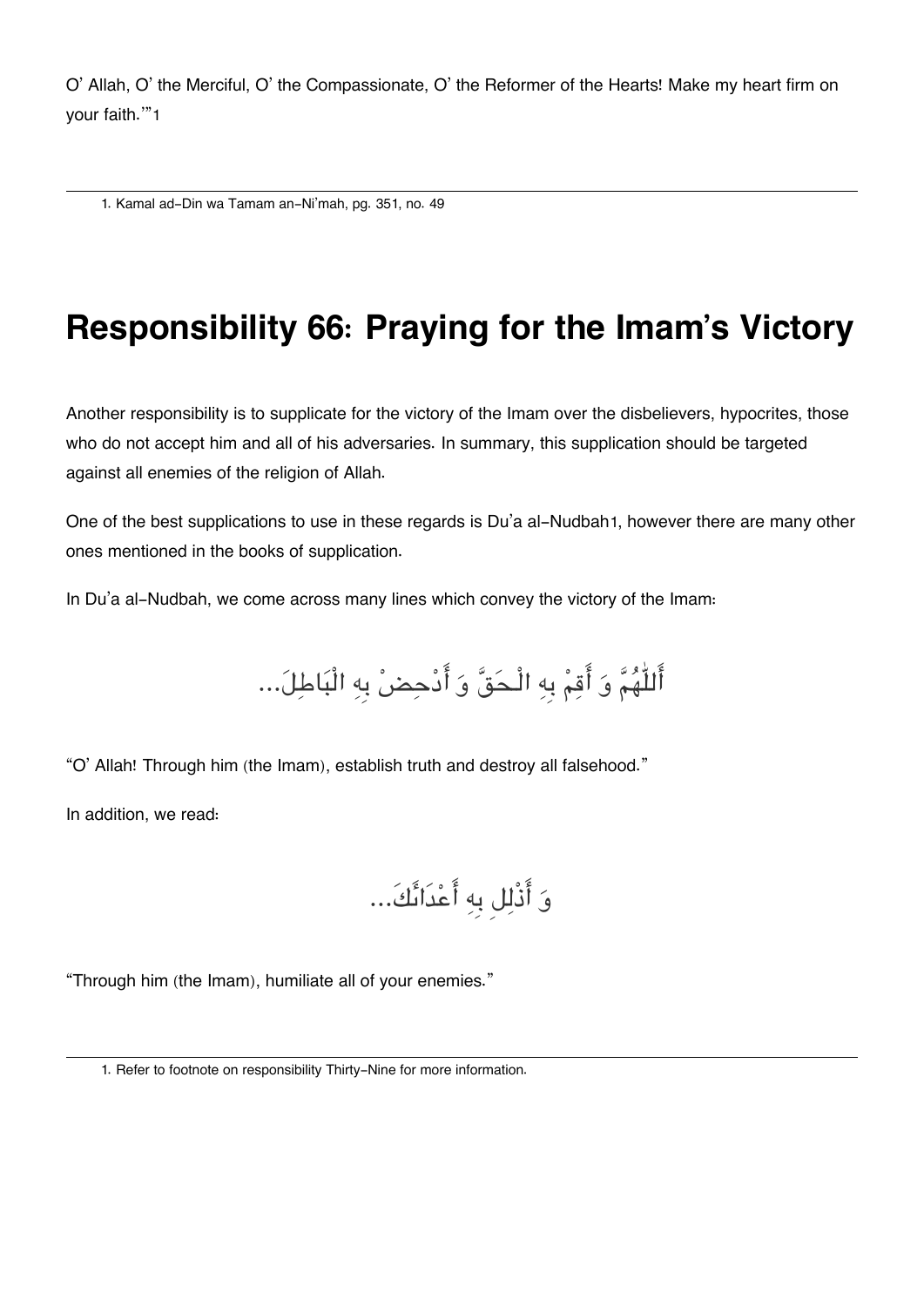### **Responsibility 67: Not Uprising**

Another responsibility during the period of occultation is that we must not rise up in revolt or wage war against the people of falsehood, oppressive governments and super-powers of our time. During this era, we must seek to safeguard our faith and religion and must work for the betterment of ourselves in this life and the next and this is something which has been mentioned in numerous traditions.

This issue has been emphasized many times in the words of the Ahlul Bayt (as), and from the narrations we can deduce that to rise up and fight against the governments of our time is not correct and does not lead to the pleasure of the Ahlul Bayt (as).

In Sahifatul Sajjadiyah, it has been narrated from Imam 'Ali b. al-Husain as-Sajjad (as) that:

مَا خَرَجَ وَ لاَ يَخْرَجَ مِنَا اهْلَ الْبَيْتِ إِلَى قِيَامِ قَائِمِنَا احَدٌ لِيَدْفَعَ ظُلْماً اوْ يَنْعَش حَقَا إِلاَّ اصطَلَمَتَهُ الْبَلِيَّةُ وَ كَانَ قِيَامَهُ زِيَادَةً فِي مَكْرُوهِنَا وَ شِيعَتِنَا

"None of us, the Ahlul Bayt (as), have risen or will rise until the advent of the Awaited Imam (ajtf), to repel oppression or revive the truth except that he shall definitely be overcome by misfortunes and his revolt shall result in more adversity of us and our Shi'ah."[1](#page--1-0)

However supposing that this tradition or other traditions such as this (which are many) are all correct, and if we suppose that the chain of narrators are correct and there is no issue of taqiyyah (dissimulation) and that there is no other impediment in the traditions (which would prevent us from understanding them).

Then we understand that what has been prohibited in this and other traditions is not that we are not permitted to rise up against an oppressor or oppressive government, rather, it means that we are not permitted to fight against them with force and weapons and this is what has been prohibited.

From another point of view, the task of understanding the meaning of this tradition is not the job of just anyone. Rather, the responsibility of analyzing this (and other such) traditions and bringing forth its correct understanding is the duty of the prominent 'Ulama, Fuqaha and the learned ones who possess the ability to carry out this task.

In addition, it is possible that after extracting and understanding the truth of this type of tradition according to his understanding, a Mujtahid would act according to his grasp of knowledge of such a statement.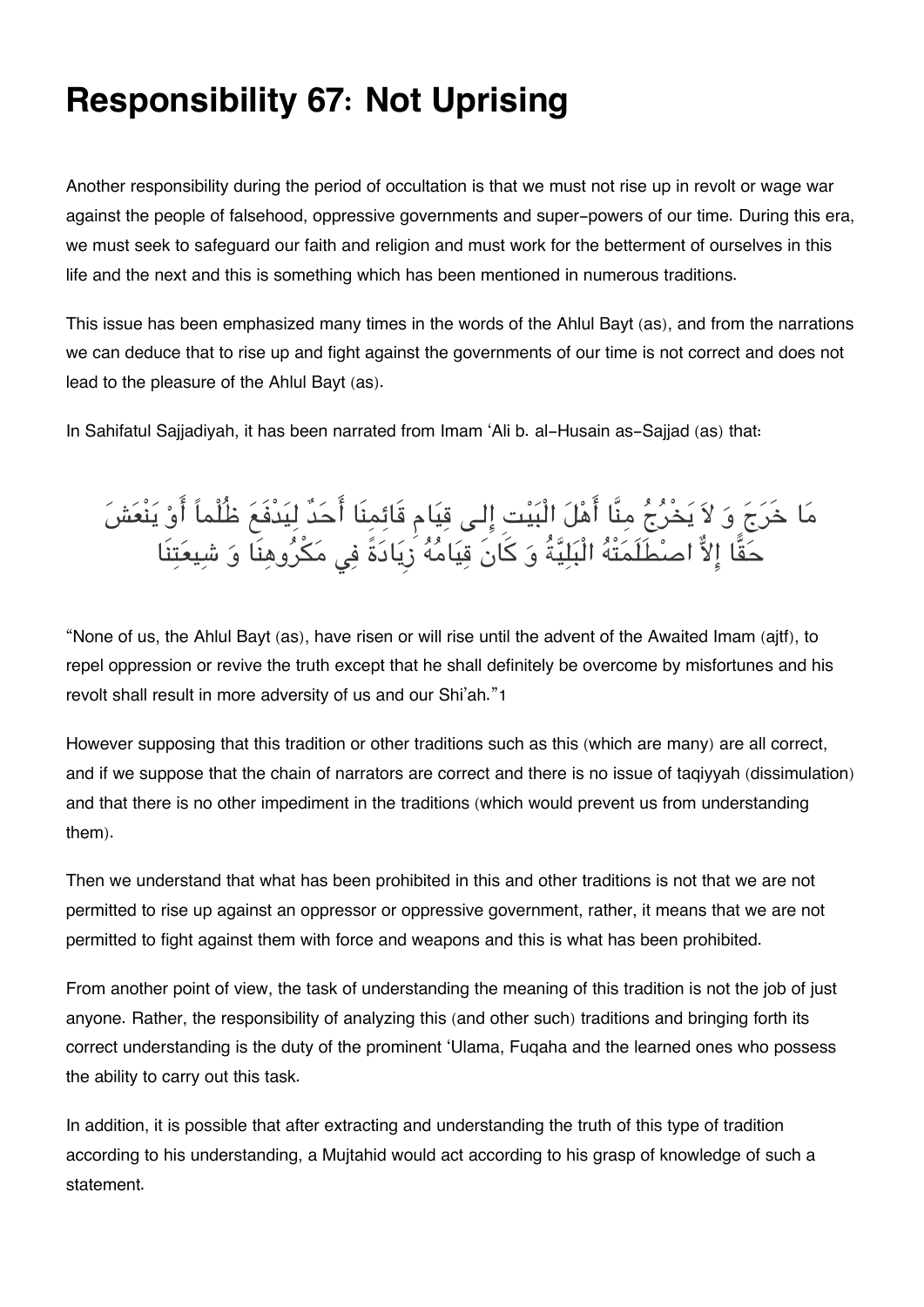Indeed, we know that those who are not at the level of ijtihad (the ability to pass legal judgment on the laws of Islam) would be obliged to follow (perform taqlid of) the Mujtahid who fulfills all of the conditions of being followed. Thus, the layman's obligation is merely to perform taqlid and not to simply follow the Qur'anic verses and Prophetic traditions.

Thus, if we agree with these types of traditions which tell us that it is not correct for us to rise up and fight against a government, then we cannot say that if a Mujtahid who fulfills all of the conditions of being followed was to rise up and fight against an oppressive government that we would leave him alone and not support him!

Rather, it is imperative upon the followers (muqallidin) to refer to the scholar's fatawa and act according to what he has decreed! They must work together with him and provide the support needed and thus, they too must rise up if he says to!

In summary, it is correct to state that: The true believers must not rise up and fight against the governments of their time except if the Mujtahid who fulfills all of the conditions[2](#page--1-0) for being followed gives a hukm (ruling) that it is obligatory to rise up and fight. In this instance, according to the proofs of the performance of taqlid, this uprising and revolt would be permissible and correct for the followers rather, it would be obligatory.

Therefore, from this responsibility, we are better able to understand that the people must not drift away from the path of taqlid of their Maraja' (sources of emulation).

In the traditions, jurisprudential sources and references it has been mentioned that in certain instances, the act of jihad (fighting) can become obligatory and the ruling of this is based on the ruling (fatwa) and injunction (hukm) of a Mujtahid and this information can be seen in the 'Section of Jihad' which is in the books of Islamic jurisprudence where a complete and detailed discussion has been given.

[2.](#page--1-0) Refer to the footnote in responsibility Thirteen.

# **Responsibility 68: Not To Specify a Time for the Advent Part 1**

The believers must not set a specific time for the return of Imam al-Mahdi (ajtf) and this responsibility can be proven from many traditions. For example, Imam Ja'far b. Muhammad as-Sadiq (as) has said:

[<sup>1.</sup>](#page--1-0) as-Sahifat as-Sajjadiyah (Compiled by Faidhul Islam), pg. 22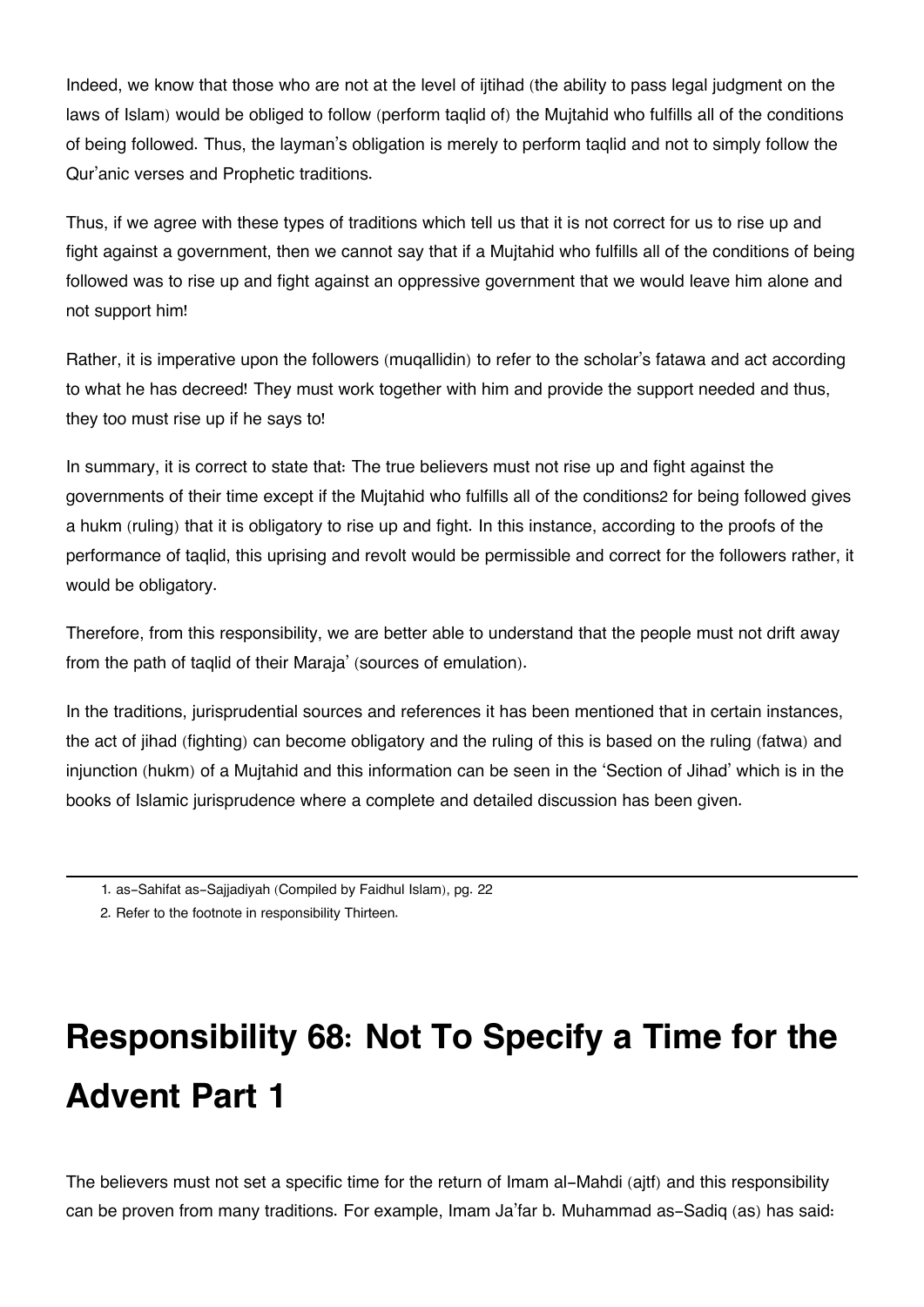### يَا مُفَضَّلُ! لاَ تُوَقِّتْ فَإِنَّ مَنْ وَقَّتَ لِمَهْدِيِّنَا وَقْتاً فَقَدْ شَارَكَ اللُّهَ فِي عِلْمِهِ وَ ادَّعى أَنَّهُ أَظْهَرَهُ (اللَّهُ تَعَالـى) عَلى سرِّه

"O'Mufa*II***a!!** Do not specify a time (of advent of the Imam) since anyone who specifies a time for the return of our Mahdi (ajtf) has (claimed to) become a partner with Allah in His knowledge and has declared that He (Allah, the High) has given him knowledge of His secret."[1](#page--1-0)

A companion once asked Imam Muhammad b. 'Ali al-Baqir (as):

## هل لهذَا الامرِ وقْت؟ فَقَال: كذِب الْوقَّاتُون،َ كذِب الْوقَّاتُون،َ كذِب الْوقَّاتُونَ

"Is a time set for this event (the advent of al-Mahdi)?" The Imam (peace be upon him) replied: "Those who specify a time are liars those who specify a time are liars those who specify a time are liars!"[2](#page--1-0)

The meaning of not being permitted to set a time for the advent of the Imam is that the date, year, month, week or even hour of his advent must not be specified or speculated about. However, we know that the time of his advent has been alluded to in the traditions through the various signs and events which will occur. Therefore, it is not a problem to explain his return in this manner.

Abu BaSir said to Imam Ja'far b. Muhammad as-Sadiq (as):

جَعِلْتَ فِدَاكَ، مَتـى خُرُوجُ الْقَائِمِ؟ فَقَالَ: يَا أَبَا مَحَمّدٍ! إِنَّا أَهْلَ بَيْتٍ لاَ نُوَقّتَ وَ قَد قَال محمدٌ كذَب الْوقَّاتُونَ! يا ابا محمدٍ انَّ قُدَّام هذَا الامرِ خَمس علاماتٍ أَوْلاَهُنَّ النِّدَاءُ فِى شَهْرِ رَمَضَانَ وَ خُرُوجُ الْسُّفْيَانِيِّ وَ خُرُوجُ الْخُرسَانِيِّ وَ قَتْلُ النَّفْسِ الزكية و خَسف بِالْبيدَاء

"'May I be your ransom! When will al-Qa`im (ajtf) make his advent?' The Imam replied: "O' Aba Muhammad! Surely we the Ahlul Bayt (as) do not specify a time for his advent as (the Prophet) Muhammad (Peace be upon him and his progeny) has said: "Those who specify a time for his advent are liars!"

O' Aba Muhammad! Indeed before this command comes to pass, there are five signs (which must occur): The first is the call (from the skies) during the month of Ramaďan the coming of Sufyani the coming of Khurasani, the killing of the (one with a) 'pure soul' and the sinking of the ground in Bayda` (into the Earth)."[3](#page--1-0)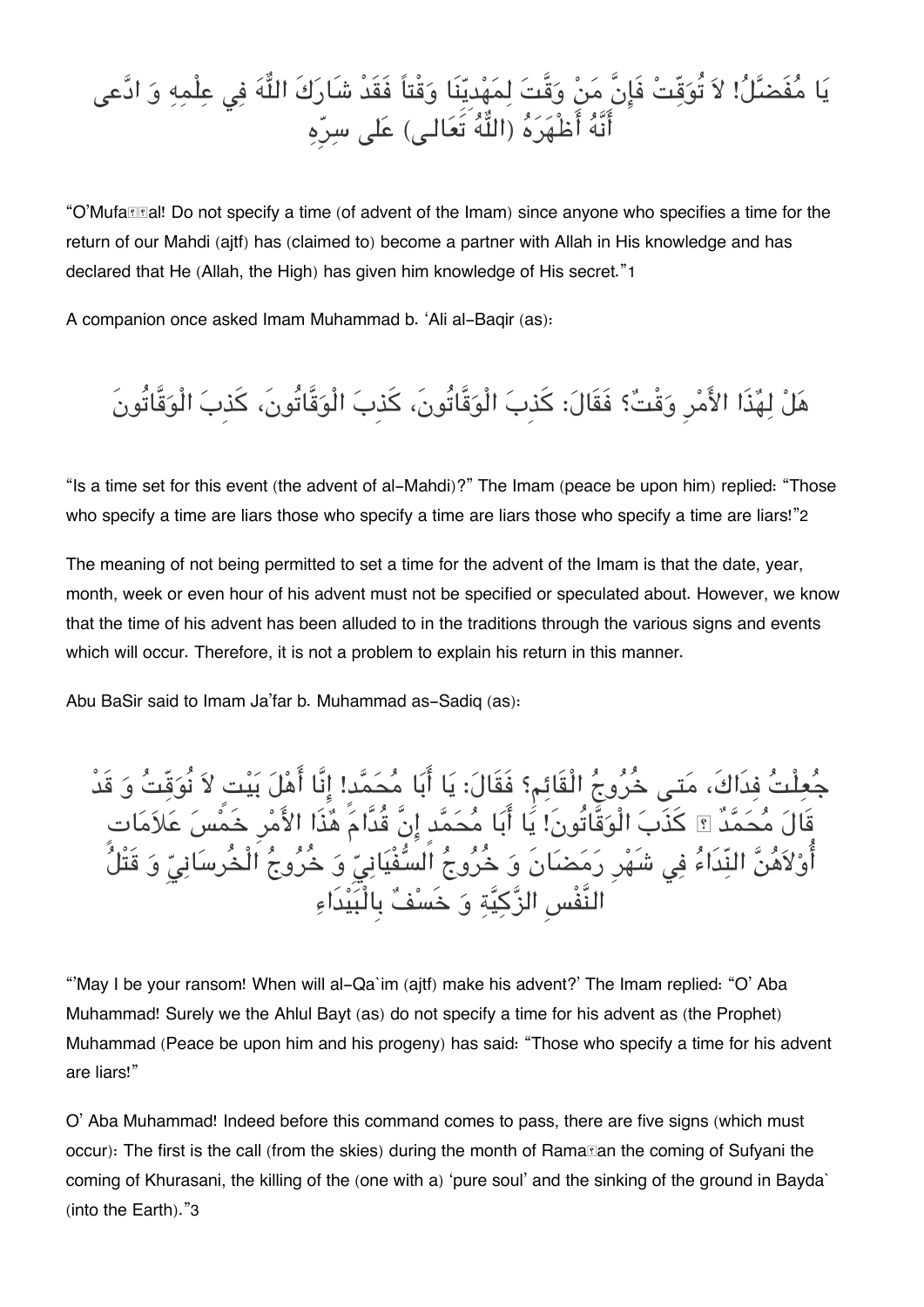[1.](#page--1-0) Biharul Anwar, vol. 53, pg. 3, sec. 28, no. 1

[2.](#page--1-0) al-Ghaybah of Shaykh Tusi, pg. 426, sec. 'Prohibition of Setting a Time for his Advent.'

[3.](#page--1-0) al-Ghaybah of Nu'mani, pg. 289, no. 6

## **Responsibility 69: Not To Specify a Time for the Advent Part 2**

Another responsibility which lies on the shoulders of the believers is that if a person tries to set a specific time for the return of the Imam, he must be called a liar, he must be introduced to the community at large as a liar and one who commits fraud and deceit! In this regards, Imam Ja'far b. Muhammad as-Sadiq (as) has said:

### مَنْ أَحْـبَرَكَ عَنَّا تَوْقِيتاً بِوَقْتٍ لاَ تَهَابَنَّ أَنْ تُكَذِّبَهُ فَإِنَّا لاَ نُوَقِّتُ لِأَحَدٍ وَقْتاً

"Whoever reports to you from us regarding a specified time (for the advent of the Imam), do not hesitate to belie him, for we have never specified the time (of the advent) to anyone!"[1](#page--1-0)

[1.](#page--1-0) al-Ghaybah of Nu'mani, pg. 289, no. 3

### **Responsibility 70: Purification of the Soul**

The purification of the soul is another responsibility and while traversing this path, the believers must strive to acquire knowledge, ma'rifah and complete faith. In addition, the believers must seek to clothe themselves with the noble humanistic traits.

They must strive to be the people of taqwa and wara' and keep away from all types of spiritual pollutants and through this, emulate their Imam and group themselves with him.

In reality, this is one of the most important responsibilities which the true believers have, whereas everything mentioned up to this point and those which will be mentioned later on, all return back to this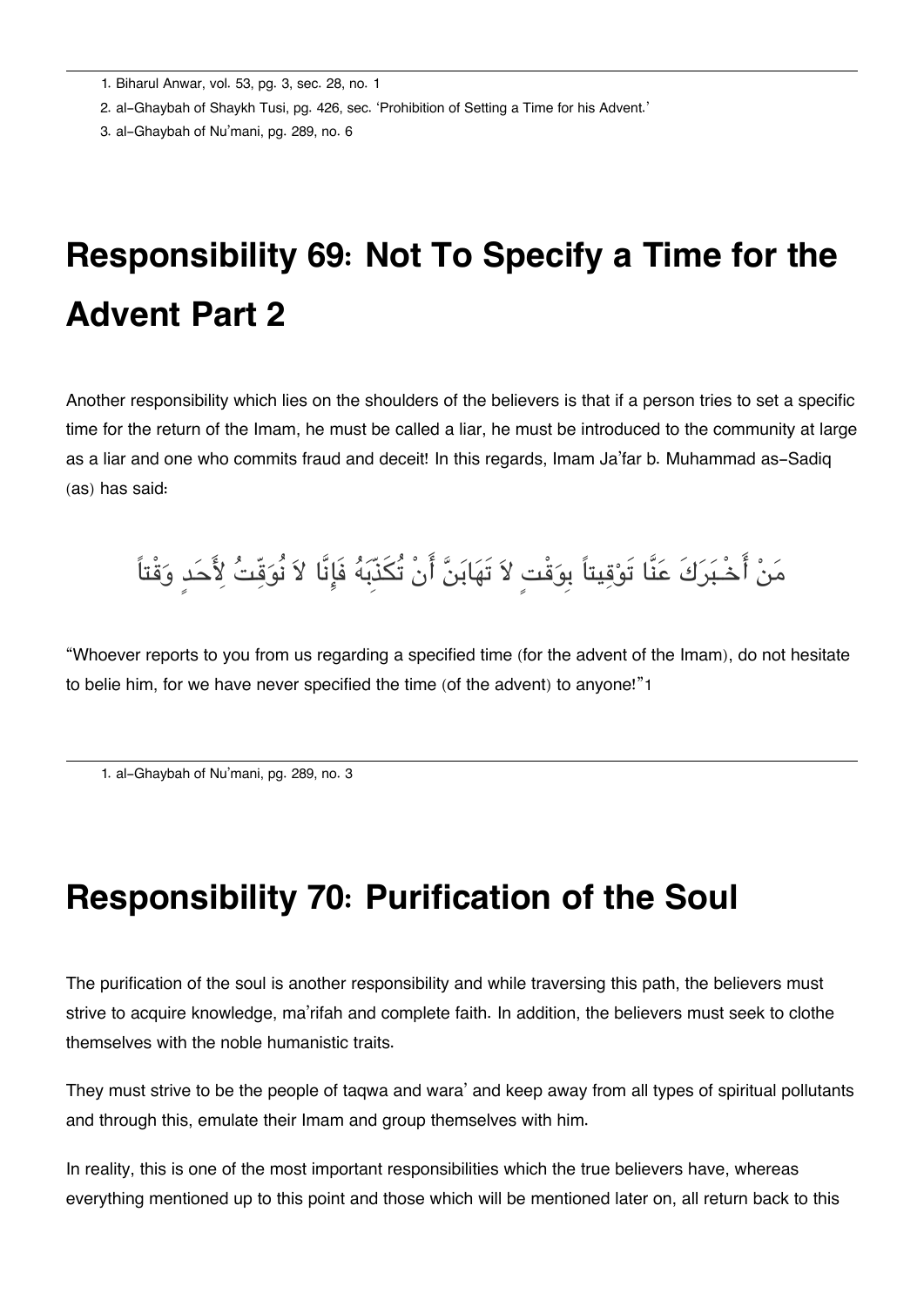responsibility.

Therefore, the first responsibility is the purification of the soul[1](#page--1-0) and to travel spiritually towards Allah. Imam Ja'far b. Muhammad as-Sadiq (as) has said:

من سره انْ يونَ من اصحابِ الْقَائم فَلْينْتَظر و ليعمل بِالْورع و محاسن الاخْلاقِ و هو منْتَظر

"A person who would like to be among the companions of al-Qa`im (ajtf) should be in a state of waiting and perform all of his actions with piety and with the most beautiful etiquette and only then, will one be counted as being in a state of waiting."[2](#page--1-0)

Imam Muhammad b. 'Ali al-Baqir (as) has said:

...فَاعيِنُوا بِورع و اجتهادٍ

"...So then assist (us) through piety and struggle."[3](#page--1-0)

Imam al-Mahdi (ajtf) wrote the following:

فَما يحبِسنَا عنْهم الا ما يتَّصل بِنَا مما نَرهه و لا نُوثره منْهم و اله الْمستَعانُ و هو حسبنَا و نعم الْوكيل

"Nothing prevents us from them (our followers) but their coming to us with that (action) which we detest, and we do not like this from them; and Allah is the only one from whom help is sought and He is Sufficient for us! The most Excellent trustee! "[4](#page--1-0)

In the letter which was written to Shaykh al-Mufid, Imam al-Mahdi (ajtf) stated:

وَ لَوْ انْ اشْيَاعَنَا، وَفَّقَهُمُ اللَّهَ لِطَاعَتِهِ، عَلَى اجْتِمَاعِ مِنَ الْقُلُوبِ فِي الْوَفَاءِ بِالْعَهْد عَلَيْهِمْ لَمَا تَأْخَرَ عَنْهُمُ الْيَمْنُ بِلِقَائِنَا وَ لَتَعَجَلَتَ لَهُمُ السَّعَادَةُ بِمَشَاهَدَتِنَا عَلَى حَقّ الْمعرِفَة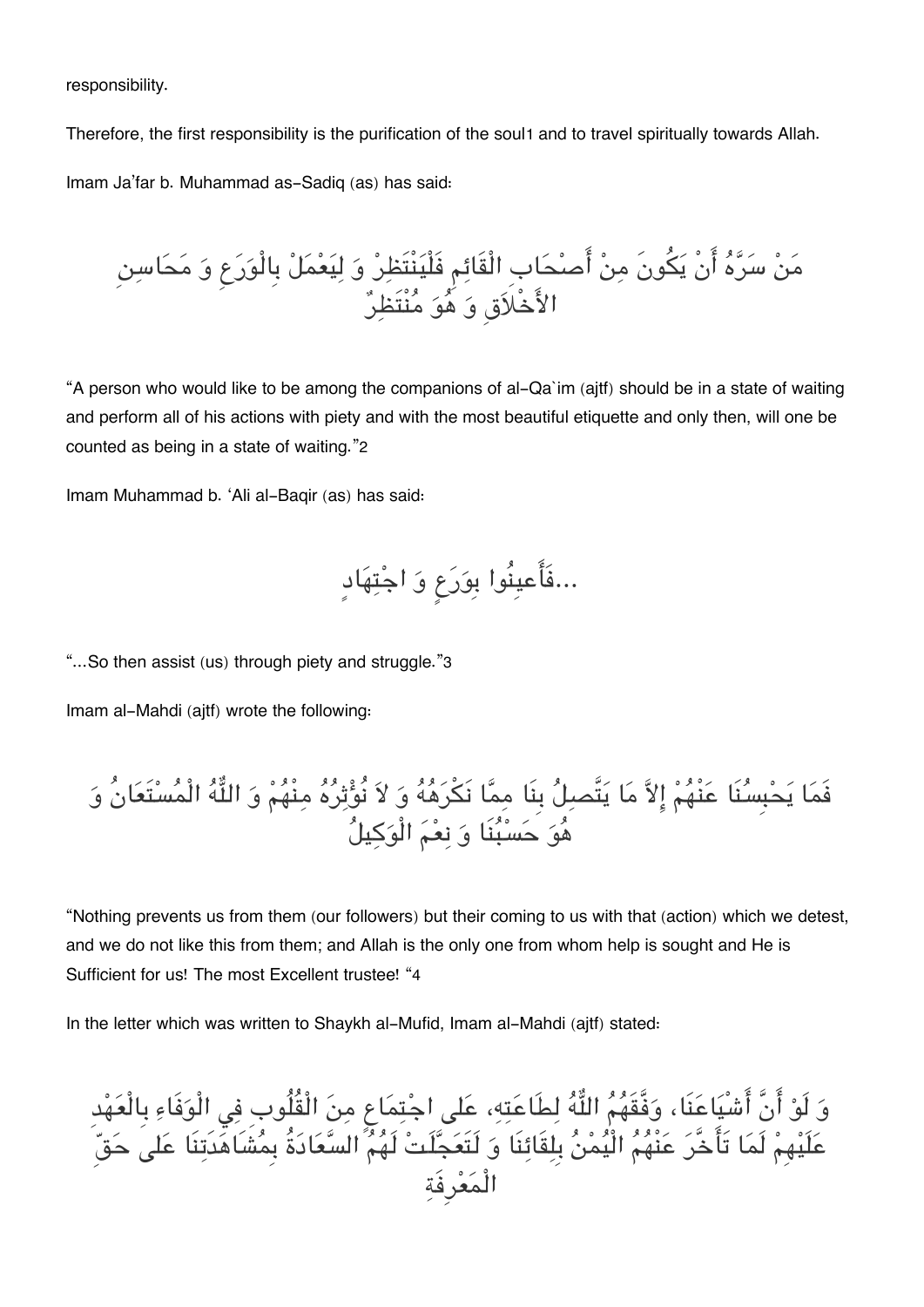"And if our followers, may Allah make them successful in obeying Him, were united with their hearts in fulfilling the promise that is upon them, there would be no delay for them from the good fortune of meeting us, and their happiness would be hastened by witnessing our advent with complete understanding."[5](#page--1-0)

[1.](#page--1-0) There are many books written on the topic of the purification of the soul – of which the first and foremost is the noble Qur`an and principally, the main objective of the revelation of the Qur`an is for this purification of the soul and this was also the task of and the reason for the deputation of the prophets.

- [2.](#page--1-0) al-Ghaybah of Nu'mani, pg. 200, no. 16
- [3.](#page--1-0) al-Kafi, vol. 2, pg. 187, no. 5
- [4.](#page--1-0) Biharul Anwar, vol. 53, pg. 177, sec. 31, no. 8
- [5.](#page--1-0) Biharul Anwar, vol. 53, pg. 177

# **Responsibility 71: Being Cautious Around Others**

Observing taqiyyah (dissimulation)[1](#page--1-0) is another responsibility for those of true faith during the period of occultation.

A true believer must practice dissimulation in the face of the enemies of the faith, the deniers, hypocrites, disbelievers - and in summary, in the presence of anyone who is not worthy of hearing the truth!

Imam Ja'far b. Muhammad as-Sadiq (as) has said:

التَّقيةُ تُرس الْمومن و الْتَّقيةُ حرزُ الْمومن و لا ايمانَ لمن لا تَقيةَ لَه

"Dissimulation (taqiyyah) is the shield of the believer, dissimulation is the safeguard of the believer, and the person who does not observe dissimulation has no faith."[2](#page--1-0)

Just as was mentioned, we must observe dissimulation (taqiyyah) while in the presence of disbelievers, hypocrites, objectors, deniers of the truth and anyone who displays any type of animosity and opposition to the truth.

In addition to these groups of people, we must also practice dissimulation in the presence of those whose understanding of the faith is weak. These may be people who, even though they possess true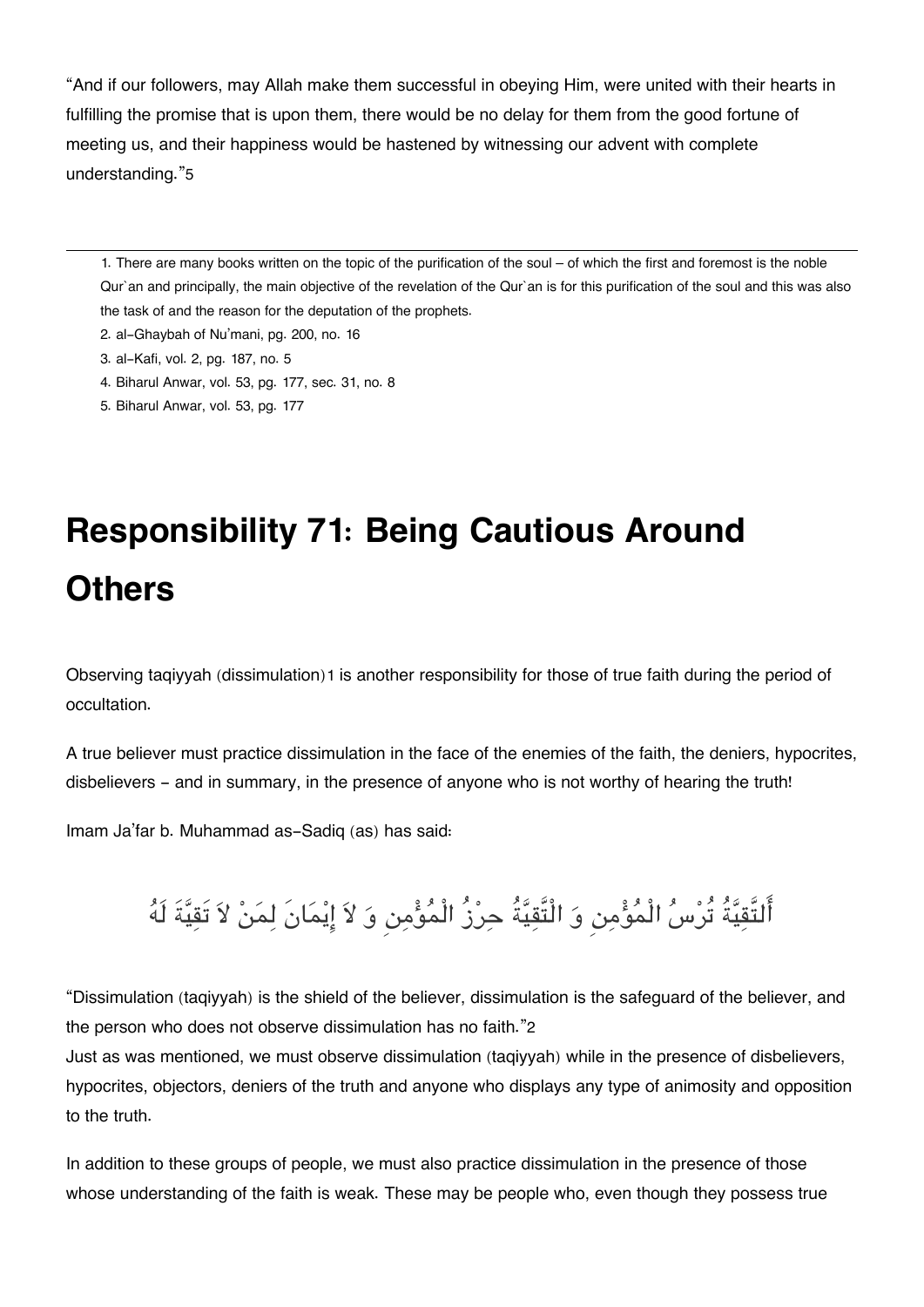faith, are still not able to handle or safeguard the secrets (of the Ahlul Bayt) and keep them hidden from others and thus, we must observe dissimulation even when around such people.

In addition, we must also observe taqiyyah while in the company of people who do not have inclinations for the truth, would not benefit from such information or would harm them because they cannot bear to hear it.

However, what do we do in regards those whose mental state we are unaware of? What do we do in regards to those about whom we are not aware if they can acknowledge and accept such truths?

Since we do not know if such people would safeguard the teachings or if they would expose them to others not worthy of hearing such things, we are told that there is no need to practice taqiyyah around them and can convey the teachings to them.

However with that said, we must be careful to expose the truths to them piece by piece, and if we see that they are accepting of them and are able to safeguard the secrets, then we can continue.

Taqiyyah is not to be used in regards to those who are: confused and full of doubt, misguided or have gone astray from the faith, those who have fallen into error in regards to affairs of the life of this world or the next life, those who are ignorant of the truths of the faith but have the ability to accept the truth (if told to them) and are able to keep secrets from other people who are not worthy of such knowledge.

Thus in regards to such individuals, we must not observe taqiyyah and it makes no difference if they are ignorant or just misled or plagued with confusion and doubt or whether they are people of faith, disbelief, hypocrisy or willful disobedience.

Rather, it is sufficient that these people are those who are not willfully opposed to the truths and that they have the ability within them to accept, bear, safeguard and hide the truths from those who are not worthy of such truths being told to them and that there is a possibility that knowing these things will be of spiritual benefit to them.

The complete discussion concerning taqiyyah, how it works and under what conditions it is applicable has been mentioned in its own relevant place in the sources of Islam and those interested in learning more about this issue are advised to refer to the various Islamic resources.

Imam Ja'far b. Muhammad as-Sadiq (as) has said:

إِنَّهُ لَيْسَ مِنَ احْتِمَالِ أَمْرِنَا التَّصِدِيقُ لَهُ وَ الْقَبُولُ فَقَطْ مِنَ احْتِمَالِ أَمْرِنَا سَتْرُهُ وَ صيانَتُه من غَيرِ اهله. فَاقْرِاهم السلام و قُل لَهم: رحم اله عبداً اجتَر مودةَ النَّاسِ إِلَـى نَفْسِهِ، حَدَّثُوهُمْ بِمَا يَعْرِفُونَ وَاسْتَرُوا عَنْهُمْ مَا يَنْكِرُون. ثُمَّ قَالَ ؟ِ: وَ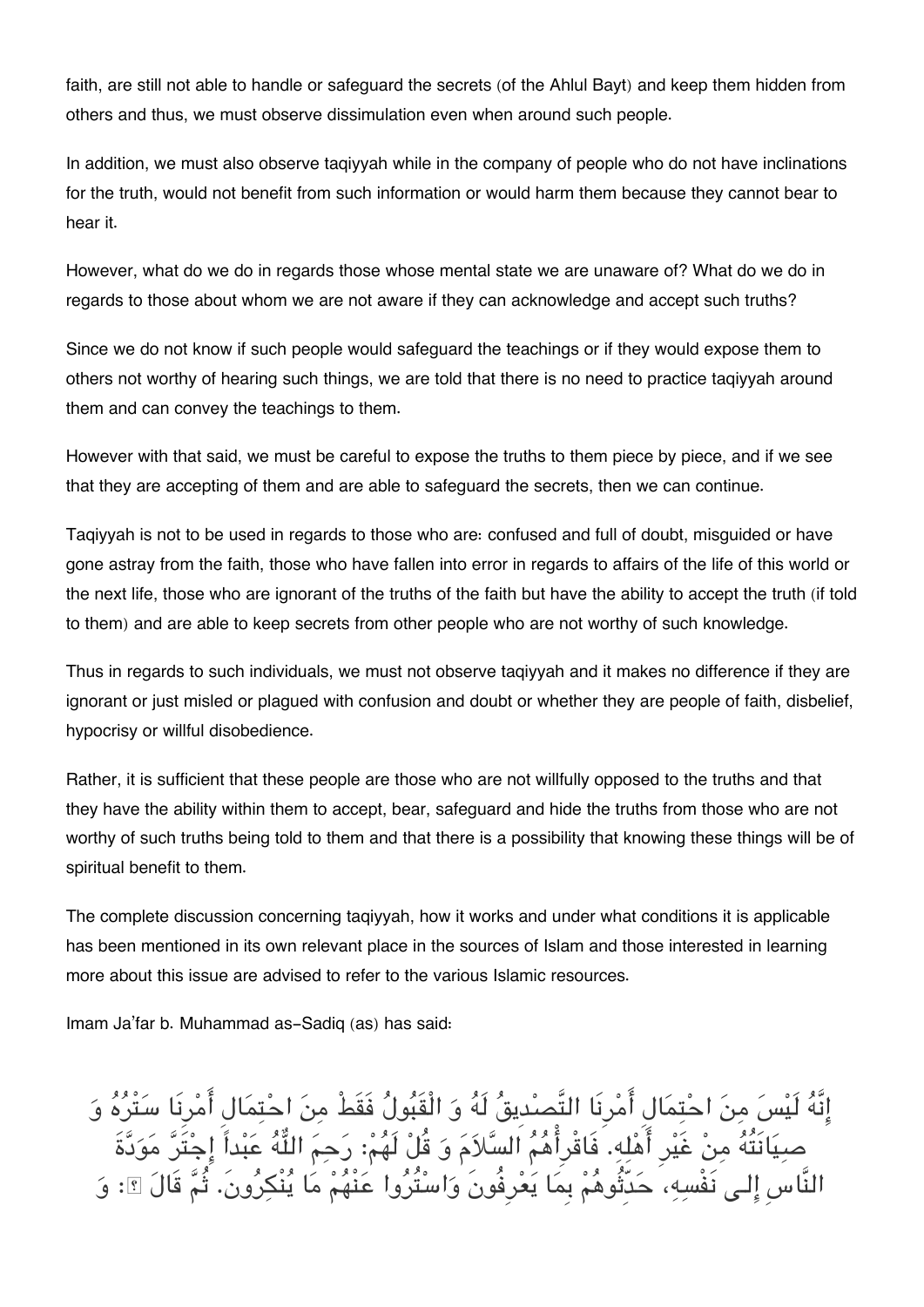### اللَّهِ مَا النَّاصبِ؟ لَنَا حَرْباً بِأَشَدَّ عَلَيْنَا مَؤُونَةً مِنَ النَّاطِقِ عَلَيْنَا بِمَا نَكْرَهُ

"To undertake our affair is not only to believe it and accept only rather, it means to conceal and protect it against those who are not worthy of knowing about it. Thus, you must greet them and say: 'May Allah have mercy upon the servant who tries to acquire the people's love for him.'

Speak with them about subjects which they are familiar with, but conceal from them the matters which they deny. The Imam then added: 'By Allah (I swear): He who wages war against us is not worse than him who reports from us matters that we detest (to publicize).'[3](#page--1-0)

In a tradition from the Commander of the Faithful 'Ali b. Abi Talib (as) it has been stated that:

إِنَّ حَدِيثَنَا صَعْبٌ مُسْتَصنْعَبٌ خَشِنٌ مَخْشُوشٌ، فَانْـبِذُوا إِلـى النَّاسِ نَبْذاً، فَمَنْ عَرَفَ فَزِيدُوهُ، وَ مَنْ أَنكَرَ فَأَمْسِكُوا، لاَ يَحْتَمِلُهُ إِلاَّ ثَلَاثٌ: مَلَكُ مَقَرَّبٌ، أَوْ نَبِيّ مَرْسَلٌ، اوْ عَبْد مَوْمِنَ إِمْتحَنَ اللّهَ قَلْبَهَ لِلإِيْـمَانِ

"Verily, our traditions are difficult, hard to understand (properly), uneasy to pass, and alarming; therefore present a little of it to the people. If one realizes it, then you may give him more; but if he denies it, then stop. None can bear it except three (groups of people): (1) An archangel, (2) a Prophet who is sent with a Divine Message, or (3) a believing man whom Almighty Allah has tried his heart's competence for faith."[4](#page--1-0)

[1.](#page--1-0) The definition of taqiyyah is to hide one's true beliefs and teachings which one follows due to a fear of the oppression of others and the fear of them putting extra pressure on a person.

- [2.](#page--1-0) al-Kafi, vol. 2, pg. 221, sec. 'Taqiyyah,' no. 23
- [3.](#page--1-0) al-Kafi, vol. 2, pg. 222, sec. 'al-Kitman,' no. 5
- [4.](#page--1-0) BaSair al-Darajat, pg. 21, no. 5

# **Responsibility 72: Bearing Difficulties with Patience**

Another responsibility is to observe patience in the face of persecution and harassment and to withstand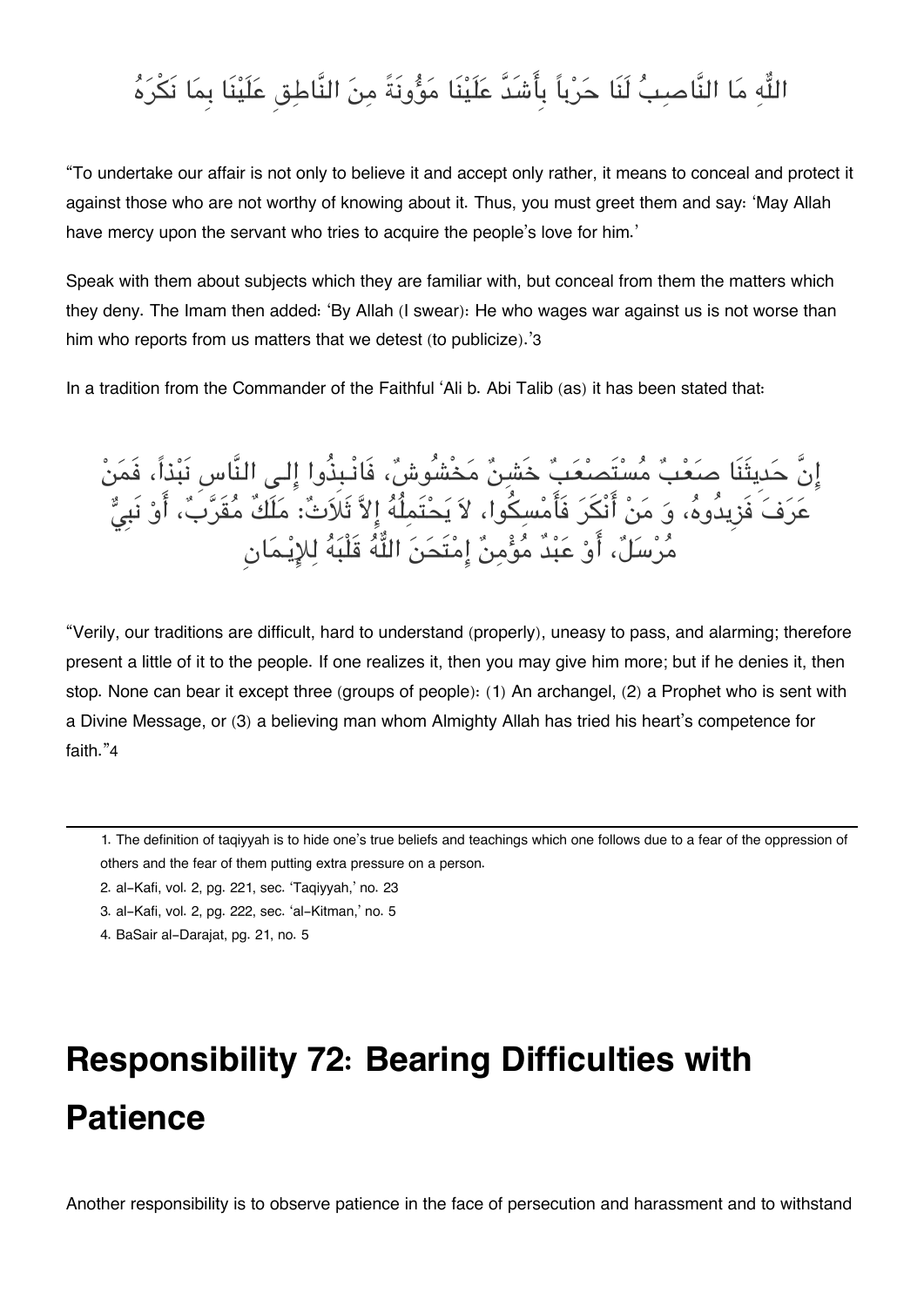the hatred of the enemies, hypocrisy of the hypocrites; and to patiently bear the difficulties, losses, tribulations, poverty, abjectness and sufferings and all other types of afflictions which come upon a true believer.

In addition, one must also observe perseverance in relation to the affairs of the faith and must be firm in regards to the Shari'ah.

One must observe patience in the face of the examinations which come from Allah  $\mathbb E$  and must be able to bear them and strive to become victorious during these tests. During this period, one must be patient with those who deny the Imam and mock the religion and must show forbearance in the face of those who belie and seek to deny the Imam.

Imam Ja'far b. Muhammad as-Sadiq (as) has quoted the Messenger of Allah as saying:

سَيَاتِي عَلَى النَّاسِ زَمَانٌ لاَ يَنَالُ الْمَلْكُ فِيهِ إِلاَّ بِالْقَتْلِ وَ التَّجَبَّرِ وَ لاَ الْغِنـى إِلاَ بِالْغَصبِ و الْبخْل و لا الْمحبةُ الا بِاستخْراج الدِّين و اتّباع الْهوى، فَمن ادركَ ذلِكَ الزَّمَانِ فَصبَبَرَ عَلَـى الْفَقْرِ وَ هُوَ يَقْدِرَ عَلَـى الْغِنـى وَ صبَبَرَ عَلـى الْبِغْضبَةِ وَ هُوَ يَقْدِرُ عَلـى الْمَحَبَّةِ وَ صَبَرَ عَلـىَ الْذُّلِّ وَ هُوَ يَقْدِرُ عَلَـى الْعِزِّ آتَاهُ اللَّهُ ثَوَابَ خَمْس صدِّيقاً ممن صدَّق بِـ

"A time will come upon the people when they will not acquire power except by means of murder and tyranny; they will not gain riches except by means of usurpation and stinginess and they will not gain love (and respect from the people) except by abandoning the religion and pursuit of lowly desires.

So whoever lives in such a period and endures poverty although he can acquire riches; endures hate (and enemity of the people) even though he can acquire their love; and endures humility even though he is able to acquire honour then the Almighty Allah shall grant him the reward of fifty entirely truthful individuals who believed in me."[1](#page--1-0)

In another tradition, Imam Ja'far b. Muhammad as-Sadiq (as) has stated that:

الا تَعلَم انَّ من انْتَظَر امرنَا و صبر علـ ما يرى من الاذى و الْخَوفِ هو غَداً ف زُمرتـنَا؟

"Do you not know that a person who waits for our command to come and is patient upon that which he sees from the difficulties and the fear will, tomorrow, be (with us) in our company?"[2](#page--1-0)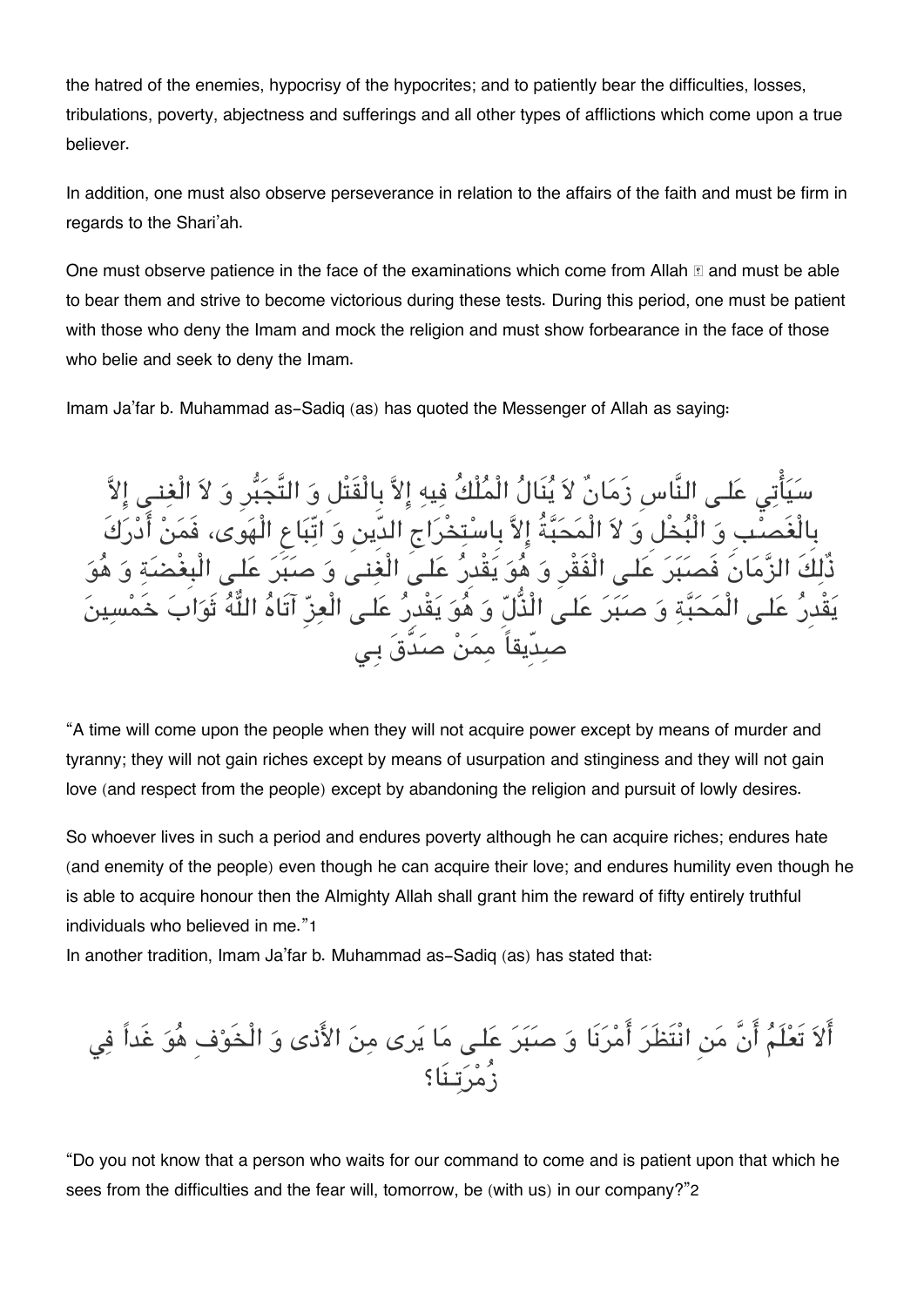As well, Imam Ja'far b. Muhammad as-Sadiq (as) has said:

عَلَيْكَ بِالصَّبْرِ فِي جَمِيعِ أُمُورِكَ

"I advise you to observe patience in all of your affairs."[3](#page--1-0)

Of course, the meaning of patience and withstanding difficulties does not go against the principle of supplicating and taking legitimate steps to remove any difficulties or obstacles; nor does it go against the principle of the right of a person to defend himself.

Without doubt, a true believer must struggle to ensure that all of the difficulties, challenges and problems are kept far away from him and of course, this must be done through the legitimate means.

[1.](#page--1-0) al-Kafi, vol. 2, pg. 91, sec. 'Patience,' no. 12

[2.](#page--1-0) al-Kafi, vol. 8, pg. 37, no. 7

[3.](#page--1-0) al-Kafi, vol. 2, pg. 88, sec. 'Patience,' no. 3

# **Responsibility 73: Encouraging Others to Patience**

Encouraging others to observe patience and staying firm on this path during the period of the occultation (as was mentioned in the previous section) is another responsibility that the true believers must perform.

One must command and encourage his family, friends, brothers and sisters to observe patience and stay firm on the true faith.

The Messenger of Allah (S) has said:

وَ فِي عَلِيّ نَزَلَتْ ] وَ الْعَصْرِ [ وَ تَفْسِيرُهَا: وَ رَبّ عَصْرِ الْقِيَامَةِ، ] إِنْ الإِنْسَانَ لَفِي خُسْرٍ [: اعْدَاءَ ال مَحَمَّدِ ] إِلاَّ الَّذِينَ آمَنُوا [ بِوِلاَيَـتِهِمْ ] وَ عَمِلُوا الصَّالِحَاتِ [ بِمَوَاسَاةِ إِخْوَانِهِمْ ] وَ تَوَاصَوا بِالْحَقِّ وَ تَوَاصَوا بِالصَّبْرِ [ بِالصَّبْرِ فِي غَيْبَةِ غَائبِهِم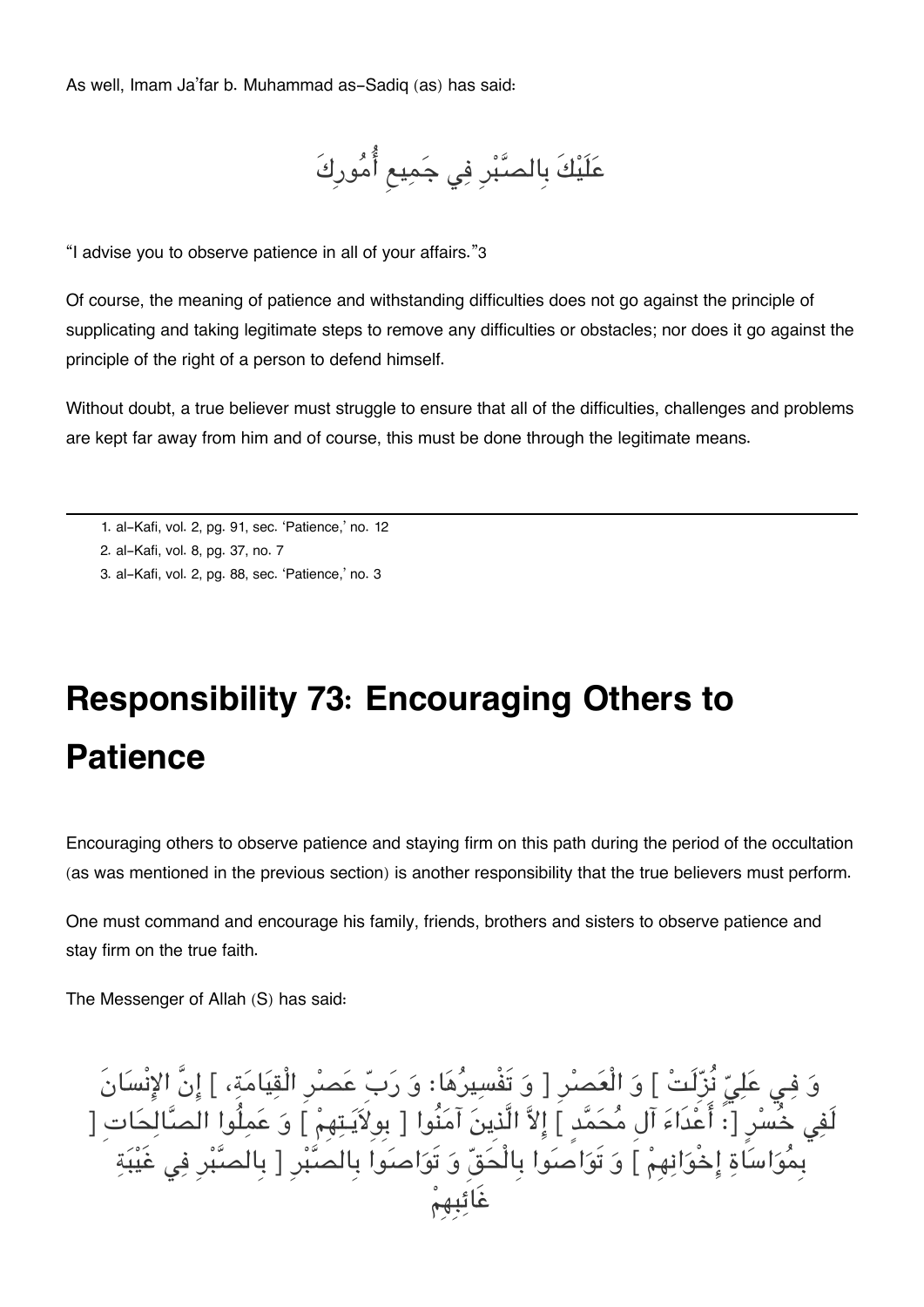"Surat al-'Asr was revealed about 'Ali (as) and its exegesis is as follows: I swear by the time, I swear by the Lord of the Day of Judgement. Verily all of mankind is at loss, the enemies of the family of Muhammad Except for those who believe in their (the Ahlul Bayt's) wilayah, And perform righteous actions showing kindness to their brothers in the faith, and encourage others to observe the truth and encourage others to observe patience they encourage the observing of patience during the occultation of the one who is in occultation."[1](#page--1-0)

[1.](#page--1-0) al-Iqbal, pg. 457

# **Responsibility 74: Good Thoughts of the Awaited Imam**

Another responsibility of the people is to have good thoughts about the twelfth Imam (ajtf). A true believer must always perform good deeds which will earn the pleasure of the Imam and this cannot be achieved except through obedience to the commandments he has given us and through possessing taqwa of Allah.

In reality, the followers of each of the A`immah (as) wanted the best for their Imam and obeyed them in all matters and tried to always follow their orders. Therefore, the true beauty of a person is that he does those things which are the best for his Imam and refrains from anything which would hurt or annoy him.

Imam Muhammad b. 'Ali al-Baqir (as) has stated that the Messenger of Allah said:

مَا نَظْرَ اللَّهَ عَنَّ وجَلَّ إِلَى وَلِيِّ لَهُ يَجْهِدُ نَفْسَهُ بِالطَّاعَةِ لِإِمَامِهِ وَ النَّصِيحَةِ إِلاَّ كانَ مَعَنَا فِي الرَّفِيقِ الأَعْلَى

"Almighty Allah never looks at a servant and finds him working hard in obedience and compliance with his Imam, but that He includes him with us in the most exalted rank. "[1](#page--1-0)

Imam Ja'far b. Muhammad as-Sadiq (as) has stated that:

كونُوا لَنَا زَيناً و لا تَونُوا علَينَا شَيناً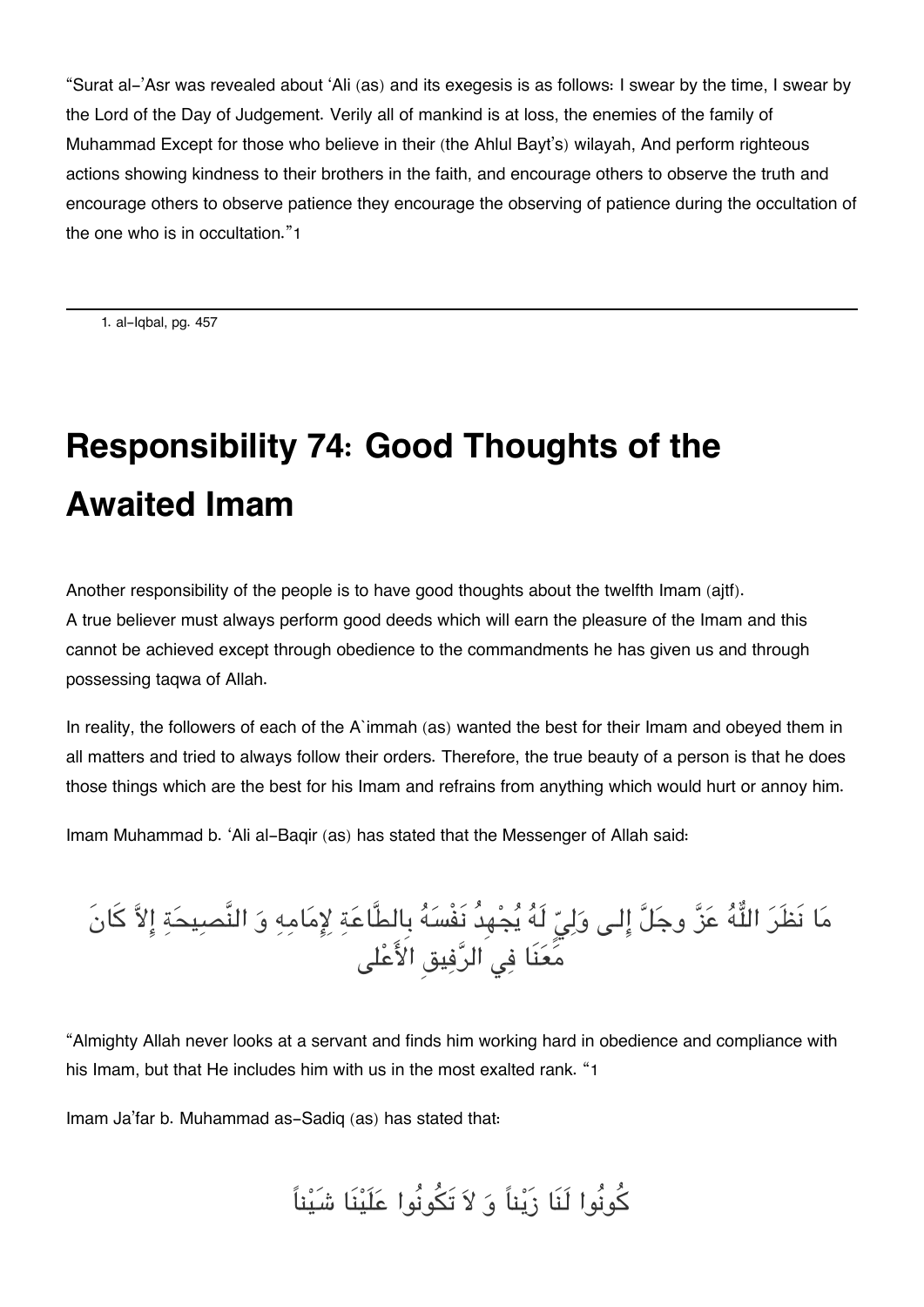"Be a beauty for us (the Ahlul Bayt) and do not be a source of embarrassment for us."[2](#page--1-0)

- [1.](#page--1-0) al-Kafi, vol. 1, pg. 404, sec. 'That which the Prophet commanded,' no. 3
- [2.](#page--1-0) Biharul Anwar, vol. 68, pg. 151, sec. 19, no. 6

# **Responsibility 75: Remaining Unknown and Anonymous**

Another responsibility of the true believer is to remain unknown and refrain from gaining popularity within the society because being well-known may result in problems in the spiritual growth and may prevent the believer from ease and free time.

Imam Ja'far b. Muhammad as-Sadiq (as) has said:

انِ استَطَعت انْ لا يعرِفَكَ احدٌ فَافْعل

"If you are able remain unknown to others, then do so."[1](#page--1-0)

Jabir b. 'Abdullah al-AnSari said to Imam Muhammad b. 'Ali al-Baqir (as):

يَابْنَ رَسُولِ اللَّهِ مَا أَفْضَلُ مَا يَسْتَعْمِلُهُ الْمُؤْمِنُ فِي ذُلِكَ الزَّمَانِ؟ قَالَ: حِفْظُ اللّسانِ و لُزوم الْبيتِ

"O'son of the Messenger of Allah! What is the best action which a true believer can perform in that period (of the occultation of the Imam)?" The Imam replied: "Protecting the tongue and staying at home (to remain unknown to the people)."[2](#page--1-0)

The Commander of the Faithful 'Ali b. Abi Talib (as) has said:

وَ ذُّلِكَ زَمَانٌ لاَ يَنْجُو فِيهِ إِلاَّ كُلُّ مُؤْمِنٍ نُوَمَةٍ إِنْ شَهِدَ لَمْ يُعْرَفْ وَ إِنْ غَابَ لَمْ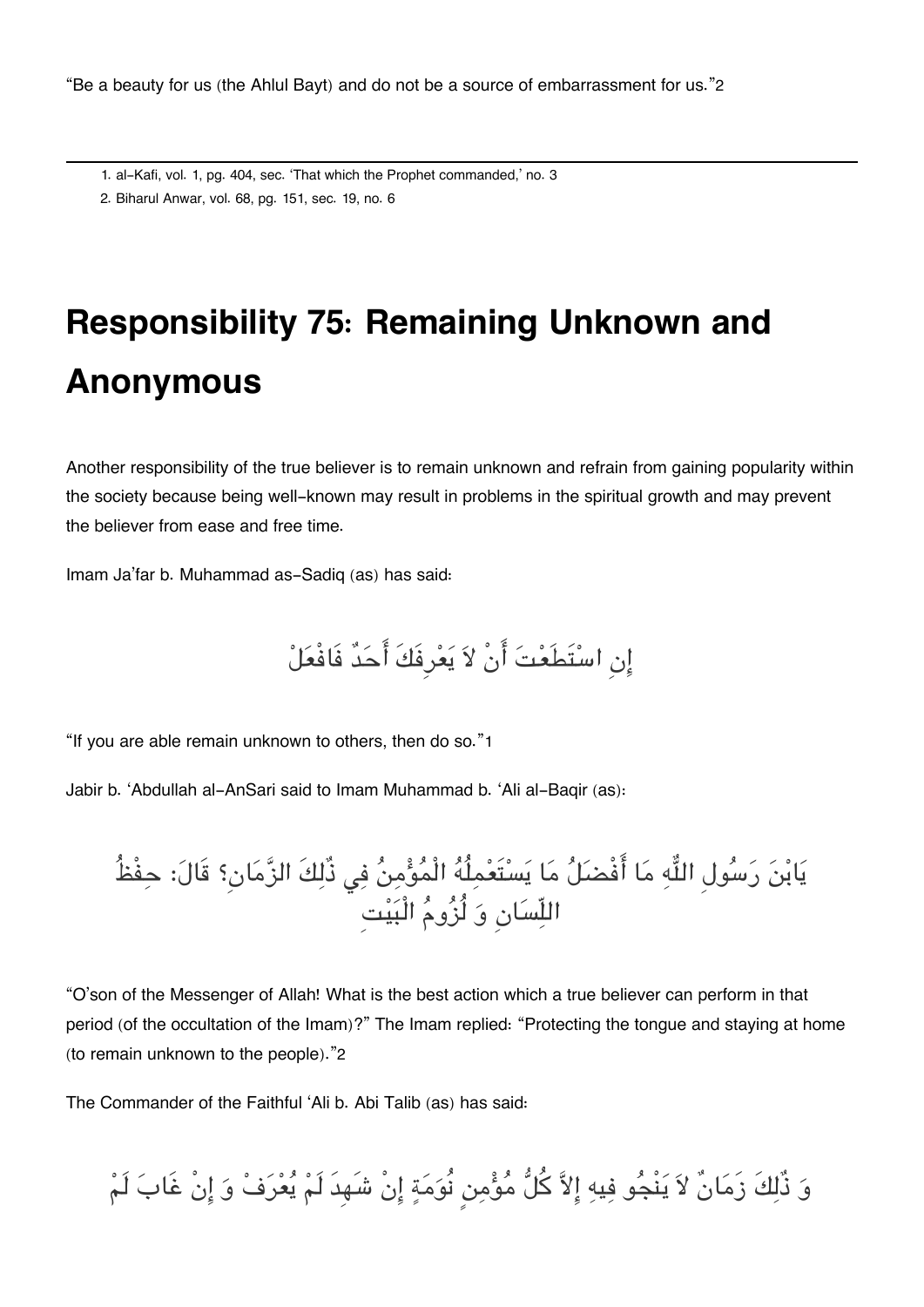### يفْتَقَد،ْ اولٌئكَ مصابِيح الْـهدى

"During that time (the occultation), none will be saved except the anonymous believers who, when they are present, will not be recognized and when they are absent, nobody will miss them. They are surely the lanterns of true guidance."[3](#page--1-0)

[1.](#page--1-0) al-Kafi, vol. 2, pg. 456; Biharul Anwar, vol. 77, pg. 216, sec. 8, no. 1 (with slight difference)

[2.](#page--1-0) Kamal ad-Din wa Tamam an-Ni'mah, vol. 2, pg. 330

[3.](#page--1-0) Nahj al-Balagha (Faidhul Islam), pg. 305, Speech 102

#### **Responsibility 76: Protecting Ones' Self**

A true believer must protect himself so that during the advent of the Imam, one may be able to assist him.

In regards to this, Imam Ja'far b. Muhammad as-Sadiq (as) has said:

اذَا كانَت دولَةُ الظُّلْم فَامشِ و استَقْبِل من تَتَّقيه بِالتَّحية فَانَّ الْـمتَعرِض للدَّولَة قَاتِلَ نَفْسِهِ وَ مُوبِقَهَا، إِنَّ اللَّهَ يَقُولُ: وَوَ لاَ تُلْقُوا بَايْدِيكُمْ إِلَـى التَّهْلُكَةِ؟

"In the reign of the unjust regime, you must walk carefully and receive those whom you fear with greetings. Verily, one who opposes such a regime will have killed himself and brought about his own perdition. Surely Allah says: And do not cast yourselves with your own hands to destruction."[1](#page--1-0)

Imam Muhammad ibne 'Ali al-Baqir (as) has said:

كَانِي بِقَوم قَدْ خَرَجُوا بِالْمَشْرِقِ يَطْلُبُونَ الْحَقّ فَلاَ يَعْطَوْنَهُ ثُمَّ يَطْلُبُونَهُ فَلاَ يَعْطَوْنَهُ فَإِذَا رَأَوْا ذَلِكَ وَضَعَوا سَيَوفَهُمْ عَلَى عَوَاتِقِهِمْ فَيَعْطَوْنَ مَا سَأَلُوا فَلاَ يَقْبَلُونَهُ حَتَّى يَقُومُوا وَ لاَ يَدْفَعُونَهَا إِلاَّ إِلـى صَاحِبِكُمْ قَتْلَاهُمْ شُهَدَآءُ أَمَا إِنِّى لَوْ أَدْرَكْتُ ذُّلِكَ لَّأَبْقَيْتُ نَفْسِىَ لِصَاحَبِ ٰهُٰذَا الأَمْرِ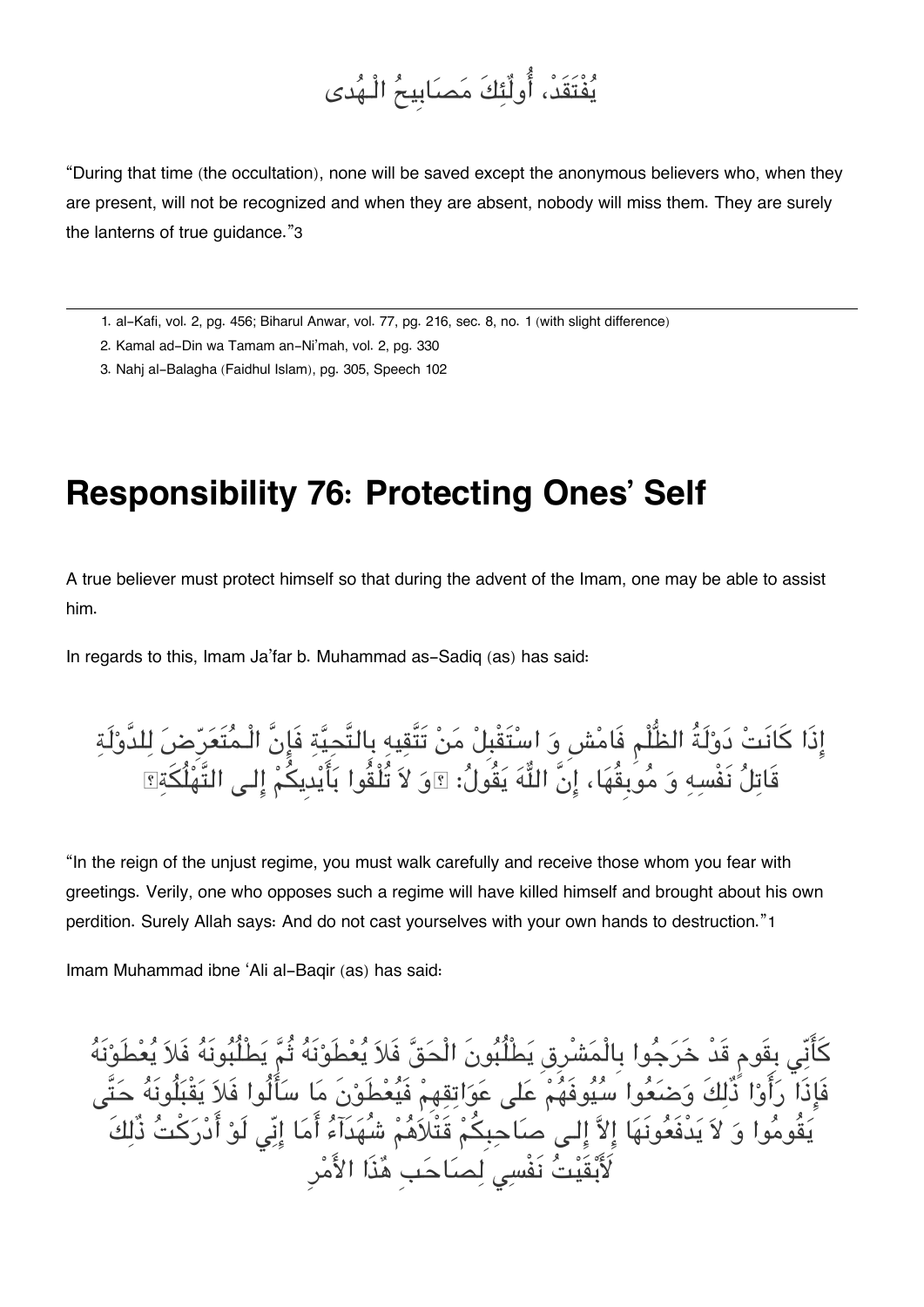"It is as if I see myself with a people who rose up from the east. They demand their right but it will be withheld from them. They will ask for it again but it will not be given. When they see this, they place their swords on their shoulders (ready to use them), so they are given whatever they ask for but they do not accept it.

They revolt and deliver their victory to your patron (al-Mahdi). Their killed ones will be martyrs. Verily, were I to live until that time, I would try to save myself for the Patron of this Matter (so as to join him)."[2](#page--1-0)

Imam Ja'far b. Muhammad as-Sadiq (as) has narrated that if one wishes to have a long life and be able to assist the Imam, then one should recite the following prayer. The narrator of this supplication states that: "When I continuously recited this supplication, my life extended to such an amount that I was satisified with living."

اللّٰهُمَّ صَلِّ عَلَـىٰ مَحَمَّدٍ وَ آلِ مَحَمَّدٍ. اللّٰهُمَّ إِنْ رَسُولَكَ الصَّادِقَ الْـمَصَدَّقَ صَلَوَاتُكَ عَلَيْهِ وَ اللهِ قَالَ إِنَّكَ قُلْتَ: مَا تَرَدَّدْتَ فِي شَيْءٍ أَنَا فَاعِلُهُ كَتَرَدَّدي فِي قَبْضِ رُوْحٍ عَبْدِيَ الْـمَوْمِنِ يَكْرُهُ الْـمَوْتُ وَ انَا اكْرُهُ مَسَائَتَهُ. اللّٰهُمّ فَصَلَّ عَلَـىٰ مُحَمَّدٍ وَ آلِ مُحَمَّدٍ وَ عَجِّلْ لِوَلِيِّكَ الْـفَرَجَ وَ الْعَافِيَةَ وَ النَّصِدُ وَ لاَ تَسُوُّنِي فِي نَفْ وَ لاَ فَى أَحَدَ مِنْ أَحِبَّتِى وَ لاَ فِى فُلاَنِ (وَ لاَ فِي فُلاَنٍ)...

"O'Allah! Bless Muhammad and the family of Muhammad. O' Allah! Your Messenger, the truthful, the trustworthy - may Your blessings be upon him and his household has said that You say 'I have not hesitated in a matter that I decide to do more than My hesitation in taking the soul of My believing servant who hates to encounter death and I hate to perturb him.'

O' Allah! Bless Muhammad and the family of Muhammad and hasten the relief of your intimate servant and give him wellbeing and succor, and do not perturb me or any of those whom I love, including so and so.'"[3](#page--1-0)

If one wishes, he can then take the names of each of his friends and close acquaintances whom he wishes this supplication for and in place of the word فلان and the words which appear in the brackets, one can mention all of his friends.

[<sup>1.</sup>](#page--1-0) Tuhaf al-'Uqul, pg. 309; Suratul Baqarah (2), Verse 195

[<sup>2.</sup>](#page--1-0) al-Ghaybah of Nu'mani, pg. 273, sec. 14: "Signs before the Avent,' no. 50; Biharul Anwar, vol. 52, pg. 243, sec. 25, no. 116

[<sup>3.</sup>](#page--1-0) Biharul Anwar, vol. 86, pg. 7, sec. 38, no. 7; Makarim al-Akhlaq, pg. 284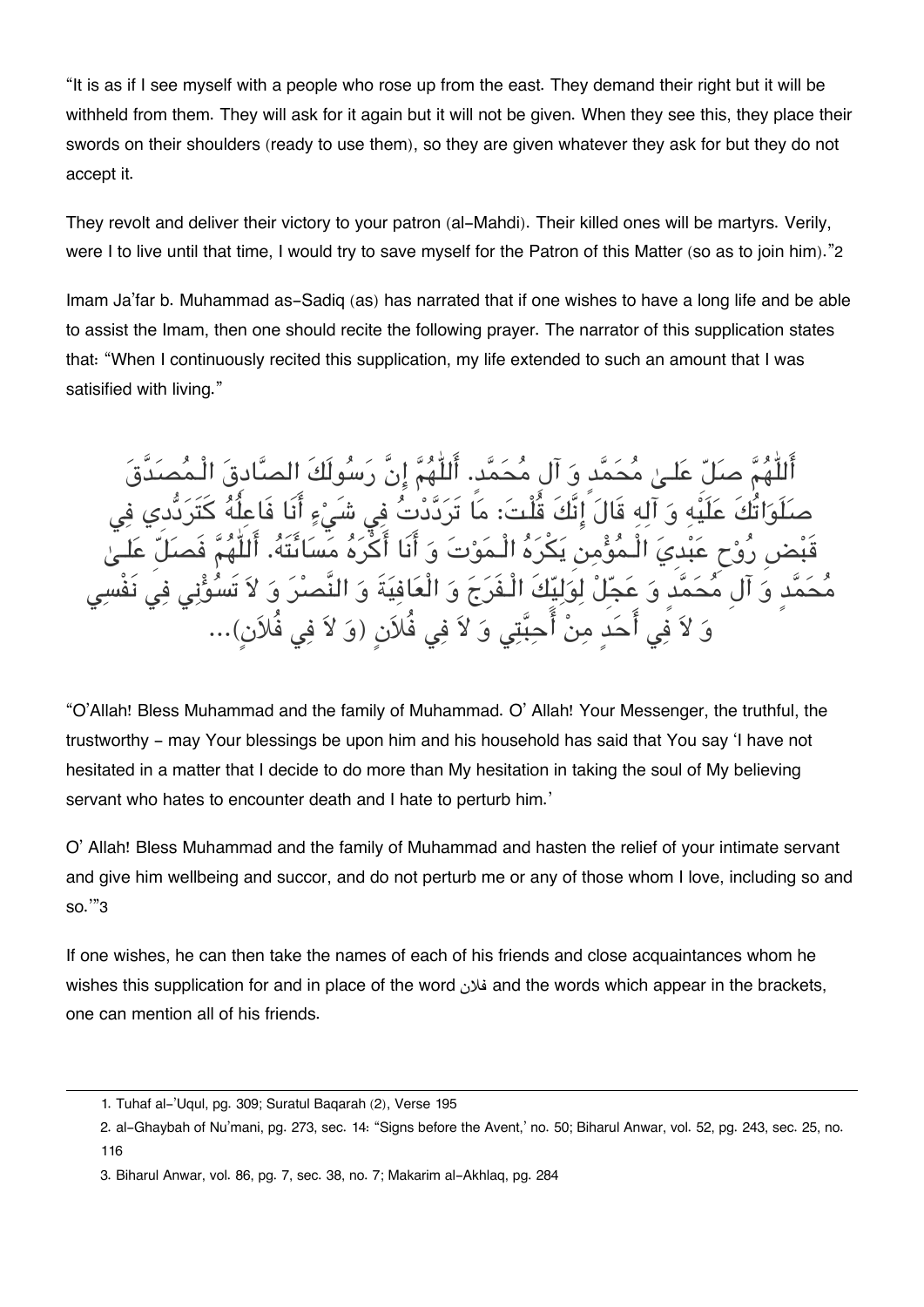# **Responsibility 77: Emulating the Imam in Manners**

Another responsibility of the true believers is that they must follow the manners and etiquettes of their living Imam and seek to emulate him in all aspects of their life.

One must constantly be striving to follow the commandments which he has been given to help him improve his manners and act in the way that his Imam is known to act in. There are many manners and etiquette of the Imam which those who have a deep understanding of this issue are aware of, some of which include:

Performing the Salatul Lail and staying awake a portion of the night in worship. Continuously performing the supplications and whispered prayers (munajat) to Allah. Performing the daily Nawafil or additional recommended prayers (we must perform a minimum of 51 rak'at of Salat every day which are made up of the 17 obligatory Salat and the 34 recommended prayers in a 24 hour period).

We must cry and show our grief and sorrow every morning and evening upon the loss of Imam Husain b. 'Ali (as).

We must perform the recommended actions and refrain from the discouraged act which is one of the specific qualities of the twelfth Imam (ajtf). We must seek to stay aloof from the material world and develop a desire and longing for the next life.

### **Responsibility 78: Offering a Gift to the Imam**

Another responsibility is to give a gift[1](#page--1-0) to the Imam through our wealth or whatever we possess from the material world. It goes without saying that this must be done according to one's own ability without going to extravagance and that this should be carried out every year, month, week and every day if possible!

Imam Ja'far b. Muhammad as-Sadiq (as) has said:

دِرْهَمٌ يُوْصَلُ بِهِ الإِمَامُ أَفْضَلُ مِنْ أَلْفَيْ أَلْفِ دِرْهَم فِيمَا سِوٌاهُ مِنْ وُجُوهِ الْبِرِّ

"One dirham which reaches the Imam is better than two million dirham's (spent) in all other good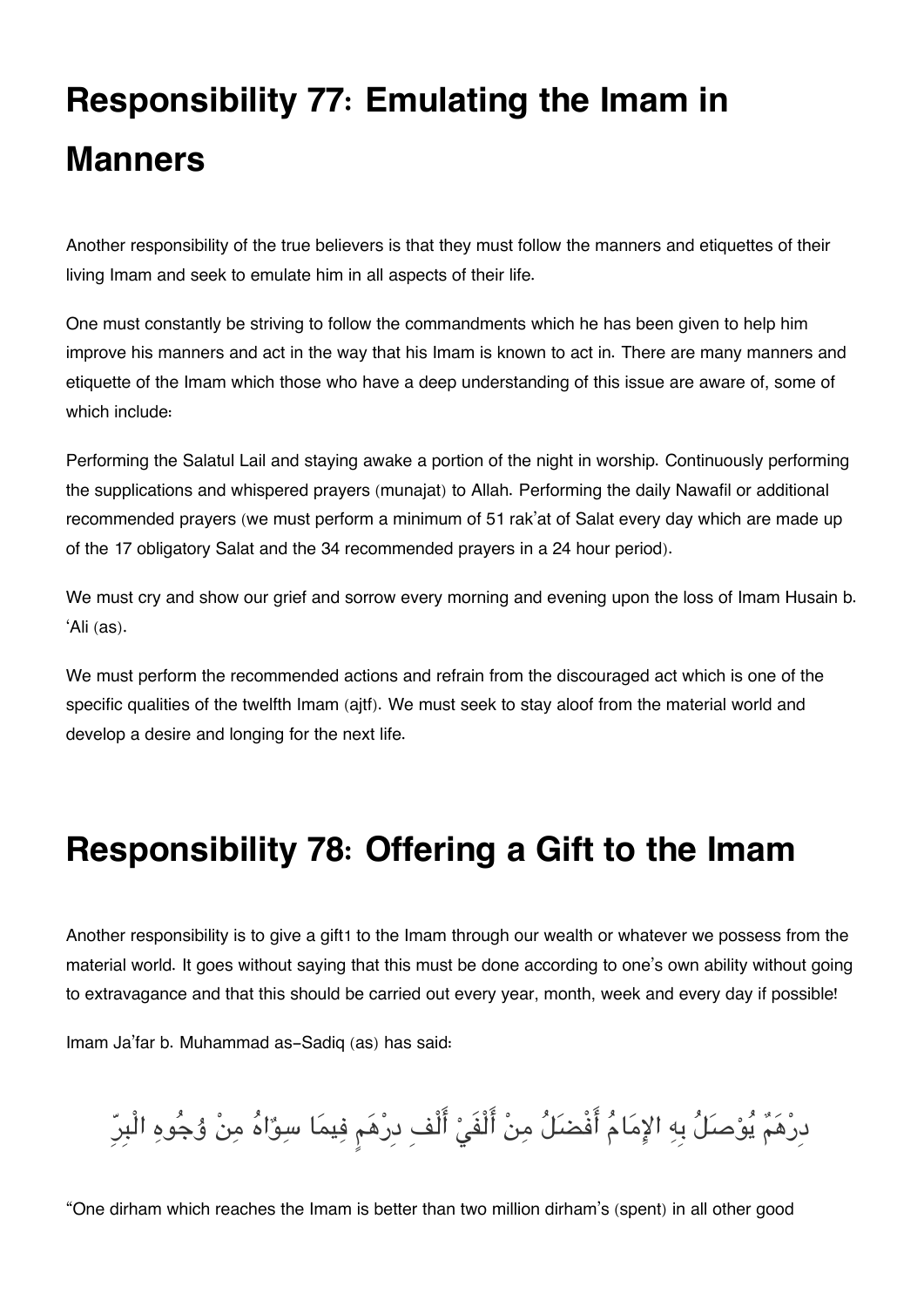#### deeds."[2](#page--1-0)

During the advent of the Imam, this wealth will be given directly to the Imam, however during the time of the occultation of the Imam the wealth or whatever we have from this world which we wish to offer to him can be spent in ways which would earn his pleasure. Of course the intention for this act would be to offer the gift to the Imam (directly).

Our money can be used to print much needed books to uphold the faith; or the money can be spent in holding gatherings (majalis) and programs in which the Imam or his close friends are remembered.

In addition, the fellow Shi'a can be given this money so that they are able to fulfill their own needs and material requirements especially if they are the children and offspring of the Noble Prophet, or are scholars, propagators and missionaries of the faith!

Imam Musa b. Ja'far al-Kadhim (as) has said:

وَ مَنْ لَمْ يَقْدِرْ عَلـى صلِلَتِنَا فَلْيَصبِلْ عَلـى صَالِحِي مَوَالِينَا يُكْتَبُ لَهُ ثَوَابُ صلِلَتِنَا

"A person who is not able to present us with a gift should give it to the righteous ones from among our followers and through this, a reward will be written for him as if he had given this gift to us."[3](#page--1-0)

[1.](#page--1-0) The meaning of gift in this responsibility is any present or offering which a person would give for the Imam to gain his spiritual attention; in other words, it is those gifts and presents which would lead to our Imam (peace be upon him) being pleased and happy with us which are offered to him.

[2.](#page--1-0) al-Kafi, vol. 1, pg. 538, sec. 'Offering a Gift to the Imam,' no. 65

[3.](#page--1-0) Kamil al-Ziyarat, pg. 319, no. 1

### **Responsibility 79: Pleasing Other True Believers**

Another responsibility is to please and cheer up the true believers, friends and Shi'a of the Imam as this actually makes the Imam happy!

We can please another believer through various ways, including: removing any difficulties from his life; helping him in his problems or worries; fulfilling his needs; helping one in the treatment of his sickness; and supplicating for the believer and showing respect and honour to him. One can also help his friends and close relatives such as his immediate family members, and children through material gifts.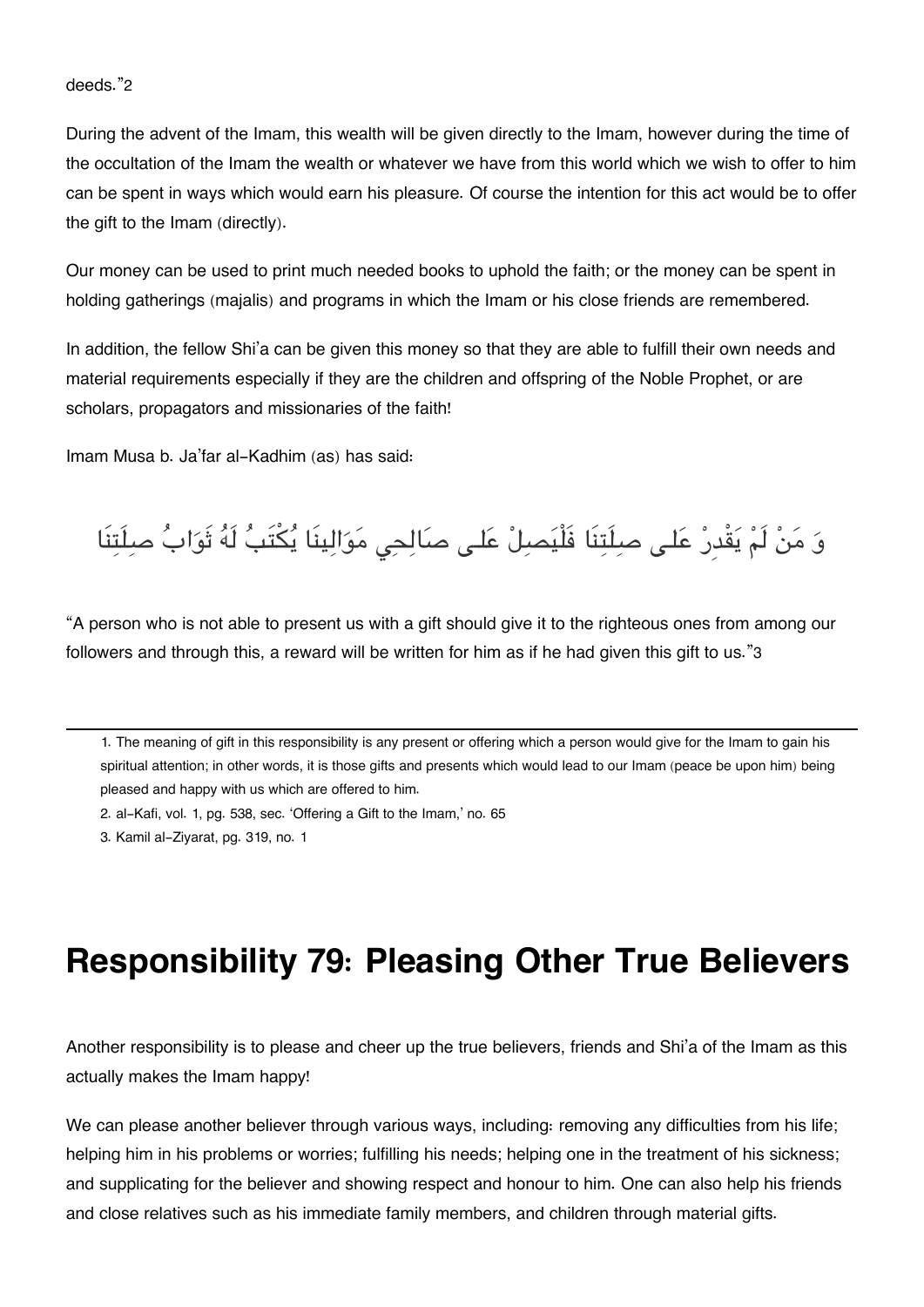Helping a true believer can be done through various means; however in all of them, if the person helps someone else purely for the pleasure of Imam al-Hujjah (ajtf) then without doubt, one has succeeded in attaining the pleasure of another believer and the happiness of the Imam of the Time!

Imam Ja'far b. Muhammad as-Sadiq (as) has said:

لاً يَرى احَدَكُمْ إِذَا ادْخَلَ عَلَى مَؤْمِن سَرُوراً انَّهَ عَلَيْهِ ادْخَلَهَ فَقَط، بَلْ وَ اللَّهِ عَلَيْنَا، بَلْ وَ اللَّهِ عَلَى رَسُولِ اللَّهِ

"None of you should think that if you bring happiness to a believer that happiness has been brought to that person alone. Rather, by Allah, it has also brought us (the Ahlul Bayt) happiness, rather, by Allah, it has even brought happiness to the Messenger of Allah!"[1](#page--1-0)

[1.](#page--1-0) al-Kafi, vol. 2, pg. 189, sec. 'Bringing Happiness to a True Believer,' no. 6

# **Responsibility 80: Giving Gifts and Presents to the Shi'a**

Another responsibility is to give gifts to the righteous Shi'a and friends of the Imam from one's wealth and whatever else one has in this material world and this is something that has been mentioned in the traditions which we will shortly review.

Not only does this act earn the pleasure of other believers, rather it also has an impact on the society in general and as a result, the Shi'a and friends of the Imam, through the exchange of gifts, actually help to alleviate poverty amongst one another! This will, in turn, help them to lift themselves up from their abject state through which, their lives will improve and they will not fall victim to difficulties and tribulations!

Imam Musa b. Ja'far al-Kadhim (as) has said:

وَ مَنْ لَمْ يَقْدِرْ عَلَى صِلَتِنَا فَلْيَصِلْ صَالِحِي مَوَالِينَا يُكْتَبُ لَهُ ثَوَابُ صِلَتِنَا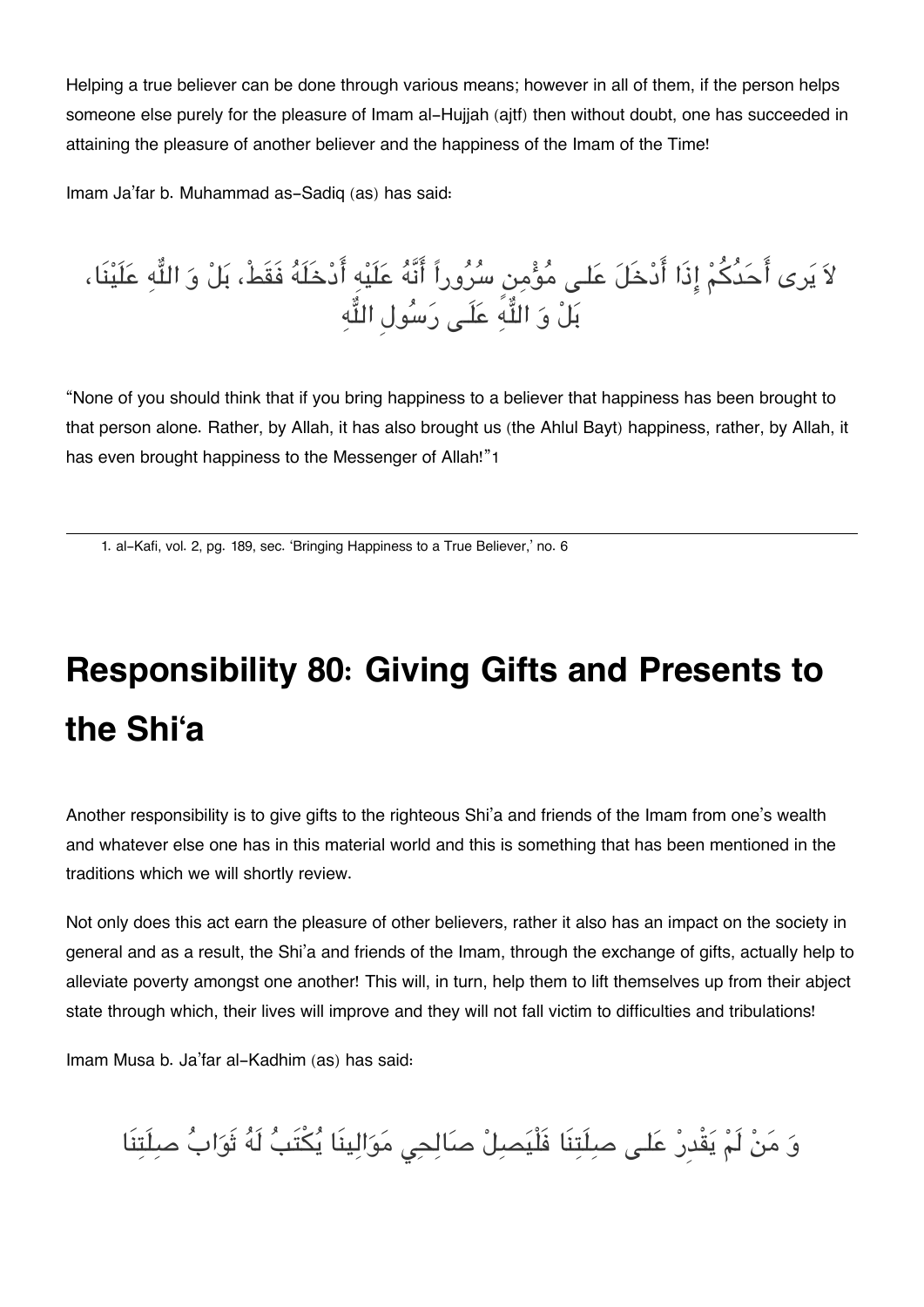"A person who is not able to present us with a gift should give it to the righteous ones from among our followers. It will be written for him as a reward for presenting a gift to us!"[1](#page--1-0)

[1.](#page--1-0) Kamil al-Ziyarat, pg. 319, no. 1

# **Responsibility 81: Giving Precedence to the Imam Part 1**

The next responsibility is to give precedence to the Imam and to give him priority at all times.

How can we distinguish this important act and employ it in our daily lives? This is up to the believer himself to realize. For example, if we are able to supplicate for only two people, then we must first make supplication for the Imam, if one wants to make tawassul to one of two people, then the Imam must be the one whom we make tawassul to if the people are called to have a better understanding of something and to perform good deeds.

Then after the call and invitation to Tawhid, before anything else, one should invite others to the Imam and his wilayah if a person decides to give a gift, then the first person one should give this gift to is the Imam and if a person wants to perform the Ziyarat or send salutations upon another infallible, then one must start by sending greetings and salutations to the Imam and send prayers upon him first.

And if it is decided that one will perform a task and send the reward of this task to a person for example if one was to perform Salat or hajj and give the reward to someone, then it should be first given to the Imam (the Imam should be kept in mind when this act is being performed so that the reward is given to him).

If a person is able to perform the various prayers and supplications after every obligatory Salat, then one must perform those which are related to the Imam as this will establish a closer relationship with him.

#### **Responsibility 82: Giving Precedence to the**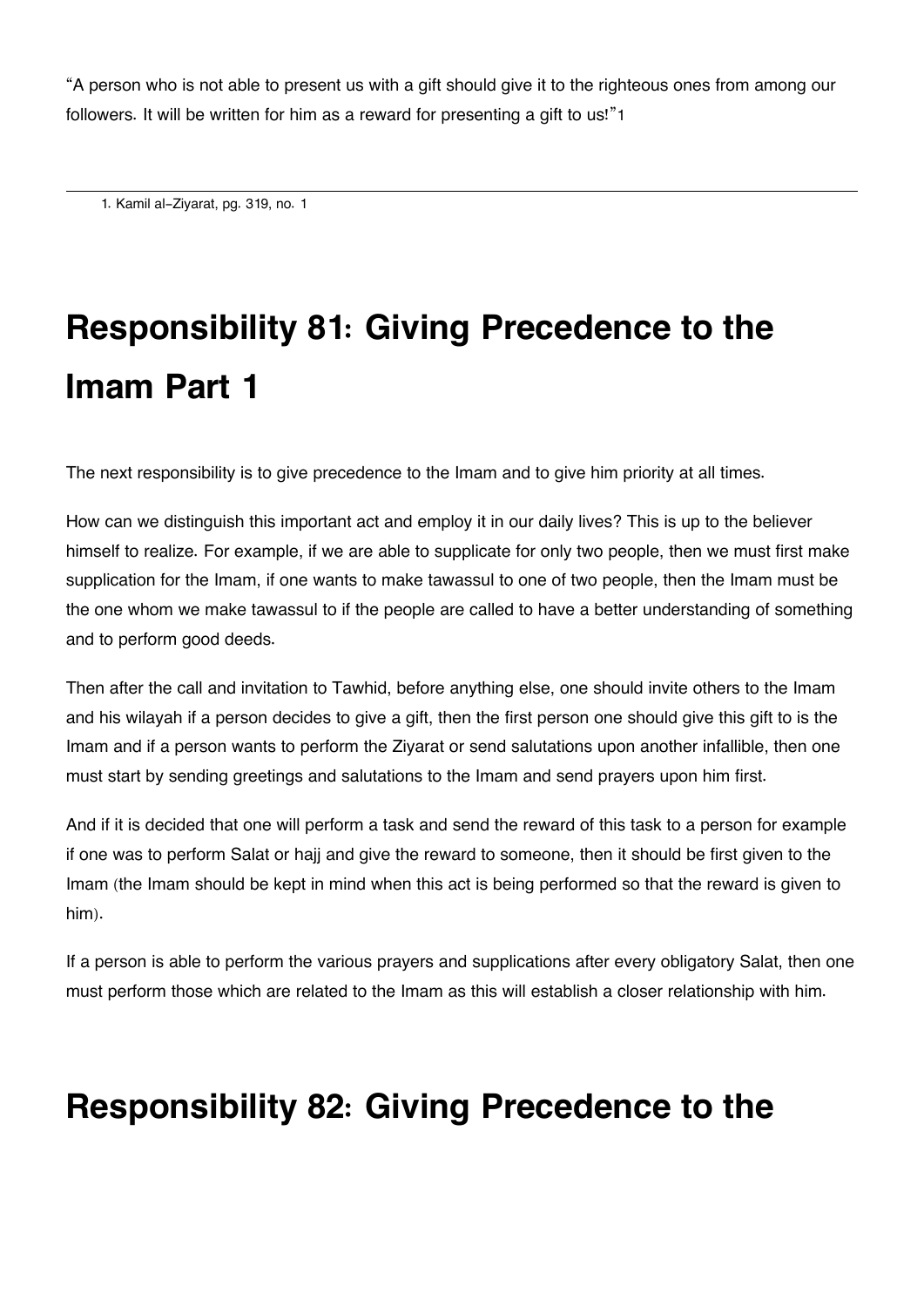#### **Imam Part 2**

The true believers must place the Imam first when performing any supplication.

Before one remembers himself, he must first remember the Imam and pray for him. After this, one may pray for himself and other people and this becomes a manifestation of the love a true believer has for the Imam.

Without doubt, every supplication which a true believer makes for the Imam will earn him many things one will obtain the Divine reward from Allah, gain the specific benefits related to that particular supplication and in addition, the contents of the supplication and what was prayed for will be accepted and fulfilled both for the Imam and the believer.

It has been mentioned in the traditions that whenever a person supplicates for another person, whatever he prayed for will also be applicable to him and his pleas will be accepted. In this regards, Imam Muhammad b. 'Ali al-Baqir (as) has said:

هُوَ الْمُؤْمِنُ يَدْعُو لِأَخِيهِ بِظَهْرِ الْغَيْبِ فَيَقُولُ لَهُ الْمَلَكُ: آمِينَ وَ يَقُولُ اللَّهُ الْعَزِيزُ الْجَبَّارُ: وَ لَكَ مِقْلَا مَا سَأَلْتَ وَ قَدْ أُعْطِيتَ مَا سَأَلْتَ بِحُبِّكَ إِيَّاهُ

"He is a believer who prayers for his brother (in faith) in his absence, to which the Angel says: 'Ameen (May Allah accept your prayer).' At this time, Allah, the Noble and Grand says: 'And for you is granted twice of that which you have asked (for your brother in faith) due to your love for him.'"[1](#page--1-0)

Imam Musa b. Ja'far al-Kadhim (as) has said:

إِنَّ مَنْ دَعَا لِأَخِيهِ بِظَهْرِ الْغَيْبِ نُودِيَ مِنَ الْعَرْشِ: وَ لَكَ مِائَةُ أَلْفِ ضعِفْ

"Verily when one supplicates for his (believing) brother in his absence, a sound is heard from the Noble Throne: 'For you is one hundred thousand times (the reward for what you supplicated for him).'"[2](#page--1-0)

[2.](#page--1-0) al-Kafi, vol. 2, The Book of Du'a, sec. 'Making supplicaiton for one's brother when he is not there'; pg. 508, no. 6; Biharul Anwar, vol. 93, pg. 384, sec. 26, no. 8

[<sup>1.</sup>](#page--1-0) al-Kafi, vol. 2, The Book of Du'a, sec. 'Making supplication for one's brother while he is not there'; pg. 507, no. 3; Biharul Anwar, vol. 93, pg. 388, sec. 26, no. 19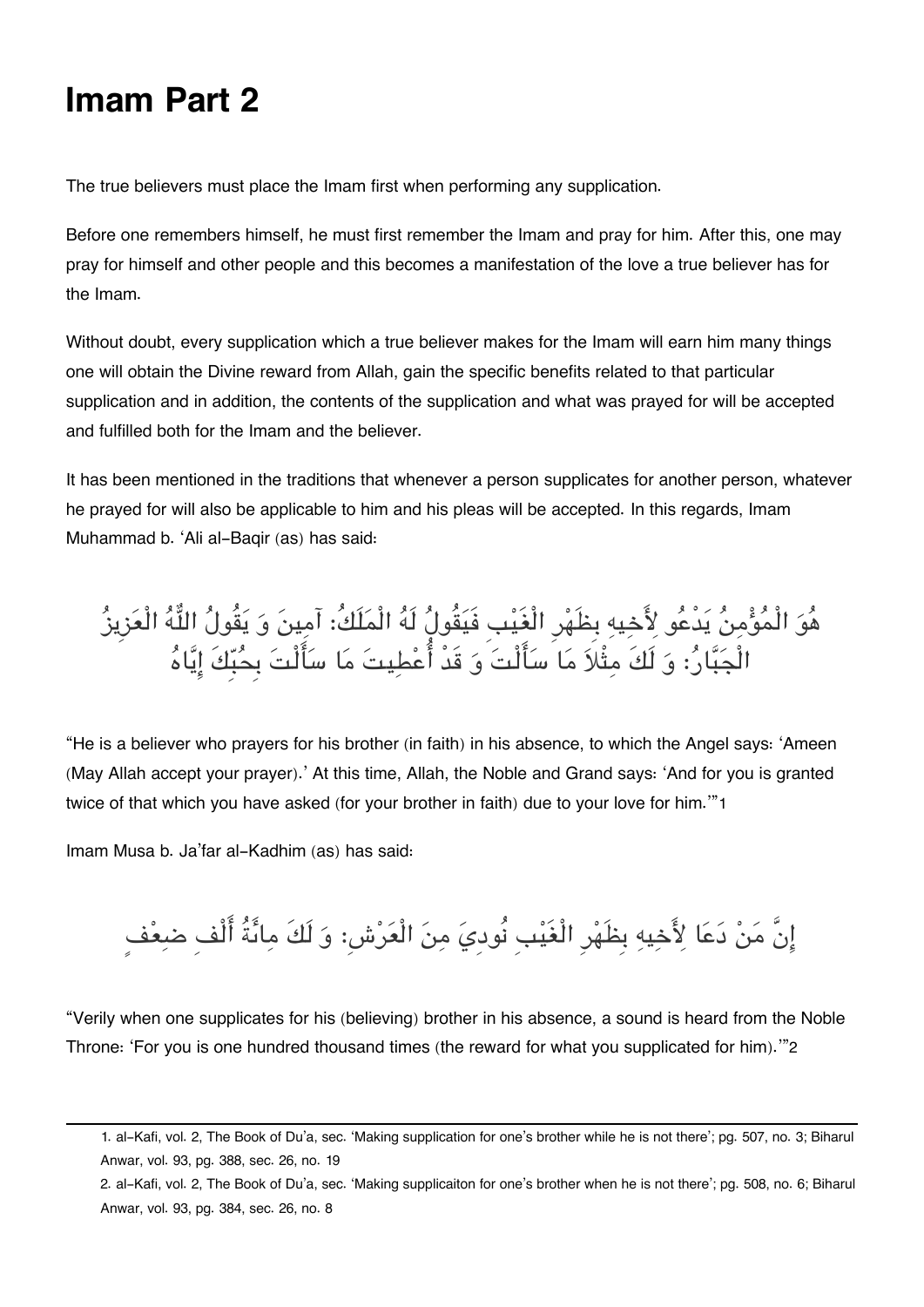# **Responsibility 83: Not Hurting or Upsetting the Imam**

Another responsibility is to keep away from anything which would lead to the Imam being upset or saddened with us.

Without doubt, the primary reason for the Imam being upset with his followers is due to us not obeying the orders of Allah  $\mathbb E$  and instead, following our base desires. In other words when we do not follow the religion and teachings of the Imam (which as we know, is the same religion and set of teachings which his noble fore-fathers taught), it is at this time that the Imam becomes upset with us.

Indeed, the Ahlul Bayt (as) sacrificed everything including their own lives to implement the religion, just like the sacred chain of previous prophets had done.

Disrespecting the sacred beliefs of the faith, objecting to and desecrating the faith and its teachings and the method of the Prophet of Islam, exposing the secrets of Allah  $\mathbb E$  in places where they should not be mentioned, not observing taqiyyah, not having taqwa, exaggerating and over glorifying the pure Ahlul Bayt (as) are all things which lead to the Imam becoming distraught and thus, we must keep away from all of these things.

Imam al-Mahdi (ajtf) wrote the following to his followers:

قَدْ آذَانَا جُهَلاَءُ الشّيّعَةِ وَ حُمَقَائُهُمْ وَ مَنْ دِينُهُ جَنَاحُ الْبَعُوضَةِ أَرْحَجُ مِنْهُ

"Surely the ignorant and foolish Shi'as have upset us and the person whose faith is (as weak as) the wing of a gnat is better than one of them (the ignorant Shi'as)."[1](#page--1-0)

[1.](#page--1-0) Biharul Anwar, vol. 25, pg. 266, sec. 10, no. 9; al-Ihtijaj (Tabrisi), pg. 473

#### **Responsibility 84: Respecting Those Close To**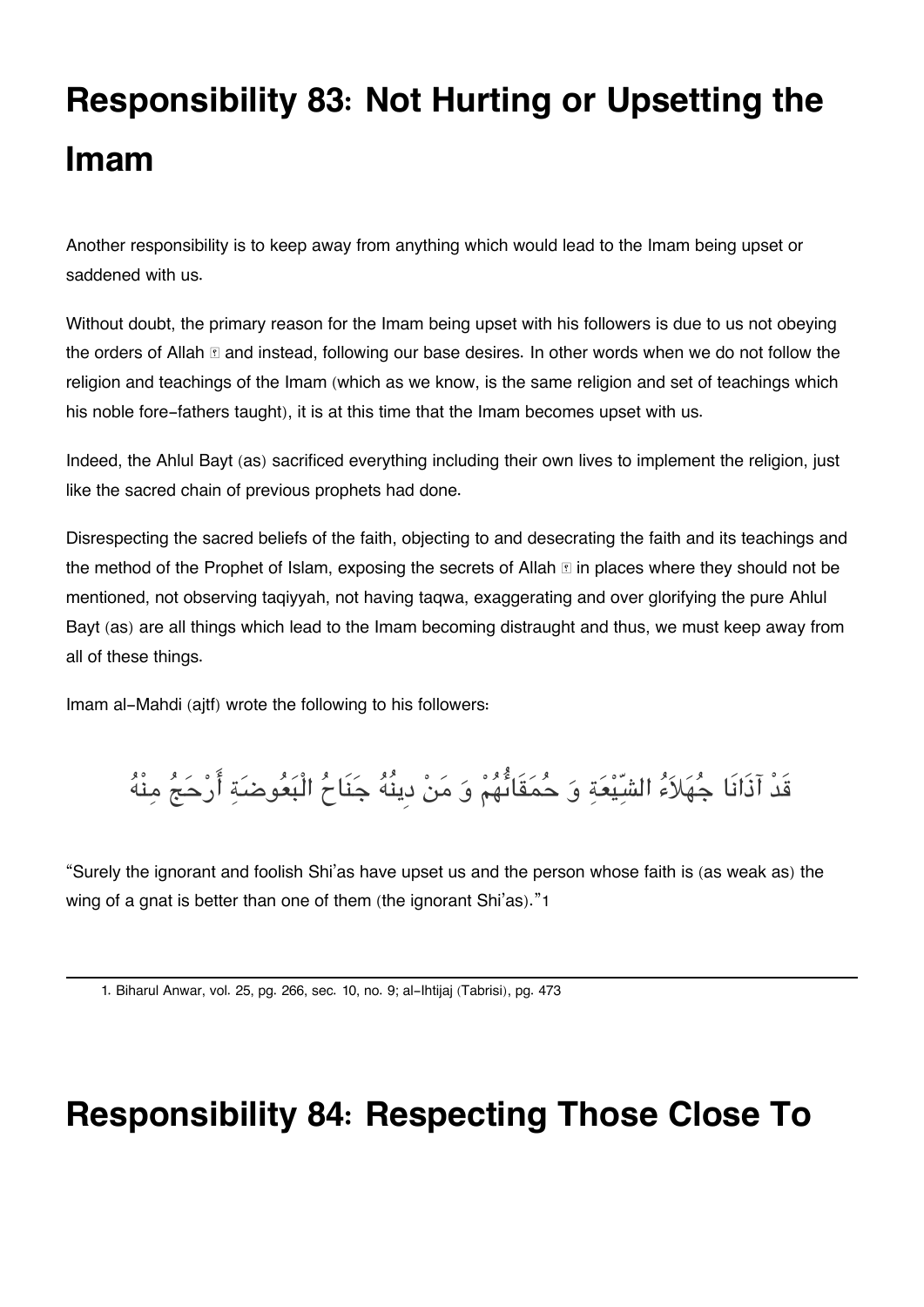#### **the Imam**

Another responsibility is to show respect to those who are related to and are close to Imam al-Zaman (ajtf).

The higher a person's (spiritual) status is, the closer that person is to Imam al-Zaman (ajtf) and the more important it is for the true believers to show respect and honor to such a person.

Those who are related to the Imam include the noble family of the Sadat, especially the children of the twelfth Imam the scholars who act according to the Islamic injunctions, and the true believers who possess taqwa. The final categories of those who must be respected include all of the true believers and lovers of Imam al-Mahdi (ajtf) no matter what level or societal class they belong to.

The most deserving of people who should be shown respect and those who are the closest to the Imam compared to all others are the scholars who act according to the Islamic teachings. More than all others, these are the people of taqwa and wara' and from among these, the closest are the great scholars and those who make up the chain of the mujtahidin (Jurists) from among the Maraja' Taqlid (sources of emulation). In any case, the true believer must love all of the friends of the Imam and respect them.

The Noble Prophet has said:

طُوْبِـي لِمَنْ أَدْرَكَ قَائِمَ أَهْلَ بَيْتِي وَ هُوَ يَأْتُمْ بِهِ فِي غَيْبَتِهِ قَبْلَ قِيَامِهِ وَ يَتَوَلَّـي أَوْلِيَاءَهُ وَ يَعَادِي أَعْدَاءَهُ، ذَلِكَ مِنْ رَفَقَائِـي وَ ذَوِي مَوَدَّتِي وَ اكرَم أُمَّتِي عَلَـيَّ يَوْمَ الْقِيَامَةِ

"Glad tidings to the one who meets the Qa`im (ajtf) of my Ahlul Bayt (as) while he has followed him during his occultation before his advent and has been an ally to those who are his allies and an enemy to those who are an enemy to him. These people are my friends and those who have my love, and are the noblest of my nation to me on the Day of Judgement."[1](#page--1-0)

[<sup>1.</sup>](#page--1-0) Kamal ad-Din wa Tamam an-Ni'mah, vol. 1, pg. 286, sec. 25, no. 2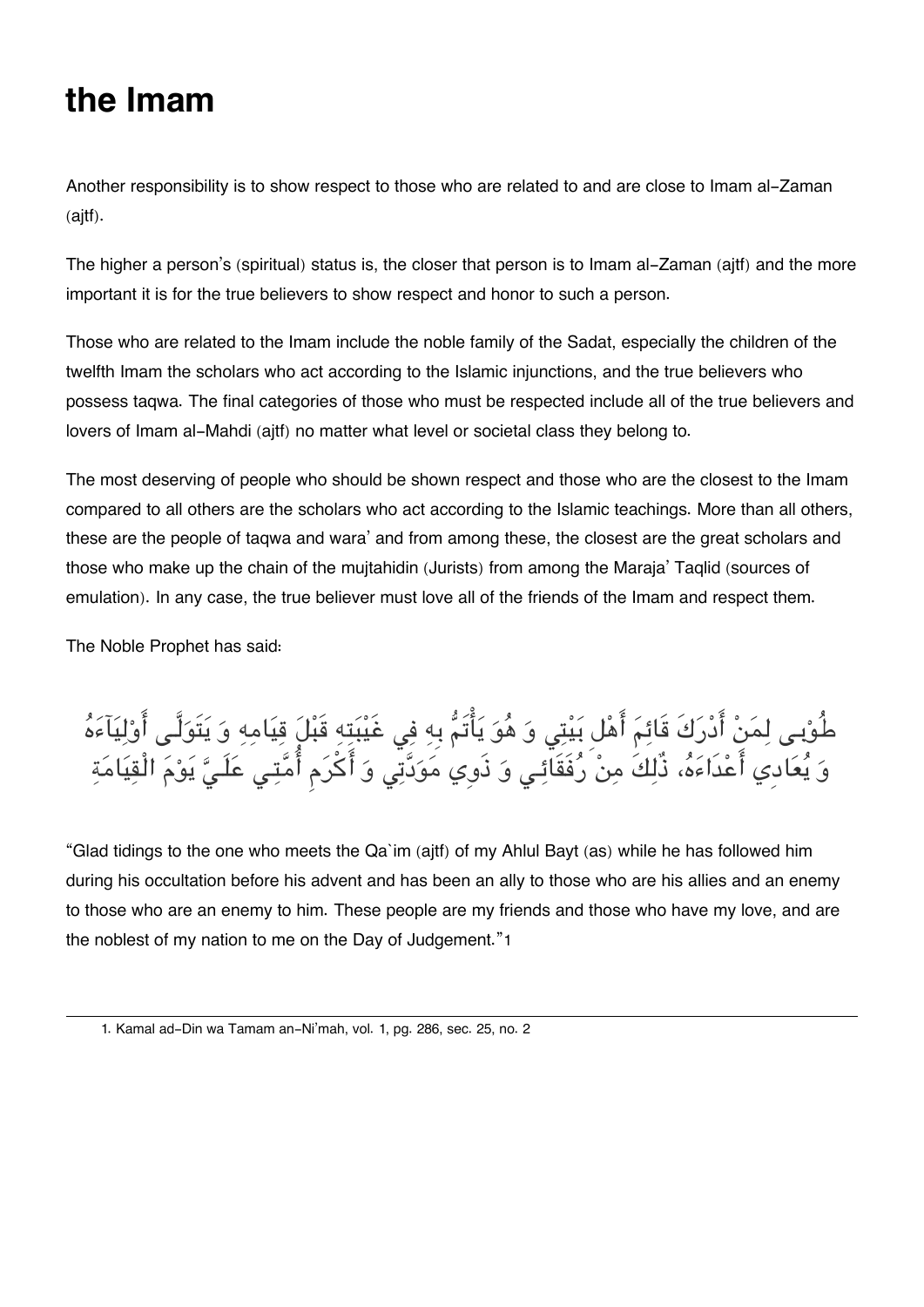# **Responsibility 85: Respecting Things Related To the Imam Part 1**

Showing respect to those things which are associated to the Imam is another responsibility of the true believers.

Some of these things which we need to show respect to include the places which are related to the Imam such as Masjid as-Sahlah the celler where his occultation began in the city of Samarrah the Grand Masjid of Kufah; Masjid Jamkaran[1](#page--1-0) Masjid al-Haram the places which have been visited by the Infallible A`immah, the prophets and their successors; and the graves of the intimate friends of Allah and the true believers.

Showing respect to places which are associated to the Imam is related to the level of connection which that thing or place has to the Imam and thus, the respect is of various degrees and levels - the more the connection to the Imam, the more respect, honor and esteem should be shown.

Showing respect to places[2](#page--1-0) such as Masjid as-Sahlah, Masjid Jamkaran and other places such as these is possible through various ways, including beautifying them improving or re-construction work, laying carpets, cleaning, deodorizing, illuminating, frequenting, entering the premises barefooted, entering them with humility, keeping busy with the remembrance of Allah while visiting them.

Recitation of prayers, Qur'an, supplications and other things, ensuring that these places are not made impure (najis) or dirty, purifying that area in the event that it becomes impure (najis), sweeping and cleaning the area; not entering while in a state of ritual impurity (janabat or for a woman, during her monthly period).

Ensuring that there is no mixing of the genders while in these areas; keeping away from all acts which are reprehensible and forbidden, keeping away from pointless joking and laughing and speaking and arguing in a loud voice. These and all other such acts must be observed while in similar sacred places.

[<sup>1.</sup>](#page--1-0) Refer to the second footnote on responsibility Forty-Six for more information.

[<sup>2.</sup>](#page--1-0) There are some places that shall be mentioned separately whose explanation shall be given in the next responsibility.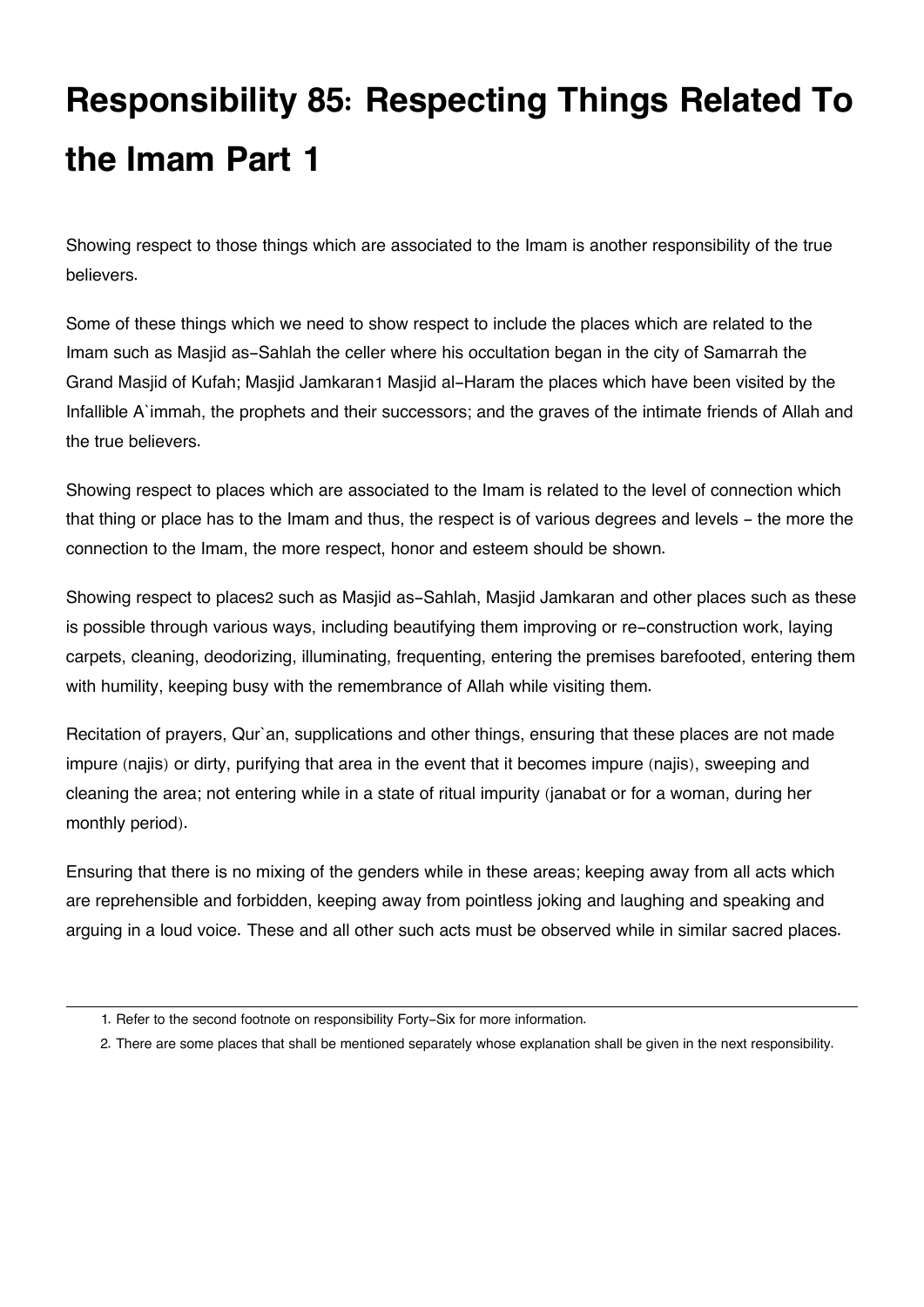### **Responsibility 86: Respecting Places Related to the Imam Part 2**

We are also obliged to show respect and reverence to Masjid as-Sahlah and to perform the special acts of worship in that place.[1](#page--1-0)

As for the sanctity and greatness of this Masjid, it has numerous characteristics which other Masajid do not have  $-$  for example, it was the original house of Prophets Ibrahim and Idris  $\mathbb{E}$ , and was also a place that the great man of Allah, al-Khi*I***r** frequented. It is also a place where Imam al-Mahdi (ajtf) occasionally resides.

Imam Ja'far b. Muhammad as-Sadiq (as) has stated that:

كَأَنّي أَرَى نُزُولَ الْقَائم في مَسْجِدِ السَّهْلَة بِأَهْلِه وَ عَيَاله. قُلْتُ يَكُونُ مَنْزِلَهُ فدَاكَ؟ قَالَ نَعَمْ. كَانَ فيه مَنْزِلَ إِدْرِيسَ وَ كَانَ مَنْزِلَ إِبْرَاهِي إلاَّ وَ قَدْ صلَّى فيه وَ فيه مَسْكَنُ الْخضْرِ وَ اللَّه وَ مَا منْ مُؤْمن وَ لاَ مُؤْمنَة الاَّ وَ قَلْبَهُ فيه أَحَدٌ فَدَعَا اللَّهَ بِنيَّة ص بِقَضاء حاجته و ما من احدٍ استَجاره الا اجاره اله مما يخَاف. قُلْت هذَا لَهو قُلْتُ نَعَمْ، قَالَ هُوَ مِنَ الْبِقَاعِ الَّتِي لاَ لَيْلَةٍ إِلاَّ وَ الْمَلاَئِكَةُ تَزُورُ هُذَا الْمَسَّجِدَ يَعْبُدُونَ ثَ بَالْقَرْبِ مِنْكُمْ مَا صَلَّيْتُ صَلاَةً إلاَّ فيه يَا أَبَا مُحَمَّدٍ وَ مَا تْ فدَاكَ لاَ يَزَالُ الْقَائمُ فيه أَبَداً؟ قَالَ نَعَمْ. قُلْتَ فَمنْ بَعْدِه؟ قَالَ هُكَذَا منْ بعدِه الـ انْقضاء الْخَلْق

"'It is as if I see the descending of al-Qa`im (ajtf) in Masjid al-Sahlah, accompanied by his family and close relatives family.' (The companion said) I asked: 'May Allah accept me as ransom for you! Will it be his dwelling place?' The Imam stated: 'Yes, it will be. It was the dwelling place of Prophet Idris and Prophet Ibrahim, the intimate friend of the all-Merciful and Allah did not send any prophet but that he offered prayers in it (Masjid al-Sahlah).

It was also the house of al-Khiďr. He who resides in it is like one who resides in the tent of Allah's Messenger. The hearts of true believing men and women yearn for it (Masjid al-Sahlah). In it there is a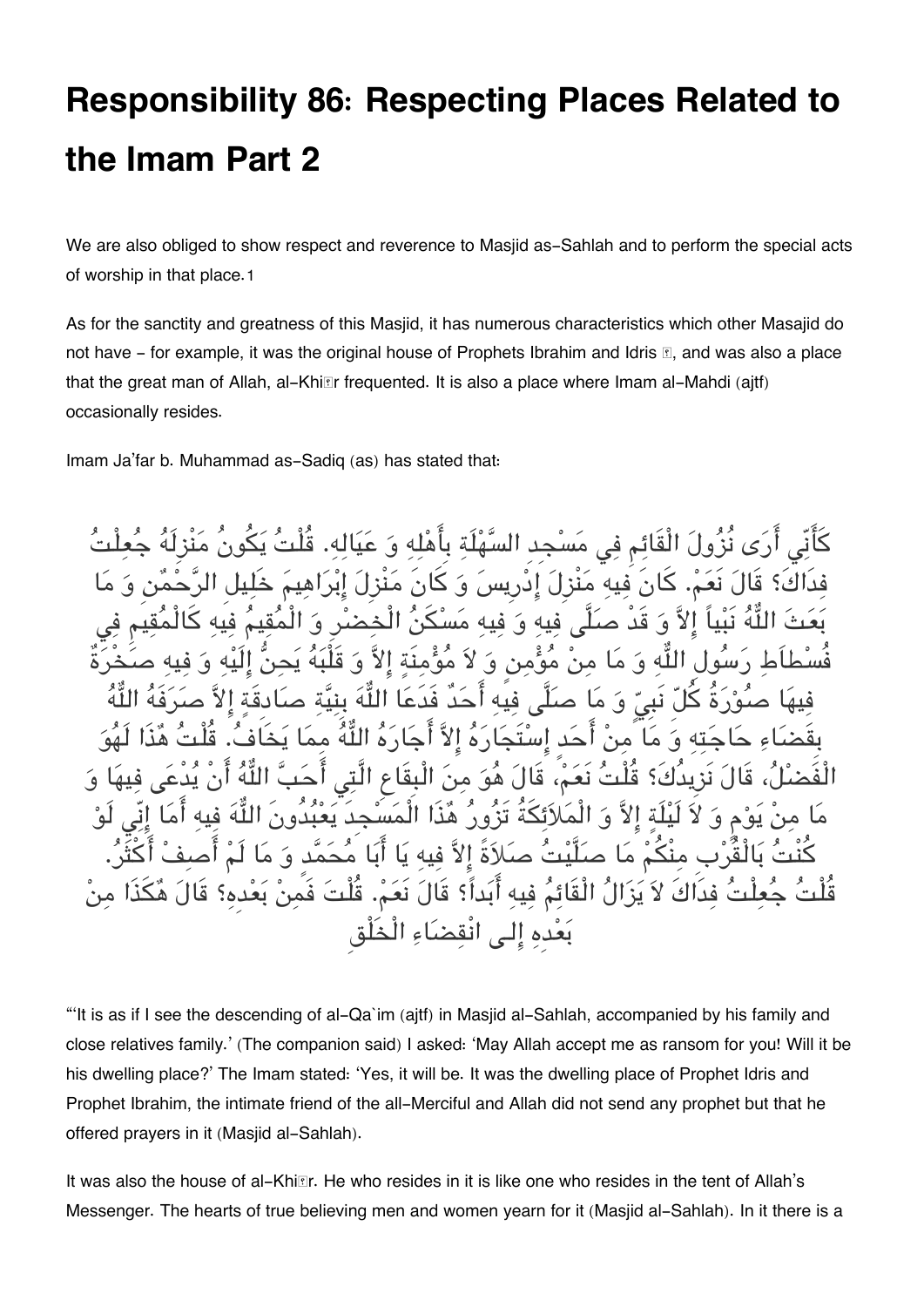rock which has the pictures of all the Prophets.

Nobody prays there and supplicates to Almighty Allah with a sincere intention but that his needs are fulfilled by Almighty Allah; and nobody takes it as a shelter but that he is protected by Almighty Allah against whatever he fears.' I said: 'This is indeed an excellent virtue.'

The Imam said: 'Should I tell you more?' The companion replied: 'Yes.' The Imam continued: 'It is one of the places where Almighty Allah likes to be called upon. There is no day or night when the Angels are not frequenting this Masjid to worship to Almighty Allah. Verily, if I were to live near you, I would not offer a single prayer anywhere else. O' Abu Muhammad! There is more than what I have just said.'

I asked: 'May Allah ransom me for you! Will al-Qa`im (ajtf) reside in that place for all time?' The Imam replied: 'Yes, he will.' The companion then asked: 'Will those who come after him reside in the same place?' The Imam replied to the man: 'Yes, they will up until the end of creation.'"[2](#page--1-0)

[1.](#page--1-0) Mafatih al-Jinan, sec. 6: "the greatness and actions to be performed in Masjid al-Sahlah.'

[2.](#page--1-0) Biharul Anwar, vol. 100, pg. 436, section 7, no. 7

#### **Responsibility 87: Visiting Masjid Jamkaran**

Another responsibility is to visit Masjid Jamkaran and to perform the recommended actions in that sacred masjid. Masjid Jamkaran was built under the direct order of Imam Waliul 'Asr (ajtf) and has specific acts of worship which are recommended to be performed in it.

In addition, it is one of the places which the Imam frequents and where the legitimate requests of the people are fulfilled and the Imam himself has ordered the people to visit this sacred site!

In regards to the construction of this masjid, the following has been narrated by Hasan Muthallah Jamkarani: "I was sleeping in my home in the village of Jamkaran on Tuesday night, the 17th of the month of Ramaďan in the year 313 ah. It was just after midnight that out of nowhere, a group of people came to my house, woke me up and said: 'Wake up and answer the call of your Master, Imam Mahdi Sahib al-Zaman (ajtf) who has summoned you!'"

Hasan continued: "I woke up, collected myself and prepared to get dressed and said to the people: 'Just let me put my shirt on.'

At that time, I heard a voice saying: 'That is not your shirt!'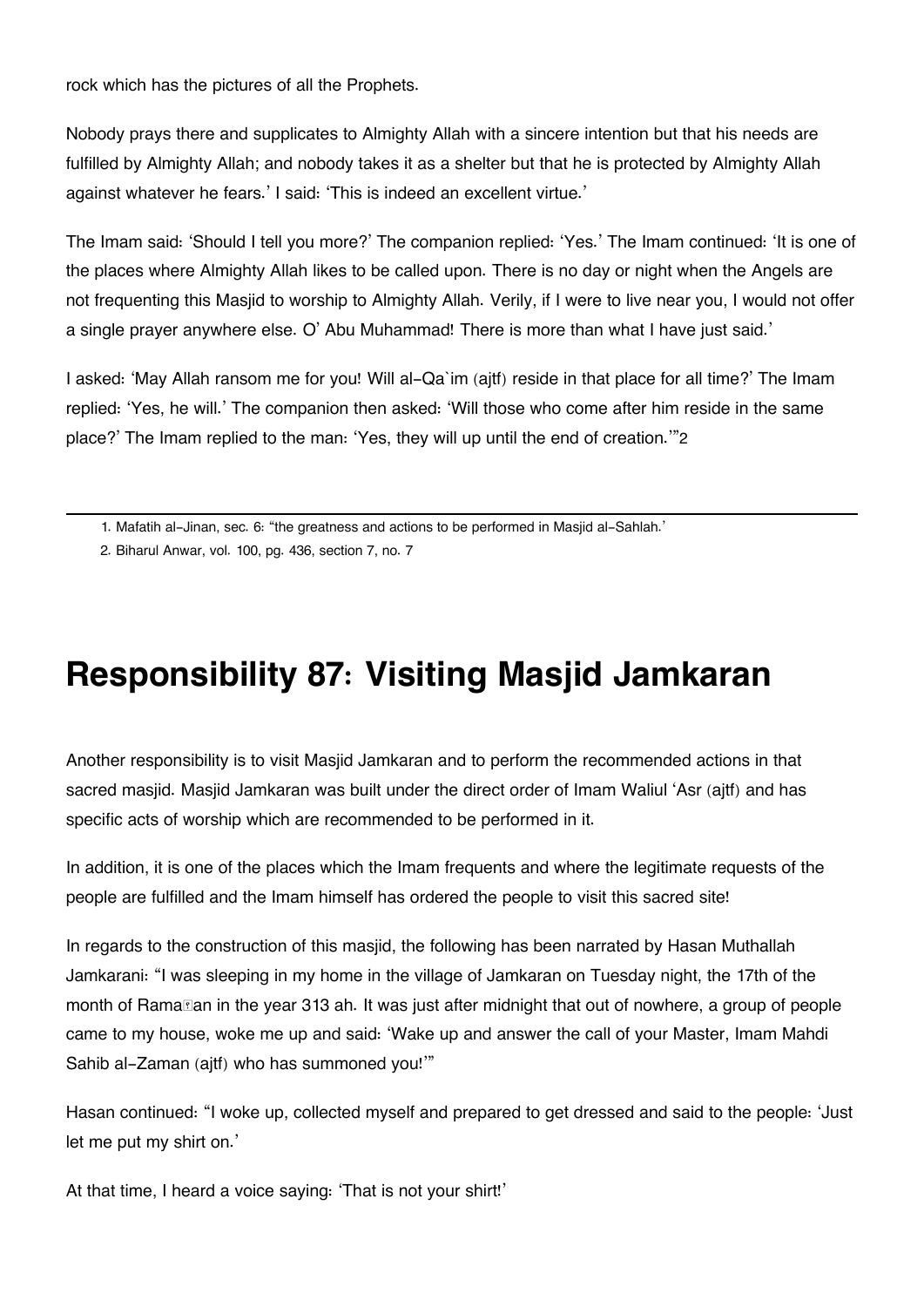After removing the shirt, I reached for my pants, and again I heard a voice say: 'Those are not your pants! Do not put them on!'

I removed them too and was able to find my own shirt and pants. I got dressed and then started to look for the key to unlock the door when a voice said: 'The door is already unlocked and open!' I went towards the door, opened it, and saw a group of pious, noble people. I offered them my greetings, to which they replied accordingly.

They took me to a place where the present location of Masjid Jamkaran is located and as I was looking around, I saw a couch surrounded by fine carpets and pillows. A young man, who looked to be around 30 years old, was reclining on the couch, resting against the pillows. An old man was sitting beside him reading a book out loud while more than 60 men were around them some of them dressed in white and others in green offering their Salat.

The old man, whom I later found out was Prophet Khi*r* asked me to be seated. At that time, the Imam, who was sitting next to Prophet Khi*Er*, called me by name and said: "You must go to Hasan Muslim and give him the following message.

Tell him that for the past five years, you have been farming on this land, planting and growing many things, but whatever you grow is being destroyed. This land is sacred, and Allah the Almighty has chosen this land above all others and bestowed distinction and honor to it.

Even this year, you have intended to plough and cultivate this land, though you do not have the authorization to do so! Thus, whatever financial earnings you have earned from this land must be returned so that a Masjid can be built on this spot.

Since you have taken this land which does not belong to you, Allah the Glorious and Powerful, has taken two of your young children away from you, but still you have not realized the wrong you are doing! If you continue in this way, the punishment of Allah which is beyond your imagination, will strike you.''

I said: "O' my Master, I must have some convincing signs, since without this, the people will not believe me."

The Imam said: "I will show you the signs at this spot so that your statement will prove to be truthful. You simply go and convey the message to the people. Go and see Sayyid Abul Hasan in Qum and tell him to come with you to visit Hasan Muslim and collect from him the earnings of the farm land for the past few years, and with this money, lay the foundation for the Masjid.

For the remaining expenditure, you may collect it from the village of Rihaq, in the Ardhal region (near Kashan) which belongs to me, to complete the building of the Masjid. Also, half of the estate of the village of Rihaq has been given as Waqf (endowment) for the maintenance of the Masjid. Tell the people to visit this place, and to respect and honor it by offering four Rak'at of Salat as follows: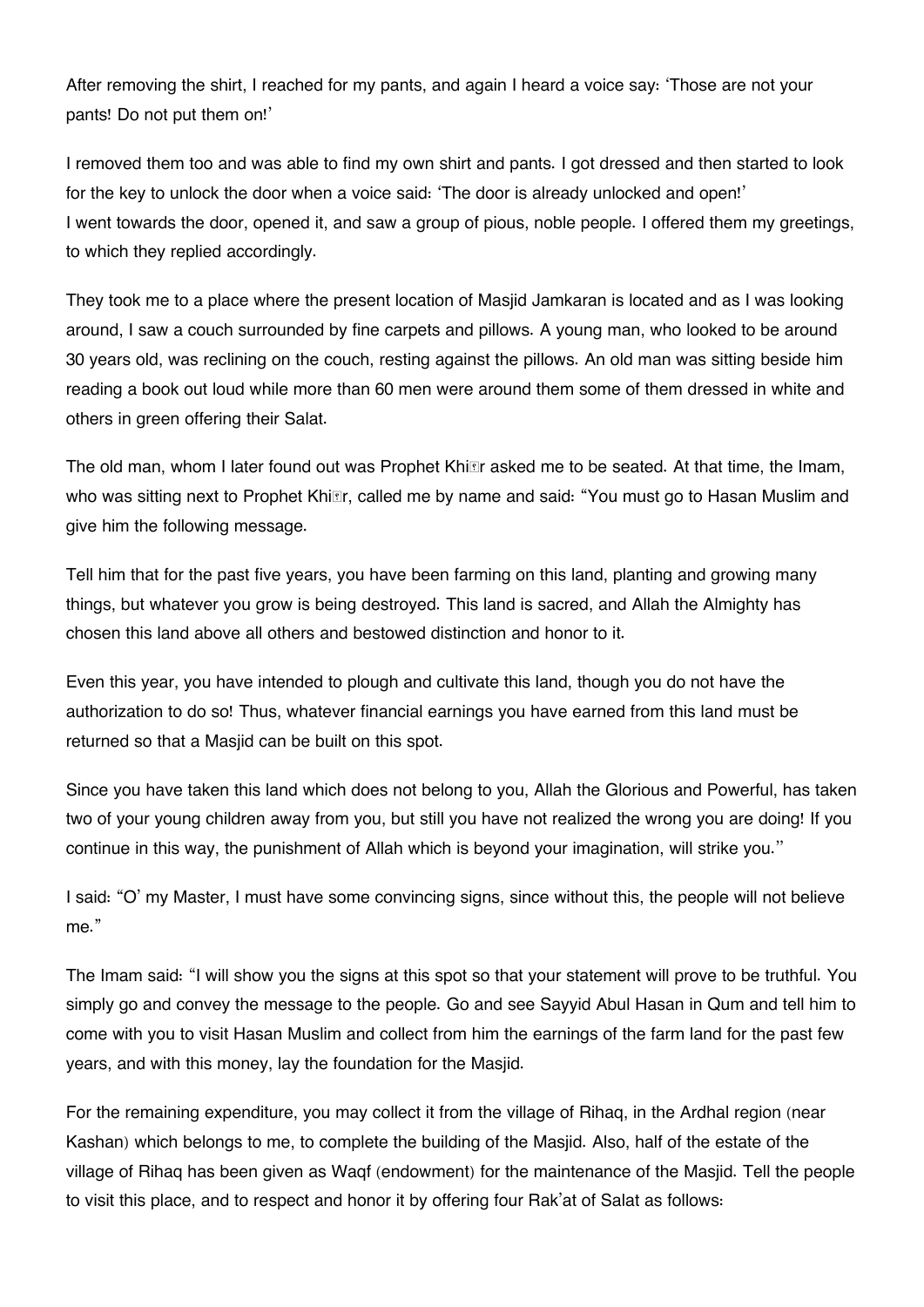The first Salat of two Rak'at should be prayed with the intention of 'Salutation to the Masjid' (تحية المسجد) where in each Rak'at, Suratul Fatiha is recited once, followed by Suratul IkhlaS seven times. In every Rak'at, the dhikr:

in Ruku': سُبْحَانَ رَبِّيَ الْعَظِيمِ وَ بِحَمْدِهِ

and in Sajdah: سُبْحَانَ رَبِّيَ الأَعْـليٰ وَ بِحَمْدِهِ

Should be recited seven times, the second Rak'at should be recited exactly as the first one.

The second Salat is also two Rak'at and it should be prayed with the intention of 'Salat for Imam al-Zaman'(ajtf) in which Suratul Fatiha is recited once, and the line:

اياكَ نَــعبدُ و اياكَ نَستَعين

is recited one hundred times. The surah should then be completed, followed by the recitation of Suratul IkhlaS once.

In every Rak'at, the dhikr:

Ruku in': سبحانَ ربِ الْعظيم و بِحمدِه

and in Sajdah: سُبْحَانَ رَبِّيَ الأَعْـليٰ وَ بِحَمْدِهِ

Should also be recited seven times each. The second Rak'at is to be recited exactly like the first one. Once both of the Salat are finished, the following line should be said once:

لا الٰـه الا اله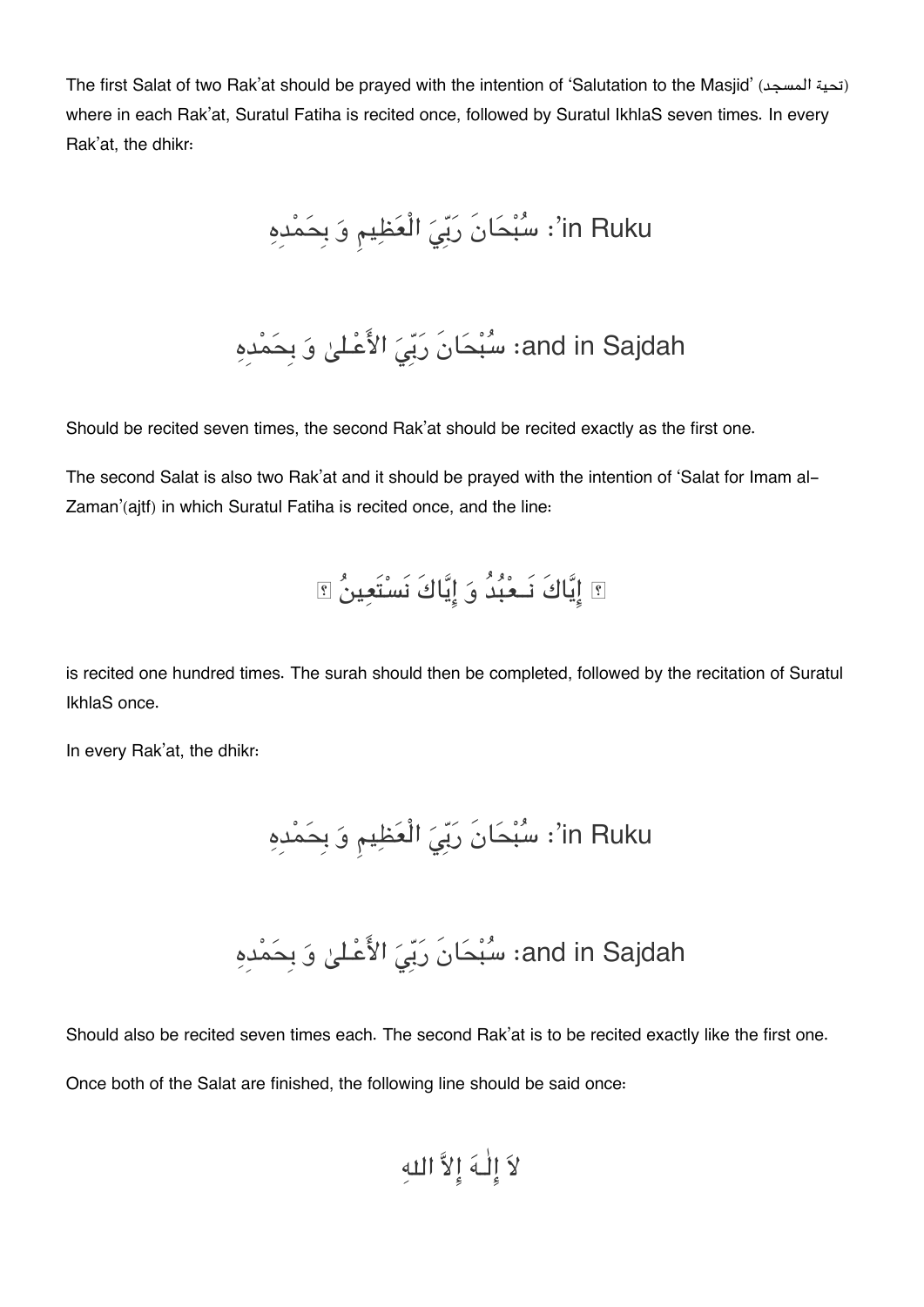Followed by the Tasbih of Fatimah az-Zahra (sa):

أَللهُ أَكْبُ ُ:34 times أَلْـحَمْدُ لله:33 times سُبْحَانَ الله :33 times

After this, you should go into sajdah and recite Salawat on Prophet Muhammad (S) and his family (as) one hundred times:

أَللّٰهُمَّ صَلّ عَلىٰ مُحَمَّدٍ وَ آلِ مُحَمَّدٍ

The Imam then said:

فَمَنْ صَلاَّهاَ فَكَأَنَّـمَا صَلَّى فِي الْبَيْتِ العَتِيق

'Whoever performs this Salat (will receive the same reward) as the one who prays inside the 'Ancient House' (the Holy Ka'bah).'"[1](#page--1-0)

[1.](#page--1-0) Najm al-Thaqib (al-Tabrisi), sec. 7, story 1

## **Responsibility 88: Respecting Things Related to the Imam Part 3**

Another responsibility of the true believers is to honor the specific times, days and nights which are related to the Imam.

For example, on the days of 'Eid which include: 'Eid al-Qurban; 'Eid al-Ghadir, 'Eid al-Fitr, the 15th of Sha'ban (the birth anniversary of the Imam), the days which mark the birth or the martyrdom of each of his pure forefathers, the day of Nawruz which marks the (solar) new year; the Hajj season; the Day of 'Ashura, the night preceeding and the day of Jumu'ah, and the nights of Qadr in the month of Rama*I***han, must all be respected and honored.**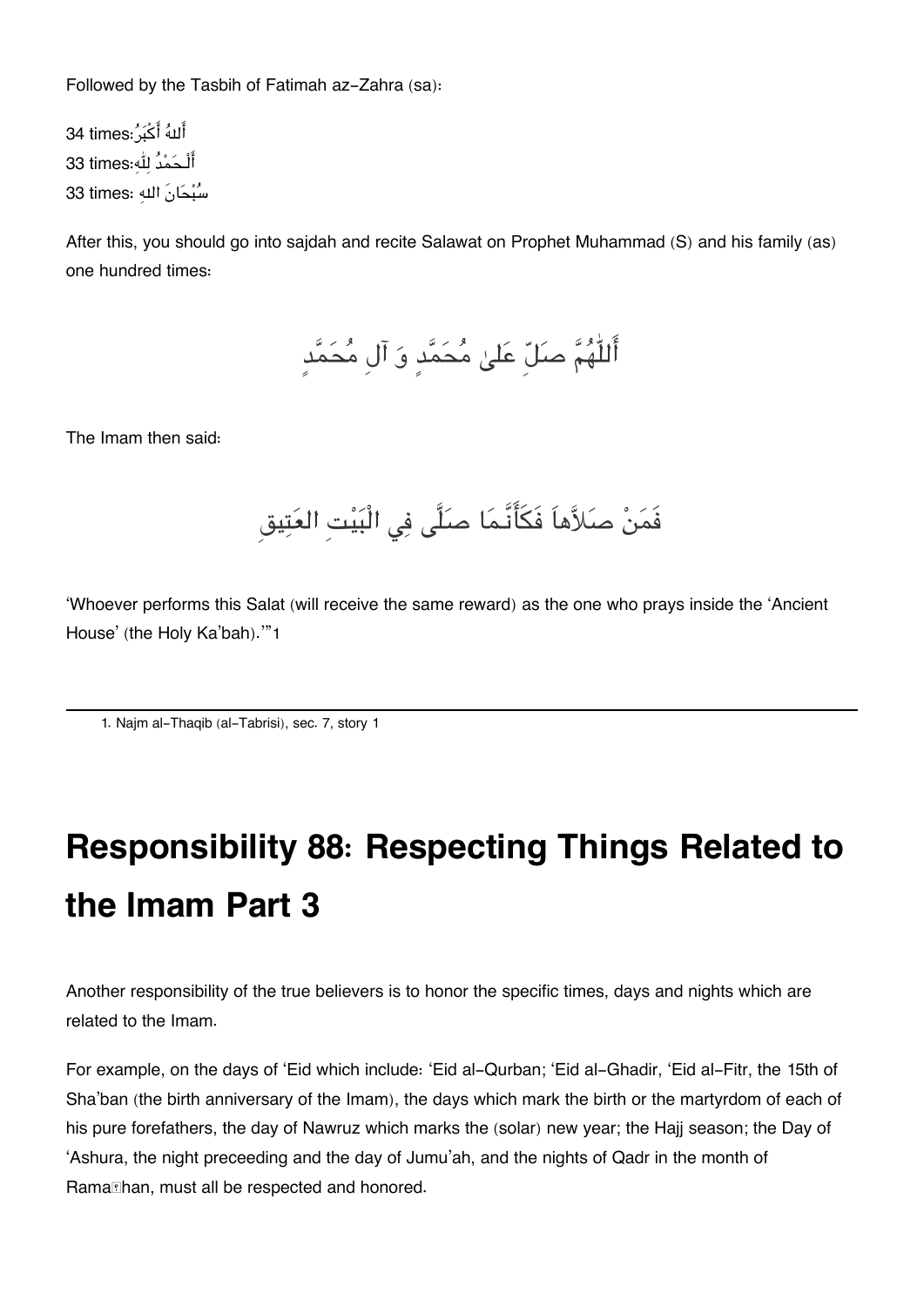In these time periods, it is incumbent upon a true believer to pay special attention to the Imam and more than other people, one should strive to fulfill the rights of the Imam which are related to these specific times.

As for how one can show honor and veneration to some of these time periods, this shall be mentioned in later sections. However generally speaking, respecting the times which are related to the Imam can be carried out in various ways such as performing the specific acts of worship which have been mentioned in the traditions.

The etiquette which each of these time periods have related to them has been mentioned in the books of traditions and Du'a, and these should be followed by the true believers. Therefore, the supplications and Ziyarat which have been mentioned to be read at specific times should be performed in order to fulfill this responsibility.

# **Responsibility 89: Respecting Things Related to the Imam Part 4**

The next responsibility is to show honour to the night and day of the 15th of Sha'ban with extra emphasis on the night of the 15th. In addition, one must perform the specific acts which have been recommended to be performed on this night.[1](#page--1-0)

The 15th of Sha'ban is equal in greatness to the night of Qadr (in the month of Rama**Than)**, is very important and is one of the time periods related directly to the Imam.

In regards to the greatness of this night, Imam Muhammad b. 'Ali al-Baqir (as) has stated:

هِيَ أَفْضَلَ لَيْلَةٍ بَعْدَ لَيْلَةِ الْقَدْرِ فِيهَا يَمْنَحُ اللّهَ تَعَالَى الْعِبَادَ فَضَلّهَ وَ يَغْفِرَ لَهُمْ بِمَنْهِ فَاجْتُهِدُوا فِي الْقُرْبَةِ إِلَى اللَّهِ فِيهَا فَإِنّهَا لَيْلَةٌ آلَى اللَّهُ عَلَى نَفْسِهِ أَنْ لاَ يَرَدّ سَائِلاً لَهُ فِيهَا مَا لَمْ يَسَالُ مَعْصِيَةً وَ إِنَّهَا اللَّيْلَةُ الَّتِي جَعَلَهَا اللَّهُ لَنَا اهْلَ الْبَيْتِ بِإِزَاءِ مَا جَعَلَ لَيْلَةَ الْقَدْرِ لِنَبِيِّنَا فَاجْتَهِدُوا فِي الدُّعَاءِ وَ الثَّنَاءِ عَلَى اللَّهِ

"It (the 15th of Sha'ban) is the best of nights after the night of Qadr. In it Allah grants His blessings to His servants and through His generosity and nobility, He forgives them. So strive and struggle to seek closeness to Allah, the Most High, in it.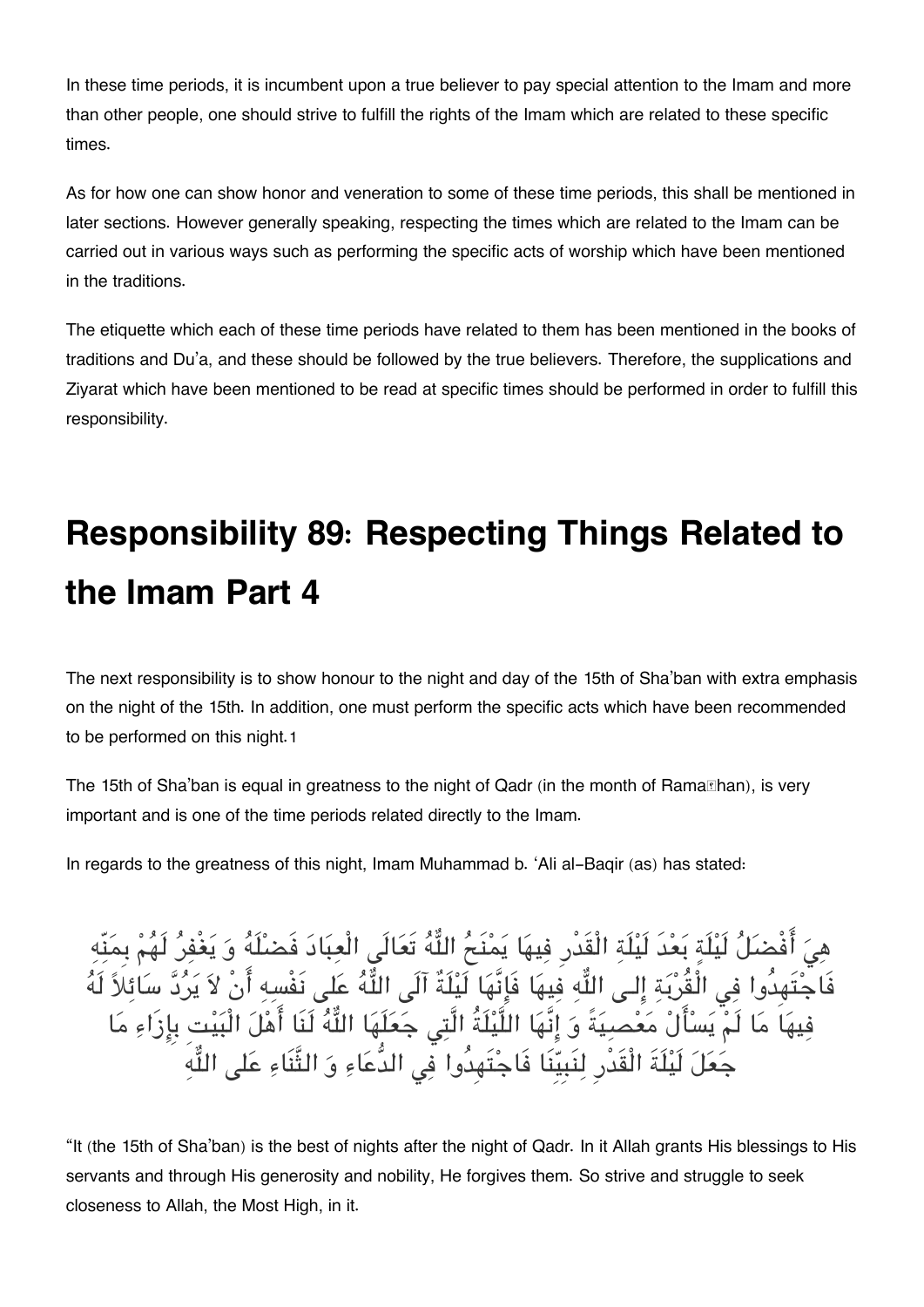For it is a night in which Allah has ordained upon Himself not to turn away anyone who comes to Him asking for something as long as the request is not something impermissible. It is the night which Allah the High, has placed for us (the Ahlul Bayt) just as the Night of Qadr (in the month of Rama**Than)** was placed for our Prophet.

Thus, strive to perform the supplications and praise Allah, the High (in it)."[2](#page--1-0) The reason for the greatness of this night over all the other nights and times is the felicitous birth of Imam Waliul 'Asr (ajtf) during the early morning period.

[2.](#page--1-0) Iqbal al-A'mal, pg. 695; MiSbah al-Mutahajjid, pg. 831

# **Responsibility 90: Respecting Things Related to the Imam Part 5**

Another responsibility of the true believers is to consider the Nights of Qadr (in the month of Rama $\mathbb E$ han) as nights of reverence and respect and to perform the specific actions for these nights.[1](#page--1-0) The Nights of Qadr are directly related to the 12th Imam (ajtf) and therefore, the best act which can be done on these nights is remembering and focusing on him and seeking intercession from the Imam.

The Night of Qadr is that night which the entire year cannot reach in greatness, and the actions which are performed on that night are better than the actions performed during the span of one thousand months!

It is on this night that all of the commands for the next year are decreed and the Angels and the Ruh who is the greatest of Angels descend to the Earth by the permission of their Lord and arrive in the service of Imam al-Zaman (ajtf). Whatever has been decreed for every person for the entire year is then presented to the Imam.

Thus, we must perform those specific actions related to these nights and seek closeness to Allah through the Imam. We must also hold firm to the Imam, take him as our intercessor and ask our needs and wants through him (and with the permission of Allah, these will be granted).

[<sup>1.</sup>](#page--1-0) These acts are mentioned in Mafatih al-Jinan, sec. 2: "The greatness and actions of the Month of Sha'ban.'

[<sup>1.</sup>](#page--1-0) Mafatih al-Jinan, sec. 3: "The greatness and actions of the Blessed Month of Rama**Than and the actions for the Nights** of Qadr.'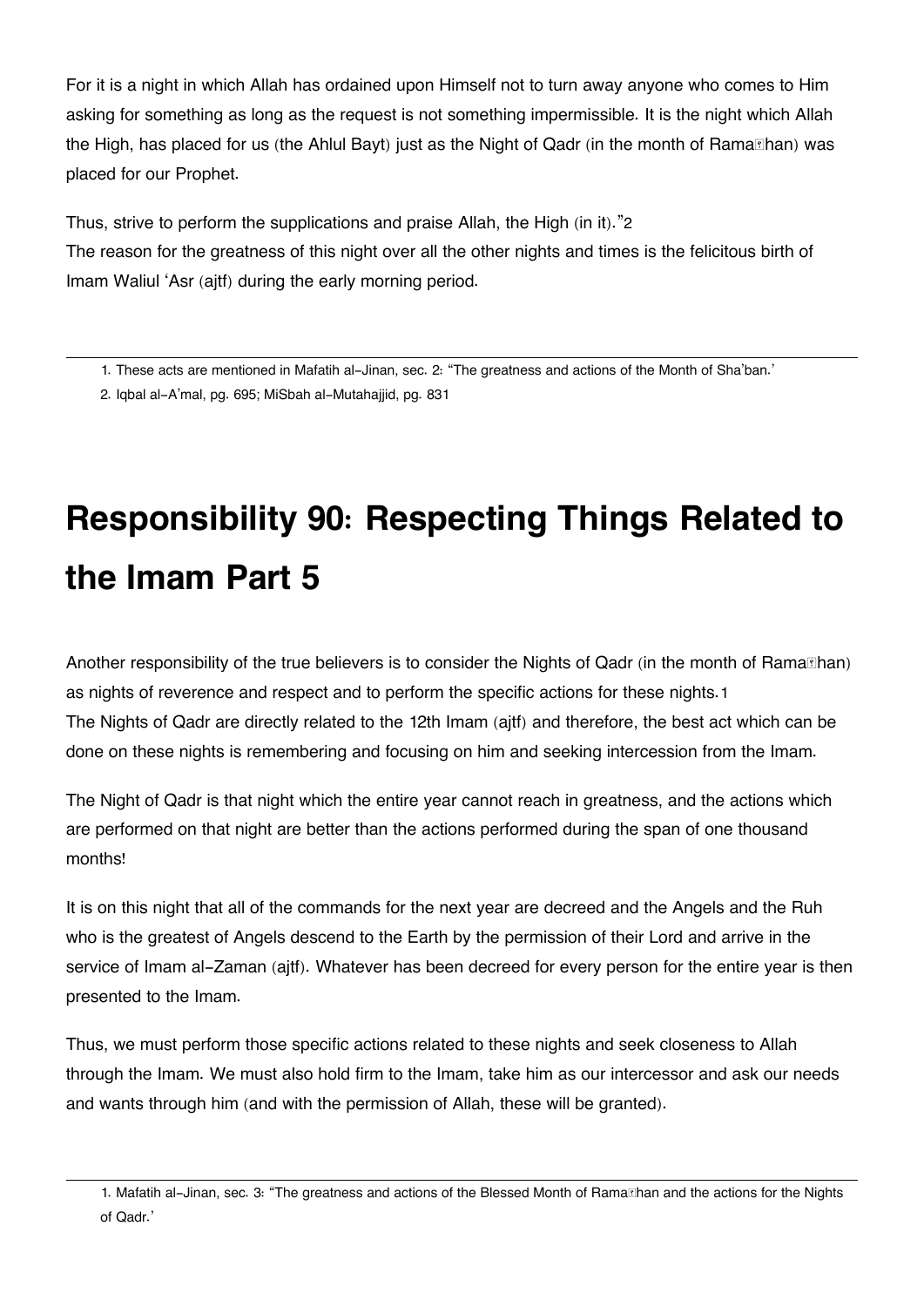# **Responsibility 91: Respecting Things Related to the Imam Part 6**

Another responsibility of the servants of Allah is to show honor to everything which is related to the Imam (this is separate from the times and locations and the things which we have already spoken about). This includes things such as: his titles and appellations whether these are spoken and mentioned out loud or if they are written on paper, plaques, rocks or anything else.

In addition, the letters, speeches and traditions which have been narrated from the Imam must also be shown veneration. This also includes the books which contain writings in regards to the Imam. Works of art, cultural and religious artifacts which are related to the Imam or his great forefathers such as the hand written copies of the Qur`an, must also be respected.

At the forefront of all things which are related to the Imam is the Noble Qur`an and one must show honor and respect to this. We are able to deduce the necessity of showing honor to the Qur`an from the traditions which have come to us from the Messenger of Islam and the Infallible A`immah (as) and this is something which all of the sects of Islam accept.

The Qur`an is, just as the Prophet described it, the "Greater of the two weighty things (al-Thaqalayn)" which he advised his nation to follow when he said, "The Ahlul Bayt (as) shall never be separated from the Qur`an" and thus, the Muslim nation must follow both the Qur`an and Ahlul Bayt (as).

Guarding the Qur`an and showing it honor can be done through acting according to the verses and as we know, even Imam al-Zaman (ajtf) himself has also been ordered to follow its commandments. Thus, to show honor and esteem to the Qur`an and to act according to its verses is the most important responsibility for us to perform and it is also one of the duties towards the Imam.

# **Responsibility 92: Performing Good Deeds on Behalf of the Imam**

Another responsibility is to perform acts of worship on behalf of the Imam such as giving Sadaqah, performing Hajj and recommended Salat and going for the Ziyarat of the Infallible A`immah (as) or other righteous believers either alive or dead. It should be noted that this is something other than performing the act and dedicating the reward to the Imam.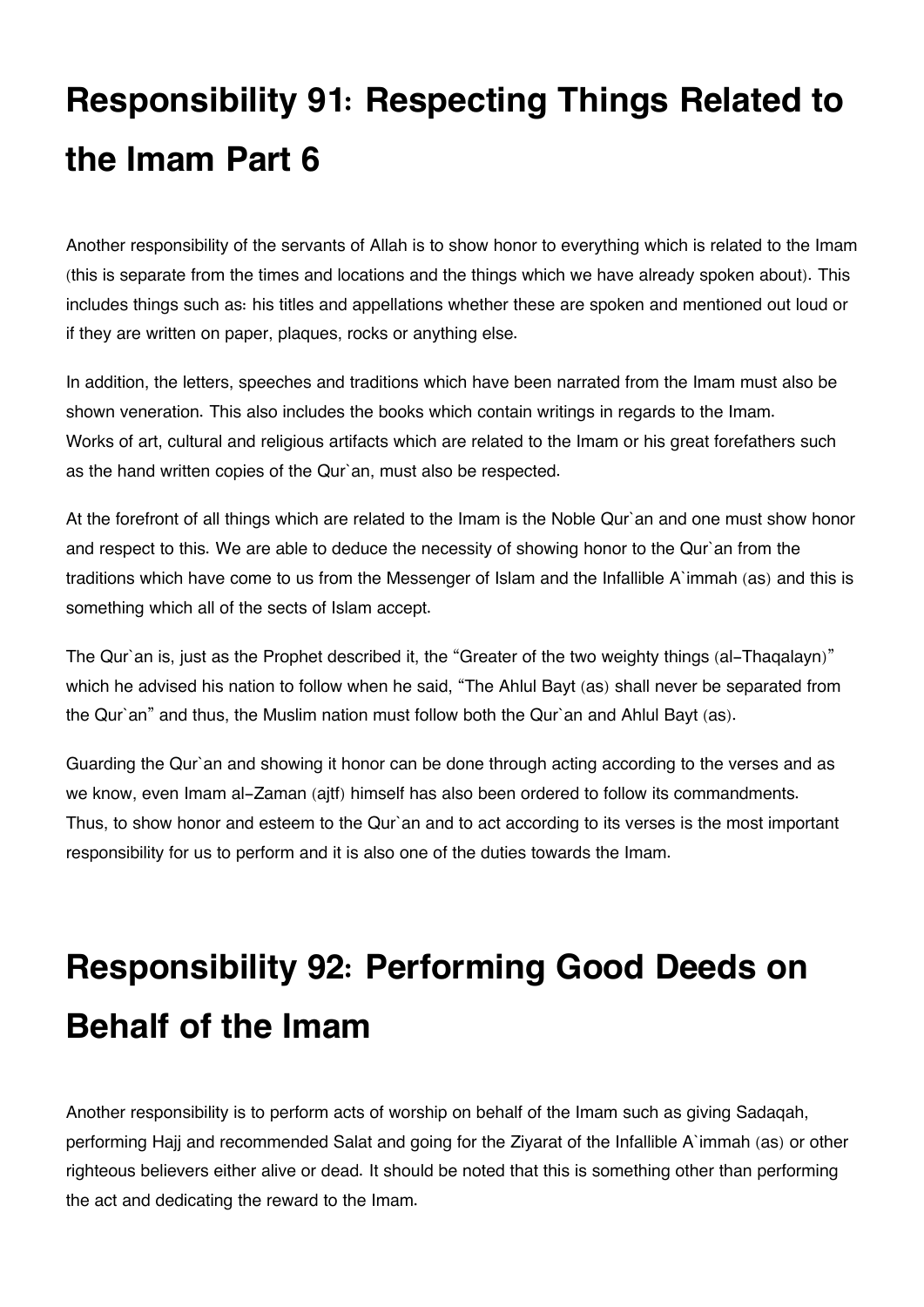Therefore, the meaning of performing acts of worship and other righteous acts which can be done by proxy do not include the obligatory act of worship such as the five daily Salat or the obligatory fasting of the month of Rama**Ihan since it is not permissible to do** these things by way of proxy (for one who is alive).

The narrator of the following tradition said that he asked Imam Musa b. Ja'far al-Kadhim (as):

احج و اصلّـ و اتَصدَّق عن الاحياء و الامواتِ من قَرابـتـ و اصحابِــ؟ قَال: نَعُمْ، صَدَّقْ عَنْهُ وَ صَلِّ عَنْهُ وَ لَكَ اجْرٌ (اخِرٌ) بِصلِتِكَ إِيَّاهُ

"Can I perform the Hajj and the Salat and give Sadaqah for the living and deceased from among my close family and friends?" He replied: "Yes, give Sadaqah and perform the Salat on their behalf and due to you seeking to maintain the ties of closeness with them, there is an additional reward for you."[1](#page--1-0)

From this tradition, we clearly understand that to perform actions by proxy for Imam al-Zaman (ajtf) the leader and master of all the true believers - according to the first way mentioned is permissible.

A true believer must give whatever amount of Sadaqah or perform the recommended Salat on behalf of his Imam. For example, one can perform the Salat of Ja'far al-Tayyar or the Salat of the Commander of the Faithful 'Ali b. Abi Talib (as) on behalf of his living Imam.

Through this act, not only will the believer avail himself of the reward for performing that action, but in addition he will also receive a reward for maintaing the ties and relations with his Imam!

Some of the acts of worship which a person is able to perform by way of proxy for the Imam include:

1. Different Salat [the Salat of Ja'far al-Tayyar, Salat of the Commander of the Faithful 'Ali b. Abi Talib and the other Infallibles and the other recommended Salat which have been mentioned in the detailed books of prayer and supplication]. A person is even able to perform a general two Rak'at Salat with the intention that he is offering the prayer as a gift to the Imam.

- 2. The recommended Hajj or 'Umrah
- 3. Tawaf of the Ka'bah
- 4. Giving Sadaqah
- 5. Recitation of the Qur`an
- 6. Sacrificing an animal
- 7. Paying back the debts of a true believer

8. Performing the visitation (Ziyarat) of the graves of the Messenger of Allah and the other Infallibles (as) and their righteous companions. In addition, one can also visit the graves of other true believers from either far or near with the intention that the reward is to be given to the Imam.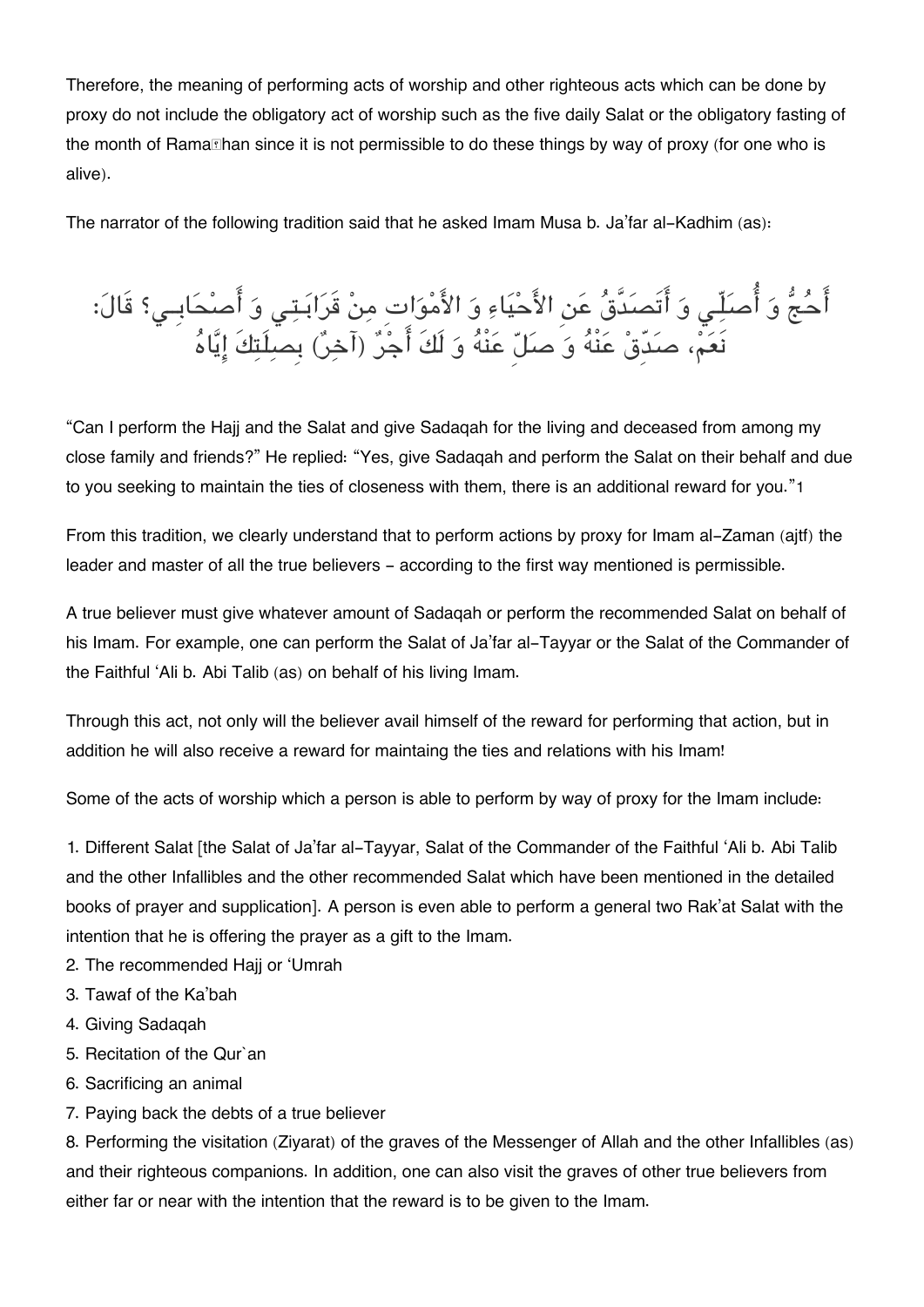9. Freeing a captive, and in this day and age, freeing a prisoner by paying his debts, for example.

Just as has been mentioned, performing actions by proxy in relation to the obligatory actions such as the five daily prayers is not permissible, except in certain circumstances such as in the performance of the Hajj. A person once asked Imam Ja'far b. Muhammad as-Sadiq (as): "A person performs the Hajj on behalf of another person – how much of a reward and recompense is he given?"

The Imam replied:

لِلَّذِي يَحُجُّ عَنْ رَجُلٍ أَجْرُ وَ ثَوَابُ عَشْرِ حِجَجِ

"For a person who performs the Hajj on behalf of another person there is a reward and recompense equal to the performance of ten Hajj."[2](#page--1-0)

In another tradition, Imam Ja'far b. Muhammad as-Sadiq (as) said:



"If you were to make a thousand people partners in the reward for your Hajj, then for each and every one of them, there will be a reward for performing one Hajj, with no reduction in the reward of your Haii!"[3](#page--1-0)

Imam Musa b. Ja'far al-Kadhim (as) said:

فَاذَا اتَيت قَبر النَّبِــ فَقَضيت ما يجِب علَيك،َ فَصل ركعتَين ثُم قف عنْدَ راسِ النَّبِـيِّ ۩ ثُمَّ قُلْ: السَّلاَمَ عَلَيْكَ يَا نَبِـيُّ اللَّهِ مِنْ أَبِي وَ أُمِّي وَ زَوْجَتِـي وَ وُلْدِي وَ جَمِيع حَامَــتِي وَ مِنْ جَمِيعِ أَهْلَ بَلَدِي، حَرَّهِمْ وَ عَبْدِهِمْ، وَ أَبْيَضْنِهِمْ وَ أَسْوَدِهِمْ فَلاً تَشَاءَ أَنْ تَقُولَ لِلرّجَلْ: إِنِّـى اقْرَاتُ رَسُولَ اللَّهِ عَنْكَ السّلاَمَ إِلاَّ كَنْتَ صَادِقاً

"When you come to the grave of the Prophet (saws), and after performing that which is obligatory upon you (the Ziyarat rites) then perform a two rak'at Salat. Then, stand near the head of the Prophet (saws) and say: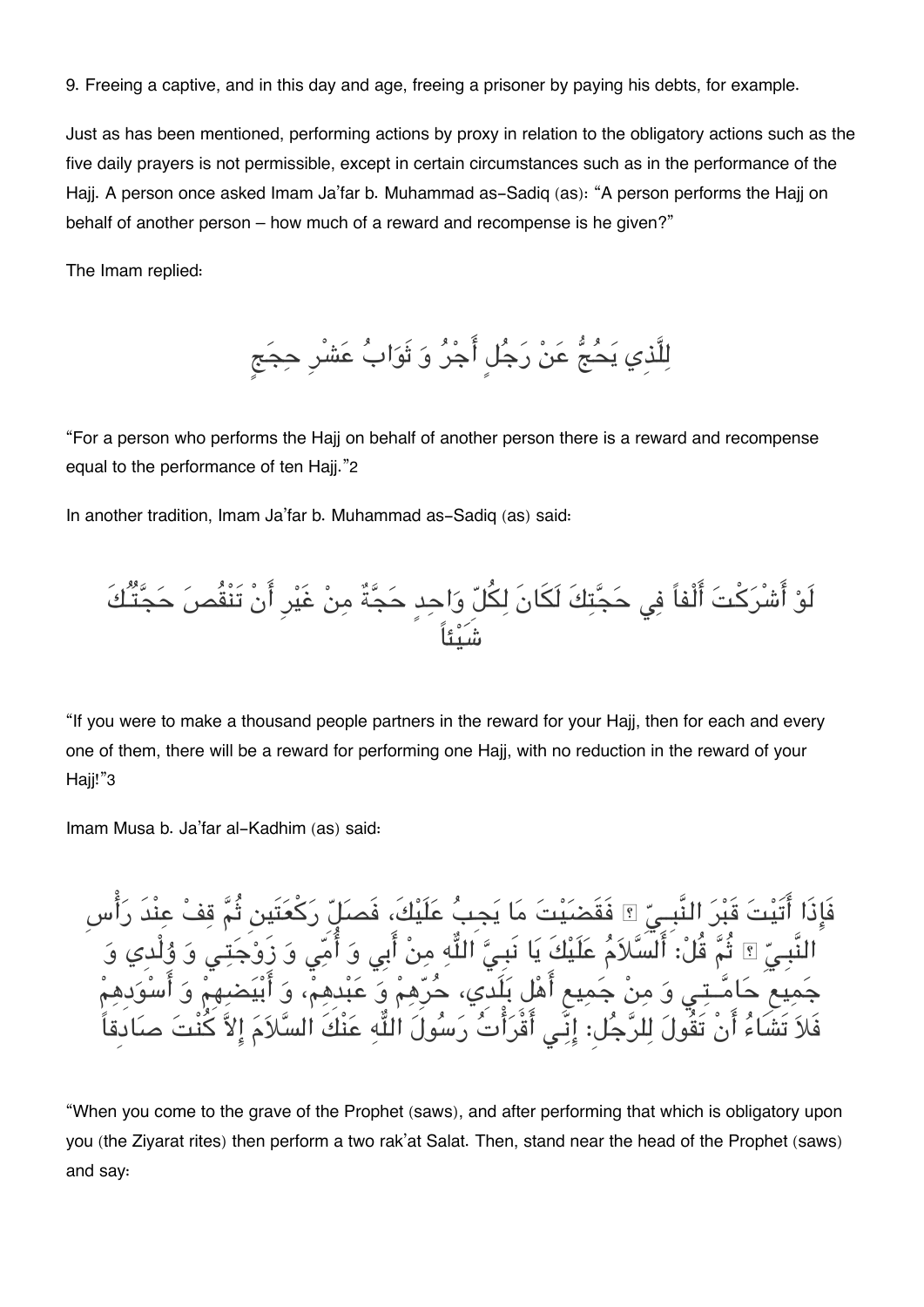

"Peace be upon you, O' Prophet of Allah, from my father, mother, wife, children, all of my friends and everyone in my city the free and the enslaved the white skinned and the black skinned.'

(If you act in this way) then you will not say to a person "'I conveyed greetings and salutations to the Messenger of Allah on your behalf' except that you will be speaking the truth."[4](#page--1-0)

When it comes to the recommended deeds, a true believer can either perform them himself for the Imam or hire another person to do them on his behalf.

For example, one can hire somebody else to, on behalf of the Imam, perform the Hajj or perform a recommended Salat.

- [2.](#page--1-0) al-Kafi, vol. 4, pg. 312, no. 2
- [3.](#page--1-0) Ibid., vol. 4, pg. 317, no. 10
- [4.](#page--1-0) al-Kafi, vol. 4, pg. 316, no. 8

## **Responsibility 93: Donating the Reward of Good Deeds**

Another responsibility is to donate the reward of acts of worship to the Imam whether obligatory or recommended acts.

For example, after a person has finished performing his Salat, he can donate the reward of that prayer to the Imam one can perform the Hajj and give the rewards of the Hajj to the Imam.

A companion once said to Imam Hasan b. 'Ali al-'Askari (as):

انّ زُرت اباكَ و جعلْت ذٌلكَ لَكَ فَقَال : لَكَ بِذٌلكَ من اله ثَواب و اجر عظيم و منَّا الْمحمدَةُ

[<sup>1.</sup>](#page--1-0) Wasa`il ash-Shi'a, vol. 5, pg. 367, no. 9 (with a slight difference); Biharul Anwar, vol. 88, pg. 310, no. 3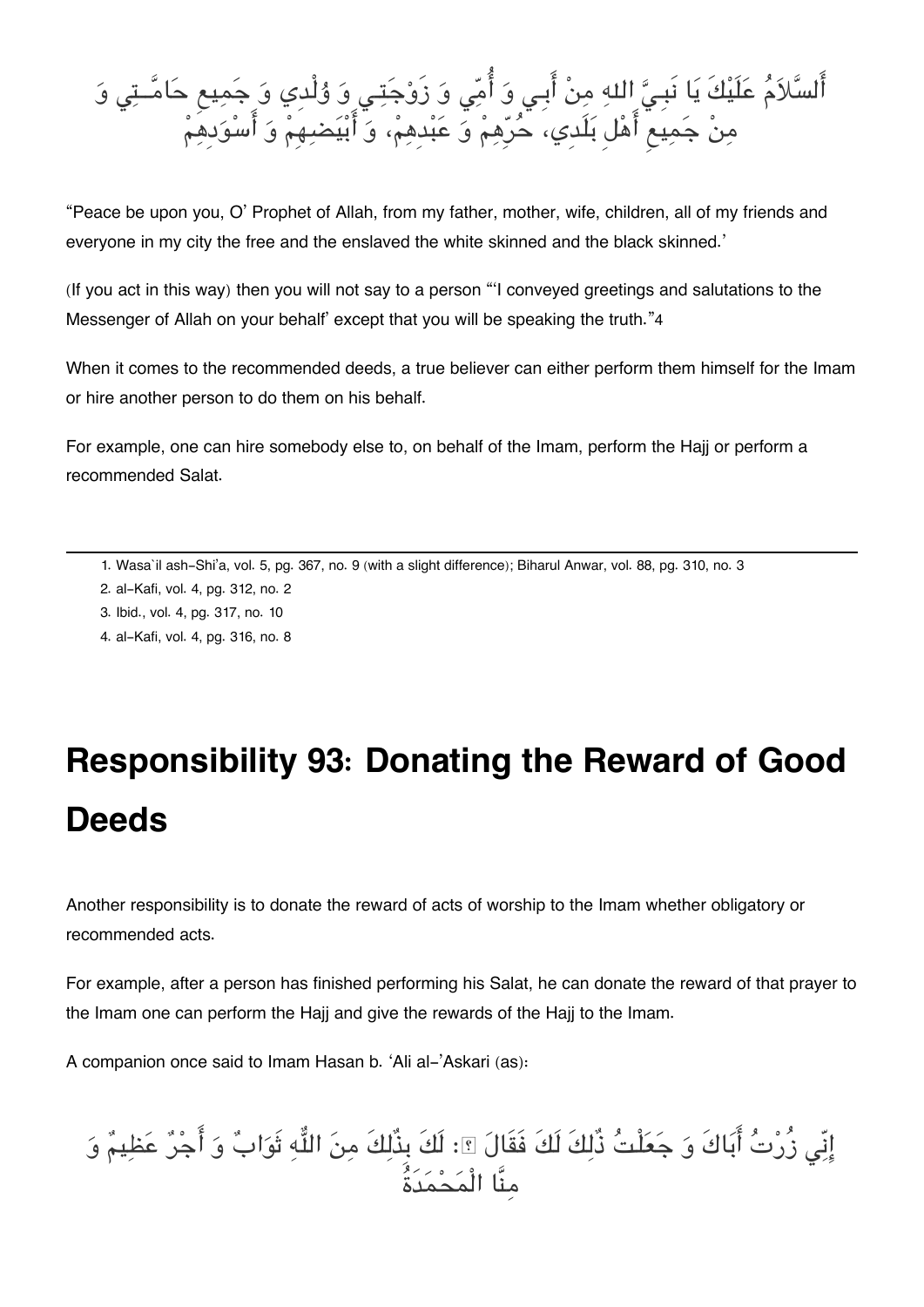"I visited your father and gave the reward of this act to you." The Imam replied: "Due to this act of yours, there is a great reward and recompense for you from Allah and a commendation from us."[1](#page--1-0)

One of the Imams said:

مَنْ جَعَلَ ثَوَابَ صَلاَتِهِ لِرَسُولِ اللَّهِ وَ أَمِيرِ الْمُؤْمِنِينَ وَ الأَوْصِيَاءِ مِنْ بَعْدِهِ صَلَوَاتُ اللَّهِ عَلَيْهِمْ أَجْمَعِينَ وَ سَلَّمَ أَصْنُعَفَ اللَّهُ لَهُ ثَوَابَ صَلاَتِهِ أَصْنُعَافاً مُّضَاعَفَةً حَـتَّـى يَنْقَطِعَ النَّفْسَ وَ يُقَالُ لَهُ قَبْلَ أَنْ تَخْرُجَ رُوحُهُ مِنْ جَسَدِهِ: يَا فُلاَنُ هَديَّتُكَ إِلَيْهَا وَ نَفْعَتُكَ وَ أَلْطَافُكَ لَنَا فَهُذَا يَوْمُ مُجَازَاتِكَ وَ مُكَافَاتِكَ فَطبَ نَفْس قَرَّ عَيْناً بِمَا أَعَدَّ اللَّهُ لَكَ وَ هَنِيئاً لَكَ بِمَا صِرِنتَ إِلَيْهِ. قَالَ: قُلْتُ وَ كَيْفَ يُهْدِي صَلاَتَهُ وَ يَقُولُ؟ قَالَ ۩: يَنْوِي ثَوَابَ صَلاَتِهِ لِرَسُولِ اللَّهِ

"A person who offers the reward of his Salat to the Messenger of Allah, the Commander of the Faithful and the successors who come after him, may the blessings of Allah be upon all of them Allah will increase the reward of his Salat, a multi-fold increase, until his soul departs and before his soul leaves his body, it will be said to him: "O' so-and-so!

Your gift, goodness and kindness has reached us therefore, today is the day for your reward and repayment of your goodness. Thus, may your soul be pleased and may your eyes be brightened due to that which Allah has prepared for you and glad tidings to you for what you have reached.'

The narrator of the tradition then asked them Imam: "How does one send the reward of his Salat, and what does he say?'

The Imam replied: "one makes the intention that the reward of the Salat be given to the Messenger of Allah.'"[2](#page--1-0)

#### **Responsibility 94: Greeting the Imam Every Day**

The true believers must perform the Ziyarat and send greetings to the Imam every week rather if

[<sup>1.</sup>](#page--1-0) Wasa`il ash-Shi'a, vol. 10, pg. 464, sec. 103, no. 1

[<sup>2.</sup>](#page--1-0) Jamal al-Usbu', pg. 15; Biharul Anwar, vol. 91, pg. 215, sec. 3, no. 1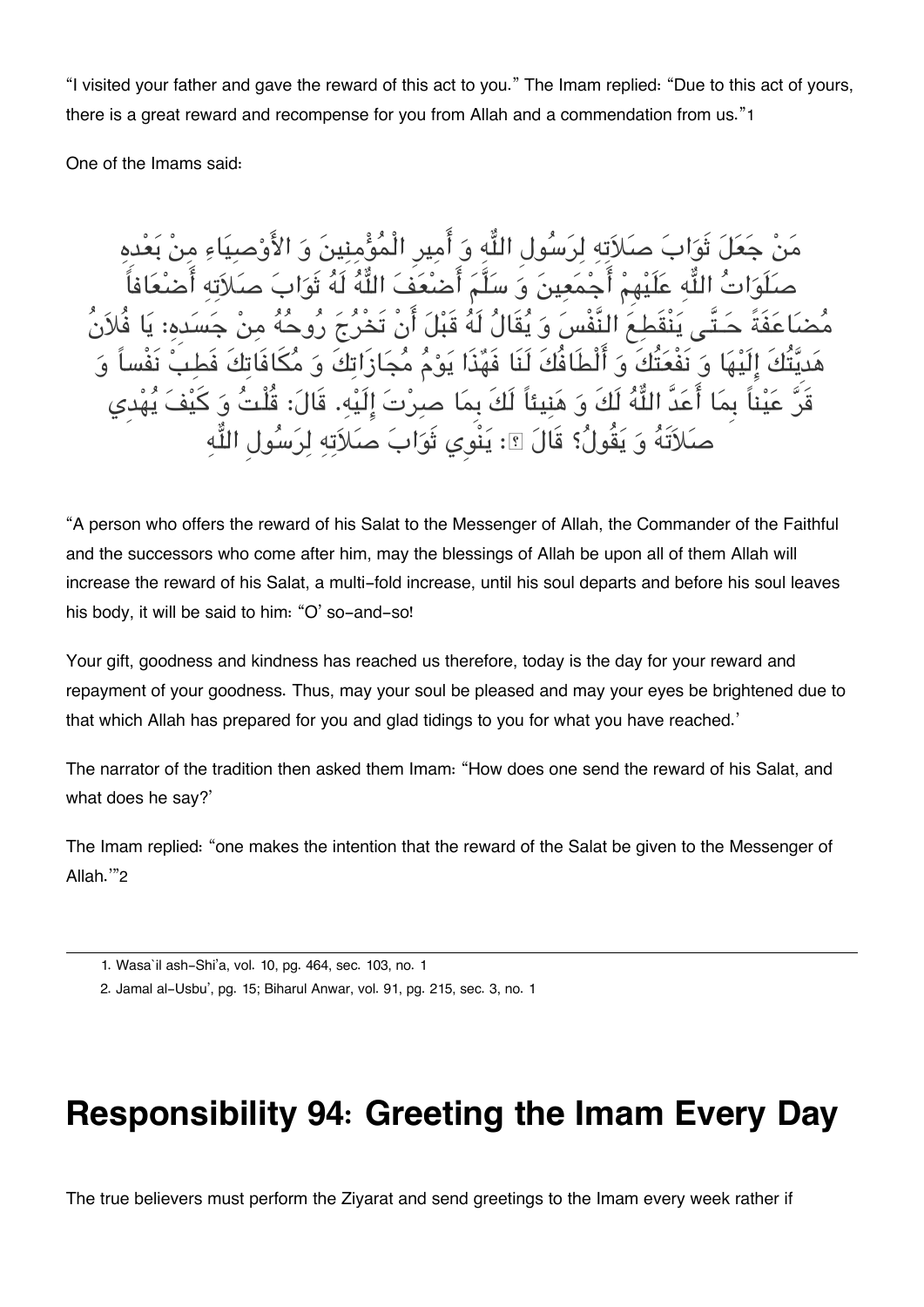#### possible, this should be done every day!

Greeting the Imam can be done at any place and time however it is best to greet the Imam during those times and in those places which he has a special affinity to, such as the night and day of Jumu'ah, the Nights of Qadr in the month of Rama han, the 15th of Sha'ban and special places such as Masjid as-Sahlah and Masjid Jamkaran.

It is recommended to read the Ziyarat of Imam al-Mahdi (ajtf) every day and the visitation rights and salutation to him should be those which have been taught to us by the Ahlul Bayt (as) and recorded in the books of prayers and supplication. These prayers include Ziyarat Aale Yasin[1](#page--1-0) which can be read at any time one wishes to greet Imam al-'Asr (ajtf), and it starts with[2](#page--1-0):

سَلاَمٌ عَلٰى آل يٰسِ؟، أَلسَّلاَمُ عَلَيْكَ يا دَاعِيَ اللهِ...

"Peace be upon the family of Yasin. Peace be upon you O' caller to Allah..."

In addition, the other special Ziyarat[3](#page--1-0) for the 12th Imam on the day of Jumu'ah should also be recited [this Ziyarat will be mentioned in the next responsibility.]

[1.](#page--1-0) Biharul Anwar, vol. 53, pg. 171, sec. 31, no. 5; Mafatih al-Jinan, sec. 3, part 10: "The rites when one visits the celler in Samarrah and how one must perform the Ziyarat of the representative of Allah over His servants.' – the first Ziyarat.

[2.](#page--1-0) The complete Ziyarat is mentioned in responsibility Twenty-Seven of this book (tr.).

[3.](#page--1-0) Biharul Anwar, vol. 102, pg. 215, no. 1; Jamal al-Usbu', pg. 37; Mafatih al-Jinan - just before Du'a al-Sabah and after Du'a Kumayl.

# **Responsibility 95: The Ziyarat of the Imam for Friday**

Another responsibility upon the servants of Allah is to perform the ziyarat of the forefathers and pure ancestors of Imam al-Zaman (ajtf) on the days when their Ziyarat has been recommended to be recited.

According to a tradition from Imam 'Ali b. Muhammad al-Hadi (as), each day of the week has been reserved for one or more of the Infallibles (as) and on those days, we should perform their Ziyarat.[1](#page--1-0)

**Saturday:** The Messenger of Allah (S)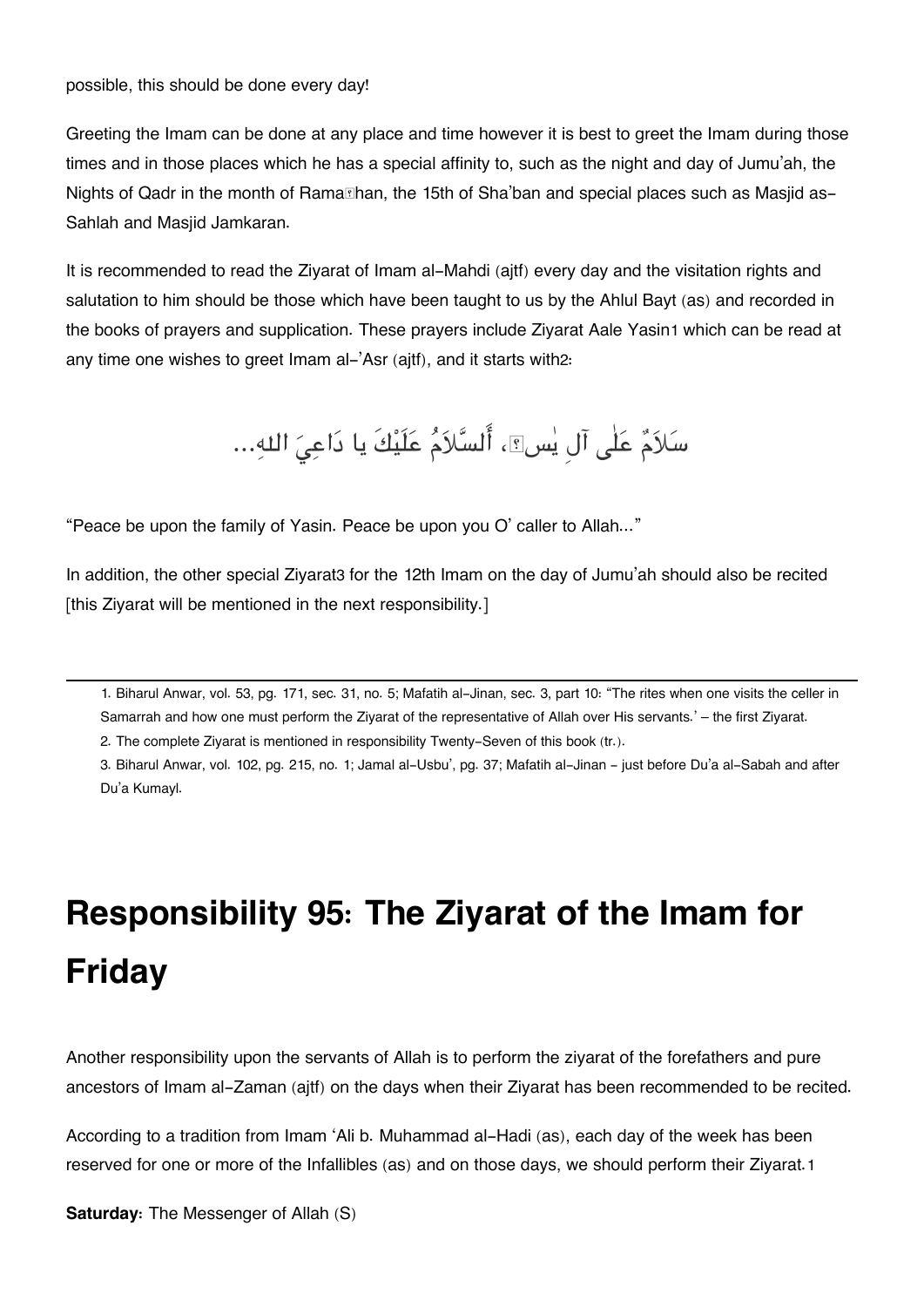**Sunday:** Amirul Mo`minin 'Ali b. Abi Talib (as) and Fatimah az-Zahra (sa)

**Monday:** Imam Hasan (as) and Hussain (as)

**Tuesday:** Imam 'Ali b. Husain as-Sajjad (as), Imam Muhammad b. 'Ali al-Baqir (as) and Imam Ja'far b. Muhammad as-Sadiq (as)

**Wednesday:** Imam Musa b. Ja'far al-Kadhim (as), Imam 'Ali b. Musa al-Riďa (as), Imam Muhammad b. 'Ali al-Taqi (as) and Imam 'Ali b. Muhammad an-Naqi (as)

**Thursday:** Imam Hasan b. 'Ali al-'Askari (as)

**Friday:** Sahib al-'Asr wal Zaman, Imam al-Mahdi (ajtf), may Allah hasten his return.

The specific Ziyarat which we have been recommended to recite is as follows:[2](#page--1-0)



In the Name of Allah, the Most Gracious, the Most Merciful

أَلسَّلاَمُ عَلَيْكَ يَا حُجَّةَ اللهِ في أَرْضِهِ، أَلسَّلاَمُ عَلَيْكَ يَا عَيْنَ اللهِ في خَلْقِهِ، أَلسَّلاَمُ عَلَيْكَ يَا نُورَ اللهِ الَّذِي يَهْـتَدي بِهِ الْـمُهْـتَدُونَ، وَيُفَرَّجُ بِهِ عَنِ الْـمُؤْمِنِينَ

"Peace be upon you O' Proof of Allah on His Earth, peace be upon you O' Representative of Allah with His Creations peace be upon you O' Divine Light of Allah by whom those who seek guidance are guided and through which he grants salvation to the true believers.

أَلسَّلاَمُ عَلَيْكَ أَيُّهَا الْـمُهَذَّبُ الْـخَائِفُ، أَلسَّلاَمُ عَلَيْكَ أَيُّهَا الْوَلِيُّ النَّاصِحُ، أَلسَّلاَمُ علَيكَ يا سفينَةَ النَّجاة، السلام علَيكَ يا عين الْحياة

Peace be upon you O' refined and awe-inspiring; peace be upon you O' the intimate advisor; peace be upon you O' ship of salvation peace be upon you O' essence of life!

أَلسَّلاَمُ عَلَيْكَ صلَّى اللهُ عَلَيْكَ وَعَلى آل بَيْتِكَ الطَّيِّبِينَ الطَّاهِرِينَ، أَلسَّلاَمُ عَلَيْكَ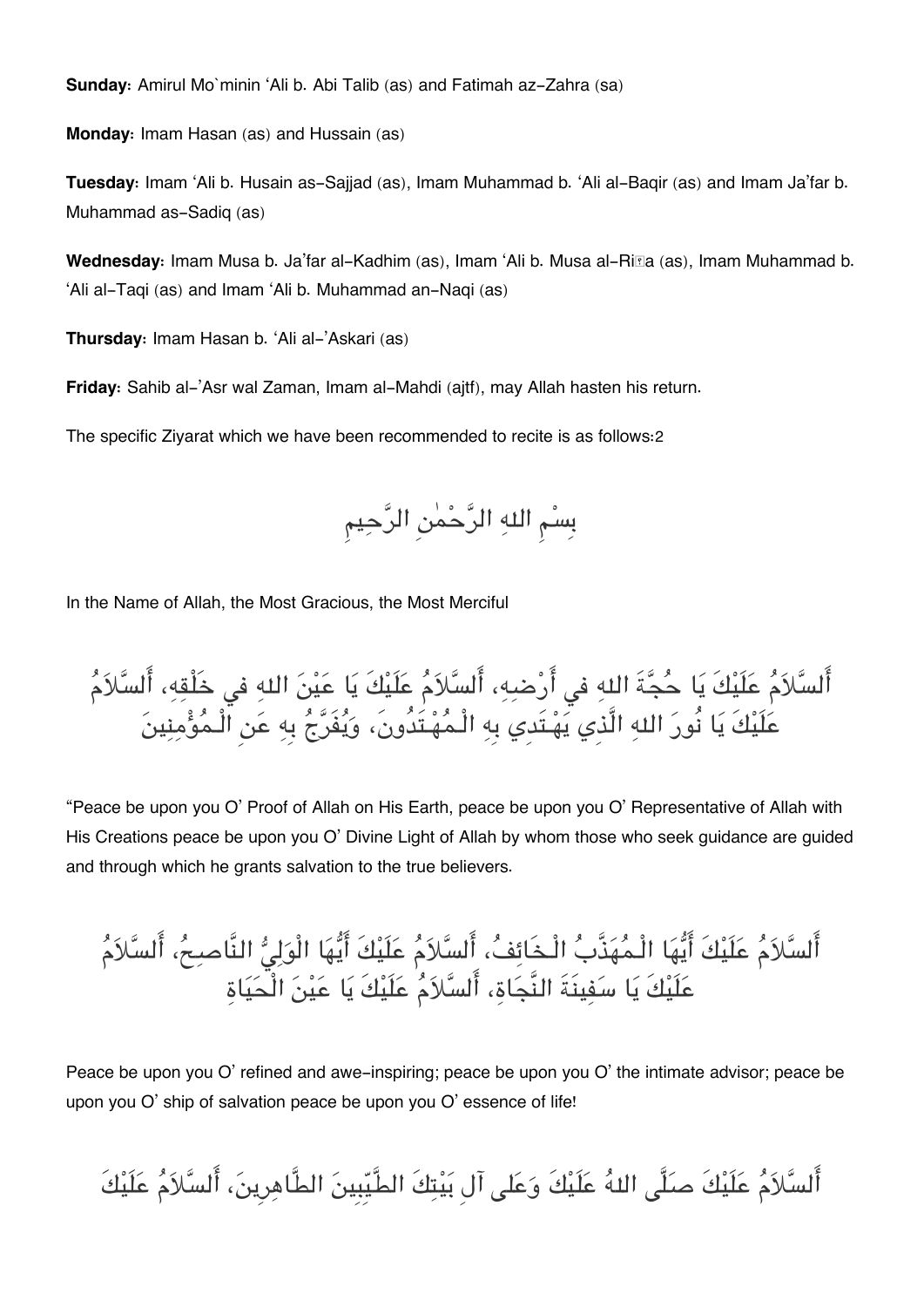### عَجَّلَ اللهُ لَكَ مَا وَعَدَكَ مِنَ النَّصِرِ وَظُهُورِ الأَمْرِ

Peace be upon you – prayers of Allah be upon you, and upon your family (the Ahlul Bayt) the pure and pious ones. Peace be upon you may Allah hasten for you that what He has promised you of (His) help and appearance of the (universal world) order.

اًلسَّلاَمُ عَلَيْكَ يَا مَوْلاَيَ، أَنَا مَوْلاَكَ عَارِفٌ بِأُولاَكَ وَأُخْرَاكَ. أَتَقَرَّبُ اِلـىٰ اللهِ تَعَالـىٰ بِكَ وبِآلِ بيتكَ وانْـتَظر ظُهوركَ وظُهور الْـحق عل يدَيكَ

Peace be upon you O' master, I am your friend and follower, and I am well aware of your aim and ultimate purpose. I seek nearness to Allah, the Most High, through you and your family (the Ahlul Bayt). And I await your advent and the advent of the truth at your hands.

وَأَسْأَلُ اللهَ أَنْ يُصَلِّيَ عَلىٰ مُحَمَّد وَآلِ مُحَمَّدٍ، وَأَنْ يَجْعَلَنِي مِنَ الْـمُنْتَظِرِينَ لَكَ وَالتَّابِعِينَ وَالنَّاصِرِينَ لَكَ عَلىٰ أَعْدَاًئِكَ وَالْـمُسْتَّشْهَدِينَ بَيْنَ يَدَيْكَ فِي جُمْلَةِ أَوْلِيَائِكَ

I ask Allah that He send blessings upon Muhammad and the family of Muhammad and that He places me among those who are awaiting you and those who follow (you) and those who will help (you) against your enemies; and those who will achieve martyrdom (when fighting) with you, in the ranks of all of your intimate and close friends.

يَا مَوْلاَيَ يَا صَاحِبَ الزَّمَانِ صلَوَاتُ اللهِ عَلَيْكَ وَعَلىٰ آلِ بَيْتِكَ هٰذَا يَوْمُ الْـجُمُعَةِ، وَهُوَ يَوْمُكَ الْـمُتَوَقَّعُ فِيهِ ظُهُورُكَ، وَالْـفَرَجُ فِيهِ لِلْمُؤْمِنِينَ عَلَىٰ يَدَيْكَ، وَقَتْلُ الْــكَافِرِينَ بِسَيْفِكَ، وَأَنَا يَا مَوْلاَيَ فِيهِ ضَيْفُكَ وَجَارُكَ، وَأَنْتَ يَا مَوْلاَيَ كَرِيـمٌ مِنْ أَوْلاَدِ الْكِرَامُ، وَمَأْمُورٌ بِالضّيّافَةِ وَالإِجَارَةِ فَأَضْغِفْنِي وَأَجِرْنِي، صلَوَاتُ اللّهِ عَلَيْكَ وَعَلَىٰ أَهْل بَيْتِكَ الطَّاهِرِينَ.

O' my master, O' the Present Imam of our time! Blessings of Allah be upon you and your family (Ahlul Bayt). This is the day of Jumu'ah (Friday) and it is the day in which your advent is expected and the coming of relief for the believers (from their difficulties) by your hands, and (in which will be the) execution of the disbelievers with your sword.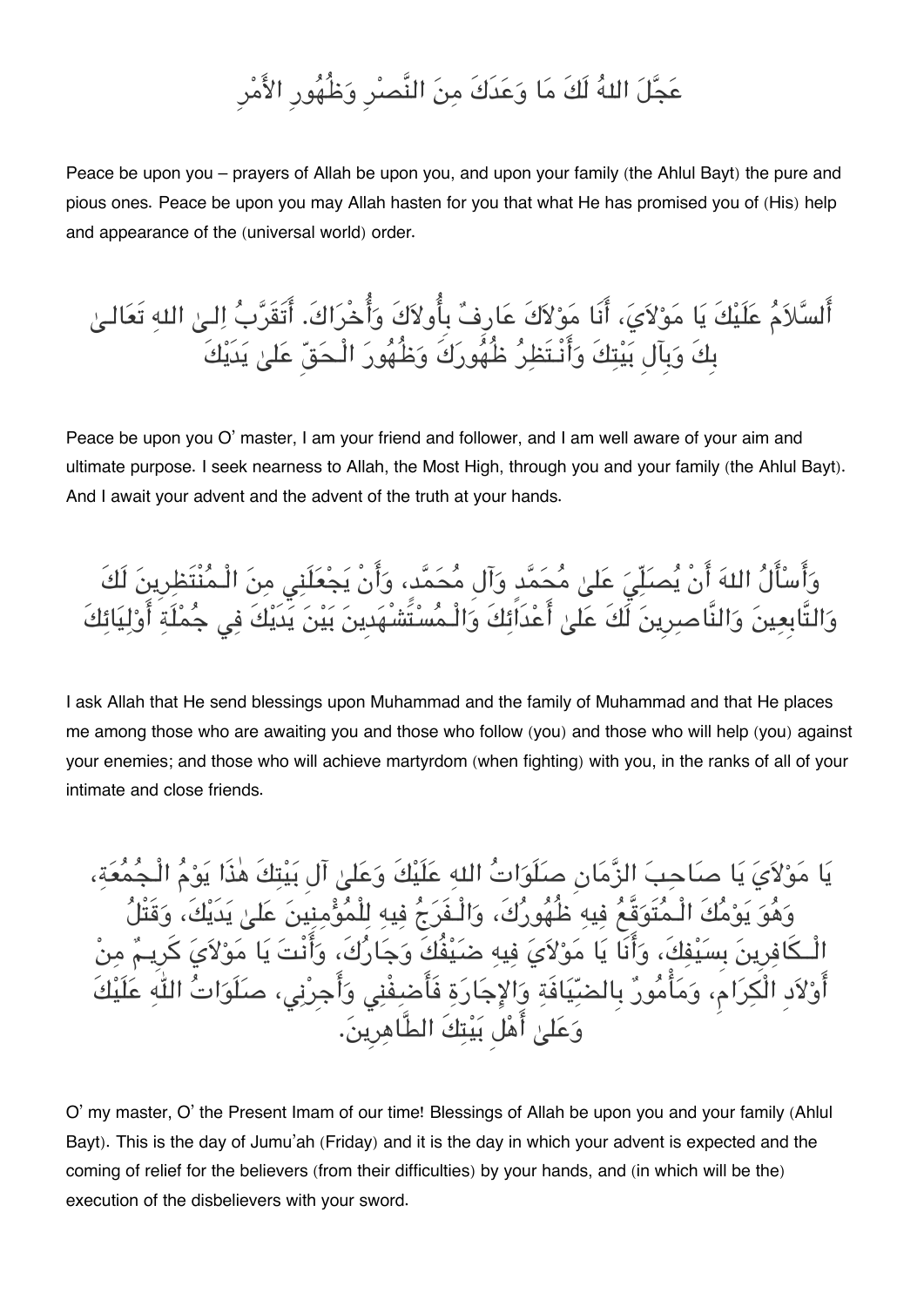And I am, O' my master, in it (this day), your guest and neighbor, and you O' my master are generous, from the sons of the generous ones. And you have been commanded to receive guests and welcome neighbors. So then receive me and welcome me, blessings of Allah be upon you and upon your family (the Ahlul Bayt), the purified ones.

[1.](#page--1-0) The Ziyarat for each day of the week are not mentioned in this work, however readers who wish to benefit from them can refer to "Daily Duas" published by Tayyiba Publishers [\(tayyiba@telus.net](mailto:tayyiba@telus.net) [8]) which features the Ziyarat in 'Arabic with full English translation. (Tr.)

[2.](#page--1-0) Biharul Anwar, vol. 102, pg. 210, sec. 9, no. 1; Jamal al-Usbu', pg. 25

# **Responsibility 96: Visiting the Righteous Lovers of the Imam**

Another responsibility is to visit those righteous people who love and have a strong affinity for Imam al-Mahdi (ajtf) as such a visit will give a person the same reward as performing the Ziyarat of the Imam himself!

This responsibility can be fulfilled with those who are alive or those who have left this world especially the scholars in the religion who are amongst those with the taqwa of Allah!

Imam Musa b. Ja'far al-Kadhim (as) has said:

مَنْ لَمْ يَقْدِرْ أَنْ يَزُورَنَا فَلْيَزُرْ صَالِحِى مَوَالِينَا يُكْتَبُ لَهُ ثَوَابُ زِيَارَتِنَا

"A person who is not able to perform our Ziyarat should instead visit the righteous people from among our followers and the reward of visiting us will be written for him."[1](#page--1-0)

[1.](#page--1-0) Kamal al-Ziyarat, pg. 319, no. 1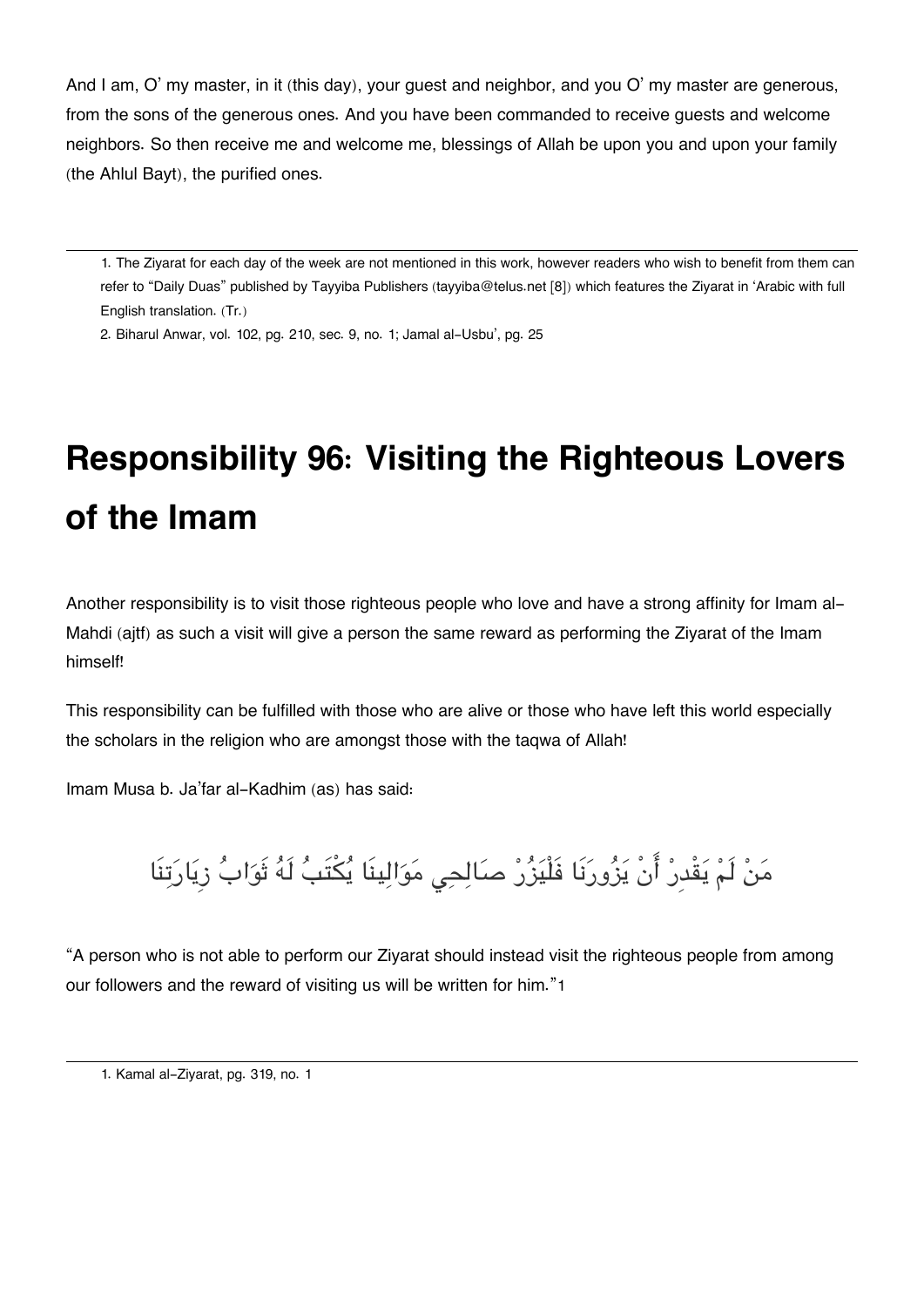# **Responsibility 97: Sending Prayers and Salutations upon the Imam**

Another responsibility is to send prayers and salutations upon Imam al-Mahdi (ajtf).

In order to fulfill this responsibility, a true believer may for example, say something like the following line:

أَللّٰهُمَّ صَلّ عَلـىٰ مَوْلاَنَا صَاحِبِ الزَّمَانِ

"O'Allah! Send your blessings upon our Master, the Master of the Time."

In the books of Du'a, many different greetings[1](#page--1-0) have been mentioned in regards to Imam al-'Asr (ajtf) and the other Infallibles (as) and we must only use these greetings when saluting him since these have been taught to us by the Ahlul Bayt (as) and thus, what better greeting can there be than these?

Sending salutations upon the Imam (ajtf) is a form of Du'a a complete and comprehensive supplication. In this form of a petition and request from the true believer (the salutations to the Imam), we see the desire for the Imam to be protected and the prayer for the protection of his helpers and friends all forms of grief and anguish to be removed from the Imam's heart, prayer for his advent to be hastened the desire that he is granted a victory and many other subtle points.

In reality, the greetings and salutations which we send to the Imam are actually us praying and seeking His mercy in all areas related to the Imam, whether these are the affairs of this world or the next life.

Thus, we affirm that the key to the rectification of all issues is in the hands of Allah alone.

[1.](#page--1-0) Such as those mentioned in Mafatih al-Jinan, sec. on Ziyarat, right after Ziyarat Jami'a under the heading of: "Greetings upon the Righteous Proofs of Allah"

#### **Responsibility 98: Fulfilling the Financial Rights**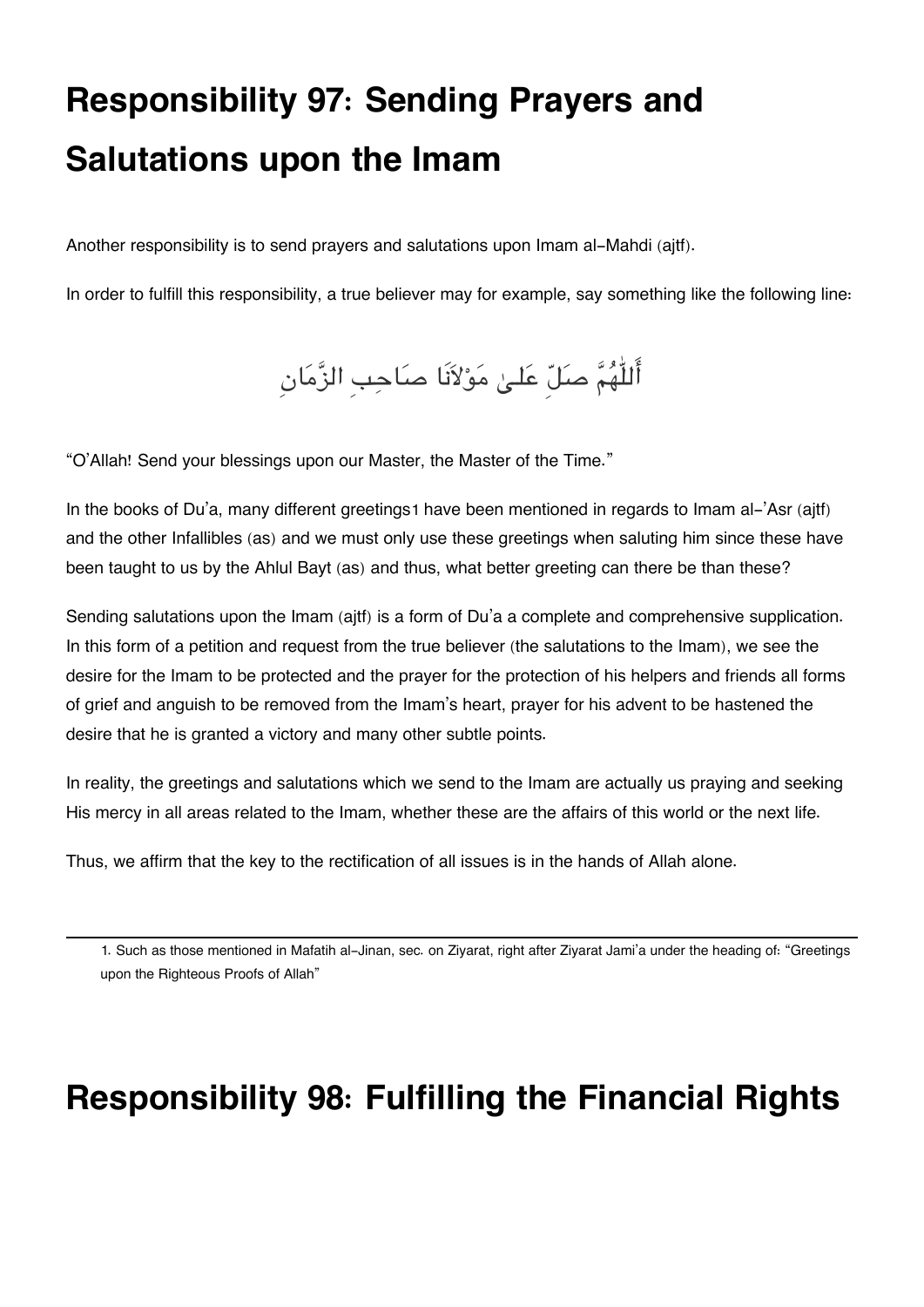#### **of the Imam**

Another responsibility of the believers is to fulfill the financial rights of Imam al-Zaman (ajtf) namely the Khums which is one of the obligatory "taxes" in the Shari'ah.

As we know, Khums is considered as one of the Furu' ad-Din (Branches of the Faith) of Islam and we must fulfill this requirement. In addition, we must ensure that we do not spend any money upon which the Khums is due as this is not permitted (for other details regarding the Khums, refer to your Mar'ja Taqlid or the relevant books on the topic).

Imam Ja'far b. Muhammad as-Sadiq (as) has said:

انَّ اشَدَّ ما فيه النَّاس يوم الْقيامة انْ تَقُوم صاحب الْخُمسِ فَيقُول: يا ربِ خُـمس!

"Surely the hardest of thing for a person to bear on the Day of Resurrection is when the person whom the Khums belonged to stands up to protest and says: "O' Lord! (What about) My Khums!'"[1](#page--1-0)

There is a letter which is from one of the specific representatives of Imam al-Hujjah (ajtf) written to Abul Hasan Asadi which states:

بِسم اله الرحمن الرحيم، لَعنَةُ اله و الْملائة و النَّاسِ اجمعين علـ من استَحل من اموالنَا (مالنَا).

"In the name of Allah, the Most Gracious, the Most Merciful. May the curse of Allah and the Angels and all of mankind be upon that person who considers (the use of) the portion of our wealth as being permissible for them."

Abul Hasan Asadi stated: "My heart trembled that such a curse would be justified for that person who takes even one dirham of the wealth of the Imam and considers it is as being permissible for him..."

He continued and said: "I swear by the One who raised Muhammad with the truth and made him as a giver of good tidings, that after I saw this letter and I looked into my heart (and what I thought of this issue), I completely changed (my outlook on the Khums)."

The 12th Imam (ajtf) has stated: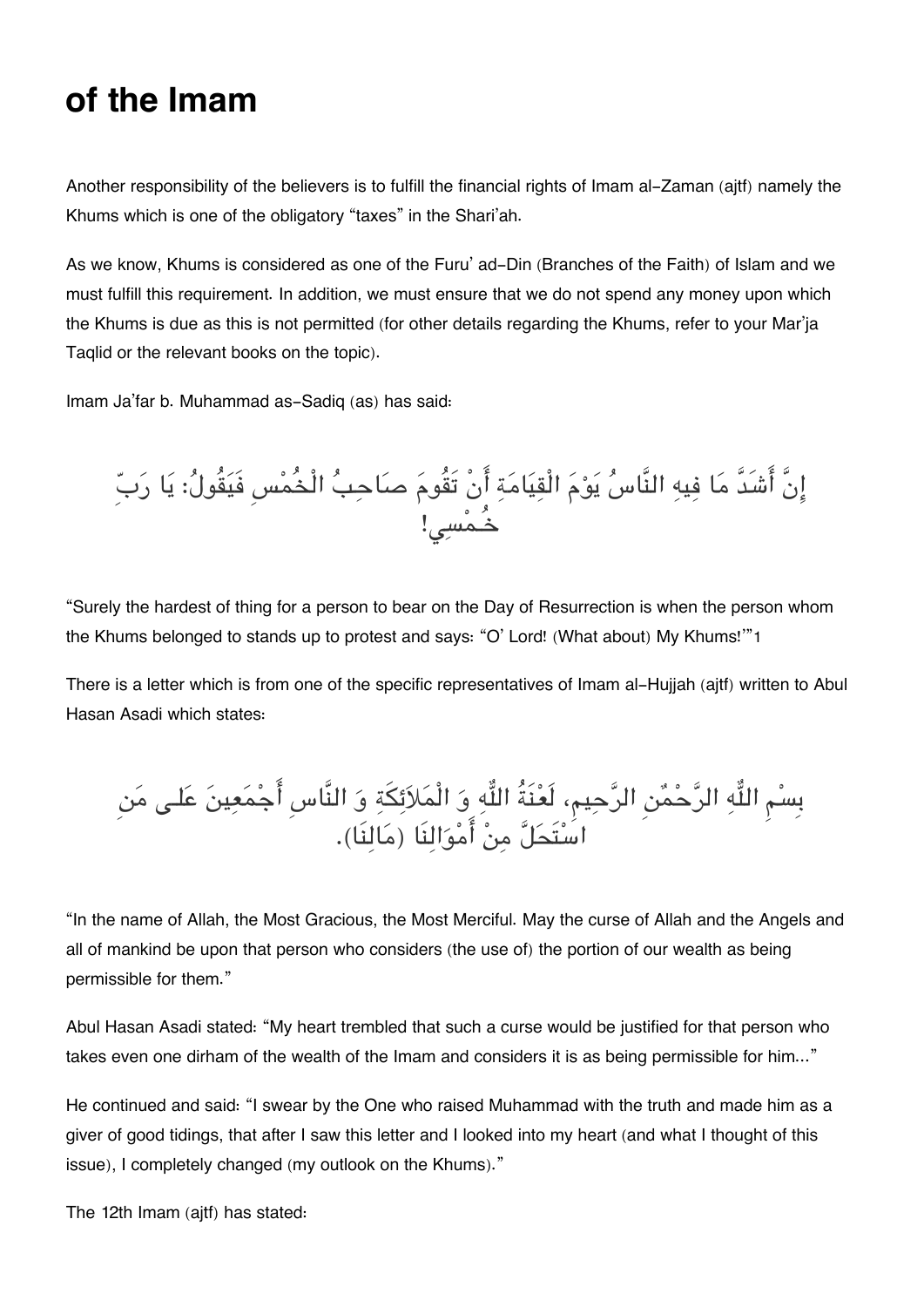بِسْمِ اللَّهِ الرَّحْمُنِ الرَّحِيمِ، لَعْنَةُ اللَّهِ وَ الْمَلاَئِكَةِ وَ النَّاسِ أَجْمَعِينَ عَلـى مَنْ أَكَلَ من مالنَا دِرهماً حراما.ً

"In the name of Allah, the Most Gracious, the Most Merciful. May the curse of Allah and the Angels and all of mankind be upon that person who uses even one dirham of our wealth without permission."[2](#page--1-0)

Imam al-Mahdi (ajtf) also told us:

وَ مَنْ أَكَلَ مِنْ أَمْوَالِنَا شَيْئاً فَإِنَّمَا يَأْكُلُ فِي بَطْنِهِ نَاراً وَ سَيَصْلـى سَعِيراً

"A person who consumes anything from our wealth has surely put fire in his stomach and soon he shall enter the flaming fire."

Imam al-Mahdi (ajtf) has said the following in relation to that person who considers the using of the wealth of the Imam (Khums) as being permissible:

فَمَنْ فَعَلَ ذُلِكَ فَهُوَ مَلْعُونٌ وَ نَحْنُ خُصَمَاؤُهُ يَوْمَ الْقِيَامَةِ وَقَدْ قَالَ النَّبِيُّ الْمُسْتَحِلُّ مِنْ عِتْرَتِى مَا حَرَّمَ اللَّهُ مَلْعُونٌ عَلـى لِسَانِي وَ لِسَانِ كُلّ نَبِيِّ مُجَابِ

"A person who does so (inappropriate our wealth which we are entitled to) is cursed and we will be his enemies on the Day of Resurrection and surely the Prophet (Muhammad) has said: 'The person who considers it permissible to use that which belongs to my progeny, which Allah has made impermissible, is cursed by my tongue and the tongue of all the prophets whose supplications are accepted.'"[3](#page--1-0)

#### **Responsibility 99: Belie2ng the Claimants of**

[<sup>1.</sup>](#page--1-0) 'Awail al-Layali, vol. 3, pg. 127, sec. on Khums; al-Muqnah, pg. 280, sec. on the Ziyarat.

[<sup>2.</sup>](#page--1-0) Biharul Anwar, vol. 53, pg. 183, sec. 31, no. 12; Kamal ad-Din, pg. 522

[<sup>3.</sup>](#page--1-0) Biharul Anwar, vol. 53, pg. 182, sec. 31, no. 11; al-Ihtijaj, pg. 479